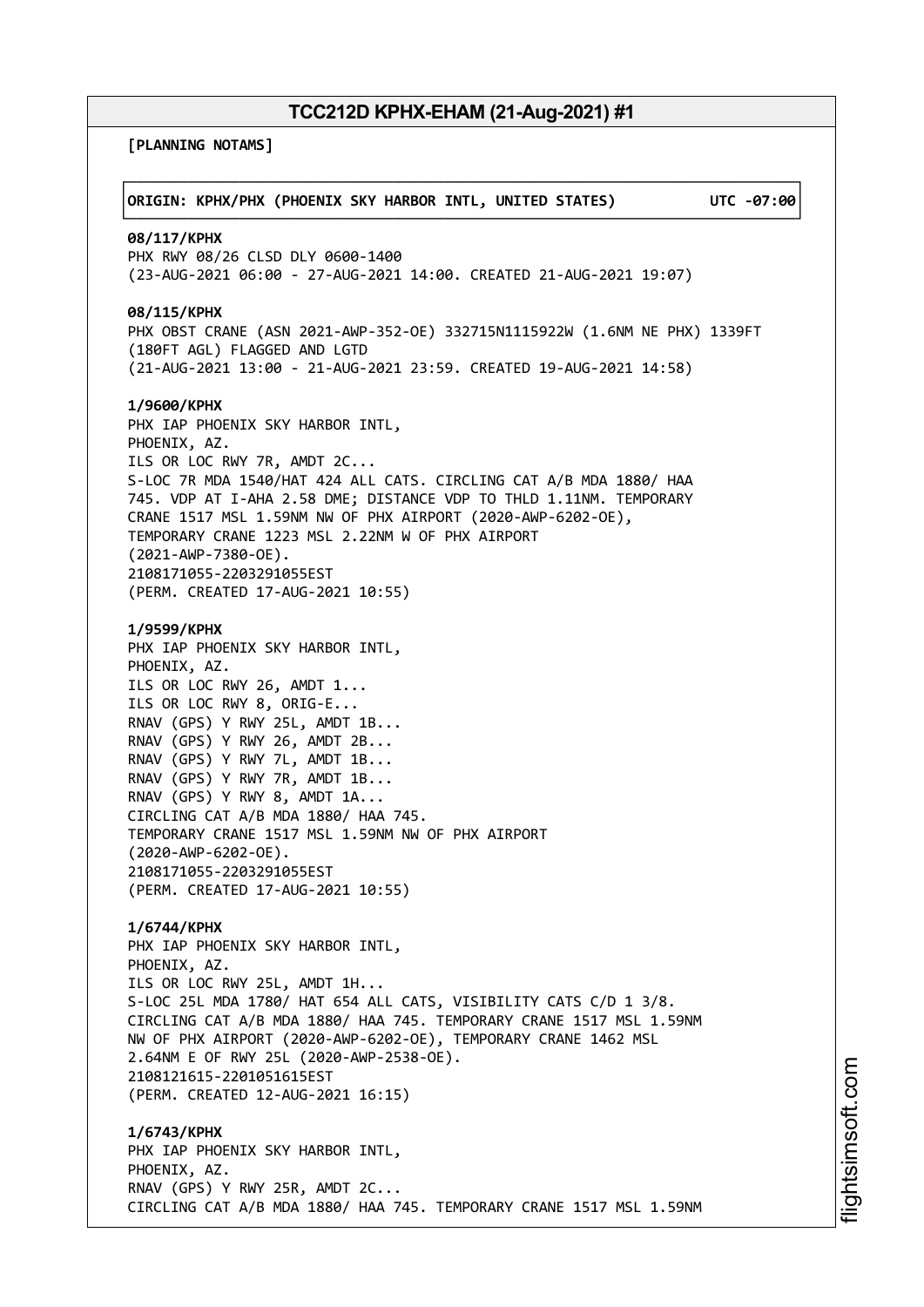NW OF PHX AIRPORT (2020-AWP-6202-OE). 2108121615-2201051615EST (PERM. CREATED 12-AUG-2021 16:15)

### **1/6738/KPHX**

PHX IAP PHOENIX SKY HARBOR INTL, PHOENIX, AZ. ILS OR LOC/DME RWY 7L, AMDT 11B... CIRCLING CAT A/B MDA 1880/ HAA 745. TEMPORARY CRANE 1517 MSL 1.59NM NW OF PHX AIRPORT (2020-AWP-6202-OE). 2108121615-2201051615EST (PERM. CREATED 12-AUG-2021 16:15)

### **06/067/KPHX**

PHX OBST CRANE (ASN 2020-AWP-6202-OE) 332726N1120139W (1.6NM NNW PHX) 1517FT (400FT AGL) FLAGGED AND LGTD (17-JUN-2021 21:00 - 01-JAN-2022 06:59. CREATED 17-JUN-2021 20:38)

### **06/005/KPHX**

PHX OBST RIG (ASN 2019-AWP-5001-NRA) 332607N1120103W (0.3NM WNW PHX) 1205FT (90FT AGL) FLAGGED AND LGTD (01-JUN-2021 17:00 - 01-JAN-2022 06:59. CREATED 01-JUN-2021 16:35)

### **05/009/KPHX**

PHX OBST CRANE (ASN 2019-AWP-4270-NRA) 332604N1120000W (0.6NM E PHX) 1331FT (200FT AGL) FLAGGED AND LGTD (05-MAY-2021 15:30 - 01-JAN-2022 06:59. CREATED 05-MAY-2021 15:32)

### **05/008/KPHX**

PHX OBST CRANE (ASN 2019-AWP-4269-NRA) 332603N1120003W (0.5NM E PHX) 1330FT (200FT AGL) FLAGGED AND LGTD (05-MAY-2021 15:30 - 01-JAN-2022 06:59. CREATED 05-MAY-2021 15:31)

#### **05/007/KPHX**

PHX OBST CRANE (ASN 2019-AWP-4268-NRA) 332603N1120006W (0.5NM E PHX) 1325FT (200FT AGL) FLAGGED AND LGTD (05-MAY-2021 15:30 - 01-JAN-2022 06:59. CREATED 05-MAY-2021 15:25)

#### **05/006/KPHX**

PHX OBST CRANE (ASN 2019-AWP-4267-NRA) 332601N1120008W (0.5NM E PHX) 1323FT (200FT AGL) FLAGGED AND LGTD (05-MAY-2021 15:30 - 01-JAN-2022 06:59. CREATED 05-MAY-2021 15:24)

### **05/005/KPHX**

PHX OBST CRANE (ASN 2019-AWP-4266-NRA) 332603N1120008W (0.5NM E PHX) 1323FT (200FT AGL) FLAGGED AND LGTD (05-MAY-2021 15:30 - 01-JAN-2022 06:59. CREATED 05-MAY-2021 15:22)

#### **03/076/KPHX**

PHX OBST CRANE (ASN UNKNOWN) 332727N1120138W (1.01NM N APCH END RWY 08) 1397FT (280FT AGL) FLAGGED AND LGTD (19-MAR-2021 13:00 - 01-JAN-2022 06:59. CREATED 19-MAR-2021 10:37)

### **01/019/KPHX**

PHX TWY C BTN TWY S AND TWY R CLSD TO ACFT WINGSPAN MORE THAN 170FT (11-JAN-2021 16:01 - 01-JAN-2022 06:59. CREATED 11-JAN-2021 16:01)

**12/077/KPHX**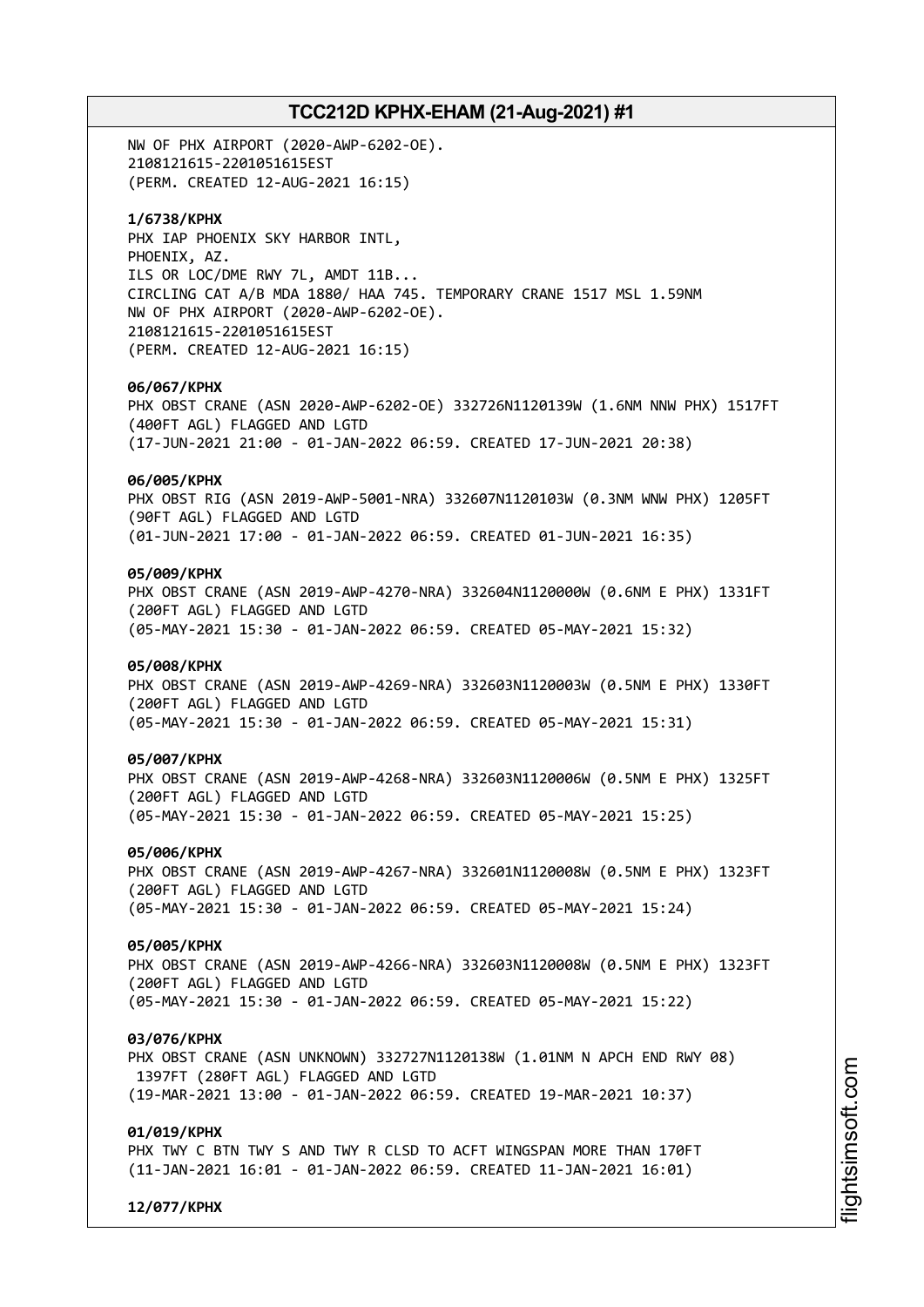PHX OBST CRANE (ASN 2020-AWP-2538-OE) 332544N1115627W (3.6NM E PHX) 1462FT (300FT AGL) FLAGGED AND LGTD (01-JAN-2021 07:00 - 03-OCT-2021 06:59. CREATED 30-DEC-2020 14:18)

### **12/074/KPHX**

PHX OBST CRANE (ASN 2020-AWP-6806-OE) 332646N1120440W (3.4NM WNW PHX) 1269FT (190FT AGL) FLAGGED AND LGTD (01-JAN-2021 07:00 - 31-DEC-2021 06:59. CREATED 30-DEC-2020 14:12)

#### **12/073/KPHX**

PHX TWY G7 CL MARKINGS BTN RWY 07R/25L AND TWY F NOT STD (01-JAN-2021 07:00 - 01-JAN-2022 06:59. CREATED 30-DEC-2020 14:09)

### **12/072/KPHX**

PHX RWY 07R/25L EDGE MARKINGS N SIDE NOT STD (01-JAN-2021 07:00 - 01-JAN-2022 06:59. CREATED 30-DEC-2020 14:07)

#### **12/071/KPHX**

PHX TWY H BTN TWY H4 AND TWY H7 CLSD TO ACFT WINGSPAN MORE THAN 170FT (01-JAN-2021 07:00 - 01-JAN-2022 06:59. CREATED 30-DEC-2020 14:03)

### **12/070/KPHX**

PHX TWY F8 CLSD TO ACFT EXITING RWY 07L/25R 2101010700-2201010659 (PERM. CREATED 30-DEC-2020 13:40)

#### **12/069/KPHX**

PHX TWY F BTN TWY G2 AND TWY G3 CLSD TO ACFT WINGSPAN MORE THAN 135FT (01-JAN-2021 07:00 - 01-JAN-2022 06:59. CREATED 30-DEC-2020 13:36)

#### **12/068/KPHX**

PHX TWY D BTN TWY S AND TWY R CLSD TO ACFT WINGSPAN MORE THAN 135FT (01-JAN-2021 07:00 - 01-JAN-2022 06:59. CREATED 30-DEC-2020 13:33)

#### **12/067/KPHX**

PHX TWY D BTN TWY D8 AND TWY T CLSD TO ACFT WINGSPAN MORE THAN 135FT (01-JAN-2021 07:00 - 01-JAN-2022 06:59. CREATED 30-DEC-2020 13:22)

#### **0/7378/KPHX**

PHX STAR PHOENIX SKY-HARBOR, PHOENIX, AZ, JESSE TWO ARRIVAL...REPLACE ARRIVAL ROUTE DESCRIPTION UNDER ZUNI TRANSITION WITH: ZUNI TRANSITION (ZUN.JESSE2): FROM OVER ZUN VORTAC ON ZUN R-242 TO JESSE INT. THENCE...FROM OVER JESSE ON INW R-180 TO GUMMO, THEN ON INW R-180 TO EAGUL, THEN ON PXR R-034 TO DBACK, THEN ON PXR R-034 TO HOMRR, THEN ON PXR R-034 TO BUNTR. FROM BUNTR, FLY HEADING 225. EXPECT VECTORS TO FINAL APCH COURSE.

(23-OCT-2020 18:00 - 23-OCT-2021 17:59. CREATED 23-OCT-2020 15:34)

### **0/4196/KPHX** PHX IAP PHOENIX SKY HARBOR INTL, PHOENIX, AZ. RNAV (RNP) Z RWY 7L, ORIG-C... RNAV (RNP) Z RWY 7R, ORIG-C... RNAV (RNP) Z RWY 8, ORIG-B... CHANGE PLANVIEW NOTE TO READ: PROCEDURE NA FOR ARRIVAL ON BXK VORTAC AIRWAY RADIALS 077 CW 152. 2005281142-2205281142EST (PERM. CREATED 28-MAY-2020 11:42)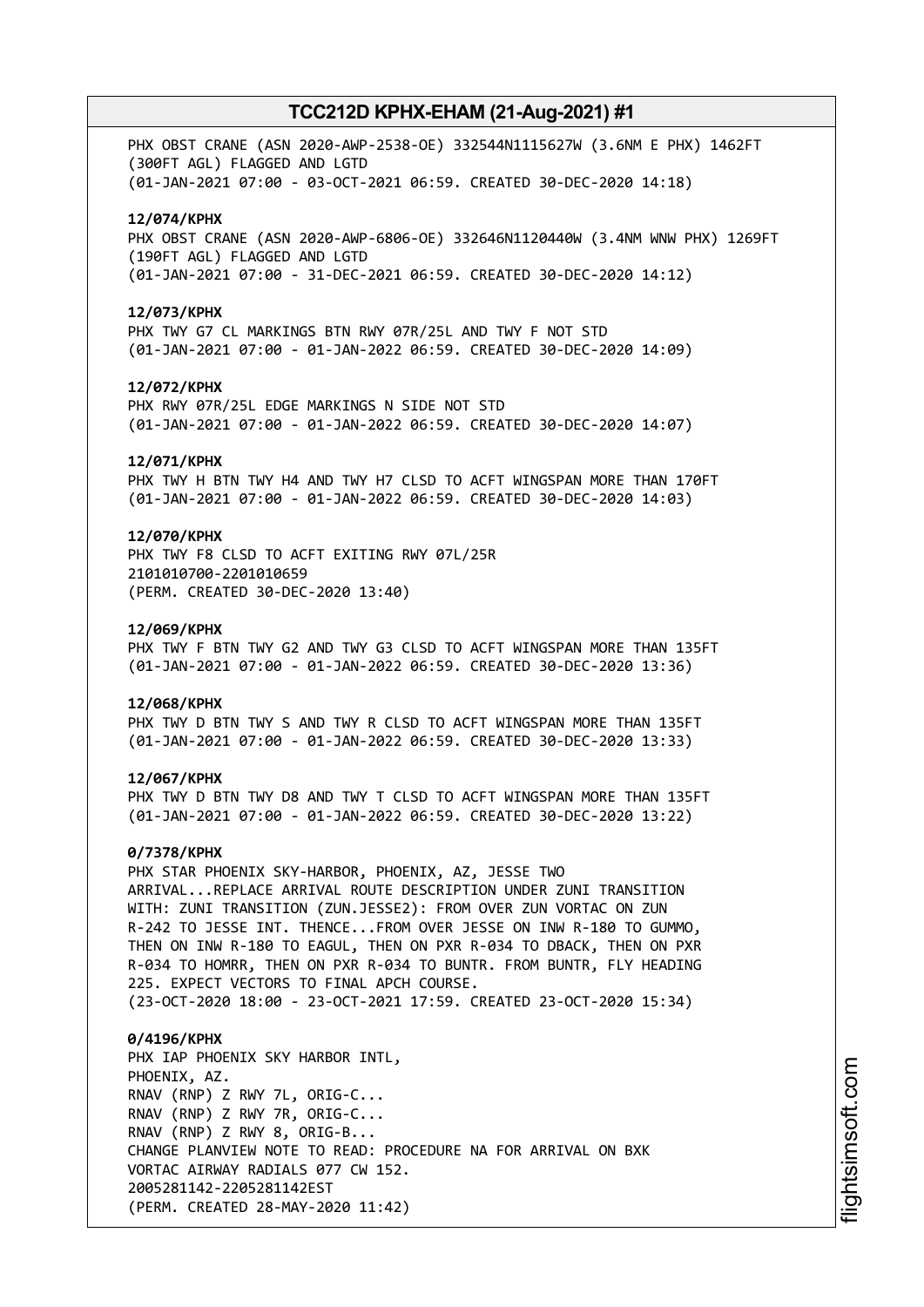┌──────────────────────────────────────────────────────────────────────────────┐

└──────────────────────────────────────────────────────────────────────────────┘

**0/6387/KPHX** PHX IAP PHOENIX SKY HARBOR INTL, PHOENIX, AZ. ILS OR LOC RWY 8, ORIG-E... NOTE: AUTOPILOT COUPLED APPROACH NA BELOW 1307. 2004231759-2204231758EST (PERM. CREATED 23-APR-2020 18:01)

│**DESTINATION: EHAM/AMS (SCHIPHOL, NETHERLANDS) UTC +02:00**│

### **A1894/21/EHAM**

TWY A BTN TWY A2 AND TWY A3 CLSD. (15-SEP-2021 09:00 - 15-SEP-2021 17:00. CREATED 20-AUG-2021 15:03)

#### **A1893/21/EHAM**

TWY A BTN TWY A1C AND TWY A2 CLSD. (14-SEP-2021 09:00 - 14-SEP-2021 17:00. CREATED 20-AUG-2021 14:58)

### **A1887/21/EHAM**

TWY R BTN AIRCRAFT STAND R82 AND P22 NO CL LIGHT AVBL, MARSHALLER GUIDANCE REQUIRED IF RVR 350M OR LESS. (26-AUG-2021 06:00 - 26-AUG-2021 14:00. CREATED 20-AUG-2021 09:21)

### **A1885/21/EHAM**

R-APRON IN- AND OUTBOUND TRAFFIC DIVERTED FROM TWY CL BTN TWY A/B AND AIRCRAFT STAND R82 DUE TO WIP, ALL TRAFFIC WILL BE GUIDED BY A MARSHALLER. (26-AUG-2021 04:00 - 26-AUG-2021 14:00. CREATED 20-AUG-2021 09:15)

#### **A1884/21/EHAM**

TWY R CLSD BTN AIRCRAFT STAND R82 AND TWY A AND B. TRAFFIC TO AND FROM AIRCRAFT STANDS R-APRON TAXI VIA RWY 06/24 ON ATC DECRETION. (25-AUG-2021 21:00 - 26-AUG-2021 04:00. CREATED 20-AUG-2021 08:58)

#### **A1881/21/EHAM**

REF AIP NETHERLANDS PAGE AD.2.EHAM-AOC-36L CRANE ERECTED AT PSN 522301.8N0044238.8E, 2345M BEYOND TORA RWY 36L AND 210M LEFT OF EXTD RCL, 174FT AMSL, MARKED AND LGTD. (27-AUG-2021 04:00 - 27-AUG-2021 18:00. CREATED 19-AUG-2021 07:48)

#### **A1879/21/EHAM**

CRANE ERECTED AT PSN 521711.1N 0045105.3E. TRUE BEARING FROM ARP 112DEG AND DISTANCE 6425M. 279FT AMSL, MARKED AND LGTD, OCA/H NOT AFFECTED. (19-AUG-2021 05:42 - 19-NOV-2021 12:00 EST. CREATED 19-AUG-2021 05:42)

### **A1875/21/EHAM**

SCHIPHOL DVOR/DME SPL 108.400MHZ/CH21X OUT OF SERVICE. REF AIP SUP 07/2021 FOR TEMP CHART AMENDMENTS. (23-AUG-2021 07:00 - 25-NOV-2021 08:00. CREATED 18-AUG-2021 09:58)

### **A1873/21/EHAM**

REMOTE HOLDING POSITIONS P3, PC AND PD CLSD. (17-AUG-2021 22:47 - 13-SEP-2021 05:00 EST. CREATED 17-AUG-2021 22:47)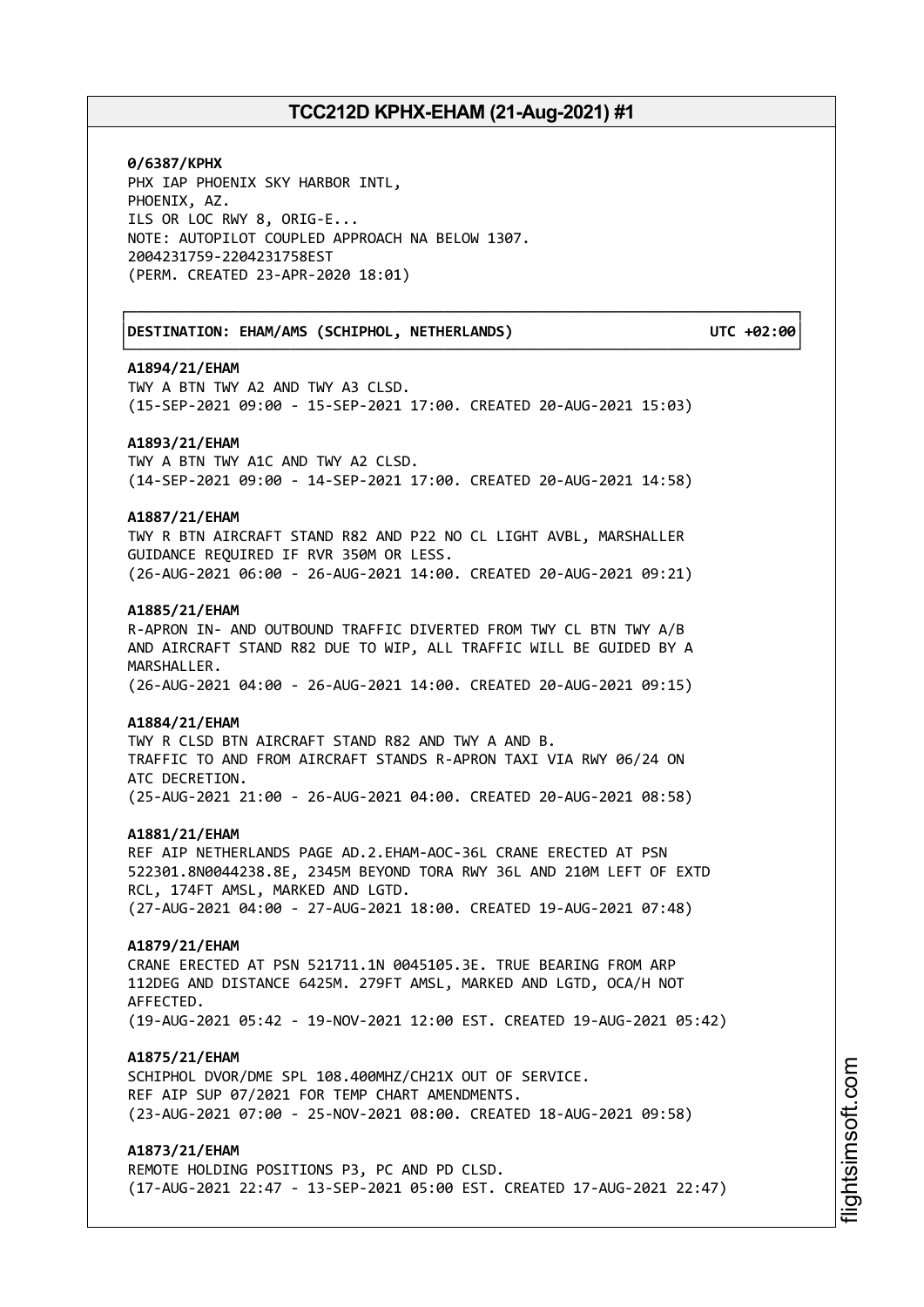# **A1867/21/EHAM** TWY A BTN TWY A3 AND TWY A4W CLSD. DAILY 2100-0500 (30-AUG-2021 21:00 - 03-SEP-2021 05:00. CREATED 17-AUG-2021 08:48) **A1859/21/EHAM** CRANE ERECTED AT PSN 521830.4N 0044529.9E. TRUE BEARING FROM ARP 276DEG AND DISTANCE 400M. 289FT AMSL, MARKED AND LGTD, OCA/H NOT AFFECTED. (02-SEP-2021 20:00 - 03-SEP-2021 04:00. CREATED 16-AUG-2021 05:57) **A1858/21/EHAM** CRANE ERECTED AT PSN 521830.4N 0044529.9E. TRUE BEARING FROM ARP 276DEG AND DISTANCE 400M. 224FT AMSL, MARKED AND LGTD, OCA/H NOT AFFECTED. (27-AUG-2021 20:00 - 28-AUG-2021 04:00. CREATED 16-AUG-2021 05:55) **A1851/21/EHAM** ARTIP 2C NIGHT TRANSITION NOT AVBL. (12-AUG-2021 15:35 - 12-NOV-2021 12:00 EST. CREATED 12-AUG-2021 15:38) **A1850/21/EHAM** TWY A BTN TWY A3 AND TWY A4 NO CL LIGHTS. (30-AUG-2021 19:00 - 03-SEP-2021 07:00. CREATED 12-AUG-2021 14:12) **V0358/21/EHAM** [US DOD PROCEDURAL NOTAM] INSTRUMENT APPROACH PROCEDURE COMPLETELY WITHDRAWN VOR RWY 09, VOR RWY 18R, VOR RWY 24, VOR RWY 27, VOR RWY 36C. DO NOT USE. (11-AUG-2021 22:00 - 08-SEP-2021 22:00. CREATED 10-AUG-2021 19:08) **A1827/21/EHAM** TWY A2 CLSD. (15-SEP-2021 05:00 - 03-DEC-2021 18:00. CREATED 10-AUG-2021 06:56) **A1826/21/EHAM** TWY A BTN TWY A1C AND TWY A3 CLSD. (20-SEP-2021 05:00 - 03-DEC-2021 18:00. CREATED 10-AUG-2021 06:55) **A1825/21/EHAM** TWY A BTN TWY A1C AND TWY A3 NO CL LIGHT AVBL, MARSHALLER GUIDANCE REQUIRED IF RVR 350M OR LESS. (15-SEP-2021 05:00 - 20-SEP-2021 05:00. CREATED 10-AUG-2021 06:53) **A1824/21/EHAM** TWY A BTN TWY A2 AND TWY A3 CLSD. (16-SEP-2021 09:00 - 16-SEP-2021 17:00. CREATED 10-AUG-2021 06:50) **A1821/21/EHAM** TWY B BTN TWY A2 AND TWY A4 CLSD. (25-AUG-2021 09:00 - 25-AUG-2021 17:00. CREATED 10-AUG-2021 06:43) **A1818/21/EHAM** TWY A BTN TWY A3 AND TWY A4 MAX SPAN 69M. (20-SEP-2021 05:00 - 03-DEC-2021 18:00. CREATED 09-AUG-2021 13:03) **A1817/21/EHAM**

LIGHTSHOW WILL TAKE PLACE AT RIJSSENHOUT PSN 521606N 0044405E.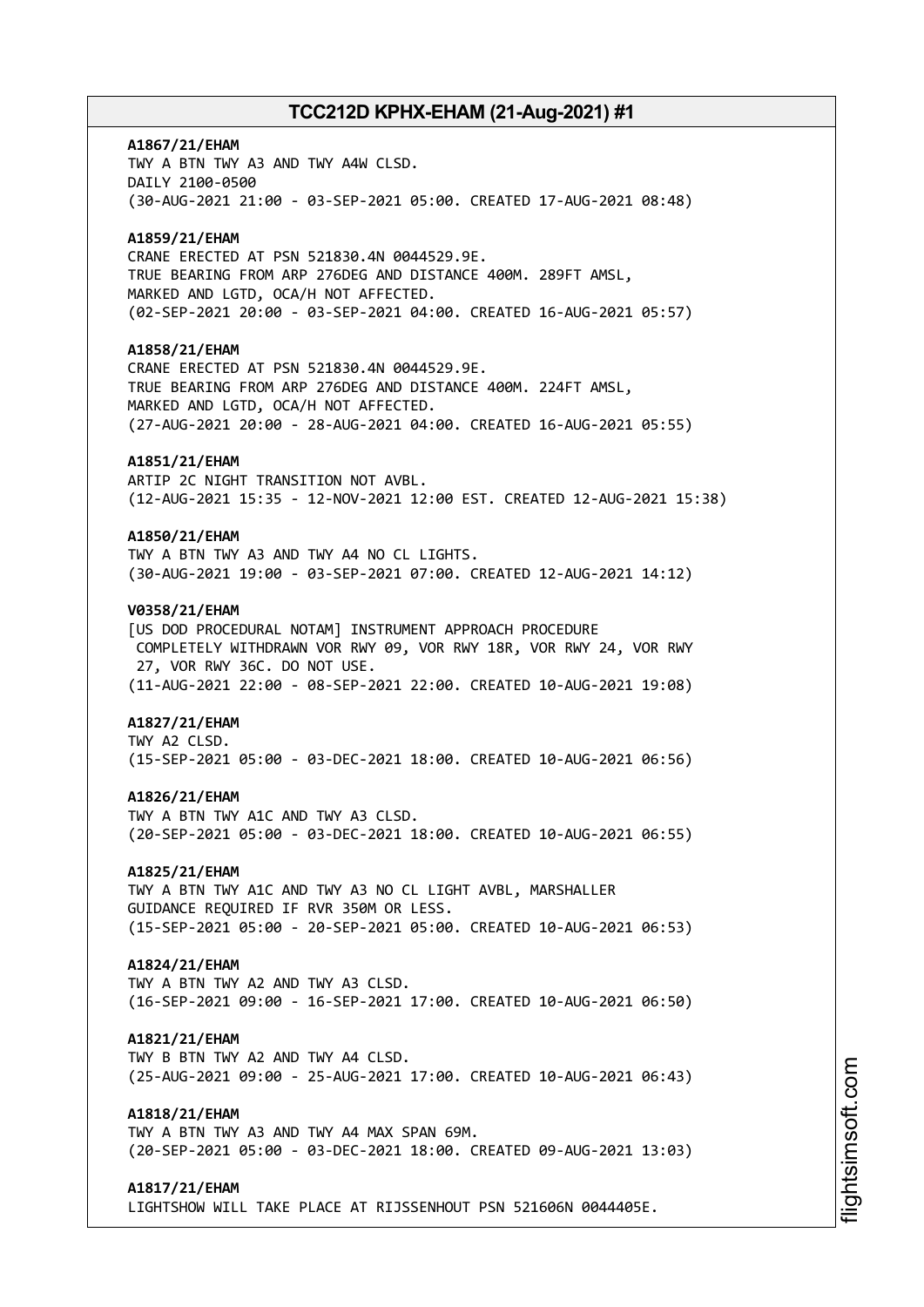#### GND-UNL

(04-SEP-2021 18:30 - 04-SEP-2021 20:00. CREATED 09-AUG-2021 09:19)

### **V0355/21/EHAM**

[US DOD PROCEDURAL NOTAM] INSTRUMENT APPROACH PROCEDURE AMENDMENT ILS OR LOC RWY 27. INCREASE IFR LANDING MINIMA. RAISE S-LOC 27\*\* CAT ABCD TO READ 570/2000M 582 (600-2000M). EDIT RELATED \*\*ALS INOP NOTE TO READ: \*\*WHEN ALS INOP, INCREASE CAT ABCD VIS TO 2700M, RVR NA. SEE NOTAM V0352/21 ALSO IN EFFECT 11 AUG TO 08 SEP 2021. (06-AUG-2021 16:00 - 04-NOV-2021 12:00. CREATED 06-AUG-2021 14:13)

### **A1804/21/EHAM**

REF AIP NETHERLANDS PAGE AD 2.EHAM-AOC-04-22 CRANE ERECTED AT PSN 521703,8N0044600,2E, 2090M BEYOND TORA RWY 22 AND 310M LEFT OF EXTD RCL, 122FT AMSL, MARKED AND LGTD. (06-AUG-2021 09:42 - 04-NOV-2021 12:00 EST. CREATED 06-AUG-2021 09:44)

### **A1803/21/EHAM**

CRANE ERECTED AT PSN 521938.7N 0045206.1E, TRUE BEARING FM ARP 73DEG AND DISTANCE 7425M. 315FT AMSL, MARKED AND LGTD. (06-AUG-2021 09:40 - 04-NOV-2021 12:00 EST. CREATED 06-AUG-2021 09:42)

### **A1802/21/EHAM**

CHANGE OF OPERATING MINIMA OCA(OCH) RWY 27 DUE TO CRANE. LOC ACFT CAT A-D INCREASED TO 570(580). REF AIP AD 2.EHAM-IAC-27.1. (06-AUG-2021 09:33 - 04-NOV-2021 12:00 EST. CREATED 06-AUG-2021 09:37)

### **V0353/21/EHAM**

[US DOD PROCEDURAL NOTAM] STANDARD INSTRUMENT DEPARTURE (SID) NOT AUTHORIZED THE FOLLOWING SIDS ARE NOT AVAILABLE. DO NOT USE.: SID RWY 04/22 (ARNEM 2F/3G, RENDI 1F/1G) ; SID RWY 04/22 (KUDAD 1F/1G, LOPIK 1F/1G); SID RWY 06/24 (ANDIK 2R/1S, BERGI 2R/1S, SPIJKERBOOR 3K, VALKO 2S, VOLLA 1R); SID RWY 06/24 (KUDAD 1R/2S, LOPIK 1R/2S); SID RWY 09/27 (ANDIK 1N, BERGI 2N/1P, IDRID 1N, SPIJKERBOOR 1P, VALKO 4M, VOLLA 1P); SID RWY 09/27 (KUDAD 1N/1P, LOPIK 1N/1P); SID RWY 18L (ANDIK 2E, BERGI 3E, VALKO 4E); SID RWY 18L (KUDAD 1E, LOPIK 3E); SID RWY 18C/36C (BETUS 4Y, DENAG 5X, NOPSU 2W, TORGA 1X, WISPA 2X); SID RWY 18C/36C (LARAS 1X, OGINA 3W, ROVEN 2X, WOODY 2W); SID RWY 36L (BERGI 4V, SPIJKERBOOR 3V, VOLLA 2V); SID RWY 36L (KUDAD 1V, LOPIK 3V). (11-AUG-2021 22:00 - 08-SEP-2021 22:00. CREATED 05-AUG-2021 17:17)

### **V0352/21/EHAM**

[US DOD PROCEDURAL NOTAM] INSTRUMENT APPROACH PROCEDURE NOT AUTHORIZED THE FOLLOWING INSTRUMENT APPROACH PROCEDURES ARE NOT AVAILABLE. DO NOT USE. ILS OR LOC RWY 06, ILS OR LOC RWY 18C, ILS OR LOC RWY 18R, ILS OR LOC RWY 22, ILS OR LOC RWY 27, ILS OR LOC RWY 36C, ILS OR LOC RWY 36R, RNP RWY 18C, RNP RWY 22, RNP RWY 36R. (11-AUG-2021 22:00 - 08-SEP-2021 22:00. CREATED 05-AUG-2021 16:40)

### **W2096/21/EHAM**

[US DOD DAFIF ONLY] STANDARD INSTRUMENT DEPARTURE (SID) ; SID RWY 06/24 ARNEM 3S AND RENDI 2S TRANSITIONS UNUSABLE. (12-AUG-2021 09:00 - 09-SEP-2021 09:00. CREATED 05-AUG-2021 16:21)

### **A1786/21/EHAM**

LIGHTSHOW AT AMSTERDAM PSN 522303N 0045406E.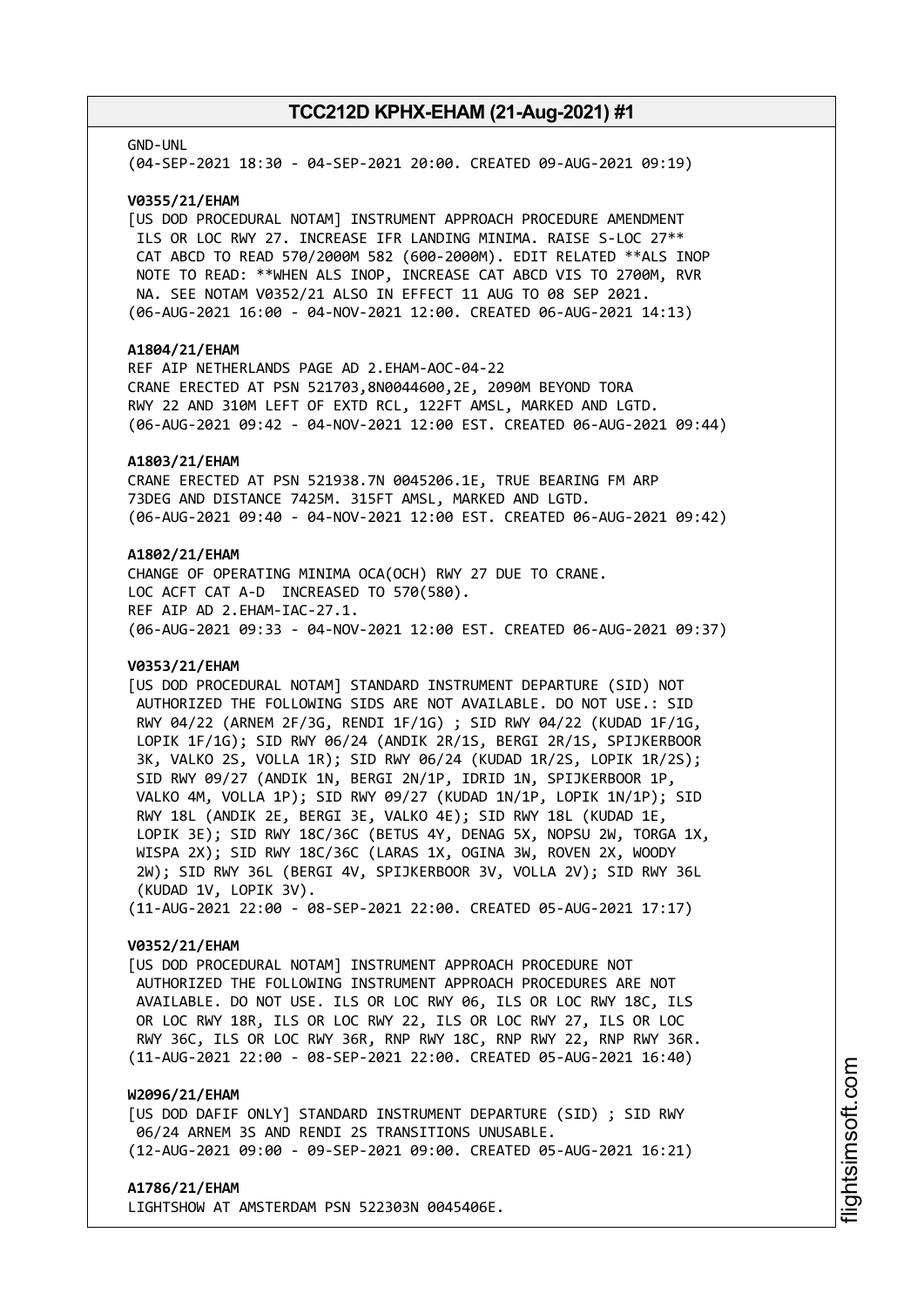GND-UNL

13-17 0500-0900 1500-1900 (13-OCT-2021 05:00 - 17-OCT-2021 19:00. CREATED 04-AUG-2021 13:11)

### **A1761/21/EHAM**

ACFT STAND D49 TO D57: VISUAL DOCKING GUIDANCE SYSTEM TESTS IN PROGRESS. IF DOCKED BY A MARSHALLER, INFORMATION DISPLAYED ON SIMULTANIOUSLY ACTIVED VISUAL DOCKING GUIDANCE SYSTEM SHOULD BE INGNORED. REF AIP AD2.9 AND AD2.20 PAR 3. (31-JUL-2021 14:21 - 31-AUG-2021 23:59 EST. CREATED 31-JUL-2021 14:22)

### **A1728/21/EHAM**

REF AIP NETHERLANDS PAGE AD 2.EHAM-AOC-09-27 CRANE ERECTED AT PSN 521855.0N 0045210.0E, 4925M BEYOND TORA RWY 09 AND 615M RIGHT OF EXTD RCL, 246FT AMSL, MARKED AND LGTD. (28-JUL-2021 07:45 - 28-OCT-2021 10:00 EST. CREATED 28-JUL-2021 07:45)

### **A1702/21/EHAM**

CRANE ERECTED, PSN BTN 521856.9N 0044833.2E AND 521901.7N 0044834.4E, TRUE BEARING FROM ARP 074DEG AND DISTANCE 3190M, 69FT AMSL, MARKED AND LGTD, OCA/H NOT AFFECTED. (27-AUG-2021 21:00 - 28-AUG-2021 03:00. CREATED 26-JUL-2021 11:14)

### **A1678/21/EHAM**

CAUTION, MIGRATING GEESE CROSSING EHAM AREA AT 300-700FT AROUND SR AND SS. (20-JUL-2021 09:15 - 20-OCT-2021 09:00 EST. CREATED 20-JUL-2021 09:16)

### **A1607/21/EHAM**

CRANES ERECTED, PSN BTN 521758.7N 0045133.8E AND 521754.6N 0045151.7E, 227FT AMSL, MARKED AND LGTD, OCA/H NOT AFFECTED. (13-SEP-2021 00:00 - 13-DEC-2021 23:59 EST. CREATED 12-JUL-2021 10:34)

### **A1606/21/EHAM**

NIGHT APPROACH NIRSI 1R TO RNP RWY 18R NOT AVBL, REF AIP CHART AD 2.EHAM-IAC-18R.4. (12-AUG-2021 00:00 - 11-NOV-2021 23:59 EST. CREATED 12-JUL-2021 10:28)

### **A1599/21/EHAM**

TWY Z BTN Z1 AND TWY Q CL LIGHTS U/S. (10-JUL-2021 15:31 - 08-NOV-2021 06:00. CREATED 10-JUL-2021 15:32)

### **A1590/21/EHAM**

FIREWORKS AT SANTPOORT NOORD PSN 522625N 0043820E. GND-542FT AGL (09-OCT-2021 19:00 - 09-OCT-2021 21:00. CREATED 09-JUL-2021 16:44)

### **A1520/21/EHAM**

TRIGGER NOTAM - AIRAC AIP AMDT 08/2021 WEF 12 AUG 2021: NEW RNP APCH RWY 04, 09, 18R, 27, 36C: SID, STAR AND APCH PROCEDURES AMENDED: MAG VAR 2020 APPLIED: ATIS ARRIVAL INFO SPL VOR TERMINATED: NEW IFR AREAS RWY 04 AND RWY 09. (12-AUG-2021 00:00 - 25-AUG-2021 23:59. CREATED 01-JUL-2021 09:55)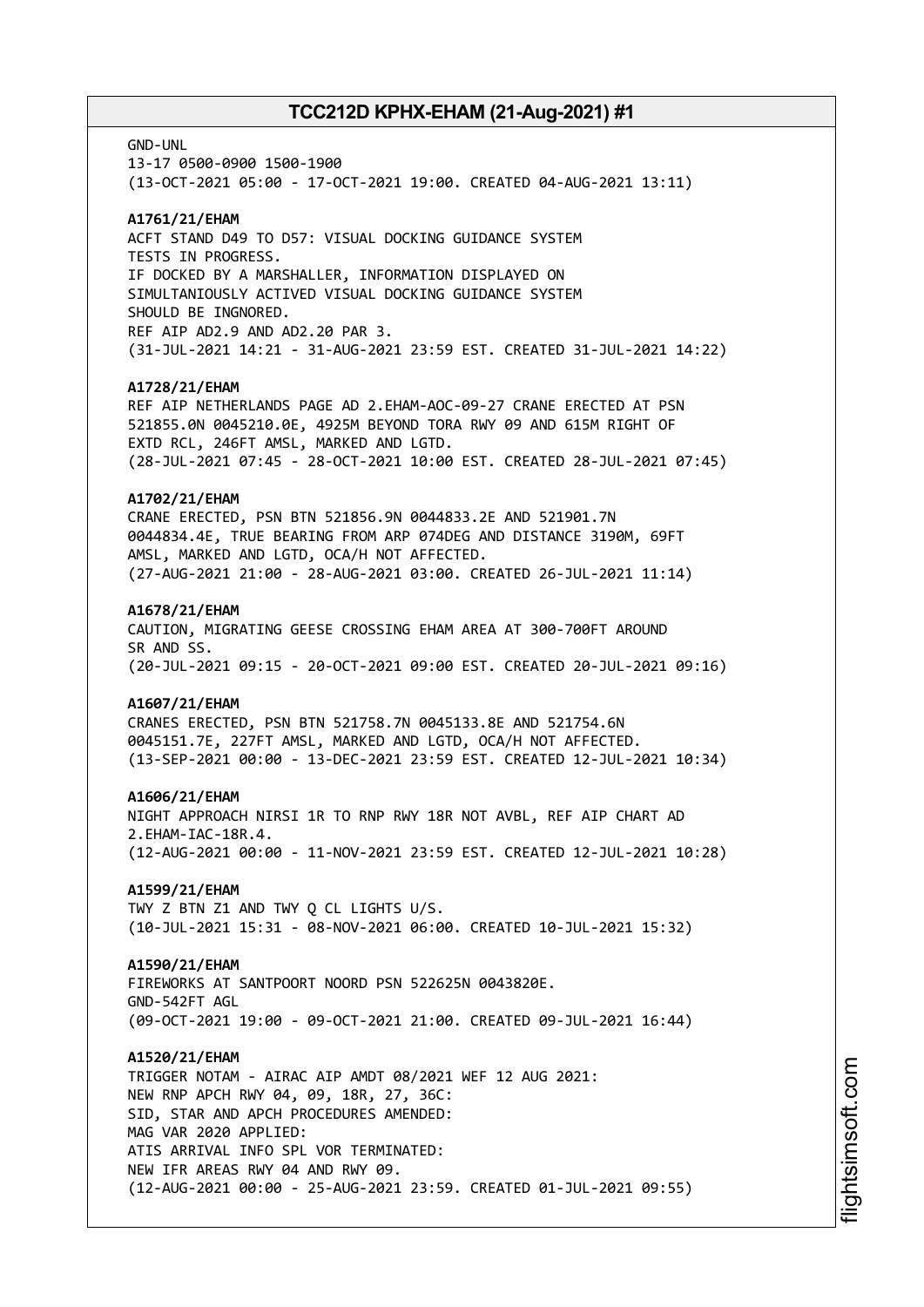### **A1494/21/EHAM**

CRANE ERECTED AT PSN 522049.9N0045021.8E, 4400M BEYOND TORA RWY 04 AND 570M LEFT OF EXTD RCL, 237FT AMSL, MARKED AND LGTD. REF AIP NETHERLANDS PAGE AD 2.EHAM-AOC-04-22 . (30-JUN-2021 06:03 - 30-SEP-2021 23:59 EST. CREATED 30-JUN-2021 06:03)

### **A1490/21/EHAM**

FIREWORKS DISPLAY AT AMSTERDAM, PSN 521855N 0045733E. GND-200FT AGL (17-OCT-2021 17:30 - 17-OCT-2021 19:30. CREATED 29-JUN-2021 14:58)

#### **A1488/21/EHAM**

CRANE ERECTED PSN 521806.7N 0044534.2E, 2000M BEYOND THR RWY 06 AND 400M LEFT OF RCL 06. 134FT AMSL (148FT AGL), MARKED AND LIGHTED. (29-JUN-2021 12:55 - 29-SEP-2021 09:00 EST. CREATED 29-JUN-2021 12:56)

### **A1487/21/EHAM**

CHANGE OF OPERATING MINIMA OCA(OCH) RWY 06 DUE TO CRANE. ILS RWY 06 CAT 1, ACFT CAT A-D INCREASED TO: A 156 (166), B 169 (179), C 177 (187), D 187 (197), DL 187 (197). ILS RWY 06 CAT II, ACFT CAT A-D INCREASED TO: A 78, B 96, C 108, D 122, DL 122. REF AIP NETHERLANDS PAGE AD 2.EHAM-IAC-06.1. (29-JUN-2021 12:54 - 29-SEP-2021 09:00 EST. CREATED 29-JUN-2021 12:54)

### **A1431/21/EHAM**

FIREWORKS DISPLAY AT HILLEGOM, PSN 521725N 0043504E. GND-115FT AGL (19-SEP-2021 20:00 - 19-SEP-2021 21:00. CREATED 23-JUN-2021 15:03)

### **A1384/21/EHAM**

ILS RWY 18R DOWNGRADED TO III/E/3 (SUPPORTS CAT III OPERATIONS). (18-JUN-2021 22:31 - 18-SEP-2021 12:00 EST. CREATED 18-JUN-2021 22:31)

### **A1371/21/EHAM**

FIREWORKS AT AALSMEER, PSN 521516N 0044512E. GND-575FT AGL (04-SEP-2021 20:00 - 04-SEP-2021 22:00. CREATED 16-JUN-2021 12:59)

### **A1355/21/EHAM**

RWY 18C PAPI CHANGE MEHT 70FT TO READ 68FT. REF AIP NETHERLANDS EHAM AD 2.14. (15-JUN-2021 13:51 - PERM. CREATED 15-JUN-2021 13:51)

### **A1286/21/EHAM**

CRANE ERECTED AT PSN 522005.9N 0045138.9E. TRUE BEARING FROM ARP 65DEG AND DISTANCE 7240M. 260FT AMSL, MARKED, OCA/H NOT AFFECTED. (07-JUN-2021 07:49 - 07-SEP-2021 09:00 EST. CREATED 07-JUN-2021 07:49)

### **A1230/21/EHAM**

COVID-19: PASSENGER RESTRICTIONS AT THE DIRECTION OF THE DUTCH CABINET AND ON THE ORDER OF THE MAYOR OF HAARLEMMERMEER SOCIAL DISTANCING MUST BE TAKEN INTO ACCOUNT AT AMSTERDAM AIRPORT SCHIPHOL. AN APPROPRIATE DISTANCE OF 1,5 METERS MUST BE TAKEN INTO ACCOUNT. THEREFORE, AIRLINES ARE INSTRUCTED TO BROADCAST THE FOLLOWING MESSAGE TO PASSENGERS ON BOARD, PRIOR TO DISEMBARKING UNTIL FURTHER NOTICE: WELCOME TO AMSTERDAM AIRPORT SCHIPHOL: TO MINIMIZE THE SPREAD OF THE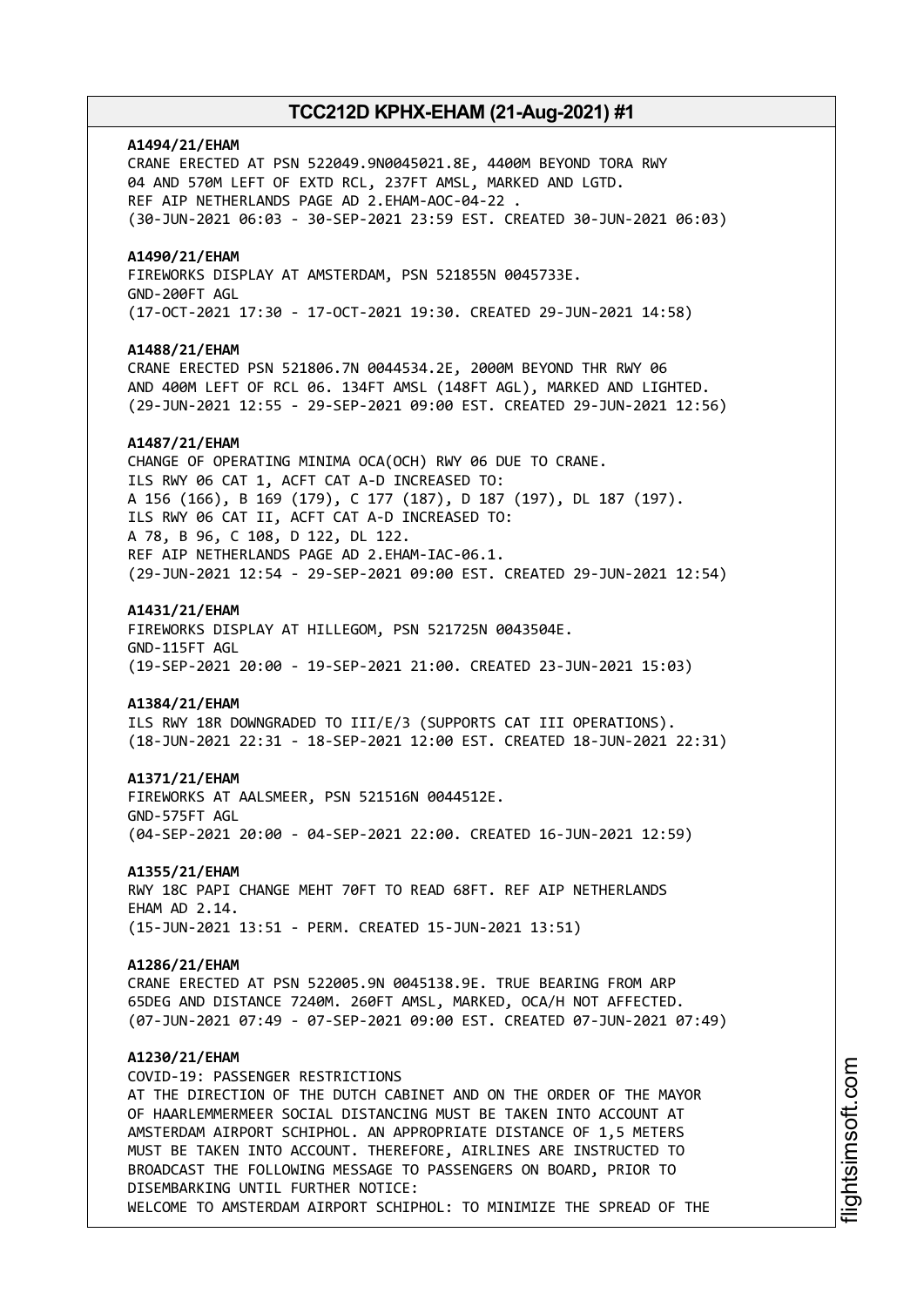COVID-19 DISEASE, PASSENGERS ARE OBLIGED TO KEEP A DISTANCE OF 1,5 METER TO EACH OTHER UPON DISEMBARKING THE AIRCRAFT AND MUST WEAR A FACE MASK FOR THE DURATION OF THEIR STAY IN THE TERMINAL BUILDINGS. STAY HEALTHY AND GIVE EACH OTHER SPACE. THANK YOU FOR YOUR COOPERATION. (01-JUN-2021 11:59 - 01-SEP-2021 12:00 EST. CREATED 01-JUN-2021 12:00) **A0207/21/EHAM** REF AIP NETHERLANDS PAGE AD 2.EHAM-AOC-04-22, CRANE ERECTED AT PSN 521703.8N 0044600.2E, 2090M BEYOND TORA RWY 22 AND 310M LEFT OF EXTD RCL, 122FT AMSL, MARKED AND LGTD. 0200-1600 (30-SEP-2021 02:00 - 30-OCT-2021 16:00. CREATED 01-JUN-2021 01:05) **A0206/21/EHAM** REF AIP NETHERLANDS PAGE AD 2.EHAM-AOC-04-22, CRANE ERECTED AT PSN 521703.8N 0044600.2E, 2090M BEYOND TORA RWY 22 AND 310M LEFT OF EXTD RCL, 122FT AMSL, MARKED AND LGTD. 0200-1600 (29-JUN-2021 02:00 - 29-SEP-2021 16:00. CREATED 01-JUN-2021 01:05) **A1049/21/EHAM** NEW OBSTACLES AT AMSTERDAM, 2 CRANES APRX 522308N 0045416E. HEIGHT 558FT AGL, ELEV 567FT AMSL, LGT OBST/R. REF AIP ENR 5.4. (12-MAY-2021 12:54 - PERM. CREATED 12-MAY-2021 12:54) **A0814/21/EHAM** FIREWORKS AT ABCOUDE, PSN 521642N 0045753E. GND-330FT AGL (28-AUG-2021 18:30 - 28-AUG-2021 20:00. CREATED 17-APR-2021 09:44) **A0735/21/EHAM** ACFT STAND A56 WITHDRAWN. REF AIP AD 2.EHAM-APDC.1. (06-APR-2021 09:15 - PERM. CREATED 06-APR-2021 09:16) **A0734/21/EHAM** TWY A1C MAX WINGSPAN 36M. REF AIP AD 2.EHAM-APDC.1 AND AD 2.EHAM-GMC. (06-APR-2021 09:14 - PERM. CREATED 06-APR-2021 09:15) **A0541/21/EHAM** FIREWORKS AT SPAARNWOUDE, PSN 522651N 0044033E. GND-330FT AGL 14 2030-2100, 21-22 2030-2100 (14-AUG-2021 20:30 - 22-AUG-2021 21:00. CREATED 08-MAR-2021 16:59) **A0439/21/EHAM** FIREWORK DISPLAY AT MYSTERYLAND (HOOFDDORP), PSN 521944N 0044017E. GND-330FT AGL 1000-2230 (27-AUG-2021 10:00 - 29-AUG-2021 22:30. CREATED 23-FEB-2021 14:06) **A0379/21/EHAM** FIREWORKS AT SPAARNWOUDE, PSN 522331N0044454E. SFC-290FT AGL DAILY 1100-2100 (11-SEP-2021 11:00 - 12-SEP-2021 21:00. CREATED 16-FEB-2021 11:27)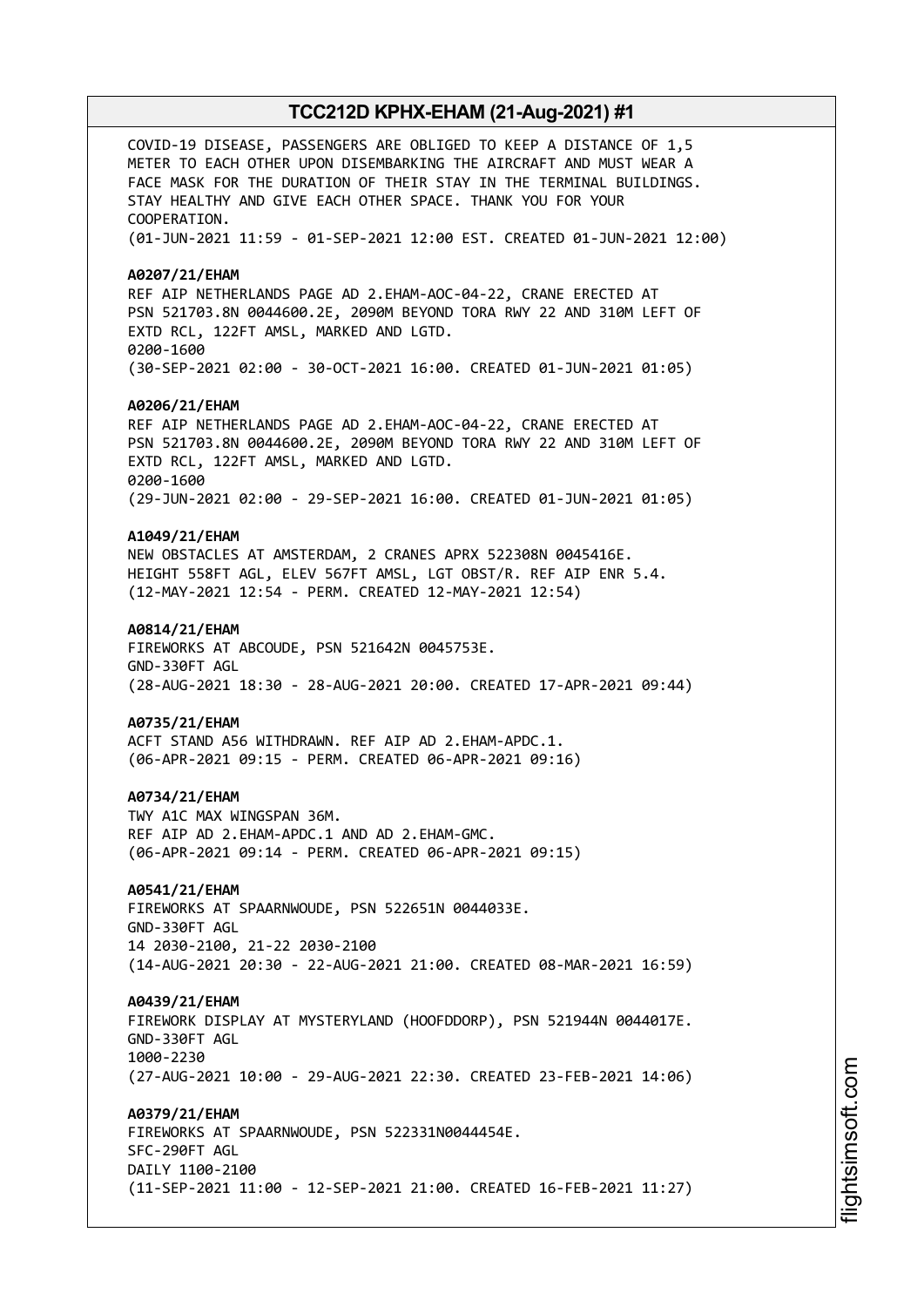# ┌──────────────────────────────────────────────────────────────────────────────┐ │**ALTERNATE: EBLG/LGG (LIEGE, BELGIUM) UTC +02:00**│ └──────────────────────────────────────────────────────────────────────────────┘ **A3455/21/EBLG** RWY 22R ILS U/S DUE TO MAINT (27-AUG-2021 07:00 - 27-AUG-2021 14:00. CREATED 19-AUG-2021 09:05) **A3324/21/EBLG** NEW APRON P0 503855N 0052857E AVBL FOR BUSINESS ACFT SCHENGEN MAX 24M WINGSPAN MAX 30 SEATS (11-AUG-2021 12:30 - 01-SEP-2021 08:00 EST. CREATED 11-AUG-2021 12:38) **A3262/21/EBLG** NEW TWY Z6 AVBL BTN TWY A5 AND APRON P0, LIMITED TO ACFT MAX 24M WINGSPAN (10-AUG-2021 10:00 - 01-SEP-2021 08:00 EST. CREATED 09-AUG-2021 19:28) **A3224/21/EBLG** IAP VOR RWY 22L INCREASED OCA: 1060 FT. IAP RNP RWY 22L, IAP RNP RWY 22R INCREASED OCA LNAV: 1060 FT. IAP RNP RWY 22L, IAP RNP RWY 22R INCREASED OCA LNAV/VNAV: CAT A 937 FT, CAT B 947 FT, CAT C 957 FT, CAT D 967 FT DUE TO OBST (05-AUG-2021 13:30 - 30-SEP-2021 23:59. CREATED 05-AUG-2021 13:23) **A3065/21/EBLG** VISUAL DOCKING GUIDANCE SYSTEM (VDGS) IN USE ON ALL NORTH APRON STANDS (STANDS 110 TO 140 (26-JUL-2021 06:00 - PERM. CREATED 23-JUL-2021 12:35) **A2248/21/EBLG** FIXED CRANE 503821N 0052739E MAX 59M AGL/248M AMSL. ICAO LGT INSTALLED (03-JUN-2021 12:00 - 03-SEP-2021 16:00 EST. CREATED 03-JUN-2021 09:46) **A2195/21/EBLG** STAND 118 CLSD FOR ACFT PARKING DUE TO OPS REASONS (31-MAY-2021 16:13 - 30-SEP-2021 23:59. CREATED 31-MAY-2021 16:14) **A1055/21/EBLG** FOLLOW ME MANDATORY FOR ALL ARRIVALS ON SOUTH APRON PARKING **STANDS** (11-MAR-2021 10:07 - 31-DEC-2021 16:00 EST. CREATED 11-MAR-2021 10:07) ┌──────────────────────────────────────────────────────────────────────────────┐ │**EDTO AIRPORT: CYFB/YFB (IQALUIT, CANADA) UTC -04:00**│ └──────────────────────────────────────────────────────────────────────────────┘ **S0532/21/CYFB** RSC 16 6/6/6 DRY, DRY, DRY. VALID AUG 21 1648 - AUG 22 0048. RSC 34 6/6/6 DRY, DRY, DRY. VALID AUG 21 1648 - AUG 22 0048. ADDN NON-GRF/TALPA INFO: CRFI 16 NR. CRFI 34 NR. RMK: TWY ALPHA, CHARLIE, DELTA, ECHO, FOXTROT, GOLF, 202108211649, DRY. RMK: APN APRON I, APRON II, APRON III, APRON IV, APRON V,

i⊒<br>⊫ htsim soft.c o

m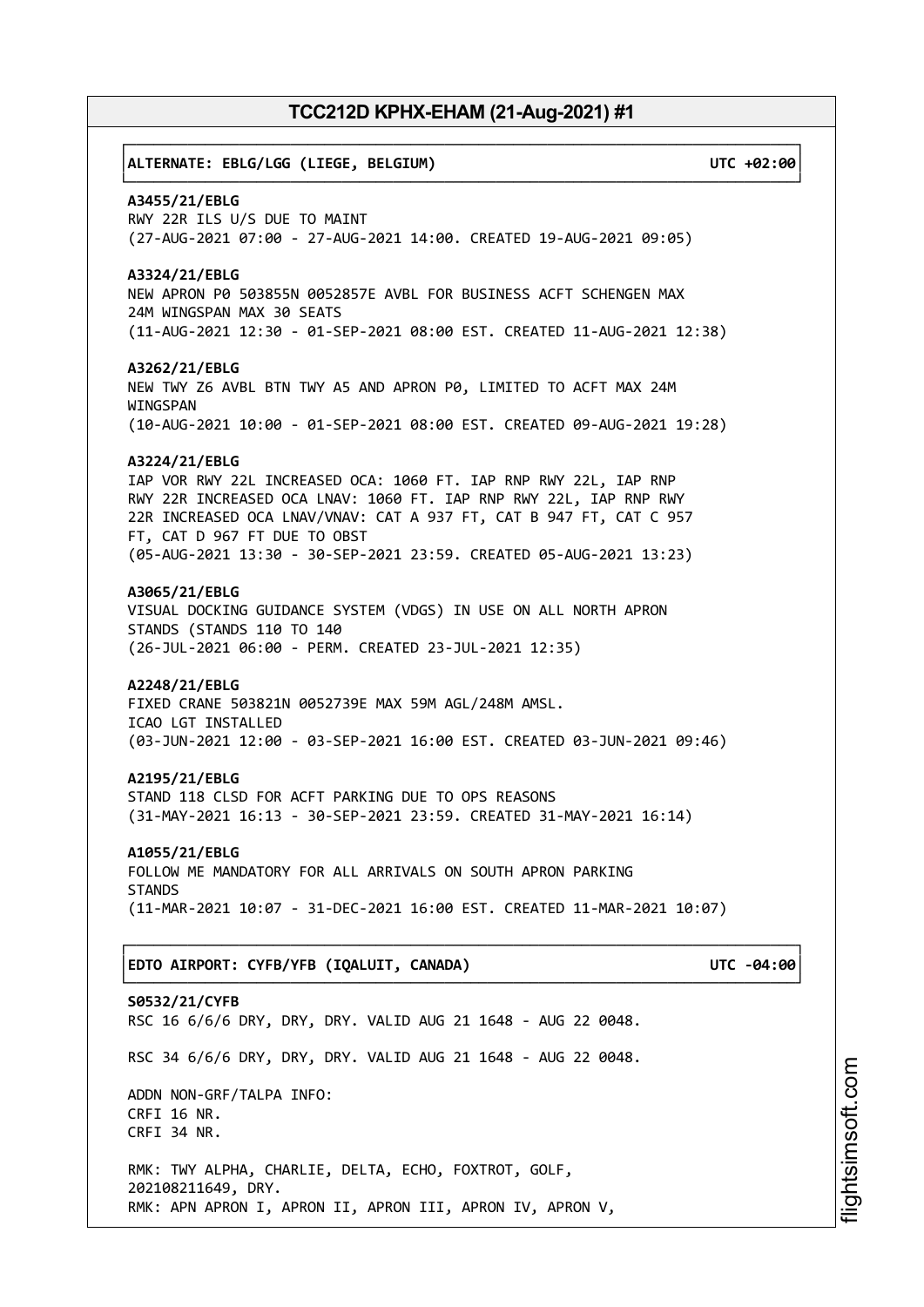┌──────────────────────────────────────────────────────────────────────────────┐

└──────────────────────────────────────────────────────────────────────────────┘

┌──────────────────────────────────────────────────────────────────────────────┐

└──────────────────────────────────────────────────────────────────────────────┘

202108211649, DRY. RMK: NEXT OBS AT AUG 21 2100. (21-AUG-2021 16:51 - 22-AUG-2021 13:00. CREATED 21-AUG-2021 16:51)

**E2619/21/CYFB** MULTIPLE MOBILE CRANES WITHIN 600FT RADIUS CENTRED ON 634316N 0683134W APRX 8350FT BFR THR 34 AND 5600FT WEST EXTENDED RCL. 195FT AGL 235FT AMSL. LGTD, PAINTED. (31-MAY-2021 23:44 - 31-AUG-2021 17:00. CREATED 31-MAY-2021 23:44)

### │**EDTO AIRPORT: CYYQ/YYQ (CHURCHILL, CANADA) UTC -05:00**│

**D2324/21/CYYQ** ABN U/S (21-AUG-2021 01:25 - 03-SEP-2021 21:30. CREATED 21-AUG-2021 01:25)

### │**KZAB (ALBUQUERQUE FIR)** │

### **08/257/KZAB**

ZAB AIRSPACE UAS WI AN AREA DEFINED AS 0.5NM RADIUS OF 353207.20N1005745.50W (4.9NM SSE PPA) SFC-400FT AGL (21-AUG-2021 18:00 - 22-AUG-2021 04:00. CREATED 21-AUG-2021 17:02)

### **08/167/KZAB**

ZAB NAV GPS (FTIRCA GPS 21-55) (INCLUDING WAAS, GBAS, AND ADS-B) MAY NOT BE AVBL WI A 271NM RADIUS CENTERED AT 352121N1163405W (HEC 336034) FL400-UNL, 221NM RADIUS AT FL250, 148NM RADIUS AT 10000FT, 121NM RADIUS AT 4000FT AGL, 89NM RADIUS AT 50FT AGL, 2108250600-2108251259 (PERM. CREATED 21-AUG-2021 15:12)

### **08/255/KZAB**

ZAB OBST WIND TURBINE FARM WI AN AREA DEFINED AS 20NM RADIUS OF 354844N1015956W (4NM S DUX) 4024FT (350FT AGL) NOT LGTD (21-AUG-2021 15:01 - 30-SEP-2021 23:59. CREATED 21-AUG-2021 15:01)

### **08/254/KZAB**

ZAB OBST WIND TURBINE FARM WI AN AREA DEFINED AS 20NM RADIUS OF 355943N1015134W (3NM S X43) 3877FT (350FT AGL) NOT LGTD (21-AUG-2021 15:01 - 30-SEP-2021 23:59. CREATED 21-AUG-2021 15:01)

### **08/253/KZAB**

ZAB OBST WIND TURBINE FARM WI AN AREA DEFINED AS 20NM RADIUS OF 355741N1014804W (5NM S X43) 3877FT (350FT AGL) NOT LGTD (21-AUG-2021 15:01 - 30-SEP-2021 23:59. CREATED 21-AUG-2021 15:01)

### **08/252/KZAB**

ZAB OBST WIND TURBINE FARM WI AN AREA DEFINED AS 20NM RADIUS OF 360131N1015206W (2NM W X43) 3860FT (350FT AGL) NOT LGTD (21-AUG-2021 15:00 - 30-SEP-2021 23:59. CREATED 21-AUG-2021 15:00)

**08/251/KZAB** ZAB OBST WIND TURBINE FARM WI AN AREA DEFINED AS 20NM RADIUS OF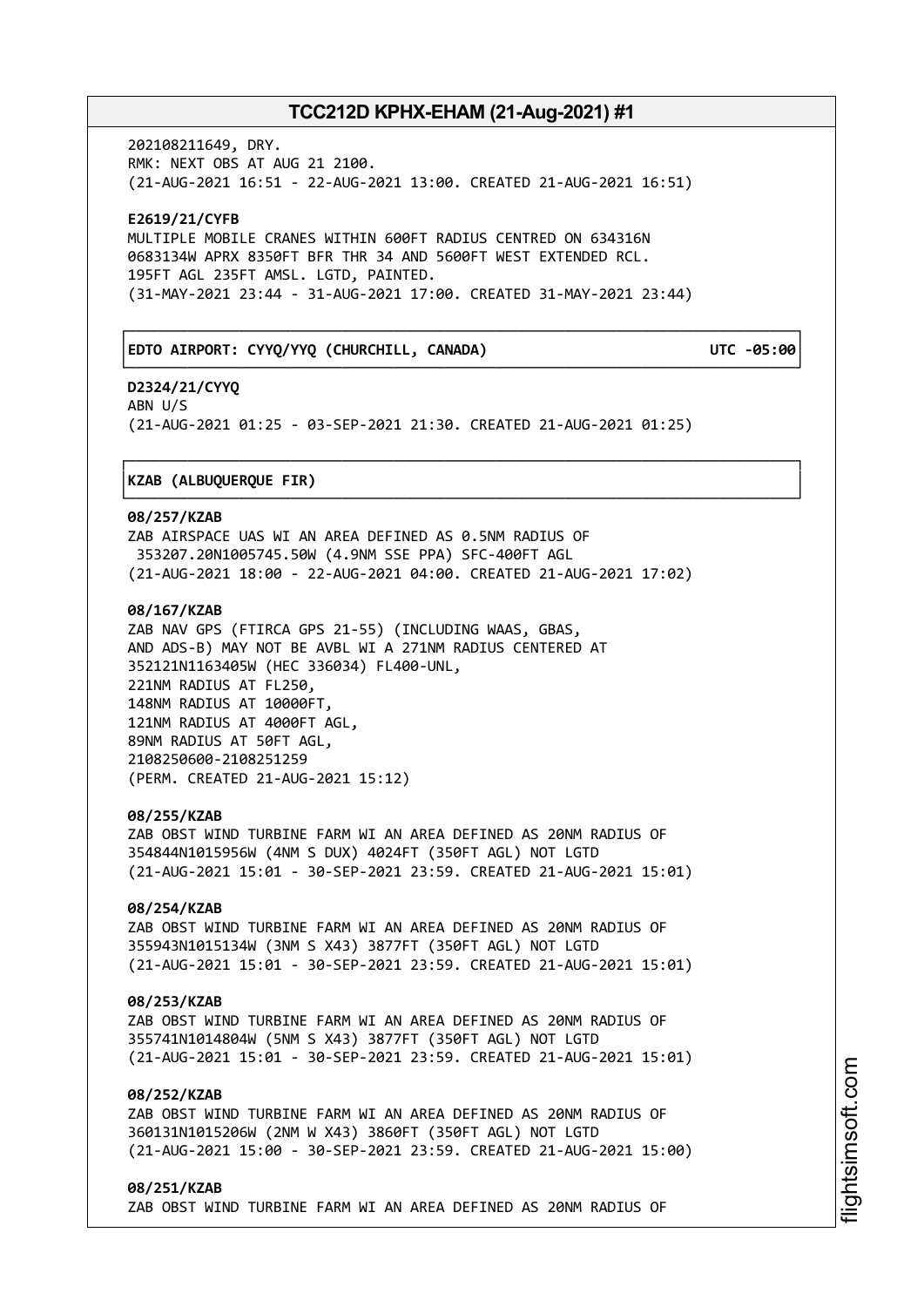| 362351N1012243W (9.4NM N E19) 3573FT (407FT AGL) NOT LGTD<br>(21-AUG-2021 15:00 - 30-SEP-2021 23:59. CREATED 21-AUG-2021 15:00)                                                                                   |
|-------------------------------------------------------------------------------------------------------------------------------------------------------------------------------------------------------------------|
| 08/250/KZAB<br>ZAB OBST WIND TURBINE FARM WI AN AREA DEFINED AS 20NM RADIUS OF<br>362351N1012243W (9.4NM N E19) 3573FT (407FT AGL) NOT LGTD<br>(21-AUG-2021 14:59 - 30-SEP-2021 23:59. CREATED 21-AUG-2021 14:59) |
| 08/249/KZAB                                                                                                                                                                                                       |
| ZAB OBST WIND TURBINE FARM WI AN AREA DEFINED AS 5NM RADIUS OF<br>360135N1015400W (3.5NM W X43) 3912FT (350FT AGL) NOT LGTD<br>(21-AUG-2021 14:58 - 30-SEP-2021 23:59. CREATED 21-AUG-2021 14:58)                 |
| 08/025/KZAB<br>ZAB AIRSPACE R2310A ACT SFC-10000FT                                                                                                                                                                |
| (23-AUG-2021 14:00 - 23-AUG-2021 23:00. CREATED 21-AUG-2021 14:05)<br>08/247/KZAB                                                                                                                                 |
| ZAB AIRSPACE UAS WI AN AREA DEFINED AS 6NM EITHER SIDE OF<br>A LINE FM 314410N1081930W (40.4NM SE LSB) TO 320046N1081930W (26.8NM<br>SE LSB) SFC-400FT AGL                                                        |
| (22-AUG-2021 00:00 - 22-AUG-2021 07:59. CREATED 21-AUG-2021 00:33)<br>08/006/KZAB                                                                                                                                 |
| ZAB AIRSPACE R5107K ACT SFC-FL250<br>(21-AUG-2021 06:00 - 22-AUG-2021 06:00. CREATED 21-AUG-2021 00:06)                                                                                                           |
| 08/005/KZAB<br>ZAB AIRSPACE R5103B ACT SFC-FL250<br>(21-AUG-2021 06:00 - 22-AUG-2021 06:00. CREATED 21-AUG-2021 00:06)                                                                                            |
| 08/004/KZAB<br>ZAB AIRSPACE R5103A ACT SFC-15000FT<br>(21-AUG-2021 06:00 - 22-AUG-2021 06:00. CREATED 21-AUG-2021 00:06)                                                                                          |
| 08/003/KZAB<br>ZAB AIRSPACE R5103C ACT SFC-FL250<br>(21-AUG-2021 06:00 - 22-AUG-2021 06:00. CREATED 21-AUG-2021 00:06)                                                                                            |
| 08/246/KZAB<br>ZAB AIRSPACE UAS WI AN AREA DEFINED AS 5NM RADIUS OF 314252N1115732W (18NM S<br>E78) SFC-400FT AGL<br>(23-AUG-2021 21:00 - 24-AUG-2021 06:00. CREATED 20-AUG-2021 22:52)                           |
| 08/243/KZAB<br>ZAB SVC TUCSON APP CLSD<br>(22-AUG-2021 04:30 - 22-AUG-2021 05:00. CREATED 20-AUG-2021 19:35)                                                                                                      |
| 08/241/KZAB<br>ZAB SVC TUCSON APP CLSD<br>(22-AUG-2021 02:00 - 22-AUG-2021 02:30. CREATED 20-AUG-2021 19:21)                                                                                                      |
| 08/238/KZAB<br>ZAB SVC TUCSON APP CLSD CLASS C SERVICE NOT AVBL IFR ACFT<br>INBD TO TUS AND SURROUNDING AP AND IFR DEP FM UNCONTROLLED AP CTC                                                                     |
| ALBUQUERQUE ARTCC ON 134.45 DLY 0700-1200<br>(21-AUG-2021 07:00 - 26-AUG-2021 12:00. CREATED 20-AUG-2021 15:40)                                                                                                   |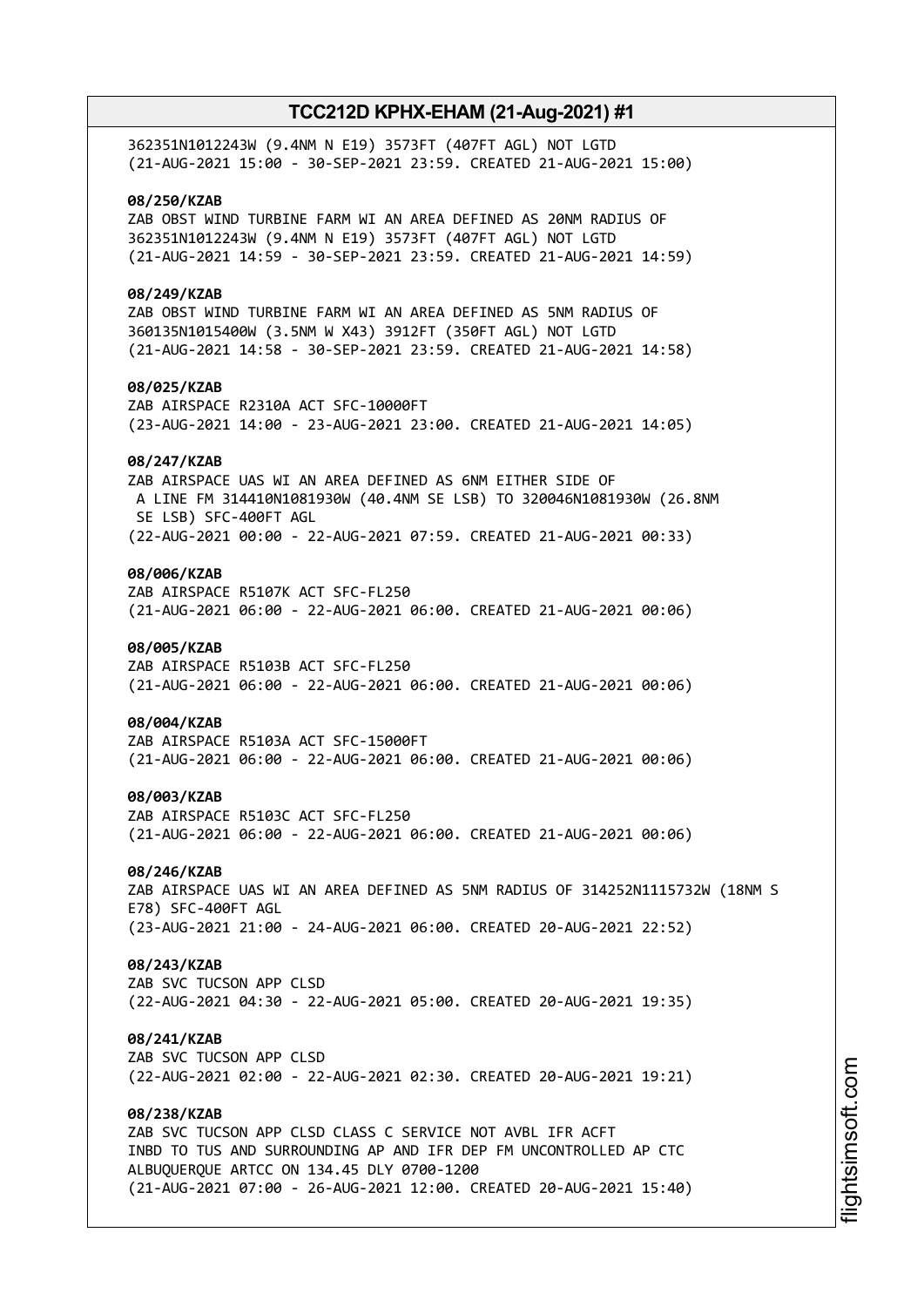### **08/237/KZAB**

ZAB AIRSPACE UAS WI AN AREA DEFINED AS 3NM RADIUS OF 322403N1113236W (12.3NM SW MZJ) SFC-350FT AGL DLY 0200-1430 (26-AUG-2021 02:00 - 27-AUG-2021 14:30. CREATED 20-AUG-2021 14:53)

### **08/225/KZAB**

ZAB AIRSPACE UAS WI AN AREA DEFINED AS 311008.80N1045203.60W (7.9NM NW VHN) TO 310650.70N1043830.10W (8.1NM ENE VHN) TO 310509.30N1042514.70W (18.8NM ENE VHN) TO 310422.20N1042322.30W (20.3NM E VHN) TO 303439.10N1042907.40W (27.2NM WNW MRF) TO 302037.10N1042159.60W (18.2NM WSW MRF) TO 300217.60N1043557.50W (27.2NM NW PRS) TO 310116.30N1050241.70W (13.6NM WSW VHN) TO 311711.50N1050341.90W (19.8NM NW VHN) TO POINT OF ORIGIN SFC-1200FT AGL DLY 0000-2359 (23-AUG-2021 00:00 - 30-AUG-2021 23:59. CREATED 20-AUG-2021 00:00)

### **08/221/KZAB**

ZAB AIRSPACE UAS WI AN AREA DEFINED AS 324543N1115826W (14.5NM S A39) TO 324540N1114500W (16.6NM SE A39) TO 322856N1115705W (31.3NM S A39) TO 322823N1120153W (31.5NM SSW A39) TO POINT OF ORIGIN SFC-350FT AGL (24-AUG-2021 01:00 - 25-AUG-2021 08:30. CREATED 19-AUG-2021 19:58)

### **08/160/KZAB**

ZAB NAV GPS (NAWDC GPS 21-03) (INCLUDING WAAS, GBAS, AND ADS-B) MAY NOT BE AVBL WI A 360NM RADIUS CENTERED AT 392323N1180757W (MVA 338050) FL400-UNL 336NM RADIUS AT FL250, 199NM RADIUS AT 10000FT, 195NM RADIUS AT 4000FT AGL, 159NM RADIUS AT 50FT AGL. DLY 1600-1830 2200-2359 2108231600-2108252359 (PERM. CREATED 19-AUG-2021 18:09)

### **08/155/KZAB**

ZAB NAV GPS (FTIRCA GPS 21-55) (INCLUDING WAAS, GBAS, AND ADS-B) MAY NOT BE AVBL WI A 271NM RADIUS CENTERED AT 352121N1163405W (HEC 336034) FL400-UNL, 221NM RADIUS AT FL250, 148NM RADIUS AT 10000FT, 121NM RADIUS AT 4000FT AGL, 89NM RADIUS AT 50FT AGL, 2108231000-2108231259 (PERM. CREATED 19-AUG-2021 16:03)

### **08/143/KZAB**

ZAB NAV GPS (WSMRNM GPS 21-15) (INCLUDING WAAS, GPAS, AND ADS-B) MAY NOT BE AVBL WI A 414NM RADIUS CENTERED AT 334050N1063428W (ONM150041) FL400-UNL, 373NM RADIUS AT FL250, 273NM RADIUS AT 10000FT, 286NM RADIUS AT 4000FT AGL, 219NM RADIUS AT 50FT AGL. DLY 0600-1300 2108240600-2108291300 (PERM. CREATED 19-AUG-2021 09:48)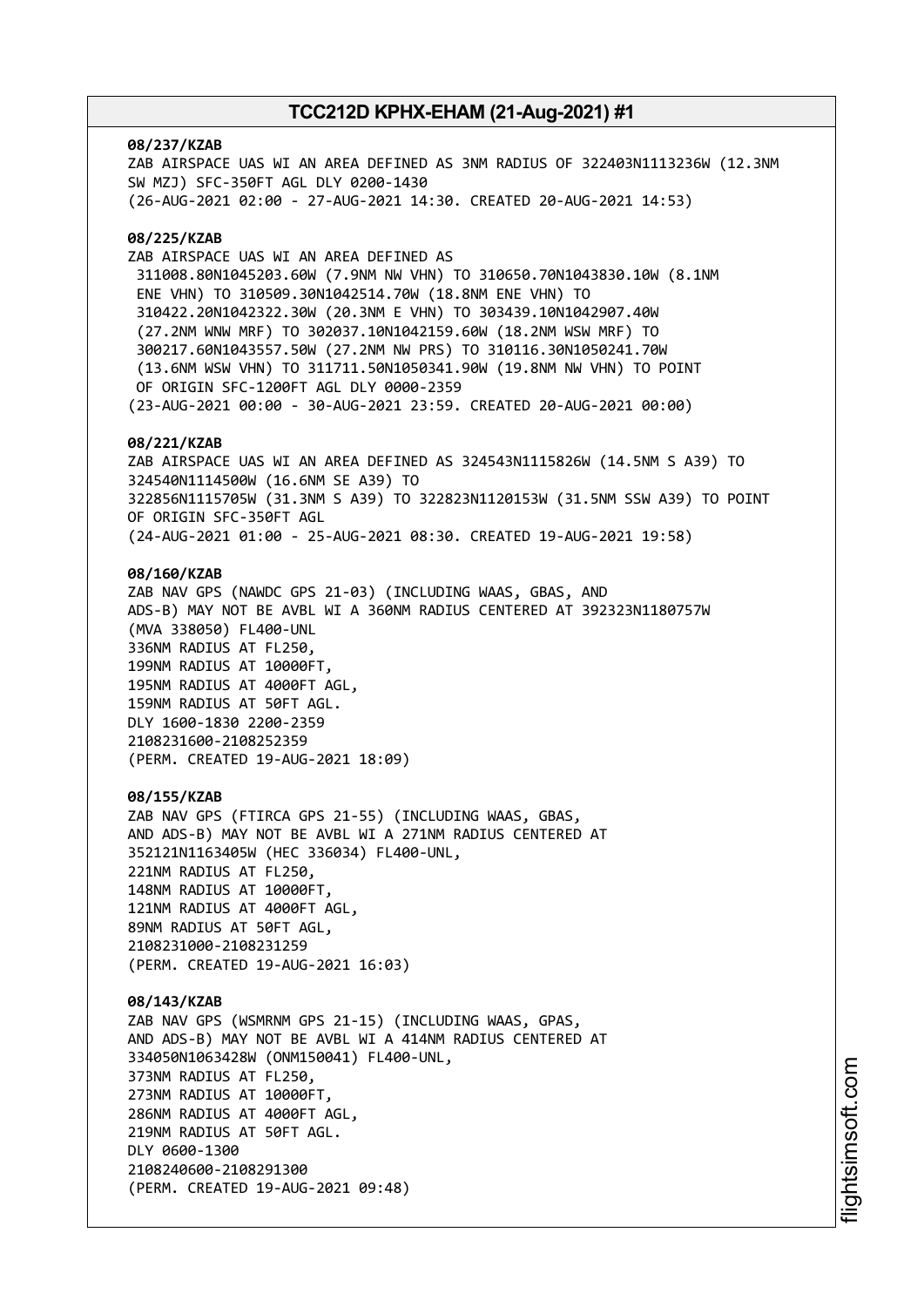### **08/142/KZAB**

ZAB NAV GPS (FTIRCA GPS 21-55) (INCLUDING WAAS, GBAS, AND ADS-B) MAY NOT BE AVBL WI A 271NM RADIUS CENTERED AT 352121N1163405W (HEC 336034) FL400-UNL, 221NM RADIUS AT FL250, 148NM RADIUS AT 10000FT, 121NM RADIUS AT 4000FT AGL, 89NM RADIUS AT 50FT AGL, 2108221630-2108222229 (PERM. CREATED 18-AUG-2021 19:08)

### **1/1201/KZAB**

ZAB AZ..AIRSPACE COOLIDGE, AZ..TEMPORARY FLIGHT RESTRICTIONS WI AN AREA DEFINED AS 0.5NM RADIUS OF 325523N1112952W (TFD072020.9) SFC-2500FT NATURAL GAS LEAK. PURSUANT TO 14 CFR SECTION 91.137(A)(1) TEMPORARY FLIGHT RESTRICTIONS ARE IN EFFECT. ONLY RELIEF ACFT OPS UNDER DIRECTION OF CITY OF COOLIDGE ARE AUTH IN THE AIRSPACE. CITY OF COOLIDGE TEL 520-251-1365 IS IN CHARGE OF ON SCENE EMERG RESPONSE ACT. ALBUQUERQUE /ZAB/ ARTCC TEL 505-856-4591 IS THE FAA CDN FACILITY. 2108181830-2108212300 (PERM. CREATED 18-AUG-2021 19:01)

#### **08/194/KZAB**

ZAB AIRSPACE UAS WI AN AREA DEFINED AS 312200N1055900W (12.3NM SE E35) TO 305800N1053100W (38.2NM WSW VHN) TO 311300N1051600W (26.6NM WNW VHN) TO 312900N1055703W (10.3NM E E35) TO POINT OF ORIGIN SFC-400FT AGL TUE-SUN 0525-1400 (17-AUG-2021 05:25 - 22-AUG-2021 14:00. CREATED 17-AUG-2021 05:23)

### **1/8124/KZAB**

ZAB AIRSPACE ADS-B, AUTO DEPENDENT SURVEILLANCE REBROADCAST (ADS-R), TFC INFO SERVICE BCST (TIS-B), FLT INFO SERVICE BCST (FIS-B) SERVICES MAY NOT BE AVBL WI AN AREA DEFINED AS 69NM RADIUS OF 324758N1042952W. AP AIRSPACE AFFECTED MAY INCLUDE ATS, CNM, HOB, ROW, SRR. SFC-6000FT (14-AUG-2021 13:05 - 23-AUG-2021 22:00 EST. CREATED 14-AUG-2021 13:06)

### **08/080/KZAB**

ZAB NAV GPS (YPG\_AZ GPS 21-11) (INCLUDING WAAS, GBAS, AND ADS-8) MAY NOT BE AVBL WI A 338NM RADIUS CENTERED AT 325402N1135544W (BZA063035) FL400-UNL, 320NM RADIUS AT FL250, 254NM RADIUS AT 10000FT, 200NM RADIUS AT 4000FT AGL, 134NM RADIUS AT 50FT AGL. DLY 2030-2230 2108162030-2108212230 (PERM. CREATED 13-AUG-2021 17:33)

### **08/159/KZAB**

ZAB AIRSPACE UAS WI AN AREA DEFINED AS 313353N1061720W (7.8NM W E35) TO 312807N1061241W (4.4NM SW E35) TO 312348N1060458W (7.9NM SE E35) TO 312303N1055949W (11.1NM SE E35) TO 312456N1055755W (11.1NM ESE E35) TO 313711N1061104W (6.4NM NNW E35) TO POINT OF ORIGIN SFC-400FT AGL DLY 0000-2359 (14-AUG-2021 00:00 - 28-AUG-2021 23:59. CREATED 13-AUG-2021 02:20)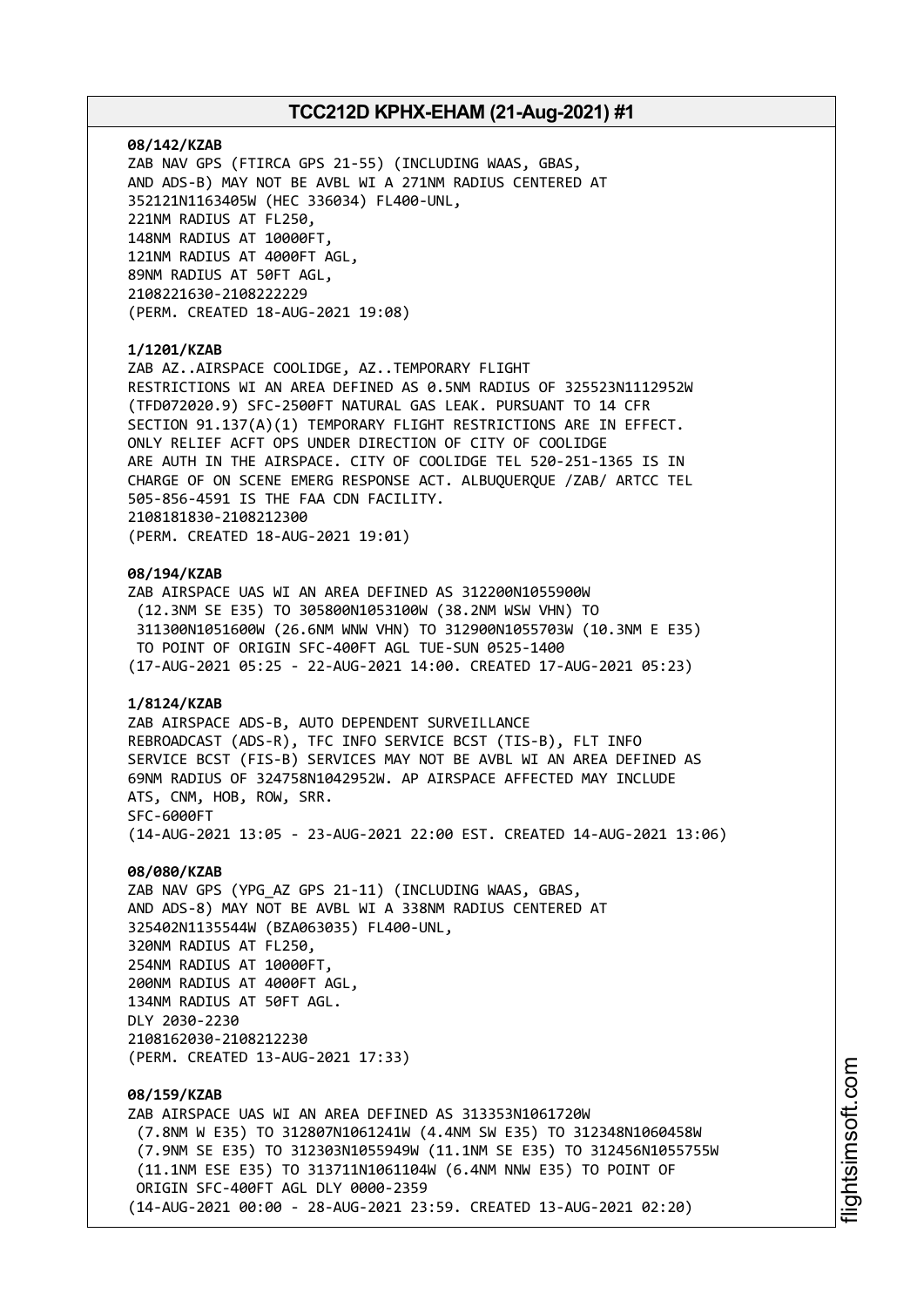### **08/127/KZAB**

ZAB OBST WIND TURBINE FARM WI AN AREA DEFINED AS 5.38NM RADIUS OF 311409N1021104W (6.5NM N E48) 3513FT (400FT AGL) NOT LGTD (10-AUG-2021 18:42 - 10-SEP-2021 23:59 EST. CREATED 10-AUG-2021 18:42)

### **08/112/KZAB**

ZAB AIRSPACE AIRDROP WI AN AREA DEFINED AS 18NM RADIUS OF 302120N1023655W (FST141040) SFC-12000FT AGL DLY 1300-0200 (11-AUG-2021 13:00 - 24-AUG-2021 02:00. CREATED 09-AUG-2021 15:31)

### **1/3057/KZAB**

ZAB TX..ROUTE ZAB. V234 DALHART (DHT) VORTAC, TX R-233 MEA 10000 BEYOND 68NM. DHT VOR R-233 UNUSABLE BEYOND 68 NM BELOW 10000. 2108070823-2308070823EST (PERM. CREATED 07-AUG-2021 08:23)

### **08/097/KZAB**

ZAB AIRSPACE UAS WI AN AREA DEFINED AS 1NM EITHER SIDE OF A LINE FM 351412N1021957W (3.3NM ENE E52) TO 351400N1021108W (10.6NM E E52) SFC-300FT AGL DLY 1200-2330 (07-AUG-2021 12:00 - 31-AUG-2021 23:30. CREATED 06-AUG-2021 19:06)

### **08/096/KZAB**

ZAB AIRSPACE UAS WI AN AREA DEFINED AS 1NM EITHER SIDE OF A LINE FM 351517N1012204W (3.3NM NE 55T) TO 351550N1004614W (11.0NM E 2E7) TO 351126N1003612W (4.4NM SE 2E7) SFC-300FT AGL DLY 1200-2330 (07-AUG-2021 12:00 - 31-AUG-2021 23:30. CREATED 06-AUG-2021 19:05)

### **08/095/KZAB**

ZAB AIRSPACE UAS WI AN AREA DEFINED AS 1NM EITHER SIDE OF A LINE FM 351245N1021241W (9.5NM ESE E52) TO 352141N1015828W (13.7NM NW TDW) SFC-300FT AGL DLY 1200-2330 (07-AUG-2021 12:00 - 31-AUG-2021 23:30. CREATED 06-AUG-2021 19:04)

### **08/094/KZAB**

ZAB AIRSPACE UAS WI AN AREA DEFINED AS 1NM EITHER SIDE OF A LINE FM 351412N1021957W (3.3NM ENE E52) TO 351400N1021108W (10.6NM E E52) SFC-300FT AGL DLY 1200-2330 (07-AUG-2021 12:00 - 31-AUG-2021 23:30. CREATED 06-AUG-2021 19:03)

#### **08/093/KZAB**

ZAB AIRSPACE UAS WI AN AREA DEFINED AS 1NM EITHER SIDE OF A LINE FM 352757N1005254W (10.5NM NNW PPA) TO 351755N1005305W (16.9NM WNW 2E7) TO 351516N1005606W (19.1NM E 2E7) TO 351034N1005625W (16.3NM NNW E34) SFC-300FT AGL DLY 1200-2330 (07-AUG-2021 12:00 - 31-AUG-2021 23:30. CREATED 06-AUG-2021 19:01)

### **08/092/KZAB**

ZAB AIRSPACE UAS WI AN AREA DEFINED AS 1NM EITHER SIDE OF A LINE FM 351904N1002017W (10.4NM SW T59) TO 352230N1002234W (9.7NM WSW T59) TO 353716N1002126W (12.8NM NE T59) TO 353712N1001329W (10.2NM N T59) SFC-300FT AGL DLY 1200-2330 (07-AUG-2021 12:00 - 31-AUG-2021 23:30. CREATED 06-AUG-2021 19:00)

### **08/091/KZAB**

ZAB AIRSPACE UAS WI AN AREA DEFINED AS 1NM EITHER SIDE OF A LINE FM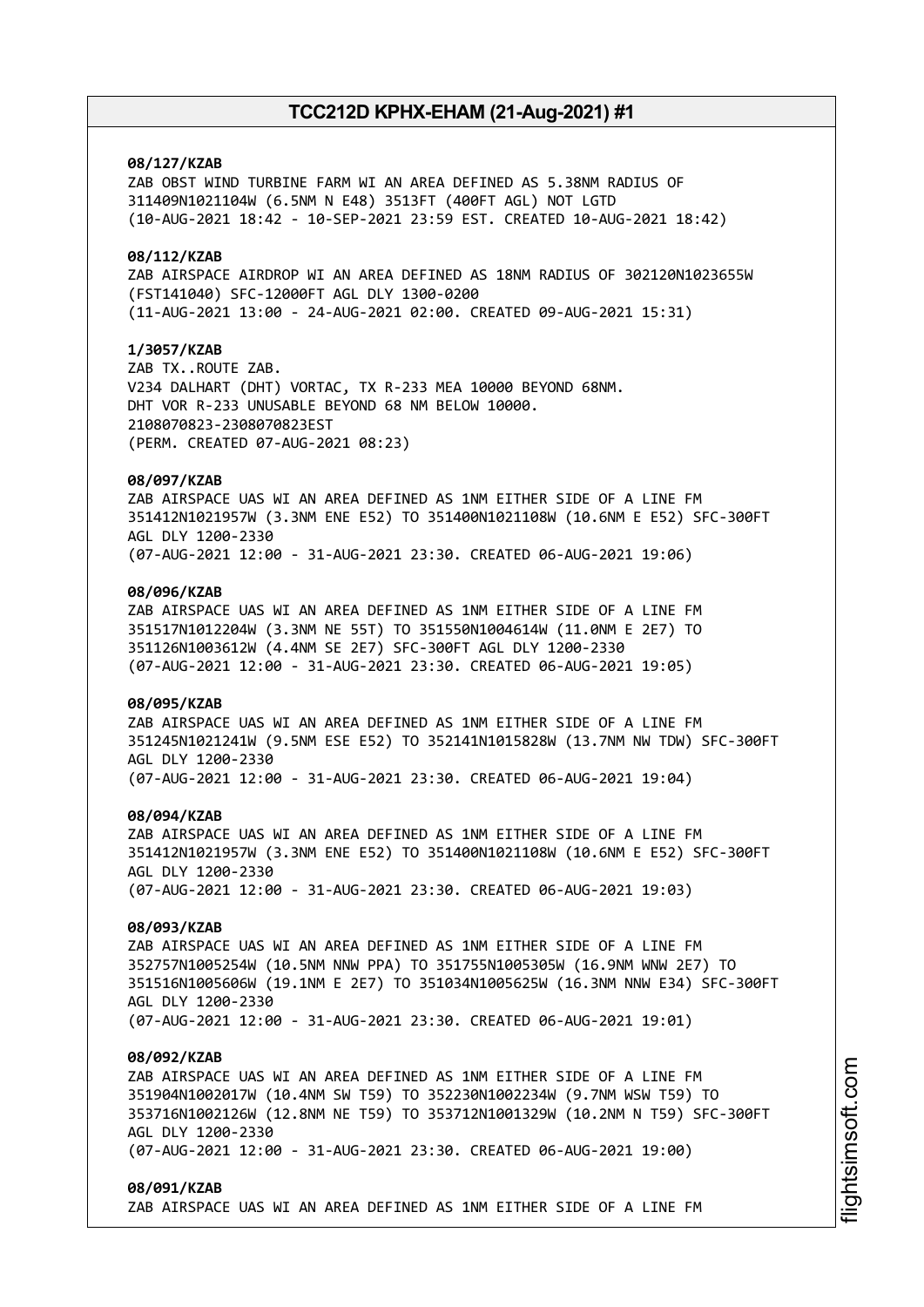353541N1005156W (6.5NM ESE PPA) TO 352635N1005151W (12.1NM SE PPA) SFC-300FT AGL DLY 1200-2330 (07-AUG-2021 12:00 - 31-AUG-2021 23:30. CREATED 06-AUG-2021 18:39)

### **08/090/KZAB**

ZAB AIRSPACE UAS WI AN AREA DEFINED AS 1NM EITHER SIDE OF A LINE FM 353117N1005746W (5.6NM SSE PPA) TO 352758N1005752W (8.9NM SSE PPA) SFC-300FT AGL DLY 1200-2330 (07-AUG-2021 12:00 - 31-AUG-2021 23:30. CREATED 06-AUG-2021 18:36)

### **08/089/KZAB**

ZAB AIRSPACE UAS WI AN AREA DEFINED AS 1NM EITHER SIDE OF A LINE FM 352902N1013739W (14.7NM NNE T45) TO 352912N1010238W (7.7NM SSW PPA) TO 353352N1010232W (3.8NM SW PPA) SFC-300FT AGL DLY 1200-2330 (07-AUG-2021 12:00 - 31-AUG-2021 23:30. CREATED 06-AUG-2021 18:36)

### **08/088/KZAB**

ZAB AIRSPACE UAS WI AN AREA DEFINED AS 1NM EITHER SIDE OF A LINE FM 354045N1011928W (3.5NM ESE BGD) TO 352952N1011113W (11.4NM SW PPA) TO 352933N1010244W (7.4NM SSW PPA) TO 352646N1005149W (11.6NM SE PPA) TO 352548N1003339W (11.0NM N 2E7) TO 352547N1001616W (3.7NM WSW T59) TO 352202N1001620W (6.2NM SW T59) TO 352233N1001145W (5.1NM SSW BGD) SFC-300FT AGL DLY 1832-2330 (06-AUG-2021 18:33 - 31-AUG-2021 23:30. CREATED 06-AUG-2021 18:33)

### **08/087/KZAB**

ZAB AIRSPACE UAS WI AN AREA DEFINED AS 1NM EITHER SIDE OF A LINE FM 353528N1005532W (3.7NM ESE PPA) TO 353530N1005130W (6.9NM ESE PPA) TO 354015N1004423W (7.1NM WSW 3E0) TO 353953N1003947W (4.1NM SW 3E0) SFC-300FT AGL DLY 1200-2330 (07-AUG-2021 12:00 - 31-AUG-2021 23:30. CREATED 06-AUG-2021 18:29)

### **08/086/KZAB**

ZAB AIRSPACE UAS WI AN AREA DEFINED AS 1NM EITHER SIDE OF A LINE FM 351753N1014438W (5.1NM NNW AMA) TO 352904N1013751W (14.7NM NW T45) TO 353801N1012612W (4.6NM SSW BGD) SFC-300FT AGL DLY 1200-2330 (07-AUG-2021 12:00 - 31-AUG-2021 23:30. CREATED 06-AUG-2021 18:27)

### **08/082/KZAB**

ZAB AIRSPACE UAS WI AN AREA DEFINED AS 1NM EITHER SIDE OF A LINE FM 351740N1014438W (4.8NM NNW AMA) TO 352902N1013707W (14.3NM NW T45) TO 354202N1013242W (7.2NM W BGD) TO 354203N1012743W (3.1NM W BGD) SFC-300FT AGL DLY 1200-2330 (07-AUG-2021 12:00 - 31-AUG-2021 23:30. CREATED 06-AUG-2021 16:05)

#### **08/081/KZAB**

ZAB AIRSPACE UAS WI AN AREA DEFINED AS 1NM EITHER SIDE OF A LINE FM 352150N1013252W (8.9NM W T45) TO 353840N1012840W (5.1NM SW BGD) SFC-300FT AGL DLY 1200-2330 (07-AUG-2021 12:00 - 31-AUG-2021 23:30. CREATED 06-AUG-2021 16:05)

### **08/080/KZAB**

ZAB AIRSPACE UAS WI AN AREA DEFINED AS 1NM EITHER SIDE OF A LINE FM 354519N1003310W (3.5NM NE 3E0) TO 354612N1003125W (5.2NM NE 3E0) TO 355032N1003030W (6.0NM ESE HHF) TO 355127N1002844W (4.3NM ESE HHF) SFC-300FT AGL DLY 1200-2330 (07-AUG-2021 12:00 - 31-AUG-2021 23:30. CREATED 06-AUG-2021 16:01)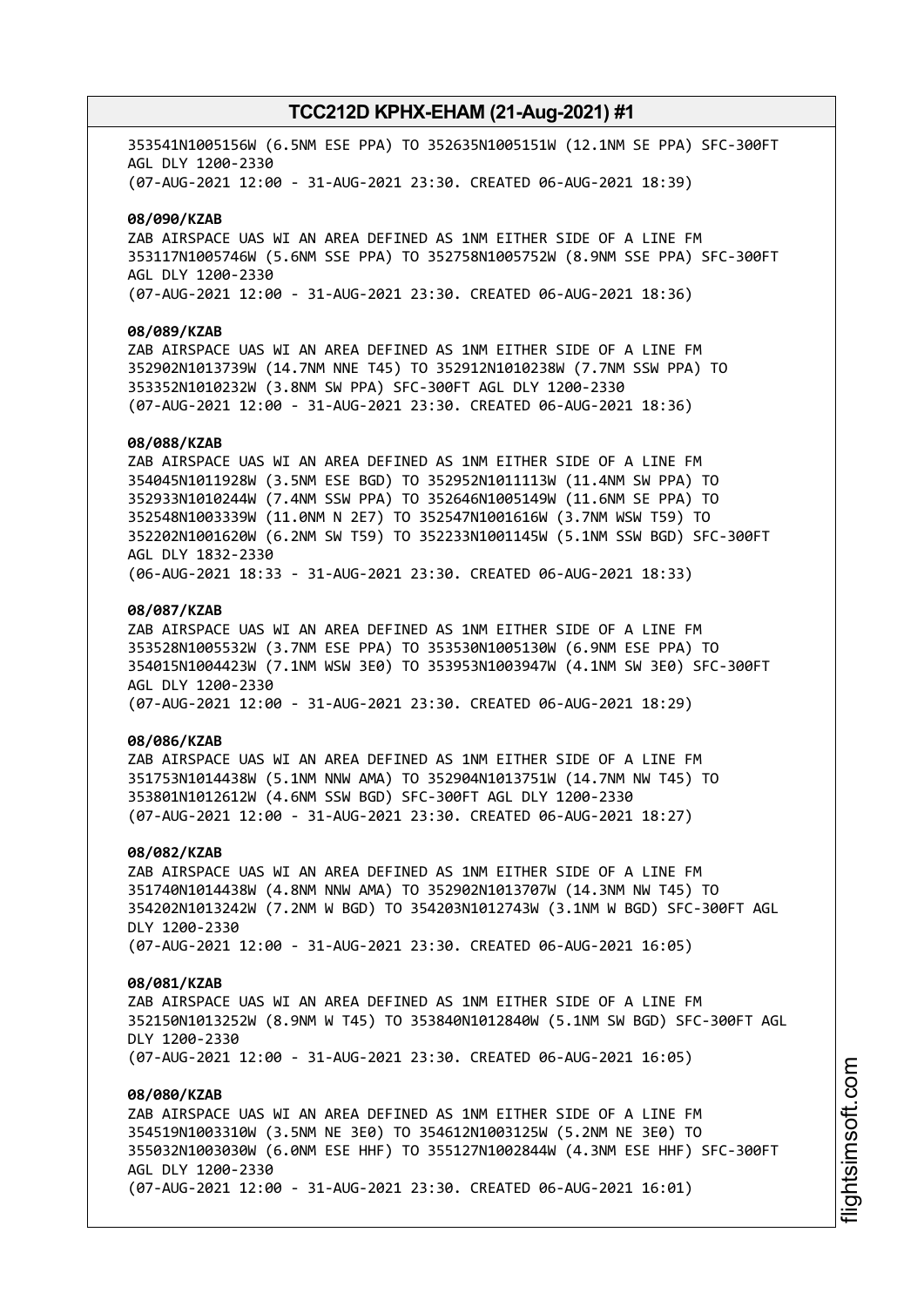#### **08/078/KZAB**

ZAB AIRSPACE UAS WI AN AREA DEFINED AS 1NM EITHER SIDE OF A LINE FM 353956N1010138W (3.5NM NNW PPA) TO 354545N1010053W (9.0NM N 3E0) TO 354336N1005114W (9.8NM NW PPA) TO 354508N1004840W (10.4NM WNW 3E0) SFC-300FT AGL DLY 1200-2330 (07-AUG-2021 12:00 - 31-AUG-2021 23:30. CREATED 06-AUG-2021 16:01)

#### **1/1438/KZAB**

ZAB AZ..ROUTE ZAB. V528 PAYSO, AZ TO ST JOHNS (SJN) VORTAC, AZ MOCA 9900. 2108041929-2308041929EST (PERM. CREATED 04-AUG-2021 19:29)

### **07/324/KZAB**

ZAB OBST WIND TURBINE FARM WI AN AREA DEFINED AS 20NM RADIUS OF 362643N1015211W (4NM SW K49) 3844FT (350FT AGL) NOT LGTD (30-JUL-2021 20:55 - 31-AUG-2021 23:59. CREATED 30-JUL-2021 20:55)

### **07/316/KZAB**

ZAB OBST WIND TURBINE FARM WI AN AREA DEFINED AS 15NM RADIUS OF 351709N1021904W (35NM E PNH) 4027FT (410FT AGL) NOT LGTD (30-JUL-2021 07:46 - 30-AUG-2021 23:59. CREATED 30-JUL-2021 07:46)

### **07/302/KZAB**

ZAB OBST WIND TURBINE FARM WI AN AREA DEFINED AS 1.86NM RADIUS OF 351534N1072256W (29.7NM E GNT) 8416FT (400FT AGL) NOT LGTD (29-JUL-2021 06:33 - 27-AUG-2021 23:59 EST. CREATED 29-JUL-2021 06:34)

### **1/8222/KZAB**

ZAB NM..ROUTE ZAB. J184 DEMING (DMN) VORTAC, NM R-274 TO BUCKEYE (BXK) VORTAC, AZ R-090 NA EXCEPT FOR ACFT EQUIPPED WITH SUITABLE RNAV SYSTEM WITH GPS. DMN VORTAC AND BXK VORTAC UNUSABLE AT CHANGE OVER POINT. 2106071330-2306071324EST (PERM. CREATED 07-JUN-2021 13:31)

### **1/9110/KZAB**

ZAB AZ..ROUTE ZAB. V395 U.S. BORDER TO NOGALES (OLS) VOR/DME, AZ MOCA 6700. 2105031443-2305011443EST (PERM. CREATED 03-MAY-2021 14:44)

### **1/6802/KZAB**

ZAB AZ..ROUTE ZAB. V190 GRINE, AZ TO PEAKS, AZ MOCA 7200. 2104281431-2304271431EST (PERM. CREATED 28-APR-2021 14:33)

### **03/187/KZAB**

ZAB OBST WIND TURBINE FARM WI AN AREA DEFINED AS 11NM RADIUS OF 342048N1052729W (20.5NM SW N17) 7165FT (599FT AGL) NOT LGTD 2103191623-2111042359 (PERM. CREATED 19-MAR-2021 16:23)

### **02/353/KZAB**

ZAB AIRSPACE PJE WI AN AREA DEFINED AS 15NM RADIUS OF MZJ SFC-FL250 (23-FEB-2021 19:32 - 23-FEB-2022 23:59. CREATED 23-FEB-2021 19:32)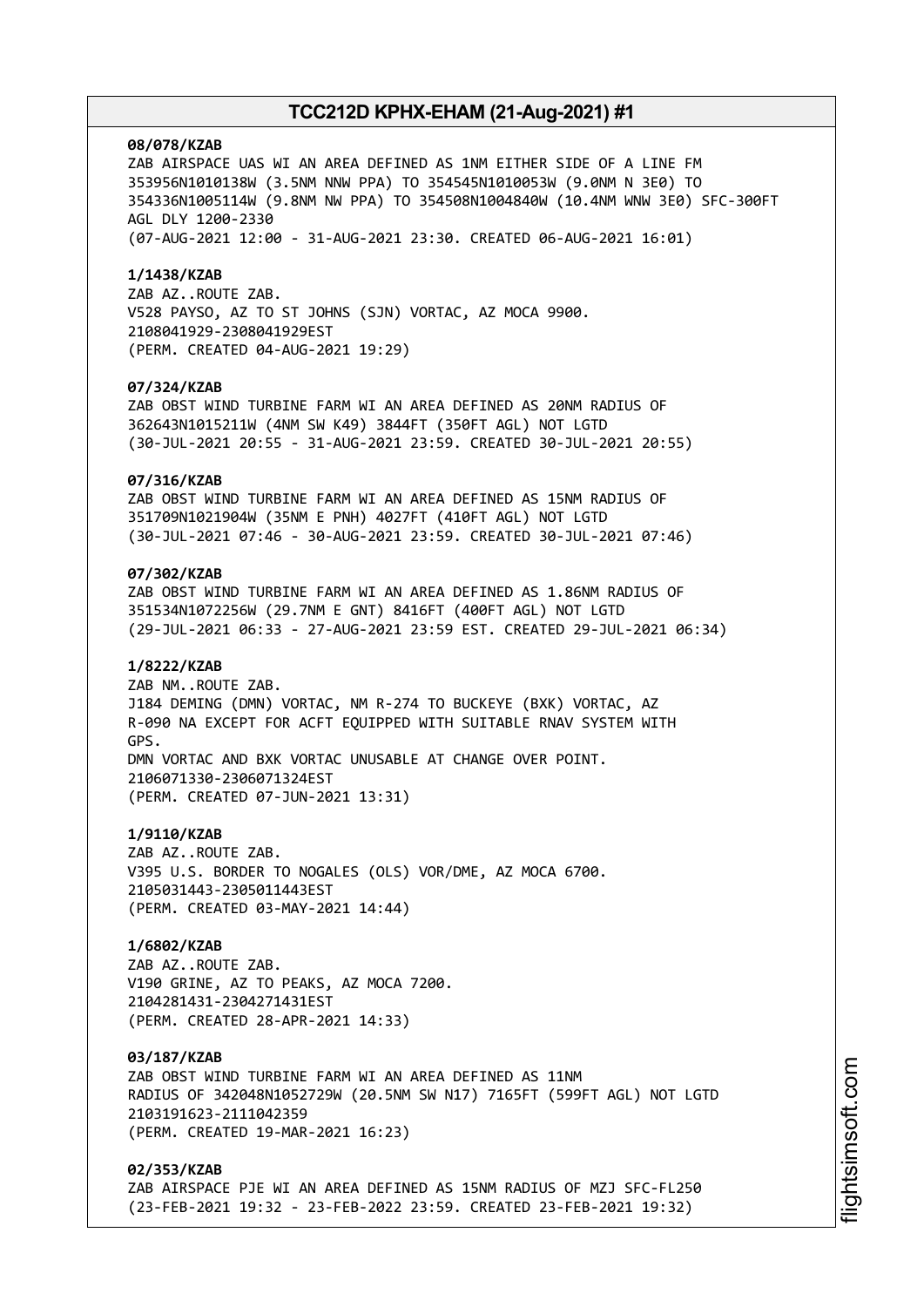**1/8899/KZAB** ZAB AZ..ROUTE ZAB. V16 BUCKEYE (BXK) VORTAC, AZ TO PERKY, AZ MEA 5300. V16 PERKY, AZ TO PHOENIX (PXR) VORTAC, AZ MEA 4400. 2101291617-2301271617EST (PERM. CREATED 29-JAN-2021 16:18) **1/8559/KZAB** ZAB AZ..ROUTE ZAB. T306 BUCKEYE (BXK) VORTAC, AZ TO PERKY, AZ MEA 5300. T306 PERKY, AZ TO PHOENIX (PXR) VORTAC, AZ MEA 4400. 2101281747-2301261747EST (PERM. CREATED 28-JAN-2021 17:49) **01/298/KZAB** ZAB AIRSPACE UAS WI AN AREA DEFINED AS 2NM EITHER SIDE OF A LINE FM EWM345008 TO BWS179025 SFC-15000FT AGL (28-JAN-2021 00:01 - 31-DEC-2021 23:59. CREATED 27-JAN-2021 20:29) **1/4550/KZAB** ZAB TX..ROUTE ZAB. V81 DALHART (DHT) VORTAC, TX R-312 MEA 14000 BEYOND 87NM. DHT VOR UNUSABLE R-312 UNUSABLE BEYOND 87 NM BELOW 14000. 2101151942-2301151942EST (PERM. CREATED 15-JAN-2021 19:42) **1/4548/KZAB** ZAB TX..ROUTE ZAB. V12 VEGGE, TX MRA AT VEGGE 7000 EXCEPT FOR DME EQUIPPED AIRCRAFT. DHT VOR R-159 UNUSABLE BELOW 7000. (15-JAN-2021 19:42 - 15-JAN-2023 19:42 EST. CREATED 15-JAN-2021 19:42) **1/4547/KZAB** ZAB TX..ROUTE ZAB. V402 SIDER INT, TX MRA AT SIDER 7000 EXCEPT FOR DME EQUIPPED AIRCRAFT. DHT VOR R-146 UNUSABLE BELOW 7000. (15-JAN-2021 19:42 - 15-JAN-2023 19:42 EST. CREATED 15-JAN-2021 19:42) **01/044/KZAB** ZAB AIRSPACE PJE WI AN AREA DEFINED AS 10NM RADIUS OF TFD125018 (9NM SSW E60) SFC-17999FT (05-JAN-2021 16:18 - 31-DEC-2021 23:59. CREATED 05-JAN-2021 16:18) **01/043/KZAB** ZAB AIRSPACE PJE WI AN AREA DEFINED AS 5NM RADIUS OF TFD094024.4 (7.1NM E E60) SFC-11500FT (05-JAN-2021 16:14 - 31-DEC-2021 23:59. CREATED 05-JAN-2021 16:14) **01/042/KZAB** ZAB AIRSPACE PJE WI AN AREA DEFINED AS 10NM RADIUS OF TFD049017 (8.2NM NE CGZ ) SFC-17999FT (05-JAN-2021 16:08 - 31-DEC-2021 23:59. CREATED 05-JAN-2021 16:08) **0/8428/KZAB** ZAB TX..ROUTE ZAB ZFW. V14 WINNS INT, TX TO CAPRO INT, NM MRA 9000.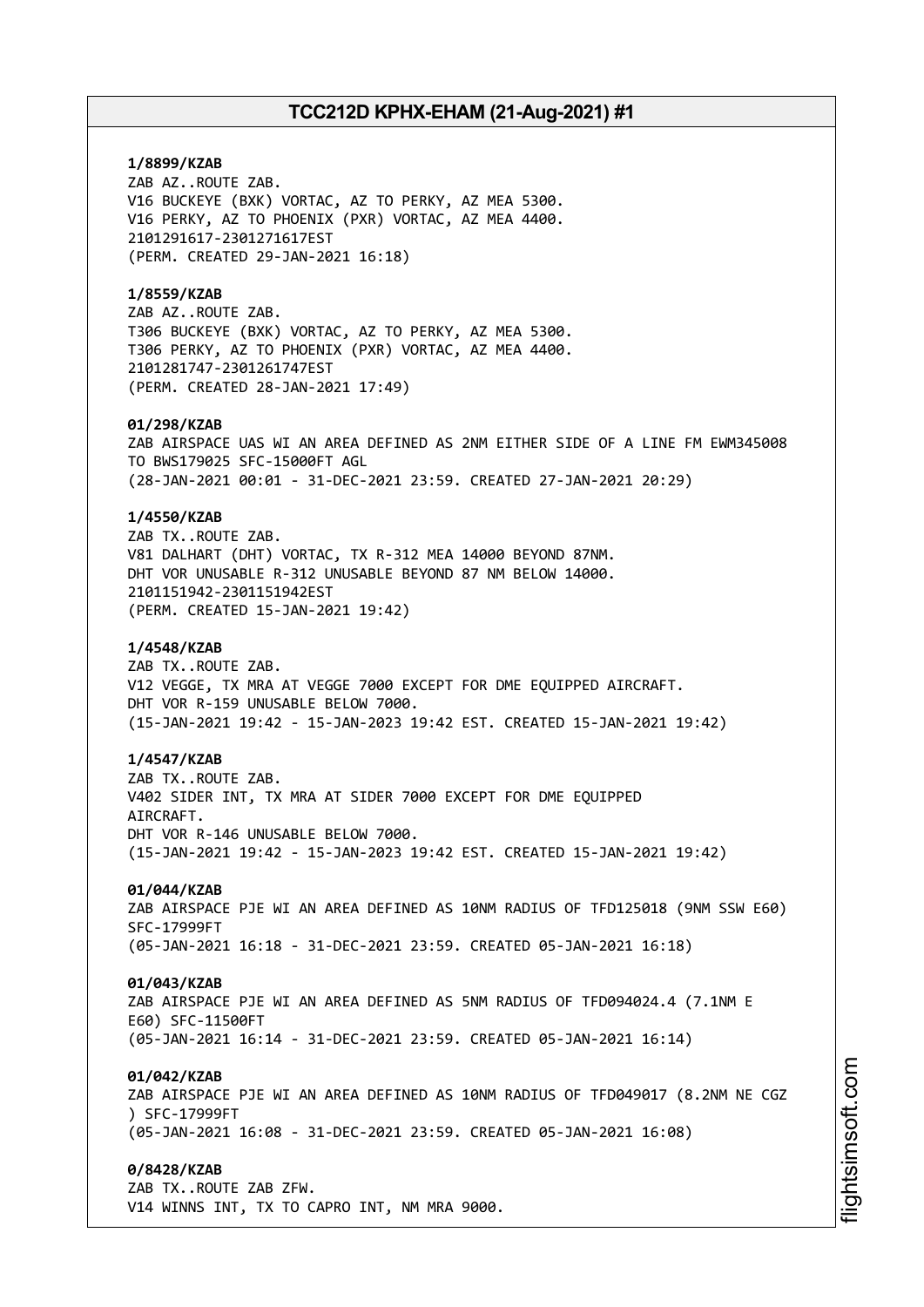LBB VORTAC UNUSABLE BELOW 9000. (10-NOV-2020 14:57 - 10-NOV-2022 14:57 EST. CREATED 10-NOV-2020 14:57) **0/7381/KZAB** ZAB NM..ROUTE ZAB. V264 TUCUMCARI (TCC) VORTAC, NM R-233 TO CORONA (CNX) VORTAC, NM R-051 MOCA 9200. 2010231538-2210231538EST (PERM. CREATED 23-OCT-2020 15:38) **0/9857/KZAB** ZAB NM..ROUTE ZAB. V263 ALBUQUERQUE (ABQ) VORTAC, NM TO SANTA FE (SAF) VORTAC, NM MEA 9400. V62 ZIASE, NM TO SANTA FE (SAF) VORTAC, NM MEA 9400. 2007151241-2207151241EST (PERM. CREATED 15-JUL-2020 12:42) **9/6130/KZAB** ZAB NM..ROUTE ZAB. J19, J8 FORT UNION (FTI) VORTAC, NM R-255 TO GALLUP (GUP) VORTAC, NM R-072 CHANGE COP TO 80 NM FROM FTI AND 103 NM FROM GUP. FTI VORTAC R-255 RESTRICTION. (09-SEP-2019 19:36 - 10-SEP-2021 19:26 EST. CREATED 09-SEP-2019 19:36) **2/8644/KZAB** ZAB NM.. DUE TO THE LACK OF TERRAIN AND OBSTACLE CLEARANCE DATA, ACCURATE AUTOMATION DATA BASES ARE NOT AVAILABLE FOR PROVIDING MINIMUM SAFE ALTITUDE WARNING INFORMATION TO AIRCRAFT OVERFLYING MEXICO. AIR TRAFFIC FACILITIES ALONG THE UNITED STATES/MEXICO BORDER HAVE INHIBITED MINIMUM SAFE ALTITUDE WARNING COMPUTER PROGRAMS FOR AIRCRAFT OPERATING IN MEXICAN AIRSPACE UNTIL ACCURATE TERRAIN DATA CAN BE OBTAINED. (PERM. CREATED 19-AUG-2002 21:28) ┌──────────────────────────────────────────────────────────────────────────────┐ │**KZDV (DENVER FIR)** │ └──────────────────────────────────────────────────────────────────────────────┘

# **08/168/KZDV**

ZDV NAV GPS (FTIRCA GPS 21-55) (INCLUDING WAAS, GBAS, AND ADS-B) MAY NOT BE AVBL WI A 271NM RADIUS CENTERED AT 352121N1163405W (HEC 336034) FL400-UNL, 221NM RADIUS AT FL250, 148NM RADIUS AT 10000FT, 121NM RADIUS AT 4000FT AGL, 89NM RADIUS AT 50FT AGL, 2108250600-2108251259 (PERM. CREATED 21-AUG-2021 15:13)

**08/607/KZDV** ZDV AIRSPACE R2601A ACT SFC-12499FT (21-AUG-2021 06:01 - 23-AUG-2021 10:59. CREATED 21-AUG-2021 00:06)

**08/486/KZDV** ZDV AIRSPACE AIRDROP WI AN AREA DEFINED AS 3NM EITHER SIDE OF A LINE FM CYS349027 TO CYS256012 TO CYS216014 SFC-9000FT AVOIDANCE ADZ (26-AUG-2021 17:00 - 26-AUG-2021 21:00. CREATED 20-AUG-2021 18:30)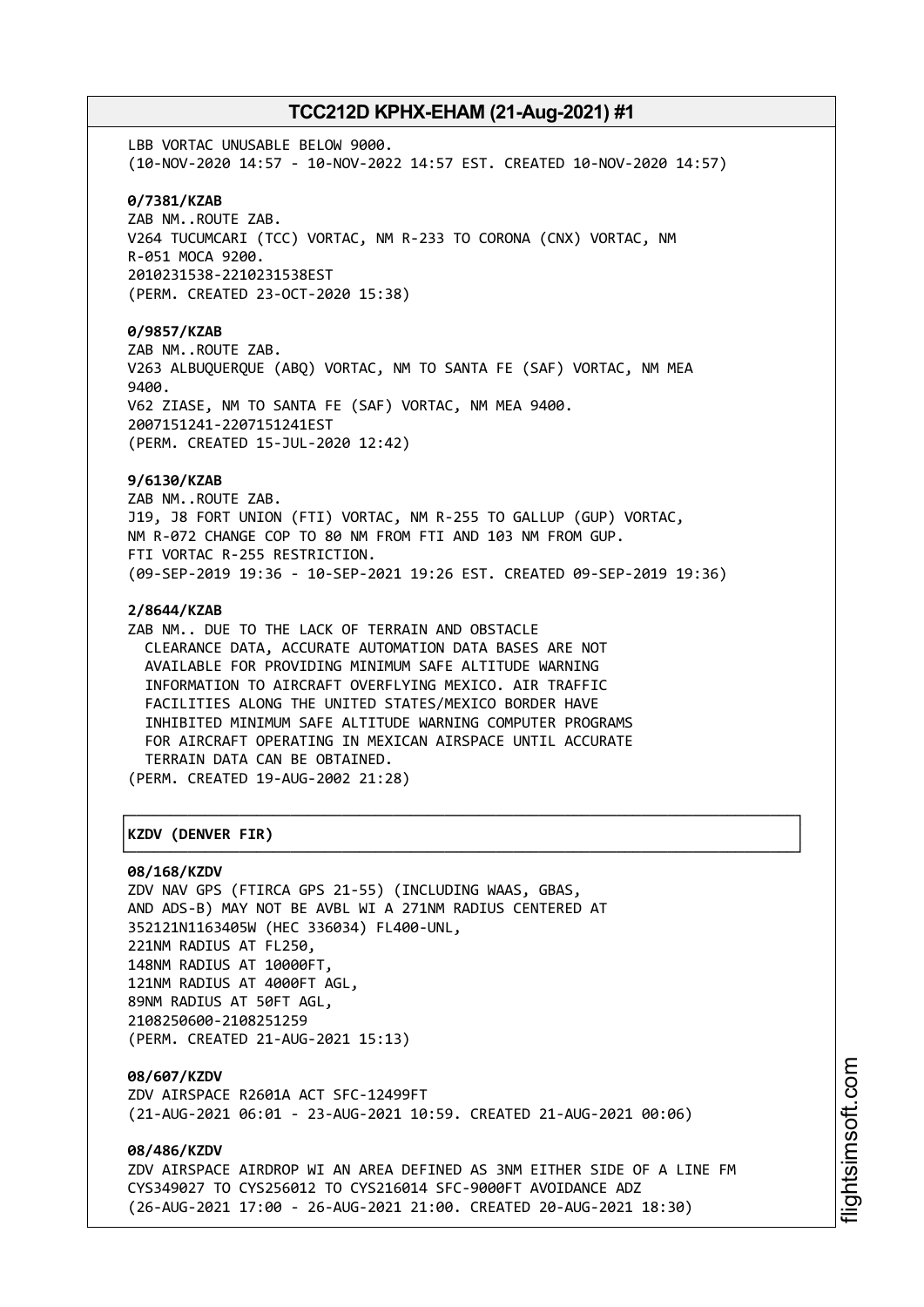### **08/470/KZDV**

ZDV OBST WIND TURBINE FARM WI AN AREA DEFINED AS 8.35NM RADIUS OF 430402N1053059W (16.7NM NNW DGW) 5996FT (499FT AGL) NOT LGTD (20-AUG-2021 12:22 - 20-SEP-2021 23:59 EST. CREATED 20-AUG-2021 12:34)

### **08/161/KZDV**

ZDV NAV GPS (NAWDC GPS 21-03) (INCLUDING WAAS, GBAS, AND ADS-B) MAY NOT BE AVBL WI A 360NM RADIUS CENTERED AT 392323N1180757W (MVA 338050) FL400-UNL 336NM RADIUS AT FL250, 199NM RADIUS AT 10000FT, 195NM RADIUS AT 4000FT AGL, 159NM RADIUS AT 50FT AGL. DLY 1600-1830 2200-2359 2108231600-2108252359 (PERM. CREATED 19-AUG-2021 18:09)

### **08/437/KZDV**

ZDV AIRSPACE UNMANNED ROCKET WI AN AREA DEFINED AS 1.5NM OF RADIUS OF FCS286048 SFC-FL230 (22-AUG-2021 14:00 - 22-AUG-2021 23:00. CREATED 19-AUG-2021 16:12)

### **08/154/KZDV**

ZDV NAV GPS (FTIRCA GPS 21-55) (INCLUDING WAAS, GBAS, AND ADS-B) MAY NOT BE AVBL WI A 271NM RADIUS CENTERED AT 352121N1163405W (HEC 336034) FL400-UNL, 221NM RADIUS AT FL250, 148NM RADIUS AT 10000FT, 121NM RADIUS AT 4000FT AGL, 89NM RADIUS AT 50FT AGL, 2108231000-2108231259 (PERM. CREATED 19-AUG-2021 16:03)

### **1/1623/KZDV**

ZDV CO..AIRSPACE MORRISON, CO..LASER LGT DEMONSTRATION WI AN AREA DEFINED AS RED ROCKS AMPHITHEATER, OR 393956N1051219W OR BJC181015, SFC-11278FT AGL. LASER LGT BEAM MAY BE INJURIOUS TO PILOTS/PAX EYES WI 729FT VERT OR 1274FT LATERALLY OF THE LGT SOURCE. FLASH BLINDNESS OR COCKPIT ILLUMINATION MAY OCCUR BEYOND THESE DIST. DENVER /D01/ TRACON TEL 303-342-1590 IS THE FAA CDN FAC DLY 0200-0600 (27-AUG-2021 02:00 - 28-AUG-2021 06:00. CREATED 19-AUG-2021 13:11)

### **08/144/KZDV**

ZDV NAV GPS (WSMRNM GPS 21-15) (INCLUDING WAAS, GPAS, AND ADS-B) MAY NOT BE AVBL WI A 414NM RADIUS CENTERED AT 334050N1063428W (ONM150041) FL400-UNL, 373NM RADIUS AT FL250, 273NM RADIUS AT 10000FT, 286NM RADIUS AT 4000FT AGL, 219NM RADIUS AT 50FT AGL. DLY 0600-1300 2108240600-2108291300 (PERM. CREATED 19-AUG-2021 09:48)

### **08/420/KZDV** ZDV OBST WIND TURBINE FARM WI AN AREA DEFINED AS 4.3NM RADIUS OF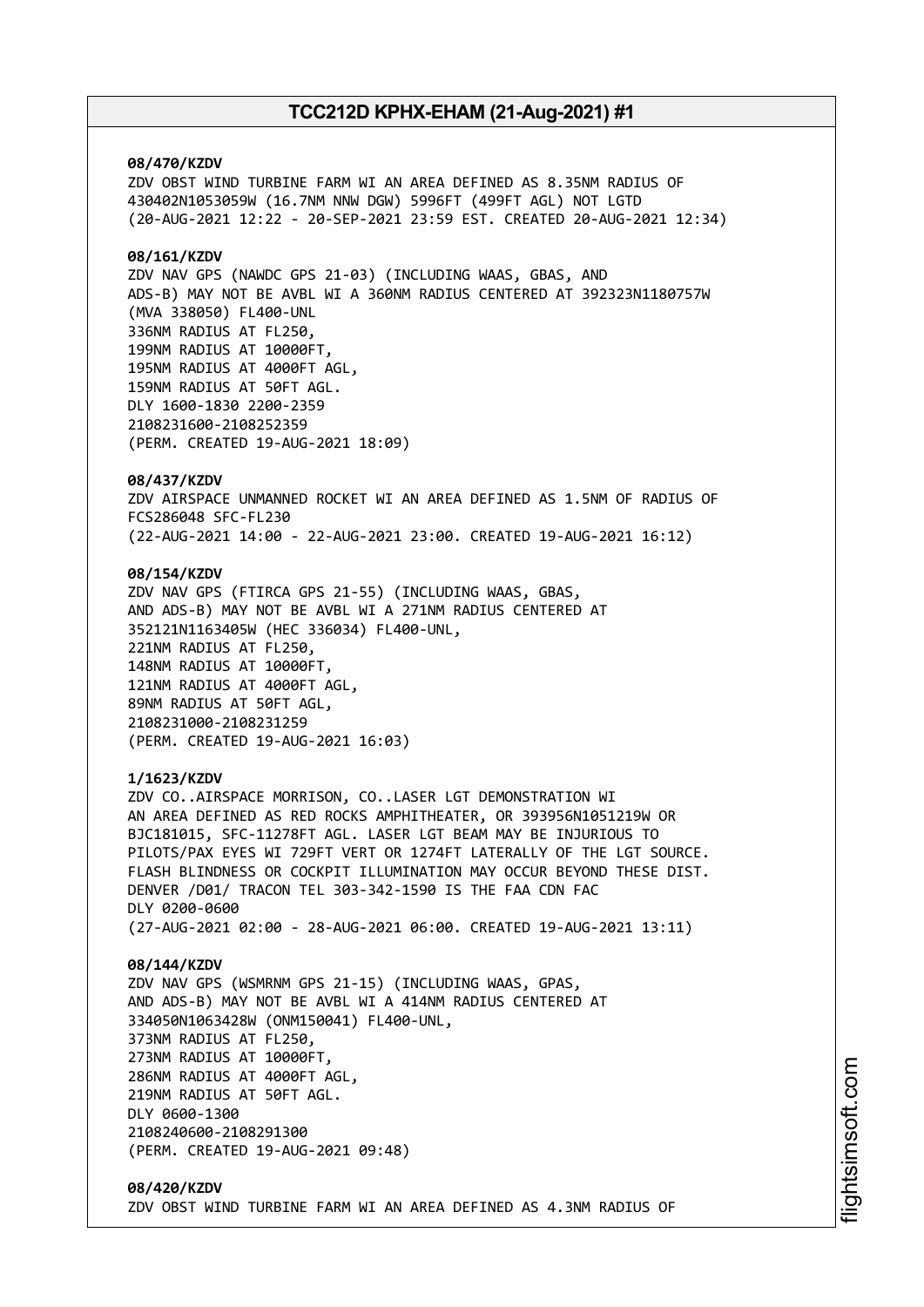410329N1050549W (14NM SW CYS) 7451FT (500FT AGL) NOT LGTD (19-AUG-2021 01:50 - 19-SEP-2021 23:00. CREATED 19-AUG-2021 01:52) **08/141/KZDV** ZDV NAV GPS (FTIRCA GPS 21-55) (INCLUDING WAAS, GBAS, AND ADS-B) MAY NOT BE AVBL WI A 271NM RADIUS CENTERED AT 352121N1163405W (HEC 336034) FL400-UNL, 221NM RADIUS AT FL250, 148NM RADIUS AT 10000FT, 121NM RADIUS AT 4000FT AGL, 89NM RADIUS AT 50FT AGL, 2108221630-2108222229 (PERM. CREATED 18-AUG-2021 19:08) **08/081/KZDV** ZDV NAV GPS (YPG\_AZ GPS 21-11) (INCLUDING WAAS, GBAS, AND ADS-8) MAY NOT BE AVBL WI A 338NM RADIUS CENTERED AT 325402N1135544W (BZA063035) FL400-UNL, 320NM RADIUS AT FL250, 254NM RADIUS AT 10000FT, 200NM RADIUS AT 4000FT AGL, 134NM RADIUS AT 50FT AGL. DLY 2030-2230 2108162030-2108212230 (PERM. CREATED 13-AUG-2021 17:33) **08/242/KZDV** ZDV OBST WIND TURBINE FARM WI AN AREA DEFINED AS 6.61NM RADIUS OF 405841N1032416W (11.3NM SW SNY) 5101FT (400FT AGL) NOT LGTD (11-AUG-2021 12:00 - 11-SEP-2021 23:59 EST. CREATED 11-AUG-2021 12:02) **08/241/KZDV** ZDV OBST WIND TURBINE FARM WI AN AREA DEFINED AS 4.7NM RADIUS OF 405845N1025148W (11.1NM SE SNY) 4621FT (400FT AGL) NOT LGTD (11-AUG-2021 11:58 - 11-SEP-2021 23:59 EST. CREATED 11-AUG-2021 11:59) **08/240/KZDV** ZDV OBST WIND TURBINE FARM WI AN AREA DEFINED AS 1.1NM RADIUS OF 405917N1025519W (11.1NM SE SNY) 4693FT (400FT AGL) NOT LGTD (11-AUG-2021 11:59 - 11-SEP-2021 23:59 EST. CREATED 11-AUG-2021 11:59)

### **08/170/KZDV**

ZDV OBST WIND TURBINE FARM WI AN AREA DEFINED AS 6.61NM RADIUS OF 405841N1032416W (14.9NM SSE IBM) 5101FT (400FT AGL) NOT LGTD (09-AUG-2021 02:59 - 08-SEP-2021 17:00. CREATED 09-AUG-2021 03:01)

### **08/133/KZDV**

ZDV OBST WIND TURBINE FARM WI AN AREA DEFINED AS 3.9NM RADIUS OF 412126N1104715W (14NM ENE EVW) 7580FT (400FT AGL) NOT LGTD (06-AUG-2021 19:24 - 06-SEP-2021 23:00. CREATED 06-AUG-2021 19:34)

### **08/129/KZDV**

ZDV AIRSPACE SMALL ARMS FIRING WI AN AREA DEFINED AS 422502N1045414W (8.2NM SE 76V) TO 422502N1045242W (9.2NM SE 76V) TO 422007N1045225W (7.6NM NW GUR) TO 422007N1045415W (8.8NM NW GUR) TO POINT OF ORIGIN SFC-8500FT AGL (06-AUG-2021 14:10 - 06-SEP-2021 06:00. CREATED 06-AUG-2021 14:10)

**08/127/KZDV**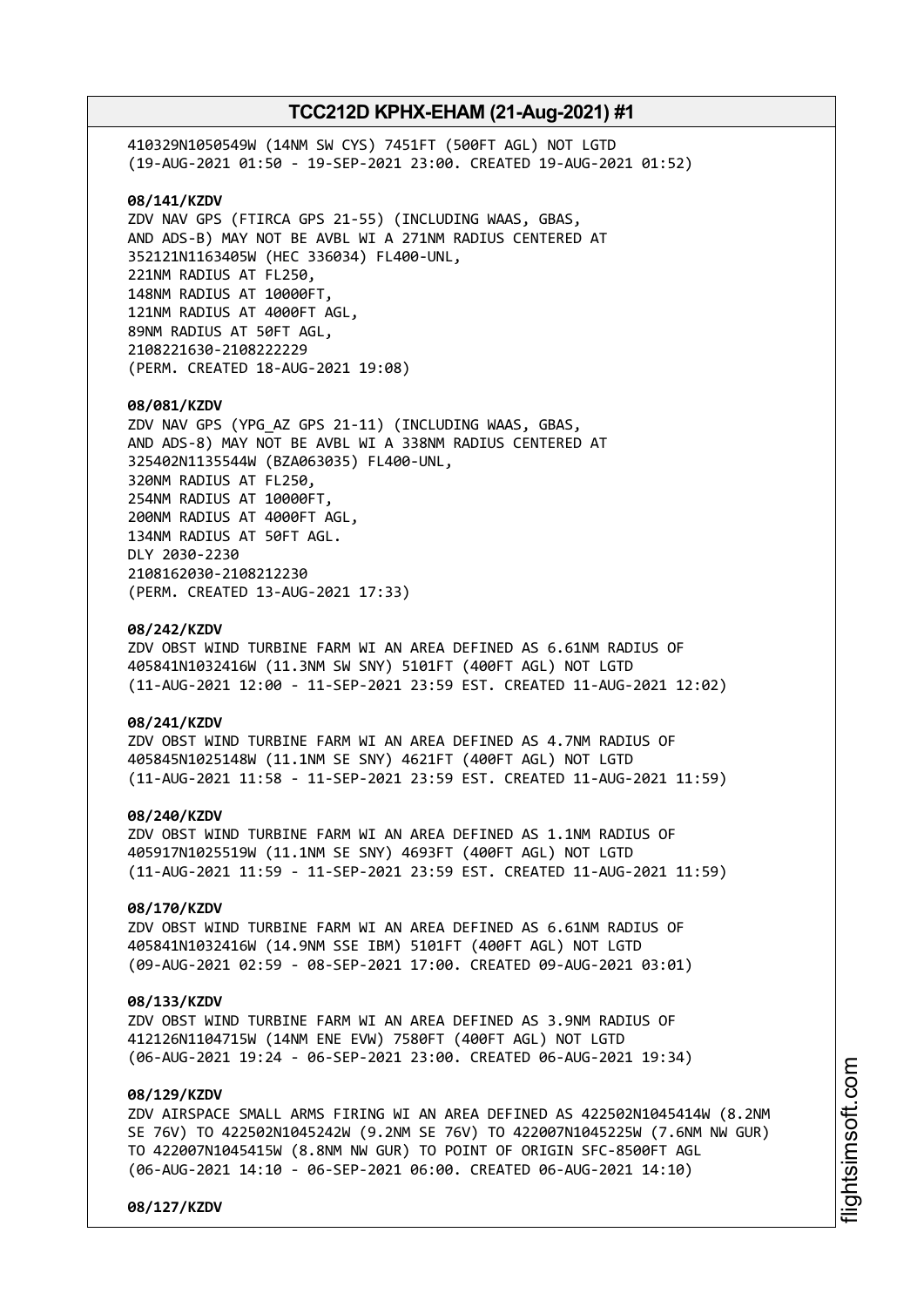ZDV AIRSPACE SMALL ARMS FIRING WI AN AREA DEFINED AS 422000N1045231W (7.5NM NW GUR) TO 422000N1045438W (9NM NW GUR) TO 422907N1045437W (15.5NM NW GUR) TO 422907N1045231W (14.8NM NW GUR) TO POINT OF ORIGIN SFC-8500FT AGL DLY 1407-0600 (06-AUG-2021 14:07 - 06-SEP-2021 06:00. CREATED 06-AUG-2021 14:08)

### **08/128/KZDV**

ZDV AIRSPACE SMALL ARMS FIRING WI AN AREA DEFINED AS 422502N1045414W (8.2NM SE 76V) TO 422502N1045242W (9.2NM SE 76V) TO 422007N1045225W (7.6NM NW GUR) TO 422007N1045415W (8.8NM NW GUR) TO POINT OF ORIGIN SFC-8500FT AGL DLY 1408-0600 (06-AUG-2021 14:08 - 06-SEP-2021 06:00. CREATED 06-AUG-2021 14:08)

### **07/011/KZDV**

ZDV AIRSPACE R2601B ACT 12500FT UP TO BUT NOT INCLUDING FL225 (30-JUL-2021 06:00 - 27-AUG-2021 06:00. CREATED 30-JUL-2021 00:06)

### **07/748/KZDV**

ZDV AIRSPACE R2601C ACT FL225 UP TO BUT NOT INCLUDING FL350 (30-JUL-2021 06:00 - 27-AUG-2021 06:00. CREATED 29-JUL-2021 06:06)

### **07/516/KZDV**

ZDV OBST WIND TURBINE FARM WI AN AREA DEFINED AS 4NM RADIUS OF 424057N1055326W (23NM WSW DGW) 6800FT (400FT AGL) NOT LGTD (24-JUL-2021 00:29 - 27-AUG-2021 03:00. CREATED 24-JUL-2021 00:29)

### **06/620/KZDV**

ZDV OBST WIND TURBINE FARM WI AN AREA DEFINED AS 5NM RADIUS OF 405445N1034909W (18.3NM SW IBM) 5666FT (410FT AGL) NOT LGTD (30-JUN-2021 21:24 - 31-DEC-2021 23:59. CREATED 30-JUN-2021 21:24)

### **06/619/KZDV**

ZDV OBST WIND TURBINE FARM WI AN AREA DEFINED AS 5NM RADIUS OF 405639N1034426W (15.5NM SSW IBM) 5543FT (389FT AGL) NOT LGTD (30-JUN-2021 21:18 - 31-DEC-2021 23:59. CREATED 30-JUN-2021 21:20)

**1/5052/KZDV** ZDV CO..ROUTE ZDV. V108 TRUEL, CO TO RED TABLE (DBL) VOR/DME, CO MOCA 14000. 2106011502-2305301502EST (PERM. CREATED 01-JUN-2021 15:03)

### **1/3092/KZDV**

ZDV SD..AIRSPACE CRAZY HORSE, SD.. LASER LGT DEMONSTRATION WILL BE CONDUCTED AT CRAZY HORSE MEMORIAL WI AN AREA DEFINED AS 435001N1033737W OR (RAP239028) SFC-500FT AGL. LASER LGT BEAMS WILL BE TERMINATED IF NON PARTICIPATING ACFT ARE DETECTED ENTERING THE AFFECTED AREA. LASER LGT BEAMS MAY BE INJUROUS TO PILOTS/PASSENGERS EYES WI 500FT VERTICALLY AND 1900FT LATERALLY OF THE LGT SOURCE. FLASH BLINDNESS OR COCKPIT ILLUMINATION MAY OCCUR BEYOND THESE DISTANCES. ELLSWORTH AFB /RCA/ TERMINAL APCH CTL TEL 605-385-6199 IS THE FAA CDN FACILITY DLY 0030-0330 (29-MAY-2021 00:30 - 30-SEP-2021 03:30. CREATED 26-MAY-2021 21:47)

**1/8432/KZDV** ZDV UT..ROUTE ZDV ZLC. J196 BRYCE CANYON (BCE) VORTAC, UT TO RIFMN, UT MEA 36000.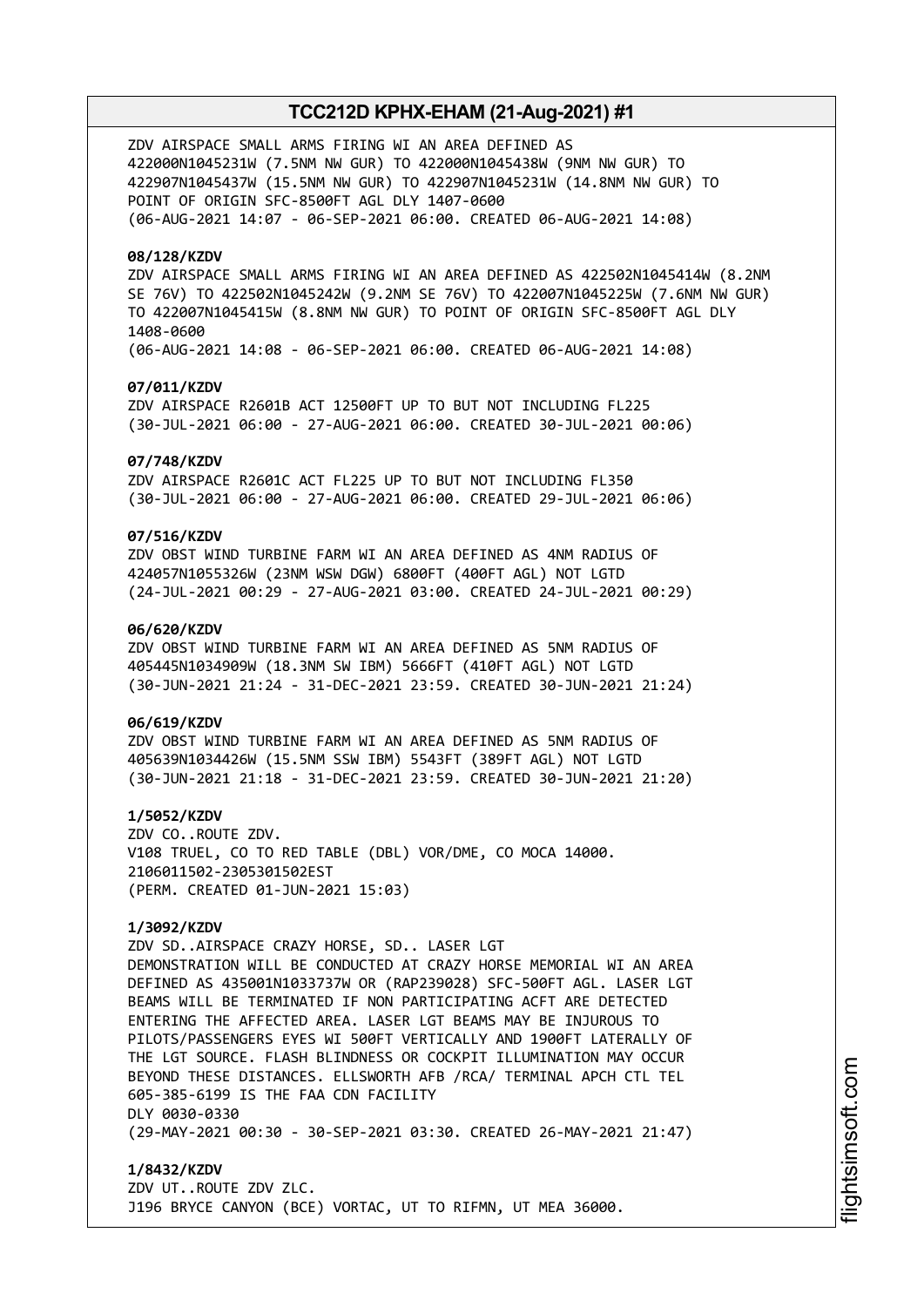BCE VORTAC R-033 D160 36000-45000. (19-MAY-2021 18:33 - 17-MAY-2023 18:33 EST. CREATED 19-MAY-2021 18:34)

**1/0706/KZDV** ZDV KS..ROUTE ZDV ZKC.

V17 GARDEN CITY (GCK) VORTAC, KS TO COFFE, KS MOCA 4700. 2104161846-2304141846EST (PERM. CREATED 16-APR-2021 18:46)

### **1/0386/KZDV**

ZDV CO..ROUTE ZDV. V211 BRAZO, NM MRA 14000 AT BRAZO WHEN USING DME. DRO DME UNUSABLE BELOW 14000 AT BRAZO. (15-APR-2021 21:03 - 15-APR-2023 21:03 EST. CREATED 15-APR-2021 21:03)

### **1/0953/KZDV**

ZDV CO..ROUTE ZDV. V356 FIDLE INT, CO TO ELORE INT, CO NA EXCEPT FOR ACFT EQUIPPED WITH SUITABLE RNAV SYSTEM WITH GPS. 2103041542-2303041542EST (PERM. CREATED 04-MAR-2021 15:43)

### **03/009/KZDV**

ZDV AIRSPACE AIRDROP WI AN AREA DEFINED AS 3NM EITHER SIDE OF A LINE FM HGO358021 TO HGO337012 TO HGO259010 TO HGO248012 TO HGO177019 SFC-9000FT AVOIDANCE ADZ DLY 1700-0500 (02-MAR-2021 17:00 - 02-MAR-2022 05:00. CREATED 01-MAR-2021 21:39)

### **03/008/KZDV**

ZDV AIRSPACE AIRDROP WI AN AREA DEFINED AS 3NM EITHER SIDE OF A LINE FM HGO193026 TO HGO206018 TO HGO260010 TO HGO274010 TO HGO269023 SFC-9000FT AVOIDANCE ADZ DLY 1700-0500 (02-MAR-2021 17:00 - 02-MAR-2022 05:00. CREATED 01-MAR-2021 21:39)

### **1/4254/KZDV**

ZDV WY..ROUTE ZDV ZLC. V235 BORGG, WY TO OILLY, WY MEA 11500. DDY VOR/DME R222, UNUSABLE BELOW 11500 AT COP. 2102161823-2302141823EST (PERM. CREATED 16-FEB-2021 18:24)

### **1/4251/KZDV**

ZDV WY..ROUTE ZDV ZLC. V235 MUDDY MOUNTAIN (DDY) VOR/DME, WY MCA 8100 SOUTHWESTBOUND. DDY VOR/DME R222, UNUSABLE BELOW 11500 AT COP. 2102161823-2302141823EST (PERM. CREATED 16-FEB-2021 18:24)

**0/6595/KZDV** ZDV NE..ROUTE ZDV. V219 HAYES CENTER (HCT) VORTAC, NE R-048 TO YOZLE INT, NE MEA 7000. 2011052227-2211052227EST (PERM. CREATED 05-NOV-2020 22:28)

┌──────────────────────────────────────────────────────────────────────────────┐

└──────────────────────────────────────────────────────────────────────────────┘

### │**KZMP (MINNEAPOLIS FIR)** │

**1/3063/KZMP**

m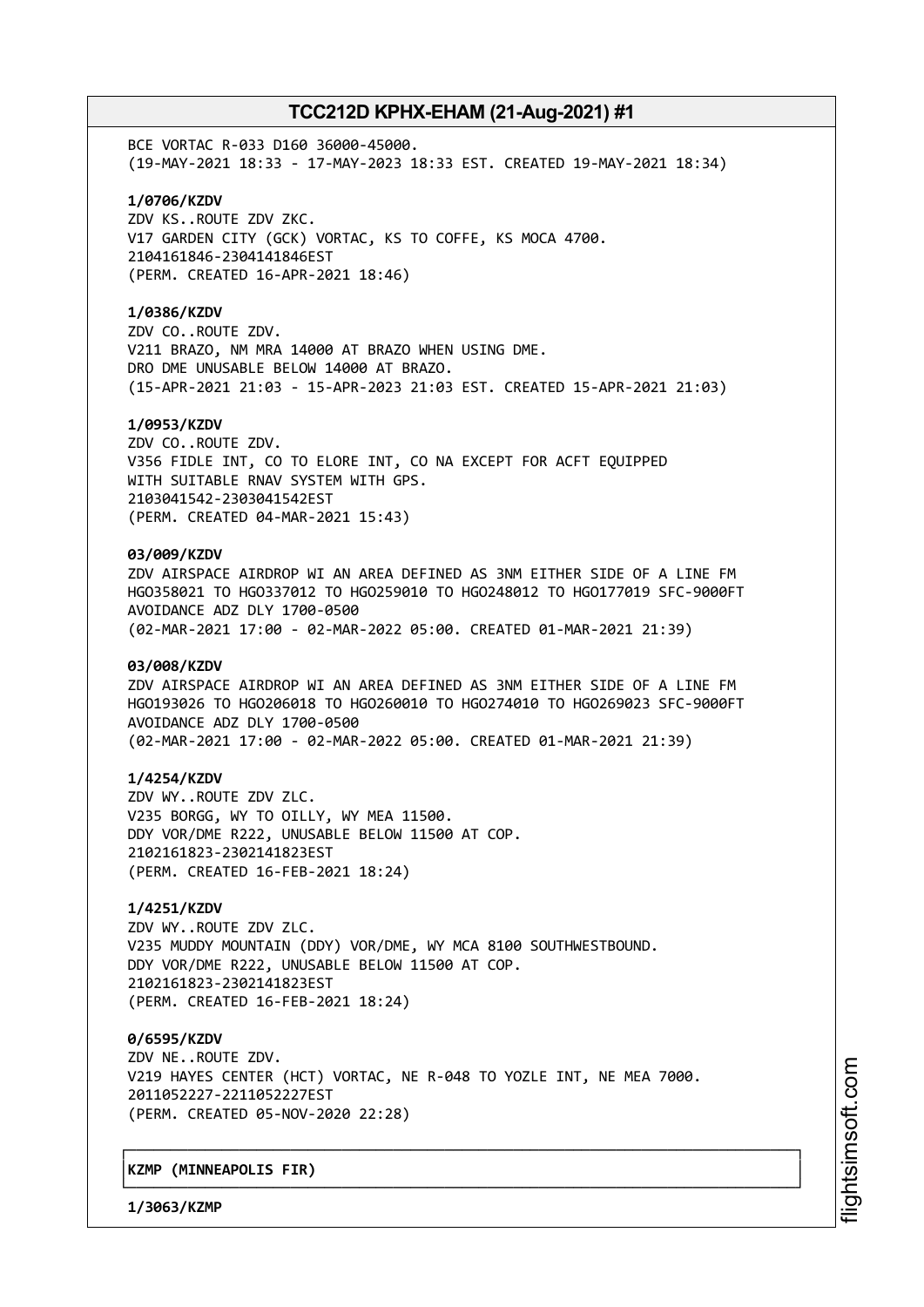# **TCC212D KPHX-EHAM (21-Aug-2021) #1** ZMP MN..AIRSPACE 18NM SE ELY, MN..TEMPORARY FLIGHT RESTRICTIONS WI AN AREA DEFINED AS 474230N0913830W (HIB059049.6) TO 473900N0912500W (HIB066056.4) TO 473100N0912430W (HIB074054.4) TO 473030N0914800W (HIB069038.9) TO POINT OF ORIGIN SFC-6500FT. TO PROVIDE A SAFE ENVIRONMENT FOR FIRE FIGHTING ACFT OPS. PURSUANT TO 14 CFR SECTION 91.137(A)(2) TEMPORARY FLIGHT RESTRICTIONS ARE IN EFFECT. UNITED STATES FOREST SERVICE TEL 218-327-4582 OR FREQ 118.5500/GREENWOOD FIRE IS IN CHARGE OF THE OPS. MINNEAPOLIS /ZMP/ ARTCC IS THE FAA CDN FACILITY. (21-AUG-2021 17:00 - 10-SEP-2021 02:00 EST. CREATED 21-AUG-2021 16:54) **08/151/KZMP** ZMP OBST TOWER LGT (ASR UNKNOWN) 435458N0850848W (6.5NM W 9C8) 1300FT (221FT AGL) U/S (21-AUG-2021 14:18 - 15-OCT-2021 23:59. CREATED 21-AUG-2021 14:18) **08/026/KZMP** ZMP AIRSPACE R4201A ACT SFC-FL230 (21-AUG-2021 20:01 - 21-AUG-2021 23:59. CREATED 21-AUG-2021 14:05) **08/011/KZMP** ZMP AIRSPACE R4202 ACT SFC-8200FT (21-AUG-2021 11:00 - 21-AUG-2021 23:00. CREATED 21-AUG-2021 05:05) **08/142/KZMP** ZMP AIRSPACE AIRDROP WI AN AREA DEFINED AS 3NM EITHER SIDE OF A LINE FM AXN064050 TO AXN050035 TO AXN038040 SFC-3300FT (25-AUG-2021 23:00 - 26-AUG-2021 01:30. CREATED 20-AUG-2021 21:51) **08/141/KZMP** ZMP AIRSPACE AIRDROP WI AN AREA DEFINED AS 3NM EITHER SIDE OF A LINE FM AXN064050 TO AXN050035 TO AXN038040 SFC-3300FT (26-AUG-2021 16:00 - 26-AUG-2021 18:30. CREATED 20-AUG-2021 21:51) **08/140/KZMP** ZMP AIRSPACE AIRDROP WI AN AREA DEFINED AS 3NM EITHER SIDE OF A LINE FM AXN064050 TO AXN050035 TO AXN038040 SFC-3300FT (25-AUG-2021 16:00 - 25-AUG-2021 18:30. CREATED 20-AUG-2021 21:51) **08/139/KZMP** ZMP AIRSPACE AIRDROP WI AN AREA DEFINED AS 3NM EITHER SIDE OF A LINE FM AXN064050 TO AXN050035 TO AXN038040 SFC-3300FT (24-AUG-2021 23:00 - 25-AUG-2021 01:30. CREATED 20-AUG-2021 21:51) **1/2503/KZMP** ZMP MI..AIRSPACE JOHANNESBURG, MI..TEMPORARY FLIGHT RESTRICTIONS WI AN AREA DEFINED AS 1NM RADIUS OF 450051N0842254W (GLR096013.7) SFC-2000FT AGL NATURAL GAS RELEASE. PURSUANT TO 14 CFR SECTION 91.137(A)(1) TEMPORARY FLIGHT RESTRICTIONS ARE IN EFFECT. ONLY RELIEF ACFT OPS UNDER DIRECTION OF T C ENERGY ARE AUTH IN THE AIRSPACE. T C ENERGY TEL 989-217-0836 IS IN CHARGE OF ON SCENE EMERG RESPONSE ACT. MINNEAPOLIS /ZMP/ ARTCC TEL 651-463-5580 IS THE FAA CDN FACILITY. (24-AUG-2021 13:00 - 24-AUG-2021 15:00. CREATED 20-AUG-2021 15:33)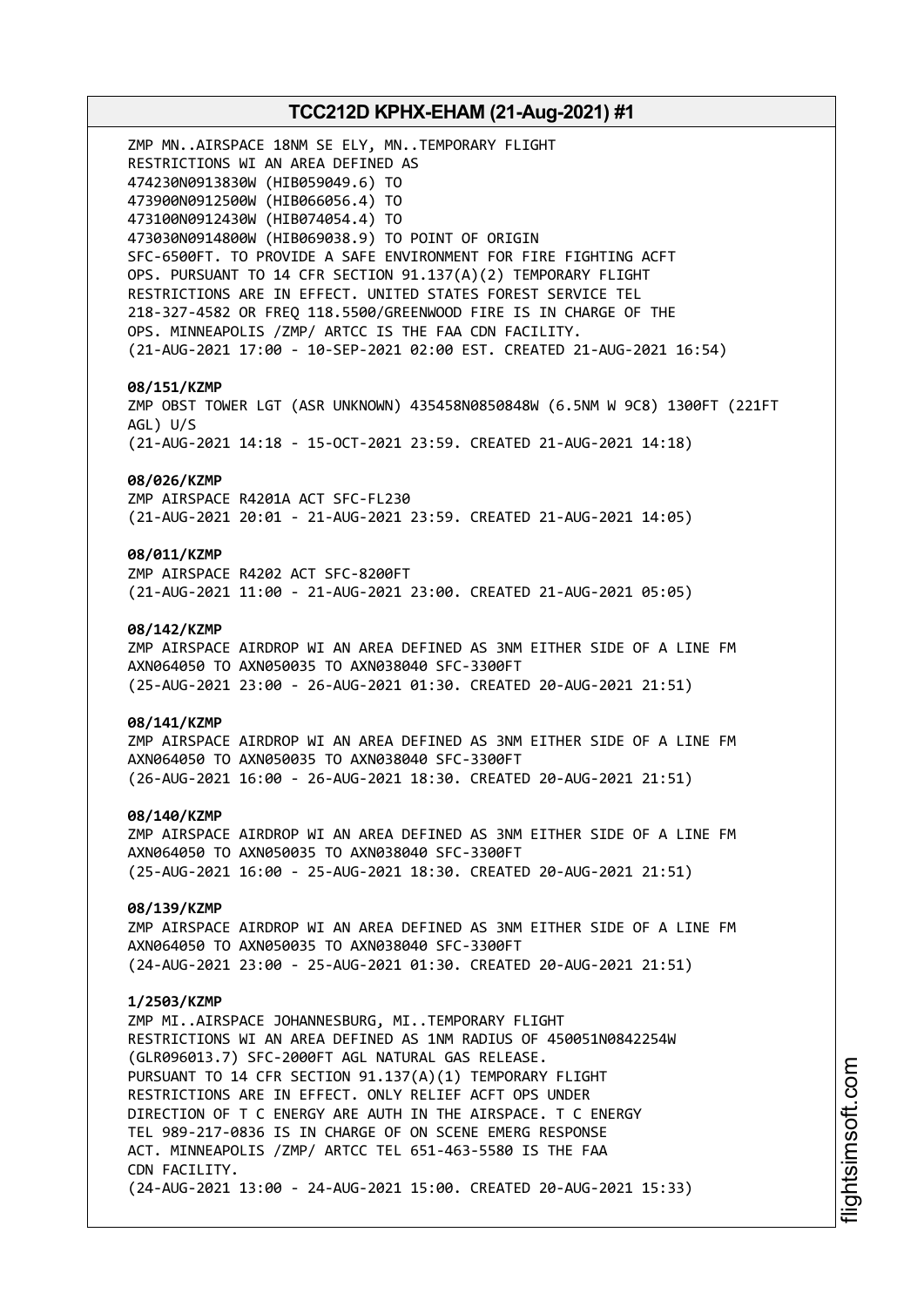### **08/954/KZMP**

ZMP AIRSPACE R5401 ACT SFC-5000FT (21-AUG-2021 11:00 - 21-AUG-2021 23:00. CREATED 20-AUG-2021 11:05)

### **08/136/KZMP**

ZMP OBST WIND TURBINE FARM WI AN AREA DEFINED AS 4.36NM RADIUS OF 484721N1025036W (6.9NM SSW D49) 2451FT (499FT AGL) NOT LGTD (20-AUG-2021 05:41 - 20-SEP-2021 23:59 EST. CREATED 20-AUG-2021 05:44)

### **08/135/KZMP**

ZMP SVC MINOT APP CLSD (21-AUG-2021 04:00 - 22-AUG-2021 12:00. CREATED 20-AUG-2021 00:03)

### **08/132/KZMP**

ZMP AIRSPACE PJE WI AN AREA DEFINED AS 2NM RADIUS OF OVR277024 (8NM NW MLE) SFC-7500FT (21-AUG-2021 23:30 - 22-AUG-2021 01:30. CREATED 19-AUG-2021 15:52)

#### **08/110/KZMP**

ZMP OBST WIND TURBINE FARM WI AN AREA DEFINED AS 10NM RADIUS OF 423315N0982930W (10.1NM ENE ONL) 2387FT (443FT AGL) NOT LGTD (16-AUG-2021 23:57 - 22-AUG-2021 05:00. CREATED 16-AUG-2021 23:57)

### **1/9282/KZMP**

ZMP MN..AIRSPACE 18NM SE ELY, MN..TEMPORARY FLIGHT RESTRICTIONS WI AN AREA DEFINED AS 7NM RADIUS OF 473312N0913859W (HIB069045.5) SFC-6500FT. TO PROVIDE A SAFE ENVIRONMENT FOR FIRE FIGHTING AVIATION OPS. PURSUANT TO 14 CFR SECTION 91.137(A)(2) TEMPORARY FLIGHT RESTRICTIONS ARE IN EFFECT. UNITED STATES FOREST SERVICE TEL 218-327-4582 OR FREQ 118.5500/GREENWOOD FIRE IS IN CHARGE OF THE OPS. MINNEAPOLIS /ZMP/ ARTCC IS THE FAA CDN FACILITY. DLY 1300-0300 2108171300-2110010300 (PERM. CREATED 16-AUG-2021 23:42)

### **1/6097/KZMP**

ZMP WI..AIRSPACE WEST SALEM, WI..TEMPORARY FLIGHT RESTRICTIONS.

PURSUANT TO 14 CFR SECTION 91.145, MANAGEMENT OF ACFT OPS IN THE VICINITY OF AERIAL DEMONSTRATIONS AND MAJOR SPORTING EVENTS, ACFT OPS ARE PROHIBITED WI AN AREA DEFINED AS 2.5NM RADIUS OF 435400N0910611W (LSE076006.8) SFC-15000FT EFFECTIVE 2108212000 UTC UNTIL 2108212200 UTC. DUE TO PARACHUTE JUMP ACT AT PITSCHKE MOTORS FOR THE HOLMEN KORN FEST. UNLESS AUTH BY ATC - LA CROSSE TOWER 118.45 TODD DALSING, TEL 563-580-4669, IS THE POINT OF CONTACT. THE LA CROSSE /LSE/ TWR, TEL 608-783-0202, IS THE CDN FAC. (21-AUG-2021 20:00 - 21-AUG-2021 22:00. CREATED 12-AUG-2021 11:23)

### **1/6082/KZMP**

ZMP WI..AIRSPACE HOLMEN, WI..TEMPORARY FLIGHT RESTRICTIONS. PURSUANT TO 14 CFR SECTION 91.145, MANAGEMENT OF ACFT OPS IN THE VICINITY OF AERIAL DEMONSTRATIONS AND MAJOR SPORTING EVENTS, ACFT OPS ARE PROHIBITED WI AN AREA DEFINED AS 2.5NM RADIUS OF 435759N0911545W (LSE355005.4) SFC-15000FT EFFECTIVE 2108221800 UTC UNTIL 2108222000 UTC. DUE TO PARACHUTE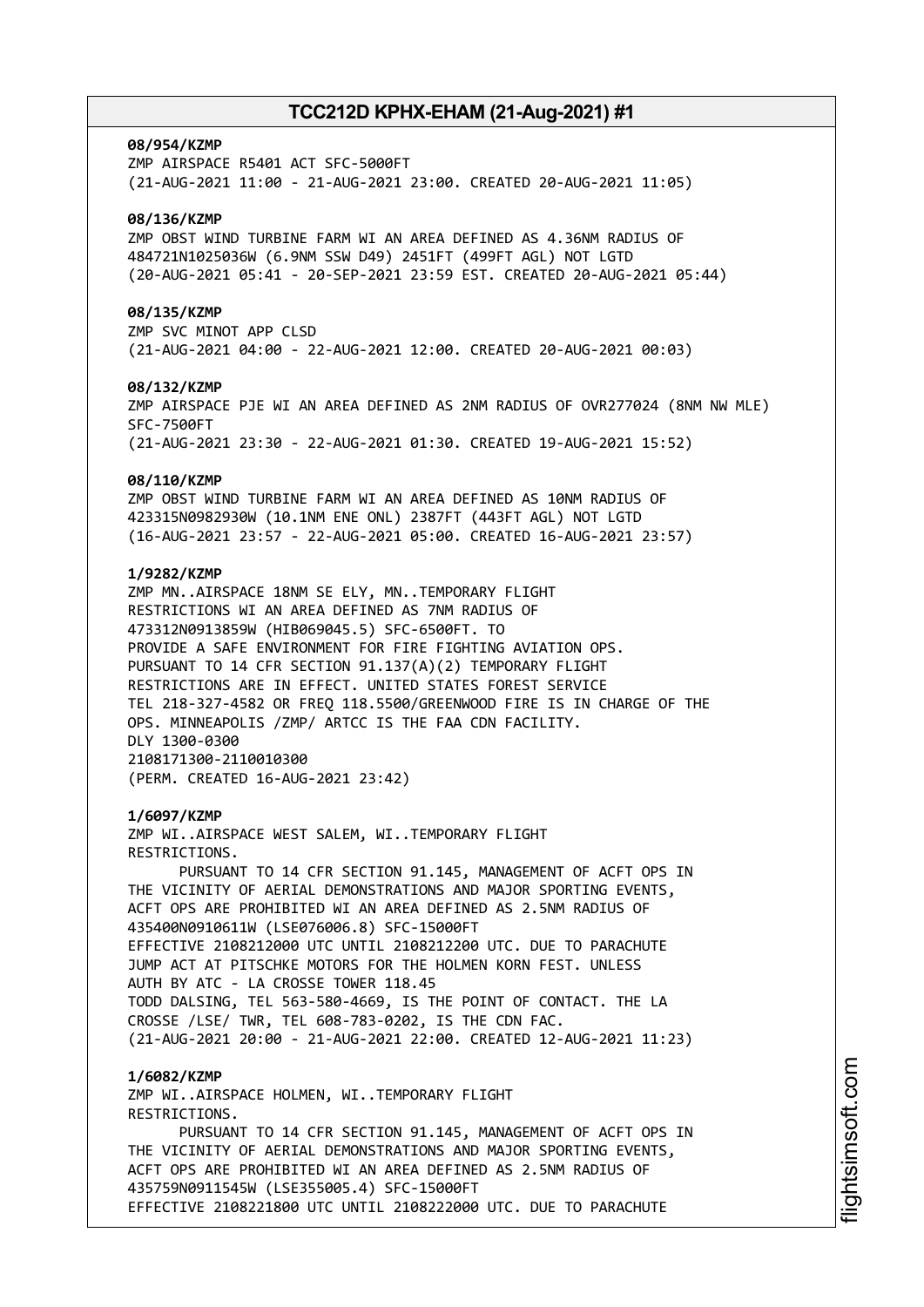JUMP ACT AT THE HOLMEN MIDDLE SCHOOL FOR THE HOLMEN KORN FEST. UNLESS AUTH BY ATC - LA CROSSE TOWER 118.45 TODD DALSING, TEL 563-580-4669, IS THE POINT OF CONTACT. THE LA CROSSE /LSE/ TWR, TEL 608-783-0202, IS THE CDN FAC. (22-AUG-2021 18:00 - 22-AUG-2021 20:00. CREATED 12-AUG-2021 11:17)

### **08/068/KZMP**

ZMP OBST WIND TURBINE FARM WI AN AREA DEFINED AS 2.5NM RADIUS OF 475212N1005215W (21.3NM N 91N) 2183FT (495FT AGL) NOT LGTD (11-AUG-2021 17:39 - 31-AUG-2021 17:00. CREATED 11-AUG-2021 17:39)

### **08/066/KZMP**

ZMP OBST WIND TURBINE FARM WI AN AREA DEFINED AS 5.16NM RADIUS OF 470924N1011118W (34.5NM NW BIS) 2574FT (400FT AGL) NOT LGTD (10-AUG-2021 18:30 - 10-SEP-2021 23:59 EST. CREATED 10-AUG-2021 18:35)

### **08/064/KZMP**

ZMP OBST TOWER LGT (ASR UNKNOWN) 410721.00N0992240.00W (17.1NM SW OF4) 2438FT (263FT AGL) U/S (09-AUG-2021 19:08 - 25-SEP-2021 23:59. CREATED 09-AUG-2021 19:08)

### **08/060/KZMP**

ZMP OBST WIND TURBINE FARM WI AN AREA DEFINED AS 5.3NM RADIUS OF 455607N0990031W (15.5NM SE ASY) 2497FT (396FT AGL) NOT LGTD (09-AUG-2021 14:18 - 23-SEP-2021 23:59. CREATED 09-AUG-2021 14:18)

### **08/039/KZMP**

ZMP OBST WIND TURBINE FARM WI AN AREA DEFINED AS 5.58NM RADIUS OF 470711N0975518W (37.9NM ENE JMS) 1882FT (400FT AGL) NOT LGTD (05-AUG-2021 14:22 - 05-SEP-2021 23:00. CREATED 05-AUG-2021 14:25)

#### **1/9807/KZMP**

ZMP KS..ROUTE ZMP ZKC. V532 SALINA (SLN) VORTAC, KS TO LINCOLN (LNK) VORTAC, NE MOCA 3100. 2108021922-2308021922EST (PERM. CREATED 02-AUG-2021 19:23)

### **08/017/KZMP**

ZMP OBST WIND TURBINE FARM WI AN AREA DEFINED AS 5.97NM RADIUS OF 431806N0934647W (9.5NM NW FXY) 1731FT (400FT AGL) NOT LGTD (02-AUG-2021 18:12 - 02-SEP-2021 23:59 EST. CREATED 02-AUG-2021 18:18)

#### **07/230/KZMP**

ZMP OBST WIND TURBINE FARM WI AN AREA DEFINED AS 1.46NM RADIUS OF 462001N0985330W (43.1NM SSW JMS) 2341FT (400FT AGL) NOT LGTD (30-JUL-2021 16:47 - 30-AUG-2021 23:59 EST. CREATED 30-JUL-2021 16:51)

### **07/213/KZMP**

ZMP OBST WIND TURBINE FARM WI AN AREA DEFINED AS 3.01NM RADIUS OF 471748N0975636W (43.9NM NE JMS) 1882FT (400FT AGL) NOT LGTD (28-JUL-2021 15:59 - 28-AUG-2021 23:59 EST. CREATED 28-JUL-2021 16:00)

#### **07/190/KZMP**

ZMP OBST WIND TURBINE FARM WI AN AREA DEFINED AS 1.46NM RADIUS OF 462001N0985330W (43.1NM SSW JMS) 2341FT (400FT AGL) NOT LGTD (24-JUL-2021 02:16 - 24-AUG-2021 23:59 EST. CREATED 24-JUL-2021 02:20)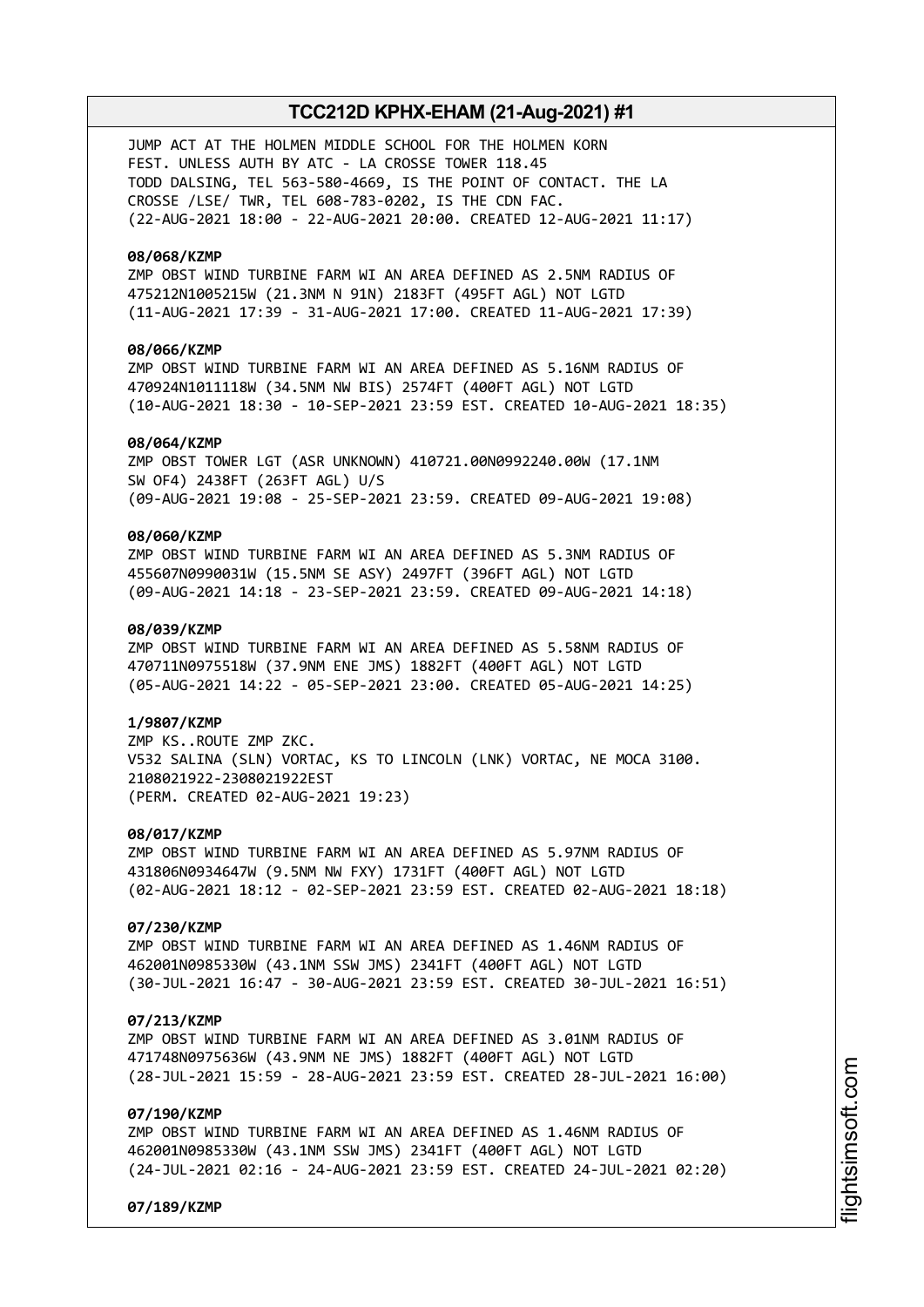ZMP OBST WIND TURBINE FARM WI AN AREA DEFINED AS 5NM RADIUS OF 430707N0980427W (18NM ENE AGZ) 2000FT (600FT AGL) NOT LGTD (24-JUL-2021 00:29 - 27-AUG-2021 03:00. CREATED 24-JUL-2021 00:29)

### **07/140/KZMP**

ZMP AIRSPACE UAS WI AN AREA DEFINED AS 7.5NM RADIUS OF 450000N0883800W (9.5NM SE 7P5) SFC-400FT AGL TUE WED THU FRI MON 1200-2030 (20-JUL-2021 12:00 - 27-AUG-2021 20:30. CREATED 19-JUL-2021 19:50)

### **1/3469/KZMP**

ZMP IA..ROUTE ZMP. V505 ALMAY, MN TO PRAGS, MN MOCA 2800. 2107012144-2306292144EST (PERM. CREATED 01-JUL-2021 21:44)

### **1/3468/KZMP**

ZMP IA..ROUTE ZMP. V505 GUMBO, IA TO FORT DODGE (FOD) VORTAC, IA MEA 3100. 2107012142-2306292142EST (PERM. CREATED 01-JUL-2021 21:42)

### **06/245/KZMP**

ZMP OBST WIND TURBINE FARM WI AN AREA DEFINED AS 3NM RADIUS OF 442840N0990801W (8.1NM WSW MKA) 2451FT (420FT AGL) NOT LGTD (30-JUN-2021 22:00 - 31-DEC-2021 23:59. CREATED 30-JUN-2021 22:00)

### **1/7606/KZMP**

ZMP MN..ROUTE ZMP. V218, V505 SQEAK, MN MRA 10000. INL VOR R-176 RESTRICTIONS. (21-JUN-2021 21:22 - 19-JUN-2023 21:22 EST. CREATED 21-JUN-2021 21:22)

### **1/5683/KZMP**

ZMP IA..ROUTE ZMP. V172 WUNOT, IA TO LINDE, IA MOCA 3900. 2106021438-2306011438EST (PERM. CREATED 02-JUN-2021 14:39)

#### **1/5617/KZMP**

ZMP MN..ROUTE ZMP. V15 MOFIT, ND TO IRIWY, ND MOCA 3700. 2106021252-2306021252EST (PERM. CREATED 02-JUN-2021 12:52)

### **05/184/KZMP**

ZMP OBST WIND TURBINE FARM WI AN AREA DEFINED AS 15NM RADIUS OF 433110.27N0930923.76W (15NM NW AEL) 1893FT (459FT AGL) NOT LGTD (29-MAY-2021 18:22 - 30-NOV-2021 23:59. CREATED 29-MAY-2021 18:22)

### **05/170/KZMP**

ZMP AIRSPACE UAS WI AN AREA DEFINED AS 480829N0971609W (9.6NM SE D06) TO 480836N0972327W (9.5NM S D06) TO 480736N0972917W (10.3NM SSW D06) TO 480514N0973522W (14.4NM SW D06) TO 481610N0995042W (9.8NM SE RUG) TO 483200N0994600W (8.3NM SE 2H9) TO 484600N0993600W (6.3NM S 06D) TO 485336N0992513W (7.4NM E 06D) TO 485439N0971530W (1.7NM S PMB) TO POINT OF ORIGIN SFC-FL180 (28-MAY-2021 14:48 - 25-MAY-2022 23:59. CREATED 28-MAY-2021 14:48)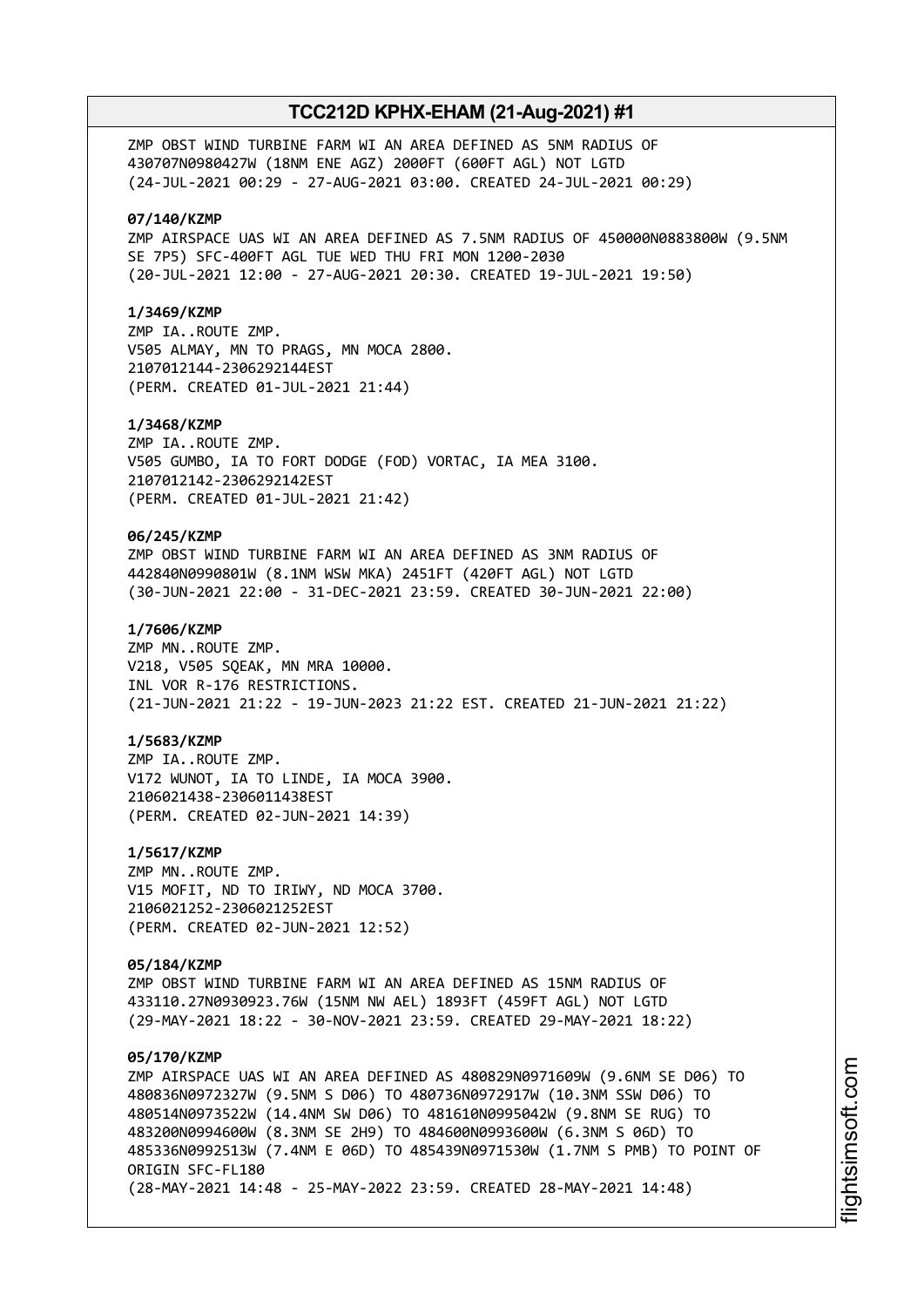#### **05/140/KZMP**

ZMP AIRSPACE UAS WI AN AREA DEFINED AS 485439N0971530W (2NM S PMB) TO 484942N0964014W (10NM NE HCO) TO 483722N0961709W (10NM NE 23D) TO 482554N0960458W (18.6NM NW 3G2) TO 480627N0955538W (10NM ENE TVF) TO 475746N0971617W (3.5NM W GFK) TO POINT OF ORIGIN 11000FT-FL180 (25-MAY-2021 14:01 - 25-MAY-2022 23:59. CREATED 25-MAY-2021 14:01)

### **1/7155/KZMP**

ZMP MN..ROUTE ZMP. V412 REDWOOD FALLS (RWF) VOR/DME, MN TO FLYING CLOUD (FCM) VOR/DME, MN MEA 4000. 2104282016-2304282016EST (PERM. CREATED 28-APR-2021 20:17)

### **04/146/KZMP**

ZMP SVC MINNEAPOLIS ARTCC CLASS E SERVICE AVBL WI AN AREA DEFINED AS 63NM RADIUS OF 462132.12N0872350.72W (SAW) 1200FT AGL-14500FT EXC SAWYER TWR CLASS D SFC AREA (20-APR-2021 20:35 - PERM. CREATED 20-APR-2021 20:35)

### **04/009/KZMP**

ZMP AIRSPACE UAS WI AN AREA DEFINED AS 1NM RADIUS OF 453537.50N0931059.90W (4.0NM ENE CBG) SFC-400FT AGL SUN SAT SR-SS (04-APR-2021 11:48 - 31-OCT-2021 23:01. CREATED 01-APR-2021 19:16)

### **1/8045/KZMP**

ZMP ROUTE ZMP. V78 WATERTOWN (ATY) VORTAC, SD TO CLAPS INT, MN MOCA 3600. 2102251413-2302251413EST (PERM. CREATED 25-FEB-2021 14:15)

### **1/2001/KZMP**

ZMP KS..ROUTE ZMP ZKC. V551 SALINA (SLN) VORTAC, KS TO MANKATO (TKO) VORTAC, KS MEA 6000. 2101071747-2301071747EST (PERM. CREATED 07-JAN-2021 17:47)

#### **0/2230/KZMP**

ZMP MT..ROUTE ZMP ZLC. J70 LEWISTOWN (LWT) VOR/DME, MT TO DICKINSON (DIK) VORTAC, ND MEA 21000. LWT VOR/DME RESTRICTION. (25-SEP-2020 19:29 - 25-SEP-2022 19:29 EST. CREATED 25-SEP-2020 19:29)

#### **09/105/KZMP**

ZMP OBST CRANE (ASN UNKNOWN) 460421N0933943W (17.5NM N 18Y) UNKNOWN (120FT AGL) FLAGGED AND LGTD DLY 1200-2200 (21-SEP-2020 12:00 - 01-JAN-2022 22:00. CREATED 14-SEP-2020 12:02)

### **0/3546/KZMP**

ZMP MN..ROUTE ZMP. V78 WATERTOWN (ATY) VORTAC, SD TO CLAPS, MN MOCA 3600. 2008172013-2208172013EST (PERM. CREATED 17-AUG-2020 20:14)

### **0/4948/KZMP**

ZMP SD..ROUTE ZMP. V78 WATERTOWN (ATY) VORTAC, SD TO CLAPS, MN MOCA 3600.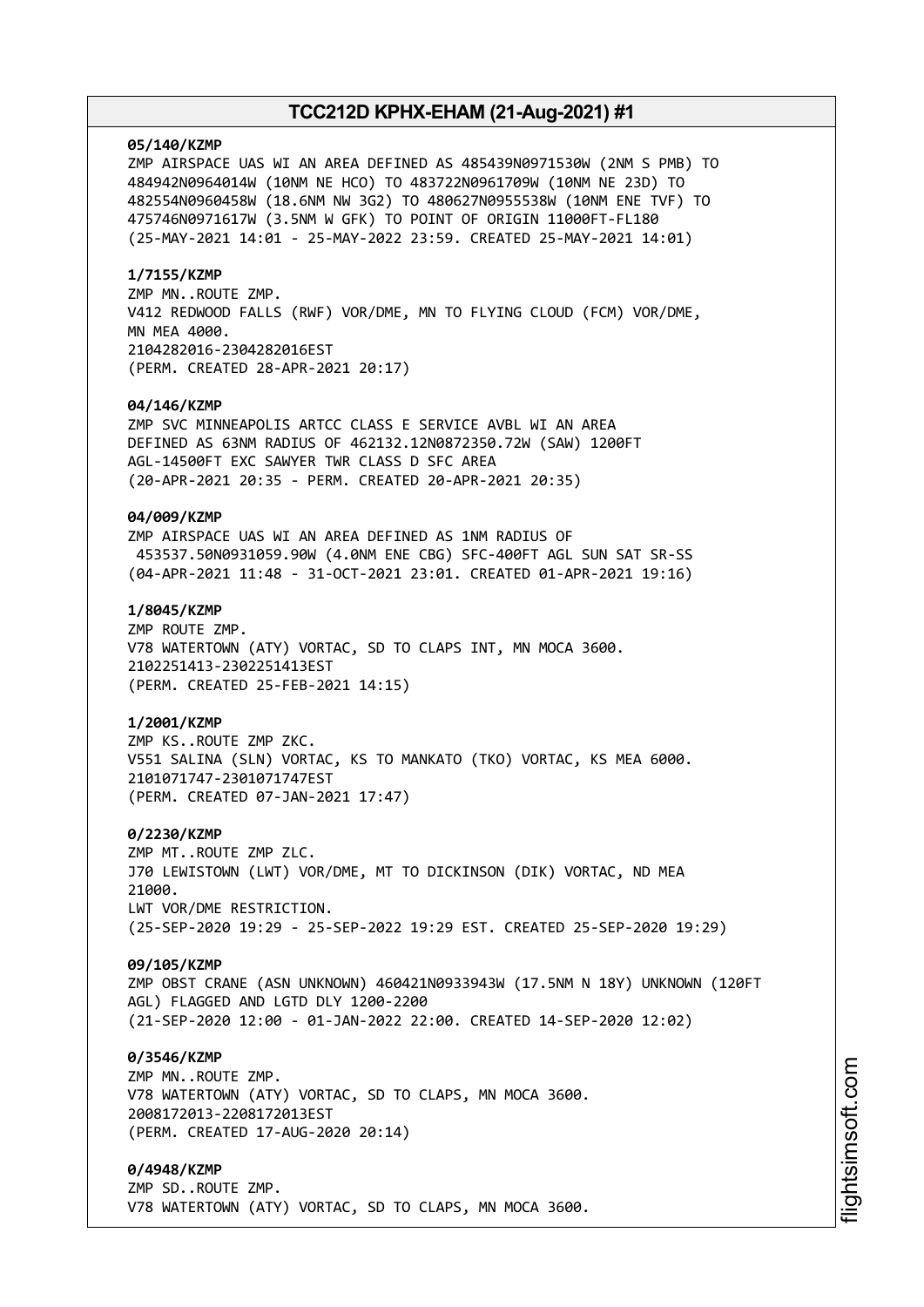2006012022-2206012022EST (PERM. CREATED 01-JUN-2020 20:23) **0/0061/KZMP** ZMP NE..ROUTE ZMP. V71 PAWNEE CITY (PWE) VORTAC, NE R-149 TO TOPEKA (TOP) VORTAC, KS R-330 MOCA 2900. 2005111724-2205051724EST (PERM. CREATED 11-MAY-2020 17:25) **0/5880/KZMP** ZMP WI..ROUTE ZMP. V129 EAU CLAIRE (EAU) VORTAC, WI R-176 TO NODINE (ODI) VORTAC, MN MEA 4700. EAU VORTAC R-176 UNUSABLE BELOW 4700. (22-JAN-2020 15:01 - 22-JAN-2022 14:59 EST. CREATED 22-JAN-2020 15:01) **0/5874/KZMP** ZMP WI..ROUTE ZMP. V129 EAU CLAIRE (EAU) VORTAC, WI R-341 TO COP MEA 6000. EAU VORTAC R-341 UNUSABLE BEYOND 40 NM BELOW 6000. 2001221451-2201221451EST (PERM. CREATED 22-JAN-2020 14:51) **0/5391/KZMP** ZMP ROUTE ZMP. V398 ALMAY, MN TO KASPR, MN MOCA 2900. 2001211612-2201211612EST (PERM. CREATED 21-JAN-2020 16:12) **0/5329/KZMP** ZMP ROUTE ZMP. V24 ALMAY, MN TO KASPR, MN MOCA 2900. 2001211439-2201211439EST (PERM. CREATED 21-JAN-2020 14:40) **0/3417/KZMP** ZMP WI..ROUTE ZMP. V26 EAU CLAIRE (EAU) VORTAC, WI R-088 FROM 40 NM TO COP MEA 7500. EAU VORTAC R-088 UNUSABLE BEYOND 40 NM BELOW 7500. 2001131829-2201131824EST (PERM. CREATED 13-JAN-2020 18:29) ┌──────────────────────────────────────────────────────────────────────────────┐

# │**CZWG (WINNIPEG FIR/UIR)** │

**M2380/21/CZWG** V41 BTN YPA - VOKUL - YVC: MEA/MOCA TO READ: 6000/5000 (20-AUG-2021 23:26 - 24-AUG-2021 12:00. CREATED 20-AUG-2021 23:26)

└──────────────────────────────────────────────────────────────────────────────┘

**M2379/21/CZWG** B6: BTN PA AND FO: MEA/MOCA TO READ 7000/4500 (20-AUG-2021 23:14 - 24-AUG-2021 12:00 EST. CREATED 20-AUG-2021 23:14)

### **G1396/21/CZWG**

AIRSPACE SECURITY WARNING ISSUED BY THE DEPARTMENT OF TRANSPORT IN RESPONSE TO THE VOLATILE SECURITY SITUATION IN AFGHANISTAN. POTENTIAL RISK FROM EXTREMIST AND MILITANT ACTIVITY AND LIMITED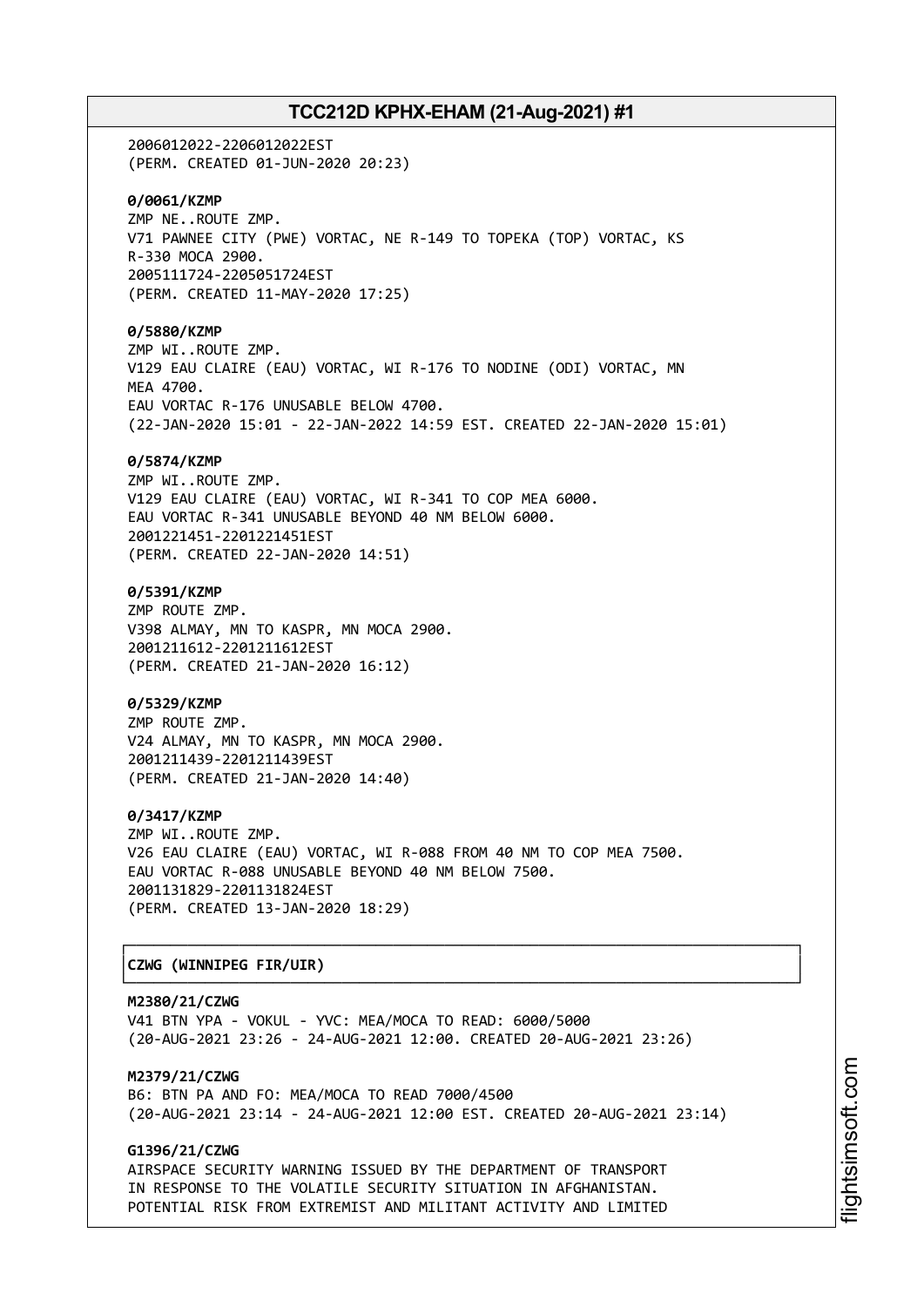RISK MITIGATION CAPABILITIES. CANADIAN AIR OPERATORS AND OWNERS OF AIRCRAFT REGISTERED IN CANADA ARE ADVISED NOT TO ENTER THE AIRSPACE OF AFGHANISTAN (KABUL FIR (OAKX)). (20-AUG-2021 22:15 - 18-NOV-2021 16:00. CREATED 20-AUG-2021 22:15) **M2378/21/CZWG** PURSUANT TO CAR 601.14, 601.15(B) AND 601.16, FOREST FIRE RESTRICTED AIRSPACE IS ESTABLISHED WITHIN AREA BOUNDED BY 540500N 1045800W - 540500N 1045100W - 535900N 1045100W - 535900N 1045800W - 540500N 1045800W (CENTRE APRX 21NM NE CANDLE LAKE AIRPARK AD) . THE FIRE IS LOCATED WITHIN AREA BOUNDED BY 540500N 1045800W - 540500N 1045100W - 535900N 1045100W - 535900N 1045800W - 540500N 1045800W. AERIAL FIRE SUPPRESSION IN PROGRESS. NO PERSON SHALL OPR AN ACFT, INCLUDING REMOTELY PILOTED ACFT (RPA-DRONE, WITHIN THE AREA DESCRIBED EXC WHERE OPR UNDER CAR 601.17. SFC-4000FT AMSL (21-AUG-2021 03:00 - 24-AUG-2021 12:00. CREATED 20-AUG-2021 22:00) **M2377/21/CZWG** PURSUANT TO CANADIAN AVIATION REGULATIONS (CAR) 601.14, 601.15(B) AND 601.16, FOREST FIRE RESTRICTED AIRSPACE IS ESTABLISHED WITHIN AREA BOUNDED BY 535400N 1044100W - 540000N 1042400W - 533900N 1041600W - 534400N 1043800W - 535400N 1044100W (CENTRE APRX 30NM ENE CANDLE LAKE AIRPARK AD/ APRX 30NM SSE LITTLE BEAR LAKE AD) . THE FIRE IS LOCATED WITHIN AREA BOUNDED BY 535300N 1043800W - 535700N 1042600W - 534100N 1041900W - 534600N 1043800W - 535300N 1043800W. AERIAL FIRE SUPPRESSION IN PROGRESS. NO PERSON SHALL OPR AN ACFT, INCLUDING REMOTELY PILOTED ACFT (RPA-DRONE, WITHIN THE AREA DESCRIBED EXC WHERE OPR UNDER CAR 601.17. SFC-3500FT AMSL (21-AUG-2021 03:00 - 24-AUG-2021 12:00. CREATED 20-AUG-2021 21:45) **M2375/21/CZWG** PURSUANT TO CANADIAN AVIATION REGULATIONS (CAR) 601.14, 601.15(B), AND 601.16, RESTRICTED AIRSPACE IS ESTABLISHED WITHIN AREA BOUNDED BY 545200N 1053100W - 545430N 1052300W - 544900N 1052000W - 544700N 1052930W - 545200N 1053100W. RESTRICTED AIRSPACE IS ESTABLISHED WITHIN AREA BOUNDED BY 545100N 1052900W - 545300N 1052330W - 544900N 1052200W - 544530N 1052900W - 545100N 1052900W (CENTER APRX 19NM S LA RONGE AD) . AERIAL HOT SPOT MONITORING WITHIN FIRE AREA BY FIRE AGENCY USING REMOTELY PILOTED ACFT (RPA-DRONE) DURING HOURS OF DARKNESS. NO PERSON SHALL OPERATE AN ACFT INCLUDING REMOTELY PILOTED ACFT (RPA- DRONE) WITHIN THE AREA DESCRIBED EXCEPT WHERE OPERATING UNDER CAR 601.17. SFC-3500FT AMSL (23-AUG-2021 03:00 - 25-AUG-2021 12:00. CREATED 20-AUG-2021 20:11) **M2372/21/CZWG** BLASTING ACT WILL TAKE PLACE 0.5NM RADIUS CENTRED ON 560429N 960305W (APRX 1.5 SE YORK LANDING AD) SFC TO 500FT AGL SFC-500FT AGL (21-AUG-2021 20:00 - 21-AUG-2021 23:00. CREATED 20-AUG-2021 18:21) **M2368/21/CZWG** V325: BTN YVC AND YQD: MOCA TO READ 4000 (20-AUG-2021 14:27 - 22-AUG-2021 12:00. CREATED 20-AUG-2021 14:27)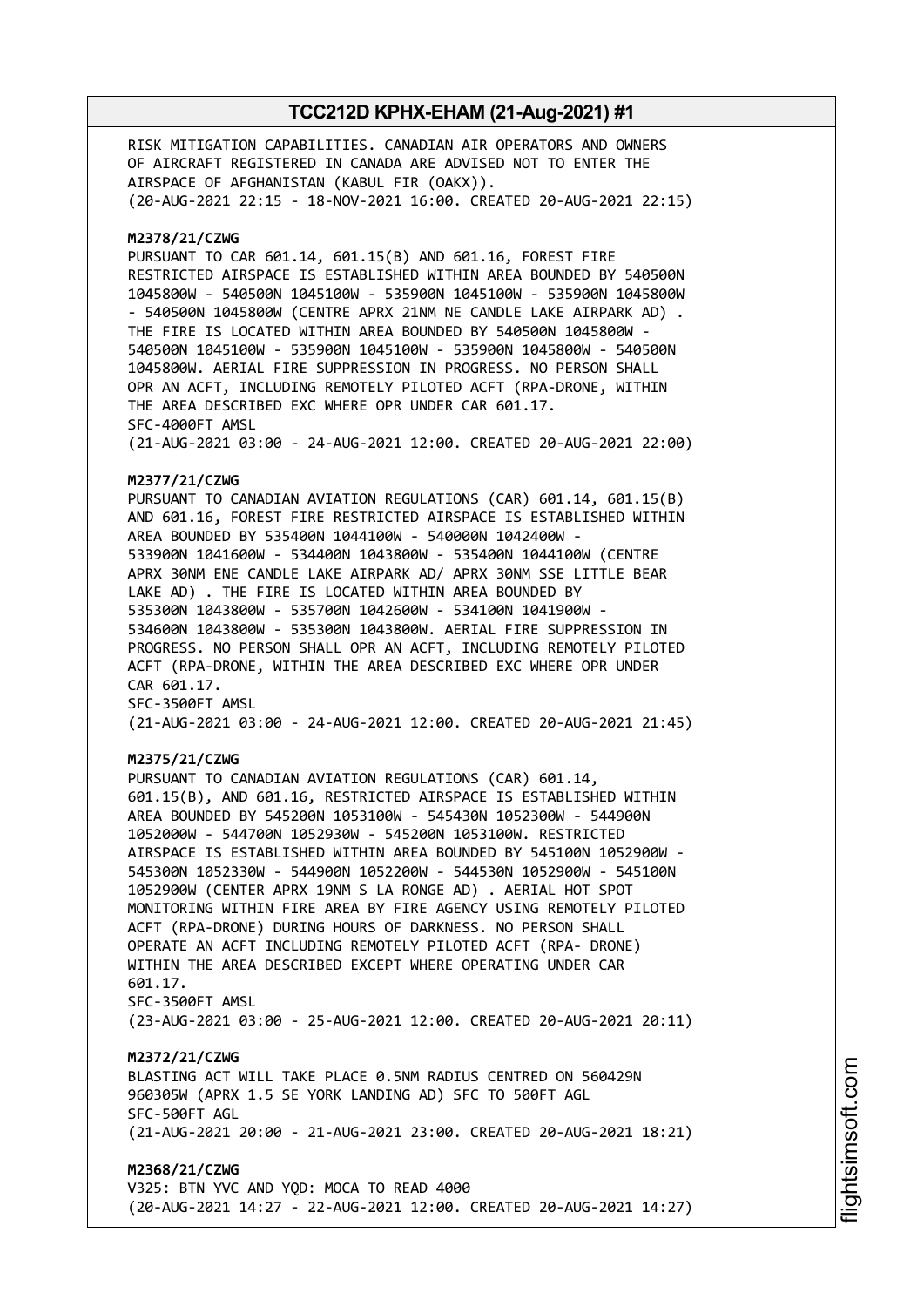**M2366/21/CZWG** PARAJUMPS ACT WILL TAKE PLACE WITHIN 1NM RADIUS CENTRED ON 521649N 1064102W (SASKATOON / RICHTER FIELD AD) SFC-12500FT AMSL DAILY 1400-0300 (20-AUG-2021 14:00 - 23-AUG-2021 03:00. CREATED 20-AUG-2021 12:13) **G1391/21/CZWG** PURSUANT TO CANADIAN AVIATION REGULATIONS (CAR) 601.14, 601.15(B) AND 601.16, FOREST FIRE RESTRICTED AIRSPACE IS ESTABLISHED WITHIN AREA BOUNDED BY 543800N 1025400W - 543800N 1024500W - 543000N 1024500W - 543000N 1025400W - 543800N 1025400W (CENTRE APRX 14NM S JAN LAKE AD) . THE FIRE IS LOCATED WITHIN AREA BOUNDED BY 543700N 1025300W - 543700N 1024600W - 543100N 1024600W - 543100N 1025300W - 543700N 1025300W. AERIAL FIRE SUPPRESSION IN PROGRESS. NO PERSON SHALL OPR AN ACFT, INCLUDING REMOTELY PILOTED ACFT (RPA-DRONE, WITHIN THE AREA DESCRIBED EXC WHERE OPR UNDER CAR 601.17. SFC-3000FT AMSL (20-AUG-2021 03:00 - 22-AUG-2021 12:00. CREATED 19-AUG-2021 19:09) **M2348/21/CZWG** AERIAL SURVEY ACT WILL TAKE PLACE WITHIN 10NM RADIUS CENTRED ON 534923N 0925753W (APRX 15NM N BIG HOOK WILDERNESS CAMP (WATER)). SFC-700FT AGL SR-SS (18-AUG-2021 19:20 - 05-SEP-2021 00:00. CREATED 18-AUG-2021 19:18) **M2346/21/CZWG** RR11 BTN YNE AND RL: MEA TO READ 5500 AR7 BTN WG AND YIV: MEA/MOCA TO READ 5500 (18-AUG-2021 19:00 - 25-AUG-2021 19:00 EST. CREATED 18-AUG-2021 19:00) **M2345/21/CZWG** PURSUANT TO CANADIAN AVIATION REGULATIONS (CAR) 601.14, 601.15(B) AND 601.16, FOREST FIRE WITHIN 17 NM EITHER SIDE OF LINE 515600N 0961000W - 524100N 0960600W. RESTRICTED AIRSPACE IS ESTABLISHED WITHIN AREA BOUNDED BY 5244N 09644W - 5246N 09525W - 5202N 09538W - 5149N 09554W - 5147N 09526W - 5142N 09541W - 5154N 09637W - 5244N 09644W (CENTER APRX 28 NM NW LITTLE GRAND RAPIDS AD) . . AERIAL FIRE SUPPRESSION IN PROGRESS. NO PERSON SHALL OPR AN ACFT, INCLUDING REMOTELY PILOTED ACFT (RPA-DRONE), WITHIN THE AREA DESCRIBED EXC WHERE OPR UNDER CAR 601.17. FOR AUTH TO ENTER CTC DUTY OFFICER 204-345-1418. SFC-4500FT AMSL (18-AUG-2021 18:17 - 25-AUG-2021 19:00 EST. CREATED 18-AUG-2021 18:17) **M2344/21/CZWG** PURSUANT TO CANADIAN AVIATION REGULATIONS (CAR) 601.14, 601.15(B) AND 601.16, FOREST FIRE AREA WITHIN 11NM RADIUS CENTRED ON 5140N 9619W (APRX 16NM ESE BLOODVEIN RIVER AD) . RESTRICTED AIRSPACE IS ESTABLISHED WITHIN AREA BOUNDED BY 5154N 9637W - 5149N 9553W - 5131N 9554W - 5125N 9628W - 5138N 9649W - 5154N 9637W. AERIAL FIRE SUPPRESSION IN PROGRESS. NO PERSON SHALL OPR AN ACFT, INCLUDING REMOTELY PILOTED ACFT (RPA-DRONE)

AND MODEL ACFT, WITHIN THE AREA DESCRIBED EXC WHERE OPR UNDER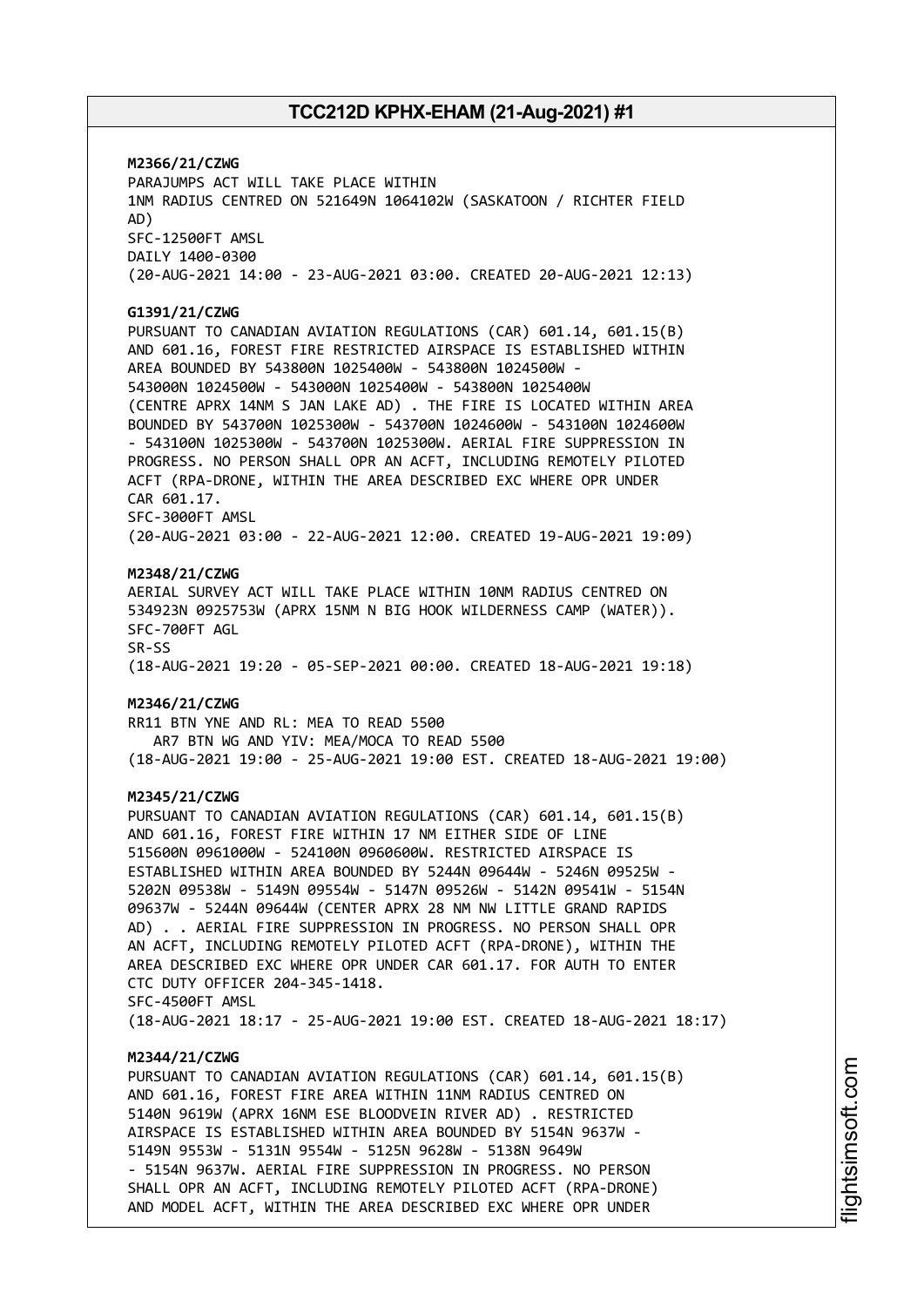CAR 601.17. FIRE SUPRESSION ACFT MONITORING 131.37MHZ. FOR AUTH TO ENTER CTC DUTY OFFICER 204-345-1418. SFC-4000FT AMSL (18-AUG-2021 18:03 - 25-AUG-2021 19:00 EST. CREATED 18-AUG-2021 18:03) **M2294/21/CZWG** ADVISORY AREA CYA407(M) SOUTHPORT ACT SFC-8000FT AMSL MON-FRI 1230-2230 (16-AUG-2021 12:30 - 31-AUG-2021 22:30. CREATED 14-AUG-2021 17:54) **M2276/21/CZWG** BROADVIEW VOR YDR 117.5MHZ UNMONITORED (13-AUG-2021 18:16 - 03-SEP-2021 23:59. CREATED 13-AUG-2021 18:16) **G1345/21/CZWG** RESTRICTED AREA CYR301 CAMP DUNDURN SOUTH OF 5154N ACT SFC-9000FT AMSL (17-AUG-2021 11:00 - 22-AUG-2021 23:00. CREATED 12-AUG-2021 19:57) **M2195/21/CZWG** PURSUANT TO SECTION 5.1 OF THE AERONAUTICS ACT, THE AIRSPACE WITHIN 2NM RADIUS CENTERED ON 493258N 964046W (SHOW CENTRE AT STEINBACH AD) IS RESTRICTED DURING AEROBATIC COMPETITION. NO PERSON SHALL OPR AN ACFT, INCLUDING REMOTELY PILOTED ACFT (RPA-DRONE), WITHIN THE AREA DESCRIBED UNLESS THE FLT IS AUTH BY CHIEF JUDGE 403-483-2238. SFC-5500FT AMSL AUG 20 1400-0400 AUG 21 1300-0400 AUG 22 1300-1800 (20-AUG-2021 14:00 - 22-AUG-2021 18:00. CREATED 10-AUG-2021 19:04) **M2189/21/CZWG** BLASTING ACT WILL TAKE PLACE WITHIN 0.5NM RADIUS CENTRED ON 525940N 971511W (APRX 4571FT E POPLAR RIVER AD). SFC-50FT AGL DAILY 1300-2300 (10-AUG-2021 13:00 - 24-AUG-2021 23:00. CREATED 10-AUG-2021 12:24) **G1302/21/CZWG** COVID-19: FLIGHT RESTRICTIONS PURSUANT TO SECTION 5.1 OF THE AERONAUTICS ACT, THE MINISTER OF TRANSPORT IS OF THE OPINION IT IS NECESSARY FOR AVIATION SAFETY AND THE PROTECTION OF THE PUBLIC, TO PROHIBIT THE OPS OF ACFT INVOLVED IN SKED AND NON SKED INTL COMMERCIAL AIR SVC FM INDIA, FOR THE TRANSPORT OF PASSENGERS ON AN INBOUND FLT TO CANADA. THIS PROHIBITION FURTHER APPLIES TO OPS OF ACFT INVOLVED IN PRIVATE AND CHARTER AIR SVC. THIS PROHIBITION DOES NOT APPLY TO ACFT OPERATED IN THE FLW CIRCUMSTANCES: - CARGO FLT - MEDEVAC FLT - FERRY FLT - FLIGHT CREW REPATRIATION FLT - TECHNICAL STOPS WHERE PASSENGERS DO NOT DISEMBARK, OR - AT ALTERNATE AP IDENTIFIED IN A FLT PLAN TO ADDRESS WX, OR - ACFT SAFETY SITUATIONS, OR - FLT EN ROUTE TO CANADA AT THE TIME THIS NOTICE TAKES EFFECT - IN THE CASE WHERE SPECIAL AUTH HAS BEEN GRANTED BY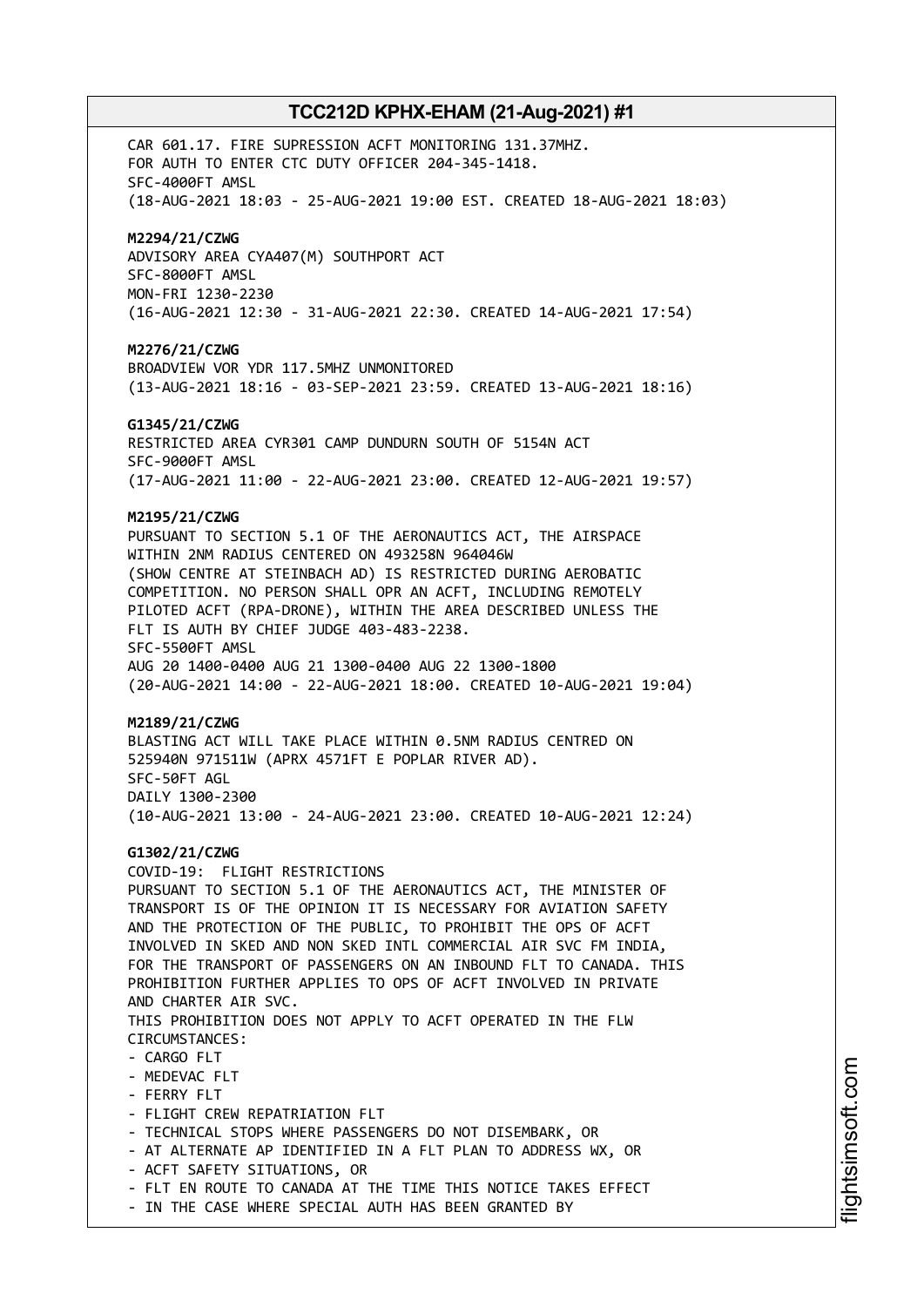TRANSPORT CANADA: 1-613-992-6853. SFC-UNL (09-AUG-2021 21:10 - 22-SEP-2021 03:59. CREATED 09-AUG-2021 21:10) **D2092/21/CZWG** BLASTING ACT WILL TAKE PLACE WITHIN 1NM RADIUS CENTRED ON 554122N 1033510W (APRX 3000FT BFR THR 23 AND 2090FT LEFT EXTENDED RCL SEABEE MINE AD) SFC-1000FT AGL (04-AUG-2021 17:07 - 30-SEP-2021 23:59. CREATED 04-AUG-2021 17:07) **G1190/21/CZWG** - AEROPORT DE QUEBEC-JEAN LESAGE (CYQB) - CALGARY INTL AIRPORT (CYYC) - EDMONTON INTL AIRPORT (CYEG) - WINNIPEG INTL AIRPORT- JAMES ARMSTRONG (CYWG) - TORONTO-PEARSON INTL AIRPORT (CYYZ) - OTTAWA INTL AIRPORT (CYOW) - VANCOUVER INTL AIRPORT (CYVR) - HALIFAX INTL AIRPORT-STANDFIELD (CYHZ) THIS RESTRICTION DOES NOT APPLY TO ACFT OPERATED IN THE FLW CIRCUMSTANCES: - DIRECT FLT FM SAINT-PIERRE-ET-MIQUELON - MEDEVAC FLT - FERRY AND CREW REPATRIATION FLT - CARGO FLIGHTS CARRYING ONLY AIRCREW OR AIRLINE EMPLOYEES - TECHNICAL STOPS WHERE PASSENGERS DO NOT DISEMBARK - AT ALTERNATE AP IDENTIFIED IN A FLT PLAN TO ADDRESS WX - ACFT SAFETY SITUATIONS, OR - IN THE CASE WHERE SPECIAL AUTH ) HAS BEEN GRANTED BY TRANSPORT CANADA: 1-888-857-4003. SFC-UNL) PART 2 OF 2 (09-AUG-2021 04:01 - 29-OCT-2021 04:00. CREATED 02-AUG-2021 11:42) **G1190/21/CZWG** COVID-19: FLIGHT RESTRICTIONS UNTIL FURTHER NOTICE, WITH THE INTENT TO PREVENT THE SPREAD OF COVID-19 THROUGHOUT CANADA, ALL COMMERCIAL AIR SVC, PRIVATE OPR (CAR SUBPART 604) AND FOREIGN BUSINESS AVIATION, THAT ARE TRANSPORTING PASSENGERS TO CANADA MUST COMPLY WITH THE PROVISIONS OF THE INTERIM ORDER RESPECTING CERTAIN REQUIREMENTS FOR CIVIL AVIATION DUE TO COVID-19, ISSUED BY THE MINISTER OF TRANSPORT AND CURRENTLY IN FORCE. THIS INCLUDES A REQUIREMENT PASSENGERS TO WEAR FACE MASKS AND PROVIDE EVIDENCE OF A NEGATIVE RESULT FOR A COVID-19 MOLECULAR TEST PRIOR TO BOARDING. IN ADDITION TO ABV, AND PURSUANT TO SECTION 5.1 OF THE AERONAUTICS ACT, ALL COMMERCIAL AIR SVC, PRIVATE OPR (CAR SUBPART 604) AND FOREIGN BUSINESS AVIATION, THAT ARE TRANSPORTING PASSENGERS TO CANADA MUST, FOR THE PURPOSE OF DISEMBARKING PASSENGERS, LAND AT ONE OF THE FOLLOWING AP: - AEROPORT INTL DE MONTREAL-TRUDEAU (CYUL) PART 1 OF 2 (09-AUG-2021 04:01 - 29-OCT-2021 04:00. CREATED 02-AUG-2021 11:42)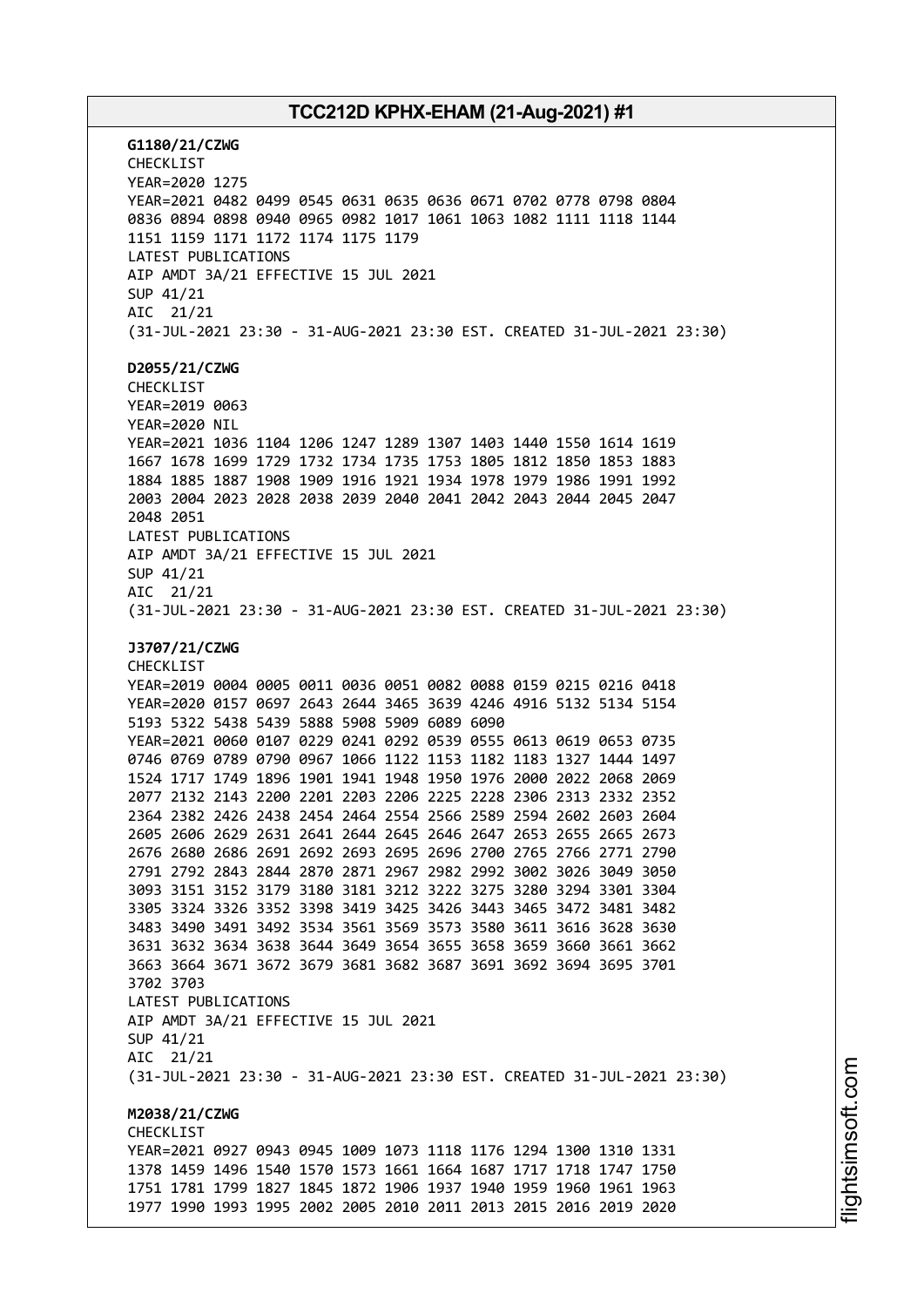2021 2022 2023 2024 2025 2026 2027 2028 2029 2030 2031 2032 2033 2035 2036 LATEST PUBLICATIONS AIP AMDT 3A/21 EFFECTIVE 15 JUL 2021 SUP 41/21 AIC 21/21 (31-JUL-2021 23:30 - 31-AUG-2021 23:30 EST. CREATED 31-JUL-2021 23:30) **G1172/21/CZWG** PARAJUMP ACT WILL TAKE PLACE WITHIN 2NM RADIOUS CENTRED ON 502605N 1052316W (APRX AT MOOSE JAW MUNICIPAL) SFC-12500FT AGL SR-SS (30-JUL-2021 18:07 - 27-OCT-2021 23:47. CREATED 30-JUL-2021 18:07) **G1151/21/CZWG** COVID 19: INFORMATION BORDER SVC ARE TEMPO SUSPENDED AT THE MAJORITY OF SMALL AIRPORTS ACROSS CANADA. FOR AN UPDATED LIST OF AUTH AIRPORTS OF ENTRY SEE THE LINK FOR OPEN PORTS OF ENTRY AT WWW.CBSA-ASFC.GC.CA/OFFICES (29-JUL-2021 17:01 - 29-OCT-2021 15:00 EST. CREATED 29-JUL-2021 17:01) **M1961/21/CZWG** ADVISORY AREA CYA413(M) SOUTHPORT ACT 5000FT AMSL-8000FT AMSL MON-FRI 1230-2230 (26-JUL-2021 16:57 - 31-AUG-2021 22:30. CREATED 26-JUL-2021 16:57) **M1940/21/CZWG** PURSUANT TO SECTION 5.1 OF THE AERONUCTICS ACT, THE AIRSPACE SURROUNDING MARIEVAL INDIAN RESIDENTIAL SCHOOL IS RESTRICTED WITHIN AREA BOUNDED BY 503502N 1023924W - 503459N 1023908W - 503450N 1023918W - 503456N 1023931W - 503502N 1023924W (CENTER APRX 14.5NM NE GRENFELL AD) . NO PERSON SHALL OPR AN ACFT, INCLUDING REMOTELY PILOTED ACFT (RPA-DRONE) AND MODEL ACFT, WITHIN THE AREA DESCRIBED UNLESS THE FLT IS AUTH BY THE ADMIN NATION NAVIGATOR 639-205-7811. SFC-3000FT AMSL (25-JUL-2021 23:47 - 25-AUG-2021 23:59 EST. CREATED 25-JUL-2021 23:47) **M1827/21/CZWG** REGINA PSR U/S. FLT WITHIN 40NM RADIUS CENTRED ON 502559N 1044017W, 12500FT AMSL AND BLW, WILL NOT BE PROVIDED NON-TRANSPONDER EQUIPPED ACFT TFC INFO. (16-JUL-2021 04:25 - 29-AUG-2021 00:00 EST. CREATED 16-JUL-2021 04:26) **L3498/21/CZWG** BLASTING ACT WILL TAKE PLACE WITHIN 1NM RADIUS CENTRED ON 544544N 1015308W (APRX 1.95NM WNW FLIN FLON/CHANNING (WATER) AD) SFC-1500FT AGL (07-JUL-2021 16:24 - 05-OCT-2021 18:00. CREATED 07-JUL-2021 16:24) **G0940/21/CZWG** PARAJUMPS ACT WILL TAKE PLACE WITHIN 1.5 NM RADIUS CENTRED ON GIMLI INDUSTRIAL PARK AD SFC-12500FT AMSL (05-JUL-2021 01:14 - 05-OCT-2021 01:00. CREATED 05-JUL-2021 01:14)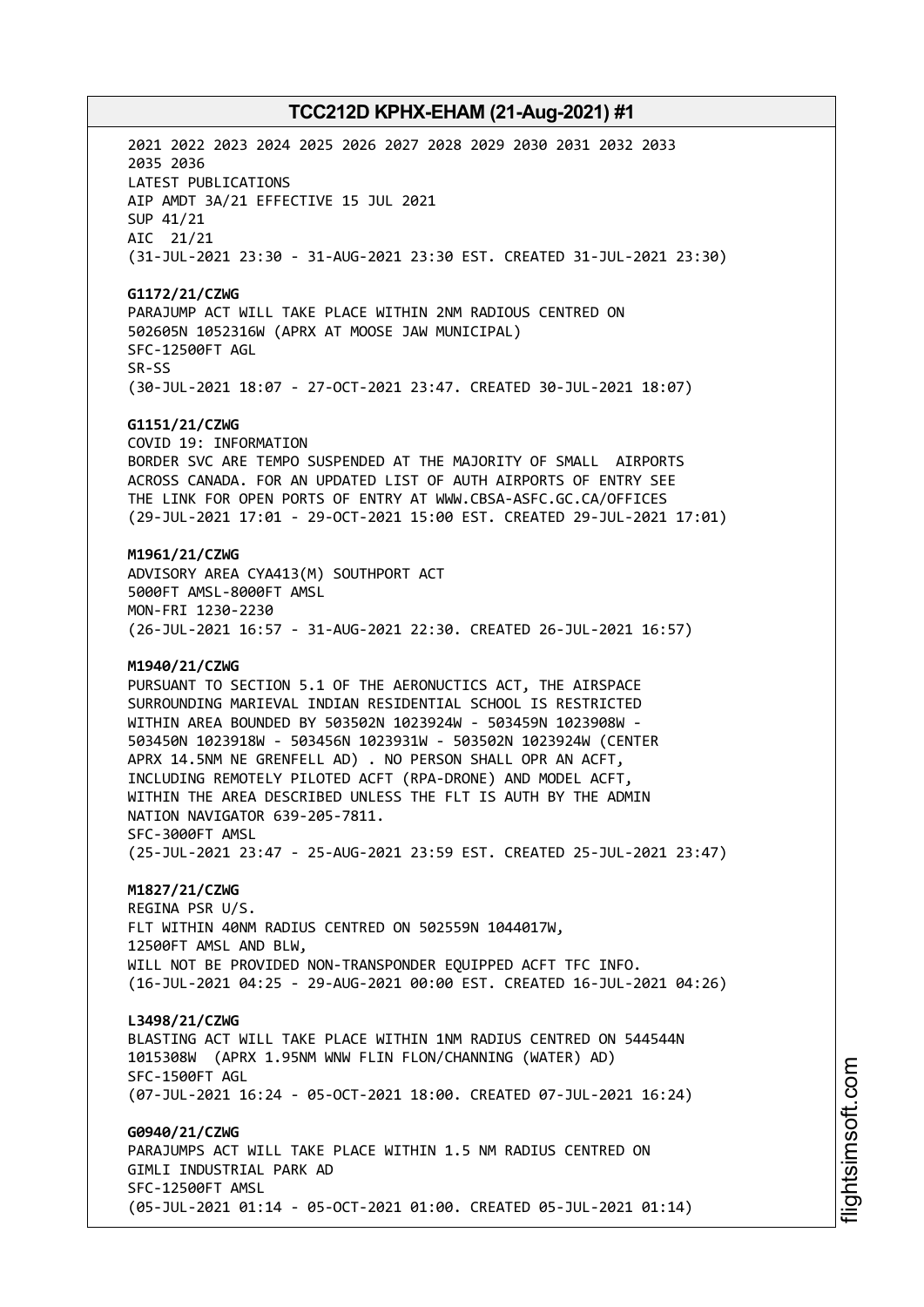**G0898/21/CZWG** COVID-19: FLIGHT RESTRICTIONS UNTIL FURTHER NOTICE, WITH THE INTENT TO PREVENT THE SPREAD OF THE COVID-19 VIRUS THROUGHOUT NUNAVUT ALL NON-SKED FLT ORIGINATING OUTSIDE OF NUNAVUT LDG IN NUNAVUT ARE REQUIRED TO CTC THE OFFICE OF NUNAVUT'S CHIEF PUBLIC HEALTH OFFICE IN ADVANCE CPHOTRAVELREQUESTS GOV.NU.CA OR CALL 1-867-975-5772. IT IS RECOMMENDED TO CTC 24 HR IN ADVANCE (30-JUN-2021 18:58 - 28-SEP-2021 18:00 EST. CREATED 30-JUN-2021 18:58) **G0798/21/CZWG** WINNIPEG CENTRE PERIPHERAL STATION (PAL) 225.2MHZ AT KENORA U/S (18-JUN-2021 20:57 - 17-SEP-2021 23:59. CREATED 18-JUN-2021 20:57) **G0671/21/CZWG** COVID-19: FLIGHT RESTRICTIONS UNTIL FURTHER NOTICE, WITH THE INTENT TO PREVENT THE SPREAD OF COVID-19 THROUGHOUT CANADA, AN OPERATOR OPERATING A FLIGHT BETWEEN TWO POINTS IN CANADA OR A FLIGHT TO CANADA MUST COMPLY WITH THE PROVISIONS OF THE INTERIM ORDER RESPECTING CERTAIN REQUIREMENTS FOR CIVIL AVIATION DUE TO COVID-19, ISSUED BY THE MINISTER OF TRANSPORT AND CURRENTLY IN FORCE. THIS INCLUDES A REQUIREMENT FOR PASSENGER FACE MASKS. OPERATORS ARE REQUIRED TO NOTIFY PASSENGERS OF THE LATEST MEASURES TO PREVENT THE SPREAD OF COVID-19 TAKEN BY THE TERRITORIAL AND PROVINCIAL GOVERNMENT WITH JURISDICTION AT THE DESTINATION AERODROME FOR THAT FLIGHT, OR BY THE FEDERAL GOVERNMENT. SFC-UNL (03-JUN-2021 16:31 - 02-SEP-2021 16:00 EST. CREATED 03-JUN-2021 16:31) ┌──────────────────────────────────────────────────────────────────────────────┐ │**CZUL (MONTREAL FIR/UIR)** │ └──────────────────────────────────────────────────────────────────────────────┘ **H2674/21/CZUL** BALLOON LAUNCH WILL TAKE PLACE 453205N 0730857W (APRX 4.3NM NE ST-MATHIAS/GRANT AD) . MAX DIAMETER 4FT. PAYLOAD WEIGHT 0.26 POUNDS. ASCENT RATE 1067FPM. BURST ALT 68900FT AMSL SFC-UNL (23-AUG-2021 15:00 - 23-AUG-2021 17:30. CREATED 21-AUG-2021 16:23)

**N2714/21/CZUL** ADVISORY AREA CYA524(S) HAWKESBURY ACT SFC-7000FT AMSL (21-AUG-2021 15:00 - 21-AUG-2021 23:00. CREATED 21-AUG-2021 14:24)

**H2667/21/CZUL** ADVISORY AREA CYA645(P) ST-ESPRIT ACT ABV 12500FT AMSL TO 16000FT AMSL 12500FT AMSL-16000FT AMSL (21-AUG-2021 12:00 - 22-AUG-2021 01:00. CREATED 21-AUG-2021 11:45)

**H2666/21/CZUL** ADVISORY AREA CYA644(P) ST-ESPRIT ACT SFC-12500FT AMSL (21-AUG-2021 12:00 - 22-AUG-2021 01:00. CREATED 21-AUG-2021 11:44)

**N2707/21/CZUL**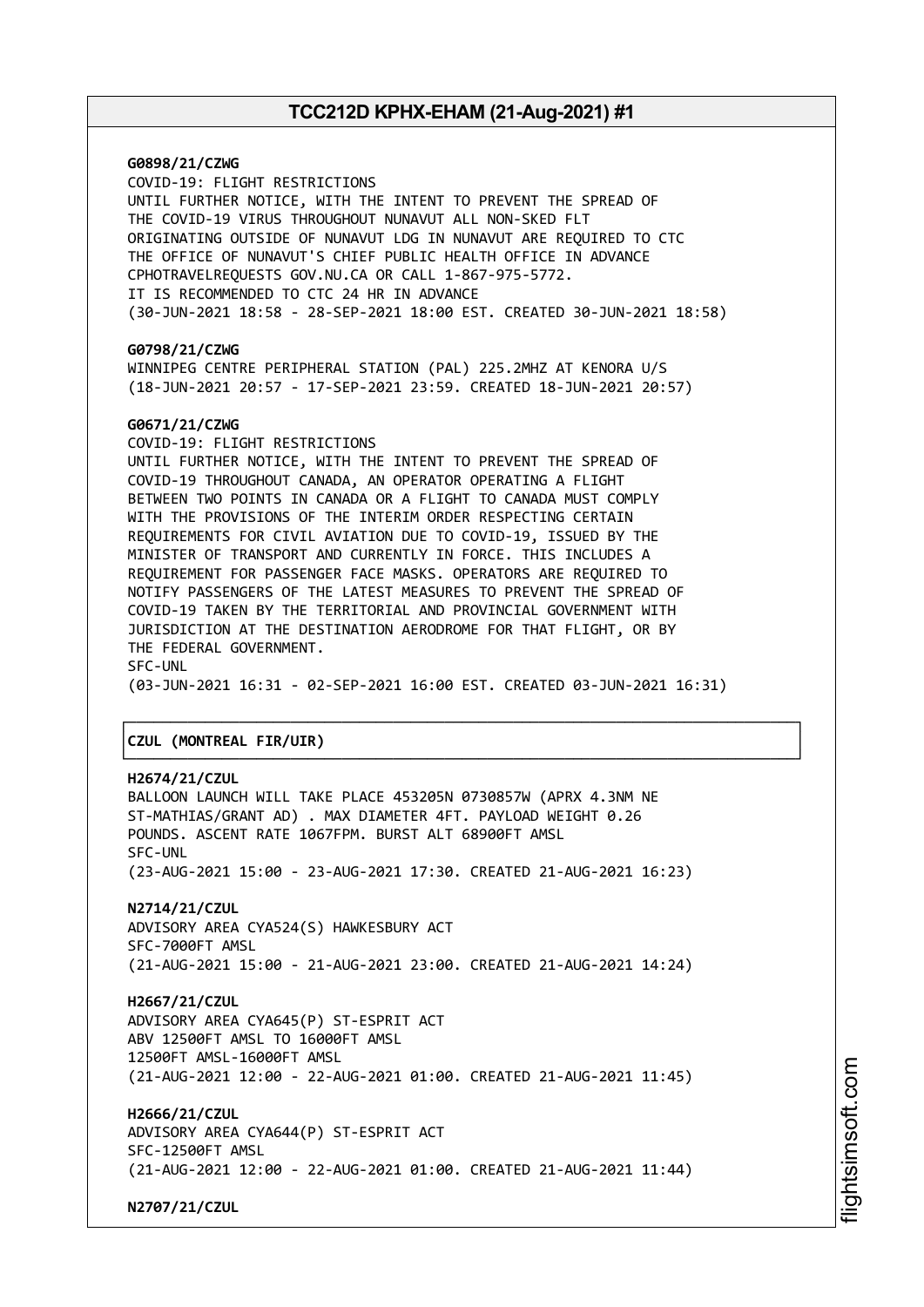ADVISORY AREA CYA534(S) KARS ACT SFC TO BLW 2500FT AMSL SFC-2500FT AMSL (21-AUG-2021 12:00 - 21-AUG-2021 23:59. CREATED 21-AUG-2021 11:18) **N2706/21/CZUL** ADVISORY AREA CYA528(S)(T) KEMPTVILLE ACT SFC TO BLW 4000FT AMSL SFC-4000FT AMSL (21-AUG-2021 12:00 - 21-AUG-2021 23:59. CREATED 21-AUG-2021 11:17) **N2705/21/CZUL** ADVISORY AREA CYA633(P) JOLIETTE ACT ABV 12500FT AMSL TO 13500FT AMSL 12500FT AMSL-13500FT AMSL (21-AUG-2021 11:30 - 22-AUG-2021 01:00. CREATED 21-AUG-2021 08:41) **N2704/21/CZUL** ADVISORY AREA CYA632(P) JOLIETTE ACT SFC-12500FT AMSL (21-AUG-2021 11:30 - 22-AUG-2021 01:00. CREATED 21-AUG-2021 08:40) **H2658/21/CZUL** MONTREAL CENTRE PERIPHERAL STATION (PAL) 132.675MHZ AT INUKJUAK U/S (21-AUG-2021 00:17 - 23-AUG-2021 23:59. CREATED 21-AUG-2021 00:17) **H2656/21/CZUL** AIRSPACE SECURITY WARNING ISSUED BY THE DEPARTMENT OF TRANSPORT IN RESPONSE TO THE VOLATILE SECURITY SITUATION IN AFGHANISTAN. POTENTIAL RISK FROM EXTREMIST AND MILITANT ACTIVITY AND LIMITED RISK MITIGATION CAPABILITIES. CANADIAN AIR OPERATORS AND OWNERS OF AIRCRAFT REGISTERED IN CANADA ARE ADVISED NOT TO ENTER THE AIRSPACE OF AFGHANISTAN (KABUL FIR (OAKX)). (20-AUG-2021 22:18 - 18-NOV-2021 16:00. CREATED 20-AUG-2021 22:18) **H2648/21/CZUL** GAS VENTING ACT WILL TAKE PLACE WITHIN 0.3NM RADIUS CENTRED ON 452216N 740728W (APRX 1.35NM S MONTREAL/ST-LAZARE AD) SFC-1650FT AGL (21-AUG-2021 14:00 - 21-AUG-2021 21:00. CREATED 20-AUG-2021 18:22) **N2700/21/CZUL** BLASTING ACT WILL TAKE PLACE 0.27NM RADIUS CENTERED ON 604925N 780802W (APRX 1410FT BFR THR 26 AND 220FT NORTH EXTENDED RCL CYKO AD) SFC TO 400 FT AGL 492 FT AMSL SFC-492FT AMSL DAILY 2100-2200 (23-AUG-2021 21:00 - 25-AUG-2021 22:00. CREATED 20-AUG-2021 16:48) **H2645/21/CZUL** KUUJJUAQ RADAR U/S. FLT WITHIN 200NM RADIUS CENTRED ON 580845N 0682412W MAY BE DENIED ROUTING AND/OR ALT REQUESTS (21-AUG-2021 19:00 - 21-AUG-2021 22:30. CREATED 20-AUG-2021 15:36)

**H2636/21/CZUL**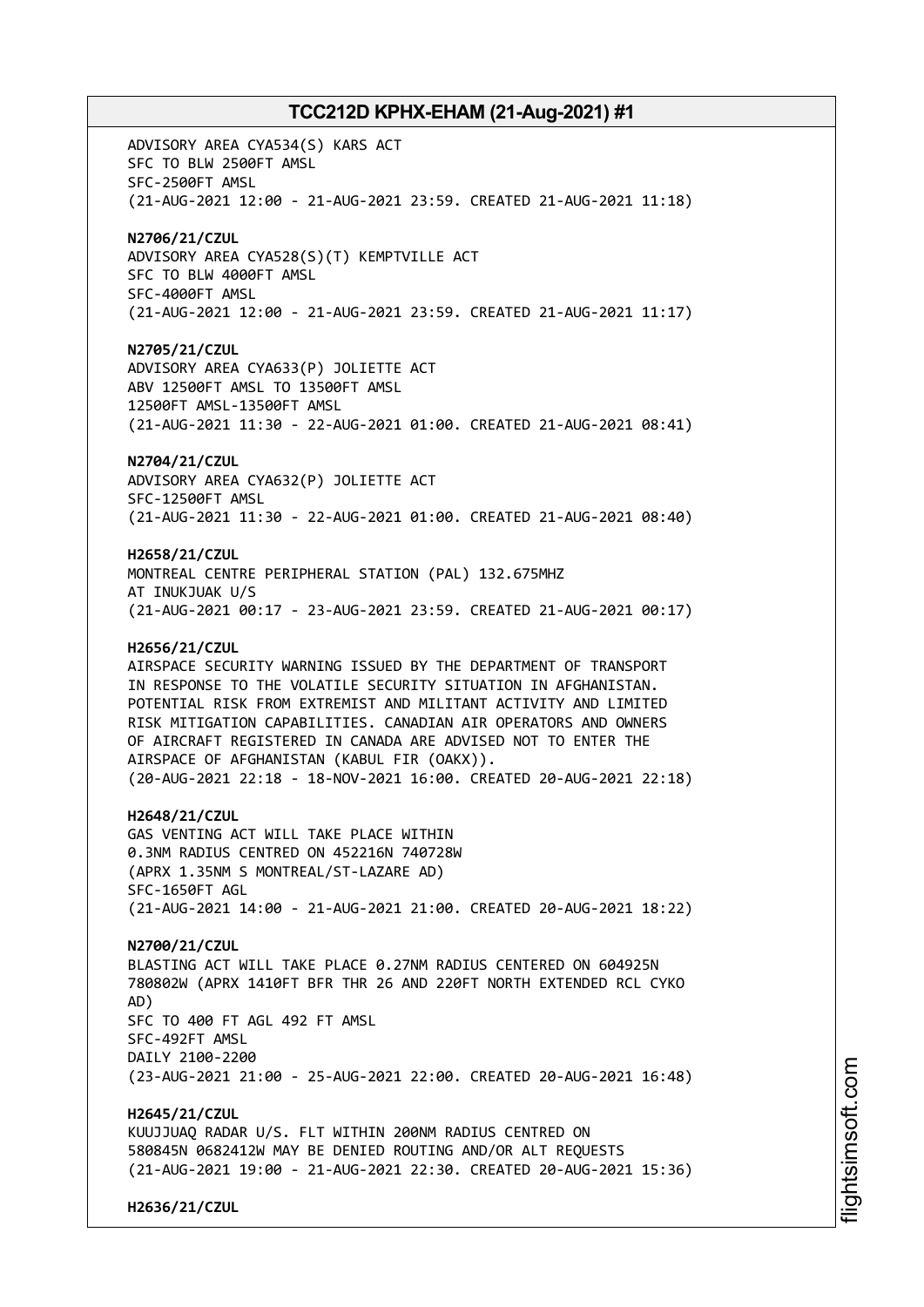FIREWORKS ACT WILL TAKE PLACE WITHIN 427FT RADIUS CENTRED ON 455335N 0731000W (APRX 7NM WSW SOREL AD) . SFC-673FT AMSL (22-AUG-2021 01:00 - 22-AUG-2021 02:00. CREATED 20-AUG-2021 12:04) **H2629/21/CZUL** EDMONTON CENTRE PERIPHERAL STATION (PAL) 135.3MHZ AT INUKJUAK U/S (19-AUG-2021 17:41 - 23-AUG-2021 23:59. CREATED 19-AUG-2021 17:41) **N2681/21/CZUL** KITE ACT WILL TAKE PLACE WITHIN 0.18 NM RADIUS CENTERED ON 483122N 710324W (APRX 1730FT BEYOND THR 06 AND 10FT NW RCL CYRC AD) SFC TO 300 FT AGL SFC-843FT AMSL DAILY 1200-2200 (20-AUG-2021 12:00 - 22-AUG-2021 22:00. CREATED 19-AUG-2021 15:42) **N2679/21/CZUL** FIREWORKS ACT WILL TAKE PLACE WITHIN 177FT RADIUS CENTERED ON 474953N 0693231W (APRX 1.05NM SSW RIVIERE-DU-LOUP (HELI)) FL000-900FT AMSL (22-AUG-2021 02:00 - 22-AUG-2021 02:30. CREATED 19-AUG-2021 14:48) **H2618/21/CZUL** FIREWORKS ACT WILL TAKE PLACE WITHIN 132FT RADIUS CENTRED ON 453854N 0724535W (APRX 2.7NM E ST-DOMINIQUE AD) SFC-721FT AMSL (22-AUG-2021 02:00 - 22-AUG-2021 02:15. CREATED 19-AUG-2021 12:35) **N2676/21/CZUL** FIREWORKS ACT WILL TAKE PLACE WITHIN 177FT RADIUS CENTERED ON 453551N 0730530W (APRX 3.3NM W ST-HYACINTHE AD) FL000-800FT AMSL (22-AUG-2021 02:00 - 22-AUG-2021 02:15. CREATED 19-AUG-2021 12:33) **H2617/21/CZUL** FIREWORKS ACT WILL TAKE PLACE WITHIN 148FT RADIUS CENTERED ON 454103N 0735234W (APRX 2.3NM ESE MONTREAL (BELL) (HELI)) SFC-600FT AMSL (22-AUG-2021 02:00 - 22-AUG-2021 02:30. CREATED 19-AUG-2021 12:31) **H2616/21/CZUL** FIREWORKS ACT WILL TAKE PLACE WITHIN 427FT RADIUS CENTERED ON 452855N 0734830W (APRX 2.9NM WNW MONTREAL / PIERRE ELLIOTT TRUDEAU INTL AD) . SFC TO 787FT AMSL FIREWORKS ACT WILL TAKE PLACE WITHIN 377FT RADIUS CENTERED ON 452551N 0734905W (APRX 4NM WSW MONTREAL / PIERRE ELLIOTT TRUDEAU INTL AD). SFC TO 590FT AMSL SFC-787FT AMSL (22-AUG-2021 01:30 - 22-AUG-2021 01:40. CREATED 19-AUG-2021 12:31) **N2675/21/CZUL** FIREWORKS ACT WILL TAKE PLACE WITHIN 177FT RADIUS CENTRED ON 461211N 0720804W (APRX 10NM NW VICTORIAVILLE (ANDRE FORTIN) AD) SFC-1000FT AMSL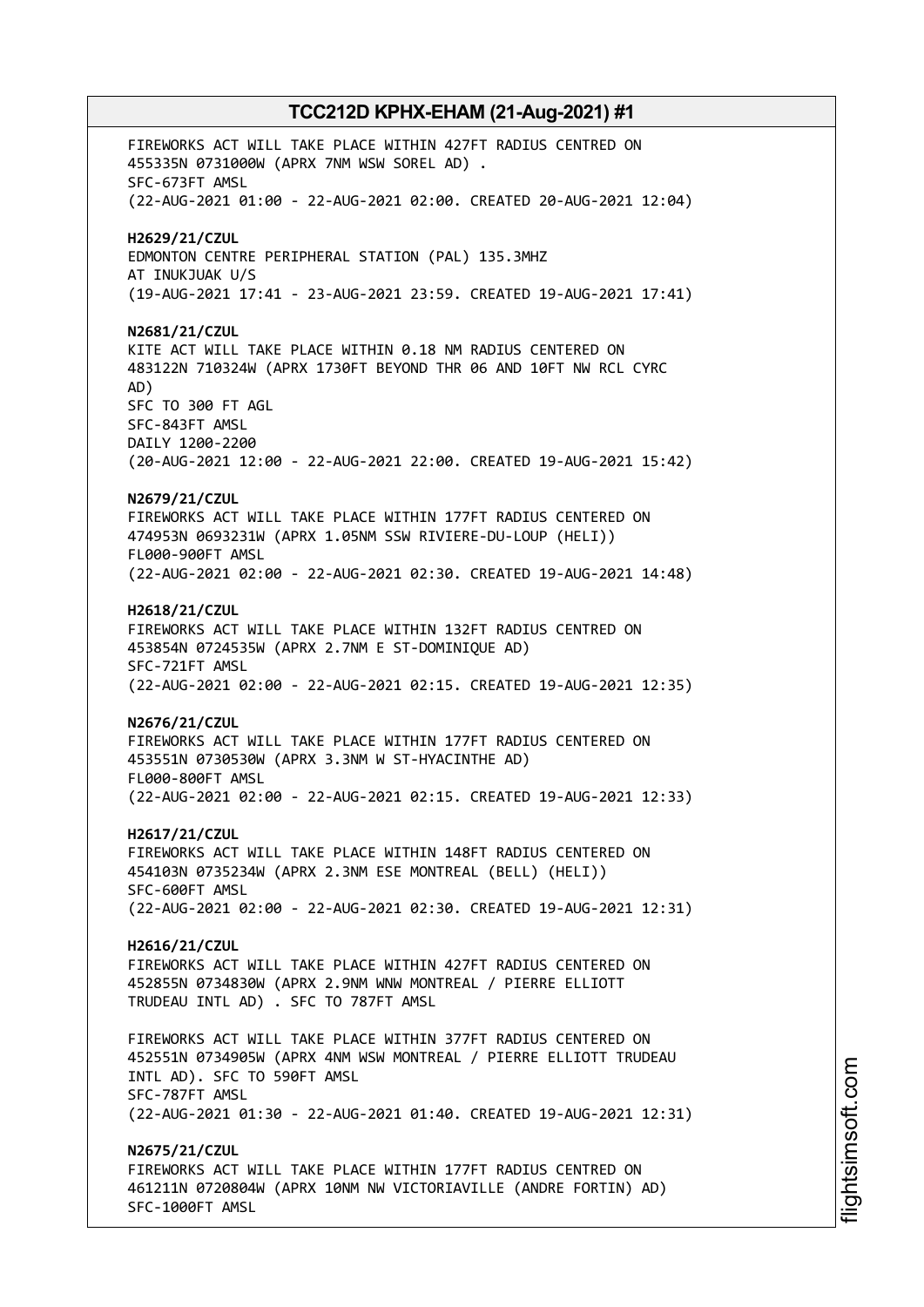(22-AUG-2021 01:30 - 22-AUG-2021 01:45. CREATED 19-AUG-2021 12:28) **N2674/21/CZUL** FIREWORKS ACT WILL TAKE PLACE WITHIN 177FT RADIUS CENTRED ON 480429N 0650658W (APRX 14NM ESE BONAVENTURE AD) SFC-700FT AMSL (22-AUG-2021 01:30 - 22-AUG-2021 01:45. CREATED 19-AUG-2021 12:25) **H2615/21/CZUL** FIREWORKS ACT WILL TAKE PLACE WITHIN 177FT RADIUS CENTERED ON 451944N 0735801W (APRX 3.8NM WSW MONTREAL / AEROPARC ILE PERROT AD) SFC-800FT AMSL (22-AUG-2021 01:30 - 22-AUG-2021 01:45. CREATED 19-AUG-2021 12:23) **H2613/21/CZUL** FIREWORKS ACT WILL TAKE PLACE WITHIN 328FT RADIUS CENTERED ON 451857N 0760300W (APRX 1.23NM W OTTAWA / CARP AD) SFC-525FT AMSL DAILY 0100-0200 (21-AUG-2021 01:00 - 22-AUG-2021 02:00. CREATED 19-AUG-2021 12:16) **N2672/21/CZUL** MODEL ACFT ACT WILL TAKE PLACE WITHIN 1NM RADIUS CENTRED ON 472924N 682854W (EDMUNDSTON AD) SFC-1500FT AMSL DAILY 1100-2200 (21-AUG-2021 11:00 - 22-AUG-2021 22:00. CREATED 19-AUG-2021 11:11) **H2612/21/CZUL** INTENSIVE REMOTELY PILOTED ACFT (RPAS, DRONE) ACT WITHIN 0.5NM RADIUS CENTERED ON 454855N 731953W (APRX 12NM S JOLIETEE/ST-THOMAS AD) NON PARTICIPATING ACFT REQUESTED TO REMAIN CLR. SFC-500FT AMSL (19-AUG-2021 10:28 - 15-NOV-2021 23:59. CREATED 19-AUG-2021 10:28) **H2604/21/CZUL** AMEND PUBLICATIONS: CFS PLANNING MANDATORY IFR ROUTES: CZUL MONTREAL FIR: FROM LOCATION TO LOCATION OR DIRECTION DELETE: CYHU H ARR FR CYUY RNAV YUY J524 YMW BEMOG Q919 VIDGO Q911 PIGNA CYMX H ARR FR CYUY RNAV YUY J524 YMW BEMOG Q919 VIDGO Q911 PIGNA CYUL H ARR FR CYUY RNAV YUY J524 YMW BEMOG LAFLEUR ARR ADD: CYHU H ARR FR CYUY RNAV YUY B7 REZIN YMW BEMOG Q919 VIDGO Q911 PIGNA CYMX H ARR FR CYUY RNAV YUY B7 REZIN YMW BEMOG Q919 VIDGO Q911 PIGNA CYUL H ARR FR CYUY RNAV YUY B7 REZIN YMW BEMOG LAFLEUR ARR (18-AUG-2021 19:14 - PERM. CREATED 18-AUG-2021 19:15) **H2603/21/CZUL** SLACKLINE ACT WILL TAKE PLACE WITHIN 350FT RADIUS CENTERED ON 464337N 0714205W (OVER JACQUES-CARTIER RIVER, APRX 4.9NM WNW QUEBEC/NEUVILLE AD) . SFC-150FT AGL (20-AUG-2021 20:00 - 22-AUG-2021 23:00. CREATED 18-AUG-2021 18:59)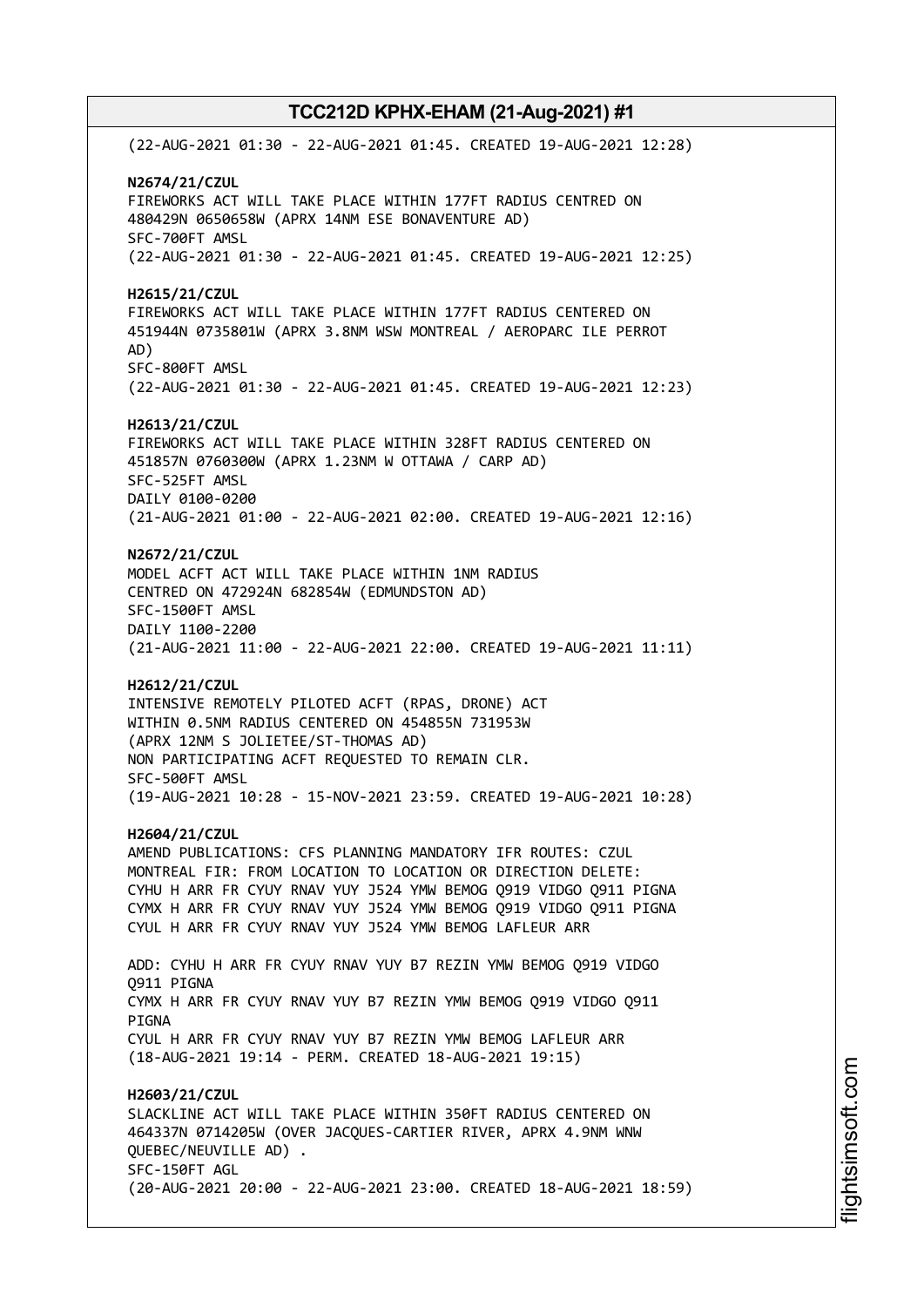**H2589/21/CZUL** PURSUANT TO SECTION 5.1 OF THE AERONAUTICS ACT, THE AIRSPACE WITHIN 0.22NM RADIUS CENTRED ON 452545N 0734118W (LACHINE, APRX 3.3NM SSE MONTREAL/PIERRE ELLIOTT TRUDEAU INTL AD) IS RESTRICTED (FIREWORKS SETUP AND DISPLAY). NO PERSON SHALL OPR AN ACFT WITHIN THE AREA DESCRIBED INCLUDING A REMOTELY PILOTED ACFT (RPA-DRONE). SFC-1400FT AMSL (28-AUG-2021 14:00 - 29-AUG-2021 02:00. CREATED 17-AUG-2021 19:17) **H2587/21/CZUL** 20 HOT AIR BALLOONS ACT WILL TAKE PLACE WITHIN 9NM RADIUS CENTRED ON 451740N 731654W (ST-JEAN AD) SFC-7500FT AMSL AUG 19 2100-0021 AUG 20-22 0945-1400 2100-0021 (19-AUG-2021 21:00 - 23-AUG-2021 00:21. CREATED 17-AUG-2021 16:25) **N2649/21/CZUL** BLASTING ACT WILL TAKE PLACE WITHIN 1640FT RADIUS CENTRED ON 582826N 0780444W (APRX 1530FT BEYOND THR 25 AND 770FT NORTH RCL INUKJUAK AD) SFC-165FT AGL DAILY 2045-2145 (17-AUG-2021 20:45 - 25-AUG-2021 21:45. CREATED 17-AUG-2021 12:58) **H2568/21/CZUL** MONCTON CENTRE PERIPHERAL STATION (PAL) 368.5MHZ AT SEPT-ILES U/S (16-AUG-2021 23:42 - 03-SEP-2021 23:59. CREATED 16-AUG-2021 23:42) **H2566/21/CZUL** PURSUANT TO SECTION 5.1 OF THE AERONAUTICS ACT, THE AIRSPACE ABV CYR536 (APRX 3995FT E OTTAWA/DWYER HILL (HELI)) IS RESTRICTED. ABV 2500FT TO 11000FT AMSL. MIL REMOTELY PILOTED ACFT (RPA) ACT. NO PERSON SHALL OPR AN ACFT WITHIN THE AREA DESCRIBED UNLESS AUTH BY THE CONTROLLING AGENCY, CYOW TERMINAL 514-633-3671 OR 127.7MHZ EMERG: 514-633-3365 2500FT AMSL-11000FT AMSL DAILY 1200-0300 (23-AUG-2021 12:00 - 04-SEP-2021 03:00. CREATED 16-AUG-2021 21:35) **H2565/21/CZUL** PURSUANT TO SECTION 5.1 OF THE AERONAUTICS ACT, THE AIRSPACE WITHIN 2.5NM RADIUS CENTRED ON 450400N 0755400W (APRX 4.4NM SSE OTTAWA/DWYER HILL(HELI)) IS RESTRICTED. MIL REMOTELY PILOTED ACFT (RPA) ACT. NO PERSON SHALL OPR AN ACFT WITHIN THE AREA DESCRIBED UNLESS AUTH BY THE CONTROLLING AGENCY. DWYER HILL TRAINING CENTRE, PRIMARY: 343-996-7618, SECONDARY: 613-838-4756 EXT:2056 SFC-2500FT AMSL DAILY 1200-0300 (23-AUG-2021 12:00 - 04-SEP-2021 03:00. CREATED 16-AUG-2021 21:02) **H2553/21/CZUL** FIREWORKS ACT WILL TAKE PLACE WITHIN 656FT RADIUS CENTERED ON 452540N 0754222W (APRX 1.43NM SSE OTTAWA / GATINEAU (CASINO) (HELI))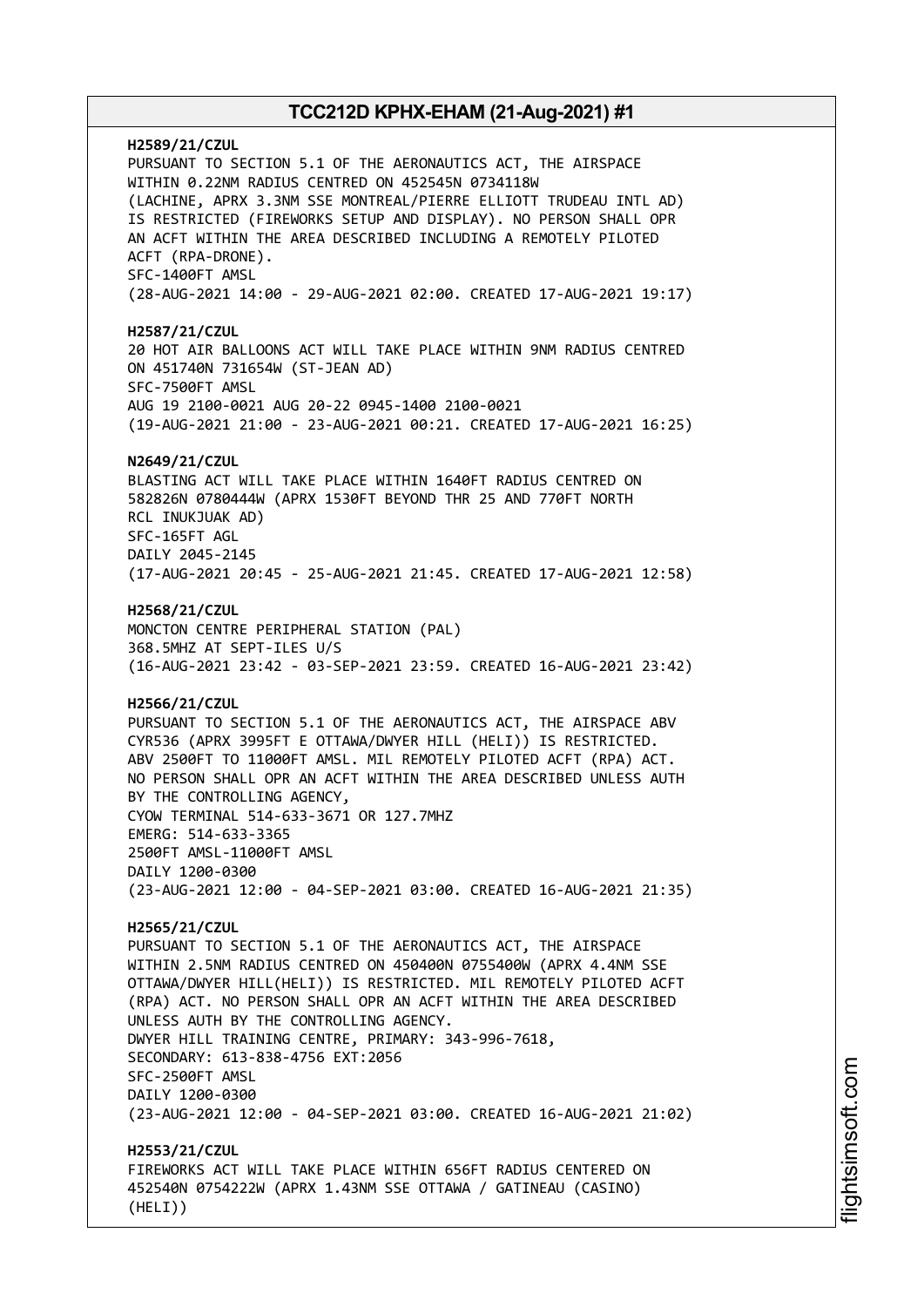SFC-1100FT AMSL DAILY 0115-0145 (19-AUG-2021 01:15 - 22-AUG-2021 01:45. CREATED 16-AUG-2021 12:04) **N2612/21/CZUL** BLASTING ACT WILL TAKE PLACE WITHIN 2NM RADIUS CENTERD ON 463820N 0735700W (APRX 2.4NM W ST-MICHEL-DES-SAINTS/LAC KAIAGAMAC (WATER)). SFC TO 5000FT AGL SFC-5000FT AGL MON-FRI 1100-2300 (16-AUG-2021 11:00 - 30-SEP-2021 23:00. CREATED 14-AUG-2021 16:47) **H2535/21/CZUL** RESTRICTED AREA CYR665 BAGOTVILLE ACT ABV FL310 TO UNL FL310-UNL MON-FRI 1300-2300 EXC HOL (16-AUG-2021 13:00 - 05-NOV-2021 23:00. CREATED 14-AUG-2021 13:02) **H2534/21/CZUL** RESTRICTED AREA CYR666 BAGOTVILLE ACT ABV FL310 TO UNL FL310-UNL MON-FRI 1300-2300, SAT-SUN AND HOL 1400-2000 (15-AUG-2021 14:00 - 05-NOV-2021 23:00. CREATED 14-AUG-2021 12:46) **N2549/21/CZUL** V488: NOT AUTH (12-AUG-2021 09:01 - 01-NOV-2021 18:00 EST. CREATED 11-AUG-2021 15:51) **H2439/21/CZUL** AMEND PUBLICATIONS: CFS PLANNING MANDATORY IFR ROUTES: CZUL MONTREAL FIR: FROM LOCATION TO LOCATION OR DIRECTION AND OVERFLIGHTS: ROUTE OF FLT: KELSU TO READ: KESLU (12-AUG-2021 09:01 - PERM. CREATED 10-AUG-2021 12:24) **H2432/21/CZUL** COVID-19: FLIGHT RESTRICTIONS PURSUANT TO SECTION 5.1 OF THE AERONAUTICS ACT, THE MINISTER OF TRANSPORT IS OF THE OPINION IT IS NECESSARY FOR AVIATION SAFETY AND THE PROTECTION OF THE PUBLIC, TO PROHIBIT THE OPS OF ACFT INVOLVED IN SKED AND NON SKED INTL COMMERCIAL AIR SVC FM INDIA, FOR THE TRANSPORT OF PASSENGERS ON AN INBOUND FLT TO CANADA. THIS PROHIBITION FURTHER APPLIES TO OPS OF ACFT INVOLVED IN PRIVATE AND CHARTER AIR SVC. THIS PROHIBITION DOES NOT APPLY TO ACFT OPERATED IN THE FLW CIRCUMSTANCES: - CARGO FLT - MEDEVAC FLT - FERRY FLT - FLIGHT CREW REPATRIATION FLT - TECHNICAL STOPS WHERE PASSENGERS DO NOT DISEMBARK, OR - AT ALTERNATE AP IDENTIFIED IN A FLT PLAN TO ADDRESS WX, OR - ACFT SAFETY SITUATIONS, OR - FLT EN ROUTE TO CANADA AT THE TIME THIS NOTICE TAKES EFFECT - IN THE CASE WHERE SPECIAL AUTH HAS BEEN GRANTED BY TRANSPORT CANADA: 1-613-992-6853.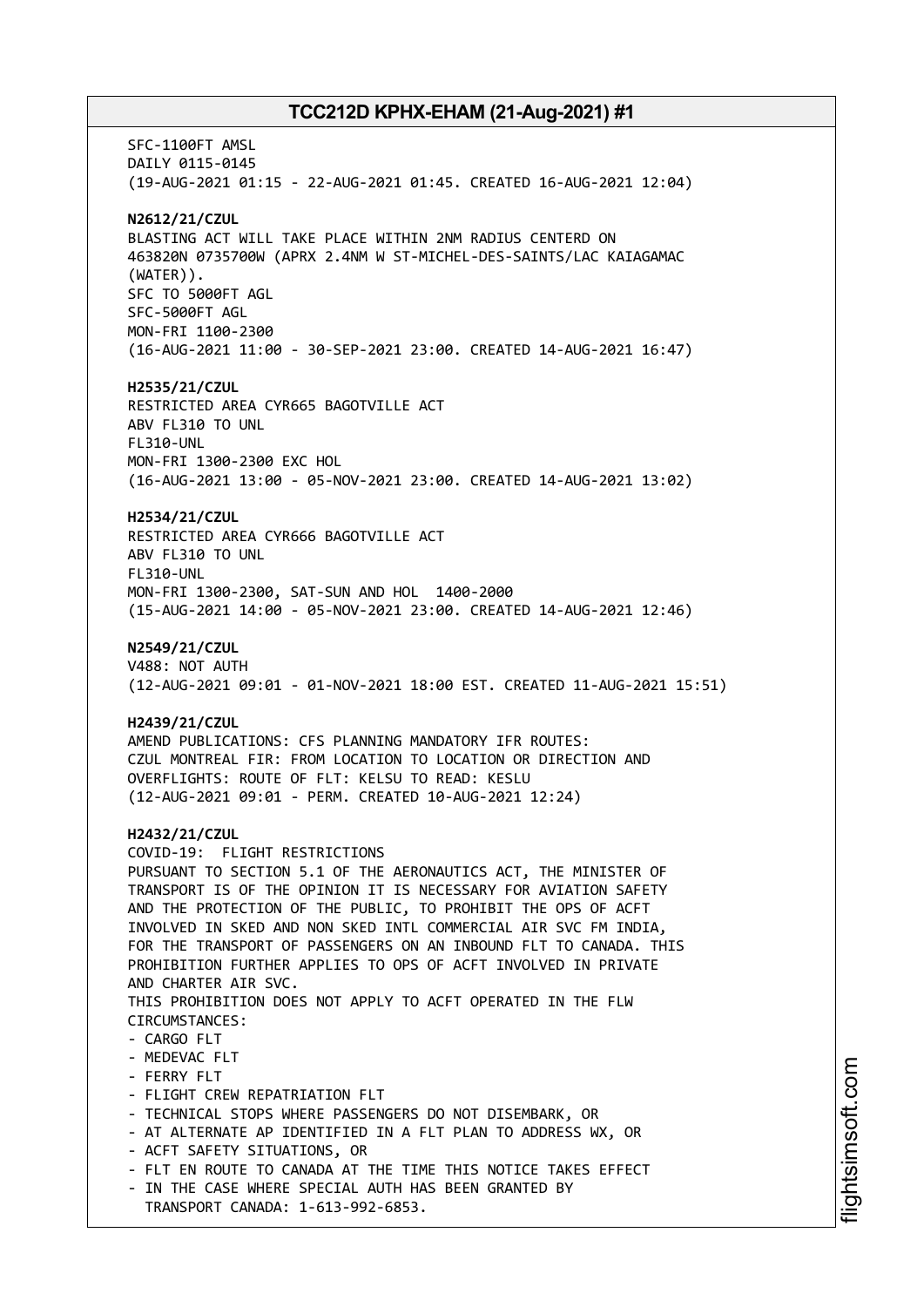SFC-UNL (09-AUG-2021 21:09 - 22-SEP-2021 03:59. CREATED 09-AUG-2021 21:09) **N2524/21/CZUL** BLASTING ACT WILL TAKE PLACE WITHIN 1NM RADIUS CENTRED ON 501539N 0604321W (APRX 1.87NM WNW LA ROMAINE AD). SFC TO 500FT AGL SFC-500FT AGL DAILY 2045-2115 (11-AUG-2021 20:45 - 29-OCT-2021 21:15. CREATED 09-AUG-2021 16:11) **N2461/21/CZUL** BLASTING ACT WILL TAKE PLACE WITHIN 0.1NM RADIUS CENTRED ON 621100N 0754041W (APRX 2333FT NNW SALLUIT AD) SFC TO 50FT AGL SFC-855FT AMSL DAILY 1500-1700 2200-0000 (06-AUG-2021 15:00 - 06-OCT-2021 00:00. CREATED 05-AUG-2021 16:52) **W2084/21/CZUL** AERODROME US DOD DAFIF; WPT VIKPA (N5846 W06946); CHG COORDS TO N584629.37 W0693844.47. REST DATA UNCHG. (04-AUG-2021 13:03 - 09-SEP-2021 00:01. CREATED 04-AUG-2021 13:03) **H2345/21/CZUL** - AEROPORT INTL DE MONTREAL-TRUDEAU (CYUL) - AEROPORT DE QUEBEC-JEAN LESAGE (CYQB) - CALGARY INTL AIRPORT (CYYC) - EDMONTON INTL AIRPORT (CYEG) - WINNIPEG INTL AIRPORT- JAMES ARMSTRONG (CYWG) - TORONTO-PEARSON INTL AIRPORT (CYYZ) - OTTAWA INTL AIRPORT (CYOW) - VANCOUVER INTL AIRPORT (CYVR) - HALIFAX INTL AIRPORT-STANDFIELD (CYHZ) THIS RESTRICTION DOES NOT APPLY TO ACFT OPERATED IN THE FLW CIRCUMSTANCES: - DIRECT FLT FM SAINT-PIERRE-ET-MIQUELON - MEDEVAC FLT - FERRY AND CREW REPATRIATION FLT - CARGO FLIGHTS CARRYING ONLY AIRCREW OR AIRLINE EMPLOYEES - TECHNICAL STOPS WHERE PASSENGERS DO NOT DISEMBARK - AT ALTERNATE AP IDENTIFIED IN A FLT PLAN TO ADDRESS WX - ACFT SAFETY SITUATIONS, OR - IN THE CASE WHERE SPECIAL AUTH HAS BEEN GRANTED BY TRANSPORT CANADA: 1-888-857-4003. SFC-UNL END PART 2 OF 2 (09-AUG-2021 04:01 - 29-OCT-2021 04:00. CREATED 02-AUG-2021 11:35) **H2345/21/CZUL** COVID-19: FLIGHT RESTRICTIONS UNTIL FURTHER NOTICE, WITH THE INTENT TO PREVENT THE SPREAD OF COVID-19 THROUGHOUT CANADA, ALL COMMERCIAL AIR SVC, PRIVATE OPR (CAR SUBPART 604) AND FOREIGN BUSINESS AVIATION, THAT ARE TRANSPORTING PASSENGERS TO CANADA MUST COMPLY WITH THE PROVISIONS OF THE INTERIM ORDER RESPECTING CERTAIN REQUIREMENTS FOR CIVIL AVIATION DUE TO COVID-19, ISSUED BY THE MINISTER OF TRANSPORT AND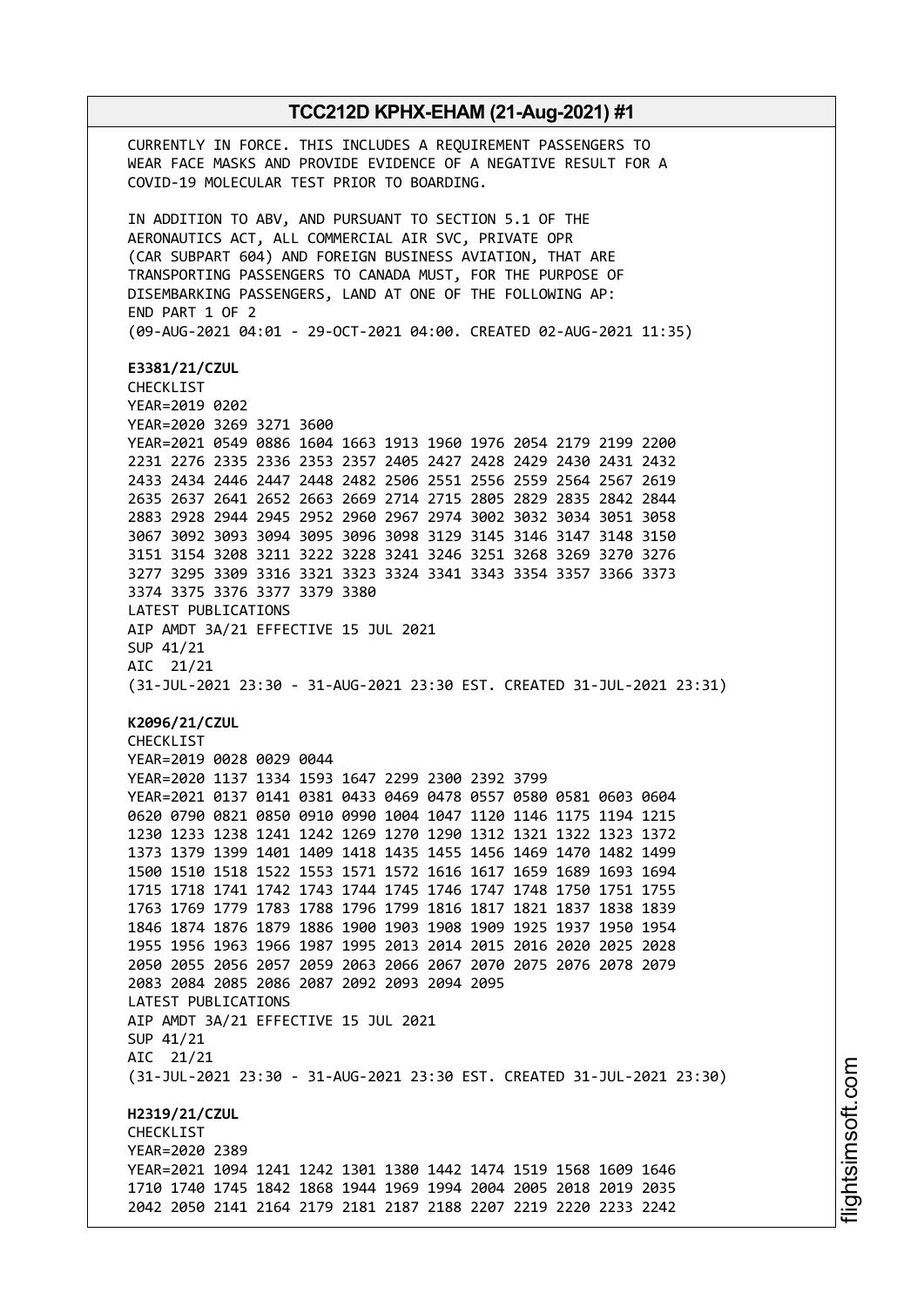2245 2273 2274 2281 2283 2286 2289 2290 2293 2295 2297 2298 2311 2312 2313 2314 2315 2316 LATEST PUBLICATIONS AIP AMDT 3A/21 EFFECTIVE 15 JUL 2021 SUP 41/21 AIC 21/21 (31-JUL-2021 23:30 - 31-AUG-2021 23:30 EST. CREATED 31-JUL-2021 23:30) **N2399/21/CZUL** CHECKLIST YEAR=2019 0010 0011 YEAR=2020 2348 3944 YEAR=2021 0044 1163 1359 1566 1575 1576 1577 1578 1579 1638 1910 1953 1954 2003 2009 2035 2036 2106 2121 2124 2137 2155 2171 2177 2257 2284 2287 2298 2302 2330 2332 2340 2347 2358 2365 2369 2375 2376 2379 2380 2381 2382 2393 2394 2397 2398 LATEST PUBLICATIONS AIP AMDT 3A/21 EFFECTIVE 15 JUL 2021 SUP 41/21 AIC 21/21 (31-JUL-2021 23:30 - 31-AUG-2021 23:30 EST. CREATED 31-JUL-2021 23:30) **H2295/21/CZUL** COVID 19: INFORMATION BORDER SVC ARE TEMPO SUSPENDED AT THE MAJORITY OF SMALL AIRPORTS ACROSS CANADA. FOR AN UPDATED LIST OF AUTH AIRPORTS OF ENTRY SEE THE LINK FOR OPEN PORTS OF ENTRY AT WWW.CBSA-ASFC.GC.CA/OFFICES (29-JUL-2021 17:00 - 29-OCT-2021 15:00 EST. CREATED 29-JUL-2021 17:00) **N2332/21/CZUL** BLASTING ACT WILL TAKE PLACE WITHIN AREA BOUNDED BY 474531N 0692304W - 474146N 0691446W - 474156N 0690441N - 474037N 0685929W - 473900N 0690046W - 474104N 0690808W - 474531N 0692304W (CENTRE APRX 17NM ESE RIVIERE-DU-LOUP AD) SFC TO 394FT AGL SFC-1893FT AMSL MON-FRI 1100-2300 (28-JUL-2021 15:19 - 22-OCT-2021 23:00. CREATED 28-JUL-2021 15:19) **N2330/21/CZUL** BLASTING ACT WILL TAKE PLACE WITHIN AREA BOUNDED BY 474615N 692804W-474711N 692715W-474531N 692304W-474458N 692510W-474615N 692804W (CENTRE APRX 6NM E RIVIERE-DU-LOUP AD) SFC TO 394FT AGL SFC-997FT AMSL MON-FRI 1100-2300 (28-JUL-2021 15:03 - 30-SEP-2021 23:00. CREATED 28-JUL-2021 15:03) **H2233/21/CZUL** V360 BTN YBC AND ML NDB NOT SUITABLE FOR VOR NAVIGATION (23-JUL-2021 09:56 - 22-OCT-2021 16:00 EST. CREATED 23-JUL-2021 09:56)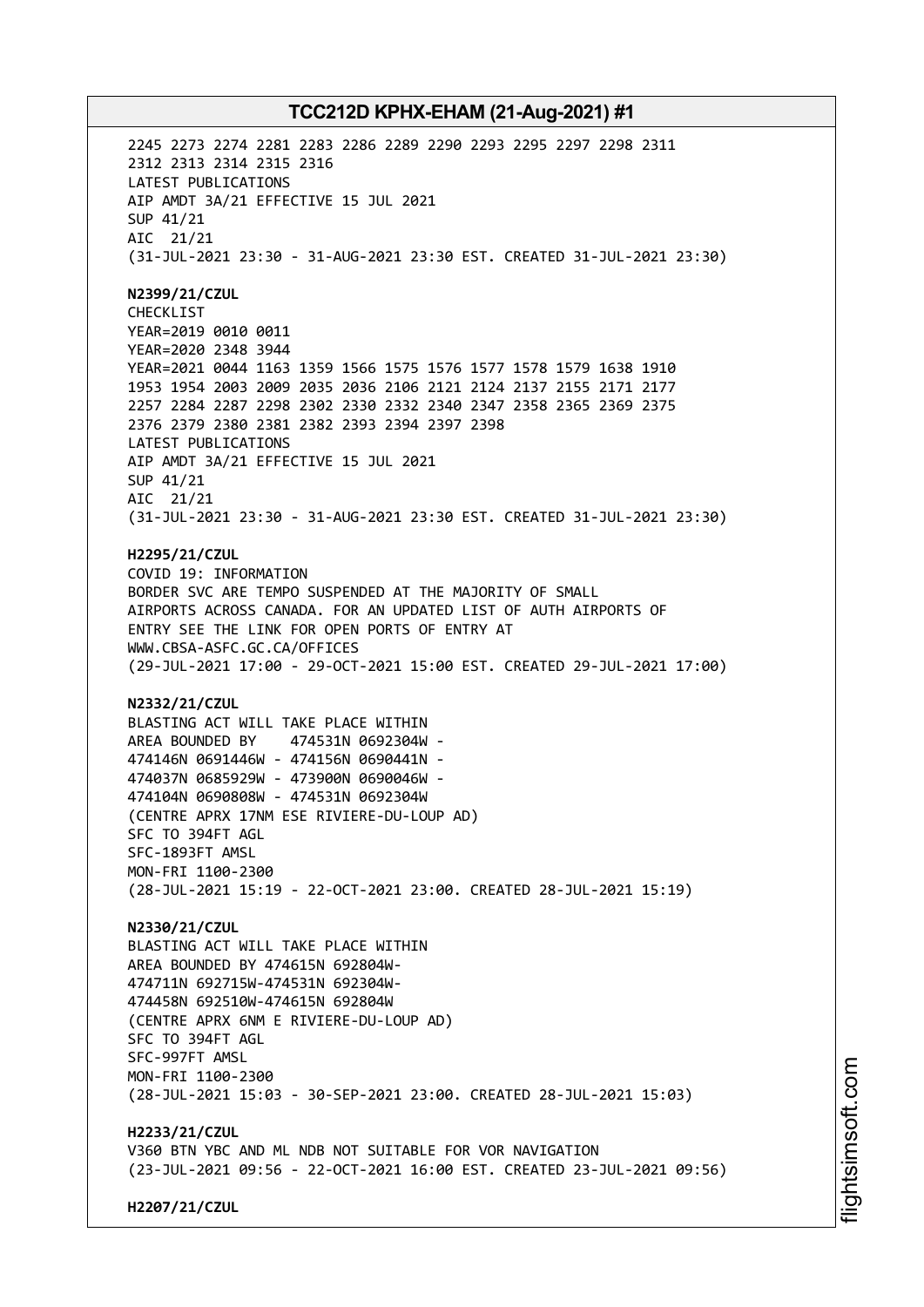J567 BTN YGL AND NM NDB NOT SUITABLE FOR VOR NAVIGATION (21-JUL-2021 11:39 - 20-OCT-2021 18:00 EST. CREATED 21-JUL-2021 11:39)

**H2141/21/CZUL** NOTICE OF TRIAL TO REMOVE FLT PLANNING REQUIREMENTS OF EASTBOUND NORTH AMERICAN RTE (NAR) SYSTEM:

ALL FLT OPR WITHIN THE NORTH ATLANTIC ORGANIZED TRACK STRUCTURE (OTS) ARE NOT REQUIRED TO FILE THE ASSOCIATED NAR LISTED ON THE DAILY ZBW NORTH ATLANTIC ADVISORY OR THE NAT OTS MESSAGE. ASSOCIATED NAR ARE REFERENCED UNDER THE (JFK DEP) SECTION OF THE ADVISORY.

DEP MUST STILL COMPLY WITH ANY DEP RTE, STRUCTURES, AND/OR RESTRICTIONS FM THE DEP AP. OPTIMIZED ROUTINGS CAN ONLY BEGIN FM POINTS WITHIN ZBW AIRSPACE, THE MONCTON FIR, OR BOTH. ONCE INSIDE ZBW AIRSPACE/MONCTON FIR, RANDOM ROUTINGS TO THE OEP ARE PERMITTED. FLT PATHS OF ACFT PARTICIPATING IN THE TRIAL MUST REMAIN AT OR NORTH OF A LINE VITOL-LOMPI. PLEASE REFER TO DAILY ZBW NORTH ATLANTIC ADVISORY FOR SPECIFIC INFO AND STATUS OF THIS TRIAL.

THIS TRIAL MAY BE DISCONTINUED AT ANY TIME, BASED ON OPR IMPACT.

DISPATCHERS SHALL INCLUDE (NO NARS EAST TRIAL) IN THE REMARKS SECTION OF FLT PLANS FOR PARTCIPATING ACFT.

FLT CREWS ARE EXPECTED TO CARRY APPLICABLE NAR DOCUMENTATION ON THE FLT DECK FOR ALL FLT, REGARDLESS IF PARTICIPATING IN THE TRIAL OR NOT. (14-JUL-2021 12:54 - 30-SEP-2021 23:59. CREATED 14-JUL-2021 12:55)

**N2121/21/CZUL** BLASTING ACT WILL TAKE PLACE WITHIN 1640FT RADIUS CENTRED ON 583032N 780100W (APRX 3NM NE INUKJUAK AD) SFC TO 328FT AGL SFC-450FT AMSL (14-JUL-2021 12:44 - 13-OCT-2021 18:00 EST. CREATED 14-JUL-2021 12:44)

**N2036/21/CZUL** AMEND PUBLICATIONS: BLASTING ACT WILL TAKE PLACE 3281FT RADIUS CENTRED ON 550128N 0671659W (APRX 20NM NW SCHEFFERVILLE/SQUAW LAKE (WATER)). SFC TO 656FT AGL SFC-3084FT AMSL (09-JUL-2021 00:01 - PERM. CREATED 07-JUL-2021 13:59)

**N2035/21/CZUL** AMEND PUBLICATIONS: BLASTING ACT WILL TAKE PLACE 3281FT RADIUS CENTRED ON 545909N 0671257W (APRX 17NM NW SCHEFFERVILLE/SQUAW LAKE (WATER) SFC TO 656FT AGL SFC-2756FT AMSL (09-JUL-2021 00:01 - PERM. CREATED 07-JUL-2021 13:52)

**H2042/21/CZUL** V372 BTN YVO AND TAGET NOT SUITABLE FOR VOR NAV (06-JUL-2021 11:55 - 01-OCT-2021 16:00 EST. CREATED 06-JUL-2021 11:55)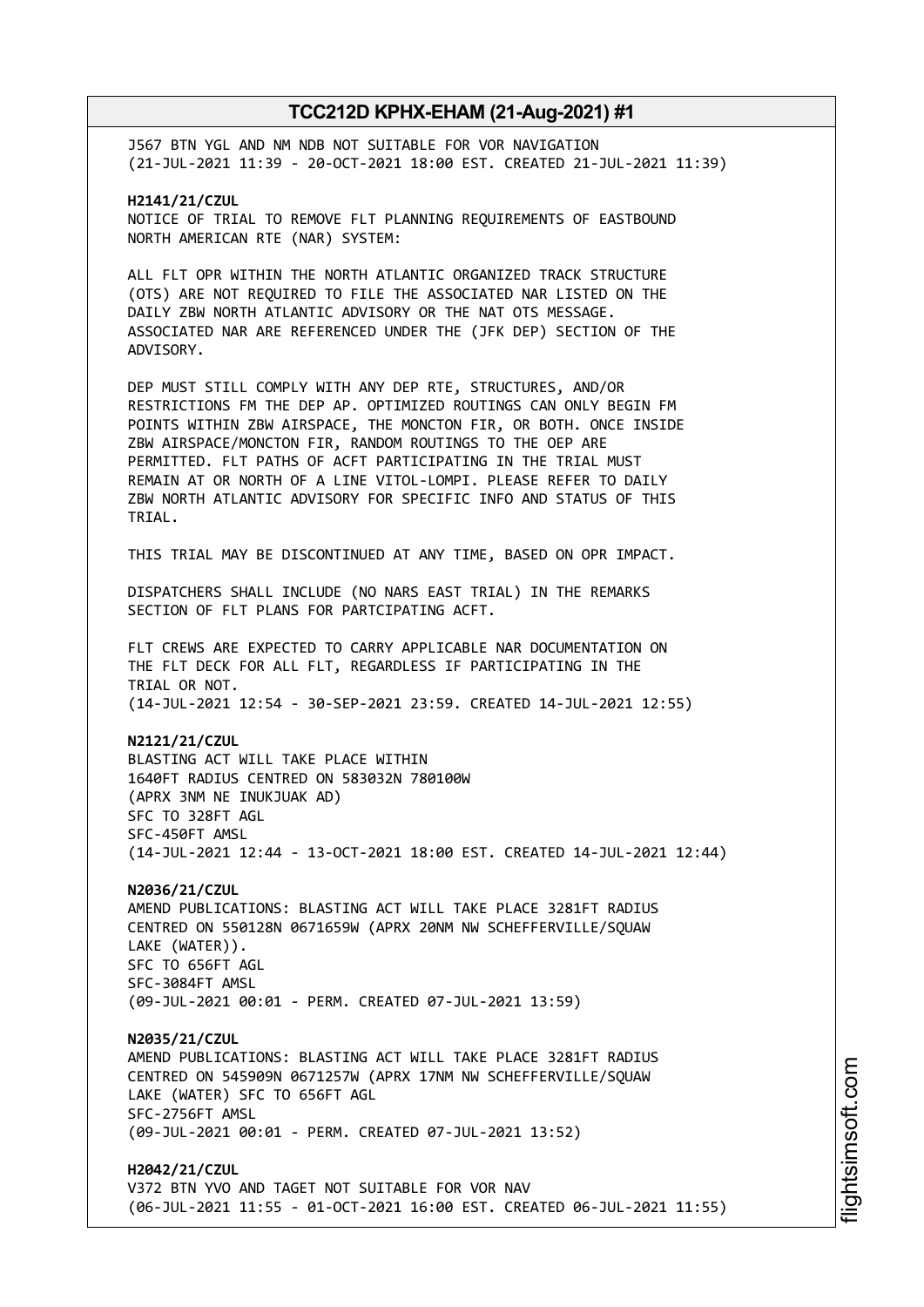**H2004/21/CZUL** COVID-19: FLIGHT RESTRICTIONS UNTIL FURTHER NOTICE, WITH THE INTENT TO PREVENT THE SPREAD OF THE COVID-19 VIRUS THROUGHOUT NUNAVUT ALL NON-SKED FLT ORIGINATING OUTSIDE OF NUNAVUT LDG IN NUNAVUT ARE REQUIRED TO CTC THE OFFICE OF NUNAVUT'S CHIEF PUBLIC HEALTH OFFICE IN ADVANCE CPHOTRAVELREQUESTS GOV.NU.CA OR CALL 1-867-975-5772. IT IS RECOMMENDED TO CTC 24 HR IN ADVANCE (30-JUN-2021 20:30 - 29-SEP-2021 20:00 EST. CREATED 30-JUN-2021 20:30) **H1994/21/CZUL** PURSUANT TO SECTION 5.1 OF THE AERONAUTICS ACT, THE AIRSPACE WITHIN 0.5NM RADIUS CENTRED ON 453243N 734110W (BORDEAUX PRISON, APRX 5NM NE OF CYUL AD) IS RESTRICTED. NO PERSON SHALL OPR A REMOTELY PILOTED ACFT (RPAS, DRONE) WITHIN THE AREA DESCRIBED UNLESS AUTH BY THE DEPUTY DIRECTOR GENERAL OF SECURITY, CORRECTIONAL SERVICES AT 514-864-8010 EXT 50502 OR EMAIL: SOUTIEN-DGAS(A)MSP.GOUV.QC.CA. SFC-1100FT AMSL (29-JUN-2021 19:42 - 27-SEP-2021 23:59 EST. CREATED 29-JUN-2021 19:42) **N1910/21/CZUL** AMEND PUBLICATIONS: V487: BTN YVO AND YMW: MEA TO READ 13000 INSTEAD OF 7000. (28-JUN-2021 14:23 - PERM. CREATED 28-JUN-2021 14:23) **H1969/21/CZUL** AMEND PUBLICATIONS: J542: BTN YVO AND VBS: MEA TO READ 20000 (28-JUN-2021 12:02 - PERM. CREATED 28-JUN-2021 12:02) **H1646/21/CZUL** AMEND PUBLICATIONS: BLASTING WILL TAKE PLACE WITHIN 1640FT RADIUS CENTRED ON 634556N 683321W (APRX 1980FT BEYOND THR 16 AND 2330FT EAST RCL IQALUIT AD) , 164FT AGL, 446FT AMSL SFC-446FT AMSL (12-JUN-2021 02:37 - PERM. CREATED 12-JUN-2021 02:37) **H1568/21/CZUL** AMEND PUBLICATIONS: MONTREAL CENTRE: BREVOORT PERIPHERAL STATION (PAL) FREQ 132.025 TO READ: (BLW FL290) 0730-2330Z (DT 0630-2230Z) O/T GANDER CENTRE CLNC DEL (07-JUN-2021 14:56 - PERM. CREATED 07-JUN-2021 14:56) **H1519/21/CZUL** COVID-19: FLIGHT RESTRICTIONS UNTIL FURTHER NOTICE, WITH THE INTENT TO PREVENT THE SPREAD OF COVID-19 THROUGHOUT CANADA, AN OPERATOR OPERATING A FLIGHT BETWEEN TWO POINTS IN CANADA OR A FLIGHT TO CANADA MUST COMPLY WITH THE PROVISIONS OF THE INTERIM ORDER RESPECTING CERTAIN REQUIREMENTS FOR CIVIL AVIATION DUE TO COVID-19, ISSUED BY THE MINISTER OF TRANSPORT AND CURRENTLY IN FORCE. THIS INCLUDES A REQUIREMENT FOR PASSENGER FACE MASKS. OPERATORS ARE REQUIRED TO NOTIFY PASSENGERS OF THE LATEST MEASURES TO PREVENT THE SPREAD OF COVID-19 TAKEN BY THE TERRITORIAL AND PROVINCIAL GOVERNMENT WITH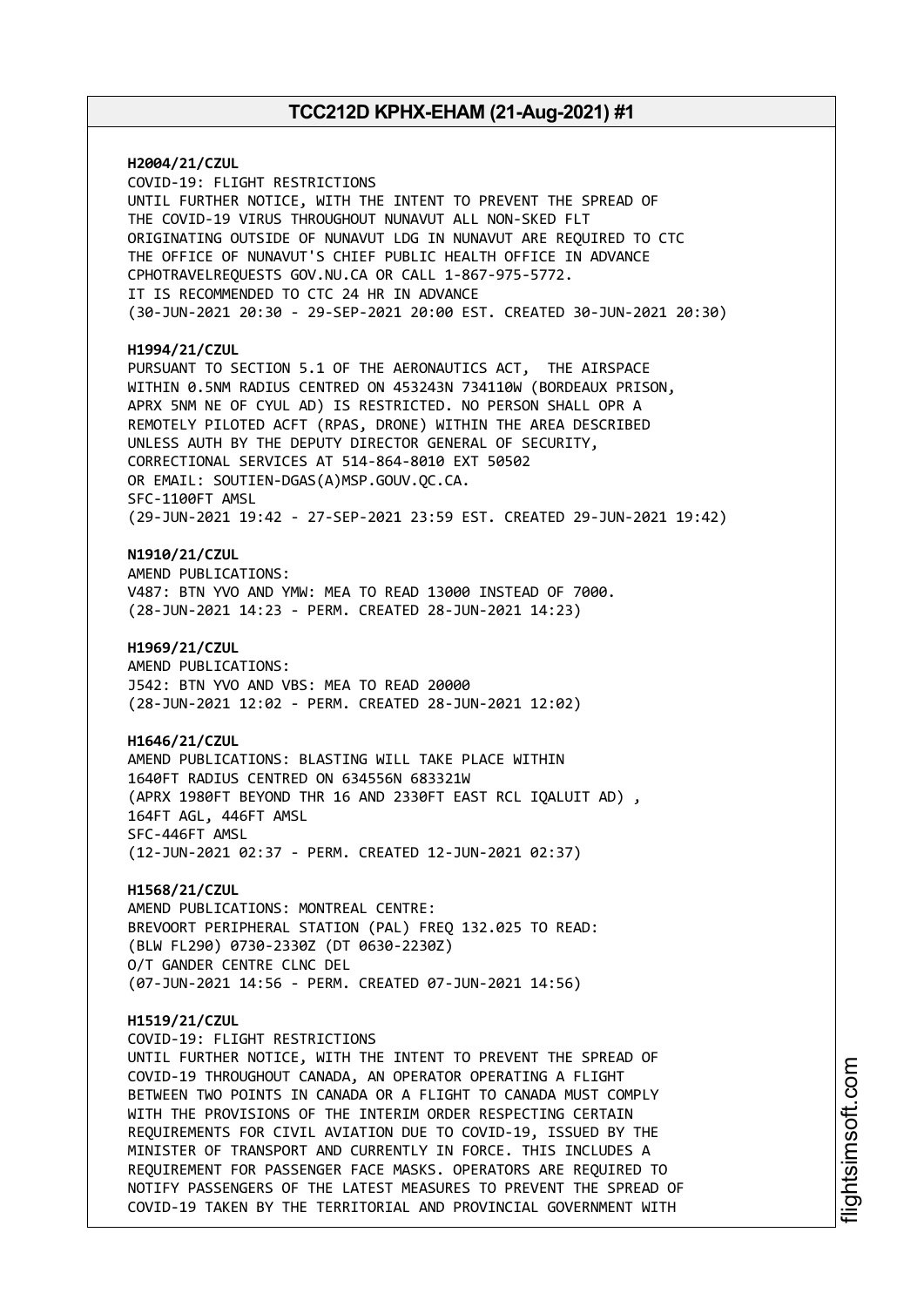┌──────────────────────────────────────────────────────────────────────────────┐

└──────────────────────────────────────────────────────────────────────────────┘

JURISDICTION AT THE DESTINATION AERODROME FOR THAT FLIGHT, OR BY THE FEDERAL GOVERNMENT. SFC-UNL (03-JUN-2021 16:32 - 02-SEP-2021 16:00 EST. CREATED 03-JUN-2021 16:32)

**N3944/20/CZUL** AMEND AIR5002 (MONTREAL VFR NAV CHART): RESTRICTED AIRSPACE 3NM W OF CSC3 TO READ CYR618 INSTEAD OF CYA618 SFC-900FT AMSL (19-DEC-2020 13:11 - PERM. CREATED 19-DEC-2020 13:11)

#### │**CZQX (GANDER OCEANIC FIR/UIR)** │

#### **H2661/21/CZQX**

ST. JOHN'S PSR U/S. FLT WITHIN 40NM RADIUS CENTRED ON 473900N 0524825W, 12500FT AMSL AND BLW, WILL NOT BE PROVIDED NON-TRANSPONDER EQUIPPED ACFT INFO (21-AUG-2021 02:58 - 08-SEP-2021 23:59 EST. CREATED 21-AUG-2021 02:58)

#### **H2660/21/CZQX**

ST. JOHN'S SSR U/S. FLT WITHIN 200NM RADIUS CENTRED ON 473900N 0524825W WITHIN GANDER CTA MAY BE DENIED ROUTING AND/OR ALT REQUESTS. POSSIBLE DLA OF UP TO 15 MIN FOR ARR/DEP AT ST. JOHN'S INTL AD. (21-AUG-2021 02:58 - 08-SEP-2021 23:59. CREATED 21-AUG-2021 02:58)

#### **H2656/21/CZQX**

AIRSPACE SECURITY WARNING ISSUED BY THE DEPARTMENT OF TRANSPORT IN RESPONSE TO THE VOLATILE SECURITY SITUATION IN AFGHANISTAN. POTENTIAL RISK FROM EXTREMIST AND MILITANT ACTIVITY AND LIMITED RISK MITIGATION CAPABILITIES. CANADIAN AIR OPERATORS AND OWNERS OF AIRCRAFT REGISTERED IN CANADA ARE ADVISED NOT TO ENTER THE AIRSPACE OF AFGHANISTAN (KABUL FIR (OAKX)). (20-AUG-2021 22:18 - 18-NOV-2021 16:00. CREATED 20-AUG-2021 22:18)

**N2673/21/CZQX**

BLASTING ACT WILL TAKE PLACE WITHIN 5.5NM RADIUS CENTRED ON 514411N 565155W (APRX 21NM NE LOURDES-DE-BLANC-SABLON AD). SFC-500FT AGL DAILY 1000-2200 (19-AUG-2021 12:10 - 27-AUG-2021 22:00. CREATED 19-AUG-2021 12:08)

**H2568/21/CZQX**

MONCTON CENTRE PERIPHERAL STATION (PAL) 368.5MHZ AT SEPT-ILES U/S (16-AUG-2021 23:42 - 03-SEP-2021 23:59. CREATED 16-AUG-2021 23:42)

#### **H2556/21/CZQX**

RESTRICTED AREA CYR727 (AREA 1) GOOSE BAY DEACTIVATED 5000FT AMSL TO 12500FT AMSL 5000FT AMSL-12500FT AMSL (16-AUG-2021 13:54 - 16-OCT-2021 23:59. CREATED 16-AUG-2021 13:55)

**H2432/21/CZQX** COVID-19: FLIGHT RESTRICTIONS PURSUANT TO SECTION 5.1 OF THE AERONAUTICS ACT, THE MINISTER OF TRANSPORT IS OF THE OPINION IT IS NECESSARY FOR AVIATION SAFETY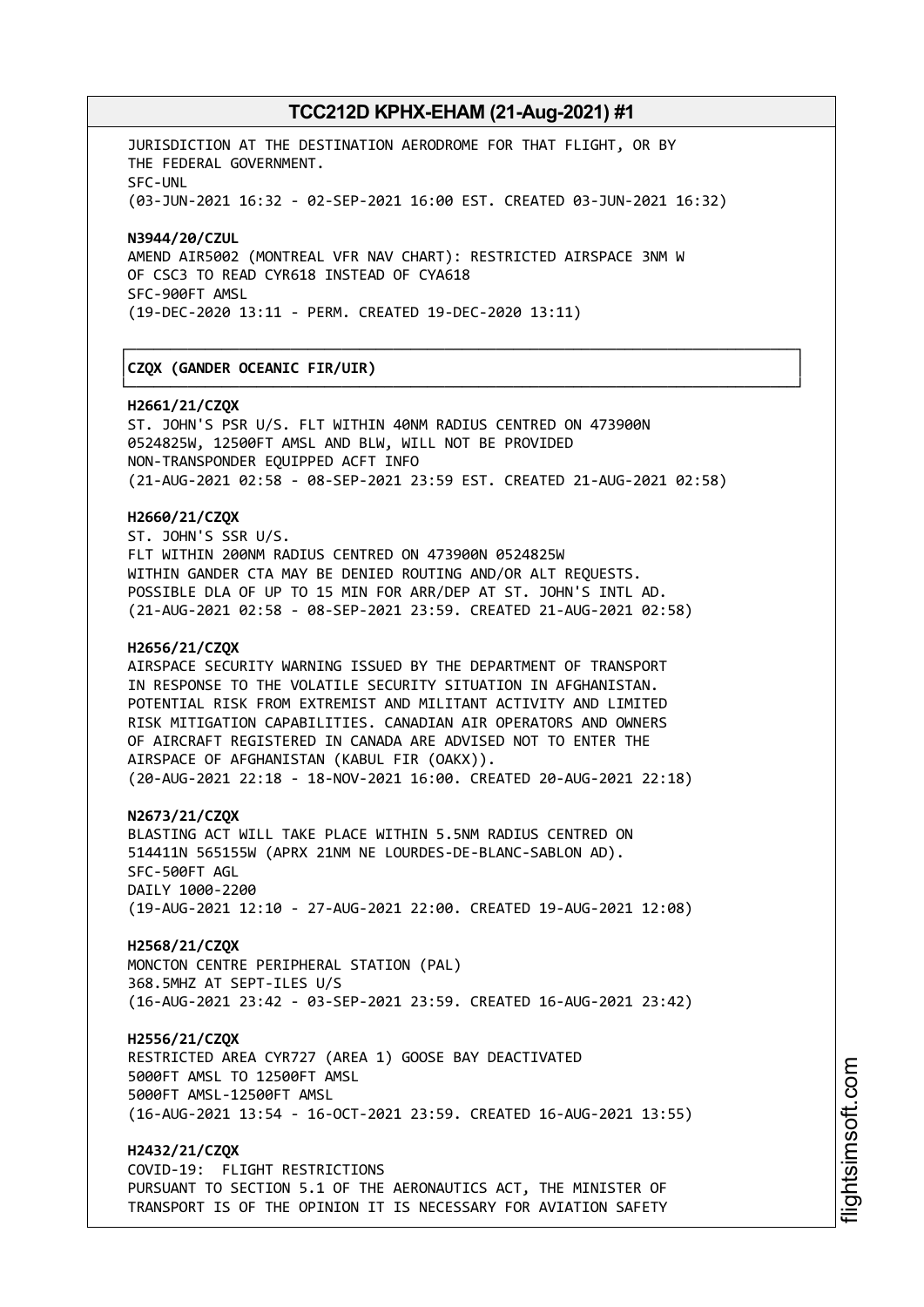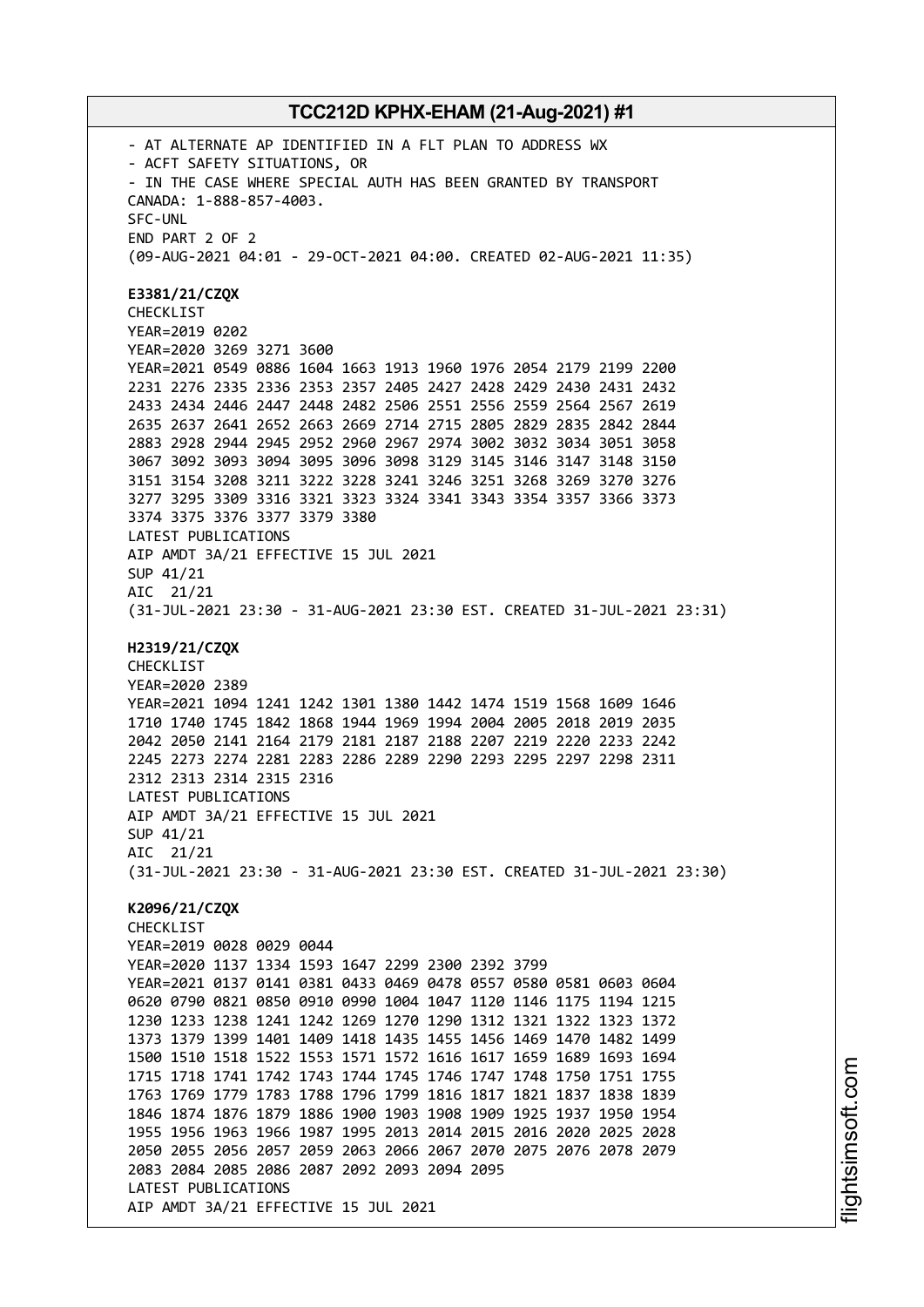SUP 41/21 AIC 21/21 (31-JUL-2021 23:30 - 31-AUG-2021 23:30 EST. CREATED 31-JUL-2021 23:30) **N2399/21/CZQX** CHECKLIST YEAR=2019 0010 0011 YEAR=2020 2348 3944 YEAR=2021 0044 1163 1359 1566 1575 1576 1577 1578 1579 1638 1910 1953 1954 2003 2009 2035 2036 2106 2121 2124 2137 2155 2171 2177 2257 2284 2287 2298 2302 2330 2332 2340 2347 2358 2365 2369 2375 2376 2379 2380 2381 2382 2393 2394 2397 2398 LATEST PUBLICATIONS AIP AMDT 3A/21 EFFECTIVE 15 JUL 2021 SUP 41/21 AIC 21/21 (31-JUL-2021 23:30 - 31-AUG-2021 23:30 EST. CREATED 31-JUL-2021 23:30) **H2295/21/CZQX** COVID 19: INFORMATION BORDER SVC ARE TEMPO SUSPENDED AT THE MAJORITY OF SMALL AIRPORTS ACROSS CANADA. FOR AN UPDATED LIST OF AUTH AIRPORTS OF ENTRY SEE THE LINK FOR OPEN PORTS OF ENTRY AT WWW.CBSA-ASFC.GC.CA/OFFICES (29-JUL-2021 17:00 - 29-OCT-2021 15:00 EST. CREATED 29-JUL-2021 17:00) **H2283/21/CZQX** ALL FLT TO/FM AIRPORTS OF GREENLAND, OR OVERFLYING GREENLANDIC TERRITORY FM BELARUSSIAN AIRSPACE, ARE NOT ALLOWED IF ACFT ARE OPERATED BY BELARUSSIAN AIR CARRIERS AND/OR REGISTRATED IN BELARUS EXC FOR ACFT IN EMERG OR HUMANITARIAN FLT. (28-JUL-2021 13:47 - 27-OCT-2021 16:00 EST. CREATED 28-JUL-2021 13:47) **H2141/21/CZQX** NOTICE OF TRIAL TO REMOVE FLT PLANNING REQUIREMENTS OF EASTBOUND NORTH AMERICAN RTE (NAR) SYSTEM: ALL FLT OPR WITHIN THE NORTH ATLANTIC ORGANIZED TRACK STRUCTURE (OTS) ARE NOT REQUIRED TO FILE THE ASSOCIATED NAR LISTED ON THE DAILY ZBW NORTH ATLANTIC ADVISORY OR THE NAT OTS MESSAGE. ASSOCIATED NAR ARE REFERENCED UNDER THE (JFK DEP) SECTION OF THE ADVISORY. DEP MUST STILL COMPLY WITH ANY DEP RTE, STRUCTURES, AND/OR RESTRICTIONS FM THE DEP AP. OPTIMIZED ROUTINGS CAN ONLY BEGIN FM POINTS WITHIN ZBW AIRSPACE, THE MONCTON FIR, OR BOTH. ONCE INSIDE ZBW AIRSPACE/MONCTON FIR, RANDOM ROUTINGS TO THE OEP ARE PERMITTED. FLT PATHS OF ACFT PARTICIPATING IN THE TRIAL MUST REMAIN AT OR NORTH OF A LINE VITOL-LOMPI. PLEASE REFER TO DAILY ZBW NORTH ATLANTIC ADVISORY FOR SPECIFIC INFO AND STATUS OF THIS TRIAL. THIS TRIAL MAY BE DISCONTINUED AT ANY TIME, BASED ON OPR IMPACT.

DISPATCHERS SHALL INCLUDE (NO NARS EAST TRIAL) IN THE REMARKS SECTION OF FLT PLANS FOR PARTCIPATING ACFT.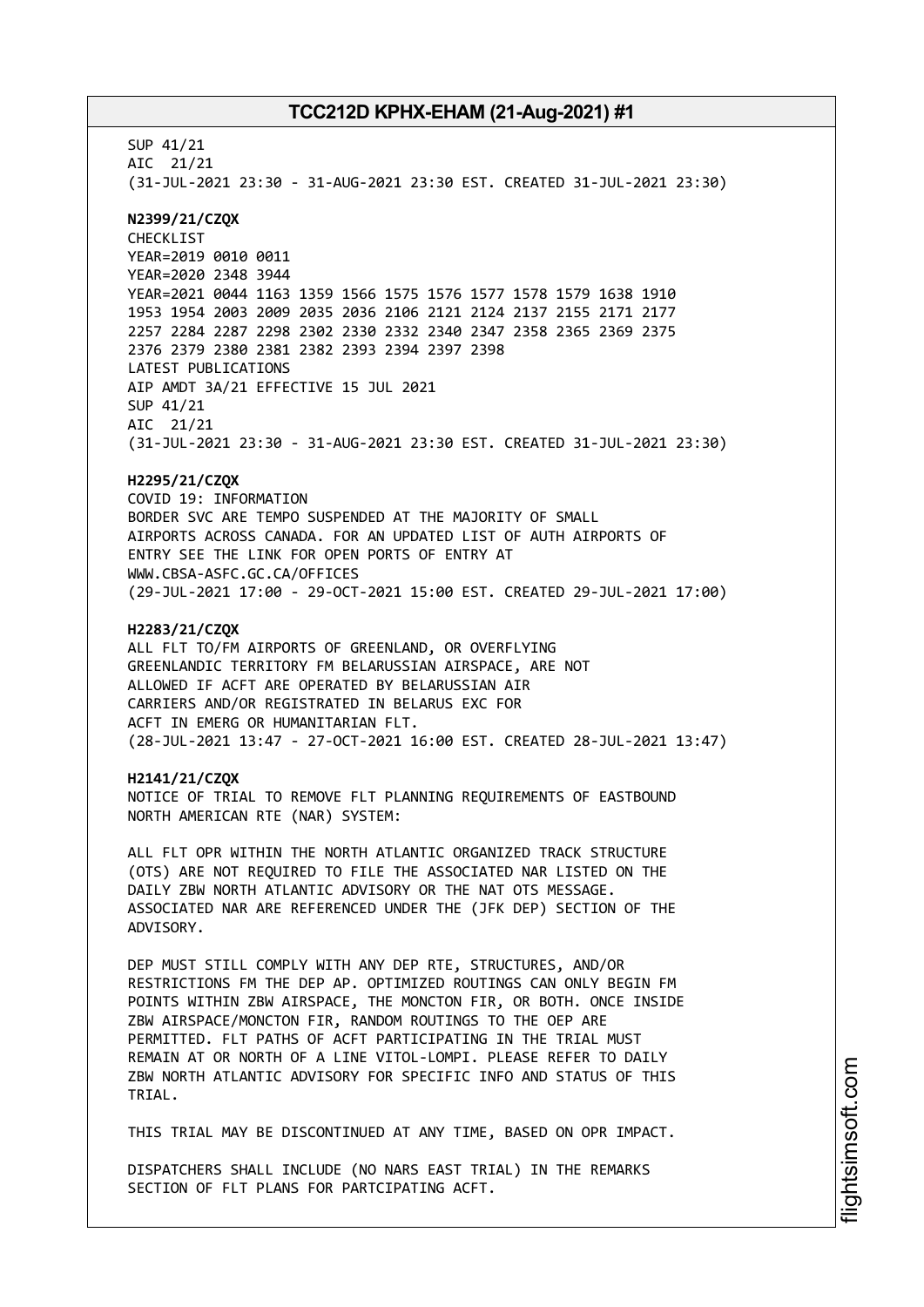FLT CREWS ARE EXPECTED TO CARRY APPLICABLE NAR DOCUMENTATION ON THE FLT DECK FOR ALL FLT, REGARDLESS IF PARTICIPATING IN THE TRIAL OR NOT. (14-JUL-2021 12:54 - 30-SEP-2021 23:59. CREATED 14-JUL-2021 12:55) **N2009/21/CZQX** AMEND PUBLICATIONS: V315 BTN YAY AND YQX MEA TO READ 7500 INSTEAD OF 6500 (05-JUL-2021 15:32 - PERM. CREATED 05-JUL-2021 15:32) **H2005/21/CZQX** GANDER OCEANIC VERBAL CLR DELIVERY SVC NOT AVBL. EASTBOUND OCEANIC FLT WILL REC CLR BY MONCTON, MONTREAL OR GANDER ACC. OPR ARE TO REQUEST THEIR CLR ON CONTROL FREQ. DATA LINK CLR SERVICE UNCHANGED. (30-JUN-2021 22:51 - 30-SEP-2021 13:00. CREATED 30-JUN-2021 22:52) **H1868/21/CZQX** NOTICE OF TEMPORARY CHANGES TO NORTH AMERICAN ROUTES (NARS) FOR KJFK AND KEWR ARR: INLAND NAVIGATION FIXES (INFS) WILL BE OPTIONAL FOR KJFK AND KEWR ARR AND ACFT WILL BE ABLE TO PROCEED DIRECT FM THE OCEANIC ENTRY POINT (OEP) FOR THE FOLLOWING ROUTES: ACFT FLT PLANNED TO KJFK AND KEWR VIA KJOHN MAY FILE DIRECT KJOHN FM THE OEP. ACFT FLT PLANNED TO KJFK VIA PLYMM/ENE MAY FILE DIRECT PLYMM/ENE FM THE OEP. ACFT FLT PLANNED TO KEWR VIA COPLY MAY FILE DIRECT COPLY FM THE OEP (21-JUN-2021 13:45 - 20-SEP-2021 23:59. CREATED 21-JUN-2021 13:45) **N1576/21/CZQX** CHARLOTTETOWN NDB 1D 346KHZ U/S (10-JUN-2021 12:37 - 03-SEP-2021 16:00 EST. CREATED 10-JUN-2021 12:37) **H1568/21/CZQX** AMEND PUBLICATIONS: MONTREAL CENTRE: BREVOORT PERIPHERAL STATION (PAL) FREQ 132.025 TO READ: (BLW FL290) 0730-2330Z (DT 0630-2230Z) O/T GANDER CENTRE CLNC DEL (07-JUN-2021 14:56 - PERM. CREATED 07-JUN-2021 14:56) **H1519/21/CZQX** COVID-19: FLIGHT RESTRICTIONS UNTIL FURTHER NOTICE, WITH THE INTENT TO PREVENT THE SPREAD OF COVID-19 THROUGHOUT CANADA, AN OPERATOR OPERATING A FLIGHT BETWEEN TWO POINTS IN CANADA OR A FLIGHT TO CANADA MUST COMPLY WITH THE PROVISIONS OF THE INTERIM ORDER RESPECTING CERTAIN REQUIREMENTS FOR CIVIL AVIATION DUE TO COVID-19, ISSUED BY THE MINISTER OF TRANSPORT AND CURRENTLY IN FORCE. THIS INCLUDES A REQUIREMENT FOR PASSENGER FACE MASKS. OPERATORS ARE REQUIRED TO NOTIFY PASSENGERS OF THE LATEST MEASURES TO PREVENT THE SPREAD OF COVID-19 TAKEN BY THE TERRITORIAL AND PROVINCIAL GOVERNMENT WITH JURISDICTION AT THE DESTINATION AERODROME FOR THAT FLIGHT, OR BY THE FEDERAL GOVERNMENT. SFC-UNL (03-JUN-2021 16:32 - 02-SEP-2021 16:00 EST. CREATED 03-JUN-2021 16:32)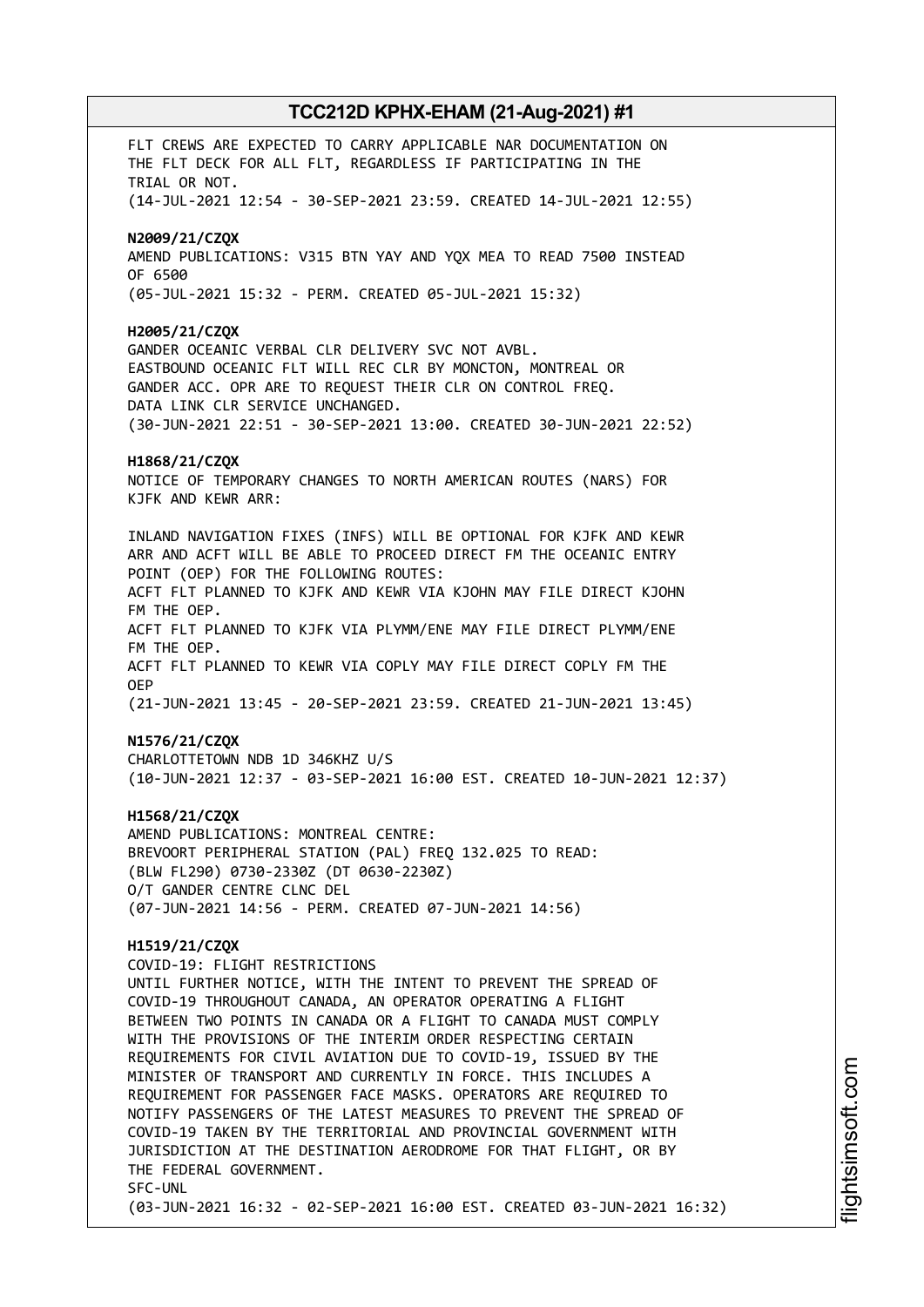┌──────────────────────────────────────────────────────────────────────────────┐

**H2389/20/CZQX** AMEND AIP CANADA (ICAO): PART 2. ENR 7.3.3 (J): TO READ: OZN - 5900N 05000W - CUDDY (FL290-FL600) - PORGY (10-OCT-2020 09:01 - PERM. CREATED 09-SEP-2020 19:37)

#### │**BGGL (NUUK FIR/UIR)** │

└──────────────────────────────────────────────────────────────────────────────┘ **A0525/21/BGGL** NUUK INFORMATION FREQ 5526 KHZ PSN 6534N03707W (KULUSUK) TRANSMITTER UNRELIABLE. (11-AUG-2021 13:49 - 29-OCT-2021 12:00. CREATED 11-AUG-2021 13:49) **B0943/21/BGGL** CHECKLIST YEAR=2021 0128 0482 0590 0655 0656 0821 0822 0823 0824 0825 0827 0828 0829 0830 0831 0832 0834 0835 0836 0837 0838 0839 0840 0841 0842 0843 0844 0845 0848 0849 0850 0851 0859 0861 0875 0877 0878 0890 0901 0915 0927 0936 0938 0939 0940 0942 LATEST AIS PUBLICATIONS ISSUED: AIP AIRAC AMDT IFR 007/2021 EFFECTIVE DATE 09 SEP 21 AIP AMDT IFR 003/2018 EFFECTIVE DATE 15 MAR 18 AIP SUP IFR 002/2019 EFFECTIVE DATE 08 NOV 19 AIC IFR A001/2020 EFFECTIVE DATE 18 JUN 20 AIC CHECKLIST AIP IFR A001/2016 A002/2016 A001/2017 A002/2017 A002/2018 A003/2018 A004/2018 A001/2019 SUP CHECKLIST AIP IFR NIL (01-AUG-2021 01:00 - 01-SEP-2021 00:00 EST. CREATED 01-AUG-2021 01:00) **C0146/21/BGGL** CHECKLIST YEAR=2020 0157 YEAR=2021 0138 0139 0141 0142 0145 LATEST AIS PUBLICATIONS ISSUED: AIP AIRAC AMDT IFR 007/2021 EFFECTIVE DATE 09 SEP 21 AIP AMDT IFR 003/2018 EFFECTIVE DATE 15 MAR 18 AIP SUP IFR 002/2019 EFFECTIVE DATE 08 NOV 19 AIC IFR A001/2020 EFFECTIVE DATE 18 JUN 20 ATC CHECKLIST AIP IFR A001/2016 A002/2016 A001/2017 A002/2017 A002/2018 A003/2018 A004/2018 A001/2019 SUP CHECKLIST AIP IFR **NTI** (01-AUG-2021 00:24 - 01-SEP-2021 00:00 EST. CREATED 01-AUG-2021 00:31) **A0484/21/BGGL CHECKLIST** YEAR=2018 0199 YEAR=2021 0314 0315 0424 0425 0430 0434 0435 0439 0440 0441 0449 0451 0471 0472 0476 0477 0478 0481 0483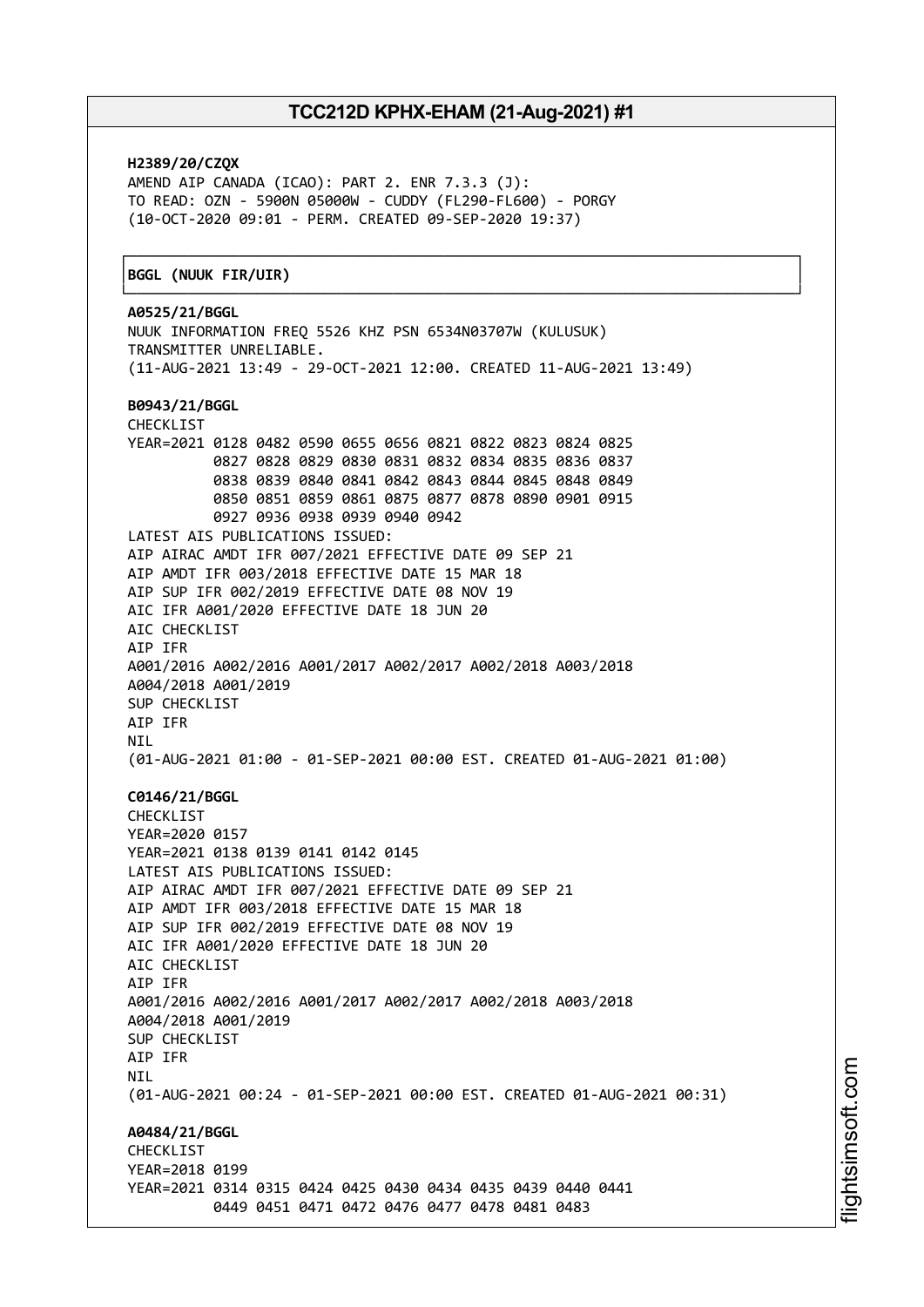LATEST AIS PUBLICATIONS ISSUED: AIP AIRAC AMDT IFR 007/2021 EFFECTIVE DATE 09 SEP 21 AIP AMDT IFR 003/2018 EFFECTIVE DATE 15 MAR 18 AIP SUP IFR 002/2019 EFFECTIVE DATE 08 NOV 19 AIC IFR A001/2020 EFFECTIVE DATE 18 JUN 20 AIC CHECKLIST AIP IFR A001/2016 A002/2016 A001/2017 A002/2017 A002/2018 A003/2018 A004/2018 A001/2019 SUP CHECKLIST AIP IFR **NTI** (01-AUG-2021 00:02 - 01-SEP-2021 00:00 EST. CREATED 01-AUG-2021 00:05) **A0478/21/BGGL** ALL FLIGHTS TO/FROM AIRPORTS OF GREENLAND, OR OVERFLYING GREENLANDIC AIRSPACE FROM BELARUSSIAN AIRSPACE, ARE NOT ALLOWED IF AIRCRAFT ARE OPERATED BY BELARUSSIAN AIR CARRIERS AND/OR REGISTRATED IN BELARUS EXCEPT FOR AIRCRAFT IN EMERGENCY OR HUMANITARIAN FLIGHTS. (28-JUL-2021 06:23 - 01-DEC-2021 00:59. CREATED 28-JUL-2021 06:26) **A0449/21/BGGL** TRIGGER NOTAM - PERM AIP GREENLAND AIRAC AMDT 07/21 WEF 09 SEP 2021. REF GEN 1.1: CHANGE OF CAA NAME AND EMAIL. REF GEN 2.2: ROD - RATE OF DESCENT ADDED. REF ENR 2.1: CHANGE TO NUUK SECTOR NORTH: PSN HF ANTENNA FREQ 5526 KHZ LOCATION KULUSUK CHANGED AND ASTERISK WITHDRAWN AS COORDINATES HAS BEEN WGS-84 VERIFIED AND LOCATION CHANGED TO TASIILAQ. KANGERLUSSUAQ HF ANTENNA NOW SHOWN CORRECTLY WITH FREQ 5526/8945/10042 KHZ. (09-SEP-2021 00:00 - 22-SEP-2021 23:59. CREATED 12-JUL-2021 08:50) **A0441/21/BGGL** COVID-19: FLIGHT RESTRICTION. ALL AIRCRAFT OPERATORS CARRYING PASSENGERS TO GREENLAND MUST RECEIVE A PERMISSION FROM THE CORONA SECRETARIAT BEFORE COMMENCING THE FLIGHT TOWARDS GREENLAND. APPLICATION MUST BE SENT TO CORONA AT NANOQ.GL EXEMPTION: AIRCRAFT OPERATORS WITH REGULAR SCHEDULED FLIGHTS TO GREENLAND CAN BRING PASSENGERS ACCORDING TO THE LIMIT SET BY THE CORONA SECRETARIAT. (02-JUL-2021 19:59 - 01-SEP-2021 01:59. CREATED 02-JUL-2021 19:59) **A0315/21/BGGL** DIRECTION OF CRUISING LEVELS FOR RNP-ROUTE UT596 IS CHANGED FROM ODD FLIGHT LEVELS TO EVEN FLIGHT LEVELS SECTION GH-SUBUD (18-MAY-2021 07:12 - PERM. CREATED 18-MAY-2021 07:14) **A0314/21/BGGL** DIRECTION OF CRUISING LEVELS FOR RNP-ROUTE UW30 IS CHANGED FROM ODD FLIGHT LEVELS TO EVEN FLIGHT LEVELS DIRECTION AA-HB

AND FROM EVEN FLIGHT LEVELS TO ODD FLIGHT LEVELS DIRECTION HB-AA

(18-MAY-2021 07:03 - PERM. CREATED 18-MAY-2021 07:12)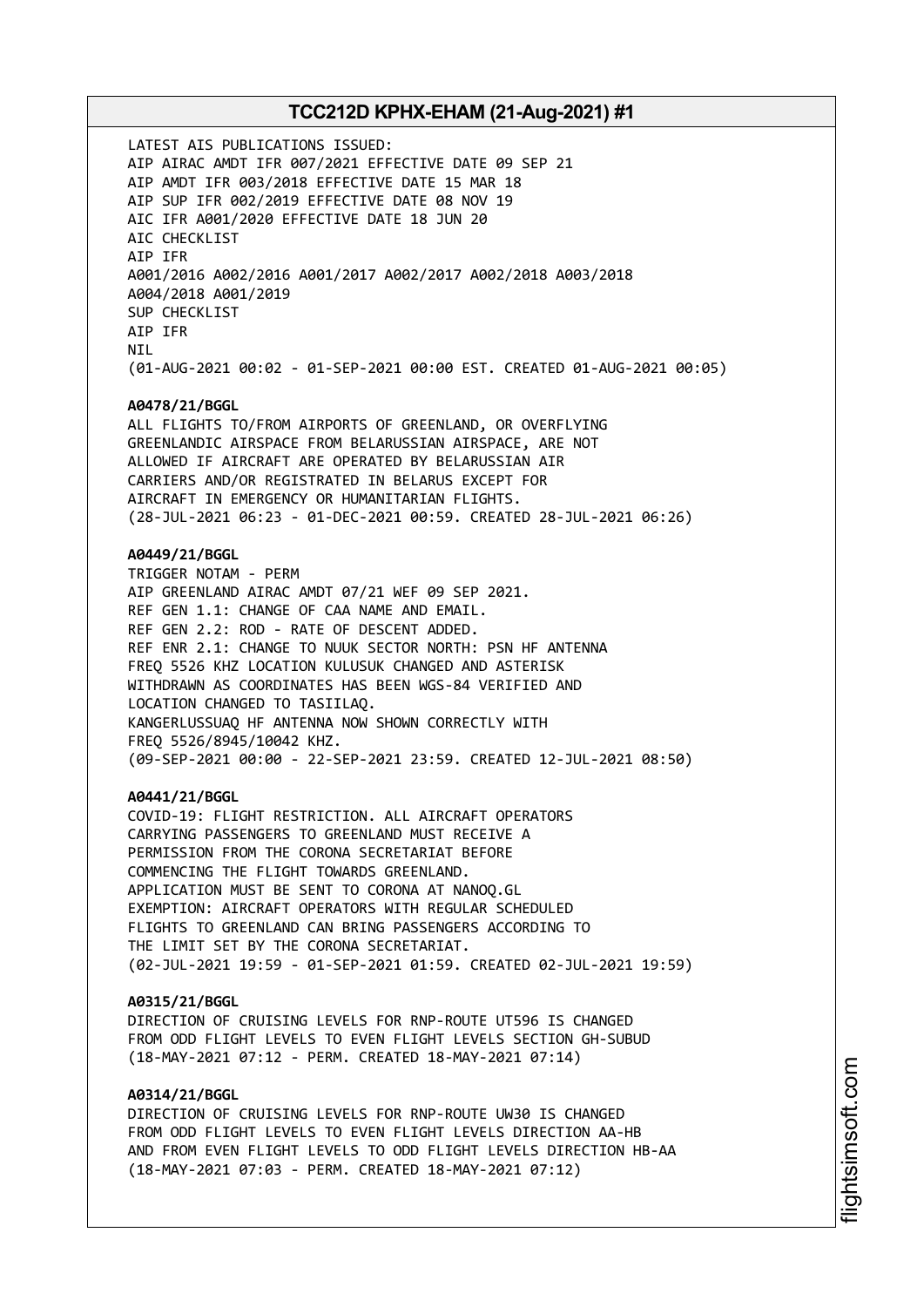┌──────────────────────────────────────────────────────────────────────────────┐

│**EGGX (SHANWICK OCEANIC FIR/UIR)** │

└──────────────────────────────────────────────────────────────────────────────┘ **V0014/21/EGGX** AIRSPACE SECURITY WARNING ISSUED BY THE DEPARTMENT FOR TRANSPORT - RISK TO CIVIL AVIATION IN BELARUS. OPERATORS ARE ADVISED NOT TO ENTER THE TERRITORY AND AIRSPACE OF BELARUS DUE TO SERIOUS SAFETY AND SECURITY CONCERNS POSED TO COMMERCIAL AVIATION. OPERATORS ARE ADVISED TO TAKE THIS INFORMATION INTO ACCOUNT IN THEIR OWN RISK ASSESSMENTS AND ROUTING DECISIONS. CONTACT UK DEPARTMENT FOR TRANSPORT +44(0)207 082 6639 OR +44(0)207 944 5999 OUT OF HOURS. FOR FURTHER DETAILS. 2021-05-0542/AS6 SFC-UNL (20-AUG-2021 08:18 - 17-NOV-2021 11:59 EST. CREATED 20-AUG-2021 08:18) **B2036/21/EGGX** WEF 01 OCT UNTIL 31 DEC THE UK C SERIES NOTAM WILL CHANGE TO P SERIES. ALL EXISTING C SERIES NOTAM WILL BE REISSUED AS A P SERIES ON 01 OCT. ALL NEW NOTAM REQUESTS AFTER 01 OCT WILL BE ISSUED AS A P SERIES. RECIPIENTS OF C SERIES NOTAM WILL AUTOMATICALLY BE MOVED TO THE P SERIES DISTRIBUTION LIST. AIC Y087/21 EFFECTIVE 23 SEP 21 REFERS. UK NOTAM SERIES DETAILS ARE CONTAINED IN UK AIP GEN 3.1 TABLE 3.6.3.4 (01-OCT-2021 00:00 - 31-DEC-2021 23:59. CREATED 18-AUG-2021 14:43) **D1107/21/EGGX** CHECKLIST YEAR=2021 0726 1100 1105 1106 LATEST PUBLICATIONS AIP AIRAC AMDT IFR 009/2021 EFFECTIVE DATE 09 SEP 21 AIP SUP IFR 040/2021 EFFECTIVE DATE 29 JUL 21 AIC IFR W069/2021 EFFECTIVE DATE 29 JUL 21 AIC IFR P067/2021 EFFECTIVE DATE 29 JUL 21 AIC IFR M066/2021 EFFECTIVE DATE 29 JUL 21 AIC IFR Y068/2021 EFFECTIVE DATE 29 JUL 21 AIC IFR G097/2009 EFFECTIVE DATE 31 DEC 09 AIC CHECKLIST AIP IFR P127/2006 P008/2008 P064/2008 P086/2008 P077/2009 P070/2010 P062/2012 P138/2012 Y009/2014 P002/2018 P053/2018 Y104/2018 Y031/2019 Y055/2019 Y117/2019 Y135/2019 P136/2019 P137/2019 P138/2019 P139/2019 Y140/2019 Y141/2019 Y142/2019 Y001/2020 P003/2020 W008/2020 Y011/2020 Y012/2020 W018/2020 Y024/2020 PART 1 OF 2 (01-AUG-2021 00:05 - 01-SEP-2021 00:05 EST. CREATED 01-AUG-2021 01:52) **D1107/21/EGGX** Y028/2020 Y031/2020 P034/2020 W035/2020 Y036/2020 Y039/2020 Y040/2020 Y041/2020 Y042/2020 Y043/2020 P044/2020 Y045/2020 P046/2020 Y051/2020 Y052/2020 P053/2020 P056/2020 P060/2020 P083/2020 Y085/2020 Y086/2020 Y087/2020 Y002/2021 Y008/2021 Y010/2021 Y011/2021 M012/2021 P017/2021 P018/2021 P026/2021 Y027/2021 Y028/2021 Y029/2021 Y037/2021 M044/2021 P045/2021 Y050/2021 Y054/2021 Y055/2021 P056/2021 Y058/2021 M060/2021 Y062/2021 M063/2021 M064/2021 M065/2021 M066/2021 P067/2021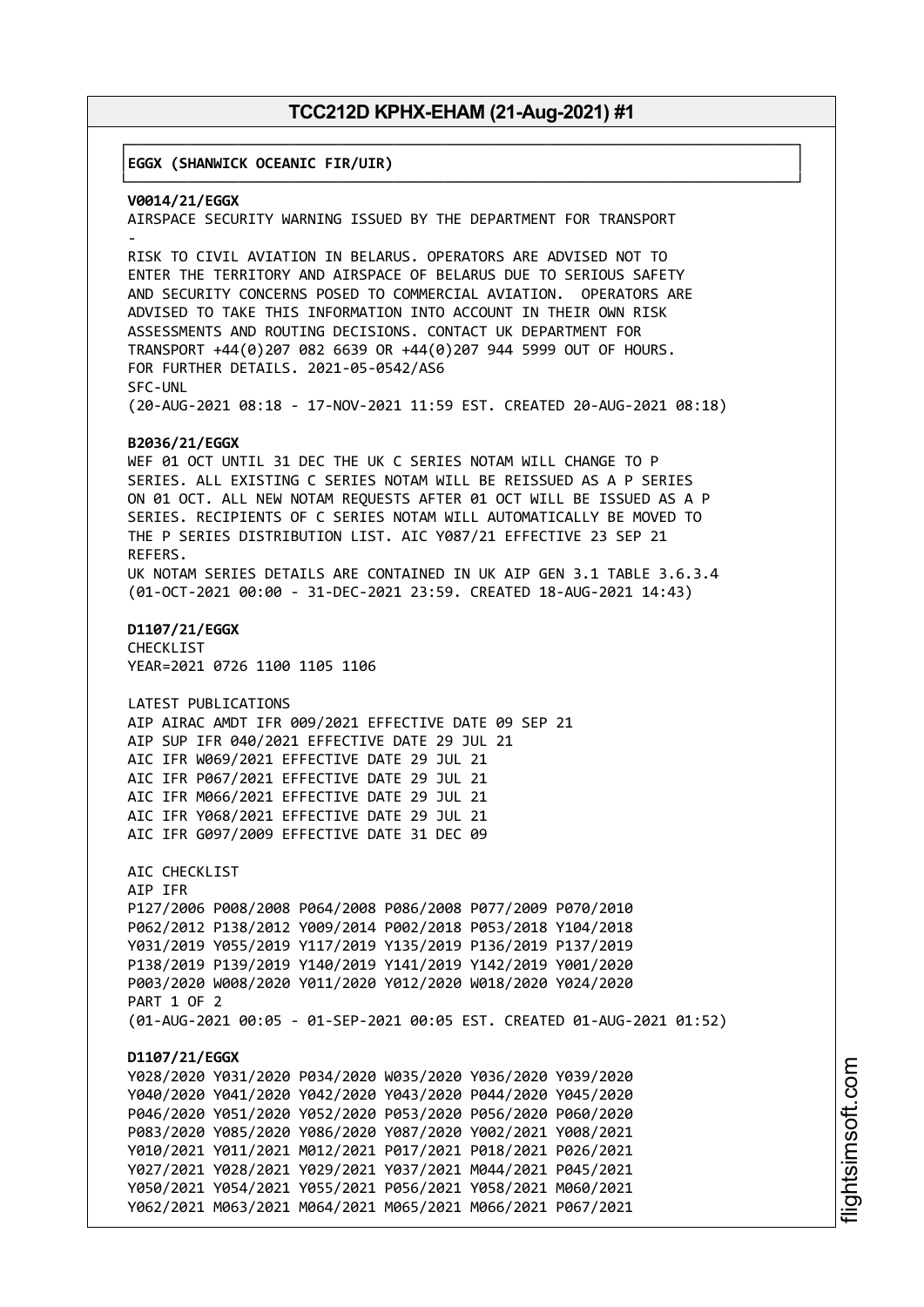Y068/2021 W069/2021 AIP VFR NIL AIP MIL NIL SUP CHECKLIST AIP IFR 053/2018 060/2018 011/2019 023/2019 025/2019 003/2020 017/2020 019/2020 023/2020 030/2020 031/2020 032/2020 037/2020 038/2020 039/2020 045/2020 046/2020 048/2020 049/2020 052/2020 002/2021 003/2021 007/2021 008/2021 012/2021 014/2021 017/2021 018/2021 019/2021 020/2021 022/2021 023/2021 024/2021 025/2021 026/2021 028/2021 029/2021 030/2021 031/2021 032/2021 034/2021 035/2021 036/2021 037/2021 038/2021 039/2021 040/2021 AIP VFR NIL AIP MIL NIL PART 2 OF 2 (01-AUG-2021 00:05 - 01-SEP-2021 00:05 EST. CREATED 01-AUG-2021 01:52) **G0256/21/EGGX** CHECKLIST YEAR=2021 0256 LATEST PUBLICATIONS AIP AIRAC AMDT IFR 009/2021 EFFECTIVE DATE 09 SEP 21 AIP SUP IFR 040/2021 EFFECTIVE DATE 29 JUL 21 AIC IFR W069/2021 EFFECTIVE DATE 29 JUL 21 AIC IFR P067/2021 EFFECTIVE DATE 29 JUL 21 AIC IFR M066/2021 EFFECTIVE DATE 29 JUL 21 AIC IFR Y068/2021 EFFECTIVE DATE 29 JUL 21 AIC IFR G097/2009 EFFECTIVE DATE 31 DEC 09 AIC CHECKLIST AIP IFR P127/2006 P008/2008 P064/2008 P086/2008 P077/2009 P070/2010 P062/2012 P138/2012 Y009/2014 P002/2018 P053/2018 Y104/2018 Y031/2019 Y055/2019 Y117/2019 Y135/2019 P136/2019 P137/2019 P138/2019 P139/2019 Y140/2019 Y141/2019 Y142/2019 Y001/2020 P003/2020 W008/2020 Y011/2020 Y012/2020 W018/2020 Y024/2020 Y028/2020 Y031/2020 P034/2020 W035/2020 Y036/2020 Y039/2020 Y040/2020 Y041/2020 Y042/2020 Y043/2020 P044/2020 Y045/2020 P046/2020 Y051/2020 Y052/2020 P053/2020 P056/2020 P060/2020 PART 1 OF 2 (01-AUG-2021 00:05 - 01-SEP-2021 00:05 EST. CREATED 01-AUG-2021 01:34) **G0256/21/EGGX** P083/2020 Y085/2020 Y086/2020 Y087/2020 Y002/2021 Y008/2021 Y010/2021 Y011/2021 M012/2021 P017/2021 P018/2021 P026/2021 Y027/2021 Y028/2021 Y029/2021 Y037/2021 M044/2021 P045/2021 Y050/2021 Y054/2021 Y055/2021 P056/2021 Y058/2021 M060/2021 Y062/2021 M063/2021 M064/2021 M065/2021 M066/2021 P067/2021 Y068/2021 W069/2021 AIP VFR **NTI** AIP MIL NIL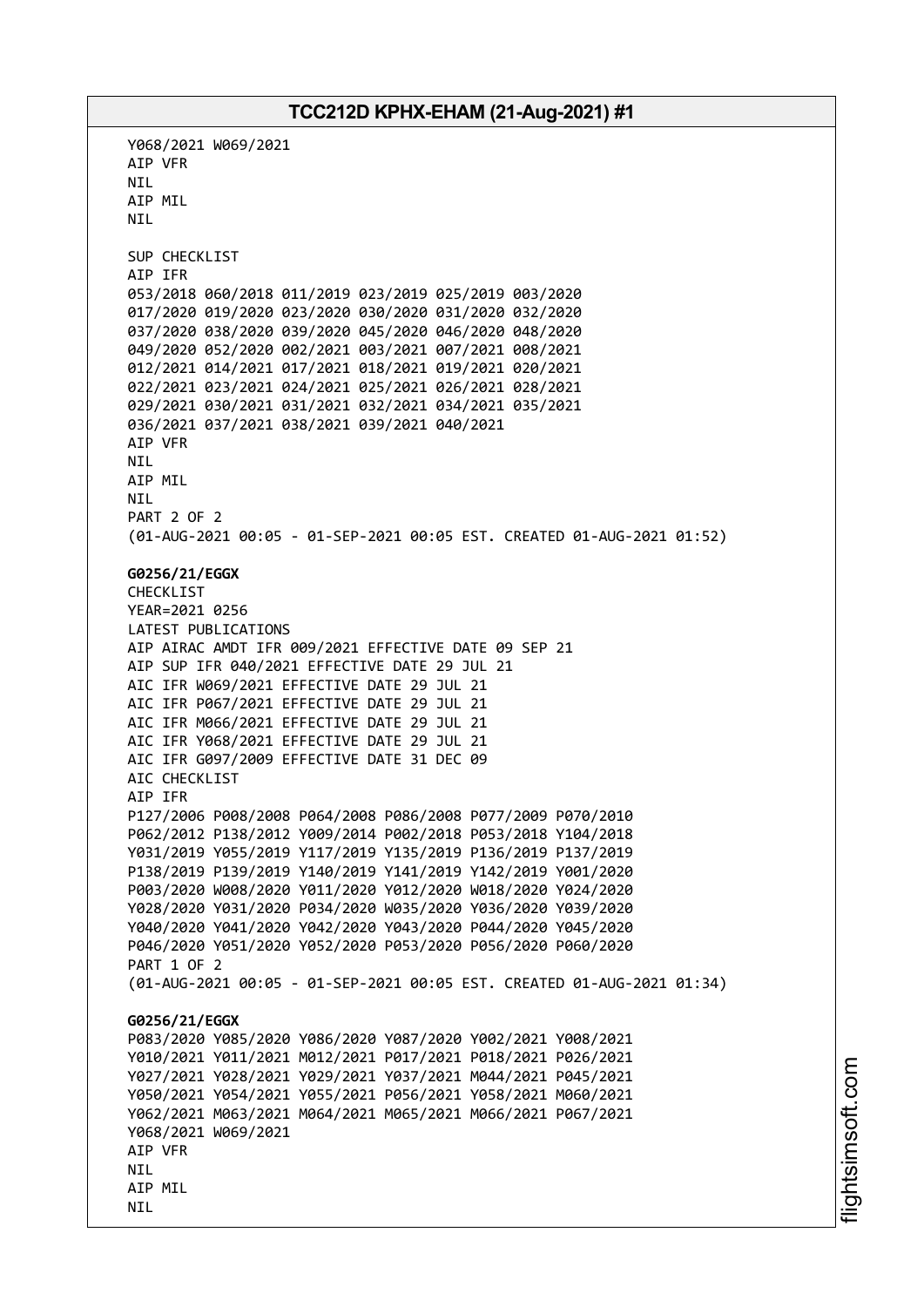# **TCC212D KPHX-EHAM (21-Aug-2021) #1** SUP CHECKLIST AIP IFR 053/2018 060/2018 011/2019 023/2019 025/2019 003/2020 017/2020 019/2020 023/2020 030/2020 031/2020 032/2020 037/2020 038/2020 039/2020 045/2020 046/2020 048/2020 049/2020 052/2020 002/2021 003/2021 007/2021 008/2021 012/2021 014/2021 017/2021 018/2021 019/2021 020/2021 022/2021 023/2021 024/2021 025/2021 026/2021 028/2021 029/2021 030/2021 031/2021 032/2021 034/2021 035/2021 036/2021 037/2021 038/2021 039/2021 040/2021 AIP VFR **NTI** AIP MIL NIL PART 2 OF 2 (01-AUG-2021 00:05 - 01-SEP-2021 00:05 EST. CREATED 01-AUG-2021 01:34) **M2939/21/EGGX** CHECKL<sub>TST</sub> YEAR=2021 2913 2914 2915 2916 2917 2918 2919 2920 2921 2922 2923 2924 2925 2926 2927 2928 2929 2930 2931 2932 2933 2935 LATEST PUBLICATIONS AIP AIRAC AMDT IFR 009/2021 EFFECTIVE DATE 09 SEP 21 AIP SUP IFR 040/2021 EFFECTIVE DATE 29 JUL 21 AIC IFR W069/2021 EFFECTIVE DATE 29 JUL 21 AIC IFR P067/2021 EFFECTIVE DATE 29 JUL 21 AIC IFR M066/2021 EFFECTIVE DATE 29 JUL 21 AIC IFR Y068/2021 EFFECTIVE DATE 29 JUL 21 AIC IFR G097/2009 EFFECTIVE DATE 31 DEC 09 AIC CHECKLIST AIP IFR P127/2006 P008/2008 P064/2008 P086/2008 P077/2009 P070/2010 P062/2012 P138/2012 Y009/2014 P002/2018 P053/2018 Y104/2018 Y031/2019 Y055/2019 Y117/2019 Y135/2019 P136/2019 P137/2019 PART 1 OF 2 (01-AUG-2021 00:05 - 01-SEP-2021 00:05 EST. CREATED 01-AUG-2021 01:33) **M2939/21/EGGX** P138/2019 P139/2019 Y140/2019 Y141/2019 Y142/2019 Y001/2020 P003/2020 W008/2020 Y011/2020 Y012/2020 W018/2020 Y024/2020 Y028/2020 Y031/2020 P034/2020 W035/2020 Y036/2020 Y039/2020 Y040/2020 Y041/2020 Y042/2020 Y043/2020 P044/2020 Y045/2020 P046/2020 Y051/2020 Y052/2020 P053/2020 P056/2020 P060/2020 P083/2020 Y085/2020 Y086/2020 Y087/2020 Y002/2021 Y008/2021 Y010/2021 Y011/2021 M012/2021 P017/2021 P018/2021 P026/2021 Y027/2021 Y028/2021 Y029/2021 Y037/2021 M044/2021 P045/2021 Y050/2021 Y054/2021 Y055/2021 P056/2021 Y058/2021 M060/2021 Y062/2021 M063/2021 M064/2021 M065/2021 M066/2021 P067/2021 Y068/2021 W069/2021 AIP VFR NIL AIP MIL **NTI** 022/2021 023/2021 024/2021 025/2021 026/2021 028/2021 029/2021 030/2021 031/2021 032/2021 034/2021 035/2021 036/2021 037/2021 038/2021 039/2021 040/2021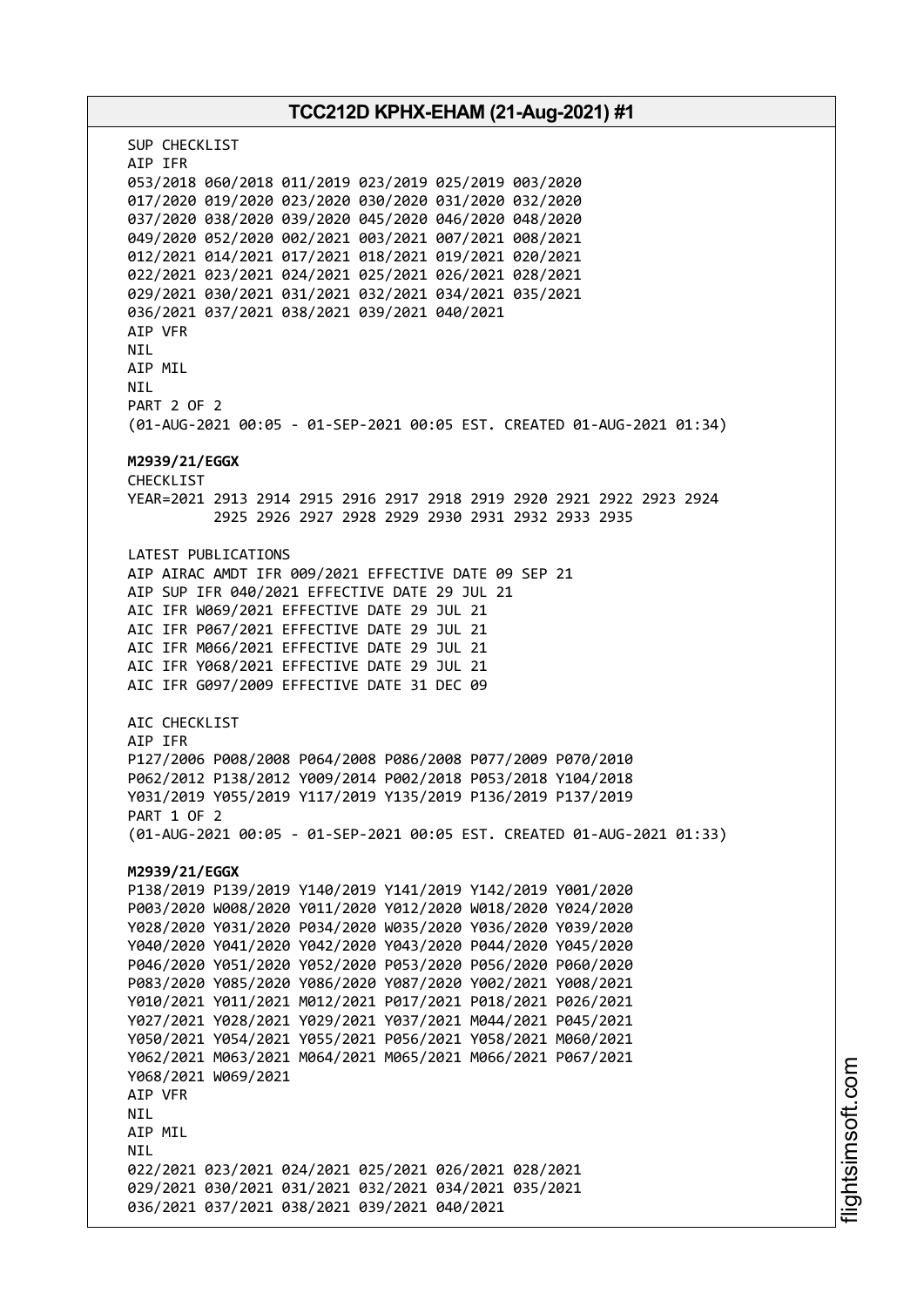AIP VFR NIL AIP MIL NIL PART 2 OF 2 (01-AUG-2021 00:05 - 01-SEP-2021 00:05 EST. CREATED 01-AUG-2021 01:33) **F0776/21/EGGX** CHECKLIST YEAR=2021 0769 0770 0771 0773 0776 LATEST PUBLICATIONS AIP AIRAC AMDT IFR 009/2021 EFFECTIVE DATE 09 SEP 21 AIP SUP IFR 040/2021 EFFECTIVE DATE 29 JUL 21 AIC IFR W069/2021 EFFECTIVE DATE 29 JUL 21 AIC IFR P067/2021 EFFECTIVE DATE 29 JUL 21 AIC IFR M066/2021 EFFECTIVE DATE 29 JUL 21 AIC IFR Y068/2021 EFFECTIVE DATE 29 JUL 21 AIC IFR G097/2009 EFFECTIVE DATE 31 DEC 09 AIC CHECKLIST AIP IFR P127/2006 P008/2008 P064/2008 P086/2008 P077/2009 P070/2010 P062/2012 P138/2012 Y009/2014 P002/2018 P053/2018 Y104/2018 Y031/2019 Y055/2019 Y117/2019 Y135/2019 P136/2019 P137/2019 P138/2019 P139/2019 Y140/2019 Y141/2019 Y142/2019 Y001/2020 P003/2020 W008/2020 Y011/2020 Y012/2020 W018/2020 Y024/2020 Y028/2020 Y031/2020 P034/2020 W035/2020 Y036/2020 Y039/2020 Y040/2020 Y041/2020 Y042/2020 Y043/2020 P044/2020 Y045/2020 PART 1 OF 2 (01-AUG-2021 00:05 - 01-SEP-2021 00:05 EST. CREATED 01-AUG-2021 01:31) **F0776/21/EGGX** P046/2020 Y051/2020 Y052/2020 P053/2020 P056/2020 P060/2020 P083/2020 Y085/2020 Y086/2020 Y087/2020 Y002/2021 Y008/2021 Y010/2021 Y011/2021 M012/2021 P017/2021 P018/2021 P026/2021 Y027/2021 Y028/2021 Y029/2021 Y037/2021 M044/2021 P045/2021 Y050/2021 Y054/2021 Y055/2021 P056/2021 Y058/2021 M060/2021 Y062/2021 M063/2021 M064/2021 M065/2021 M066/2021 P067/2021 Y068/2021 W069/2021 AIP VFR NIL AIP MIL **NTI** SUP CHECKLIST AIP IFR 053/2018 060/2018 011/2019 023/2019 025/2019 003/2020 017/2020 019/2020 023/2020 030/2020 031/2020 032/2020 037/2020 038/2020 039/2020 045/2020 046/2020 048/2020 049/2020 052/2020 002/2021 003/2021 007/2021 008/2021 012/2021 014/2021 017/2021 018/2021 019/2021 020/2021 022/2021 023/2021 024/2021 025/2021 026/2021 028/2021 029/2021 030/2021 031/2021 032/2021 034/2021 035/2021 036/2021 037/2021 038/2021 039/2021 040/2021 AIP VFR **NTL** AIP MIL **NTI** PART 2 OF 2 (01-AUG-2021 00:05 - 01-SEP-2021 00:05 EST. CREATED 01-AUG-2021 01:31)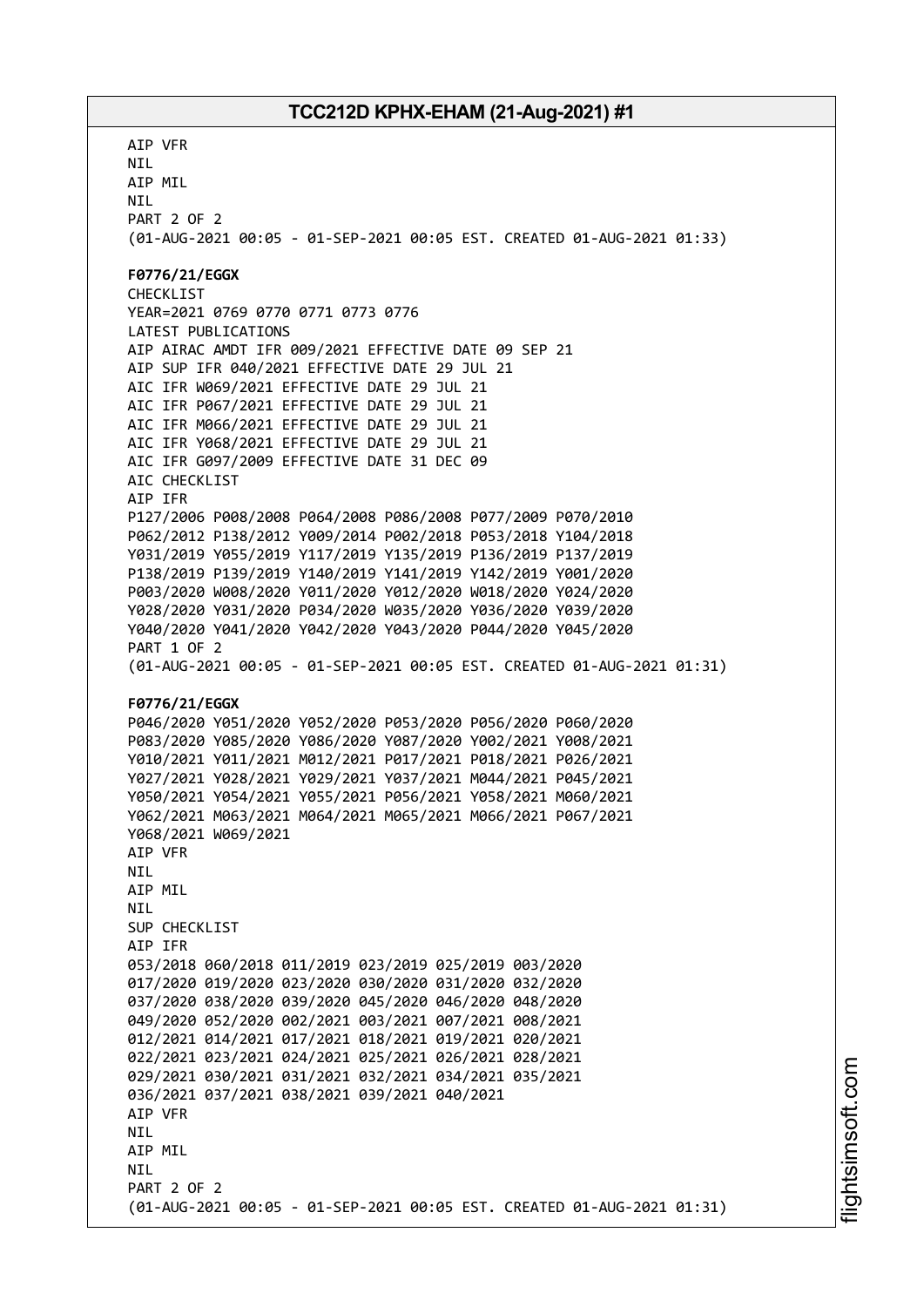**N0151/21/EGGX** P083/2020 Y085/2020 Y086/2020 Y087/2020 Y002/2021 Y008/2021 Y010/2021 Y011/2021 M012/2021 P017/2021 P018/2021 P026/2021 Y027/2021 Y028/2021 Y029/2021 Y037/2021 M044/2021 P045/2021 Y050/2021 Y054/2021 Y055/2021 P056/2021 Y058/2021 M060/2021 Y062/2021 M063/2021 M064/2021 M065/2021 M066/2021 P067/2021 Y068/2021 W069/2021 AIP VFR NIL AIP MIL **NTI** SUP CHECKLIST AIP IFR 053/2018 060/2018 011/2019 023/2019 025/2019 003/2020 017/2020 019/2020 023/2020 030/2020 031/2020 032/2020 037/2020 038/2020 039/2020 045/2020 046/2020 048/2020 049/2020 052/2020 002/2021 003/2021 007/2021 008/2021 012/2021 014/2021 017/2021 018/2021 019/2021 020/2021 022/2021 023/2021 024/2021 025/2021 026/2021 028/2021 029/2021 030/2021 031/2021 032/2021 034/2021 035/2021 036/2021 037/2021 038/2021 039/2021 040/2021 AIP VFR NIL AIP MIL NIL PART 2 OF 2 (01-AUG-2021 00:05 - 01-SEP-2021 00:05 EST. CREATED 01-AUG-2021 01:29) **N0151/21/EGGX** CHECKLIST YEAR=2021 0095 0111 0112 0113 0118 0122 0123 0124 0127 0136 0138 0139 0141 0142 0143 0145 0147 0149 0150 0151 LATEST PUBLICATIONS AIP AIRAC AMDT IFR 009/2021 EFFECTIVE DATE 09 SEP 21 AIP SUP IFR 040/2021 EFFECTIVE DATE 29 JUL 21 AIC IFR W069/2021 EFFECTIVE DATE 29 JUL 21 AIC IFR P067/2021 EFFECTIVE DATE 29 JUL 21 AIC IFR M066/2021 EFFECTIVE DATE 29 JUL 21 AIC IFR Y068/2021 EFFECTIVE DATE 29 JUL 21 AIC IFR G097/2009 EFFECTIVE DATE 31 DEC 09 AIC CHECKLIST AIP IFR P127/2006 P008/2008 P064/2008 P086/2008 P077/2009 P070/2010 P062/2012 P138/2012 Y009/2014 P002/2018 P053/2018 Y104/2018 Y031/2019 Y055/2019 Y117/2019 Y135/2019 P136/2019 P137/2019 P138/2019 P139/2019 Y140/2019 Y141/2019 Y142/2019 Y001/2020 P003/2020 W008/2020 Y011/2020 Y012/2020 W018/2020 Y024/2020 Y028/2020 Y031/2020 P034/2020 W035/2020 Y036/2020 Y039/2020 Y040/2020 Y041/2020 Y042/2020 Y043/2020 P044/2020 Y045/2020 P046/2020 Y051/2020 Y052/2020 P053/2020 P056/2020 P060/2020 PART 1 OF 2 (01-AUG-2021 00:05 - 01-SEP-2021 00:05 EST. CREATED 01-AUG-2021 01:29) **B1876/21/EGGX** AIC IFR Y068/2021 EFFECTIVE DATE 29 JUL 21 AIC IFR G097/2009 EFFECTIVE DATE 31 DEC 09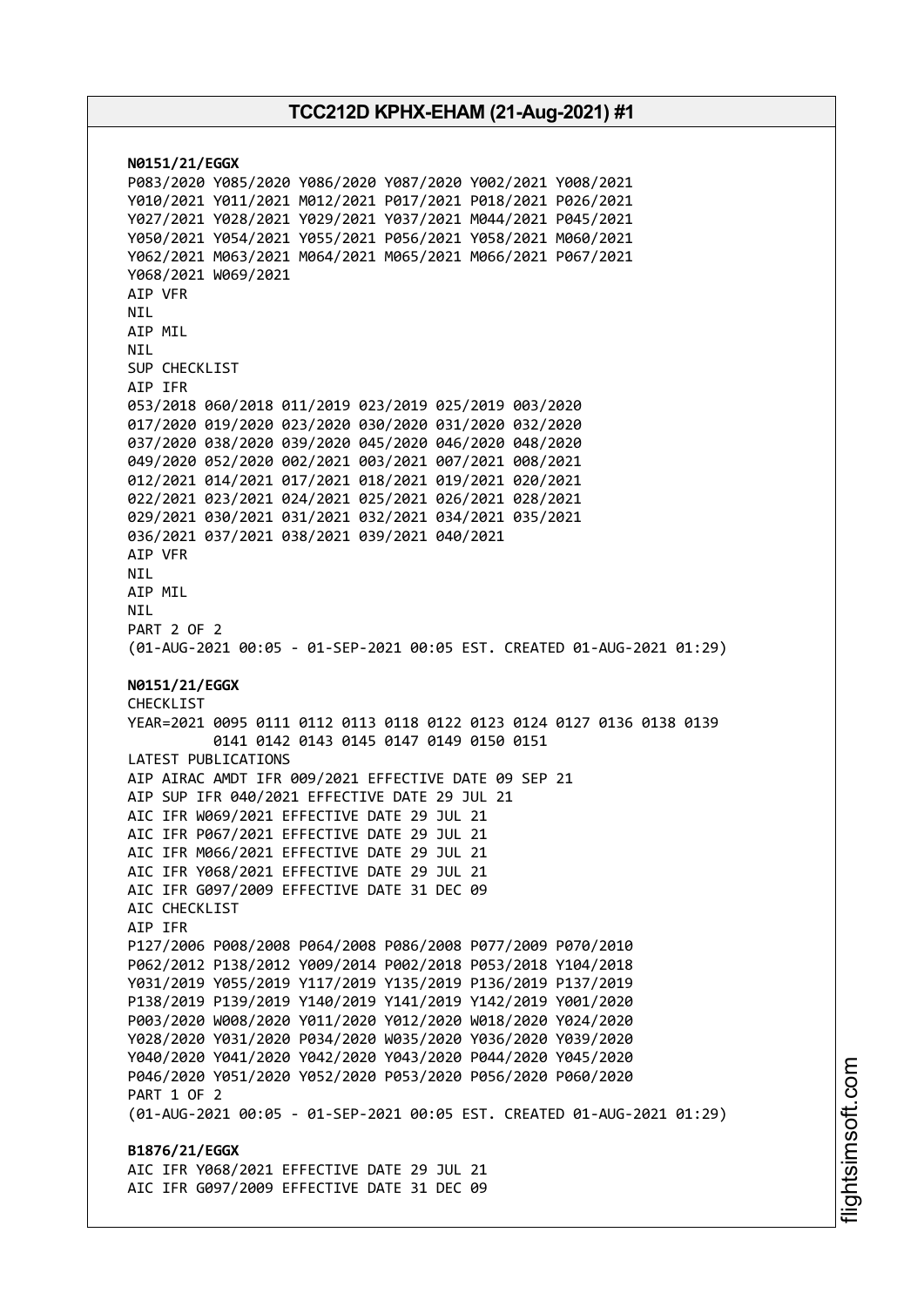**TCC212D KPHX-EHAM (21-Aug-2021) #1** AIC CHECKLIST AIP IFR P127/2006 P008/2008 P064/2008 P086/2008 P077/2009 P070/2010 P062/2012 P138/2012 Y009/2014 P002/2018 P053/2018 Y104/2018 Y031/2019 Y055/2019 Y117/2019 Y135/2019 P136/2019 P137/2019 P138/2019 P139/2019 Y140/2019 Y141/2019 Y142/2019 Y001/2020 P003/2020 W008/2020 Y011/2020 Y012/2020 W018/2020 Y024/2020 Y028/2020 Y031/2020 P034/2020 W035/2020 Y036/2020 Y039/2020 Y040/2020 Y041/2020 Y042/2020 Y043/2020 P044/2020 Y045/2020 P046/2020 Y051/2020 Y052/2020 P053/2020 P056/2020 P060/2020 P083/2020 Y085/2020 Y086/2020 Y087/2020 Y002/2021 Y008/2021 Y010/2021 Y011/2021 M012/2021 P017/2021 P018/2021 P026/2021 Y027/2021 Y028/2021 Y029/2021 Y037/2021 M044/2021 P045/2021 Y050/2021 Y054/2021 Y055/2021 P056/2021 Y058/2021 M060/2021 Y062/2021 M063/2021 M064/2021 M065/2021 M066/2021 P067/2021 Y068/2021 W069/2021 PART 2 OF 3 (01-AUG-2021 00:05 - 01-SEP-2021 00:05 EST. CREATED 01-AUG-2021 01:28) **B1876/21/EGGX** CHECKLIST YEAR=2021 0989 1036 1041 1142 1175 1194 1205 1206 1207 1209 1372 1378 1413 1431 1537 1558 1579 1630 1705 1717 1725 1743 1747 1750 1751 1753 1790 1813 1816 1824 1836 1837 1839 1840 1841 1843 1844 1854 1856 1857 1860 1861 1862 1863 1864 1865 1866 1867 LATEST PUBLICATIONS AIP AIRAC AMDT IFR 009/2021 EFFECTIVE DATE 09 SEP 21 AIP SUP IFR 040/2021 EFFECTIVE DATE 29 JUL 21 AIC IFR W069/2021 EFFECTIVE DATE 29 JUL 21 AIC IFR P067/2021 EFFECTIVE DATE 29 JUL 21 AIC IFR M066/2021 EFFECTIVE DATE 29 JUL 21 PART 1 OF 3 (01-AUG-2021 00:05 - 01-SEP-2021 00:05 EST. CREATED 01-AUG-2021 01:28) **B1876/21/EGGX** AIP VFR NIL AIP MIL NIL SUP CHECKLIST AIP IFR 053/2018 060/2018 011/2019 023/2019 025/2019 003/2020 017/2020 019/2020 023/2020 030/2020 031/2020 032/2020 037/2020 038/2020 039/2020 045/2020 046/2020 048/2020 049/2020 052/2020 002/2021 003/2021 007/2021 008/2021 012/2021 014/2021 017/2021 018/2021 019/2021 020/2021 022/2021 023/2021 024/2021 025/2021 026/2021 028/2021 029/2021 030/2021 031/2021 032/2021 034/2021 035/2021 036/2021 037/2021 038/2021 039/2021 040/2021 AIP VFR NIL AIP MIL **NTL** PART 3 OF 3 (01-AUG-2021 00:05 - 01-SEP-2021 00:05 EST. CREATED 01-AUG-2021 01:28) **A2748/21/EGGX**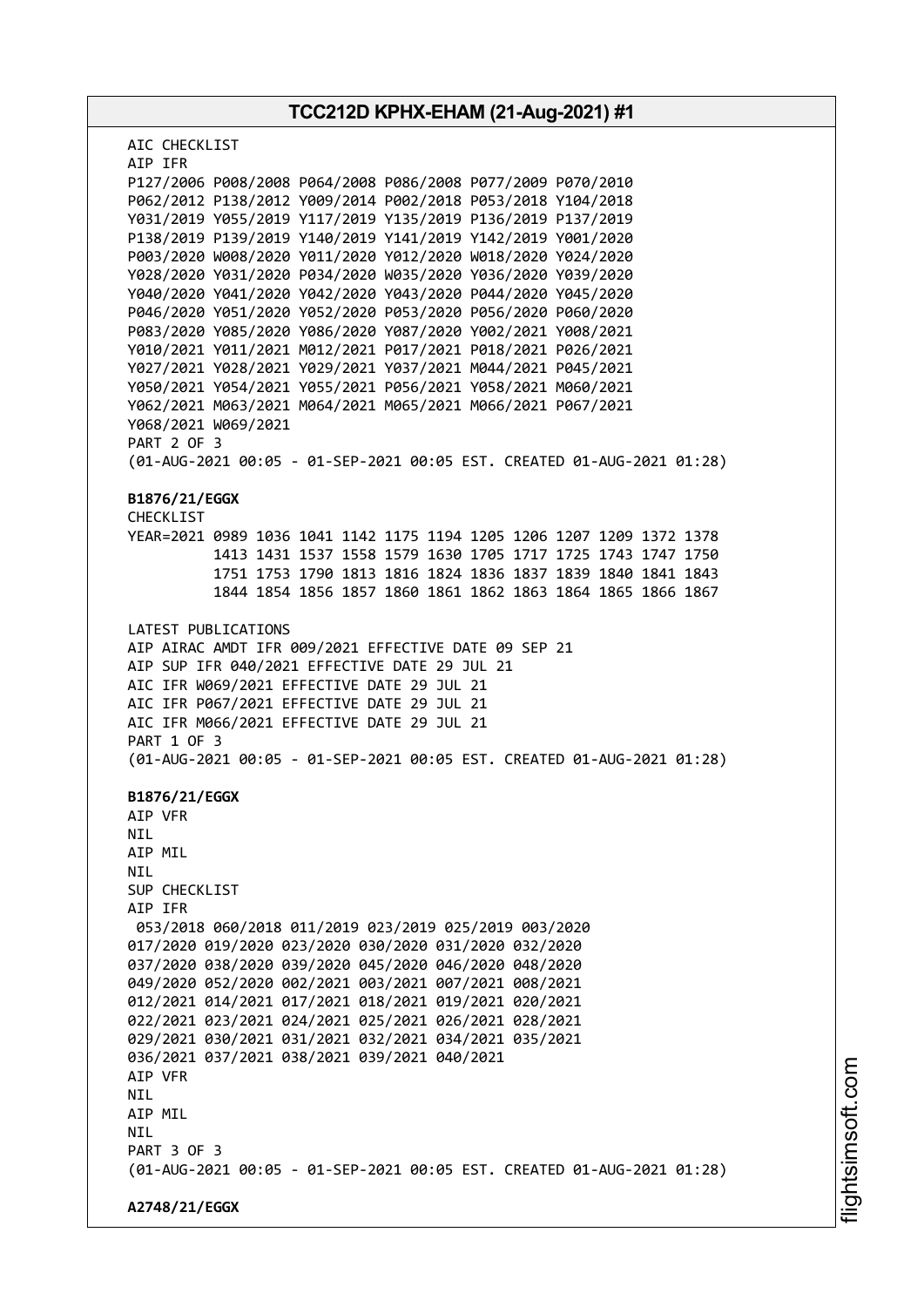| TCC212D KPHX-EHAM (21-Aug-2021) #1                                                                                                                                                                                                                                                                                                                                                                                                                                                                                                                                                                                                                                                                                                                                                                                                                                                                                                                                                                                                                                                                                                                                                                                                                                                                                                  |  |
|-------------------------------------------------------------------------------------------------------------------------------------------------------------------------------------------------------------------------------------------------------------------------------------------------------------------------------------------------------------------------------------------------------------------------------------------------------------------------------------------------------------------------------------------------------------------------------------------------------------------------------------------------------------------------------------------------------------------------------------------------------------------------------------------------------------------------------------------------------------------------------------------------------------------------------------------------------------------------------------------------------------------------------------------------------------------------------------------------------------------------------------------------------------------------------------------------------------------------------------------------------------------------------------------------------------------------------------|--|
| <b>CHECKLIST</b><br>YEAR=2021 1471 1502 1566 1576 1577 1596 1650 1662 1674 1675 1713 1740<br>1747 1798 1845 1938 1940 1970 2020 2025 2032 2033 2034 2078<br>2111 2138 2167 2168 2211 2224 2259 2270 2290 2310 2320 2328<br>2345 2385 2391 2393 2395 2398 2410 2411 2434 2441 2445 2455<br>2457 2462 2463 2464 2484 2509 2510 2524 2527 2528 2530 2548<br>2556 2583 2592 2593 2594 2595 2596 2597 2598 2599 2600 2601<br>2602 2609 2611 2612 2629 2631 2632 2641 2642 2650 2651 2673<br>2674 2680 2682 2685 2686 2690 2692 2694 2701 2702 2703 2704<br>2705 2709 2710 2711 2713 2715 2716 2721 2722 2723 2728 2733<br>2736 2738 2741 2744 2745 2747                                                                                                                                                                                                                                                                                                                                                                                                                                                                                                                                                                                                                                                                                  |  |
| LATEST PUBLICATIONS<br>AIP AIRAC AMDT IFR 009/2021 EFFECTIVE DATE 09 SEP 21<br>AIP SUP IFR 040/2021 EFFECTIVE DATE 29 JUL 21<br>AIC IFR W069/2021 EFFECTIVE DATE 29 JUL 21<br>AIC IFR P067/2021 EFFECTIVE DATE 29 JUL 21<br>AIC IFR M066/2021 EFFECTIVE DATE 29 JUL 21<br>AIC IFR Y068/2021 EFFECTIVE DATE 29 JUL 21<br>AIC IFR G097/2009 EFFECTIVE DATE 31 DEC 09<br>AIC CHECKLIST<br>AIP IFR                                                                                                                                                                                                                                                                                                                                                                                                                                                                                                                                                                                                                                                                                                                                                                                                                                                                                                                                      |  |
| P127/2006 P008/2008 P064/2008 P086/2008 P077/2009 P070/2010<br>P062/2012 P138/2012 Y009/2014 P002/2018 P053/2018 Y104/2018<br>PART 1 OF 2<br>(01-AUG-2021 00:05 - 01-SEP-2021 00:05 EST. CREATED 01-AUG-2021 01:27)                                                                                                                                                                                                                                                                                                                                                                                                                                                                                                                                                                                                                                                                                                                                                                                                                                                                                                                                                                                                                                                                                                                 |  |
| A2748/21/EGGX<br>Y031/2019 Y055/2019 Y117/2019 Y135/2019 P136/2019 P137/2019<br>P138/2019 P139/2019 Y140/2019 Y141/2019 Y142/2019 Y001/2020<br>P003/2020 W008/2020 Y011/2020 Y012/2020 W018/2020 Y024/2020<br>Y028/2020 Y031/2020 P034/2020 W035/2020 Y036/2020 Y039/2020<br>Y040/2020 Y041/2020 Y042/2020 Y043/2020 P044/2020 Y045/2020<br>P046/2020 Y051/2020 Y052/2020 P053/2020 P056/2020 P060/2020<br>P083/2020 Y085/2020 Y086/2020 Y087/2020 Y002/2021 Y008/2021<br>Y010/2021 Y011/2021 M012/2021 P017/2021 P018/2021 P026/2021<br>Y027/2021 Y028/2021 Y029/2021 Y037/2021 M044/2021 P045/2021<br>Y050/2021 Y054/2021 Y055/2021 P056/2021 Y058/2021 M060/2021<br>Y062/2021 M063/2021 M064/2021 M065/2021 M066/2021 P067/2021<br>Y068/2021 W069/2021<br>AIP VFR<br>NIL<br>AIP MIL<br><b>NIL</b><br>SUP CHECKLIST<br>AIP IFR<br>053/2018 060/2018 011/2019 023/2019 025/2019 003/2020<br>017/2020 019/2020 023/2020 030/2020 031/2020 032/2020<br>037/2020 038/2020 039/2020 045/2020 046/2020 048/2020<br>049/2020 052/2020 002/2021 003/2021 007/2021 008/2021<br>012/2021 014/2021 017/2021 018/2021 019/2021 020/2021<br>022/2021 023/2021 024/2021 025/2021 026/2021 028/2021<br>029/2021 030/2021 031/2021 032/2021 034/2021 035/2021<br>036/2021 037/2021 038/2021 039/2021 040/2021<br>AIP VFR<br><b>NIL</b><br>AIP MIL |  |
| <b>NIL</b><br>PART 2 OF 2                                                                                                                                                                                                                                                                                                                                                                                                                                                                                                                                                                                                                                                                                                                                                                                                                                                                                                                                                                                                                                                                                                                                                                                                                                                                                                           |  |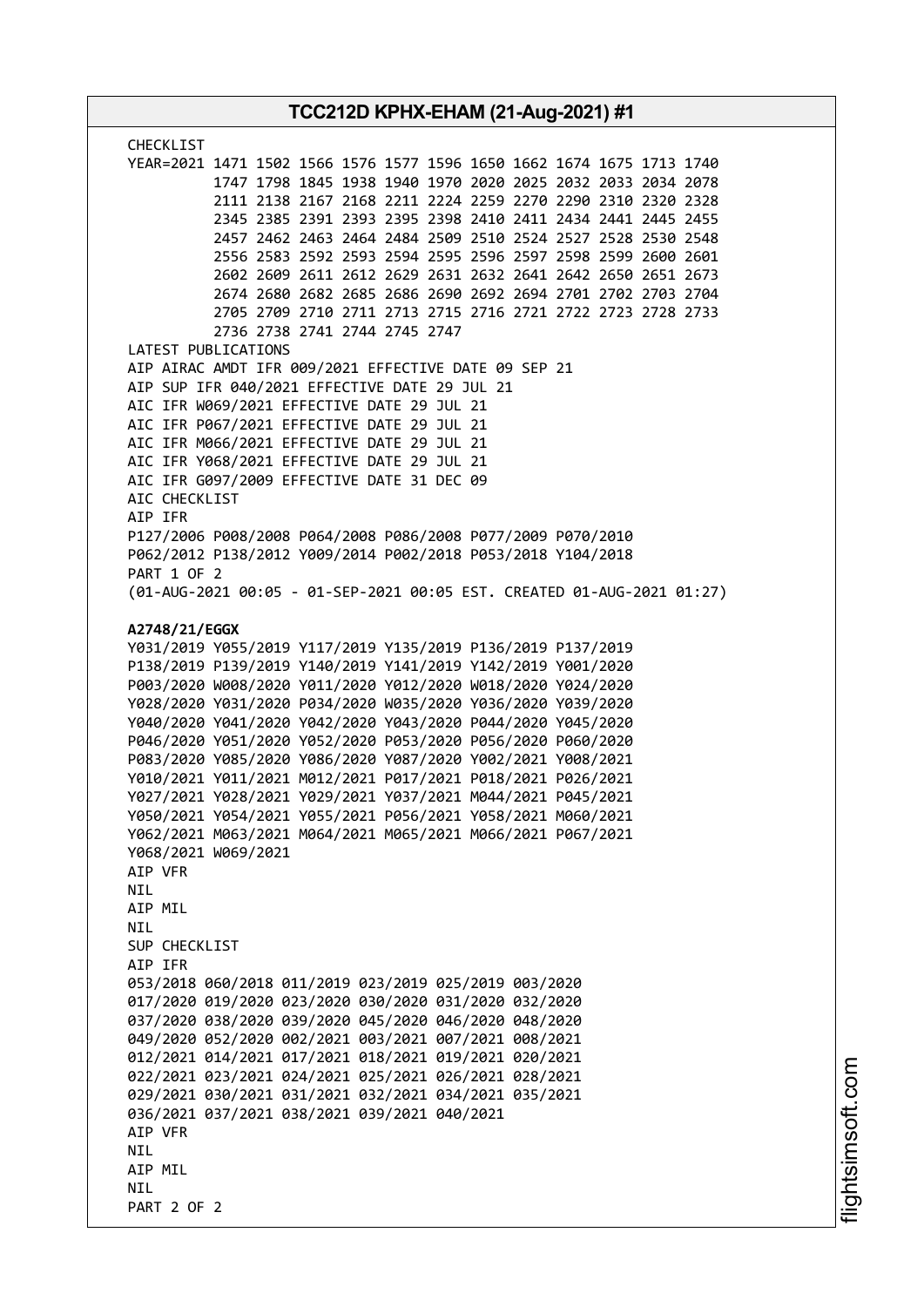(01-AUG-2021 00:05 - 01-SEP-2021 00:05 EST. CREATED 01-AUG-2021 01:27) **Q0411/21/EGGX** CHECKLIST YEAR=2021 0387 0393 0400 0402 0404 0405 0406 0407 0408 0409 0410 0411 LATEST PUBLICATIONS AIP AIRAC AMDT IFR 009/2021 EFFECTIVE DATE 09 SEP 21 AIP SUP IFR 040/2021 EFFECTIVE DATE 29 JUL 21 AIC IFR W069/2021 EFFECTIVE DATE 29 JUL 21 AIC IFR P067/2021 EFFECTIVE DATE 29 JUL 21 AIC IFR M066/2021 EFFECTIVE DATE 29 JUL 21 AIC IFR Y068/2021 EFFECTIVE DATE 29 JUL 21 AIC IFR G097/2009 EFFECTIVE DATE 31 DEC 09 AIC CHECKLIST AIP IFR P127/2006 P008/2008 P064/2008 P086/2008 P077/2009 P070/2010 P062/2012 P138/2012 Y009/2014 P002/2018 P053/2018 Y104/2018 Y031/2019 Y055/2019 Y117/2019 Y135/2019 P136/2019 P137/2019 P138/2019 P139/2019 Y140/2019 Y141/2019 Y142/2019 Y001/2020 P003/2020 W008/2020 Y011/2020 Y012/2020 W018/2020 Y024/2020 Y028/2020 Y031/2020 P034/2020 W035/2020 Y036/2020 Y039/2020 Y040/2020 Y041/2020 Y042/2020 Y043/2020 P044/2020 Y045/2020 P046/2020 Y051/2020 Y052/2020 P053/2020 P056/2020 P060/2020 PART 1 OF 2 (01-AUG-2021 00:05 - 01-SEP-2021 00:05 EST. CREATED 01-AUG-2021 01:12) **Q0411/21/EGGX** P083/2020 Y085/2020 Y086/2020 Y087/2020 Y002/2021 Y008/2021 Y010/2021 Y011/2021 M012/2021 P017/2021 P018/2021 P026/2021 Y027/2021 Y028/2021 Y029/2021 Y037/2021 M044/2021 P045/2021 Y050/2021 Y054/2021 Y055/2021 P056/2021 Y058/2021 M060/2021 Y062/2021 M063/2021 M064/2021 M065/2021 M066/2021 P067/2021 Y068/2021 W069/2021 AIP VFR NIL AIP MIL NIL SUP CHECKLIST AIP IFR 053/2018 060/2018 011/2019 023/2019 025/2019 003/2020 017/2020 019/2020 023/2020 030/2020 031/2020 032/2020 037/2020 038/2020 039/2020 045/2020 046/2020 048/2020 049/2020 052/2020 002/2021 003/2021 007/2021 008/2021 012/2021 014/2021 017/2021 018/2021 019/2021 020/2021 022/2021 023/2021 024/2021 025/2021 026/2021 028/2021 029/2021 030/2021 031/2021 032/2021 034/2021 035/2021 036/2021 037/2021 038/2021 039/2021 040/2021 AIP VFR NIL AIP MIL NIL PART 2 OF 2 (01-AUG-2021 00:05 - 01-SEP-2021 00:05 EST. CREATED 01-AUG-2021 01:12) **K0336/21/EGGX** AIC IFR P067/2021 EFFECTIVE DATE 29 JUL 21 AIC IFR M066/2021 EFFECTIVE DATE 29 JUL 21 AIC IFR Y068/2021 EFFECTIVE DATE 29 JUL 21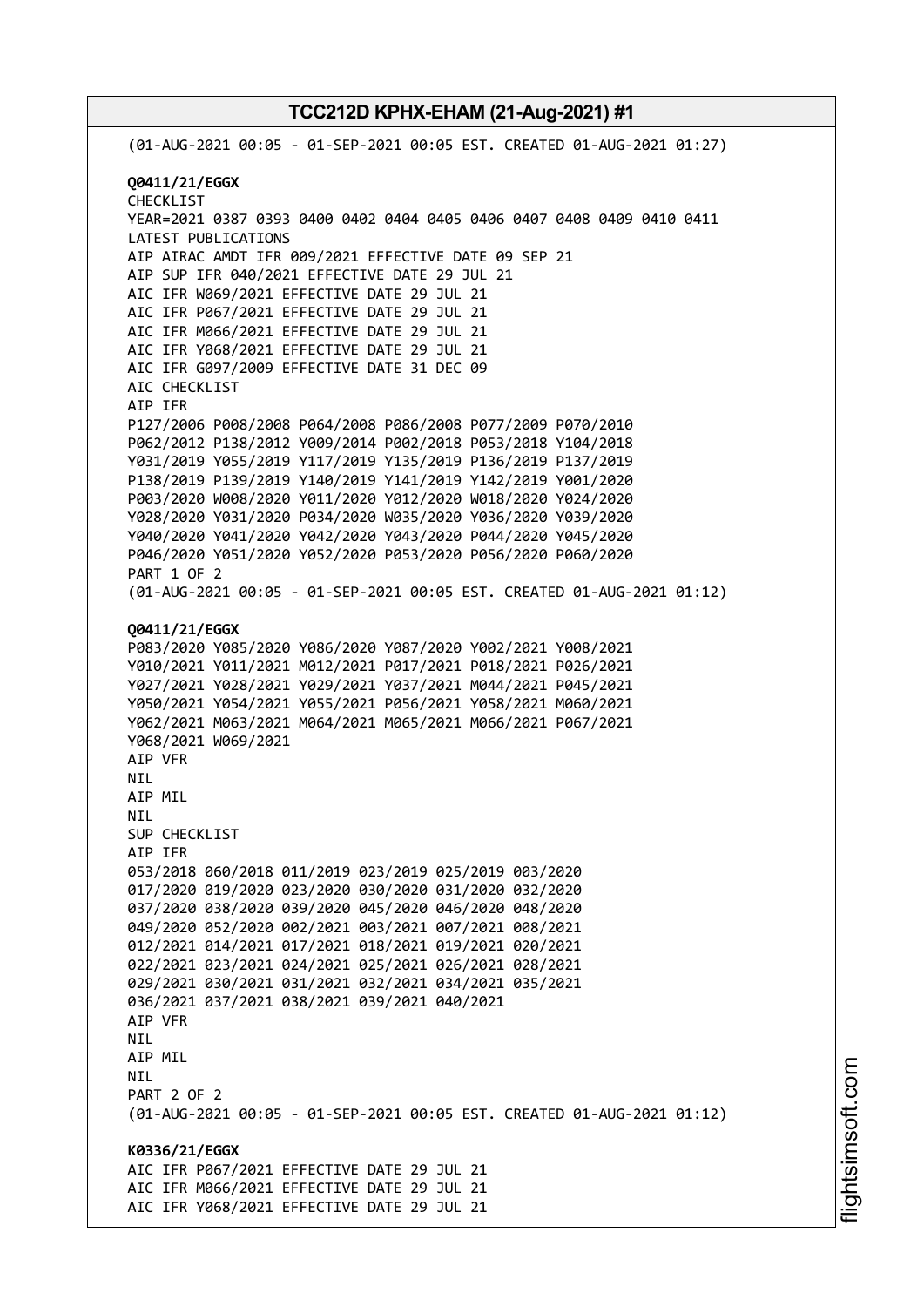**TCC212D KPHX-EHAM (21-Aug-2021) #1** AIC IFR G097/2009 EFFECTIVE DATE 31 DEC 09 AIC CHECKLIST AIP IFR P127/2006 P008/2008 P064/2008 P086/2008 P077/2009 P070/2010 P062/2012 P138/2012 Y009/2014 P002/2018 P053/2018 Y104/2018 Y031/2019 Y055/2019 Y117/2019 Y135/2019 P136/2019 P137/2019 P138/2019 P139/2019 Y140/2019 Y141/2019 Y142/2019 Y001/2020 P003/2020 W008/2020 Y011/2020 Y012/2020 W018/2020 Y024/2020 Y028/2020 Y031/2020 P034/2020 W035/2020 Y036/2020 Y039/2020 Y040/2020 Y041/2020 Y042/2020 Y043/2020 P044/2020 Y045/2020 P046/2020 Y051/2020 Y052/2020 P053/2020 P056/2020 P060/2020 P083/2020 Y085/2020 Y086/2020 Y087/2020 Y002/2021 Y008/2021 Y010/2021 Y011/2021 M012/2021 P017/2021 P018/2021 P026/2021 Y027/2021 Y028/2021 Y029/2021 Y037/2021 M044/2021 P045/2021 Y050/2021 Y054/2021 Y055/2021 P056/2021 Y058/2021 M060/2021 PART 2 OF 3 (01-AUG-2021 00:05 - 01-SEP-2021 00:05 EST. CREATED 01-AUG-2021 01:12) **K0336/21/EGGX** Y062/2021 M063/2021 M064/2021 M065/2021 M066/2021 P067/2021 (01-AUG-2021 00:05 - 01-SEP-2021 00:05 EST. CREATED 01-AUG-2021 01:12) **K0336/21/EGGX** CHECKLIST YEAR=2021 0202 0203 0204 0209 0211 0212 0215 0216 0217 0219 0220 0221 0222 0223 0224 0225 0227 0228 0230 0231 0233 0235 0236 0237 0238 0241 0242 0250 0251 0252 0253 0254 0255 0259 0260 0261 0262 0263 0269 0271 0275 0276 0277 0279 0281 0286 0287 0292 0293 0298 0299 0303 0306 0307 0313 0314 0315 0316 0317 0319 0321 0324 0325 0329 0333 0334 0335 LATEST PUBLICATIONS AIP AIRAC AMDT IFR 009/2021 EFFECTIVE DATE 09 SEP 21 AIP SUP IFR 040/2021 EFFECTIVE DATE 29 JUL 21 AIC IFR W069/2021 EFFECTIVE DATE 29 JUL 21 PART 1 OF 3 (01-AUG-2021 00:05 - 01-SEP-2021 00:05 EST. CREATED 01-AUG-2021 01:12) **C7728/21/EGGX** Y031/2019 Y055/2019 Y117/2019 Y135/2019 P136/2019 P137/2019 P138/2019 P139/2019 Y140/2019 Y141/2019 Y142/2019 Y001/2020 P003/2020 W008/2020 Y011/2020 Y012/2020 W018/2020 Y024/2020 Y028/2020 Y031/2020 P034/2020 W035/2020 Y036/2020 Y039/2020 Y040/2020 Y041/2020 Y042/2020 Y043/2020 P044/2020 Y045/2020 P046/2020 Y051/2020 Y052/2020 P053/2020 P056/2020 P060/2020 P083/2020 Y085/2020 Y086/2020 Y087/2020 Y002/2021 Y008/2021 Y010/2021 Y011/2021 M012/2021 P017/2021 P018/2021 P026/2021 Y027/2021 Y028/2021 Y029/2021 Y037/2021 M044/2021 P045/2021 Y050/2021 Y054/2021 Y055/2021 P056/2021 Y058/2021 M060/2021 Y062/2021 M063/2021 M064/2021 M065/2021 M066/2021 P067/2021 Y068/2021 W069/2021 AIP VFR **NTI** AIP MIL **NTI** SUP CHECKLIST AIP IFR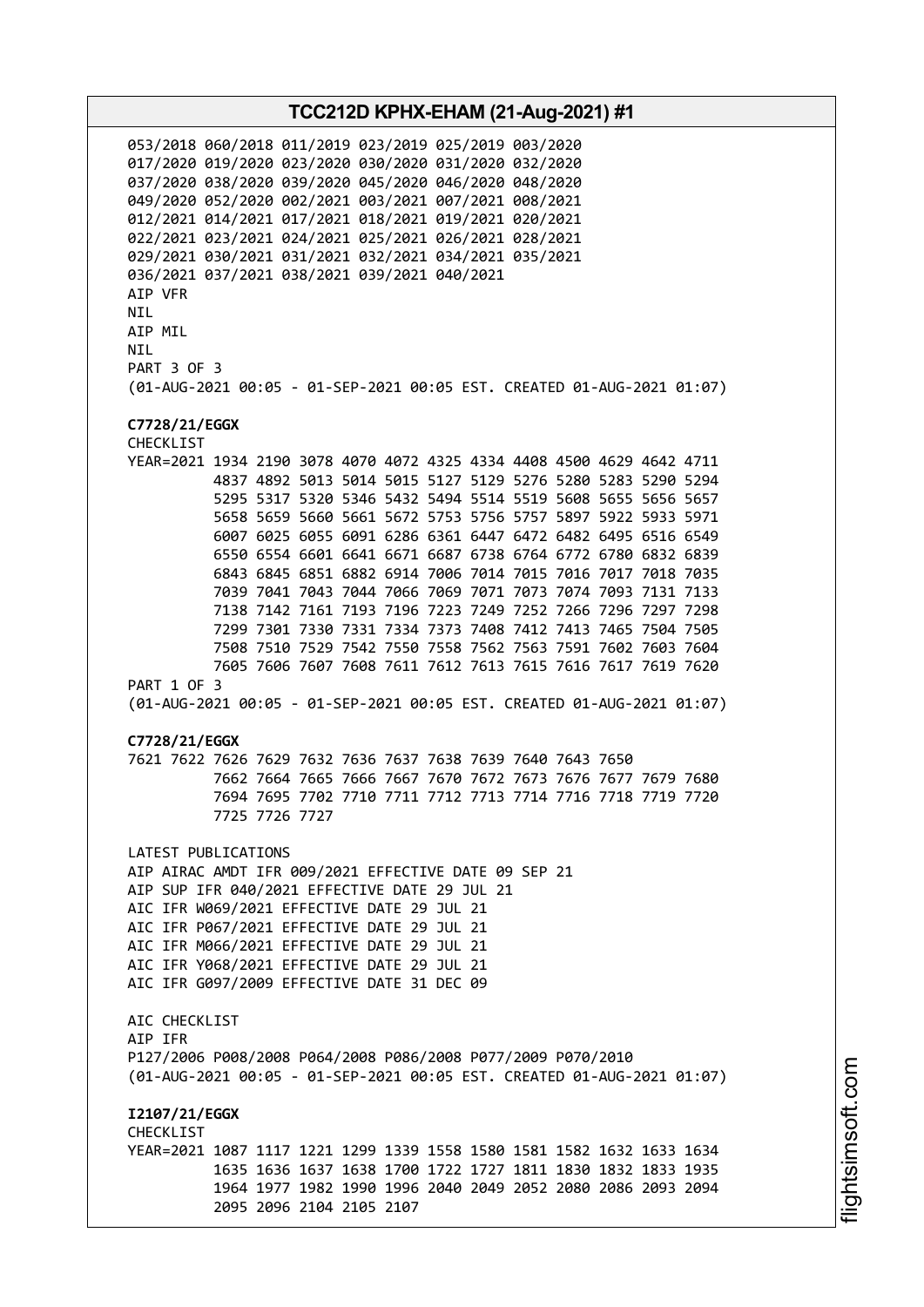LATEST PUBLICATIONS AIP AIRAC AMDT IFR 009/2021 EFFECTIVE DATE 09 SEP 21 AIP SUP IFR 040/2021 EFFECTIVE DATE 29 JUL 21 AIC IFR W069/2021 EFFECTIVE DATE 29 JUL 21 AIC IFR P067/2021 EFFECTIVE DATE 29 JUL 21 AIC IFR M066/2021 EFFECTIVE DATE 29 JUL 21 AIC IFR Y068/2021 EFFECTIVE DATE 29 JUL 21 AIC IFR G097/2009 EFFECTIVE DATE 31 DEC 09 AIC CHECKLIST AIP IFR P127/2006 P008/2008 P064/2008 P086/2008 P077/2009 P070/2010 P062/2012 P138/2012 Y009/2014 P002/2018 P053/2018 Y104/2018 Y031/2019 Y055/2019 Y117/2019 Y135/2019 P136/2019 P137/2019 P138/2019 P139/2019 Y140/2019 Y141/2019 Y142/2019 Y001/2020 P003/2020 W008/2020 Y011/2020 Y012/2020 W018/2020 Y024/2020 Y028/2020 Y031/2020 P034/2020 W035/2020 Y036/2020 Y039/2020 PART 1 OF 2 (01-AUG-2021 00:05 - 01-SEP-2021 00:05 EST. CREATED 01-AUG-2021 01:06) **I2107/21/EGGX** Y040/2020 Y041/2020 Y042/2020 Y043/2020 P044/2020 Y045/2020 P046/2020 Y051/2020 Y052/2020 P053/2020 P056/2020 P060/2020 P083/2020 Y085/2020 Y086/2020 Y087/2020 Y002/2021 Y008/2021 Y010/2021 Y011/2021 M012/2021 P017/2021 P018/2021 P026/2021 Y027/2021 Y028/2021 Y029/2021 Y037/2021 M044/2021 P045/2021 Y050/2021 Y054/2021 Y055/2021 P056/2021 Y058/2021 M060/2021 Y062/2021 M063/2021 M064/2021 M065/2021 M066/2021 P067/2021 Y068/2021 W069/2021 AIP VFR NIL AIP MIL NIL SUP CHECKLIST AIP IFR 053/2018 060/2018 011/2019 023/2019 025/2019 003/2020 017/2020 019/2020 023/2020 030/2020 031/2020 032/2020 037/2020 038/2020 039/2020 045/2020 046/2020 048/2020 049/2020 052/2020 002/2021 003/2021 007/2021 008/2021 012/2021 014/2021 017/2021 018/2021 019/2021 020/2021 022/2021 023/2021 024/2021 025/2021 026/2021 028/2021 029/2021 030/2021 031/2021 032/2021 034/2021 035/2021 036/2021 037/2021 038/2021 039/2021 040/2021 AIP VFR NIL AIP MIL **NTI** PART 2 OF 2 (01-AUG-2021 00:05 - 01-SEP-2021 00:05 EST. CREATED 01-AUG-2021 01:06) **H4810/21/EGGX** CHECKLIST YEAR=2020 4986 4987 4988 YEAR=2021 0911 0951 0952 0953 0954 0955 0960 1565 1567 1568 1571 1573 1657 1693 1768 1769 1770 1771 1772 1773 1776 1778 1779 1780 1781 1792 1832 1948 1969 2046 2165 2293 2294 2295 2298 2300 2301 2302 2462 2465 2507 2515 2691 2694 2695 2696 2739 2740 2765 2832 3003 3015 3016 3018 3069 3070 3168 3211 3216 3223 3231 3288 3301 3308 3327 3342 3346 3347 3349 3350 3383 3384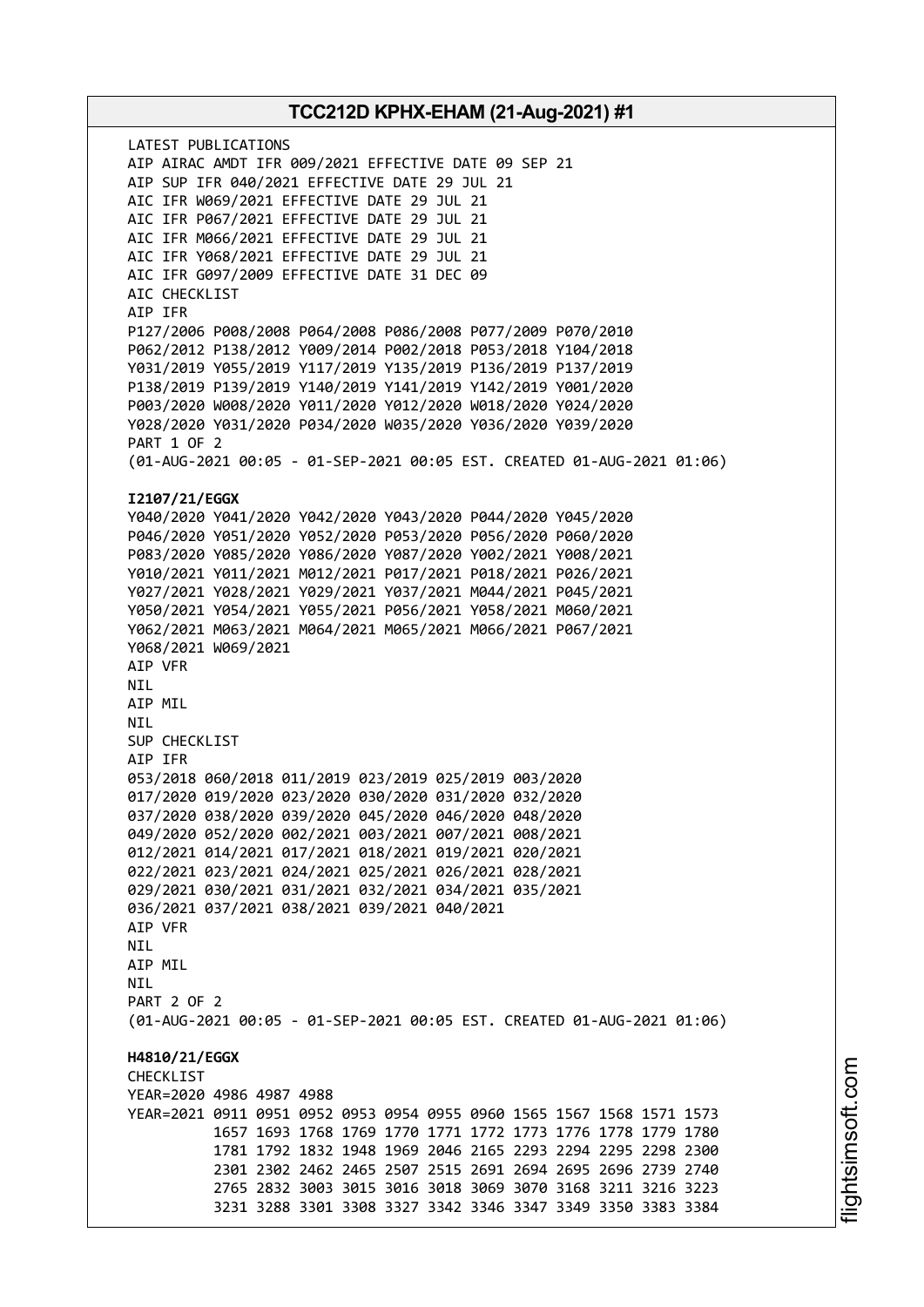3385 3418 3419 3521 3562 3579 3580 3581 3631 3725 3997 4042 4044 4053 4064 4084 4085 4094 4096 4097 4119 4129 4130 4131 4132 4133 4158 4165 4181 4193 4201 4204 4209 4293 4312 4319 4327 4360 4361 4363 4364 4365 4372 4373 4379 4394 4433 4451 4453 4476 4477 4478 4480 4513 4514 4516 4519 4521 4522 4527 4529 4531 4532 4533 4534 4535 4537 4538 4540 4544 4545 4546 4549 4565 4567 4573 4596 4600 4608 4611 4615 4616 4617 4625 4653 4662 4668 4673 4674 4677 4680 4681 4682 4683 4684 4685 PART 1 OF 3 (01-AUG-2021 00:05 - 01-SEP-2021 00:05 EST. CREATED 01-AUG-2021 00:59) **H4810/21/EGGX** 4686 4687 4689 4690 4691 4692 4693 4694 4695 4696 4697 4702 4705 4706 4709 4711 4723 4726 4727 4729 4730 4734 4735 4736 4737 4742 4747 4748 4749 4751 4752 4753 4754 4755 4757 4758 4759 4760 4762 4765 4768 4769 4770 4773 4776 4779 4780 4784 4786 4787 4789 4791 4792 4793 4795 4796 4797 4798 4800 4801 4802 4803 4804 4809 LATEST PUBLICATIONS AIP AIRAC AMDT IFR 009/2021 EFFECTIVE DATE 09 SEP 21 AIP SUP IFR 040/2021 EFFECTIVE DATE 29 JUL 21 AIC IFR W069/2021 EFFECTIVE DATE 29 JUL 21 AIC IFR P067/2021 EFFECTIVE DATE 29 JUL 21 AIC IFR M066/2021 EFFECTIVE DATE 29 JUL 21 AIC IFR Y068/2021 EFFECTIVE DATE 29 JUL 21 AIC IFR G097/2009 EFFECTIVE DATE 31 DEC 09 AIC CHECKLIST AIP IFR P127/2006 P008/2008 P064/2008 P086/2008 P077/2009 P070/2010 P062/2012 P138/2012 Y009/2014 P002/2018 P053/2018 Y104/2018 Y031/2019 Y055/2019 Y117/2019 Y135/2019 P136/2019 P137/2019 P138/2019 P139/2019 Y140/2019 Y141/2019 Y142/2019 Y001/2020 P003/2020 W008/2020 Y011/2020 Y012/2020 W018/2020 Y024/2020 Y028/2020 Y031/2020 P034/2020 W035/2020 Y036/2020 Y039/2020 Y040/2020 Y041/2020 Y042/2020 Y043/2020 P044/2020 Y045/2020 P046/2020 Y051/2020 Y052/2020 P053/2020 P056/2020 P060/2020 PART 2 OF 3 (01-AUG-2021 00:05 - 01-SEP-2021 00:05 EST. CREATED 01-AUG-2021 00:59) **H4810/21/EGGX** P127/2006 P008/2008 P064/2008 P086/2008 P077/2009 P070/2010 P062/2012 P138/2012 Y009/2014 P002/2018 P053/2018 Y104/2018 Y031/2019 Y055/2019 Y117/2019 Y135/2019 P136/2019 P137/2019 P138/2019 P139/2019 Y140/2019 Y141/2019 Y142/2019 Y001/2020 P003/2020 W008/2020 Y011/2020 Y012/2020 W018/2020 Y024/2020 Y028/2020 Y031/2020 P034/2020 W035/2020 Y036/2020 Y039/2020 Y040/2020 Y041/2020 Y042/2020 Y043/2020 P044/2020 Y045/2020 P046/2020 Y051/2020 Y052/2020 P053/2020 P056/2020 P060/2020 PART 2 OF 3 P083/2020 Y085/2020 Y086/2020 Y087/2020 Y002/2021 Y008/2021 Y010/2021 Y011/2021 M012/2021 P017/2021 P018/2021 P026/2021 Y027/2021 Y028/2021 Y029/2021 Y037/2021 M044/2021 P045/2021 Y050/2021 Y054/2021 Y055/2021 P056/2021 Y058/2021 M060/2021 Y062/2021 M063/2021 M064/2021 M065/2021 M066/2021 P067/2021 Y068/2021 W069/2021 AIP VFR NIL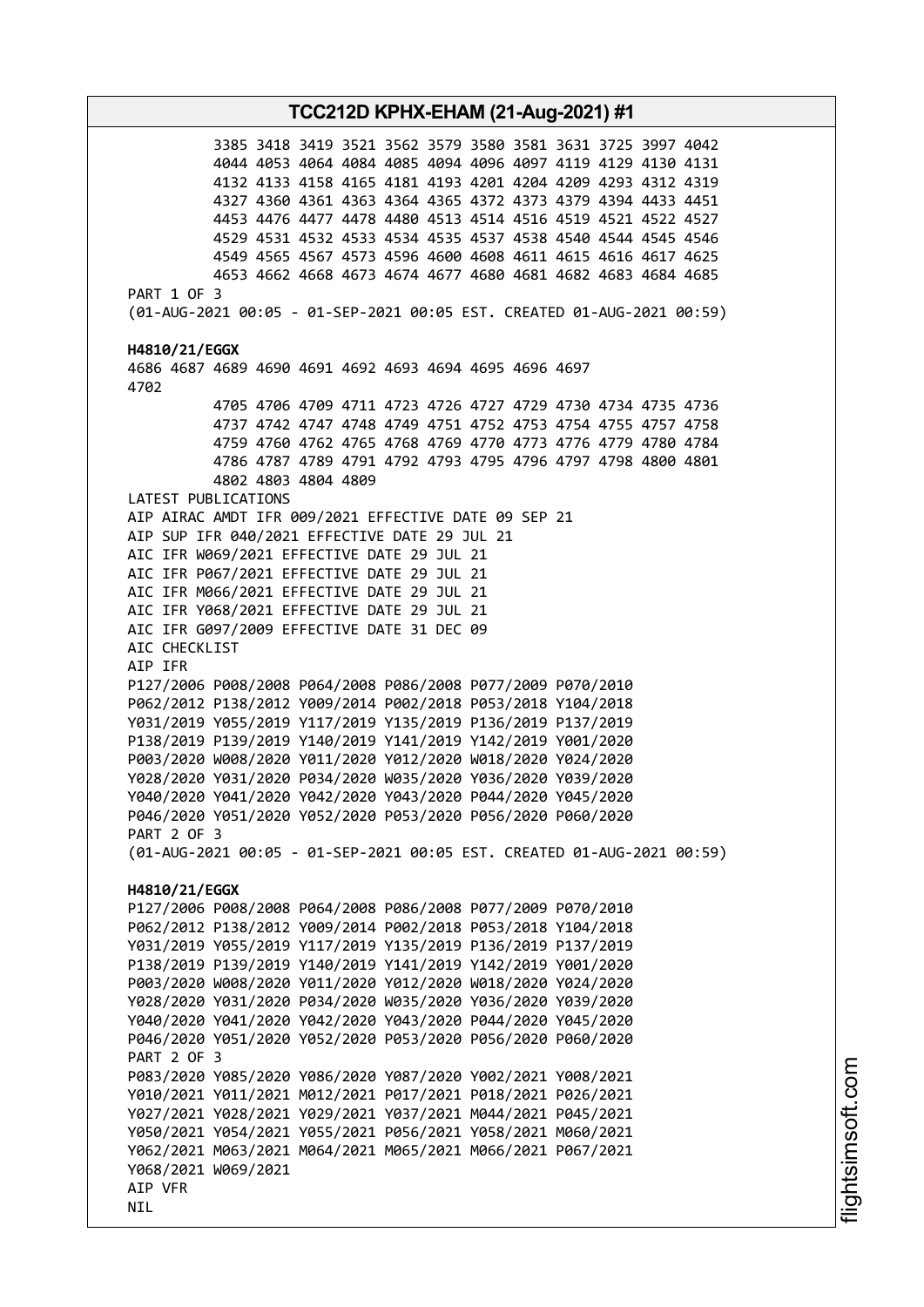AIP MIL NIL SUP CHECKLIST AIP IFR 053/2018 060/2018 011/2019 023/2019 025/2019 003/2020 017/2020 019/2020 023/2020 030/2020 031/2020 032/2020 037/2020 038/2020 039/2020 045/2020 046/2020 048/2020 049/2020 052/2020 002/2021 003/2021 007/2021 008/2021 012/2021 014/2021 017/2021 018/2021 019/2021 020/2021 022/2021 023/2021 024/2021 025/2021 026/2021 028/2021 029/2021 030/2021 031/2021 032/2021 034/2021 035/2021 036/2021 037/2021 038/2021 039/2021 040/2021 AIP VFR NIL AIP MIL NIL PART 3 OF 3 (01-AUG-2021 00:05 - 01-SEP-2021 00:05 EST. CREATED 01-AUG-2021 00:59) **J2907/21/EGGX** CHECKLIST YEAR=2021 2634 2657 2668 2709 2710 2726 2762 2779 2834 2835 2836 2841 2843 2844 2845 2859 2860 2861 2862 2863 2864 2865 2866 2867 2868 2869 2870 2871 2872 2873 2874 2891 2892 2893 2894 2895 2896 2897 2898 2899 2900 2901 2902 2903 2904 2905 2906 LATEST PUBLICATIONS AIP AIRAC AMDT IFR 009/2021 EFFECTIVE DATE 09 SEP 21 AIP SUP IFR 040/2021 EFFECTIVE DATE 29 JUL 21 AIC IFR W069/2021 EFFECTIVE DATE 29 JUL 21 AIC IFR P067/2021 EFFECTIVE DATE 29 JUL 21 AIC IFR M066/2021 EFFECTIVE DATE 29 JUL 21 PART 1 OF 3 (01-AUG-2021 00:05 - 01-SEP-2021 00:05 EST. CREATED 01-AUG-2021 00:57) **J2907/21/EGGX** AIC IFR Y068/2021 EFFECTIVE DATE 29 JUL 21 AIC IFR G097/2009 EFFECTIVE DATE 31 DEC 09 AIC CHECKLIST AIP IFR P127/2006 P008/2008 P064/2008 P086/2008 P077/2009 P070/2010 P062/2012 P138/2012 Y009/2014 P002/2018 P053/2018 Y104/2018 Y031/2019 Y055/2019 Y117/2019 Y135/2019 P136/2019 P137/2019 P138/2019 P139/2019 Y140/2019 Y141/2019 Y142/2019 Y001/2020 P003/2020 W008/2020 Y011/2020 Y012/2020 W018/2020 Y024/2020 Y028/2020 Y031/2020 P034/2020 W035/2020 Y036/2020 Y039/2020 Y040/2020 Y041/2020 Y042/2020 Y043/2020 P044/2020 Y045/2020 P046/2020 Y051/2020 Y052/2020 P053/2020 P056/2020 P060/2020 P083/2020 Y085/2020 Y086/2020 Y087/2020 Y002/2021 Y008/2021 Y010/2021 Y011/2021 M012/2021 P017/2021 P018/2021 P026/2021 Y027/2021 Y028/2021 Y029/2021 Y037/2021 M044/2021 P045/2021 Y050/2021 Y054/2021 Y055/2021 P056/2021 Y058/2021 M060/2021 Y062/2021 M063/2021 M064/2021 M065/2021 M066/2021 P067/2021 Y068/2021 W069/2021 PART 2 OF 3 (01-AUG-2021 00:05 - 01-SEP-2021 00:05 EST. CREATED 01-AUG-2021 00:57) **J2907/21/EGGX**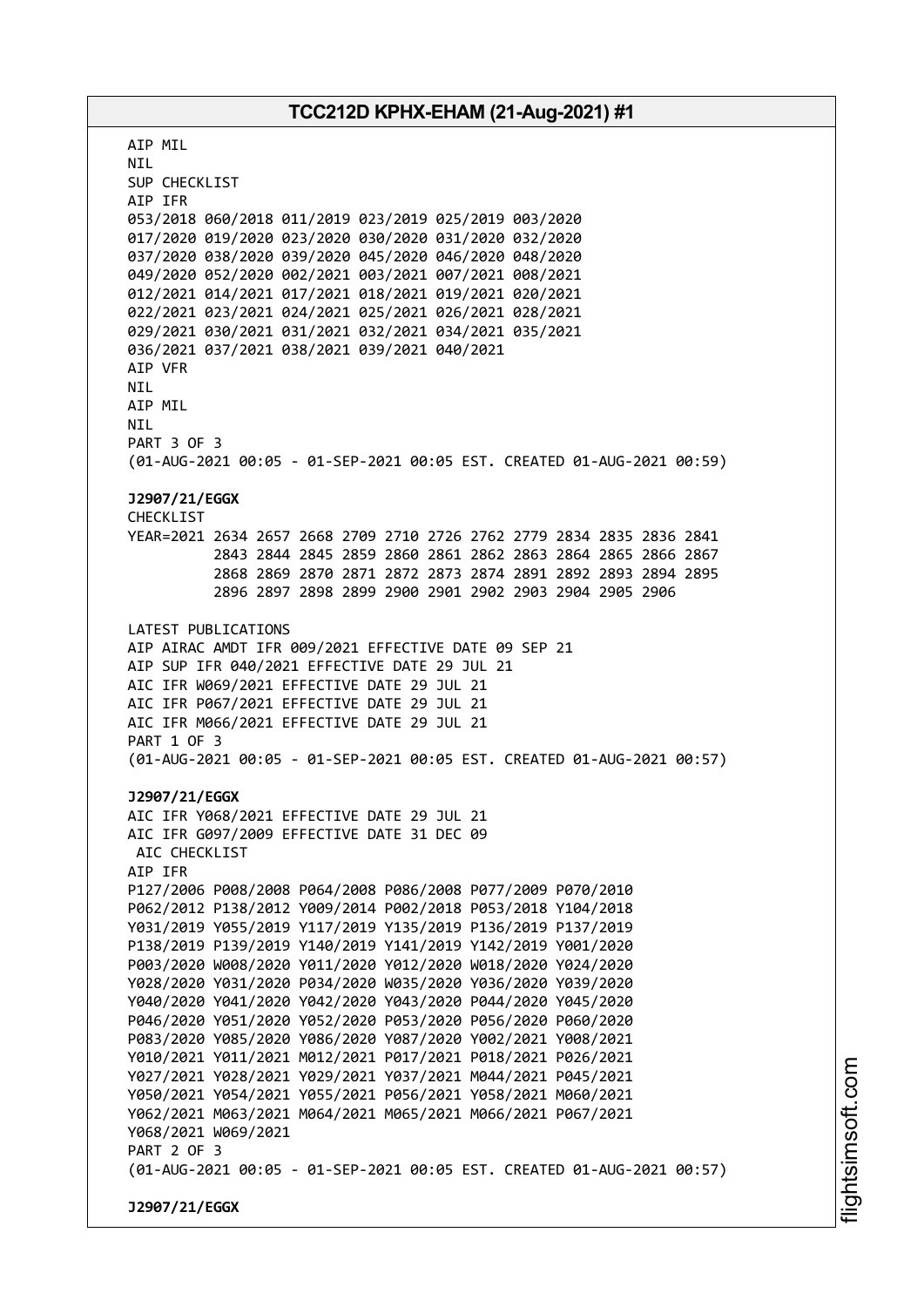AIP VFR NIL AIP MIL NIL SUP CHECKLIST AIP IFR (01-AUG-2021 00:05 - 01-SEP-2021 00:05 EST. CREATED 01-AUG-2021 00:57) **U4729/21/EGGX** CHECKLIST YEAR=2021 2090 2703 2705 2706 2707 2854 2942 2964 2980 2981 3029 3040 3091 3099 3102 3103 3126 3136 3187 3203 3204 3208 3210 3254 3332 3353 3363 3391 3411 3417 3418 3433 3434 3516 3595 3598 3609 3627 3684 3702 3729 3749 3772 3773 3822 3852 3857 3874 3875 3876 3880 3938 3939 3957 3958 3959 3960 3961 3962 3979 4011 4019 4048 4056 4057 4058 4059 4062 4069 4070 4071 4072 4073 4074 4078 4080 4125 4143 4144 4151 4160 4163 4193 4203 4235 4240 4242 4246 4249 4256 4260 4267 4269 4276 4277 4286 4301 4311 4314 4327 4340 4349 4350 4351 4383 4384 4398 4402 4405 4406 4407 4433 4437 4452 4457 4464 4478 4481 4486 4487 4488 4494 4497 4498 4499 4507 4517 4554 4566 4570 4573 4574 4580 4586 4601 4602 4603 4605 4606 4609 4624 4628 4633 4638 4642 4656 4659 4664 4667 4668 4672 4675 4678 4683 4684 4689 4690 4692 4693 4695 4703 4704 4707 4708 4709 4710 4711 4713 4714 4718 4720 4721 4724 4727 4728 4729 LATEST PUBLICATIONS AIP AIRAC AMDT IFR 009/2021 EFFECTIVE DATE 09 SEP 21 AIP SUP IFR 040/2021 EFFECTIVE DATE 29 JUL 21 AIC IFR W069/2021 EFFECTIVE DATE 29 JUL 21 AIC IFR P067/2021 EFFECTIVE DATE 29 JUL 21 AIC IFR M066/2021 EFFECTIVE DATE 29 JUL 21 AIC IFR Y068/2021 EFFECTIVE DATE 29 JUL 21 PART 1 OF 2 (01-AUG-2021 00:05 - 01-SEP-2021 00:05 EST. CREATED 01-AUG-2021 00:54) **U4729/21/EGGX** AIC IFR G097/2009 EFFECTIVE DATE 31 DEC 09 AIC CHECKLIST AIP IFR P127/2006 P008/2008 P064/2008 P086/2008 P077/2009 P070/2010 P062/2012 P138/2012 Y009/2014 P002/2018 P053/2018 Y104/2018 Y031/2019 Y055/2019 Y117/2019 Y135/2019 P136/2019 P137/2019 P138/2019 P139/2019 Y140/2019 Y141/2019 Y142/2019 Y001/2020 P003/2020 W008/2020 Y011/2020 Y012/2020 W018/2020 Y024/2020 Y028/2020 Y031/2020 P034/2020 W035/2020 Y036/2020 Y039/2020 Y040/2020 Y041/2020 Y042/2020 Y043/2020 P044/2020 Y045/2020 P046/2020 Y051/2020 Y052/2020 P053/2020 P056/2020 P060/2020 P083/2020 Y085/2020 Y086/2020 Y087/2020 Y002/2021 Y008/2021 Y010/2021 Y011/2021 M012/2021 P017/2021 P018/2021 P026/2021 Y027/2021 Y028/2021 Y029/2021 Y037/2021 M044/2021 P045/2021 Y050/2021 Y054/2021 Y055/2021 P056/2021 Y058/2021 M060/2021 Y062/2021 M063/2021 M064/2021 M065/2021 M066/2021 P067/2021 Y068/2021 W069/2021 AIP VFR **NTI** AIP MIL NIL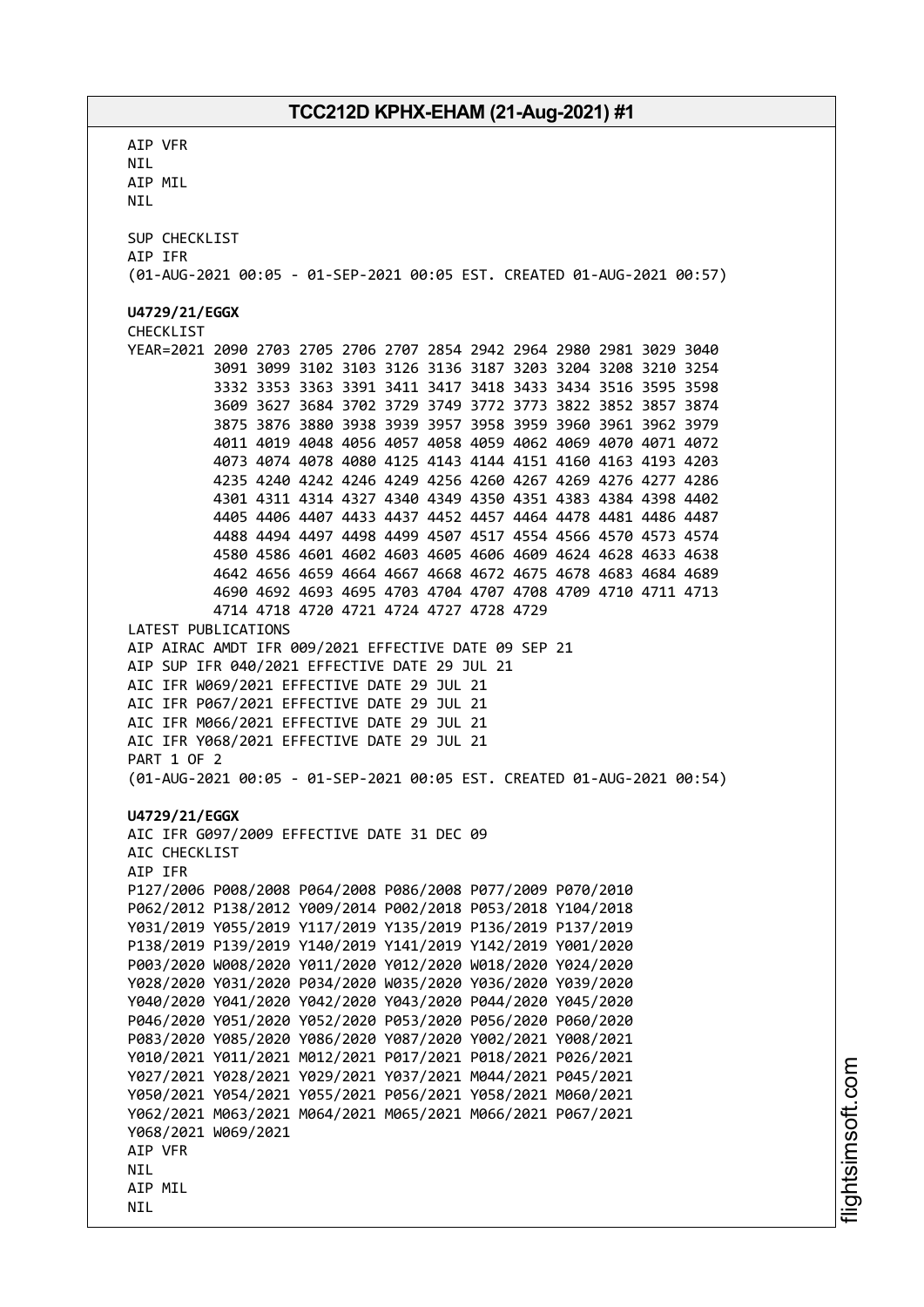# **TCC212D KPHX-EHAM (21-Aug-2021) #1** SUP CHECKLIST AIP IFR 053/2018 060/2018 011/2019 023/2019 025/2019 003/2020 017/2020 019/2020 023/2020 030/2020 031/2020 032/2020 037/2020 038/2020 039/2020 045/2020 046/2020 048/2020 049/2020 052/2020 002/2021 003/2021 007/2021 008/2021 012/2021 014/2021 017/2021 018/2021 019/2021 020/2021 022/2021 023/2021 024/2021 025/2021 026/2021 028/2021 029/2021 030/2021 031/2021 032/2021 034/2021 035/2021 036/2021 037/2021 038/2021 039/2021 040/2021 AIP VFR **NTI** AIP MIL NIL PART 2 OF 2 (01-AUG-2021 00:05 - 01-SEP-2021 00:05 EST. CREATED 01-AUG-2021 00:54) **L3406/21/EGGX** CHECKLIST YEAR=2021 1858 1935 2118 2131 2132 2162 2179 2267 2268 2289 2333 2351 2437 2441 2512 2513 2559 2560 2561 2563 2582 2596 2644 2648 2658 2678 2696 2697 2728 2739 2742 2743 2746 2755 2769 2773 2775 2791 2793 2874 2880 2885 2886 2888 2923 2932 2961 2962 2979 2981 2983 2993 3082 3089 3093 3094 3098 3108 3115 3181 3182 3191 3210 3215 3219 3233 3252 3279 3280 3281 3282 3283 3284 3285 3297 3300 3305 3311 3312 3314 3317 3325 3328 3342 3344 3353 3357 3361 3363 3364 3365 3366 3369 3371 3373 3374 3375 3376 3378 3379 3388 3390 3391 3393 3394 3395 3396 3397 3398 3399 3400 3401 3402 LATEST PUBLICATIONS AIP AIRAC AMDT IFR 009/2021 EFFECTIVE DATE 09 SEP 21 AIP SUP IFR 040/2021 EFFECTIVE DATE 29 JUL 21 AIC IFR W069/2021 EFFECTIVE DATE 29 JUL 21 AIC IFR P067/2021 EFFECTIVE DATE 29 JUL 21 AIC IFR M066/2021 EFFECTIVE DATE 29 JUL 21 AIC IFR Y068/2021 EFFECTIVE DATE 29 JUL 21 AIC IFR G097/2009 EFFECTIVE DATE 31 DEC 09 AIC CHECKLIST AIP IFR PART 1 OF 2 (01-AUG-2021 00:05 - 01-SEP-2021 00:05 EST. CREATED 01-AUG-2021 00:51) **L3406/21/EGGX** P127/2006 P008/2008 P064/2008 P086/2008 P077/2009 P070/2010 P062/2012 P138/2012 Y009/2014 P002/2018 P053/2018 Y104/2018 Y031/2019 Y055/2019 Y117/2019 Y135/2019 P136/2019 P137/2019 P138/2019 P139/2019 Y140/2019 Y141/2019 Y142/2019 Y001/2020 P003/2020 W008/2020 Y011/2020 Y012/2020 W018/2020 Y024/2020 Y028/2020 Y031/2020 P034/2020 W035/2020 Y036/2020 Y039/2020 Y040/2020 Y041/2020 Y042/2020 Y043/2020 P044/2020 Y045/2020 P046/2020 Y051/2020 Y052/2020 P053/2020 P056/2020 P060/2020 P083/2020 Y085/2020 Y086/2020 Y087/2020 Y002/2021 Y008/2021 Y010/2021 Y011/2021 M012/2021 P017/2021 P018/2021 P026/2021 Y027/2021 Y028/2021 Y029/2021 Y037/2021 M044/2021 P045/2021 Y050/2021 Y054/2021 Y055/2021 P056/2021 Y058/2021 M060/2021 Y062/2021 M063/2021 M064/2021 M065/2021 M066/2021 P067/2021 Y068/2021 W069/2021 AIP VFR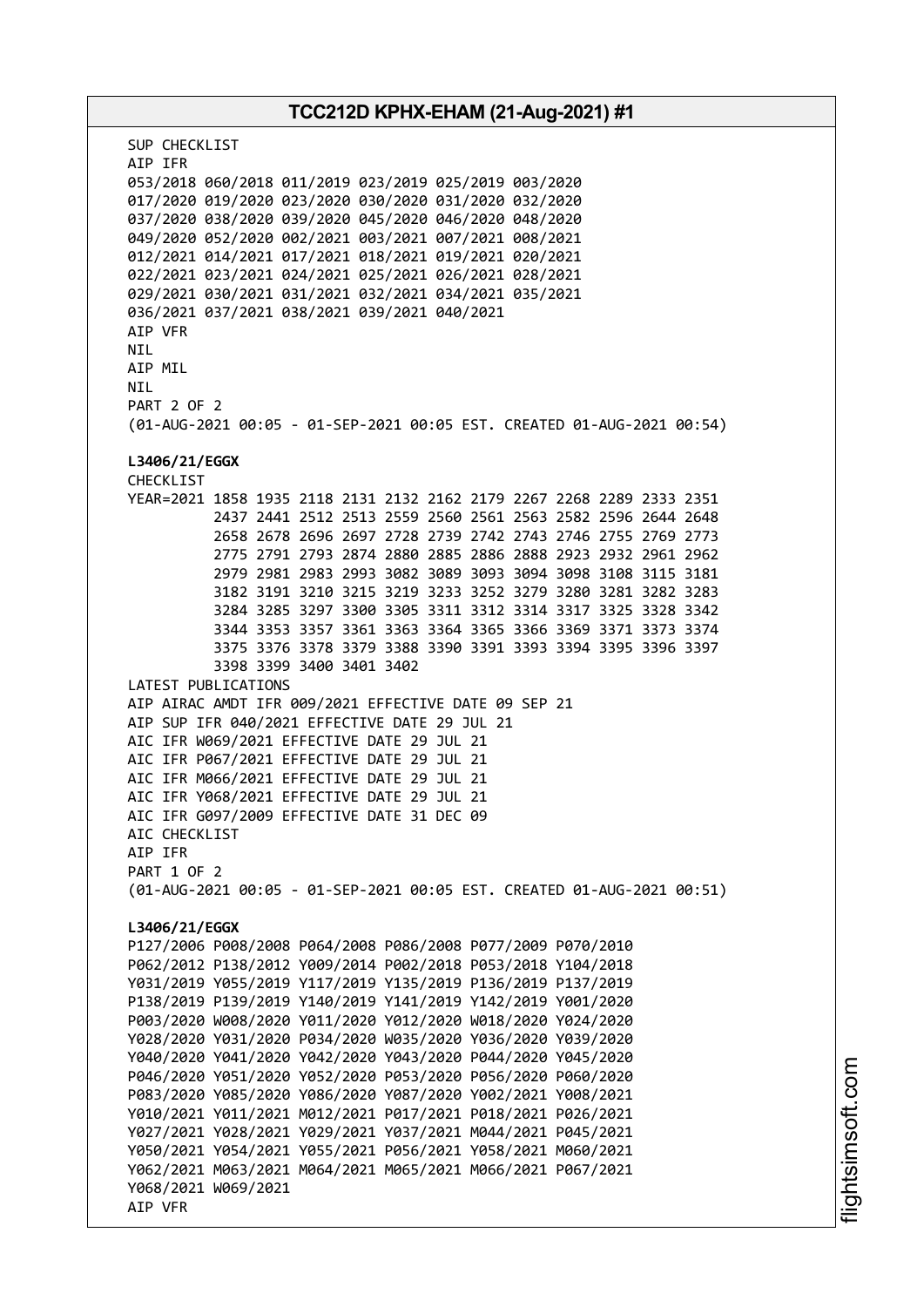**NTI** AIP MIL NIL SUP CHECKLIST AIP IFR 053/2018 060/2018 011/2019 023/2019 025/2019 003/2020 017/2020 019/2020 023/2020 030/2020 031/2020 032/2020 037/2020 038/2020 039/2020 045/2020 046/2020 048/2020 049/2020 052/2020 002/2021 003/2021 007/2021 008/2021 012/2021 014/2021 017/2021 018/2021 019/2021 020/2021 022/2021 023/2021 024/2021 025/2021 026/2021 028/2021 029/2021 030/2021 031/2021 032/2021 034/2021 035/2021 036/2021 037/2021 038/2021 039/2021 040/2021 AIP VFR NIL AIP MIL NIL PART 2 OF 2 (01-AUG-2021 00:05 - 01-SEP-2021 00:05 EST. CREATED 01-AUG-2021 00:51) **V0013/21/EGGX** CHECKLIST YEAR=2021 0009 0012 0013 LATEST PUBLICATIONS AIP AIRAC AMDT IFR 009/2021 EFFECTIVE DATE 09 SEP 21 AIP SUP IFR 040/2021 EFFECTIVE DATE 29 JUL 21 AIC IFR W069/2021 EFFECTIVE DATE 29 JUL 21 AIC IFR P067/2021 EFFECTIVE DATE 29 JUL 21 AIC IFR M066/2021 EFFECTIVE DATE 29 JUL 21 AIC IFR Y068/2021 EFFECTIVE DATE 29 JUL 21 AIC IFR G097/2009 EFFECTIVE DATE 31 DEC 09 AIC CHECKLIST AIP IFR P127/2006 P008/2008 P064/2008 P086/2008 P077/2009 P070/2010 P062/2012 P138/2012 Y009/2014 P002/2018 P053/2018 Y104/2018 Y031/2019 Y055/2019 Y117/2019 Y135/2019 P136/2019 P137/2019 P138/2019 P139/2019 Y140/2019 Y141/2019 Y142/2019 Y001/2020 P003/2020 W008/2020 Y011/2020 Y012/2020 W018/2020 Y024/2020 Y028/2020 Y031/2020 P034/2020 W035/2020 Y036/2020 Y039/2020 Y040/2020 Y041/2020 Y042/2020 Y043/2020 P044/2020 Y045/2020 P046/2020 Y051/2020 Y052/2020 P053/2020 P056/2020 P060/2020 PART 1 OF 2 (01-AUG-2021 00:05 - 01-SEP-2021 00:05 EST. CREATED 01-AUG-2021 00:49) **V0013/21/EGGX** P083/2020 Y085/2020 Y086/2020 Y087/2020 Y002/2021 Y008/2021 Y010/2021 Y011/2021 M012/2021 P017/2021 P018/2021 P026/2021 Y027/2021 Y028/2021 Y029/2021 Y037/2021 M044/2021 P045/2021 Y050/2021 Y054/2021 Y055/2021 P056/2021 Y058/2021 M060/2021 Y062/2021 M063/2021 M064/2021 M065/2021 M066/2021 P067/2021 Y068/2021 W069/2021 AIP VFR NIL AIP MIL **NTI** SUP CHECKLIST AIP IFR 053/2018 060/2018 011/2019 023/2019 025/2019 003/2020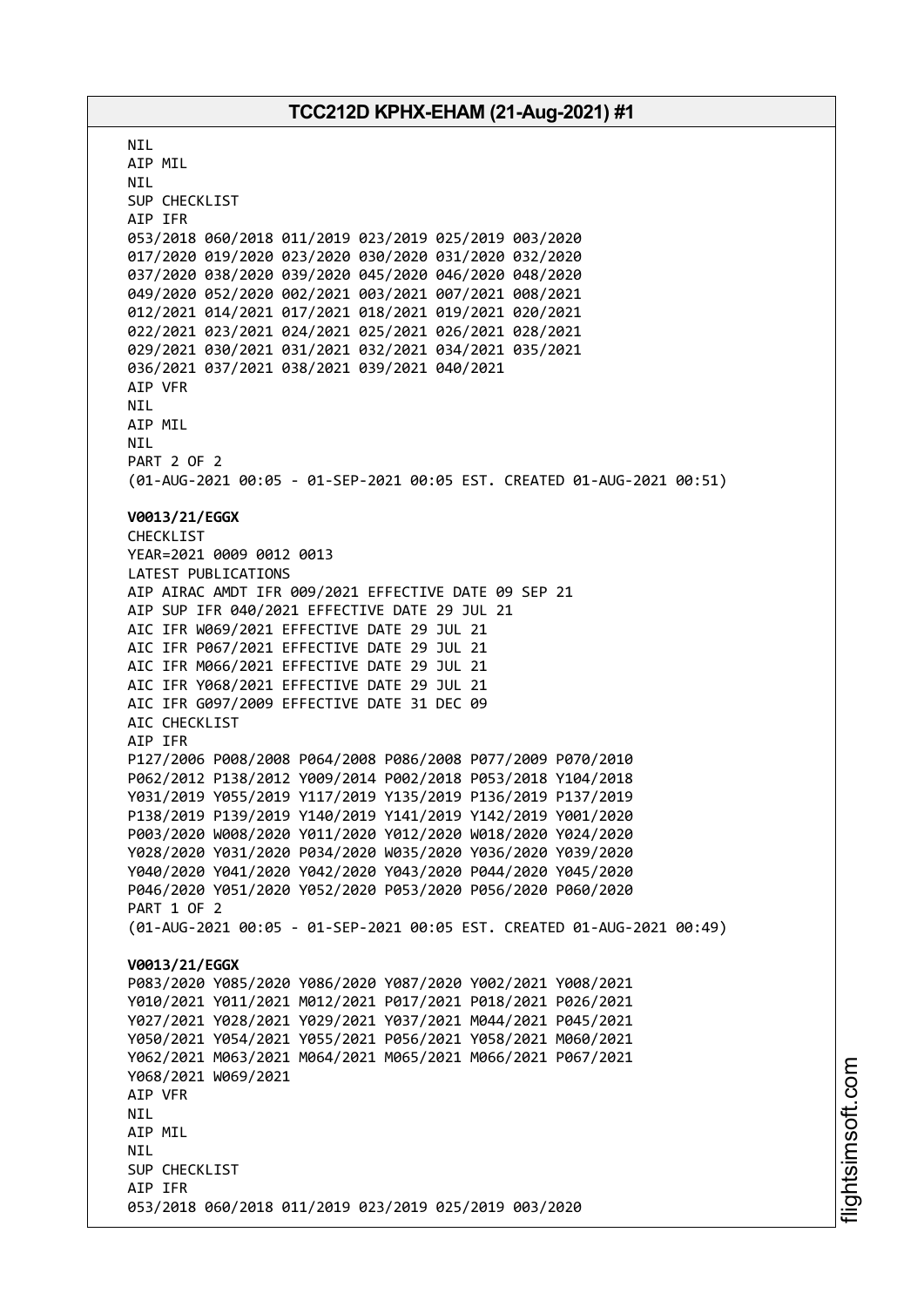017/2020 019/2020 023/2020 030/2020 031/2020 032/2020 037/2020 038/2020 039/2020 045/2020 046/2020 048/2020 049/2020 052/2020 002/2021 003/2021 007/2021 008/2021 012/2021 014/2021 017/2021 018/2021 019/2021 020/2021 022/2021 023/2021 024/2021 025/2021 026/2021 028/2021 029/2021 030/2021 031/2021 032/2021 034/2021 035/2021 036/2021 037/2021 038/2021 039/2021 040/2021 AIP VFR NIL AIP MIL NIL PART 2 OF 2 (01-AUG-2021 00:05 - 01-SEP-2021 00:05 EST. CREATED 01-AUG-2021 00:49)

#### **B1836/21/EGGX**

TRIGGER NOTAM - PERM AIRAC AIP AMDT 09/21 WEF 09 SEP 2021. MULTIPLE ENR CHANGES, SEE COVER SHEET FOR FULL DETAILS (09-SEP-2021 00:00 - 22-SEP-2021 23:59. CREATED 29-JUL-2021 00:11)

#### **V0012/21/EGGX**

AIRSPACE SECURITY WARNINGS ISSUED BY THE DEPARTMENT FOR TRANSPORT IN RESPONSE TO HAZARDOUS SITUATIONS WITHIN THE TERRITORY AND/OR AIRSPACE OF AFGHANISTAN, EGYPT, IRAN, IRAQ, KENYA, LIBYA, MALI, NORTH KOREA, PAKISTAN, SOMALIA, SOUTH SUDAN, SYRIA, UP TO 200NM OUTSIDE THE DAMASCUS FIR, UKRAINE AND YEMEN. ALL OPERATORS ARE TO REFER TO THE TABLE IN UK AIP AT ENR 1.1 SECTION 1.4 FOR FURTHER DETAILS. FOR INFORMATION CONTACT UK DEPARTMENT FOR TRANSPORT +44 (0)207 944 6322 OR +44 (0)207 944 5999 OUT OF HOURS. 2018-03-0229-AS6 SFC-UNL (19-JUL-2021 14:14 - 16-OCT-2021 23:59 EST. CREATED 19-JUL-2021 14:18)

#### **B1579/21/EGGX**

TRIGGER NOTAM - PERM AIRAC AIP AMDT 08/21 WEF 12 AUG 21. MULTIPLE ENR CHANGES, SEE COVER SHEET FOR FULL DETAILS (12-AUG-2021 00:00 - 25-AUG-2021 23:59. CREATED 01-JUL-2021 00:05)

#### **B1431/21/EGGX**

COVID-19: EMERGENCY DIVERSIONS. THE ABILITY FOR AERODROMES TO ACCEPT NON-EMERGENCY DIVERSIONS MAY BE LIMITED DURING COVID-19. NON-EMERGENCY DIVERSION REQUESTS WILL TAKE TIME TO COORDINATE AND OPERATORS SHOULD BE AWARE THAT THE EXPECTED ALTERNATE MAY NOT BE ABLE TO ACCEPT THE REQUEST AND ALTERNATE OPTIONS MAY NEED TO BE CONSIDERED IN ADVANCE. SHOULD A DIVERSION EXPECT TO ARRIVE WITH LESS THAN THE FINAL RESERVE FUEL THE COMMANDER SHALL IMMEDIATELY INFORM ATC AND DECLARE AN EMERGENCY. AIRCRAFT EMERGENCIES WILL BE OFFERED ANY SUITABLE AND AVAILABLE AERODROME. 2001-05-0459/AS3). (09-JUN-2021 09:15 - 27-AUG-2021 23:59. CREATED 09-JUN-2021 09:29)

┌──────────────────────────────────────────────────────────────────────────────┐

#### │**EGPX (SCOTTISH FIR/UIR)** │

└──────────────────────────────────────────────────────────────────────────────┘ **H5500/21/EGPX** CIVIL AIRCRAFT NOTIFICATION PROCEDURE - UNDERSLUNG LOADS WILL OPERATE LOW FLYING AREA 14 WI 2NM RADIUS OF PSN 580421N 0042344W, (LAIRG, HIGHLANDS). MAX HEIGHT 500FT AGL. ACFT MAY BE RESTRICTED IN ABILITY TO MANOEUVRE AND UNABLE TO COMPLY WITH RAC OPS CTC 07778131113. 21/08/152/LFC SFC-1500FT AMSL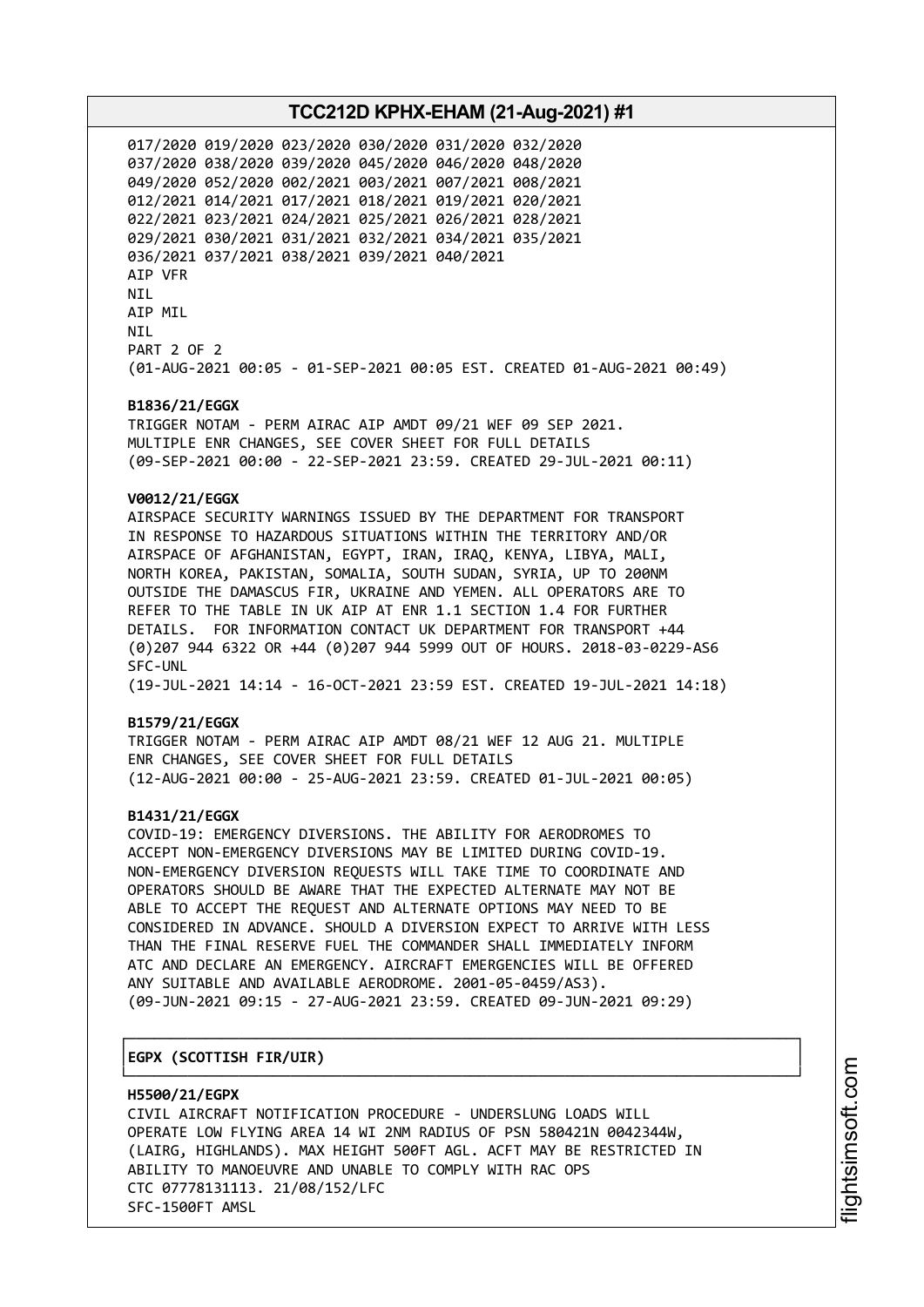(23-AUG-2021 08:00 - 23-AUG-2021 18:00. CREATED 20-AUG-2021 13:48) **H5492/21/EGPX** PIPELINE INSPECTION NOTIFICATION PROCEDURE SYSTEM (PINS) WILL TAKE PLACE IN THE FOLLOWING LOW FLYING AREAS -1,2,4,5,6, 7N,7S,8,9,10,11N,11S,12,13,14E,16,17,18, AND THE THAMES VALLEY AVOIDANCE AREA. MAX HEIGHT 2000FT AGL. UK AIP ENR 6 (PINS AREAS AND UK DAY LOW FLYING SYSTEM (DLFS)) REFERS. 21/08/150/LFBC SFC-6500FT AMSL (23-AUG-2021 06:00 - 23-AUG-2021 17:00. CREATED 20-AUG-2021 12:32) **H5489/21/EGPX** CIVIL AIRCRAFT NOTIFICATION PROCEDURE - UNDERSLUNG LOADS WILL OPERATE IN LOW FLYING AREA 14, 14T WI 2NM RADIUS OF PSN 574445N 0045844W AND 574417N 0045747W. (BRAEMORE, HIGHLANDS). MAX HEIGHT 500FT AGL. ACFT MAY BE RESTRICTED IN ABILITY TO MANOEUVRE AND UNABLE TO COMPLY WITH RAC. OPS CTC 07778131113 21/08/149/LFC SFC-3600FT AMSL (23-AUG-2021 08:00 - 23-AUG-2021 13:00. CREATED 20-AUG-2021 11:59) **H5484/21/EGPX** CIVIL AIRCRAFT NOTIFICATION PROCEDURE - UNDERSLUNG LOADS WILL OPERATE IN LOW FLYING AREA 14, 14T WI 2NM RADIUS OF PSN 575100N 0043938W AND 575051N 0043919W. (ALLADALE,HIGHLANDS). MAX HEIGHT 500FT AGL. ACFT MAY BE RESTRICTED IN ABILITY TO MANOEUVRE AND UNABLE TO COMPLY WITH RAC. OPS CTC 07778131113 21/08/148/LFC SFC-2900FT AMSL (23-AUG-2021 10:00 - 23-AUG-2021 15:00. CREATED 20-AUG-2021 11:48) **M3289/21/EGPX** THE FOLLOWING SOUTHERN MANAGED DANGER AREAS ARE ACTIVATED: EG D323B 0730-0915 FL050-FL660 EG D323B 0915-1030 FL050-FL660 EG D323B 1300-1415 FL050-FL660 EG D323H 0730-0915 FL150-FL660 EG D323H 0915-1030 FL150-FL660 EG D323H 1300-1415 FL150-FL660 EG D323M 0730-0915 FL100-FL660 EG D323M 0915-1030 FL100-FL660 EG D323M 1300-1415 FL100-FL660 EG D323R 0730-0915 FL100-FL660 EG D323R 0915-1030 FL100-FL660 EG D323R 1300-1415 FL100-FL660 FL050-FL660 (23-AUG-2021 07:30 - 23-AUG-2021 14:15. CREATED 20-AUG-2021 11:45) **M3288/21/EGPX** THE FOLLOWING SOUTHERN MANAGED DANGER AREAS ARE ACTIVATED: EG D323A 0730-0915 FL050-FL660 EG D323A 0915-1030 FL050-FL660 EG D323A 1300-1415 FL050-FL660 EG D323G 0730-0915 FL150-FL660 EG D323G 0915-1030 FL150-FL660 EG D323G 1300-1415 FL150-FL660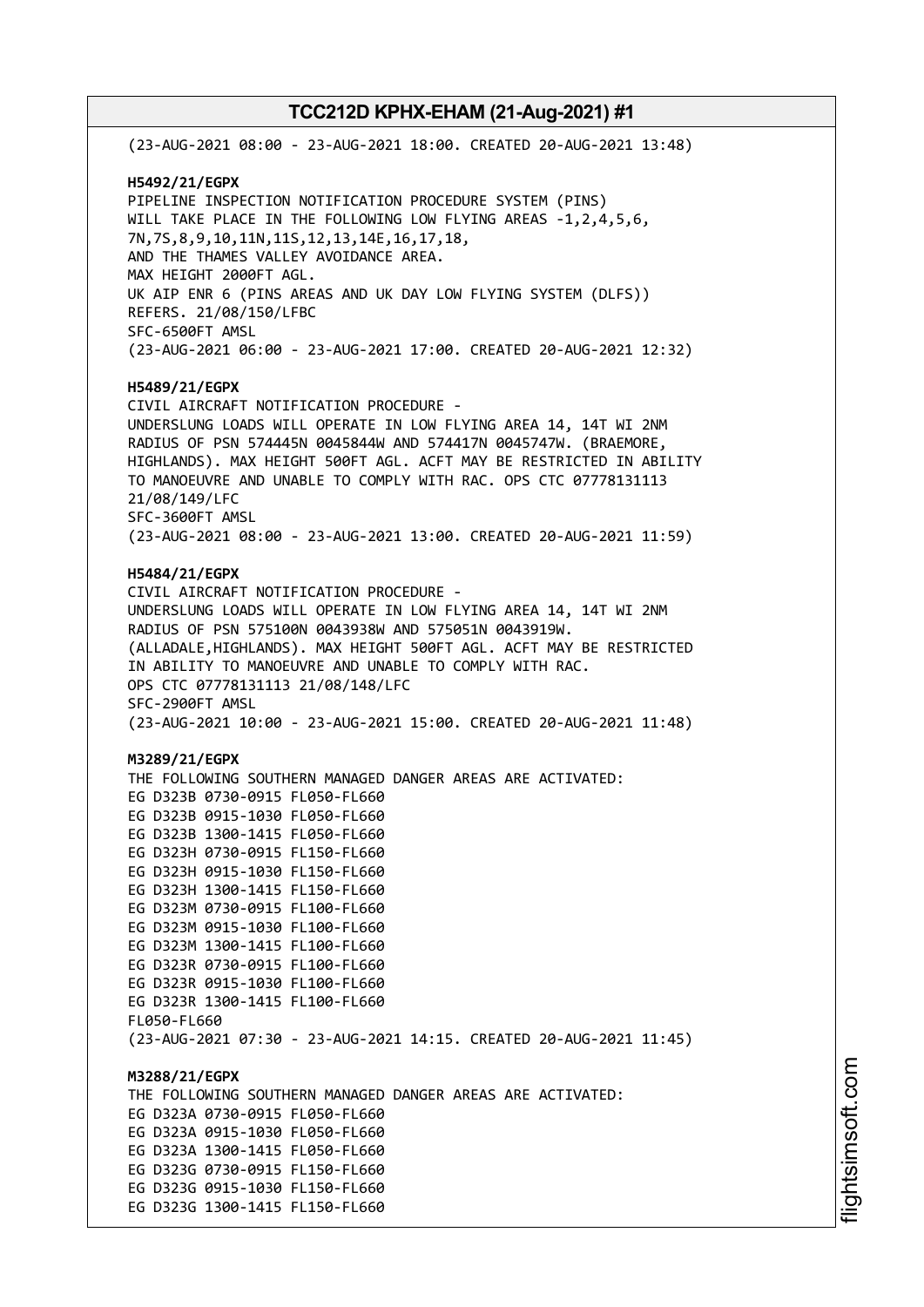EG D323L 0730-0915 FL100-FL660 EG D323L 0915-1030 FL100-FL660 EG D323L 1300-1415 FL100-FL660 EG D323Q 0730-0915 FL100-FL660 EG D323Q 0915-1030 FL100-FL660 EG D323Q 1300-1415 FL100-FL660 FL050-FL660 (23-AUG-2021 07:30 - 23-AUG-2021 14:15. CREATED 20-AUG-2021 11:44) **U5187/21/EGPX** PILOTS MAY EXPERIENCE DIFFICULTIES COMMUNICATING WITH SWANWICK MIL(NORTH) ON THE PUBLISHED UHF FREQ 251.25 DUE TO TRANSMITTER MAINTENANCE. PILOTS ARE ADVISED TO USE VHF FREQ 136.375 IF THIS OCCURS. (24-AUG-2021 08:30 - 24-AUG-2021 09:30. CREATED 20-AUG-2021 11:01) **U5186/21/EGPX** DUE TO TRANSMITTER MAINTENANCE PILOTS MAY EXPERIENCE DIFFICULTIES COMMUNICATING WITH SWANWICK MIL(WEST) ON THE PUBLISHED UHF (282.12). PILOTS ARE ADVISED TO USE THE VHF (127.450) IF THIS OCCURS. (24-AUG-2021 09:30 - 24-AUG-2021 10:30. CREATED 20-AUG-2021 11:00) **M3285/21/EGPX** THE FOLLOWING HEBRIDES DANGER AREAS ARE ACTIVATED. EG D701A 0900-1600 SFC-10000FT AMSL EG D701B 0900-1600 SFC-10000FT AMSL SFC-10000FT AMSL (27-AUG-2021 09:00 - 27-AUG-2021 16:00. CREATED 20-AUG-2021 08:21) **M3284/21/EGPX** THE FOLLOWING HEBRIDES DANGER AREAS ARE ACTIVATED. EG D701A 0900-1600 SFC-10000FT AMSL EG D701B 0900-1600 SFC-10000FT AMSL SFC-10000FT AMSL (26-AUG-2021 09:00 - 26-AUG-2021 16:00. CREATED 20-AUG-2021 08:20) **M3283/21/EGPX** THE FOLLOWING HEBRIDES DANGER AREAS ARE ACTIVATED. EG D701A 0900-1600 SFC-10000FT AMSL EG D701B 0900-1600 SFC-10000FT AMSL SFC-10000FT AMSL (24-AUG-2021 09:00 - 24-AUG-2021 16:00. CREATED 20-AUG-2021 08:20) **M3282/21/EGPX** THE FOLLOWING HEBRIDES DANGER AREAS ARE ACTIVATED. EG D701A 0900-1600 SFC-10000FT AMSL EG D701B 0900-1600 SFC-10000FT AMSL SFC-10000FT AMSL (25-AUG-2021 09:00 - 25-AUG-2021 16:00. CREATED 20-AUG-2021 08:20) **V0014/21/EGPX** AIRSPACE SECURITY WARNING ISSUED BY THE DEPARTMENT FOR TRANSPORT - RISK TO CIVIL AVIATION IN BELARUS. OPERATORS ARE ADVISED NOT TO ENTER THE TERRITORY AND AIRSPACE OF BELARUS DUE TO SERIOUS SAFETY AND SECURITY CONCERNS POSED TO COMMERCIAL AVIATION. OPERATORS ARE ADVISED TO TAKE THIS INFORMATION INTO ACCOUNT IN THEIR OWN RISK ASSESSMENTS AND ROUTING DECISIONS. CONTACT UK DEPARTMENT FOR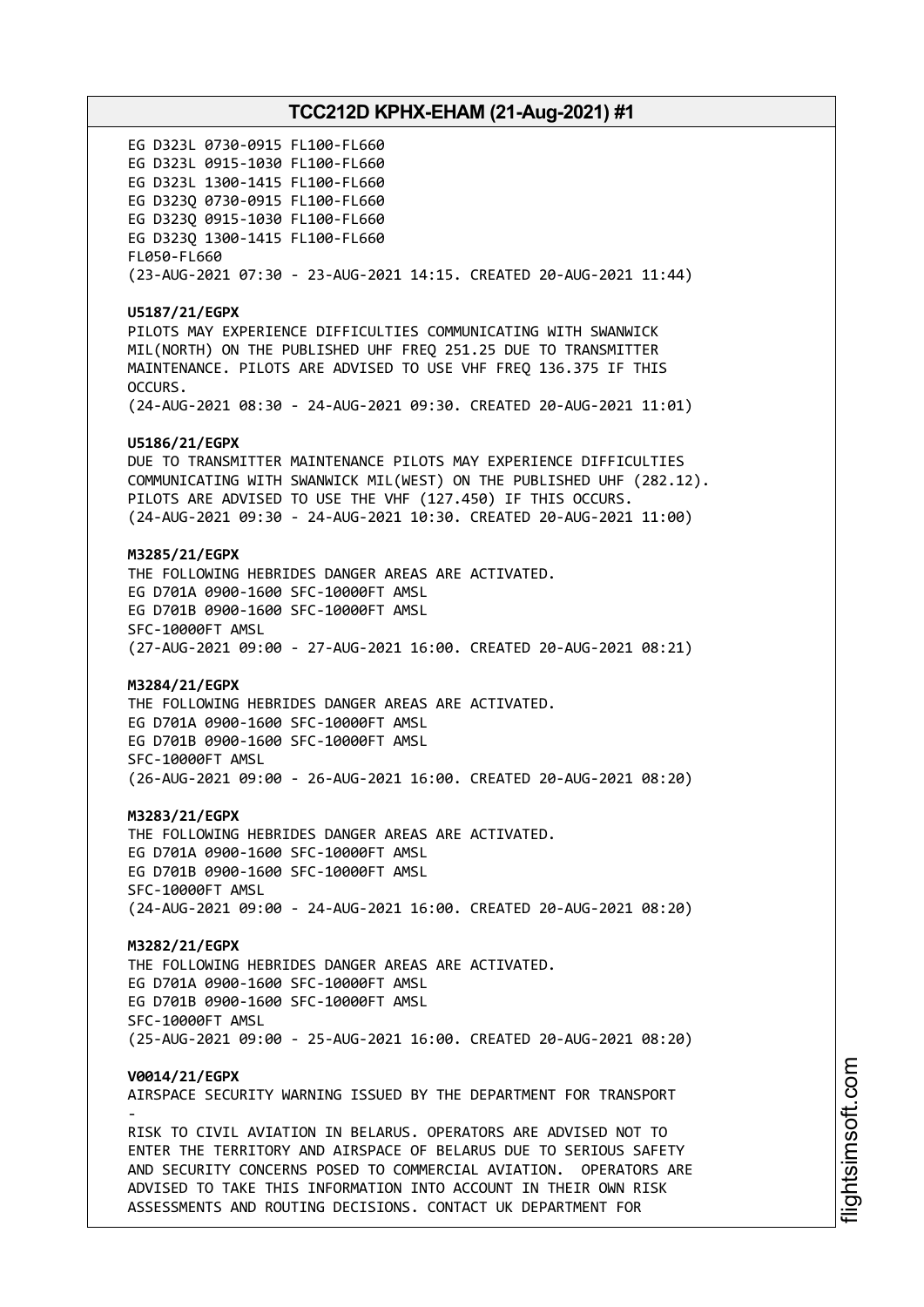TRANSPORT +44(0)207 082 6639 OR +44(0)207 944 5999 OUT OF HOURS. FOR FURTHER DETAILS. 2021-05-0542/AS6 SFC-UNL (20-AUG-2021 08:18 - 17-NOV-2021 11:59 EST. CREATED 20-AUG-2021 08:18) **B2038/21/EGPX** DME GLO/GREEN LOWTHER CH33Y U/S (30-AUG-2021 08:00 - 04-SEP-2021 08:00. CREATED 19-AUG-2021 07:51) **H5418/21/EGPX** INTENSE GLIDING ACTIVITY WI AREA BOUNDED BY: 553705N 0020821W - 553529N 0020216W - 552730N 0020832W - 552911N 0021454W - 553705N 0020821W (MILFIELD, NORTHUMBERLAND). FOR INFO 01668 216284 / 130.105 MHZ. 2021-08-0592/AS3. SFC-12700FT AMSL 0900-1800 (23-AUG-2021 09:00 - 26-AUG-2021 18:00. CREATED 18-AUG-2021 15:38) **N0163/21/EGPX** AIR NAV OBS LGT WIND TURBINE UK0172H573F U/S PSN 545609N 0061202W (RATHSHERRY WIND FARM, COUNTY ANTRIM). HGT UP TO 347FT AGL/1134FT AMSL. 2021-08-0594/CIV1 (18-AUG-2021 15:10 - 25-SEP-2021 12:00. CREATED 18-AUG-2021 15:18) **B2036/21/EGPX** WEF 01 OCT UNTIL 31 DEC THE UK C SERIES NOTAM WILL CHANGE TO P SERIES. ALL EXISTING C SERIES NOTAM WILL BE REISSUED AS A P SERIES ON 01 OCT. ALL NEW NOTAM REQUESTS AFTER 01 OCT WILL BE ISSUED AS A P SERIES. RECIPIENTS OF C SERIES NOTAM WILL AUTOMATICALLY BE MOVED TO THE P SERIES DISTRIBUTION LIST. AIC Y087/21 EFFECTIVE 23 SEP 21 REFERS. UK NOTAM SERIES DETAILS ARE CONTAINED IN UK AIP GEN 3.1 TABLE 3.6.3.4 (01-OCT-2021 00:00 - 31-DEC-2021 23:59. CREATED 18-AUG-2021 14:43) **B2033/21/EGPX** GEN 3.1 PARAGRAPH 3.6.3.4 TABLE - UK NOTAM SERIES K AND SERIES N. REPLACE 300FT AGL WITH 100M (328FT) AGL. (18-AUG-2021 13:25 - PERM. CREATED 18-AUG-2021 13:26) **H5405/21/EGPX** AIR DISPLAY/AEROBATICS WI 2NM RADIUS 554752N 0045240W (LARGS BAY, NORTH AYRSHIRE). FOR INFO 07950 967282. 2021-09-0079/AS1 SFC-3000FT AMSL (05-SEP-2021 11:00 - 05-SEP-2021 16:00. CREATED 18-AUG-2021 12:21) **N0161/21/EGPX** AIR NAV OBS LGT WITHDRAWN POWER STATION CHIMNEY UK0150A006F PSN 560255N 0034057W (LONGANNET POWER STATION, KINCARDINE-ON-FORTH, CLACKMANNANSHIRE). HGT 600FT AGL/603FT AMSL. 2021-08-0568/AS4 (19-AUG-2021 16:00 - 17-NOV-2021 23:59. CREATED 18-AUG-2021 11:03) **B2030/21/EGPX** SWANWICK MIL IS CURRENTLY OPERATING WITH REDUCED STAFFING, THEREFORE ATS AVAILABILITY MAY BE LIMITED FOR THE NORTH AREA OF RESPONSIBILITY. (18-AUG-2021 09:00 - 22-AUG-2021 23:59. CREATED 18-AUG-2021 08:31)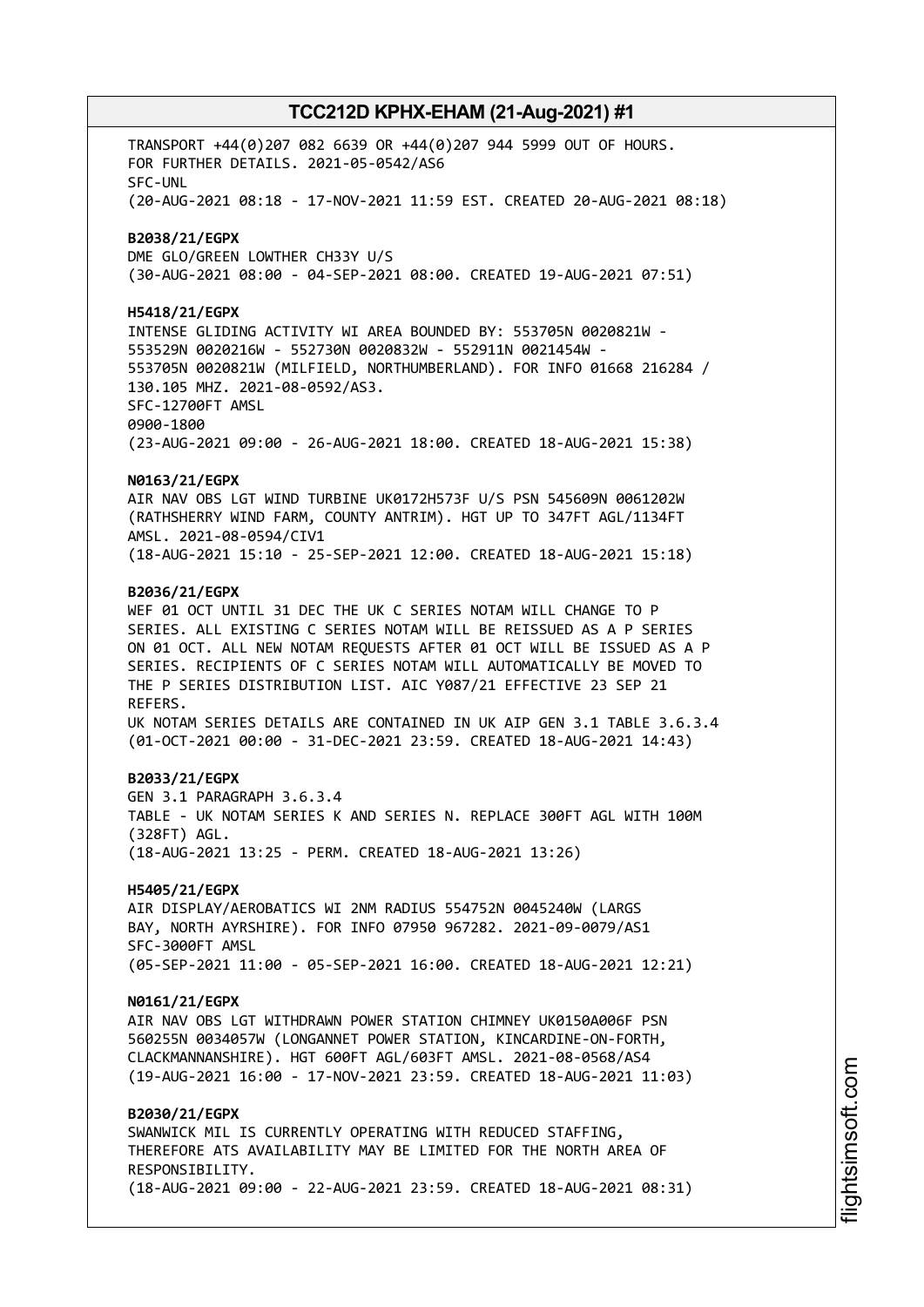#### **H5378/21/EGPX**

STATIONARY TRANSPONDER TESTING. TEST TRANSPONDER LOCATED WI 0.5NM 572027N 0072125W (SOUTH UIST, OUTER HEBRIDES). VIRTUAL STATIONARY - AIRCRAFT INDICATIONS MAY OCCUR ABOVE THE SITE OUT TO 200NM. MODE 3A: 7777 / MODE C: 62000. FOR INFO 07971 910852. 2021-08-0548/AS3. SFC-UNL (27-AUG-2021 23:00 - 30-AUG-2021 23:00. CREATED 17-AUG-2021 15:11)

#### **K0360/21/EGPX**

LIT CRANE POSITION 555212N 0041747W (GLASGOW, LANARKSHIRE) IN LOW FLYING AREA 16, NIGHT SECTOR 3A AND THE GLASGOW/PRESTWICK AVOIDANCE AREA HGT 314FT AMSL (260FT AGL). 21/08/056/LFTP (18-AUG-2021 00:01 - 04-NOV-2021 00:01. CREATED 17-AUG-2021 09:29)

#### **B2018/21/EGPX**

COVID-19: CREWS/PASSENGERS REQUIREMENTS. CREWS SHOULD COMPLETE THE ENHANCED GENERAL AIRCRAFT DECLARATION (GAD) PROCESS FOR ALL INTERNATIONAL FLIGHTS INTO THE UK, INCLUDING THE ACTIVE REPORTING OF NIL RETURNS. IF SYMPTOMATIC PASSENGERS ARE IDENTIFIED, THIS MUST BE NOTIFIED. GADS FOR FLIGHTS TO ENGLAND SHOULD BE SENT TO THE HEALTH CONTROL UNIT TEL: +44 (0) 20 8745 7209 EMAIL: HEATHROW.HCU(AT)PHE.GOV.UK.GADS. FOR FLIGHTS TO SCOTLAND SHOULD BE SENT TO PUBLIC HEALTH SCOTLAND TEL: +44 (0)141 300 1414 EMAIL: NSS.HPSCORONAVIRUS(AT)NHS.NET (SUBJECT: AIRCRAFT DECLARATION). GADS FOR FLIGHTS TO NORTHERN IRELAND SHOULD BE SENT TO PUBLIC HEALTH AGENCY TEL: +44 (0)141 300 1414 EMAIL: NIPORTHEALTH(AT)HSCNI.NET. 2021-05-0359/AS6 (16-AUG-2021 14:00 - 12-NOV-2021 11:59. CREATED 16-AUG-2021 13:53)

#### **H5327/21/EGPX**

AIR DISPLAY/AEROBATICS WI 1.5NM RADIUS 555417N 0030352W (DALKEITH, MIDLOTHIAN). FOR INFO 07734 794793. 2021-09-0076/AS1 SFC-2200FT AMSL (04-SEP-2021 11:45 - 04-SEP-2021 12:45. CREATED 16-AUG-2021 10:16)

#### **B2017/21/EGPX**

SAFETY AND OPERATIONAL DIRECTIVE, NUMBER 2021/003 ISSUED 14 MAY 2021, BOEING 737-8 BOEING 737-8200 AND BOEING 737-9 (MAX) RETURN TO SERVICE. IN ACCORDANCE WITH SD-2021/003 THE CIVIL AVIATION AUTHORITY (CAA), IN EXERCISE OF ITS POWERS UNDER ARTICLE 248, AND IN ACCORDANCE WITH ARTICLE 17(1), OF THE AIR NAVIGATION ORDER 2016, AND SUBJECT TO, AND IN ACCORDANCE WITH, UK REGULATION (EU) 2018/1139 (AS RETAINED IN UK LAW), ARTICLE 70, DIRECTS OPERATORS AND PILOTS IN COMMAND OF ANY BOEING 737-8 MAX OR BOEING 737-9 MAX AIRCRAFT WHICH IS REGISTERED OTHER THAN IN THE UK NOT TO CONDUCT FLIGHTS WITHIN UK AIRSPACE UNLESS THEY HAVE SUBMITTED A DECLARATION TO THE CAA. ADDITIONALLY SUCH AEROPLANES TOGETHER WITH ANY BOEING 737-8200 AEROPLANE ARE NOT TO CONDUCT RNP-AUTHORISATION REQUIRED APPROACH OPERATIONS WITHIN THE UK. NOTWITHSTANDING THE ABOVE OPERATORS AND PILOTS IN COMMAND OF ANY SUCH BOEING 737-8 MAX OR BOEING 737-9 MAX AIRCRAFT REGISTERED OTHER THAN IN THE UK MAY CONDUCT A FERRY FLIGHT OPERATION FOR THE PURPOSE OF ESSENTIAL MAINTENANCE OR MODIFICATION INTO, OUT OF OR THROUGH UK AIRSPACE, SUBJECT TO THE EXPRESS PERMISSION OF THE CAA AND SUBJECT TO SUCH REQUIREMENTS AND CONDITIONS AS THE PERMISSION CONTAINS. TO BE GRANTED A PERMISSION FOR ANY ABOVE FERRY FLIGHT, THE OPERATOR MUST APPLY TO THE CAA AND COMPLY WITH THEIR REQUIREMENTS AND CONDITIONS. PERMISSION WILL BE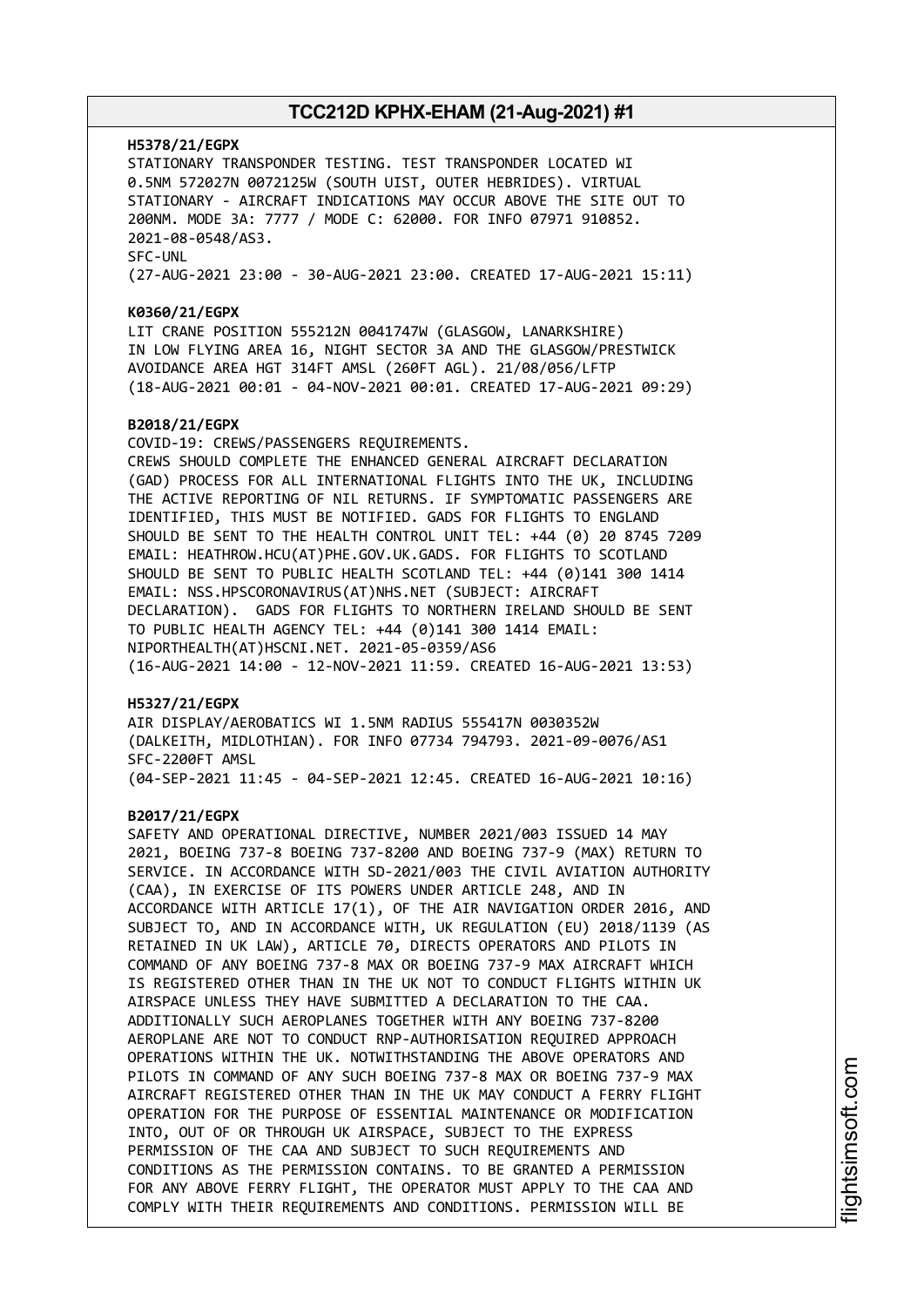PROVIDED TO THE OPERATOR IN WRITING. 2019-03-0217/AS4 (16-AUG-2021 08:40 - 12-NOV-2021 12:00 EST. CREATED 16-AUG-2021 09:08) **B1990/21/EGPX** COVID-19: FLIGHT RESTRICTIONS. ISLE OF MAN. ALL ACFT INTENDING TO LAND ON THE ISLE OF MAN MUST DO SO AT ISLE OF MAN AIRPORT DURING PUBLISHED AIRPORT OPENING HOURS TO COMPLETE PORT ARRIVALS PROCESS PRIOR TO LANDING ELSEWHERE ON THE ISLAND. LANDING FEES ARE WAIVED FOR ACFT DEPARTING TO AN ALTERNATIVE SITE WITHIN 1 HOUR. FAILURE TO COMPLY MAY RESULT IN A FINE OR IMPRISONMENT. FOR INFO SEE COVID19.GOV.IM/GENERAL-INFORMATION/PRIVATE-VESSELS-AND-AIRCRAFTS/ OR PHONE +44 1624 687171. 2020-08-0241/AS4 (12-AUG-2021 12:00 - 09-NOV-2021 23:59 EST. CREATED 12-AUG-2021 12:09) **B1989/21/EGPX** COVID-19 INFORMATION: NEWCASTLE LOWER AIRSPACE RADAR SERVICE OPR HR 0500-2200 (16-AUG-2021 00:00 - 29-AUG-2021 23:59. CREATED 12-AUG-2021 10:48) **C8086/21/EGPX** COVID-19 INFORMATION : NEWCASTLE CTA/CTR/ATZ HOURS ACTIVE 16-20 0000-0130 AND 0445-2359 21-22 0000-0130 AND 0500-2359 23 0000-0200 AND 0445-2359 24-27 0000-0130 AND 0445-2359 28-29 0000-0130 AND 0500-2359 30 0000-0200 (16-AUG-2021 00:00 - 30-AUG-2021 02:00. CREATED 12-AUG-2021 10:40) **U4975/21/EGPX** TIREE RADAR ON MAINTENANCE, LIMITED OR NO RADAR COVER AVAILABLE TO SWANWICK MIL BETWEEN 180-360 DEG OVER THE AREA 562637N 0065459W RADIUS APRX 50NM. INITIAL CONTACT FREQ 282.625 WILL ALSO BE UNAVAILABLE IN THIS AREA. PILOTS REQ A RADAR SERVICE SHOULD CONSIDER CONTACTING ALTERNATIVE AGENCIES. (25-AUG-2021 08:00 - 25-AUG-2021 11:00. CREATED 11-AUG-2021 09:52) **J3027/21/EGPX** RESTRICTED AREA (TEMPORARY) FOR OPEN GOLF CHAMPIONSHIPS AT CARNOUSTIE, ANGUS. A BRIEFING SHEET, WHICH INCLUDES A CHART, WILL REFER. RESTRICTION OF FLYING REGULATIONS MADE UNDER ARTICLE 239 OF AIR NAVIGATION ORDER 2016. NO AIRCRAFT IS TO FLY WITHIN THE AREA BOUNDED SUCCESSIVELY BY STRAIGHT LINES JOINING - 563214N 0023927W - 562910N 0023655W - 562630N 0024615W -562940N 0024910W - 563214N 0023927W EXCEPT FOR AIRCRAFT OPERATED BY THE SCOTTISH AIR AMBULANCE SERVICE BY POLICE SCOTLAND OR BY THE MARITIME AND COASTGUARD AGENCY OR FLYING IN ACCORDANCE WITH THE PERMISSION OF THE POLICE SCOTLAND AVIATION SSAFTY AND SECURITY UNIT WHO MAY BE CONTACTED VIA OSDAVIATIONSAFETYATSCOTLAND.PNN.POLICE.UK OR IF URGENT VIA 01786 895840. THESE RESTRICTIONS OF FLYING ALSO RELATE TO THE OPERATION OF ALL UNMANNED AIRCRAFT SYSTEMS. 2021-08-0090/AS6 SFC-2500FT AMSL 0400-2200 (15-AUG-2021 04:00 - 23-AUG-2021 22:00. CREATED 09-AUG-2021 09:06)

**B1927/21/EGPX**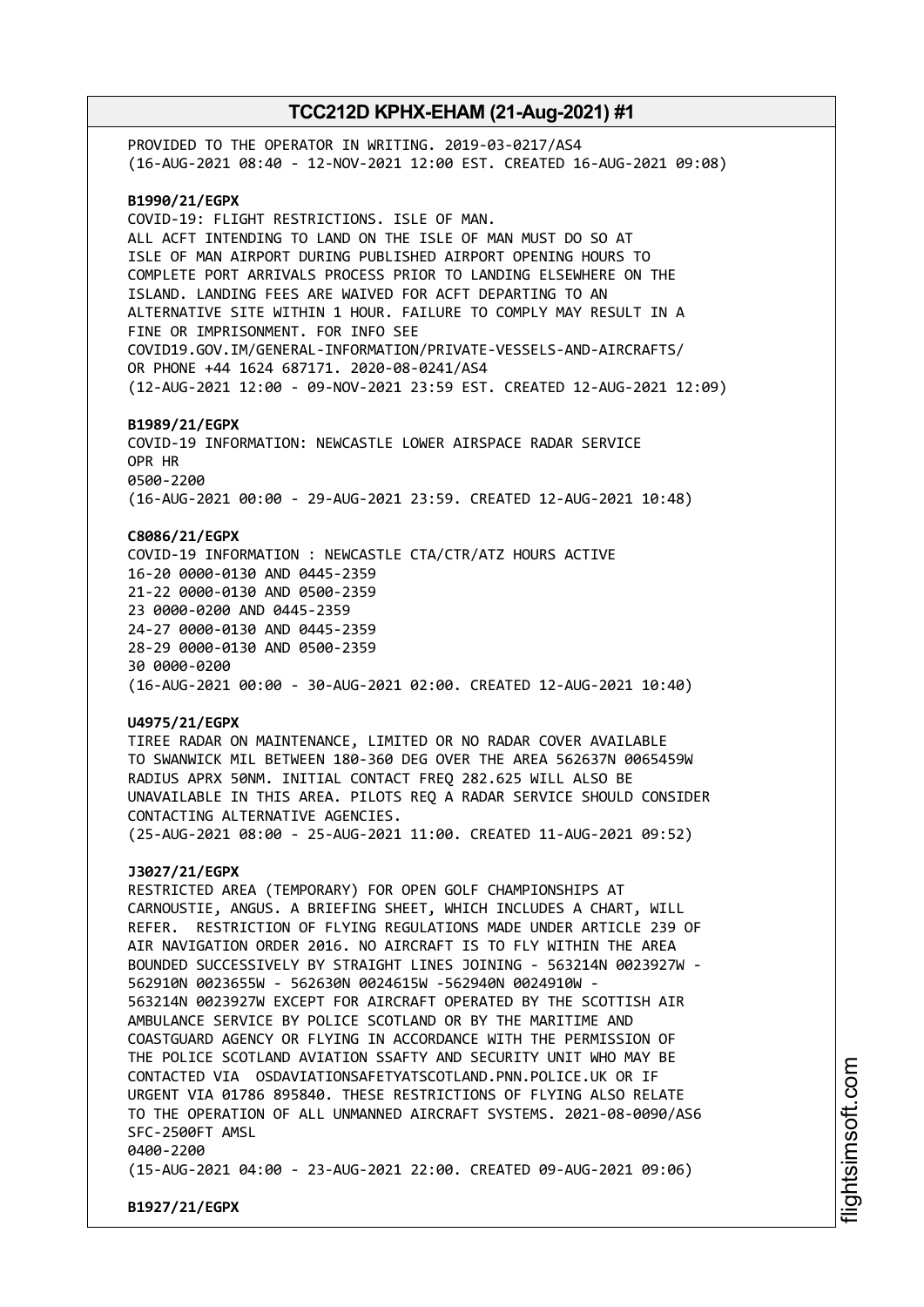COVID-19 INFORMATION COMMERCIAL AND PRIVATE PASSENGER FLIGHTS WHERE THE LAST POINT OF DEPATURE WAS ARGENTINA, BANGLADESH, BRAZIL, CAPE VERDE, CHILE, CUBA DOMINICAN REPUBLIC, EGYPT, ETHIOPIA, GEORGIA, INDONESIA, KENYA, THE MALDIVES, MEXICO, OMAN, PAKISTAN, SOUTH AFRICA, SRI LANKA, TUNISIA OR TURKEY WILL BE PERMITTED TO LAND IN ENGLAND ONLY IF THEY LAND AT LONDON HEATHROW (LHR/EGLL) OR BIRMINGHAM INTERNATIONAL (BHX/EGBB) AND DISEMBARK PASSENGERS THROUGH DEDICATED TERMINALS. THIS REGULATION DOES NOT APPLY TO AIR AMBULANCE ACFT WHERE THE LANDING IS FOR THE PURPOSE OF TRANSPORTING A PERSON FOR MEDICAL TREATMENT. ALL FLIGHTS LANDING TO SECURE THE SAFETY OF THE AIRCRAFT OR FOR HEALTH AND SAFETY OF ANY PERSON ABOARD WILL CONTINUE TO BE PERMITTED. 2020-10-0279 AS6 (08-AUG-2021 03:00 - 05-NOV-2021 11:59. CREATED 05-AUG-2021 11:20)

### **H4833/21/EGPX**

AERIAL FILMING FROM AN ACFT WI 2NM RADIUS: 562935N 0024314W (CARNOUSTIE GOLF COURSE, ANGUS). FOR INFO 07709 785525 / 07716 736227. 2021-08-0285/AS3. SFC-2000FT AMSL 0800-1800 (18-AUG-2021 08:00 - 22-AUG-2021 18:00. CREATED 02-AUG-2021 15:04)

#### **B1888/21/EGPX**

AIRSPACE REGULATION OPERATIONS (A DEPARTMENT OF THE UK CIVIL AVIATION AUTHORITY WHO DEAL WITH THE NOTIFICATION AND COORDINATION OF UNUSUAL AERIAL ACTIVITIES (UAA) - SEE UK AIP ENR 1.1) WILL BE CLOSED FOR ALL NORMAL ACTIVITY. ANY INDIVIDUAL OR ORGANISATION ANTICIPATING THE NEED FOR THE CO-ORDINATION AND/OR NOTIFICATION OF UNUSUAL AERIAL ACTIVITY (UAA) DURING THE PERIOD IS REMINDED OF THE NEED TO COMPLY WITH THE CURRENT ADVANCE NOTIFICATION REQUIREMENTS DETAILED IN THE UK AIP (ENR 1.1). IF IN DOUBT UAA SPONSORS SHOULD MAKE CONTACT WITH AIRSPACE REGULATION OPERATIONS IN ADVANCE OF THE START OF THE CLOSURE PERIOD USING THE CONTACT DETAILS IN THIS NOTAM. EMERGENCY FLYING RESTRICTIONS AND ROYAL FLIGHT NOTIFICATIONS WILL BE HANDLED DURING THE CLOSED PERIOD AS PER CURRENT OUT OF HOURS ARRANGEMENTS. CTC DURING OFFICE HOURS: 01293 983880 OR EMAIL: AROPS(AT)CAA.CO.UK 2021-08-0272/AS3. (27-AUG-2021 15:30 - 31-AUG-2021 07:30. CREATED 02-AUG-2021 07:56) **D1107/21/EGPX** Y028/2020 Y031/2020 P034/2020 W035/2020 Y036/2020 Y039/2020 Y040/2020 Y041/2020 Y042/2020 Y043/2020 P044/2020 Y045/2020 P046/2020 Y051/2020 Y052/2020 P053/2020 P056/2020 P060/2020 P083/2020 Y085/2020 Y086/2020 Y087/2020 Y002/2021 Y008/2021 Y010/2021 Y011/2021 M012/2021 P017/2021 P018/2021 P026/2021 Y027/2021 Y028/2021 Y029/2021 Y037/2021 M044/2021 P045/2021 Y050/2021 Y054/2021 Y055/2021 P056/2021 Y058/2021 M060/2021 Y062/2021 M063/2021 M064/2021 M065/2021 M066/2021 P067/2021

Y068/2021 W069/2021 AIP VFR NIL AIP MIL

**NTI** SUP CHECKLIST AIP IFR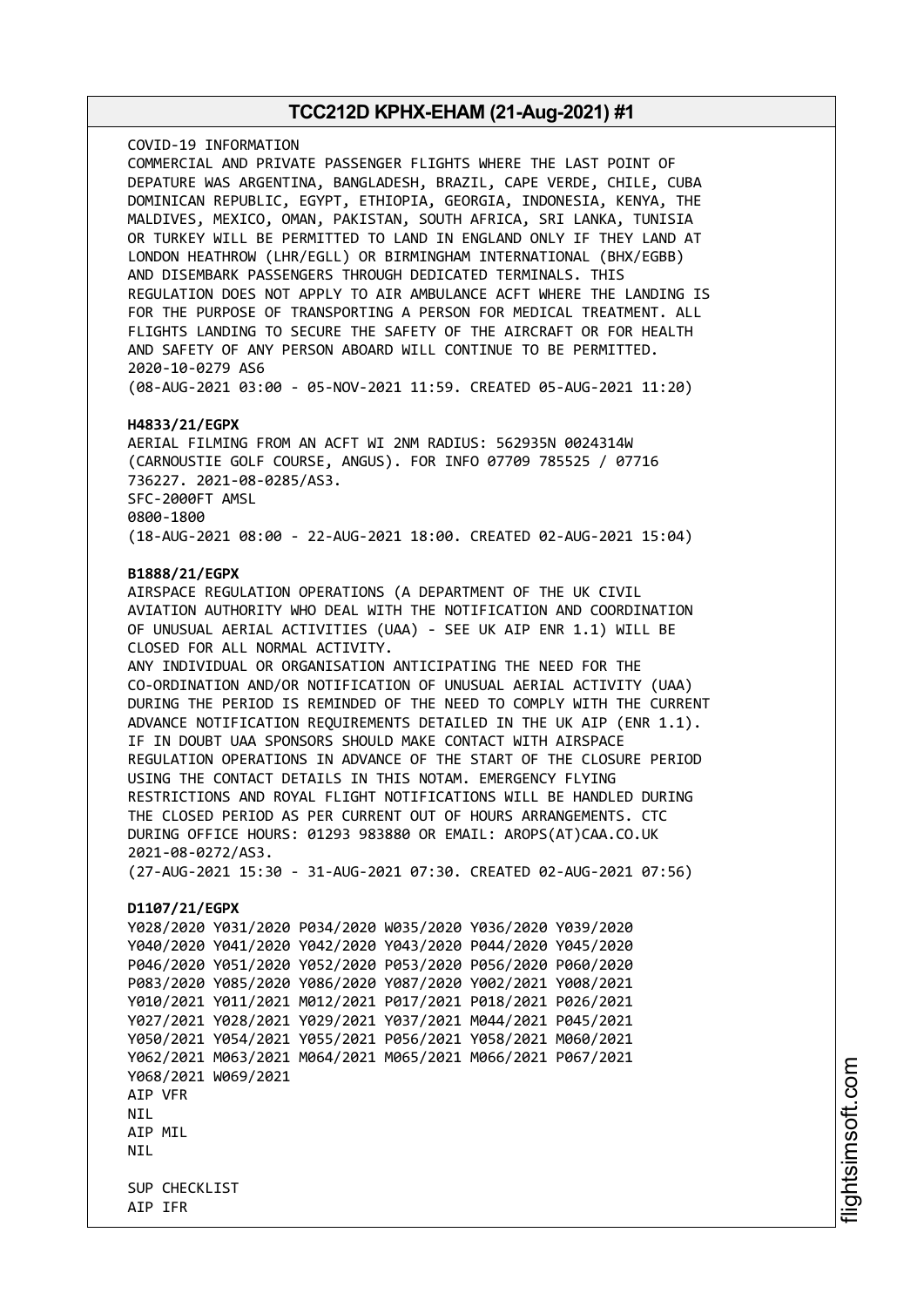053/2018 060/2018 011/2019 023/2019 025/2019 003/2020 017/2020 019/2020 023/2020 030/2020 031/2020 032/2020 037/2020 038/2020 039/2020 045/2020 046/2020 048/2020 049/2020 052/2020 002/2021 003/2021 007/2021 008/2021 012/2021 014/2021 017/2021 018/2021 019/2021 020/2021 022/2021 023/2021 024/2021 025/2021 026/2021 028/2021 029/2021 030/2021 031/2021 032/2021 034/2021 035/2021 036/2021 037/2021 038/2021 039/2021 040/2021 AIP VFR NIL AIP MIL **NTI** PART 2 OF 2 (01-AUG-2021 00:05 - 01-SEP-2021 00:05 EST. CREATED 01-AUG-2021 01:52) **D1107/21/EGPX** CHECKLIST YEAR=2021 0726 1100 1105 1106 LATEST PUBLICATIONS AIP AIRAC AMDT IFR 009/2021 EFFECTIVE DATE 09 SEP 21 AIP SUP IFR 040/2021 EFFECTIVE DATE 29 JUL 21 AIC IFR W069/2021 EFFECTIVE DATE 29 JUL 21 AIC IFR P067/2021 EFFECTIVE DATE 29 JUL 21 AIC IFR M066/2021 EFFECTIVE DATE 29 JUL 21 AIC IFR Y068/2021 EFFECTIVE DATE 29 JUL 21 AIC IFR G097/2009 EFFECTIVE DATE 31 DEC 09 AIC CHECKLIST AIP IFR P127/2006 P008/2008 P064/2008 P086/2008 P077/2009 P070/2010 P062/2012 P138/2012 Y009/2014 P002/2018 P053/2018 Y104/2018 Y031/2019 Y055/2019 Y117/2019 Y135/2019 P136/2019 P137/2019 P138/2019 P139/2019 Y140/2019 Y141/2019 Y142/2019 Y001/2020 P003/2020 W008/2020 Y011/2020 Y012/2020 W018/2020 Y024/2020 PART 1 OF 2 (01-AUG-2021 00:05 - 01-SEP-2021 00:05 EST. CREATED 01-AUG-2021 01:52) **G0256/21/EGPX** CHECKLIST YEAR=2021 0256 LATEST PUBLICATIONS AIP AIRAC AMDT IFR 009/2021 EFFECTIVE DATE 09 SEP 21 AIP SUP IFR 040/2021 EFFECTIVE DATE 29 JUL 21 AIC IFR W069/2021 EFFECTIVE DATE 29 JUL 21 AIC IFR P067/2021 EFFECTIVE DATE 29 JUL 21 AIC IFR M066/2021 EFFECTIVE DATE 29 JUL 21 AIC IFR Y068/2021 EFFECTIVE DATE 29 JUL 21 AIC IFR G097/2009 EFFECTIVE DATE 31 DEC 09 AIC CHECKLIST AIP IFR P127/2006 P008/2008 P064/2008 P086/2008 P077/2009 P070/2010 P062/2012 P138/2012 Y009/2014 P002/2018 P053/2018 Y104/2018 Y031/2019 Y055/2019 Y117/2019 Y135/2019 P136/2019 P137/2019 P138/2019 P139/2019 Y140/2019 Y141/2019 Y142/2019 Y001/2020 P003/2020 W008/2020 Y011/2020 Y012/2020 W018/2020 Y024/2020 Y028/2020 Y031/2020 P034/2020 W035/2020 Y036/2020 Y039/2020 Y040/2020 Y041/2020 Y042/2020 Y043/2020 P044/2020 Y045/2020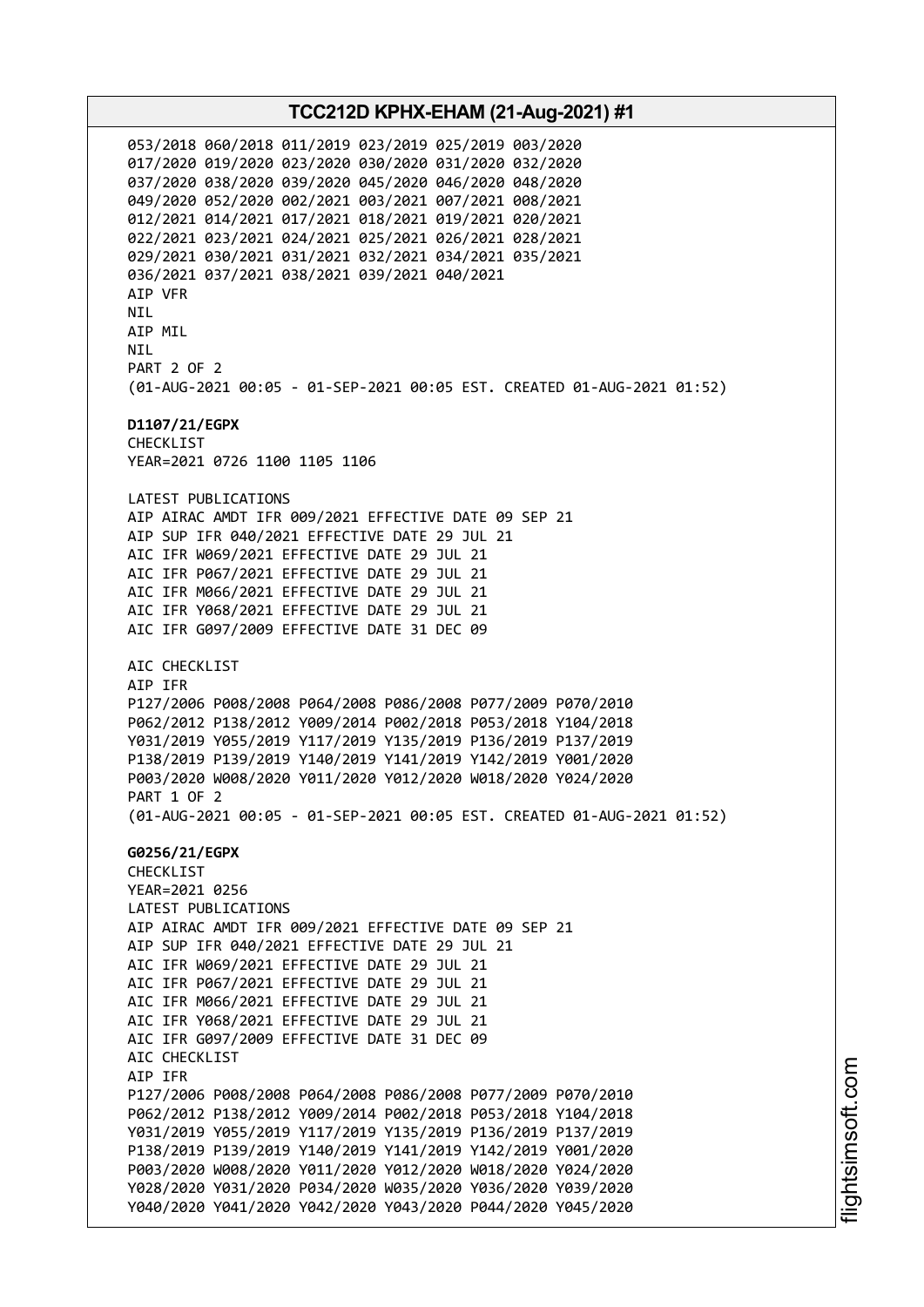P046/2020 Y051/2020 Y052/2020 P053/2020 P056/2020 P060/2020 PART 1 OF 2 (01-AUG-2021 00:05 - 01-SEP-2021 00:05 EST. CREATED 01-AUG-2021 01:34) **G0256/21/EGPX** P083/2020 Y085/2020 Y086/2020 Y087/2020 Y002/2021 Y008/2021 Y010/2021 Y011/2021 M012/2021 P017/2021 P018/2021 P026/2021 Y027/2021 Y028/2021 Y029/2021 Y037/2021 M044/2021 P045/2021 Y050/2021 Y054/2021 Y055/2021 P056/2021 Y058/2021 M060/2021 Y062/2021 M063/2021 M064/2021 M065/2021 M066/2021 P067/2021 Y068/2021 W069/2021 AIP VFR NIL AIP MIL NIL SUP CHECKLIST AIP IFR 053/2018 060/2018 011/2019 023/2019 025/2019 003/2020 017/2020 019/2020 023/2020 030/2020 031/2020 032/2020 037/2020 038/2020 039/2020 045/2020 046/2020 048/2020 049/2020 052/2020 002/2021 003/2021 007/2021 008/2021 012/2021 014/2021 017/2021 018/2021 019/2021 020/2021 022/2021 023/2021 024/2021 025/2021 026/2021 028/2021 029/2021 030/2021 031/2021 032/2021 034/2021 035/2021 036/2021 037/2021 038/2021 039/2021 040/2021 AIP VFR NIL AIP MIL NIL PART 2 OF 2 (01-AUG-2021 00:05 - 01-SEP-2021 00:05 EST. CREATED 01-AUG-2021 01:34) **M2939/21/EGPX** P138/2019 P139/2019 Y140/2019 Y141/2019 Y142/2019 Y001/2020 P003/2020 W008/2020 Y011/2020 Y012/2020 W018/2020 Y024/2020 Y028/2020 Y031/2020 P034/2020 W035/2020 Y036/2020 Y039/2020 Y040/2020 Y041/2020 Y042/2020 Y043/2020 P044/2020 Y045/2020 P046/2020 Y051/2020 Y052/2020 P053/2020 P056/2020 P060/2020 P083/2020 Y085/2020 Y086/2020 Y087/2020 Y002/2021 Y008/2021 Y010/2021 Y011/2021 M012/2021 P017/2021 P018/2021 P026/2021 Y027/2021 Y028/2021 Y029/2021 Y037/2021 M044/2021 P045/2021 Y050/2021 Y054/2021 Y055/2021 P056/2021 Y058/2021 M060/2021 Y062/2021 M063/2021 M064/2021 M065/2021 M066/2021 P067/2021 Y068/2021 W069/2021 AIP VFR NIL AIP MIL **NTI** 022/2021 023/2021 024/2021 025/2021 026/2021 028/2021 029/2021 030/2021 031/2021 032/2021 034/2021 035/2021 036/2021 037/2021 038/2021 039/2021 040/2021 AIP VFR NIL AIP MIL **NTI** PART 2 OF 2 (01-AUG-2021 00:05 - 01-SEP-2021 00:05 EST. CREATED 01-AUG-2021 01:33)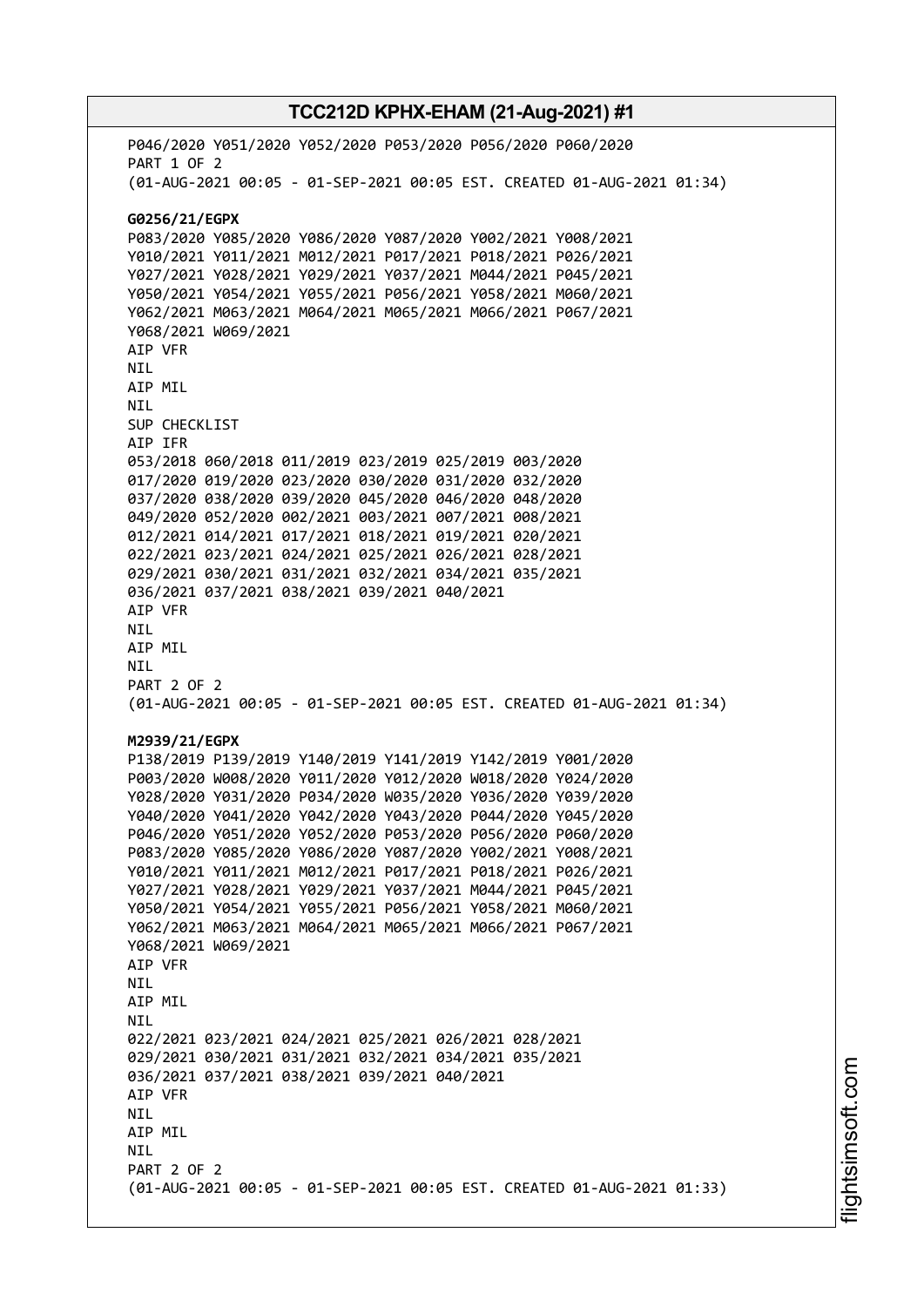**M2939/21/EGPX** CHECKLIST YEAR=2021 2913 2914 2915 2916 2917 2918 2919 2920 2921 2922 2923 2924 2925 2926 2927 2928 2929 2930 2931 2932 2933 2935 LATEST PUBLICATIONS AIP AIRAC AMDT IFR 009/2021 EFFECTIVE DATE 09 SEP 21 AIP SUP IFR 040/2021 EFFECTIVE DATE 29 JUL 21 AIC IFR W069/2021 EFFECTIVE DATE 29 JUL 21 AIC IFR P067/2021 EFFECTIVE DATE 29 JUL 21 AIC IFR M066/2021 EFFECTIVE DATE 29 JUL 21 AIC IFR Y068/2021 EFFECTIVE DATE 29 JUL 21 AIC IFR G097/2009 EFFECTIVE DATE 31 DEC 09 AIC CHECKLIST AIP IFR P127/2006 P008/2008 P064/2008 P086/2008 P077/2009 P070/2010 P062/2012 P138/2012 Y009/2014 P002/2018 P053/2018 Y104/2018 Y031/2019 Y055/2019 Y117/2019 Y135/2019 P136/2019 P137/2019 PART 1 OF 2 (01-AUG-2021 00:05 - 01-SEP-2021 00:05 EST. CREATED 01-AUG-2021 01:33) **F0776/21/EGPX** CHECKLIST YEAR=2021 0769 0770 0771 0773 0776 LATEST PUBLICATIONS AIP AIRAC AMDT IFR 009/2021 EFFECTIVE DATE 09 SEP 21 AIP SUP IFR 040/2021 EFFECTIVE DATE 29 JUL 21 AIC IFR W069/2021 EFFECTIVE DATE 29 JUL 21 AIC IFR P067/2021 EFFECTIVE DATE 29 JUL 21 AIC IFR M066/2021 EFFECTIVE DATE 29 JUL 21 AIC IFR Y068/2021 EFFECTIVE DATE 29 JUL 21 AIC IFR G097/2009 EFFECTIVE DATE 31 DEC 09 AIC CHECKLIST AIP IFR P127/2006 P008/2008 P064/2008 P086/2008 P077/2009 P070/2010 P062/2012 P138/2012 Y009/2014 P002/2018 P053/2018 Y104/2018 Y031/2019 Y055/2019 Y117/2019 Y135/2019 P136/2019 P137/2019 P138/2019 P139/2019 Y140/2019 Y141/2019 Y142/2019 Y001/2020 P003/2020 W008/2020 Y011/2020 Y012/2020 W018/2020 Y024/2020 Y028/2020 Y031/2020 P034/2020 W035/2020 Y036/2020 Y039/2020 Y040/2020 Y041/2020 Y042/2020 Y043/2020 P044/2020 Y045/2020 PART 1 OF 2 (01-AUG-2021 00:05 - 01-SEP-2021 00:05 EST. CREATED 01-AUG-2021 01:31) **F0776/21/EGPX** P046/2020 Y051/2020 Y052/2020 P053/2020 P056/2020 P060/2020 P083/2020 Y085/2020 Y086/2020 Y087/2020 Y002/2021 Y008/2021 Y010/2021 Y011/2021 M012/2021 P017/2021 P018/2021 P026/2021 Y027/2021 Y028/2021 Y029/2021 Y037/2021 M044/2021 P045/2021 Y050/2021 Y054/2021 Y055/2021 P056/2021 Y058/2021 M060/2021 Y062/2021 M063/2021 M064/2021 M065/2021 M066/2021 P067/2021 Y068/2021 W069/2021 AIP VFR NIL AIP MIL **NTI** SUP CHECKLIST

i⊒<br>⊫ htsim soft.c om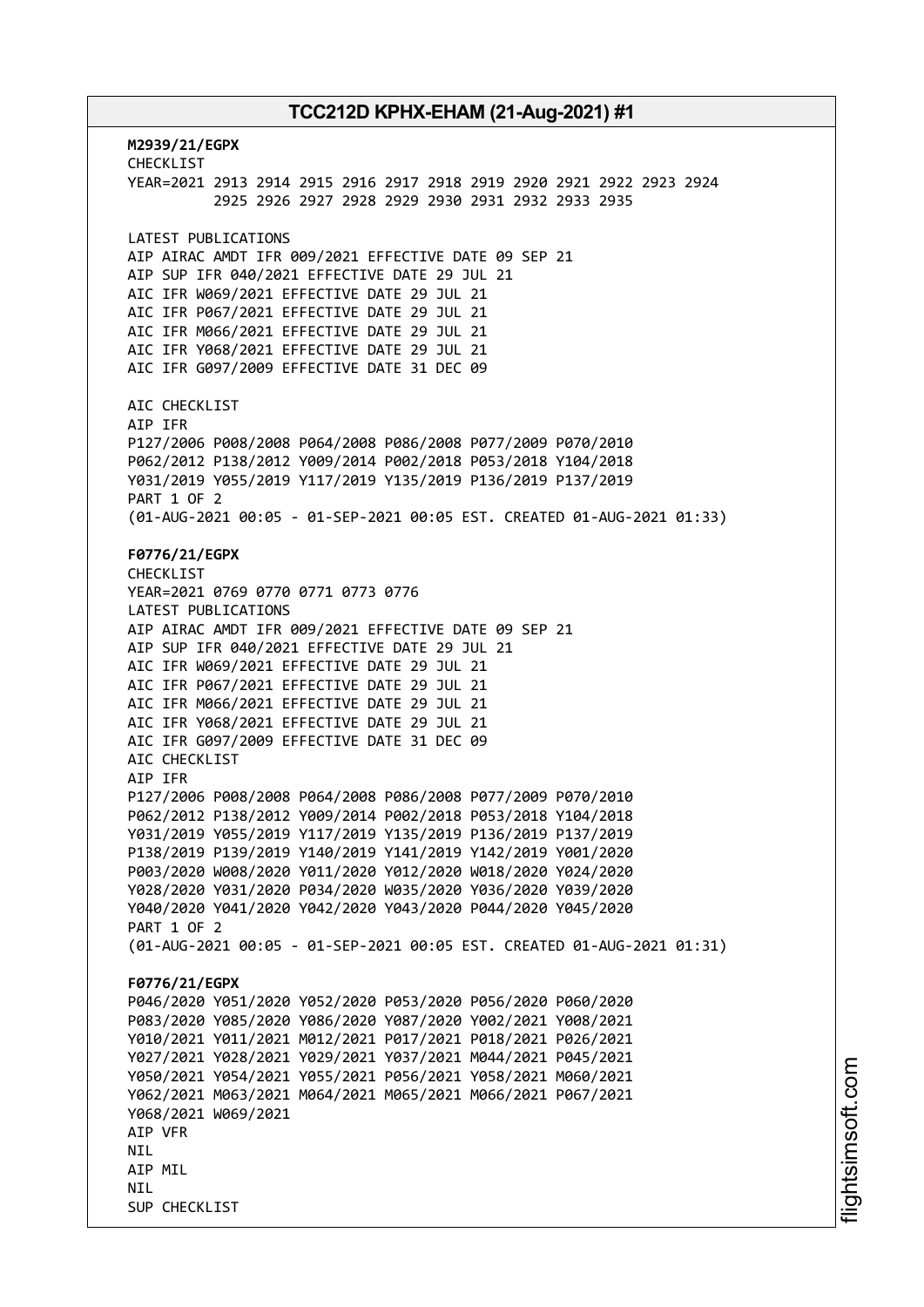AIP IFR 053/2018 060/2018 011/2019 023/2019 025/2019 003/2020 017/2020 019/2020 023/2020 030/2020 031/2020 032/2020 037/2020 038/2020 039/2020 045/2020 046/2020 048/2020 049/2020 052/2020 002/2021 003/2021 007/2021 008/2021 012/2021 014/2021 017/2021 018/2021 019/2021 020/2021 022/2021 023/2021 024/2021 025/2021 026/2021 028/2021 029/2021 030/2021 031/2021 032/2021 034/2021 035/2021 036/2021 037/2021 038/2021 039/2021 040/2021 AIP VFR NIL AIP MIL NIL PART 2 OF 2 (01-AUG-2021 00:05 - 01-SEP-2021 00:05 EST. CREATED 01-AUG-2021 01:31) **N0151/21/EGPX** P083/2020 Y085/2020 Y086/2020 Y087/2020 Y002/2021 Y008/2021 Y010/2021 Y011/2021 M012/2021 P017/2021 P018/2021 P026/2021 Y027/2021 Y028/2021 Y029/2021 Y037/2021 M044/2021 P045/2021 Y050/2021 Y054/2021 Y055/2021 P056/2021 Y058/2021 M060/2021 Y062/2021 M063/2021 M064/2021 M065/2021 M066/2021 P067/2021 Y068/2021 W069/2021 AIP VFR NIL AIP MIL NIL SUP CHECKLIST AIP IFR 053/2018 060/2018 011/2019 023/2019 025/2019 003/2020 017/2020 019/2020 023/2020 030/2020 031/2020 032/2020 037/2020 038/2020 039/2020 045/2020 046/2020 048/2020 049/2020 052/2020 002/2021 003/2021 007/2021 008/2021 012/2021 014/2021 017/2021 018/2021 019/2021 020/2021 022/2021 023/2021 024/2021 025/2021 026/2021 028/2021 029/2021 030/2021 031/2021 032/2021 034/2021 035/2021 036/2021 037/2021 038/2021 039/2021 040/2021 AIP VFR NIL AIP MIL **NTI** PART 2 OF 2 (01-AUG-2021 00:05 - 01-SEP-2021 00:05 EST. CREATED 01-AUG-2021 01:29) **N0151/21/EGPX** CHECKLIST YEAR=2021 0095 0111 0112 0113 0118 0122 0123 0124 0127 0136 0138 0139 0141 0142 0143 0145 0147 0149 0150 0151 LATEST PUBLICATIONS AIP AIRAC AMDT IFR 009/2021 EFFECTIVE DATE 09 SEP 21 AIP SUP IFR 040/2021 EFFECTIVE DATE 29 JUL 21 AIC IFR W069/2021 EFFECTIVE DATE 29 JUL 21 AIC IFR P067/2021 EFFECTIVE DATE 29 JUL 21 AIC IFR M066/2021 EFFECTIVE DATE 29 JUL 21 AIC IFR Y068/2021 EFFECTIVE DATE 29 JUL 21 AIC IFR G097/2009 EFFECTIVE DATE 31 DEC 09 AIC CHECKLIST AIP IFR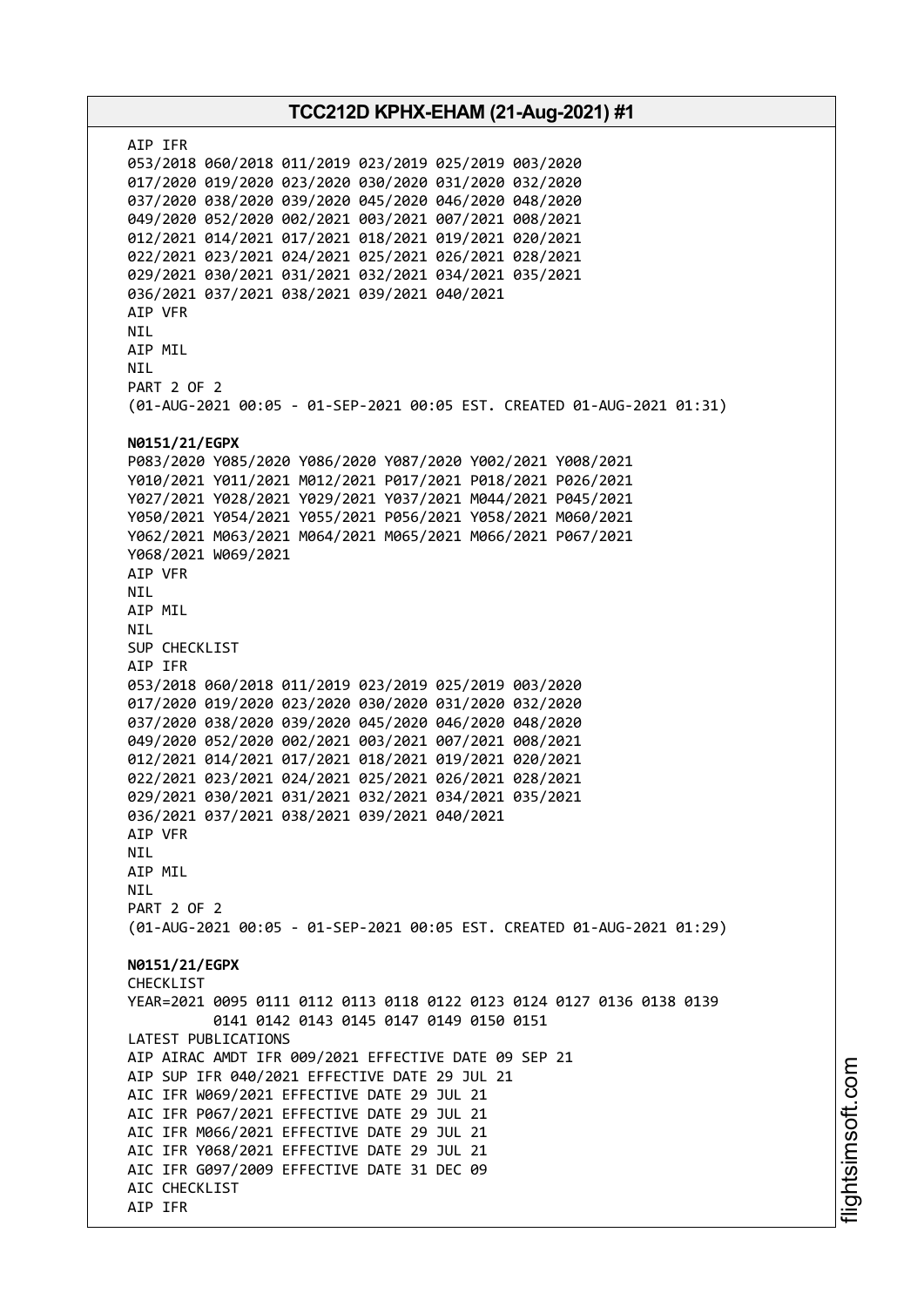P127/2006 P008/2008 P064/2008 P086/2008 P077/2009 P070/2010 P062/2012 P138/2012 Y009/2014 P002/2018 P053/2018 Y104/2018 Y031/2019 Y055/2019 Y117/2019 Y135/2019 P136/2019 P137/2019 P138/2019 P139/2019 Y140/2019 Y141/2019 Y142/2019 Y001/2020 P003/2020 W008/2020 Y011/2020 Y012/2020 W018/2020 Y024/2020 Y028/2020 Y031/2020 P034/2020 W035/2020 Y036/2020 Y039/2020 Y040/2020 Y041/2020 Y042/2020 Y043/2020 P044/2020 Y045/2020 P046/2020 Y051/2020 Y052/2020 P053/2020 P056/2020 P060/2020 PART 1 OF 2 (01-AUG-2021 00:05 - 01-SEP-2021 00:05 EST. CREATED 01-AUG-2021 01:29) **B1876/21/EGPX** CHECKLIST YEAR=2021 0989 1036 1041 1142 1175 1194 1205 1206 1207 1209 1372 1378 1413 1431 1537 1558 1579 1630 1705 1717 1725 1743 1747 1750 1751 1753 1790 1813 1816 1824 1836 1837 1839 1840 1841 1843 1844 1854 1856 1857 1860 1861 1862 1863 1864 1865 1866 1867 LATEST PUBLICATIONS AIP AIRAC AMDT IFR 009/2021 EFFECTIVE DATE 09 SEP 21 AIP SUP IFR 040/2021 EFFECTIVE DATE 29 JUL 21 AIC IFR W069/2021 EFFECTIVE DATE 29 JUL 21 AIC IFR P067/2021 EFFECTIVE DATE 29 JUL 21 AIC IFR M066/2021 EFFECTIVE DATE 29 JUL 21 PART 1 OF 3 (01-AUG-2021 00:05 - 01-SEP-2021 00:05 EST. CREATED 01-AUG-2021 01:28) **B1876/21/EGPX** AIP VFR NIL AIP MIL NIL SUP CHECKLIST AIP IFR 053/2018 060/2018 011/2019 023/2019 025/2019 003/2020 017/2020 019/2020 023/2020 030/2020 031/2020 032/2020 037/2020 038/2020 039/2020 045/2020 046/2020 048/2020 049/2020 052/2020 002/2021 003/2021 007/2021 008/2021 012/2021 014/2021 017/2021 018/2021 019/2021 020/2021 022/2021 023/2021 024/2021 025/2021 026/2021 028/2021 029/2021 030/2021 031/2021 032/2021 034/2021 035/2021 036/2021 037/2021 038/2021 039/2021 040/2021 AIP VFR NIL AIP MIL **NTI** PART 3 OF 3 (01-AUG-2021 00:05 - 01-SEP-2021 00:05 EST. CREATED 01-AUG-2021 01:28) **B1876/21/EGPX** AIC IFR Y068/2021 EFFECTIVE DATE 29 JUL 21 AIC IFR G097/2009 EFFECTIVE DATE 31 DEC 09 ATC CHECKLIST AIP IFR P127/2006 P008/2008 P064/2008 P086/2008 P077/2009 P070/2010 P062/2012 P138/2012 Y009/2014 P002/2018 P053/2018 Y104/2018 Y031/2019 Y055/2019 Y117/2019 Y135/2019 P136/2019 P137/2019

i⊒<br>⊫ htsim soft.c om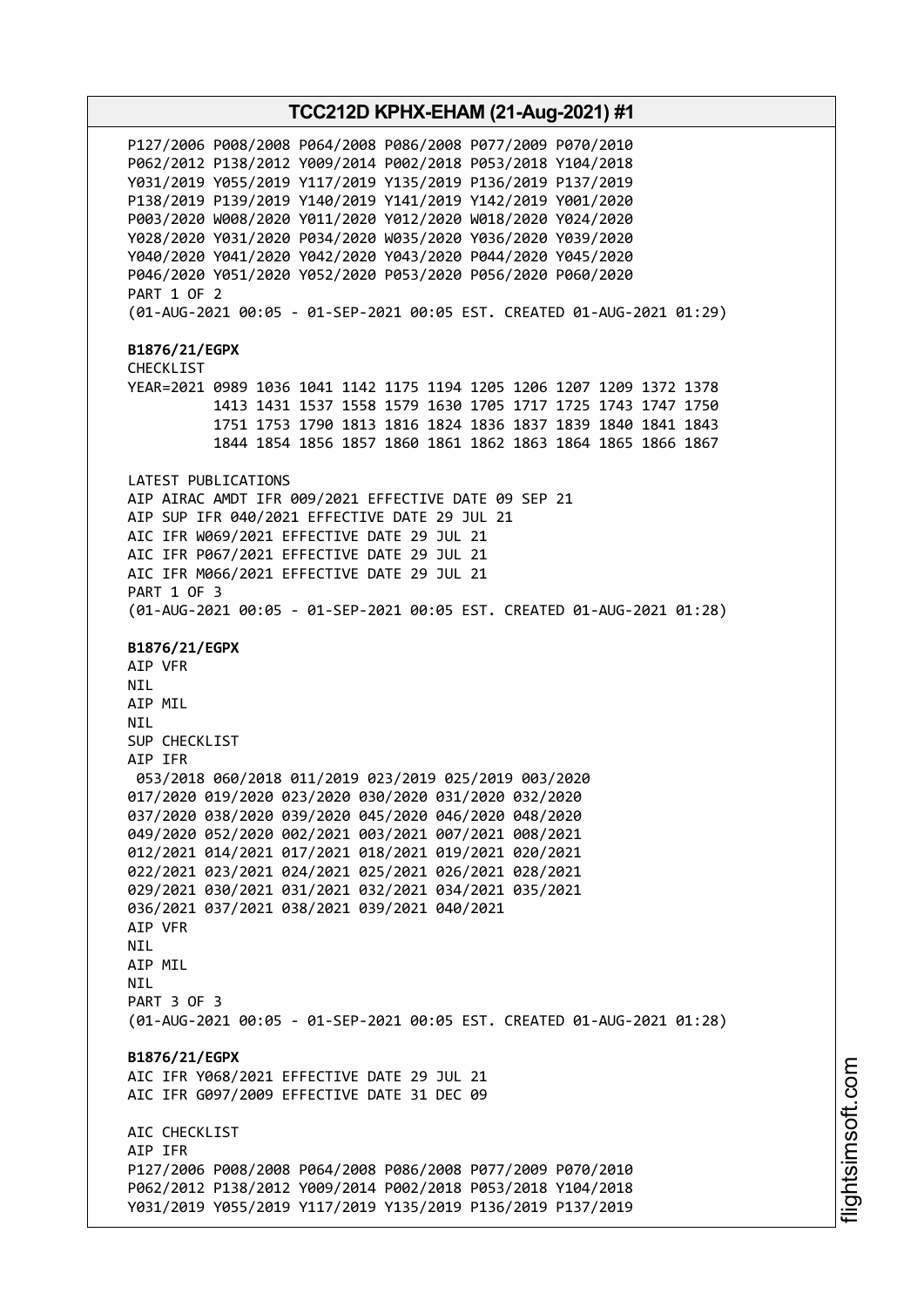**TCC212D KPHX-EHAM (21-Aug-2021) #1** P138/2019 P139/2019 Y140/2019 Y141/2019 Y142/2019 Y001/2020 P003/2020 W008/2020 Y011/2020 Y012/2020 W018/2020 Y024/2020 Y028/2020 Y031/2020 P034/2020 W035/2020 Y036/2020 Y039/2020 Y040/2020 Y041/2020 Y042/2020 Y043/2020 P044/2020 Y045/2020 P046/2020 Y051/2020 Y052/2020 P053/2020 P056/2020 P060/2020 P083/2020 Y085/2020 Y086/2020 Y087/2020 Y002/2021 Y008/2021 Y010/2021 Y011/2021 M012/2021 P017/2021 P018/2021 P026/2021 Y027/2021 Y028/2021 Y029/2021 Y037/2021 M044/2021 P045/2021 Y050/2021 Y054/2021 Y055/2021 P056/2021 Y058/2021 M060/2021 Y062/2021 M063/2021 M064/2021 M065/2021 M066/2021 P067/2021 Y068/2021 W069/2021 PART 2 OF 3 (01-AUG-2021 00:05 - 01-SEP-2021 00:05 EST. CREATED 01-AUG-2021 01:28) **A2748/21/EGPX** CHECKLIST YEAR=2021 1471 1502 1566 1576 1577 1596 1650 1662 1674 1675 1713 1740 1747 1798 1845 1938 1940 1970 2020 2025 2032 2033 2034 2078 2111 2138 2167 2168 2211 2224 2259 2270 2290 2310 2320 2328 2345 2385 2391 2393 2395 2398 2410 2411 2434 2441 2445 2455 2457 2462 2463 2464 2484 2509 2510 2524 2527 2528 2530 2548 2556 2583 2592 2593 2594 2595 2596 2597 2598 2599 2600 2601 2602 2609 2611 2612 2629 2631 2632 2641 2642 2650 2651 2673 2674 2680 2682 2685 2686 2690 2692 2694 2701 2702 2703 2704 2705 2709 2710 2711 2713 2715 2716 2721 2722 2723 2728 2733 2736 2738 2741 2744 2745 2747 LATEST PUBLICATIONS AIP AIRAC AMDT IFR 009/2021 EFFECTIVE DATE 09 SEP 21 AIP SUP IFR 040/2021 EFFECTIVE DATE 29 JUL 21 AIC IFR W069/2021 EFFECTIVE DATE 29 JUL 21 AIC IFR P067/2021 EFFECTIVE DATE 29 JUL 21 AIC IFR M066/2021 EFFECTIVE DATE 29 JUL 21 AIC IFR Y068/2021 EFFECTIVE DATE 29 JUL 21 AIC IFR G097/2009 EFFECTIVE DATE 31 DEC 09 AIC CHECKLIST AIP IFR P127/2006 P008/2008 P064/2008 P086/2008 P077/2009 P070/2010 P062/2012 P138/2012 Y009/2014 P002/2018 P053/2018 Y104/2018 PART 1 OF 2 (01-AUG-2021 00:05 - 01-SEP-2021 00:05 EST. CREATED 01-AUG-2021 01:27) **A2748/21/EGPX** Y031/2019 Y055/2019 Y117/2019 Y135/2019 P136/2019 P137/2019 P138/2019 P139/2019 Y140/2019 Y141/2019 Y142/2019 Y001/2020 P003/2020 W008/2020 Y011/2020 Y012/2020 W018/2020 Y024/2020 Y028/2020 Y031/2020 P034/2020 W035/2020 Y036/2020 Y039/2020 Y040/2020 Y041/2020 Y042/2020 Y043/2020 P044/2020 Y045/2020 P046/2020 Y051/2020 Y052/2020 P053/2020 P056/2020 P060/2020 P083/2020 Y085/2020 Y086/2020 Y087/2020 Y002/2021 Y008/2021 Y010/2021 Y011/2021 M012/2021 P017/2021 P018/2021 P026/2021 Y027/2021 Y028/2021 Y029/2021 Y037/2021 M044/2021 P045/2021 Y050/2021 Y054/2021 Y055/2021 P056/2021 Y058/2021 M060/2021 Y062/2021 M063/2021 M064/2021 M065/2021 M066/2021 P067/2021 Y068/2021 W069/2021 AIP VFR **NTI** AIP MIL NIL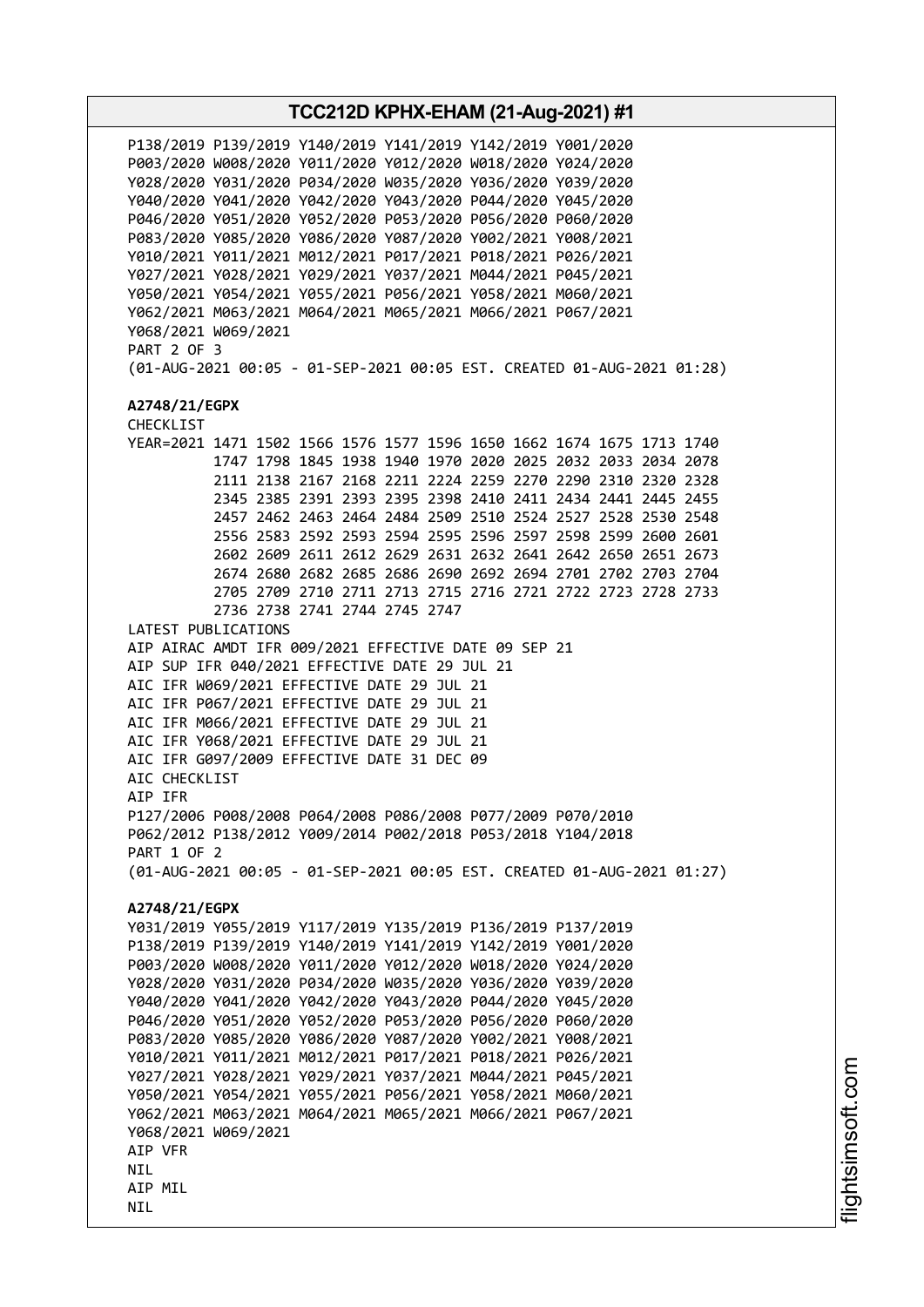SUP CHECKLIST AIP IFR 053/2018 060/2018 011/2019 023/2019 025/2019 003/2020 017/2020 019/2020 023/2020 030/2020 031/2020 032/2020 037/2020 038/2020 039/2020 045/2020 046/2020 048/2020 049/2020 052/2020 002/2021 003/2021 007/2021 008/2021 012/2021 014/2021 017/2021 018/2021 019/2021 020/2021 022/2021 023/2021 024/2021 025/2021 026/2021 028/2021 029/2021 030/2021 031/2021 032/2021 034/2021 035/2021 036/2021 037/2021 038/2021 039/2021 040/2021 AIP VFR **NTI** AIP MIL NIL PART 2 OF 2 (01-AUG-2021 00:05 - 01-SEP-2021 00:05 EST. CREATED 01-AUG-2021 01:27) **Q0411/21/EGPX** CHECKLIST YEAR=2021 0387 0393 0400 0402 0404 0405 0406 0407 0408 0409 0410 0411 LATEST PUBLICATIONS AIP AIRAC AMDT IFR 009/2021 EFFECTIVE DATE 09 SEP 21 AIP SUP IFR 040/2021 EFFECTIVE DATE 29 JUL 21 AIC IFR W069/2021 EFFECTIVE DATE 29 JUL 21 AIC IFR P067/2021 EFFECTIVE DATE 29 JUL 21 AIC IFR M066/2021 EFFECTIVE DATE 29 JUL 21 AIC IFR Y068/2021 EFFECTIVE DATE 29 JUL 21 AIC IFR G097/2009 EFFECTIVE DATE 31 DEC 09 AIC CHECKLIST AIP IFR P127/2006 P008/2008 P064/2008 P086/2008 P077/2009 P070/2010 P062/2012 P138/2012 Y009/2014 P002/2018 P053/2018 Y104/2018 Y031/2019 Y055/2019 Y117/2019 Y135/2019 P136/2019 P137/2019 P138/2019 P139/2019 Y140/2019 Y141/2019 Y142/2019 Y001/2020 P003/2020 W008/2020 Y011/2020 Y012/2020 W018/2020 Y024/2020 Y028/2020 Y031/2020 P034/2020 W035/2020 Y036/2020 Y039/2020 Y040/2020 Y041/2020 Y042/2020 Y043/2020 P044/2020 Y045/2020 P046/2020 Y051/2020 Y052/2020 P053/2020 P056/2020 P060/2020 PART 1 OF 2 (01-AUG-2021 00:05 - 01-SEP-2021 00:05 EST. CREATED 01-AUG-2021 01:12) **Q0411/21/EGPX** P083/2020 Y085/2020 Y086/2020 Y087/2020 Y002/2021 Y008/2021 Y010/2021 Y011/2021 M012/2021 P017/2021 P018/2021 P026/2021 Y027/2021 Y028/2021 Y029/2021 Y037/2021 M044/2021 P045/2021 Y050/2021 Y054/2021 Y055/2021 P056/2021 Y058/2021 M060/2021 Y062/2021 M063/2021 M064/2021 M065/2021 M066/2021 P067/2021 Y068/2021 W069/2021 AIP VFR NIL AIP MIL NIL SUP CHECKLIST AIP IFR 053/2018 060/2018 011/2019 023/2019 025/2019 003/2020 017/2020 019/2020 023/2020 030/2020 031/2020 032/2020 037/2020 038/2020 039/2020 045/2020 046/2020 048/2020 049/2020 052/2020 002/2021 003/2021 007/2021 008/2021

i⊒<br>⊫ htsim soft.c om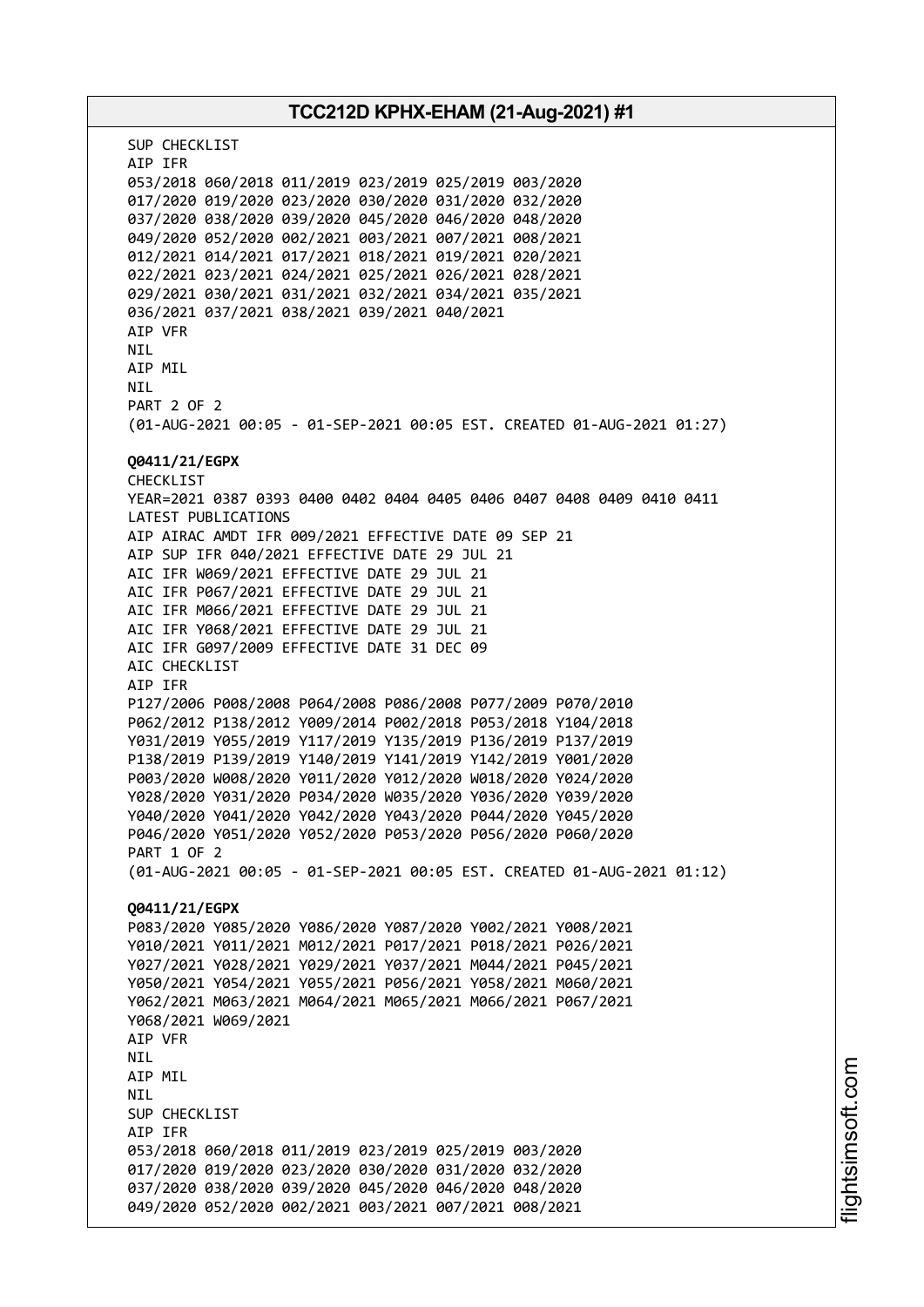012/2021 014/2021 017/2021 018/2021 019/2021 020/2021 022/2021 023/2021 024/2021 025/2021 026/2021 028/2021 029/2021 030/2021 031/2021 032/2021 034/2021 035/2021 036/2021 037/2021 038/2021 039/2021 040/2021 AIP VFR NIL AIP MIL NIL PART 2 OF 2 (01-AUG-2021 00:05 - 01-SEP-2021 00:05 EST. CREATED 01-AUG-2021 01:12) **K0336/21/EGPX** CHECKLIST YEAR=2021 0202 0203 0204 0209 0211 0212 0215 0216 0217 0219 0220 0221 0222 0223 0224 0225 0227 0228 0230 0231 0233 0235 0236 0237 0238 0241 0242 0250 0251 0252 0253 0254 0255 0259 0260 0261 0262 0263 0269 0271 0275 0276 0277 0279 0281 0286 0287 0292 0293 0298 0299 0303 0306 0307 0313 0314 0315 0316 0317 0319 0321 0324 0325 0329 0333 0334 0335 LATEST PUBLICATIONS AIP AIRAC AMDT IFR 009/2021 EFFECTIVE DATE 09 SEP 21 AIP SUP IFR 040/2021 EFFECTIVE DATE 29 JUL 21 AIC IFR W069/2021 EFFECTIVE DATE 29 JUL 21 PART 1 OF 3 (01-AUG-2021 00:05 - 01-SEP-2021 00:05 EST. CREATED 01-AUG-2021 01:12) **K0336/21/EGPX** Y062/2021 M063/2021 M064/2021 M065/2021 M066/2021 P067/2021 (01-AUG-2021 00:05 - 01-SEP-2021 00:05 EST. CREATED 01-AUG-2021 01:12) **K0336/21/EGPX** AIC IFR P067/2021 EFFECTIVE DATE 29 JUL 21 AIC IFR M066/2021 EFFECTIVE DATE 29 JUL 21 AIC IFR Y068/2021 EFFECTIVE DATE 29 JUL 21 AIC IFR G097/2009 EFFECTIVE DATE 31 DEC 09 AIC CHECKLIST AIP IFR P127/2006 P008/2008 P064/2008 P086/2008 P077/2009 P070/2010 P062/2012 P138/2012 Y009/2014 P002/2018 P053/2018 Y104/2018 Y031/2019 Y055/2019 Y117/2019 Y135/2019 P136/2019 P137/2019 P138/2019 P139/2019 Y140/2019 Y141/2019 Y142/2019 Y001/2020 P003/2020 W008/2020 Y011/2020 Y012/2020 W018/2020 Y024/2020 Y028/2020 Y031/2020 P034/2020 W035/2020 Y036/2020 Y039/2020 Y040/2020 Y041/2020 Y042/2020 Y043/2020 P044/2020 Y045/2020 P046/2020 Y051/2020 Y052/2020 P053/2020 P056/2020 P060/2020 P083/2020 Y085/2020 Y086/2020 Y087/2020 Y002/2021 Y008/2021 Y010/2021 Y011/2021 M012/2021 P017/2021 P018/2021 P026/2021 Y027/2021 Y028/2021 Y029/2021 Y037/2021 M044/2021 P045/2021 Y050/2021 Y054/2021 Y055/2021 P056/2021 Y058/2021 M060/2021 PART 2 OF 3 (01-AUG-2021 00:05 - 01-SEP-2021 00:05 EST. CREATED 01-AUG-2021 01:12) **C7728/21/EGPX** Y031/2019 Y055/2019 Y117/2019 Y135/2019 P136/2019 P137/2019 P138/2019 P139/2019 Y140/2019 Y141/2019 Y142/2019 Y001/2020 P003/2020 W008/2020 Y011/2020 Y012/2020 W018/2020 Y024/2020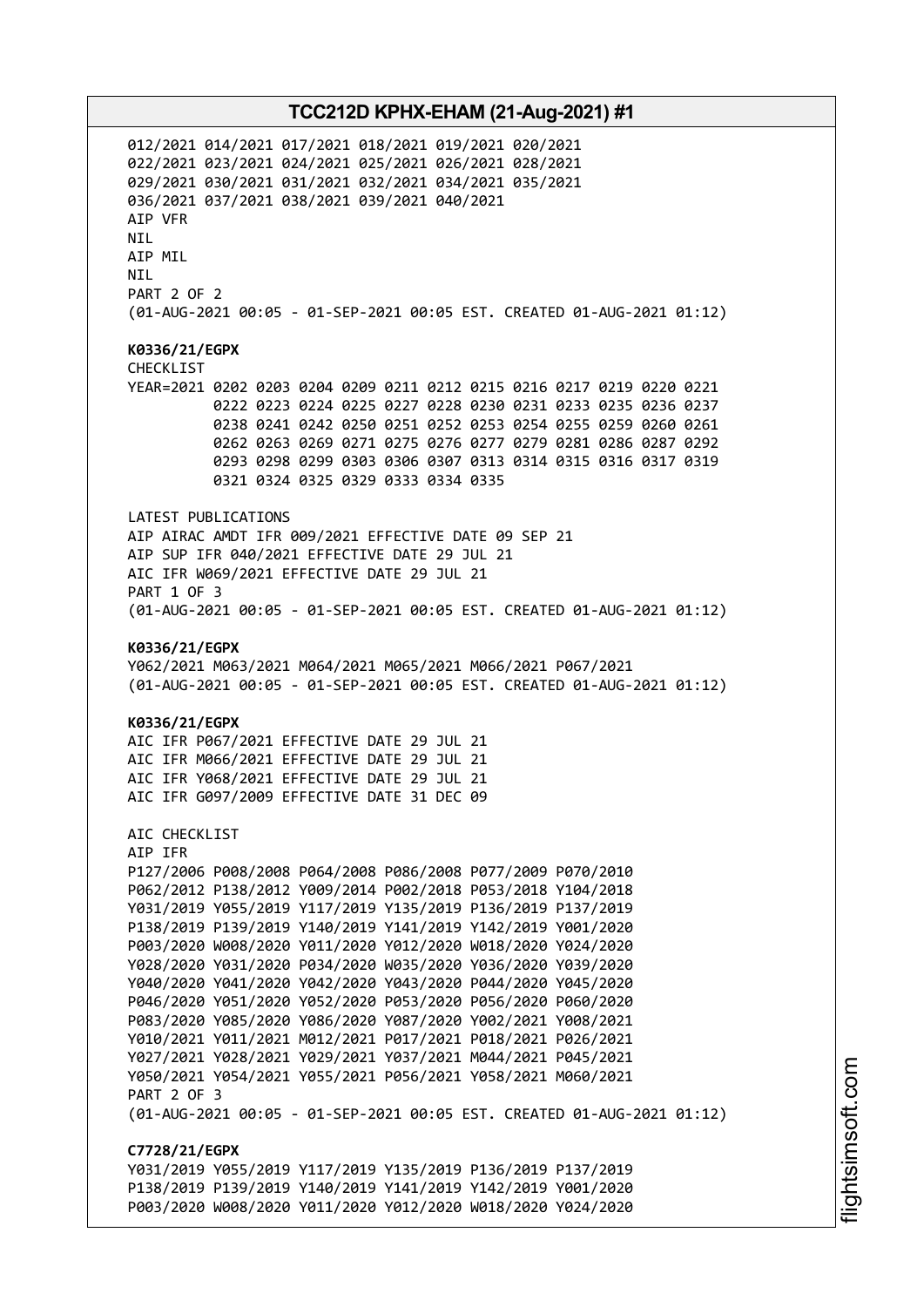Y028/2020 Y031/2020 P034/2020 W035/2020 Y036/2020 Y039/2020 Y040/2020 Y041/2020 Y042/2020 Y043/2020 P044/2020 Y045/2020 P046/2020 Y051/2020 Y052/2020 P053/2020 P056/2020 P060/2020 P083/2020 Y085/2020 Y086/2020 Y087/2020 Y002/2021 Y008/2021 Y010/2021 Y011/2021 M012/2021 P017/2021 P018/2021 P026/2021 Y027/2021 Y028/2021 Y029/2021 Y037/2021 M044/2021 P045/2021 Y050/2021 Y054/2021 Y055/2021 P056/2021 Y058/2021 M060/2021 Y062/2021 M063/2021 M064/2021 M065/2021 M066/2021 P067/2021 Y068/2021 W069/2021 AIP VFR NIL AIP MIL NIL SUP CHECKLIST AIP IFR 053/2018 060/2018 011/2019 023/2019 025/2019 003/2020 017/2020 019/2020 023/2020 030/2020 031/2020 032/2020 037/2020 038/2020 039/2020 045/2020 046/2020 048/2020 049/2020 052/2020 002/2021 003/2021 007/2021 008/2021 012/2021 014/2021 017/2021 018/2021 019/2021 020/2021 022/2021 023/2021 024/2021 025/2021 026/2021 028/2021 029/2021 030/2021 031/2021 032/2021 034/2021 035/2021 036/2021 037/2021 038/2021 039/2021 040/2021 AIP VFR NIL AIP MIL NIL PART 3 OF 3 (01-AUG-2021 00:05 - 01-SEP-2021 00:05 EST. CREATED 01-AUG-2021 01:07) **C7728/21/EGPX** 7621 7622 7626 7629 7632 7636 7637 7638 7639 7640 7643 7650 7662 7664 7665 7666 7667 7670 7672 7673 7676 7677 7679 7680 7694 7695 7702 7710 7711 7712 7713 7714 7716 7718 7719 7720 7725 7726 7727 LATEST PUBLICATIONS AIP AIRAC AMDT IFR 009/2021 EFFECTIVE DATE 09 SEP 21 AIP SUP IFR 040/2021 EFFECTIVE DATE 29 JUL 21 AIC IFR W069/2021 EFFECTIVE DATE 29 JUL 21 AIC IFR P067/2021 EFFECTIVE DATE 29 JUL 21 AIC IFR M066/2021 EFFECTIVE DATE 29 JUL 21 AIC IFR Y068/2021 EFFECTIVE DATE 29 JUL 21 AIC IFR G097/2009 EFFECTIVE DATE 31 DEC 09 AIC CHECKLIST AIP IFR P127/2006 P008/2008 P064/2008 P086/2008 P077/2009 P070/2010 (01-AUG-2021 00:05 - 01-SEP-2021 00:05 EST. CREATED 01-AUG-2021 01:07) **C7728/21/EGPX CHECKLIST** YEAR=2021 1934 2190 3078 4070 4072 4325 4334 4408 4500 4629 4642 4711 4837 4892 5013 5014 5015 5127 5129 5276 5280 5283 5290 5294 5295 5317 5320 5346 5432 5494 5514 5519 5608 5655 5656 5657 5658 5659 5660 5661 5672 5753 5756 5757 5897 5922 5933 5971 6007 6025 6055 6091 6286 6361 6447 6472 6482 6495 6516 6549 6550 6554 6601 6641 6671 6687 6738 6764 6772 6780 6832 6839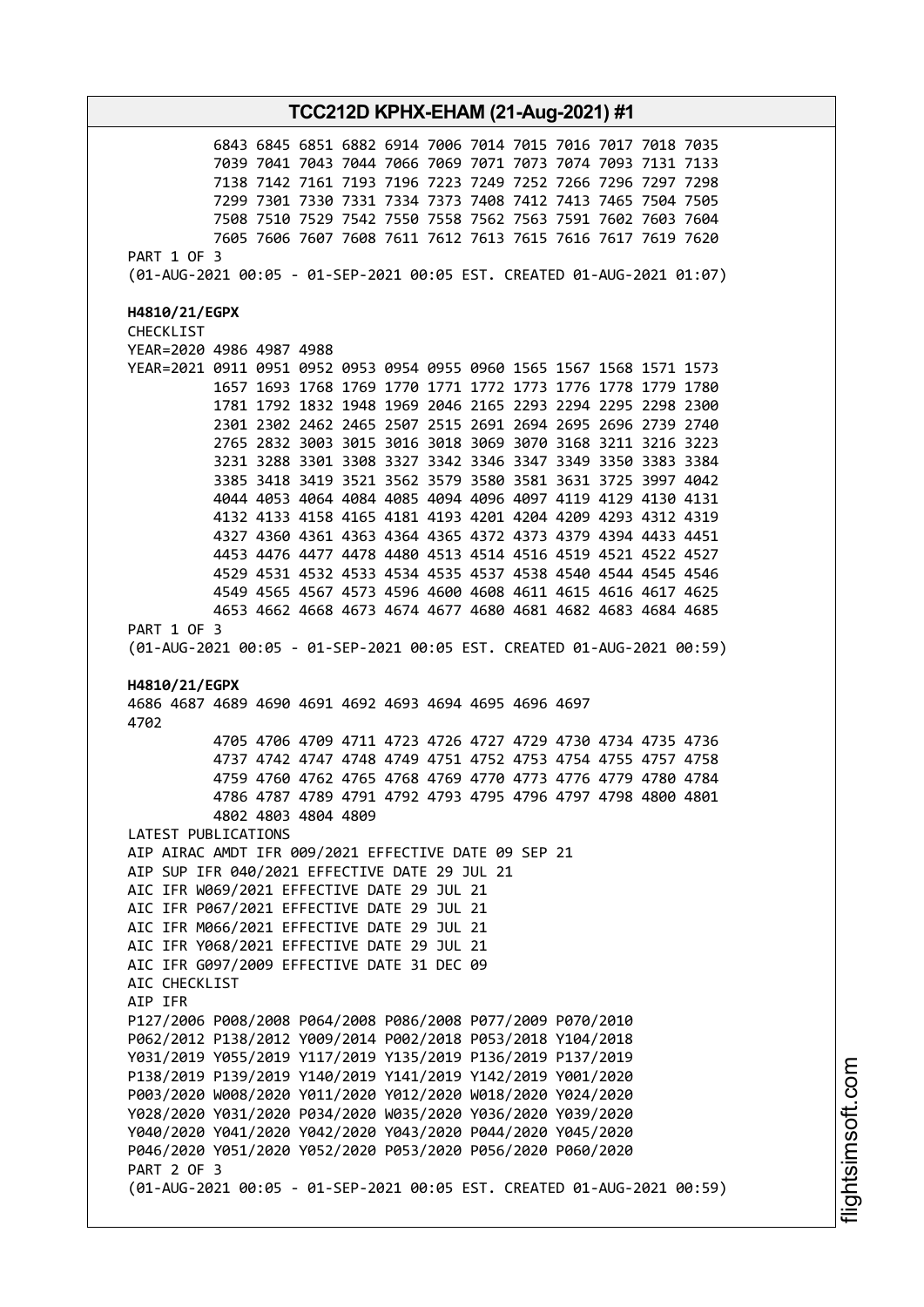| H4810/21/EGPX                                                          |
|------------------------------------------------------------------------|
| P127/2006 P008/2008 P064/2008 P086/2008 P077/2009 P070/2010            |
| P062/2012 P138/2012 Y009/2014 P002/2018 P053/2018 Y104/2018            |
| Y031/2019 Y055/2019 Y117/2019 Y135/2019 P136/2019 P137/2019            |
| P138/2019 P139/2019 Y140/2019 Y141/2019 Y142/2019 Y001/2020            |
| P003/2020 W008/2020 Y011/2020 Y012/2020 W018/2020 Y024/2020            |
| Y028/2020 Y031/2020 P034/2020 W035/2020 Y036/2020 Y039/2020            |
| Y040/2020 Y041/2020 Y042/2020 Y043/2020 P044/2020 Y045/2020            |
| P046/2020 Y051/2020 Y052/2020 P053/2020 P056/2020 P060/2020            |
| <b>PART 2 OF 3</b>                                                     |
| P083/2020 Y085/2020 Y086/2020 Y087/2020 Y002/2021 Y008/2021            |
| Y010/2021 Y011/2021 M012/2021 P017/2021 P018/2021 P026/2021            |
| Y027/2021 Y028/2021 Y029/2021 Y037/2021 M044/2021 P045/2021            |
| Y050/2021 Y054/2021 Y055/2021 P056/2021 Y058/2021 M060/2021            |
| Y062/2021 M063/2021 M064/2021 M065/2021 M066/2021 P067/2021            |
| Y068/2021 W069/2021                                                    |
| AIP VFR                                                                |
| <b>NIL</b><br>AIP MIL                                                  |
| NIL                                                                    |
| SUP CHECKLIST                                                          |
| AIP IFR                                                                |
| 053/2018 060/2018 011/2019 023/2019 025/2019 003/2020                  |
| 017/2020 019/2020 023/2020 030/2020 031/2020 032/2020                  |
| 037/2020 038/2020 039/2020 045/2020 046/2020 048/2020                  |
| 049/2020 052/2020 002/2021 003/2021 007/2021 008/2021                  |
| 012/2021 014/2021 017/2021 018/2021 019/2021 020/2021                  |
| 022/2021 023/2021 024/2021 025/2021 026/2021 028/2021                  |
| 029/2021 030/2021 031/2021 032/2021 034/2021 035/2021                  |
| 036/2021 037/2021 038/2021 039/2021 040/2021                           |
| AIP VFR                                                                |
| NIL                                                                    |
| AIP MIL                                                                |
| <b>NIL</b>                                                             |
| <b>PART 3 OF 3</b>                                                     |
| (01-AUG-2021 00:05 - 01-SEP-2021 00:05 EST. CREATED 01-AUG-2021 00:59) |
| J2907/21/EGPX                                                          |
| AIP VFR                                                                |
| NIL                                                                    |
| AIP MIL                                                                |
| NIL                                                                    |
|                                                                        |
| SUP CHECKLIST                                                          |
| AIP IFR                                                                |
| (01-AUG-2021 00:05 - 01-SEP-2021 00:05 EST. CREATED 01-AUG-2021 00:57) |
|                                                                        |
| J2907/21/EGPX                                                          |
| AIC IFR Y068/2021 EFFECTIVE DATE 29 JUL 21                             |
| AIC IFR G097/2009 EFFECTIVE DATE 31 DEC 09<br>AIC CHECKLIST            |
| AIP IFR                                                                |
| P127/2006 P008/2008 P064/2008 P086/2008 P077/2009 P070/2010            |
| P062/2012 P138/2012 Y009/2014 P002/2018 P053/2018 Y104/2018            |
| Y031/2019 Y055/2019 Y117/2019 Y135/2019 P136/2019 P137/2019            |
| P138/2019 P139/2019 Y140/2019 Y141/2019 Y142/2019 Y001/2020            |
| P003/2020 W008/2020 Y011/2020 Y012/2020 W018/2020 Y024/2020            |
| Y028/2020 Y031/2020 P034/2020 W035/2020 Y036/2020 Y039/2020            |
|                                                                        |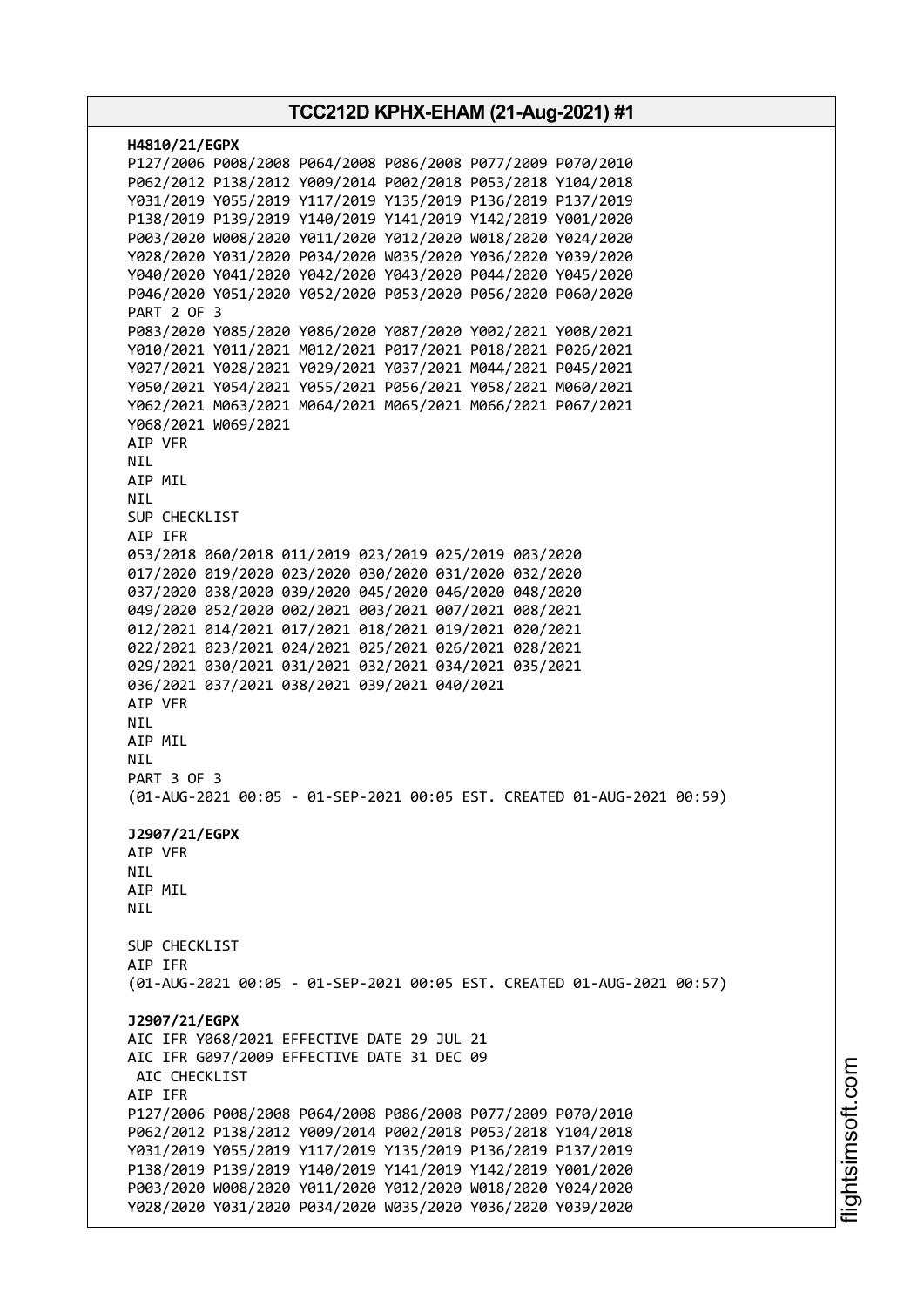Y040/2020 Y041/2020 Y042/2020 Y043/2020 P044/2020 Y045/2020 P046/2020 Y051/2020 Y052/2020 P053/2020 P056/2020 P060/2020 P083/2020 Y085/2020 Y086/2020 Y087/2020 Y002/2021 Y008/2021 Y010/2021 Y011/2021 M012/2021 P017/2021 P018/2021 P026/2021 Y027/2021 Y028/2021 Y029/2021 Y037/2021 M044/2021 P045/2021 Y050/2021 Y054/2021 Y055/2021 P056/2021 Y058/2021 M060/2021 Y062/2021 M063/2021 M064/2021 M065/2021 M066/2021 P067/2021 Y068/2021 W069/2021 PART 2 OF 3 (01-AUG-2021 00:05 - 01-SEP-2021 00:05 EST. CREATED 01-AUG-2021 00:57) **J2907/21/EGPX** CHECKLIST YEAR=2021 2634 2657 2668 2709 2710 2726 2762 2779 2834 2835 2836 2841 2843 2844 2845 2859 2860 2861 2862 2863 2864 2865 2866 2867 2868 2869 2870 2871 2872 2873 2874 2891 2892 2893 2894 2895 2896 2897 2898 2899 2900 2901 2902 2903 2904 2905 2906 LATEST PUBLICATIONS AIP AIRAC AMDT IFR 009/2021 EFFECTIVE DATE 09 SEP 21 AIP SUP IFR 040/2021 EFFECTIVE DATE 29 JUL 21 AIC IFR W069/2021 EFFECTIVE DATE 29 JUL 21 AIC IFR P067/2021 EFFECTIVE DATE 29 JUL 21 AIC IFR M066/2021 EFFECTIVE DATE 29 JUL 21 PART 1 OF 3 (01-AUG-2021 00:05 - 01-SEP-2021 00:05 EST. CREATED 01-AUG-2021 00:57) **U4729/21/EGPX** CHECKLIST YEAR=2021 2090 2703 2705 2706 2707 2854 2942 2964 2980 2981 3029 3040 3091 3099 3102 3103 3126 3136 3187 3203 3204 3208 3210 3254 3332 3353 3363 3391 3411 3417 3418 3433 3434 3516 3595 3598 3609 3627 3684 3702 3729 3749 3772 3773 3822 3852 3857 3874 3875 3876 3880 3938 3939 3957 3958 3959 3960 3961 3962 3979 4011 4019 4048 4056 4057 4058 4059 4062 4069 4070 4071 4072 4073 4074 4078 4080 4125 4143 4144 4151 4160 4163 4193 4203 4235 4240 4242 4246 4249 4256 4260 4267 4269 4276 4277 4286 4301 4311 4314 4327 4340 4349 4350 4351 4383 4384 4398 4402 4405 4406 4407 4433 4437 4452 4457 4464 4478 4481 4486 4487 4488 4494 4497 4498 4499 4507 4517 4554 4566 4570 4573 4574 4580 4586 4601 4602 4603 4605 4606 4609 4624 4628 4633 4638 4642 4656 4659 4664 4667 4668 4672 4675 4678 4683 4684 4689 4690 4692 4693 4695 4703 4704 4707 4708 4709 4710 4711 4713 4714 4718 4720 4721 4724 4727 4728 4729 LATEST PUBLICATIONS AIP AIRAC AMDT IFR 009/2021 EFFECTIVE DATE 09 SEP 21 AIP SUP IFR 040/2021 EFFECTIVE DATE 29 JUL 21 AIC IFR W069/2021 EFFECTIVE DATE 29 JUL 21 AIC IFR P067/2021 EFFECTIVE DATE 29 JUL 21 AIC IFR M066/2021 EFFECTIVE DATE 29 JUL 21 AIC IFR Y068/2021 EFFECTIVE DATE 29 JUL 21 PART 1 OF 2 (01-AUG-2021 00:05 - 01-SEP-2021 00:05 EST. CREATED 01-AUG-2021 00:54) **U4729/21/EGPX** AIC IFR G097/2009 EFFECTIVE DATE 31 DEC 09 AIC CHECKLIST AIP IFR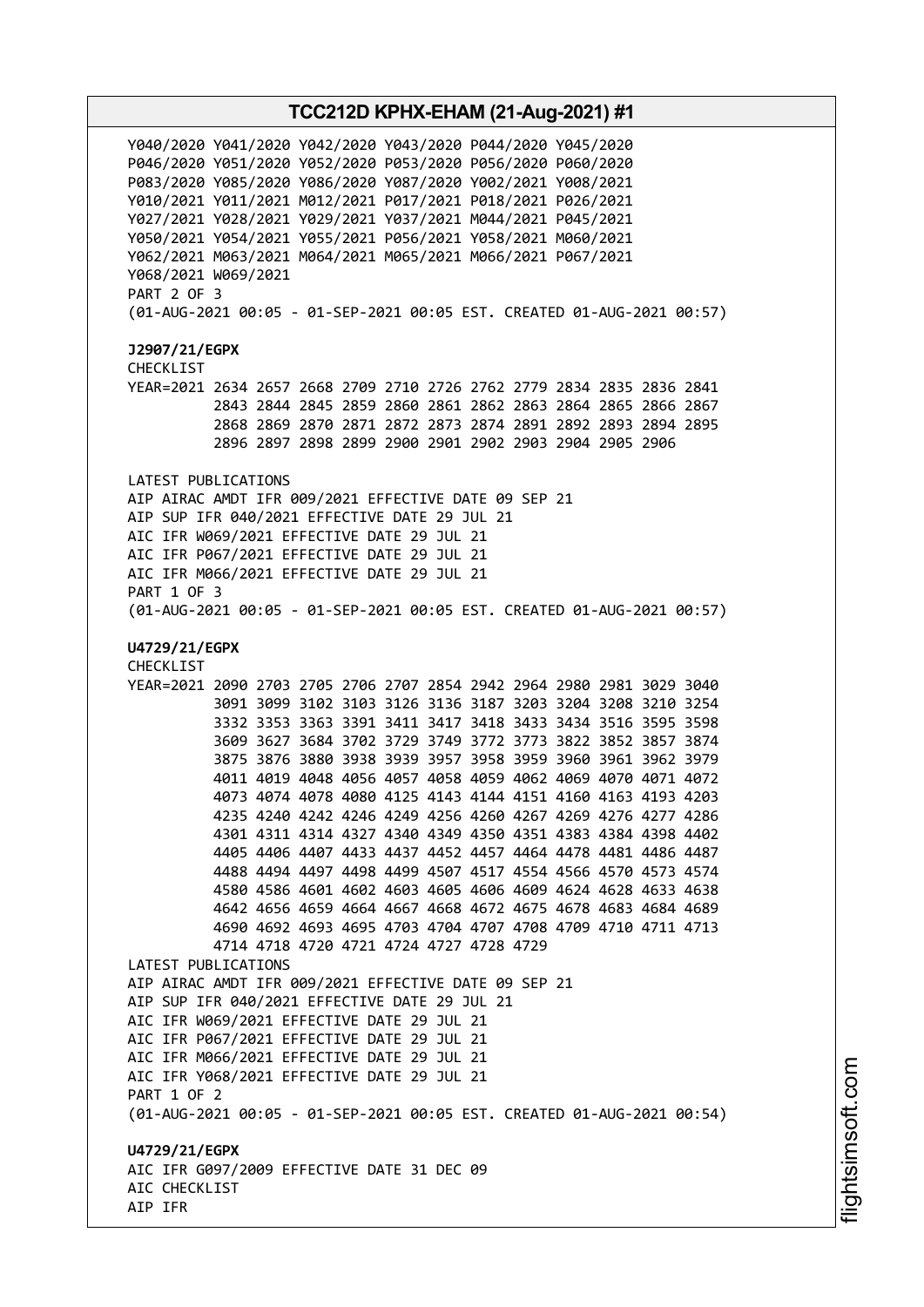**TCC212D KPHX-EHAM (21-Aug-2021) #1** P127/2006 P008/2008 P064/2008 P086/2008 P077/2009 P070/2010 P062/2012 P138/2012 Y009/2014 P002/2018 P053/2018 Y104/2018 Y031/2019 Y055/2019 Y117/2019 Y135/2019 P136/2019 P137/2019 P138/2019 P139/2019 Y140/2019 Y141/2019 Y142/2019 Y001/2020 P003/2020 W008/2020 Y011/2020 Y012/2020 W018/2020 Y024/2020 Y028/2020 Y031/2020 P034/2020 W035/2020 Y036/2020 Y039/2020 Y040/2020 Y041/2020 Y042/2020 Y043/2020 P044/2020 Y045/2020 P046/2020 Y051/2020 Y052/2020 P053/2020 P056/2020 P060/2020 P083/2020 Y085/2020 Y086/2020 Y087/2020 Y002/2021 Y008/2021 Y010/2021 Y011/2021 M012/2021 P017/2021 P018/2021 P026/2021 Y027/2021 Y028/2021 Y029/2021 Y037/2021 M044/2021 P045/2021 Y050/2021 Y054/2021 Y055/2021 P056/2021 Y058/2021 M060/2021 Y062/2021 M063/2021 M064/2021 M065/2021 M066/2021 P067/2021 Y068/2021 W069/2021 AIP VFR NIL AIP MIL NIL SUP CHECKLIST AIP IFR 053/2018 060/2018 011/2019 023/2019 025/2019 003/2020 017/2020 019/2020 023/2020 030/2020 031/2020 032/2020 037/2020 038/2020 039/2020 045/2020 046/2020 048/2020 049/2020 052/2020 002/2021 003/2021 007/2021 008/2021 012/2021 014/2021 017/2021 018/2021 019/2021 020/2021 022/2021 023/2021 024/2021 025/2021 026/2021 028/2021 029/2021 030/2021 031/2021 032/2021 034/2021 035/2021 036/2021 037/2021 038/2021 039/2021 040/2021 AIP VFR NIL AIP MIL NIL PART 2 OF 2 (01-AUG-2021 00:05 - 01-SEP-2021 00:05 EST. CREATED 01-AUG-2021 00:54) **L3406/21/EGPX** P127/2006 P008/2008 P064/2008 P086/2008 P077/2009 P070/2010 P062/2012 P138/2012 Y009/2014 P002/2018 P053/2018 Y104/2018 Y031/2019 Y055/2019 Y117/2019 Y135/2019 P136/2019 P137/2019 P138/2019 P139/2019 Y140/2019 Y141/2019 Y142/2019 Y001/2020 P003/2020 W008/2020 Y011/2020 Y012/2020 W018/2020 Y024/2020 Y028/2020 Y031/2020 P034/2020 W035/2020 Y036/2020 Y039/2020 Y040/2020 Y041/2020 Y042/2020 Y043/2020 P044/2020 Y045/2020 P046/2020 Y051/2020 Y052/2020 P053/2020 P056/2020 P060/2020 P083/2020 Y085/2020 Y086/2020 Y087/2020 Y002/2021 Y008/2021 Y010/2021 Y011/2021 M012/2021 P017/2021 P018/2021 P026/2021 Y027/2021 Y028/2021 Y029/2021 Y037/2021 M044/2021 P045/2021 Y050/2021 Y054/2021 Y055/2021 P056/2021 Y058/2021 M060/2021 Y062/2021 M063/2021 M064/2021 M065/2021 M066/2021 P067/2021 Y068/2021 W069/2021 AIP VFR NIL AIP MIL **NTL** SUP CHECKLIST AIP IFR 053/2018 060/2018 011/2019 023/2019 025/2019 003/2020 017/2020 019/2020 023/2020 030/2020 031/2020 032/2020

i⊒<br>⊫ htsim soft.c om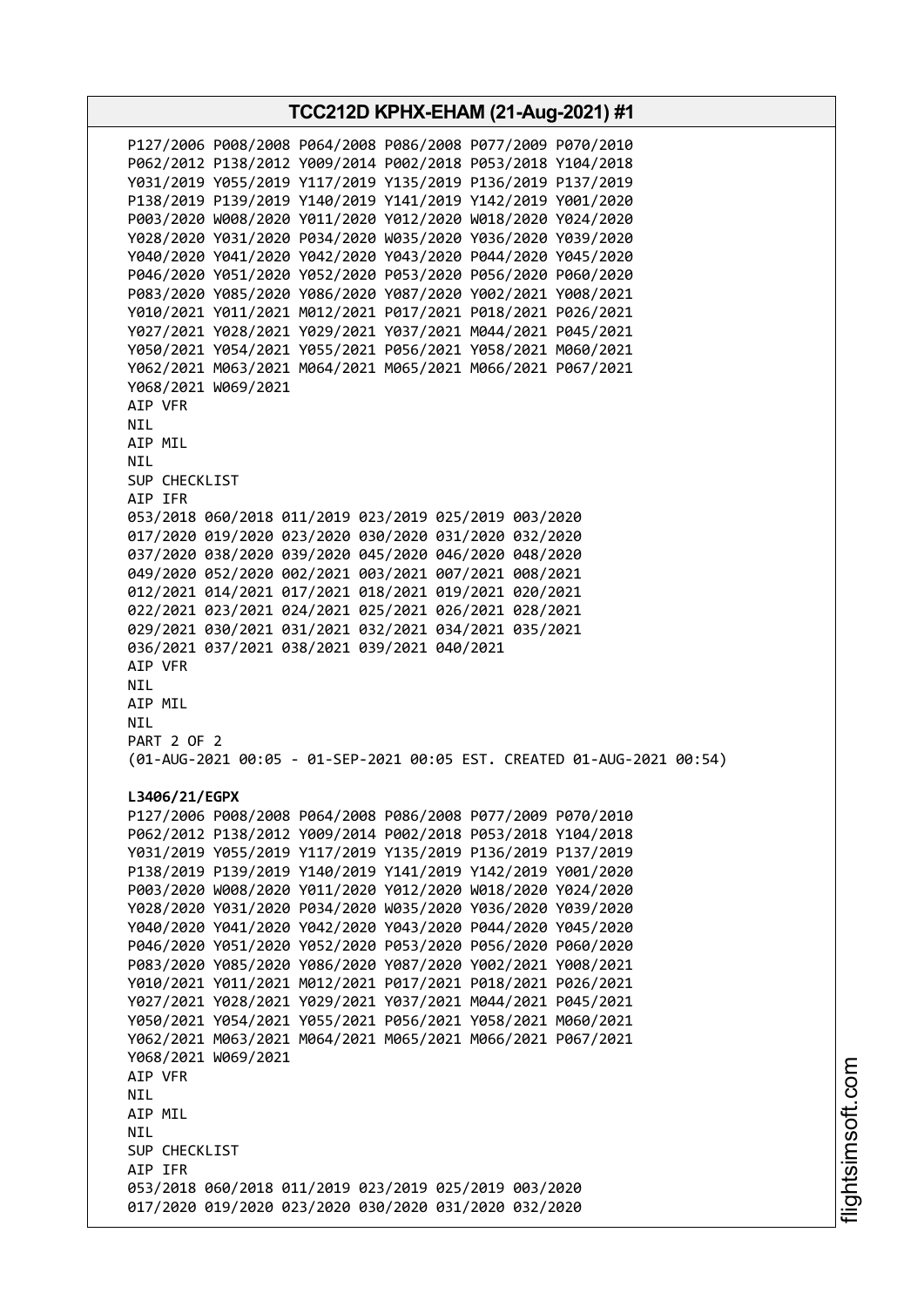037/2020 038/2020 039/2020 045/2020 046/2020 048/2020 049/2020 052/2020 002/2021 003/2021 007/2021 008/2021 012/2021 014/2021 017/2021 018/2021 019/2021 020/2021 022/2021 023/2021 024/2021 025/2021 026/2021 028/2021 029/2021 030/2021 031/2021 032/2021 034/2021 035/2021 036/2021 037/2021 038/2021 039/2021 040/2021 AIP VFR NIL AIP MIL NIL PART 2 OF 2 (01-AUG-2021 00:05 - 01-SEP-2021 00:05 EST. CREATED 01-AUG-2021 00:51) **L3406/21/EGPX** CHECKLIST YEAR=2021 1858 1935 2118 2131 2132 2162 2179 2267 2268 2289 2333 2351 2437 2441 2512 2513 2559 2560 2561 2563 2582 2596 2644 2648 2658 2678 2696 2697 2728 2739 2742 2743 2746 2755 2769 2773 2775 2791 2793 2874 2880 2885 2886 2888 2923 2932 2961 2962 2979 2981 2983 2993 3082 3089 3093 3094 3098 3108 3115 3181 3182 3191 3210 3215 3219 3233 3252 3279 3280 3281 3282 3283 3284 3285 3297 3300 3305 3311 3312 3314 3317 3325 3328 3342 3344 3353 3357 3361 3363 3364 3365 3366 3369 3371 3373 3374 3375 3376 3378 3379 3388 3390 3391 3393 3394 3395 3396 3397 3398 3399 3400 3401 3402 LATEST PUBLICATIONS AIP AIRAC AMDT IFR 009/2021 EFFECTIVE DATE 09 SEP 21 AIP SUP IFR 040/2021 EFFECTIVE DATE 29 JUL 21 AIC IFR W069/2021 EFFECTIVE DATE 29 JUL 21 AIC IFR P067/2021 EFFECTIVE DATE 29 JUL 21 AIC IFR M066/2021 EFFECTIVE DATE 29 JUL 21 AIC IFR Y068/2021 EFFECTIVE DATE 29 JUL 21 AIC IFR G097/2009 EFFECTIVE DATE 31 DEC 09 AIC CHECKLIST AIP IFR PART 1 OF 2 (01-AUG-2021 00:05 - 01-SEP-2021 00:05 EST. CREATED 01-AUG-2021 00:51) **V0013/21/EGPX** CHECKLIST YEAR=2021 0009 0012 0013 LATEST PUBLICATIONS AIP AIRAC AMDT IFR 009/2021 EFFECTIVE DATE 09 SEP 21 AIP SUP IFR 040/2021 EFFECTIVE DATE 29 JUL 21 AIC IFR W069/2021 EFFECTIVE DATE 29 JUL 21 AIC IFR P067/2021 EFFECTIVE DATE 29 JUL 21 AIC IFR M066/2021 EFFECTIVE DATE 29 JUL 21 AIC IFR Y068/2021 EFFECTIVE DATE 29 JUL 21 AIC IFR G097/2009 EFFECTIVE DATE 31 DEC 09 AIC CHECKLIST AIP IFR P127/2006 P008/2008 P064/2008 P086/2008 P077/2009 P070/2010 P062/2012 P138/2012 Y009/2014 P002/2018 P053/2018 Y104/2018 Y031/2019 Y055/2019 Y117/2019 Y135/2019 P136/2019 P137/2019 P138/2019 P139/2019 Y140/2019 Y141/2019 Y142/2019 Y001/2020 P003/2020 W008/2020 Y011/2020 Y012/2020 W018/2020 Y024/2020 Y028/2020 Y031/2020 P034/2020 W035/2020 Y036/2020 Y039/2020 Y040/2020 Y041/2020 Y042/2020 Y043/2020 P044/2020 Y045/2020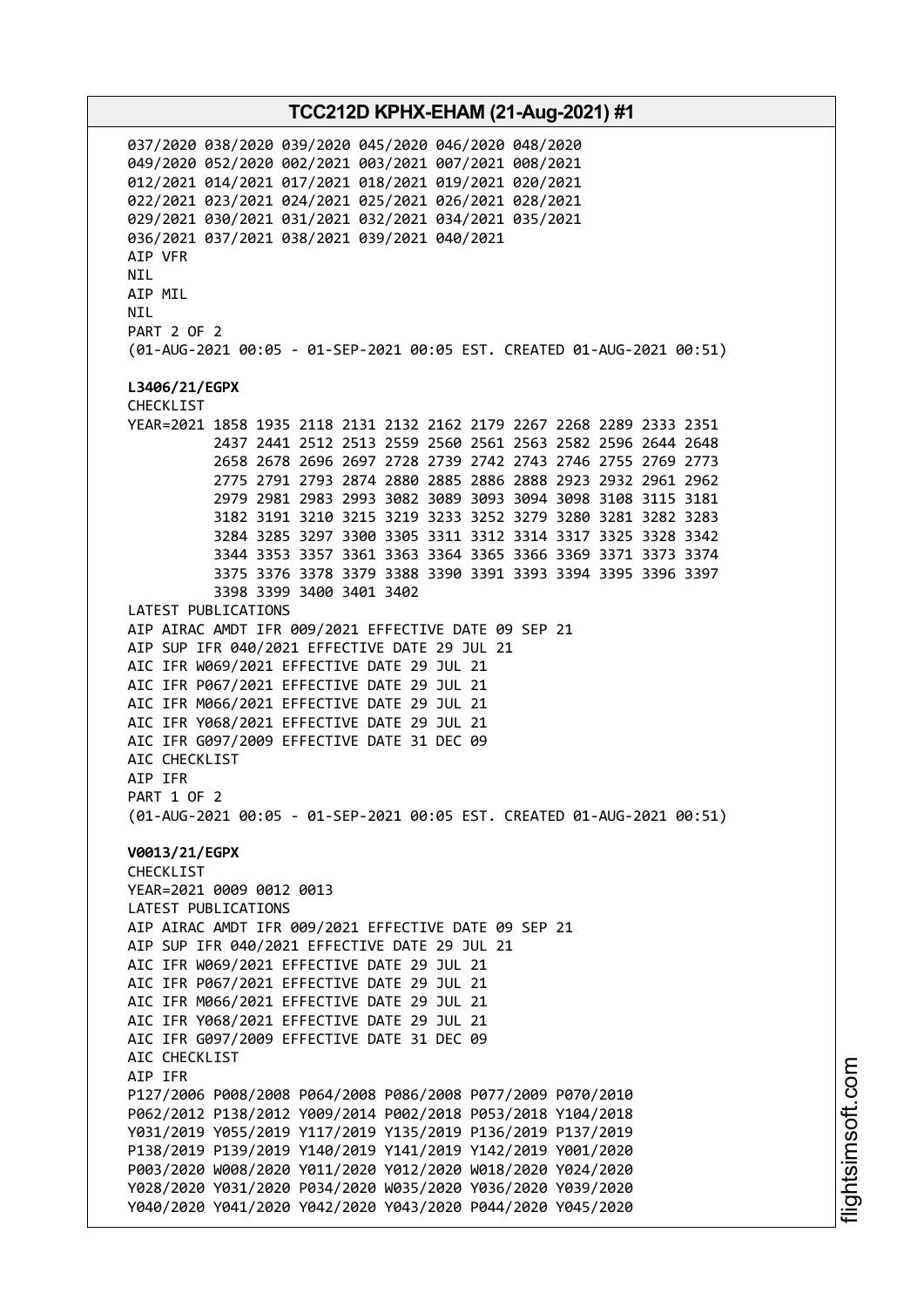# **TCC212D KPHX-EHAM (21-Aug-2021) #1** P046/2020 Y051/2020 Y052/2020 P053/2020 P056/2020 P060/2020 PART 1 OF 2 (01-AUG-2021 00:05 - 01-SEP-2021 00:05 EST. CREATED 01-AUG-2021 00:49) **V0013/21/EGPX** P083/2020 Y085/2020 Y086/2020 Y087/2020 Y002/2021 Y008/2021 Y010/2021 Y011/2021 M012/2021 P017/2021 P018/2021 P026/2021 Y027/2021 Y028/2021 Y029/2021 Y037/2021 M044/2021 P045/2021 Y050/2021 Y054/2021 Y055/2021 P056/2021 Y058/2021 M060/2021 Y062/2021 M063/2021 M064/2021 M065/2021 M066/2021 P067/2021 Y068/2021 W069/2021 AIP VFR NIL AIP MIL NIL SUP CHECKLIST AIP IFR 053/2018 060/2018 011/2019 023/2019 025/2019 003/2020 017/2020 019/2020 023/2020 030/2020 031/2020 032/2020 037/2020 038/2020 039/2020 045/2020 046/2020 048/2020 049/2020 052/2020 002/2021 003/2021 007/2021 008/2021 012/2021 014/2021 017/2021 018/2021 019/2021 020/2021 022/2021 023/2021 024/2021 025/2021 026/2021 028/2021 029/2021 030/2021 031/2021 032/2021 034/2021 035/2021 036/2021 037/2021 038/2021 039/2021 040/2021 AIP VFR NIL AIP MIL NIL PART 2 OF 2 (01-AUG-2021 00:05 - 01-SEP-2021 00:05 EST. CREATED 01-AUG-2021 00:49) **D1105/21/EGPX** DANGER AREA EG D702 FORT GEORGE ACTIVATED SFC-2100FT AMSL 1500-2259 (09-AUG-2021 15:00 - 31-AUG-2021 22:59. CREATED 30-JUL-2021 08:01) **J2841/21/EGPX** TRIGGER NOTAM - TEMPORARY DANGER AREA EG D597 - 06 SEPT TO 24 SEP 2021 AND 07 MAR TO 25 MAR 2022. SUP 039/21 REFERS FL085-FL660 (06-SEP-2021 00:00 - 19-SEP-2021 23:59. CREATED 29-JUL-2021 00:19) **B1836/21/EGPX** TRIGGER NOTAM - PERM AIRAC AIP AMDT 09/21 WEF 09 SEP 2021. MULTIPLE ENR CHANGES, SEE COVER SHEET FOR FULL DETAILS (09-SEP-2021 00:00 - 22-SEP-2021 23:59. CREATED 29-JUL-2021 00:11) **H4702/21/EGPX** MILITARY EXERCISE. MIXED ACFT INCREASED AERIAL ACTIVITY OPR WITH NO LIGHTS WI 4NM: 550343N 0023539W (SPADEADAM, CUMBRIA). AIRSPACE COORDINATION NOTICE 2021-08-0055 (SPADEADAM) REFERS. FOR INFO 07827 939372. 2021-09-0074/AS3.

(02-SEP-2021 21:00 - 17-SEP-2021 05:00. CREATED 27-JUL-2021 14:52)

SFC-5700FT AMSL

02-06 11-16 2100-0500

i⊒<br>⊫ htsim soft.c om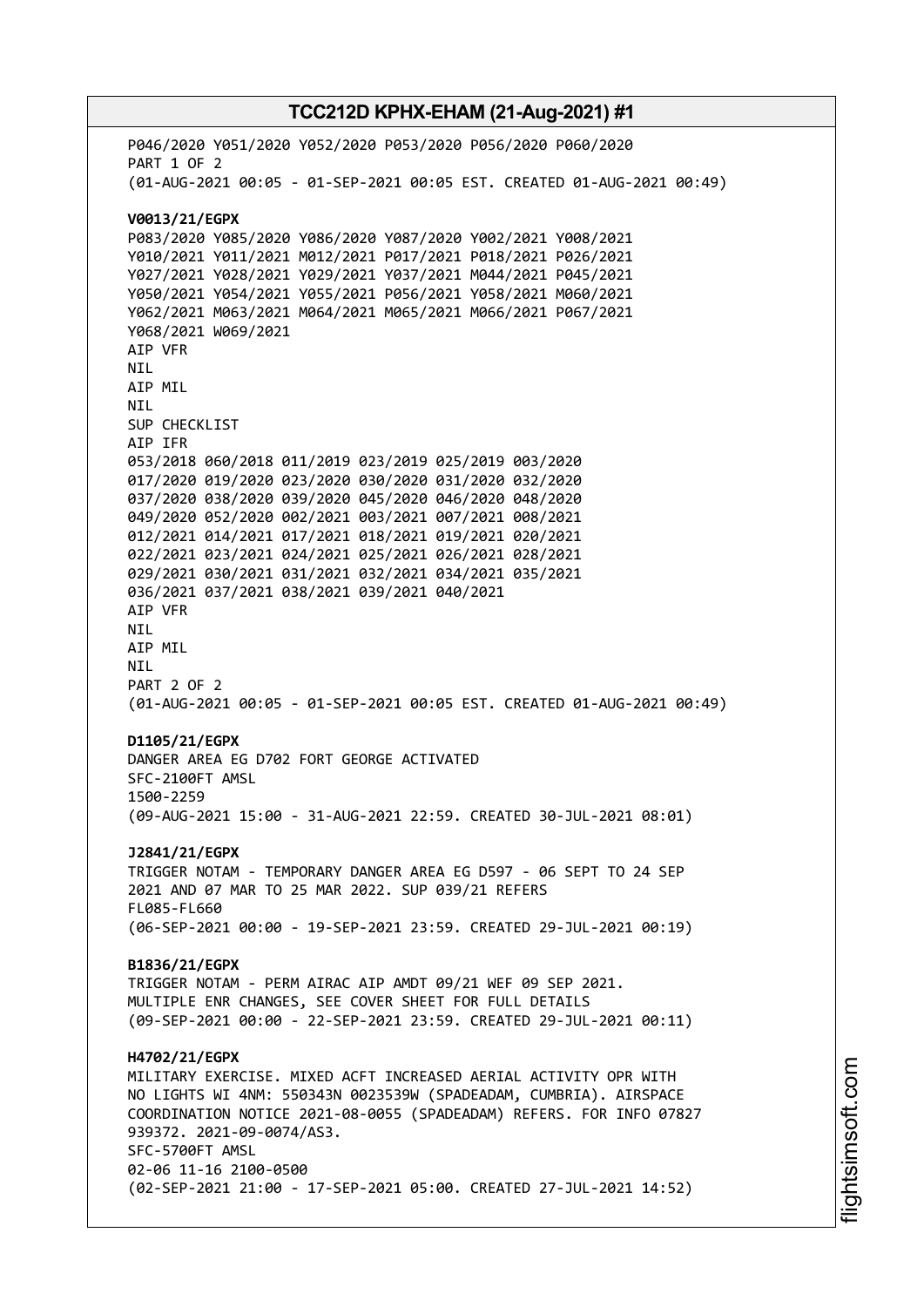### **H4697/21/EGPX** CIVIL AIRCRAFT NOTIFICATION PROCEDURE - UNDERSLUNG LOADS WILL OPERATE LOW FLYING AREA 14 WI 2NM RADIUS OF PSN 570807N 0034019W, (AVIEMORE, HIGHLANDS). MAX HEIGHT 500FT AGL. ACFT MAY BE RESTRICTED IN ABILITY TO MANOEUVRE AND UNABLE TO COMPLY WITH RAC OPS CTC 07442 502437. 21/07/253/LFC SFC-4500FT AMSL 0700-1600 (01-AUG-2021 07:00 - 29-OCT-2021 16:00. CREATED 27-JUL-2021 10:04)

#### **H4684/21/EGPX**

MILITARY EXERCISE. ACFT WILL OPR WI 4NM OF PSN 550343N 0023539W (SPADEADAM, CUMBRIA). ACFT MAY BE UNABLE TO COMPLY WITH RAC. NON-DEVIATING STATUS APPROVED IN ACCORDANCE WITH AIRSPACE COORDINATION NOTICE 2021-08-0055. FOR INFO 07827 939372. 2021-09-0072/AS3. FL180-FL200 02-06 11-16 2100-0500 (02-SEP-2021 21:00 - 17-SEP-2021 05:00. CREATED 27-JUL-2021 08:35)

#### **H4533/21/EGPX**

MODEL ROCKET FIRING WI 2NM LOCATION 554300N 0044800W (FAIRLIE MOOR, NORTH AYRSHIRE). LAUNCH SBJ TO ATC CLEARANCE. FOR INFO 07733 250135. 2021-08-0160/AS2 SFC-16000FT AMSL 1100-1800 (25-AUG-2021 11:00 - 30-AUG-2021 18:00. CREATED 22-JUL-2021 09:19)

#### **V0012/21/EGPX**

AIRSPACE SECURITY WARNINGS ISSUED BY THE DEPARTMENT FOR TRANSPORT IN RESPONSE TO HAZARDOUS SITUATIONS WITHIN THE TERRITORY AND/OR AIRSPACE OF AFGHANISTAN, EGYPT, IRAN, IRAQ, KENYA, LIBYA, MALI, NORTH KOREA, PAKISTAN, SOMALIA, SOUTH SUDAN, SYRIA, UP TO 200NM OUTSIDE THE DAMASCUS FIR, UKRAINE AND YEMEN. ALL OPERATORS ARE TO REFER TO THE TABLE IN UK AIP AT ENR 1.1 SECTION 1.4 FOR FURTHER DETAILS. FOR INFORMATION CONTACT UK DEPARTMENT FOR TRANSPORT +44 (0)207 944 6322 OR +44 (0)207 944 5999 OUT OF HOURS. 2018-03-0229-AS6 SFC-UNL

(19-JUL-2021 14:14 - 16-OCT-2021 23:59 EST. CREATED 19-JUL-2021 14:18)

### **B1751/21/EGPX**

COVID-19 THE FOLLOWING ON-BOARD MESSAGE MUST BE DELIVERED BY ALL FLIGHTS INTO SCOTLAND PRIOR TO DISEMBARKATION. THIS SHOULD BE COMPLETED IN ENGLISH AND AN OFFICIALLY RECOGNISED LANGUAGE OF THE COUNTRY OF DEPARTURE. -ANNOUNCEMENT STARTS- THE FOLLOWING IS A PUBLIC HEALTH MESSAGE ON BEHALF OF THE UK PUBLIC HEALTH AGENCIES. HOWEVER LONG YOU INTEND TO STAY IN THE UK, EVERYONE MUST TAKE A PRE-BOOKED COVID-19 TEST WITHIN THE FIRST TWO DAYS AFTER YOU ARRIVE, EVEN IF YOU HAVE BEEN FULLY VACCINATED. FOR THOSE NOT FULLY VACCINATED: IF YOU HAVE BEEN IN OR TRANSITED THROUGH ANY COUNTRIES ON THE RED OR AMBER LIST YOU MUST ALSO TAKE ANOTHER PRE-BOOKED TEST 8 DAYS AFTER ARRIVAL AND IF YOU HAVE BEEN IN OR TRANSITED THROUGH AN AMBER OR RED COUNTRY WITHIN THE PREVIOUS 10 DAYS, YOU MUST QUARANTINE FOR THE FIRST 10 DAYS AFTER YOU ARRIVE. THE SYMPTOMS OF CORONAVIRUS ARE A NEW CONTINUOUS COUGH, A HIGH TEMPERATURE OR A LOSS OF, OR CHANGE IN, NORMAL SENSE OF TASTE OR SMELL. IF YOU EXPERIENCE ANY OF THESE SYMPTOMS, HOWEVER MILD, YOU ARE ADVISED TO MAKE YOURSELF KNOWN TO THE CREW. PLEASE FOLLOW THE PUBLIC HEALTH GUIDANCE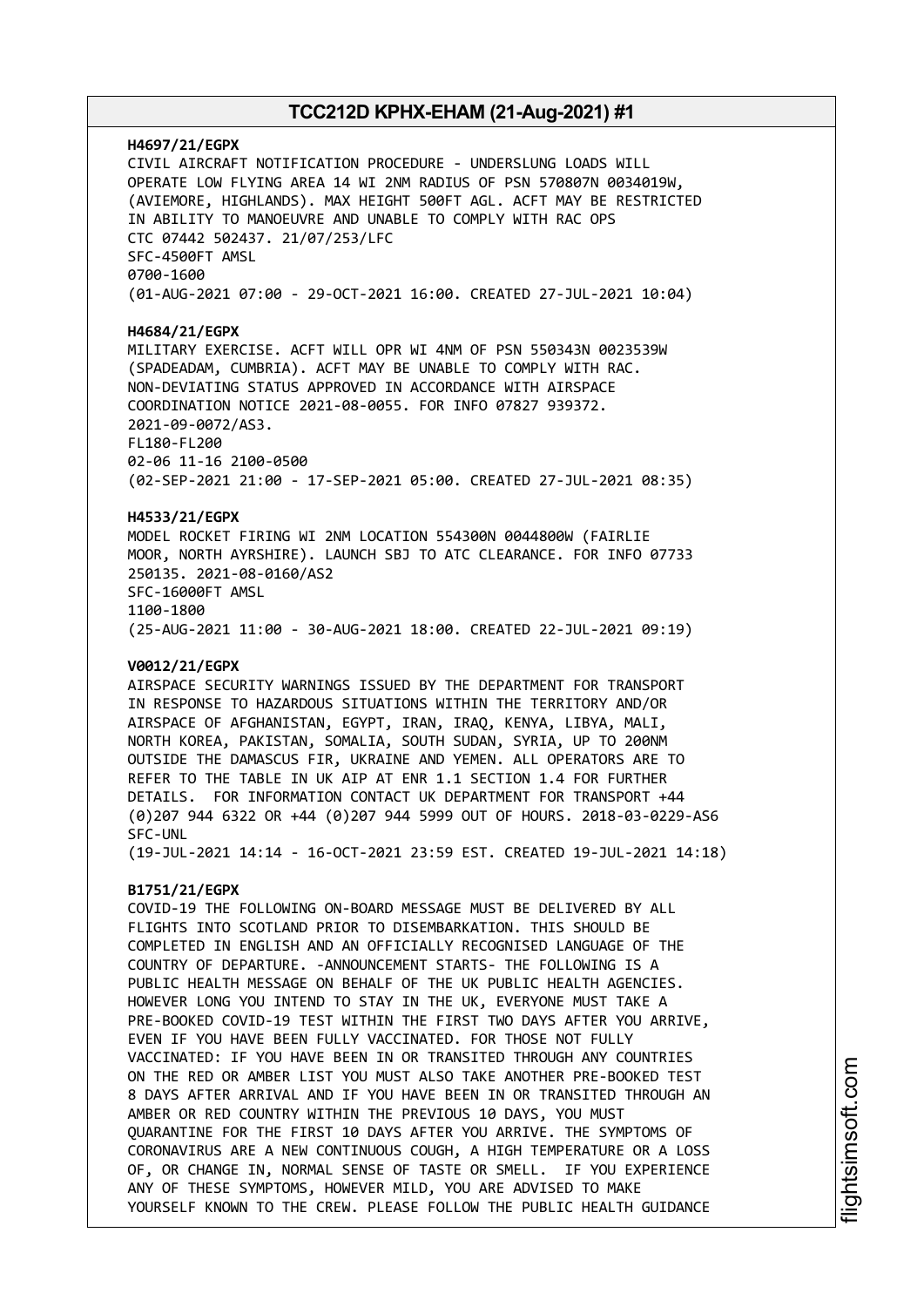FOR THE AREA YOU ARE LIVING OR TRAVELLING IN. VISIT GOV.UK/CORONAVIRUS FOR MORE ADVICE. 2020-10-0279/AS6 (19-JUL-2021 03:00 - 15-OCT-2021 11:59. CREATED 16-JUL-2021 21:06)

#### **B1750/21/EGPX**

COVID-19 THE FOLLOWING ON-BOARD MESSAGE MUST BE DELIVERED BY ALL FLIGHTS INTO ENGLAND, WALES AND NORTHERN IRELAND PRIOR TO DISEMBARKATION. THIS SHOULD BE COMPLETED IN ENGLISH AND AN OFFICIALLY RECOGNISED LANGUAGE OF THE COUNTRY OF DEPARTURE. -ANNOUNCEMENT STARTS- THE FOLLOWING IS A PUBLIC HEALTH MESSAGE ON BEHALF OF THE UK PUBLIC HEALTH AGENCIES. HOWEVER LONG YOU INTEND TO STAY IN THE UK, EVERYONE MUST TAKE A PRE-BOOKED COVID-19 TEST WITHIN THE FIRST TWO DAYS AFTER YOU ARRIVE, EVEN IF YOU HAVE BEEN FULLY VACCINATED. IF YOU HAVE BEEN IN OR TRANSITED THROUGH ANY COUNTRIES ON THE RED OR AMBER LIST YOU MUST ALSO TAKE ANOTHER PRE-BOOKED TEST 8 DAYS AFTER ARRIVAL. IF YOU HAVE BEEN IN OR TRANSITED THROUGH AN AMBER OR RED COUNTRY WITHIN THE PREVIOUS 10 DAYS YOU MUST QUARANTINE FOR THE FIRST 10 DAYS AFTER YOU ARRIVE. THE SYMPTOMS OF CORONAVIRUS ARE A NEW CONTINUOUS COUGH, A HIGH TEMPERATURE OR A LOSS OF, OR CHANGE IN, NORMAL SENSE OF TASTE OR SMELL. IF YOU EXPERIENCE ANY OF THESE SYMPTOMS, HOWEVER MILD, YOU ARE ADVISED TO MAKE YOURSELF KNOWN TO THE CREW. PLEASE FOLLOW THE PUBLIC HEALTH GUIDANCE FOR THE AREA YOU ARE LIVING OR TRAVELLING IN. VISIT GOV.UK/CORONAVIRUS FOR MORE ADVICE. 2020-10-0279/AS6 (19-JUL-2021 03:00 - 15-OCT-2021 11:59. CREATED 16-JUL-2021 21:03)

#### **H4158/21/EGPX**

FLYING OF LARGE MODEL ACFT WI 0.5NM RADIUS OF 560050N 0024738W (DREM, EAST LOTHIAN). FOR INFO CONTACT 07770 746850. 2021-07-0497/AS2. SFC-1700FT AMSL 0900-SS PLUS30 (13-JUL-2021 09:00 - 10-OCT-2021 17:53. CREATED 12-JUL-2021 13:02)

#### **B1579/21/EGPX**

TRIGGER NOTAM - PERM AIRAC AIP AMDT 08/21 WEF 12 AUG 21. MULTIPLE ENR CHANGES, SEE COVER SHEET FOR FULL DETAILS (12-AUG-2021 00:00 - 25-AUG-2021 23:59. CREATED 01-JUL-2021 00:05)

#### **H3562/21/EGPX**

D BAND HIGH INTENSITY RADIO TRANSMISSION AREA (HIRTA) IN LOW FLYING AREA 14 AND NIGHT SECTOR 1A AT 562213N 0025259W, (LEUCHARS, FIFE) RADIUS 0.5NM. MAX HEIGHT 512FT AGL. 21/06/079/LFTP SAFE DISTANCES CIVILIAN ACFT 0.069NM 115FT AGL MIL ACFT SUSCEPTIBILITY VERY LOW SAFE SAFE LOW 0.0843NM 170FT AGL MEDIUM 0.1107NM 262FT AGL HIGH 0.1825NM 512FT AGL PULSE LOW 0.0438NM 28FT AGL PULSE MEDIUM 0.0488NM 46FT AGL PULSE HIGH **DESIGNATION 81FT AGLACI 0.0587NM** 81FT AGL SFC-535FT AMSL (24-JUN-2021 09:45 - 09-SEP-2021 22:59. CREATED 24-JUN-2021 10:01)

**H3211/21/EGPX**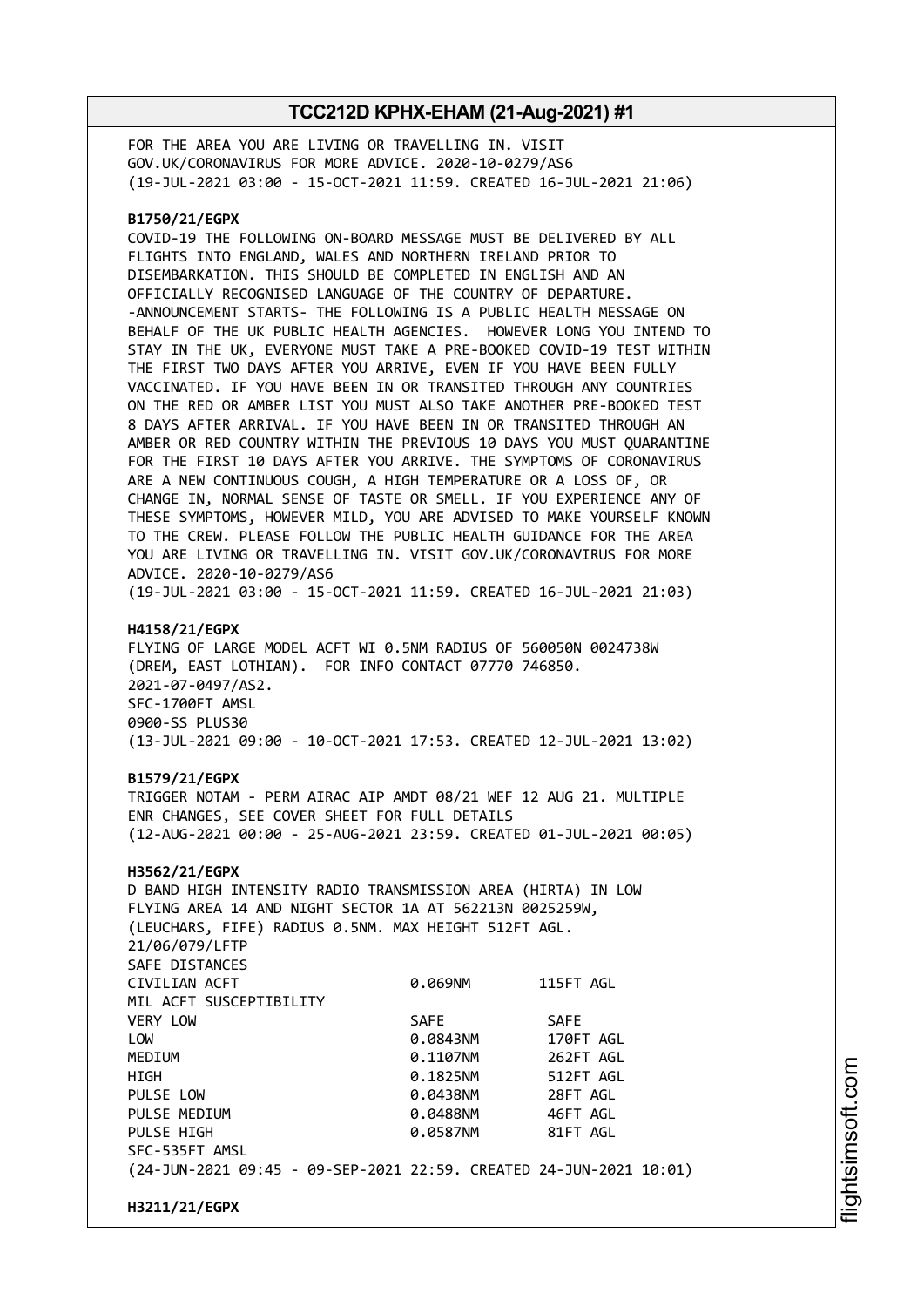UNMANNED CAPTIVE BALLOON IN LOW FLYING AREA 14 WI 1NM RADIUS OF PSN 562756N 0025709W (DUNDEE, DUNDEE CITY) MAX HGT 200FT AGL. 21/06/039/LFTP SFC-600FT AMSL SR - SS (15-JUN-2021 03:21 - 14-SEP-2021 18:32. CREATED 14-JUN-2021 12:33)

### **B1431/21/EGPX**

COVID-19: EMERGENCY DIVERSIONS. THE ABILITY FOR AERODROMES TO ACCEPT NON-EMERGENCY DIVERSIONS MAY BE LIMITED DURING COVID-19. NON-EMERGENCY DIVERSION REQUESTS WILL TAKE TIME TO COORDINATE AND OPERATORS SHOULD BE AWARE THAT THE EXPECTED ALTERNATE MAY NOT BE ABLE TO ACCEPT THE REQUEST AND ALTERNATE OPTIONS MAY NEED TO BE CONSIDERED IN ADVANCE. SHOULD A DIVERSION EXPECT TO ARRIVE WITH LESS THAN THE FINAL RESERVE FUEL THE COMMANDER SHALL IMMEDIATELY INFORM ATC AND DECLARE AN EMERGENCY. AIRCRAFT EMERGENCIES WILL BE OFFERED ANY SUITABLE AND AVAILABLE AERODROME. 2001-05-0459/AS3). (09-JUN-2021 09:15 - 27-AUG-2021 23:59. CREATED 09-JUN-2021 09:29)

#### **B1413/21/EGPX**

THE EUROPEAN GEOSTATIONARY NAVIGATION OVERLAY SERVICE (EGNOS) IS NOT AVAILABLE FOR LPV PROCEDURES. LPV LINES OF OCA(H) DISPLAYED ON RNP INSTRUMENT APPROACH CHARTS ARE NOT AVAILABLE FOR USE. (25-JUN-2021 00:01 - 24-SEP-2021 23:59. CREATED 08-JUN-2021 13:48)

#### **B1372/21/EGPX**

AIRSPACE RESTRICTION ISSUED BY THE DEPARTMENT FOR TRANSPORT - AIRCRAFT OPERATING SCHEDULED SERVICES BY OR ON BEHALF OF BELAVIA BELARUSIAN AIRLINES ARE PROHIBITED FROM FLYING IN UK AIRSPACE, INCLUDING THAT AIRSPACE ABOVE THE TERRITORIAL SEA OF THE UK. THIS REGULATION DOES NOT APPLY TO ANY AIRCRAFT FLYING IN ACCORDANCE WITH THE PERMISSION OF THE UK SECRETARY OF STATE FOR TRANSPORT OR TO ACFT FLYING IN ACCORDANCE WITH A CLEARANCE ISSUED BY LONDON TERMINAL CONTROL CENTRE SWANWICK THE AIR TRAFFIC CONTROL CENTRE PRESTWICK. PERMISSION AVAILABLE FROM UK DEPARTMENT FOR TRANSPORT +44 0300 330 3000, MON-FRI 0830-1730, OR VIA DUTYOFFICERS(AT)DFT.GOV.UK, OR IN WRITING TO CONTACTDFT(AT)DFT.GOV.UK 2021-05-0542/AS6

(03-JUN-2021 11:00 - 01-SEP-2021 10:59 EST. CREATED 03-JUN-2021 11:08)

### **H2465/21/EGPX**

MILITARY EXERCISE. EXER TYPHOON WARRIOR. UP TO 60 MIL ACFT WILL OPERATE AND CONDUCT HIGH ENERGY MANOEVRES WI AREA BOUNDED BY: 574800N 0002400E - 544500N 0025700E - 542300N 0024500E - 533000N 0030000E - 531600N 0030000E - 532000N 0023000E - 531200N 0023000E - 530900N 0020600E - 532200N 0000400E - 534300N 0000800W - 544200N 0011400W - 550100N 0013000W - 550300N 0014100W - 550600N 0013800W - 552600N 0023700W - 553800N 0025100W - 560000N 0024900W - 560700N 0025600W - 560700N 0033000W - 561400N 0033200W - 562400N 0031500W - 571600N 0021000W - 574800N 0002400E. ACCESS TO CONTROLLED AIRSPACE SUBJ ATC CLR. ACFT MAY BE UNABLE TO COMPLY WITH RAC. FOR OPERATIONAL INFO CTC: 01522 731625 (1ACC DURING HOURS OF ACTIVITY) OR 01526 346346 (AT ALL OTHER TIMES). AIRSPACE COORDINATION NOTICE 2021-07-0028/AS3 REFERS. SFC-FL660 17 19 24 26 0830-1130 (17-AUG-2021 08:30 - 26-AUG-2021 11:30. CREATED 18-MAY-2021 11:16)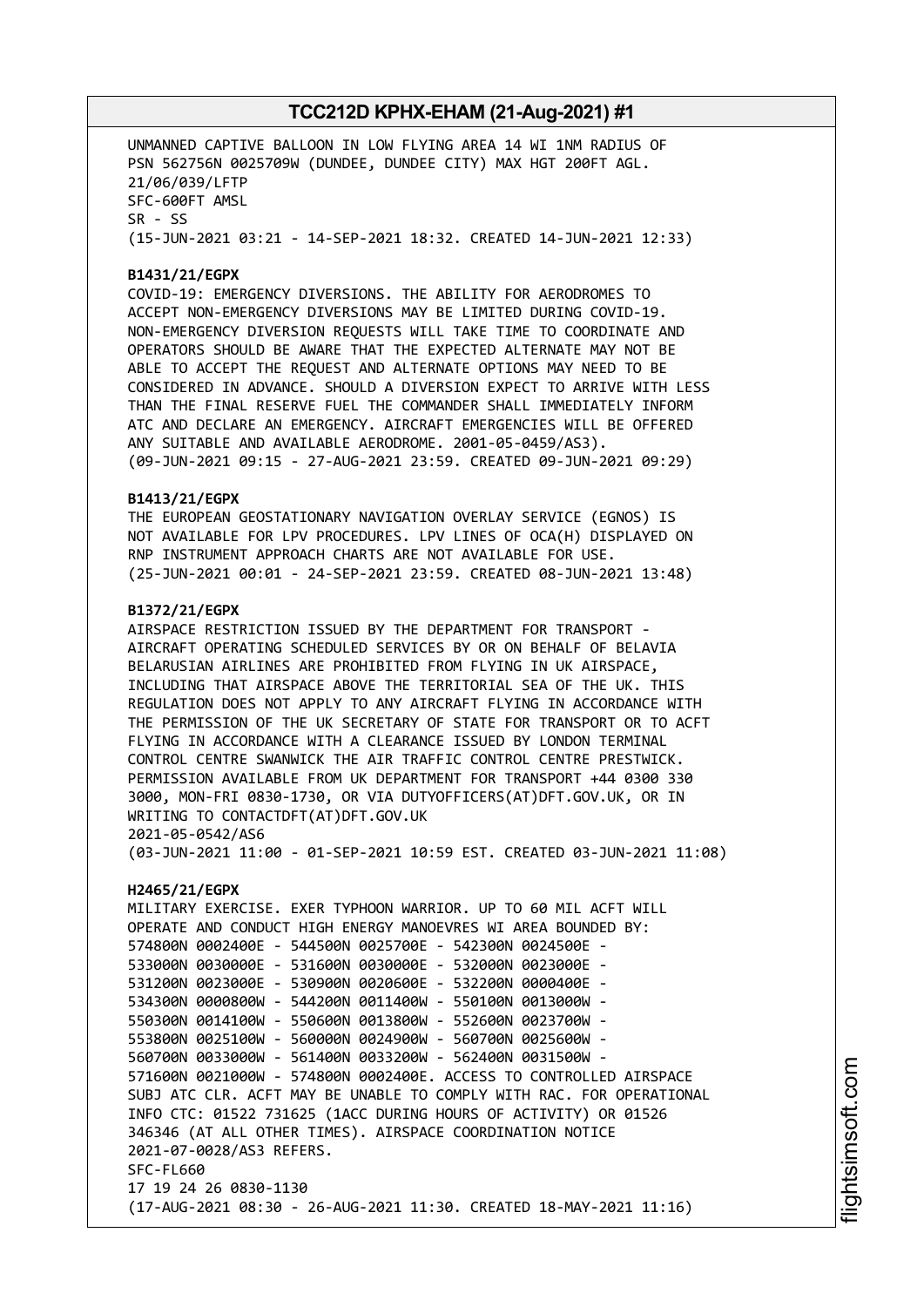**B1207/21/EGPX** MILITARY EXERCISE. SSR MODE 3/A CODES 0100, 0200, 0300, 0400, 0500, 0600, 0700, 1510 - 1577 AND 2400 - 2477 TEMPO ALLOCATED TO EXER TYPHOON WARRIOR 21. INFO CTC 01526 346346 OR 01526 346351. 2021-06-0138/AS3. (15-JUL-2021 00:01 - 26-AUG-2021 23:59. CREATED 14-MAY-2021 14:22) **B0989/21/EGPX** ADD ACTIVITY TO THE REMARKS OF THE PLYMOUTH PORTLAND AND PORTSMOUTH DANGER AREAS. ACTIVITY: ELECTRONIC/ OPTICAL HAZARDS. FOR THE FOLLOWING DANGER AREAS: EG D003 - PLYMOUTH EG D004 - PLYMOUTH EG D006 A,B,C - FALMOUTH BAY EG D007 A,B,C - FOWEY, FOWEY INNER EG D008 A,B,C - PLYMOUTH EG D009 A,B - WEMBURY EG D012 - LYME BAY NORTH EG D013 - LYME BAY EG D014 - PORTLAND EG D017 - PORTLAND EG D021 - PORTLAND EG D023 - PORTLAND EG D031 - PORTLAND EG D036 - PORTSMOUTH EG D037 - PORTSMOUTH EG D038 - PORTSMOUTH EG D039 - PORTSMOUTH EG D040 - PORTSMOUTH UK AIP ENR 5.1 REFERS (26-APR-2021 00:00 - PERM. CREATED 23-APR-2021 13:40) **H1573/21/EGPX** MODEL ROCKET FIRING WI 2NM LOCATION 554300N 0044800W (FAIRLIE MOOR, NORTH AYRSHIRE). FOR INFO 07733 250135. 2021-06-0042/AS2 SFC-16000FT AMSL (06-NOV-2021 12:00 - 06-NOV-2021 17:00. CREATED 14-APR-2021 14:24) **H1571/21/EGPX** MODEL ROCKET FIRING WI 2NM LOCATION 554300N 0044800W (FAIRLIE MOOR, NORTH AYRSHIRE). FOR INFO 07733 250135. 2021-06-0042/AS2 SFC-16000FT AMSL (27-NOV-2021 12:00 - 27-NOV-2021 17:00. CREATED 14-APR-2021 14:22) **H1568/21/EGPX** MODEL ROCKET FIRING WI 2NM LOCATION 554300N 0044800W (FAIRLIE MOOR, NORTH AYRSHIRE). FOR INFO 07733 250135. 2021-06-0042/AS2 SFC-16000FT AMSL (25-SEP-2021 12:00 - 25-SEP-2021 18:00. CREATED 14-APR-2021 14:19) **H1567/21/EGPX** MODEL ROCKET FIRING WI 2NM LOCATION 554300N 0044800W (FAIRLIE MOOR, NORTH AYRSHIRE). FOR INFO 07733 250135. 2021-06-0042/AS2 SFC-16000FT AMSL (16-OCT-2021 12:00 - 16-OCT-2021 18:00. CREATED 14-APR-2021 14:19)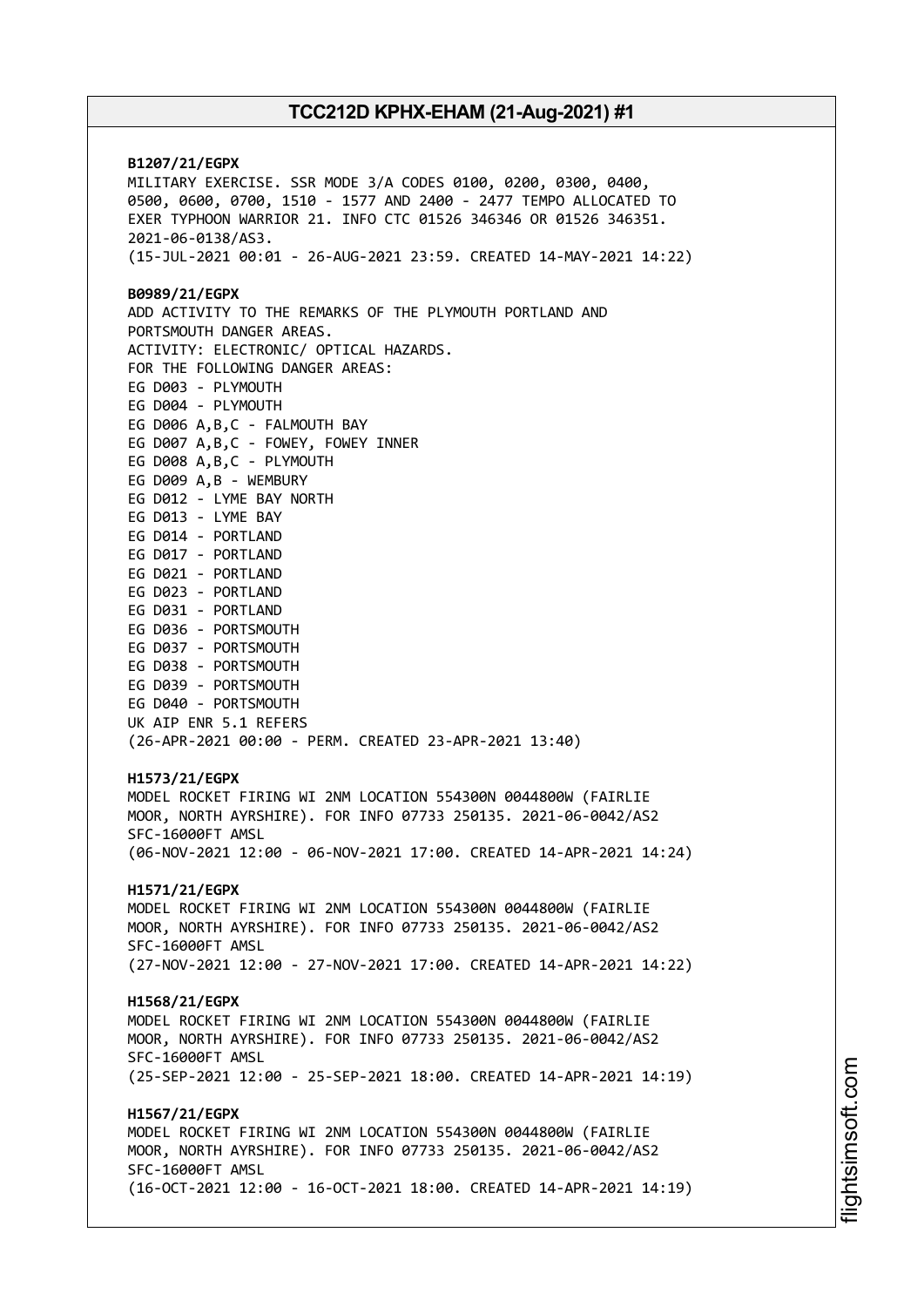┌──────────────────────────────────────────────────────────────────────────────┐

└──────────────────────────────────────────────────────────────────────────────┘

#### │**EGTT (LONDON FIR/UIR)** │

### **B2056/21/EGTT**

LEEMING LOWER AIRSPACE RADAR SERVICE AVAILABILITY - 0800-1700 (23-AUG-2021 07:00 - 23-AUG-2021 17:00. CREATED 20-AUG-2021 20:31)

#### **J3242/21/EGTT**

TEMPO DANGER AREA (TDA) ESTABLISHED (EG D396E) WI AN AREA BOUNDED **BY** 

STRAIGHT LINES JOINING 530329N 0042425W - 530507N 0042307W THENCE THE ANTICLOCKWISE ARC OF A CIRCLE OF RADIUS 2 NM CENTRED ON 530607N 0042015W BETWEEN 530507N 0042307W AND 530459N 0041732W THENCE STRAIGHT LINES JOINING 530459N 0041732W - 530309N 0041740W - 530317N 0042026W - 530329N 0042425W (SOUTH WEST OF CAERNARFON AD, OVER SEA). BEYOND VISUAL LINE OF SIGHT UAS OPERATIONS CONTAINED WHOLLY WITHIN THE TDA. A DANGER AREA CROSSING SERVICE OR A DANGER AREA ACTIVITY INFORMATION SERVICE WILL BE AVAILABLE FROM RAF VALLEY ON 125.225 MHZ / 01407 762241 EXT 7461 DURING NOTIFIED OPERATING HOURS. OUTSIDE RAF VALLEY OPERATING HOURS A DANGER AREA ACTIVITY INFORMATION SERVICE WILL BE AVAILABLE FROM LONDON INFORMATION ON 124.750 MHZ. A BRIEFING SHEET IS AVAILABLE AT HTTPS://NATS-UK.EAD-IT.COM/CMS-NATS/OPENCMS/EN/PUBLICATIONS/BRIEFING-

SHEETS/. 2021-08-0317/AS4

1500FT AMSL-3000FT AMSL (23-AUG-2021 14:00 - 23-AUG-2021 15:45. CREATED 20-AUG-2021 15:32)

#### **H5505/21/EGTT**

MET BALLOON RELEASES WI 3NM RADIUS 532321N 0012610W (SHEFFIELD, SOUTH YORKSHIRE). ASSOCIATED EQUIPMENT WILL SUBSEQUENTLY DESCEND BY PARACHUTE. FOR INFO 07508 529406 / 0114 2131050. 2020-09-0145/AS5. SFC-UNL

(24-AUG-2021 08:00 - 24-AUG-2021 13:00. CREATED 20-AUG-2021 15:28)

#### **H5504/21/EGTT**

MET BALLOON RELEASES WI 3NM RADIUS 530058N 0014431W (ASHBOURNE, DERBYSHIRE). ASSOCIATED EQUIPMENT WILL SUBSEQUENTLY DESCEND BY PARACHUTE. FOR INFO 07508 529406 OR 0114 2131050. 2020-11-0064/AS5. SFC-UNL

(24-AUG-2021 08:00 - 24-AUG-2021 13:00. CREATED 20-AUG-2021 15:22)

#### **H5503/21/EGTT**

MET BALLOON RELEASES WI 3NM RADIUS 523604N 0011948W (KIRKBY MALLORY, LEICESTERSHIRE). ASSOCIATED EQUIPMENT WILL SUBSEQUENTLY DESCEND BY PARACHUTE. FOR INFO 07508 529406. 2021-06-0338/AS5. SFC-UNL 0800-1300 (25-AUG-2021 08:00 - 27-AUG-2021 13:00. CREATED 20-AUG-2021 15:11)

#### **H5502/21/EGTT**

MET BALLOON RELEASE/S WI 0.5NM RADIUS 532322N 0013832W (SHEFFIELD, YORKSHIRE). THIS ACTIVITY MAY NOT BE WHOLLY CONTAINED WITHIN THE LATERAL DIMENSIONS AS NOTIFIED. ASSOCIATED EQUIPMENT WILL SUBSEQUENTLY DESCEND BY PARACHUTE. FOR INFO 07508 529406. 2021-07-0257/AS5. SFC-UNL 0800-1300 (24-AUG-2021 08:00 - 26-AUG-2021 13:00. CREATED 20-AUG-2021 15:02)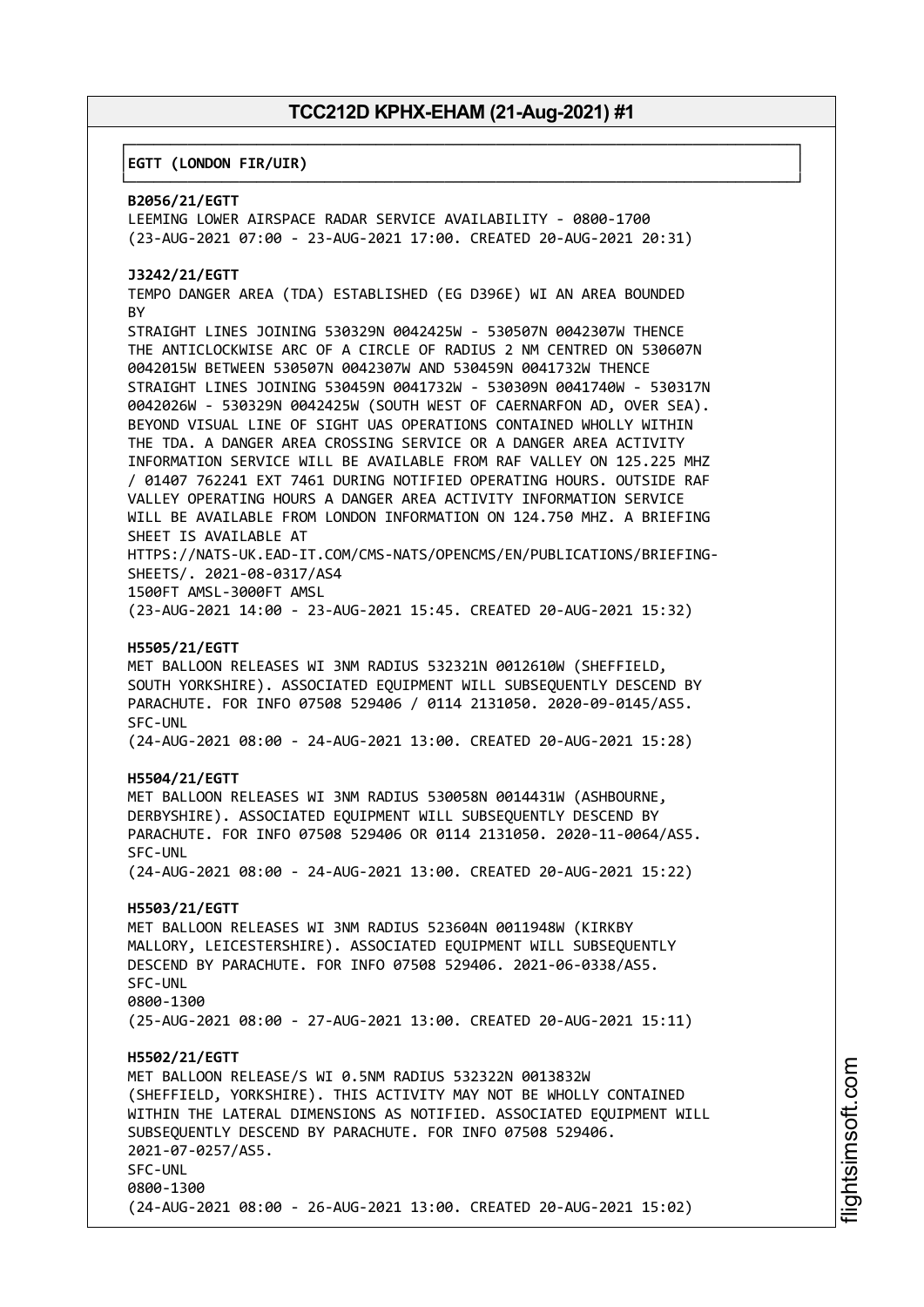**J3238/21/EGTT** TEMPO DANGER AREA (TDA) EG D098C ESTABLISHED WI AN AREA BOUNDED BY: 505359N 0005825E - 510326N 0011118E - 510756N 0012635E - 510635N 0012927E - 510149N 0011316E - 505315N 0010128E - 505359N 0005825E. (ENGLISH CHANNEL) BEYOND VISUAL LINE OF SIGHT UAS OPS CONTAINED WHOLLY WI THE TDA. A DANGER AREA ACTIVITY INFO SERVICE (DAAIS) WILL BE AVBL FM EITHER LONDON INFO ON FREQ 124.600MHZ (OPR H24) OR FM LYDD ATC ON FREQ 120.705MHZ LYDD APPROACH) DURING THE HR OF WATCH. AIC Y058/21 REFERS 2020-12-0038/AS2 SFC-1500FT AMSL (24-AUG-2021 04:00 - 24-AUG-2021 13:30. CREATED 20-AUG-2021 14:36) **J3237/21/EGTT** TEMPO DANGER AREA (TDA) EG D098G ESTABLISHED WI AN AREA BOUNDED BY: 504118N 0002647E - 504815N 0004937E - 503926N 0010808E - 503300N 0005110E - 504118N 0002647E. (ENGLISH CHANNEL) BEYOND VISUAL LINE OF SIGHT UAS OPS CONTAINED WHOLLY WI THE TDA. A DANGER AREA ACTIVITY INFO SERVICE (DAAIS) WILL BE AVBL FM EITHER LONDON INFO ON FREQ 124.600MHZ (OPR H24) OR FM LYDD ATC ON FREQ 120.705MHZ LYDD APPROACH) DURING THE HR OF WATCH. AIC Y058/21 REFERS 2020-12-0038/AS2 SFC-1500FT AMSL (23-AUG-2021 04:00 - 23-AUG-2021 13:30. CREATED 20-AUG-2021 14:28) **J3235/21/EGTT** TEMPO DANGER AREA (TDA) EG D098D ESTABLISHED WI AN AREA BOUNDED BY: 505315N 0010128E - 510149N 0011316E - 510635N 0012927E - 510336N 0013547E - 510227N 0013230E - 505659N 0012114E - 505345N 0011650E - 504948N 0011548E - 505315N 0010128E. (ENGLISH CHANNEL) BEYOND VISUAL LINE OF SIGHT UAS OPS CONTAINED WHOLLY WI THE TDA. A DANGER AREA ACTIVITY INFO SERVICE (DAAIS) WILL BE AVBL FM EITHER LONDON INFO ON FREQ 124.600MHZ (OPR H24) OR FM LYDD ATC ON FREQ 120.705MHZ LYDD APPROACH) DURING THE HR OF WATCH. AIC Y058/21 REFERS 2020-12-0038/AS2 SFC-1500FT AMSL (23-AUG-2021 04:00 - 23-AUG-2021 13:30. CREATED 20-AUG-2021 14:27) **J3236/21/EGTT** TEMPO DANGER AREA (TDA) EG D098A ESTABLISHED WI AN AREA BOUNDED BY: 504815N 0004937E - 505359N 0005825E - 505315N 0010128E - 504703N 0005208E - 504815N 0004937E. (ENGLISH CHANNEL) BEYOND VISUAL LINE OF SIGHT UAS OPS CONTAINED WHOLLY WI THE TDA. A DANGER AREA ACTIVITY INFO SERVICE (DAAIS) WILL BE AVBL FM EITHER LONDON INFO ON FREQ 124.600MHZ (OPR H24) OR FM LYDD ATC ON FREQ 120.705MHZ LYDD APPROACH) DURING THE HR OF WATCH. AIC Y058/21 REFERS 2020-12-0038/AS2 SFC-1500FT AMSL (23-AUG-2021 04:00 - 23-AUG-2021 13:30. CREATED 20-AUG-2021 14:27) **J3234/21/EGTT** TEMPO DANGER AREA (TDA) EG D098E ESTABLISHED WI AN AREA BOUNDED BY: 510756N 0012635E - 511454N 0013137E - 512251N 0013322E - 511740N 0015439E - 511447N 0020000E - 511153N 0015200E -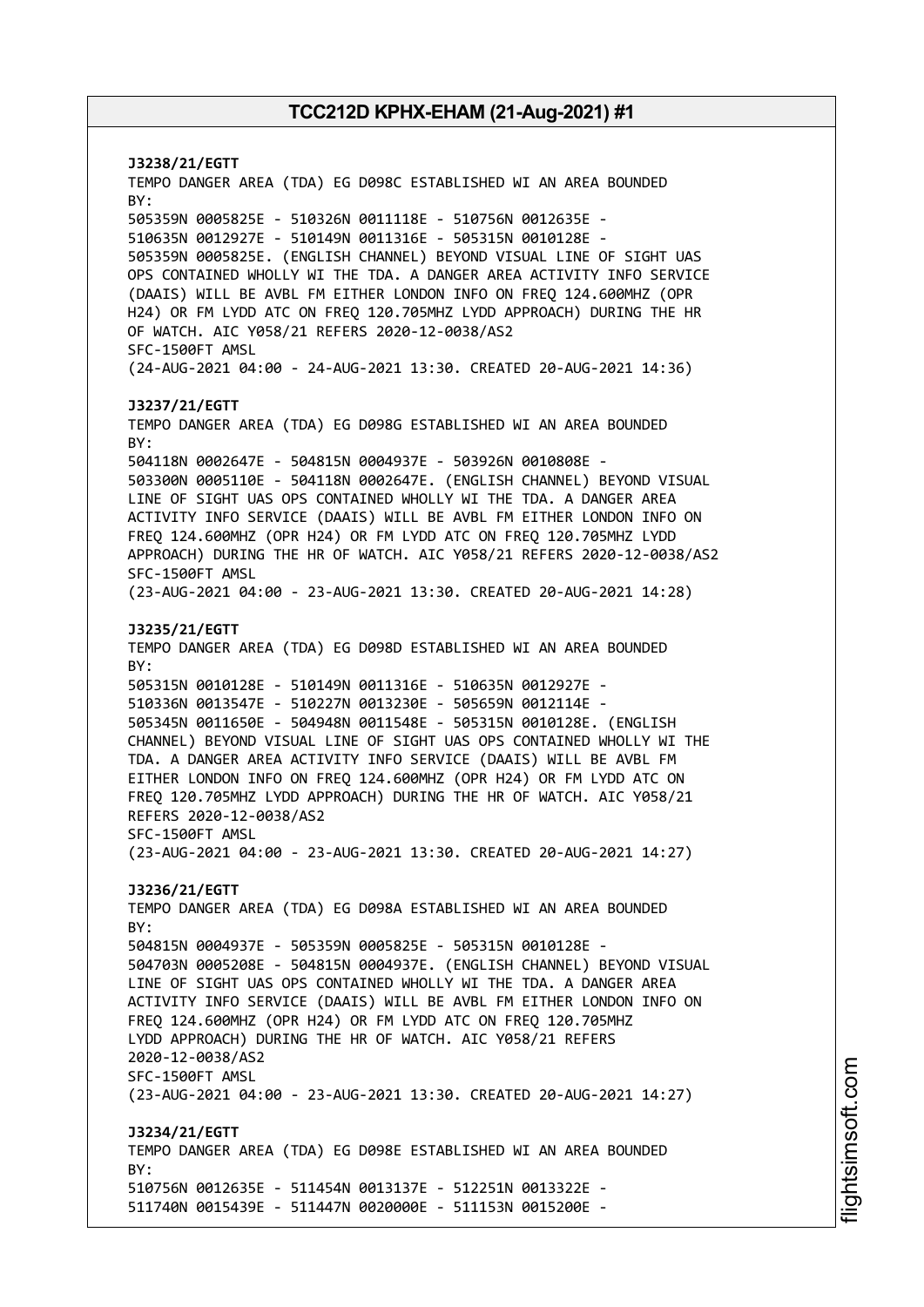510607N 0014309E - 510336N 0013547E - 510756N 0012635E. (ENGLISH CHANNEL) BEYOND VISUAL LINE OF SIGHT UAS OPS CONTAINED WHOLLY WI THE TDA. A DANGER AREA ACTIVITY INFO SERVICE (DAAIS) WILL BE AVBL FM EITHER LONDON INFO ON FREQ 124.600MHZ (OPR H24) OR FM LYDD ATC ON FREQ 120.705MHZ LYDD APPROACH) DURING THE HR OF WATCH. AIC Y058/21 REFERS 2020-12-0038/AS2 SFC-1500FT AMSL (23-AUG-2021 04:00 - 23-AUG-2021 13:30. CREATED 20-AUG-2021 14:25) **J3233/21/EGTT** TEMPO DANGER AREA (TDA) EG D098B ESTABLISHED WI AN AREA BOUNDED BY: 504703N 0005208E - 505315N 0010128E - 504948N 0011548E - 504139N 0011414E - 503926N 0010808E - 504703N 0005208E. (ENGLISH CHANNEL) BEYOND VISUAL LINE OF SIGHT UAS OPS CONTAINED WHOLLY WI THE TDA. A DANGER AREA ACTIVITY INFO SERVICE (DAAIS) WILL BE AVBL FM EITHER LONDON INFO ON FREQ 124.600MHZ (OPR H24), OR FM LYDD ATC ON FREQ 120.705MHZ LYDD APPROACH) DURING THE HR OF WATCH. AIC Y058/21 REFERS 2020-12-0038/AS2 SFC-1500FT AMSL (23-AUG-2021 04:00 - 23-AUG-2021 13:30. CREATED 20-AUG-2021 14:23) **J3232/21/EGTT** TEMPO DANGER AREA (TDA) EG D098G ESTABLISHED WI AN AREA BOUNDED BY: 504118N 0002647E - 504815N 0004937E - 503926N 0010808E - 503300N 0005110E - 504118N 0002647E. (ENGLISH CHANNEL) BEYOND VISUAL LINE OF SIGHT UAS OPS CONTAINED WHOLLY WI THE TDA. A DANGER AREA ACTIVITY INFO SERVICE (DAAIS) WILL BE AVBL FM EITHER LONDON INFO ON FREQ 124.600MHZ (OPR H24) OR FM LYDD ATC ON FREQ 120.705MHZ LYDD APPROACH) DURING THE HR OF WATCH. AIC Y058/21 REFERS 2020-12-0038/AS2 SFC-1500FT AMSL (24-AUG-2021 04:00 - 24-AUG-2021 13:30. CREATED 20-AUG-2021 14:22) **J3231/21/EGTT** TEMPO DANGER AREA (TDA) EG D098C ESTABLISHED WI AN AREA BOUNDED BY: 505359N 0005825E - 510326N 0011118E - 510756N 0012635E - 510635N 0012927E - 510149N 0011316E - 505315N 0010128E - 505359N 0005825E. (ENGLISH CHANNEL) BEYOND VISUAL LINE OF SIGHT UAS OPS CONTAINED WHOLLY WI THE TDA. A DANGER AREA ACTIVITY INFO SERVICE (DAAIS) WILL BE AVBL FM EITHER LONDON INFO ON FREQ 124.600MHZ (OPR H24) OR FM LYDD ATC ON FREQ 120.705MHZ LYDD APPROACH) DURING THE HR OF WATCH. AIC Y058/21 REFERS 2020-12-0038/AS2 SFC-1500FT AMSL (23-AUG-2021 04:00 - 23-AUG-2021 13:30. CREATED 20-AUG-2021 14:22) **J3230/21/EGTT** TEMPO DANGER AREA (TDA) EG D098E ESTABLISHED WI AN AREA BOUNDED BY: 510756N 0012635E - 511454N 0013137E - 512251N 0013322E - 511740N 0015439E - 511447N 0020000E - 511153N 0015200E - 510607N 0014309E - 510336N 0013547E - 510756N 0012635E. (ENGLISH CHANNEL) BEYOND VISUAL LINE OF SIGHT UAS OPS CONTAINED WHOLLY WI THE TDA. A DANGER AREA ACTIVITY INFO SERVICE (DAAIS) WILL BE AVBL FM EITHER LONDON INFO ON FREQ 124.600MHZ (OPR H24) OR FM LYDD ATC ON FREQ 120.705MHZ LYDD APPROACH) DURING THE HR OF WATCH. AIC Y058/21 REFERS 2020-12-0038/AS2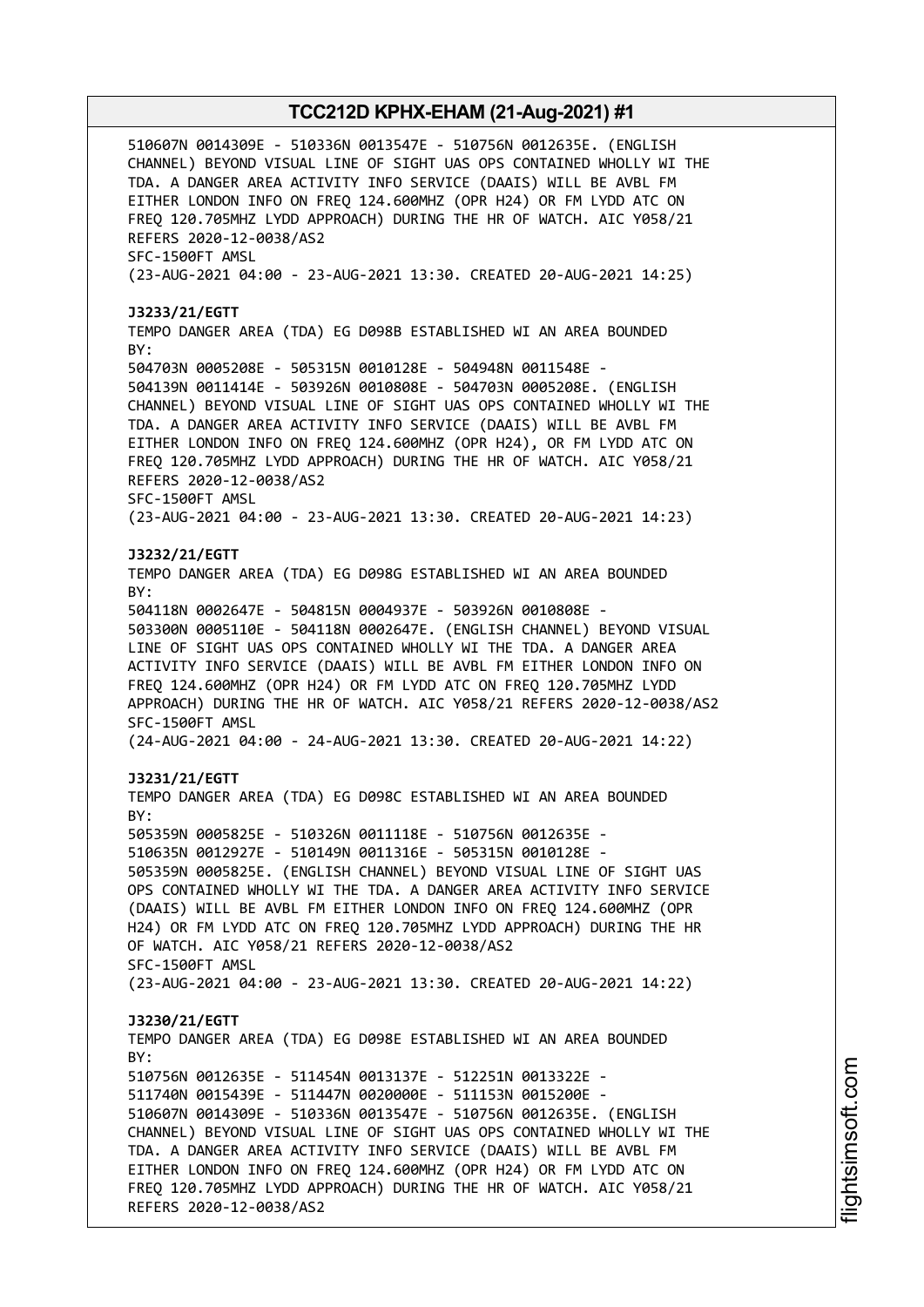SFC-1500FT AMSL (24-AUG-2021 04:00 - 24-AUG-2021 13:30. CREATED 20-AUG-2021 14:21) **J3229/21/EGTT** TEMPO DANGER AREA (TDA) EG D098H ESTABLISHED WI AN AREA BOUNDED BY: STRAIGHT LINES JOINING 510831N 0012227E - 510756N 0012635E - 510629N 0012136E THENCE THE ANTICLOCKWISE ARC OF A CIRCLE OF RADIUS OF 2.25 NAUTICAL MILES CENTRED ON 510800N 0011900E BETWEEN 510629N 0012136E AND 510831N 0012227E (PORT OF DOVER). (ENGLISH CHANNEL) BEYOND VISUAL LINE OF SIGHT UAS OPS CONTAINED WHOLLY WI THE TDA. A DANGER AREA ACTIVITY INFO SERVICE (DAAIS) WILL BE AVBL FM EITHER LONDON INFO ON FREQ 124.600MHZ (OPR H24) OR FM LYDD ATC ON FREQ 120.705MHZ LYDD APPROACH) DURING THE HR OF WATCH. AIC Y058/21 REFERS 2020-12-0038/AS2 SFC-800FT AMSL (23-AUG-2021 04:00 - 23-AUG-2021 13:30. CREATED 20-AUG-2021 14:20) **J3227/21/EGTT** TEMPO DANGER AREA (TDA) EG D098H ESTABLISHED WI AN AREA BOUNDED BY: STRAIGHT LINES JOINING 510831N 0012227E - 510756N 0012635E - 510629N 0012136E THENCE THE ANTICLOCKWISE ARC OF A CIRCLE OF RADIUS OF 2.25 NAUTICAL MILES CENTRED ON 510800N 0011900E BETWEEN 510629N 0012136E AND 510831N 0012227E (PORT OF DOVER). (ENGLISH CHANNEL) BEYOND VISUAL LINE OF SIGHT UAS OPS CONTAINED WHOLLY WI THE TDA. A DANGER AREA ACTIVITY INFO SERVICE (DAAIS) WILL BE AVBL FM EITHER LONDON INFO ON FREQ 124.600MHZ (OPR H24) OR FM LYDD ATC ON FREQ 120.705MHZ LYDD APPROACH) DURING THE HR OF WATCH. AIC Y058/21 REFERS. 2020-12-0038/AS2 SFC-800FT AMSL (24-AUG-2021 04:00 - 24-AUG-2021 13:30. CREATED 20-AUG-2021 14:19) **J3228/21/EGTT** TEMPO DANGER AREA (TDA) EG D098B ESTABLISHED WI AN AREA BOUNDED BY: 504703N 0005208E - 505315N 0010128E - 504948N 0011548E - 504139N 0011414E - 503926N 0010808E - 504703N 0005208E. (ENGLISH CHANNEL) BEYOND VISUAL LINE OF SIGHT UAS OPS CONTAINED WHOLLY WI THE TDA. A DANGER AREA ACTIVITY INFO SERVICE (DAAIS) WILL BE AVBL FM EITHER LONDON INFO ON FREQ 124.600MHZ (OPR H24), OR FM LYDD ATC ON FREQ 120.705MHZ LYDD APPROACH) DURING THE HR OF WATCH. AIC Y058/21 REFERS 2020-12-0038/AS2 SFC-1500FT AMSL (24-AUG-2021 04:00 - 24-AUG-2021 13:30. CREATED 20-AUG-2021 14:19) **J3226/21/EGTT** TEMPO DANGER AREA (TDA) EG D098D ESTABLISHED WI AN AREA BOUNDED  $RY$ 505315N 0010128E - 510149N 0011316E - 510635N 0012927E - 510336N 0013547E - 510227N 0013230E - 505659N 0012114E - 505345N 0011650E - 504948N 0011548E - 505315N 0010128E. (ENGLISH CHANNEL) BEYOND VISUAL LINE OF SIGHT UAS OPS CONTAINED WHOLLY WI THE TDA. A DANGER AREA ACTIVITY INFO SERVICE (DAAIS) WILL BE AVBL FM EITHER LONDON INFO ON FREQ 124.600MHZ (OPR H24) OR FM LYDD ATC ON FREQ 120.705MHZ LYDD APPROACH) DURING THE HR OF WATCH. AIC Y058/21 REFERS 2020-12-0038/AS2 SFC-1500FT AMSL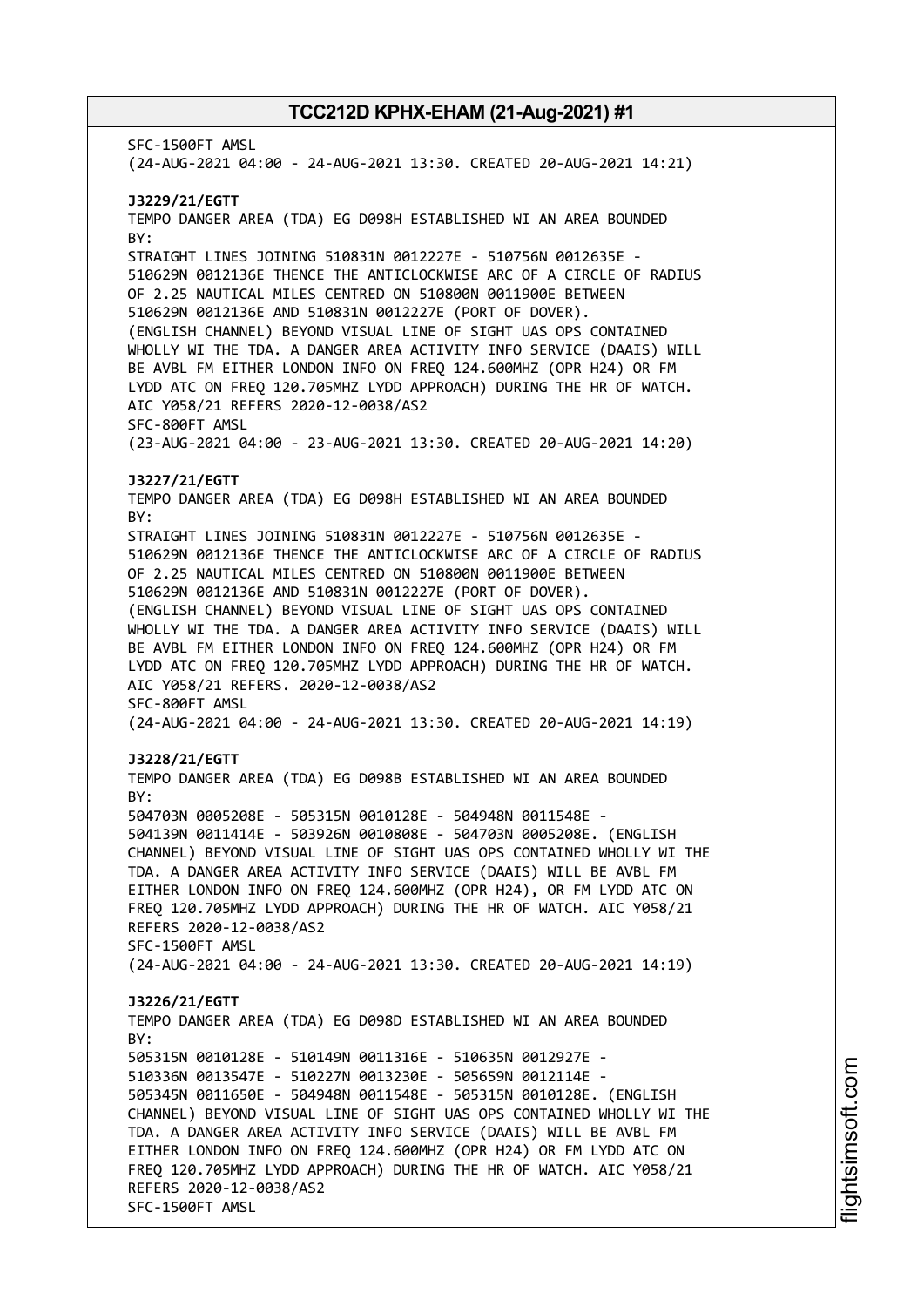(24-AUG-2021 04:00 - 24-AUG-2021 13:30. CREATED 20-AUG-2021 14:18) **J3225/21/EGTT** TEMPO DANGER AREA (TDA) EG D098A ESTABLISHED WI AN AREA BOUNDED BY: 504815N 0004937E - 505359N 0005825E - 505315N 0010128E - 504703N 0005208E - 504815N 0004937E. (ENGLISH CHANNEL) BEYOND VISUAL LINE OF SIGHT UAS OPS CONTAINED WHOLLY WI THE TDA. A DANGER AREA ACTIVITY INFO SERVICE (DAAIS) WILL BE AVBL FM EITHER LONDON INFO ON FREQ 124.600MHZ (OPR H24) OR FM LYDD ATC ON FREQ 120.705MHZ LYDD APPROACH) DURING THE HR OF WATCH. AIC Y058/21 REFERS 2020-12-0038/AS2 SFC-1500FT AMSL (24-AUG-2021 04:00 - 24-AUG-2021 13:30. CREATED 20-AUG-2021 14:16) **M3300/21/EGTT** THE FOLLOWING CASTLEMARTIN DANGER AREAS ARE ACTIVATED: EG D113A 0500-1100 SFC-2000FT AMSL EG D113B 0500-1100 SFC-2000FT AMSL EG D113A 1600-2000 SFC-2000FT AMSL EG D113B 1600-2000 SFC-2000FT AMSL SFC-2000FT AMSL (24-AUG-2021 05:00 - 24-AUG-2021 20:00. CREATED 20-AUG-2021 13:55) **H5499/21/EGTT** AIR DISPLAY/AEROBATICS. WI 3NM RADIUS 513602N 0002614E (BARLEYLANDS FARM, GREAT BURSTEAD, BILLERICAY, ESSEX). FOR INFO 07894 725340. 2021-08-0150/AS1 SFC-3500FT AMSL (29-AUG-2021 18:00 - 29-AUG-2021 19:40. CREATED 20-AUG-2021 13:26) **B2053/21/EGTT** COVID-19: INFORMATION WARTON LOWER AIRSPACE RADAR SERVICE REVISED OPR HOURS: MON-FRI 0800-1500. (23-AUG-2021 06:30 - 27-AUG-2021 16:00. CREATED 20-AUG-2021 13:09) **H5496/21/EGTT** CIVIL AVIATION NOTIFICATION PROCEDURE - AERIAL PHOTOGRAPHY WILL OPERATE IN LOW FLYING AREA 1A WI 2NM RADIUS OF AREA 512253N 0015915W (DEVIZES, WILTSHIRE), MAX HEIGHT 1500FT AGL. ACFT MAY NOT BE ABLE TO COMPLIY WITH RAC. OPS CTC 01264 773373. 21/08/151/LFBC SFC-2500FT AMSL (23-AUG-2021 11:00 - 23-AUG-2021 16:00. CREATED 20-AUG-2021 12:54) **H5495/21/EGTT** LASER DISPLAY WI 1NM 513328N 0004118W (TAPLOW, MAIDENHEAD) . FOR INFO 07720 326463. 2021-08-0611/AS2 SFC-UNL (21-AUG-2021 15:00 - 21-AUG-2021 22:00. CREATED 20-AUG-2021 12:38) **H5492/21/EGTT** PIPELINE INSPECTION NOTIFICATION PROCEDURE SYSTEM (PINS) WILL TAKE PLACE IN THE FOLLOWING LOW FLYING AREAS -1,2,4,5,6, 7N,7S,8,9,10,11N,11S,12,13,14E,16,17,18, AND THE THAMES VALLEY AVOIDANCE AREA. MAX HEIGHT 2000FT AGL.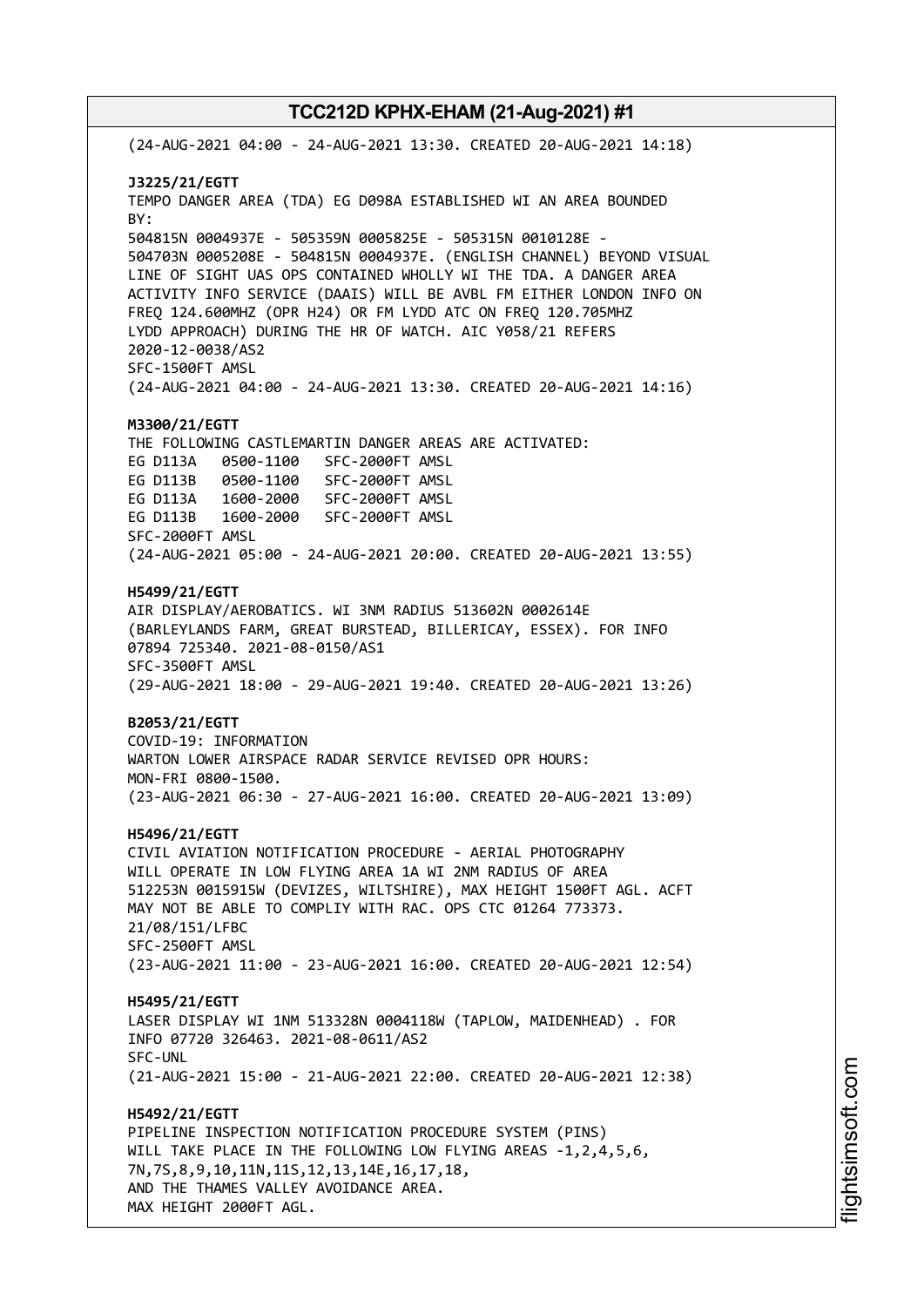UK AIP ENR 6 (PINS AREAS AND UK DAY LOW FLYING SYSTEM (DLFS)) REFERS. 21/08/150/LFBC SFC-6500FT AMSL (23-AUG-2021 06:00 - 23-AUG-2021 17:00. CREATED 20-AUG-2021 12:32) **H5490/21/EGTT** UAS OPR WI 0.5NM RADIUS OF 535735N 0011038W (RUFFORTH, YORK). MAX HGT 400FT AGL. FOR INFO 07730382188. 2021-08-0598/AS2 SFC-452FT AMSL (24-AUG-2021 08:00 - 24-AUG-2021 14:00. CREATED 20-AUG-2021 12:07) **M3297/21/EGTT** THE FOLLOWING LUCE BAY DANGER AREA IS ACTIVATED: EG D403B 1000-1700 SFC-10000FT AMSL PJWA 13 (JSA 1141) - DURING FIRINGS, RADAR RETURNS FROM THE RANGE AREA WILL APPEAR AS INTENSE BUT LOCALISED RAIN SHOWERS FOR THE DURATION OF THE CHAFF EFFECT. IN THE EVENT OF ANY NAVIGATIONAL SAFETY ISSUE PRESENTED BY THE ACTIVITY, CEASE JAM PROCEDURES CAN BE ENACTED VIA WEST FREUGH RANGE OPERATIONS USING THE FOLLOWING LANDLINE CONTACTS: PRIMARY: 01776 88 8930 / ALTERNATE: 01776 88 8932 SFC-10000FT AMSL (23-AUG-2021 10:00 - 23-AUG-2021 17:00. CREATED 20-AUG-2021 12:03) **M3296/21/EGTT** THE FOLLOWING SHOEBURYNESS DANGER AREAS ARE ACTIVATED: EG D138C 0730-1700 SFC-6000FT AMSL EG D138D 0730-1700 SFC-6000FT AMSL SFC-6000FT AMSL (23-AUG-2021 07:30 - 23-AUG-2021 17:00. CREATED 20-AUG-2021 11:58) **M3295/21/EGTT** THE FOLLOWING PENDINE DANGER AREA IS ACTIVATED: EG D117 0700-1700 SFC-12000FT AMSL SFC-12000FT AMSL (23-AUG-2021 07:00 - 23-AUG-2021 17:00. CREATED 20-AUG-2021 11:57) **H5488/21/EGTT** LASER DISPLAY WI 1NM 522758N 0014444E (LOWESTOFT PIER, SUFFOLK). FOR INFO 07940 773169. 2021-08-0578/AS2 SFC-UNL (21-AUG-2021 18:00 - 21-AUG-2021 21:00. CREATED 20-AUG-2021 11:56) **H5487/21/EGTT** SEARCHLIGHT AND LASER DISPLAY WI 1NM 504645N 0031751W (ESCOT PARK, EXETER). FOR INFO 07780 995322. 2021-08-0536/AS2 SFC-UNL (22-AUG-2021 11:00 - 22-AUG-2021 23:00. CREATED 20-AUG-2021 11:55) **H5486/21/EGTT** LASER DISPLAY WI 1NM 544849N 0032254W (TARNS, CUMBRIA). FOR INFO 07880 804718. 2021-08-0554/AS2 SFC-UNL 24-25 2100-2300, 26-29 2000-0300 (24-AUG-2021 21:00 - 30-AUG-2021 03:00. CREATED 20-AUG-2021 11:54) **M3293/21/EGTT** THE FOLLOWING NORTH WALES MILITARY TRAINING AREAS ACTIVATED: NORTH (LOW) 1700-1745 FL195-FL285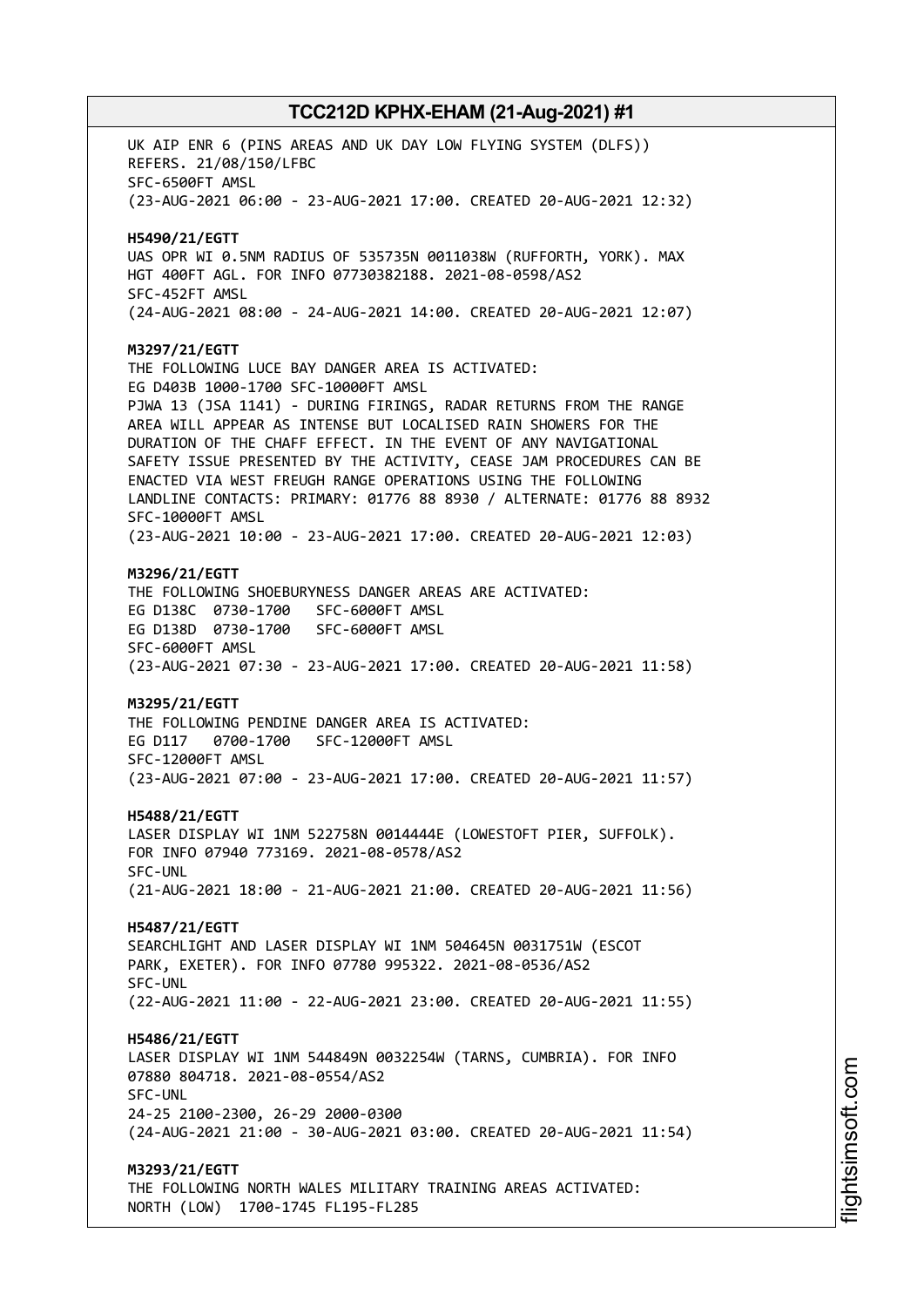NORTH (HIGH) 1000-1300 FL285-FL660 SOUTH (LOW) 1700-1745 FL195-FL285 SOUTH (HIGH) 1000-1300 FL285-FL660 FL195-FL660 (23-AUG-2021 10:00 - 23-AUG-2021 17:45. CREATED 20-AUG-2021 11:51) **D1180/21/EGTT** DANGER AREA EG D118 PEMBREY DEACTIVATED SFC-12000FT AMSL (23-AUG-2021 08:00 - 23-AUG-2021 16:00. CREATED 20-AUG-2021 11:50) **M3291/21/EGTT** THE FOLLOWING SOUTHERN MANAGED DANGER AREAS ARE ACTIVATED: EG D323D 0730-0915 FL050-FL660 EG D323D 0915-1030 FL050-FL660 EG D323D 1300-1415 FL050-FL660 EG D323K 0730-0915 FL150-FL660 EG D323K 0915-1030 FL150-FL660 EG D323K 1300-1415 FL150-FL660 EG D323P 0730-0915 FL100-FL660 EG D323P 0915-1030 FL100-FL660 EG D323P 1300-1415 FL100-FL660 FL050-FL660 (23-AUG-2021 07:30 - 23-AUG-2021 14:15. CREATED 20-AUG-2021 11:49) **M3292/21/EGTT** THE FOLLOWING SOUTHERN MANAGED DANGER AREAS ARE ACTIVATED: EG D323E 0730-0915 FL050-FL660 EG D323E 0915-1030 FL050-FL660 EG D323E 1300-1415 FL050-FL660 FL050-FL660 (23-AUG-2021 07:30 - 23-AUG-2021 14:15. CREATED 20-AUG-2021 11:49) **M3289/21/EGTT** THE FOLLOWING SOUTHERN MANAGED DANGER AREAS ARE ACTIVATED: EG D323B 0730-0915 FL050-FL660 EG D323B 0915-1030 FL050-FL660 EG D323B 1300-1415 FL050-FL660 EG D323H 0730-0915 FL150-FL660 EG D323H 0915-1030 FL150-FL660 EG D323H 1300-1415 FL150-FL660 EG D323M 0730-0915 FL100-FL660 EG D323M 0915-1030 FL100-FL660 EG D323M 1300-1415 FL100-FL660 EG D323R 0730-0915 FL100-FL660 EG D323R 0915-1030 FL100-FL660 EG D323R 1300-1415 FL100-FL660 FL050-FL660 (23-AUG-2021 07:30 - 23-AUG-2021 14:15. CREATED 20-AUG-2021 11:45) **M3290/21/EGTT** THE FOLLOWING SOUTHERN MANAGED DANGER AREAS ARE ACTIVATED: EG D323C 0730-0915 FL050-FL660 EG D323C 0915-1030 FL050-FL660 EG D323C 1300-1415 FL050-FL660 EG D323J 0730-0915 FL150-FL660 EG D323J 0915-1030 FL150-FL660 EG D323J 1300-1415 FL150-FL660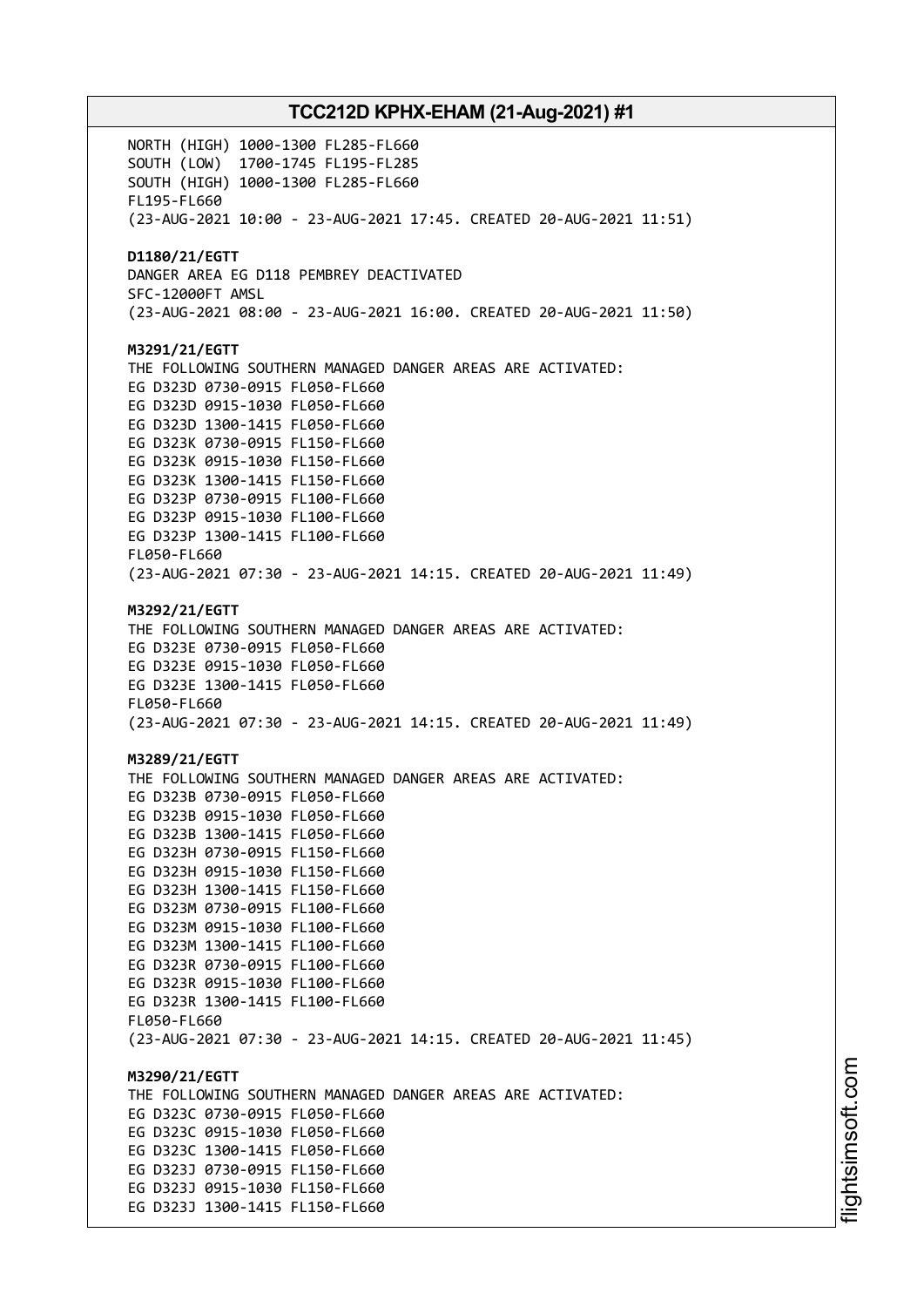EG D323N 0730-0915 FL100-FL660 EG D323N 0915-1030 FL100-FL660 EG D323N 1300-1415 FL100-FL660 FL050-FL660 (23-AUG-2021 07:30 - 23-AUG-2021 14:15. CREATED 20-AUG-2021 11:45) **M3288/21/EGTT** THE FOLLOWING SOUTHERN MANAGED DANGER AREAS ARE ACTIVATED: EG D323A 0730-0915 FL050-FL660 EG D323A 0915-1030 FL050-FL660 EG D323A 1300-1415 FL050-FL660 EG D323G 0730-0915 FL150-FL660 EG D323G 0915-1030 FL150-FL660 EG D323G 1300-1415 FL150-FL660 EG D323L 0730-0915 FL100-FL660 EG D323L 0915-1030 FL100-FL660 EG D323L 1300-1415 FL100-FL660 EG D323Q 0730-0915 FL100-FL660 EG D323Q 0915-1030 FL100-FL660 EG D323Q 1300-1415 FL100-FL660 FL050-FL660 (23-AUG-2021 07:30 - 23-AUG-2021 14:15. CREATED 20-AUG-2021 11:44) **U5187/21/EGTT** PILOTS MAY EXPERIENCE DIFFICULTIES COMMUNICATING WITH SWANWICK MIL(NORTH) ON THE PUBLISHED UHF FREQ 251.25 DUE TO TRANSMITTER MAINTENANCE. PILOTS ARE ADVISED TO USE VHF FREQ 136.375 IF THIS OCCURS. (24-AUG-2021 08:30 - 24-AUG-2021 09:30. CREATED 20-AUG-2021 11:01) **U5186/21/EGTT** DUE TO TRANSMITTER MAINTENANCE PILOTS MAY EXPERIENCE DIFFICULTIES COMMUNICATING WITH SWANWICK MIL(WEST) ON THE PUBLISHED UHF (282.12). PILOTS ARE ADVISED TO USE THE VHF (127.450) IF THIS OCCURS. (24-AUG-2021 09:30 - 24-AUG-2021 10:30. CREATED 20-AUG-2021 11:00) **J3221/21/EGTT** TEMPO DANGER AREA (TDA) ESTABLISHED (EG D396F) WI AN AREA BOUNDED BY: 530329N 0042425W - 525815N 0043508W - 525653N 0043248W - 530317N 0042026W - 530329N 0042425W. (SOUTH WEST OF CAERNARFON AD, OVER SEA). BEYOND VISUAL LINE OF SIGHT UAS OPERATIONS CONTAINED WHOLLY WITHIN THE TDA. A DANGER AREA CROSSING SERVICE OR A DANGER AREA ACTIVITY INFORMATION SERVICE WILL BE AVAILABLE FROM RAF VALLEY ON 125.225 MHZ / 01407 762241 EXTENSION 7461 DURING NOTIFIED OPERATING HOURS. OUTSIDE RAF VALLEY OPERATING HOURS A DANGER AREA ACTIVITY INFORMATION SERVICE WILL BE AVAILABLE FROM LONDON INFORMATION ON 124.750MHZ. A BRIEFING SHEET IS AVAILABLE AT HTTPS://NATS-UK.EAD-IT.COM/CMS-NATS/OPENCMS/EN/PUBLICATIONS/BRIEFING-SHEETS/. 2021-08-0317/AS4 1500FT AMSL-3000FT AMSL (23-AUG-2021 14:00 - 23-AUG-2021 15:45. CREATED 20-AUG-2021 10:52) **J3220/21/EGTT**

TEMPO DANGER AREA (TDA) ESTABLISHED (EG D396K) WI AN AREA BOUNDED BY: 524747N 0043851W - 524757N 0043441W - 524540N 0043000W - 524520N 0044018W - 524747N 0043851W (SOUTH WEST OF PORTH NEIGWL, OVER SEA). BEYOND VISUAL LINE OF SIGHT UAS OPERATIONS CONTAINED WHOLLY WITHIN THE TDA. A DANGER AREA CROSSING SERVICE OR A DANGER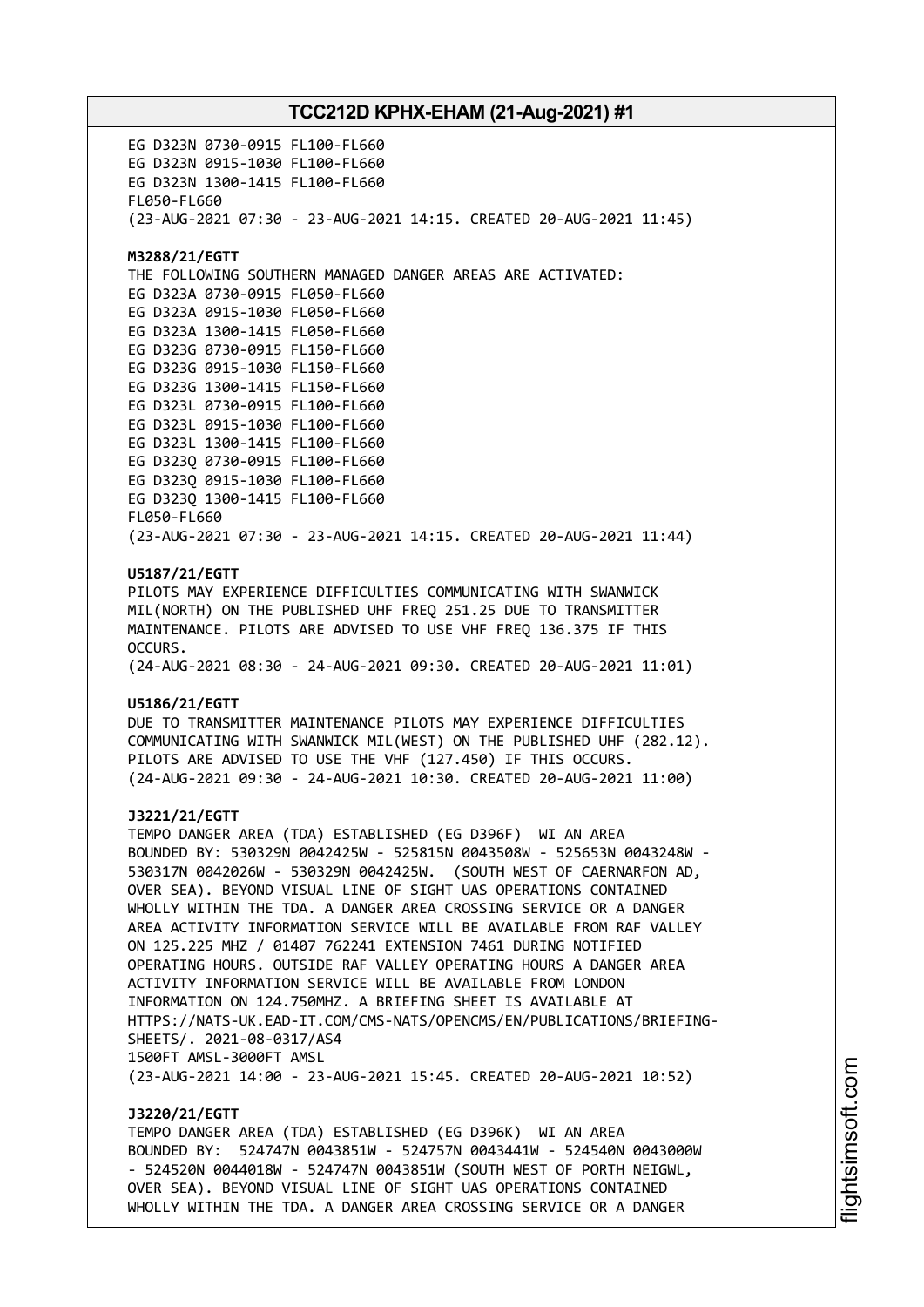AREA ACTIVITY INFORMATION SERVICE WILL BE AVAILABLE FROM RAF VALLEY ON 125.225 MHZ / 01407 762241 EXT 7461 DURING NOTIFIED OPERATING HOURS. OUTSIDE RAF VALLEY OPERATING HOURS A DANGER AREA ACTIVITY INFORMATION SERVICE WILL BE AVAILABLE FROM LONDON INFORMATION ON 124.750 MHZ. A BRIEFING SHEET IS AVAILABLE AT HTTPS://NATS-UK.EAD-IT.COM/CMS-NATS/OPENCMS/EN/PUBLICATIONS/BRIEFING-SHEETS/. 2021-08-0317/AS4 4500FT AMSL-6500FT AMSL (23-AUG-2021 14:00 - 23-AUG-2021 15:45. CREATED 20-AUG-2021 10:52) **J3219/21/EGTT** TEMPO DANGER AREA (TDA) ESTABLISHED (EG D396I) WI AREA BOUNDED BY: 525118N 0044916W - 524851N 0044518W - 524550N 0044520W - 524737N 0045223W - 525118N 0044916W (BRAICH Y PWYLL, GWYNEDD) . BEYOND VISUAL LINE OF SIGHT UAS OPERATIONS CONTAINED WHOLLY WITHIN THE TDA. A DANGER AREA CROSSING SERVICE OR A DANGER AREA ACTIVITY INFORMATION SERVICE WILL BE AVAILABLE FROM RAF VALLEY ON 125.225 MHZ / 01407 762241 EXT 7461 DURING NOTIFIED OPERATING HOURS. OUTSIDE RAF VALLEY OPERATING HOURS A DANGER AREA ACTIVITY INFORMATION SERVICE WILL BE AVAILABLE FROM LONDON INFORMATION ON 124.750 MHZ. A BRIEFING SHEET IS AVAILABLE AT HTTPS://NATS-UK.EAD-IT.COM/CMS-NATS/OPENCMS/EN/PUBLICATIONS/BRIEFING-SHEETS/. 2021-08-0317/AS4 2000FT AMSL-4000FT AMSL (23-AUG-2021 14:00 - 23-AUG-2021 15:45. CREATED 20-AUG-2021 10:51) **J3218/21/EGTT** TEMPO DANGER AREA (TDA) ESTABLISHED (EG D396J) WI AN AREA BOUNDED BY: 524550N 0044520W - 524851N 0044518W - 524747N 0043851W - 524520N 0044018W - 524550N 0044520W. (YNYS GWYLAN-FAWR, GWYNEDD) . BEYOND VISUAL LINE OF SIGHT UAS OPERATIONS CONTAINED WHOLLY WITHIN THE TDA. A DANGER AREA CROSSING SERVICE OR A DANGER AREA ACTIVITY INFORMATION SERVICE WILL BE AVAILABLE FROM RAF VALLEY ON 125.225 MHZ / 01407 762241 EXT 7461 DURING NOTIFIED OPERATING HOURS. OUTSIDE RAF VALLEY OPERATING HOURS A DANGER AREA ACTIVITY INFORMATION SERVICE WILL BE AVAILABLE FROM LONDON INFORMATION ON 124.750 MHZ. A BRIEFING SHEET IS AVAILABLE AT HTTPS://NATS-UK.EAD-IT.COM/CMS-NATS/OPENCMS/EN/PUBLICATIONS/BRIEFING-SHEETS/. 2021-08-0317/AS4 2000FT AMSL-5500FT AMSL (23-AUG-2021 14:00 - 23-AUG-2021 15:45. CREATED 20-AUG-2021 10:50) **J3217/21/EGTT** TEMPO DANGER AREA (TDA) ESTABLISHED (EG D396H) WI AN AREA BOUNDED BY: 525614N 0043925W - 525358N 0043534W - 524851N 0044518W - 525118N 0044916W - 525614N 0043925W. (VCY PENRHYN COLMON, GWYNEDD) . BEYOND VISUAL LINE OF SIGHT UAS OPERATIONS CONTAINED WHOLLY WITHIN THE TDA. A DANGER AREA CROSSING SERVICE OR A DANGER AREA ACTIVITY INFORMATION SERVICE WILL BE AVAILABLE FROM RAF VALLEY ON 125.225 MHZ / 01407 762241 EXT 7461 DURING NOTIFIED OPERATING HOURS. OUTSIDE RAF VALLEY OPERATING HOURS A DANGER AREA ACTIVITY INFORMATION SERVICE WILL BE AVAILABLE FROM LONDON INFORMATION ON 124.750 MHZ. A BRIEFING SHEET IS AVAILABLE AT HTTPS://NATS-UK.EAD-IT.COM/CMS-NATS/OPENCMS/EN/PUBLICATIONS/BRIEFING-SHEETS/. 2021-08-0317/AS4 2000FT AMSL-4000FT AMSL (23-AUG-2021 14:00 - 23-AUG-2021 15:45. CREATED 20-AUG-2021 10:49)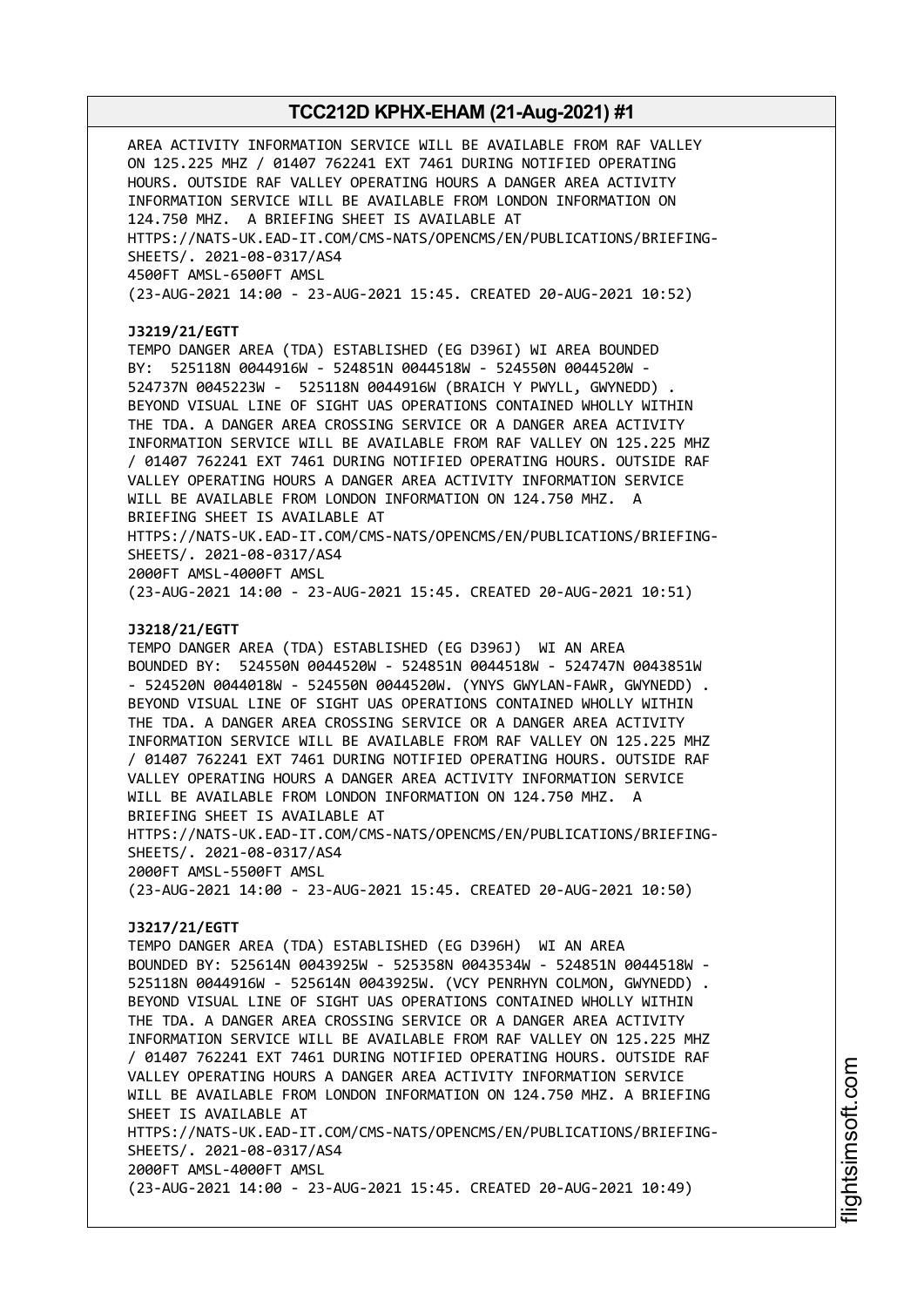**J3216/21/EGTT** TEMPO DANGER AREA (TDA) ESTABLISHED (EG D396G) WI AN AREA BOUNDED BY: 525815N 0043508W - 525605N 0043122W - 525358N 0043534W - 525614N 0043925W - 525815N 0043508W (VCY CARREG DDU, GWYNEDD) . BEYOND VISUAL LINE OF SIGHT UAS OPERATIONS CONTAINED WHOLLY WITHIN THE TDA. A DANGER AREA CROSSING SERVICE OR A DANGER AREA ACTIVITY INFORMATION SERVICE WILL BE AVAILABLE FROM RAF VALLEY ON 125.225 MHZ / 01407 762241 EXT 7461 DURING NOTIFIED OPERATING HOURS. OUTSIDE RAF VALLEY OPERATING HOURS A DANGER AREA ACTIVITY INFORMATION SERVICE WILL BE AVAILABLE FROM LONDON INFORMATION ON 124.750 MHZ. A BRIEFING SHEET IS AVAILABLE AT HTTPS://NATS-UK.EAD-IT.COM/CMS-NATS/OPENCMS/EN/PUBLICATIONS/BRIEFING-SHEETS/. 2021-08-0317/AS4 2000FT AMSL-4000FT AMSL (23-AUG-2021 14:00 - 23-AUG-2021 15:45. CREATED 20-AUG-2021 10:47) **H5482/21/EGTT** MIL PARACHUTING AND ARTICLE DROPS WI 5NM RADIUS PSN 515900N 0012600E (BAWDSEY, SUFFOLK). DROP HGT SUBJ ATC CLR. ACCESS TO CONTROLLED AIRSPACE SUBJ ATC CLR. FOR INFO 01638 545012. 2021-08-0616/AS3. SFC-14000FT AMSL 1000-1300 (23-AUG-2021 10:00 - 26-AUG-2021 13:00. CREATED 20-AUG-2021 10:31) **H5481/21/EGTT** MIL PARACHUTING AND ARTICLE DROPS WI 5NM RADIUS: 525101N 0004611E (SCULTHORPE, NORFOLK). FOR INFO 01638 545012. 2021-08-0615/AS3. SFC-14300FT AMSL 23 1000-1300, 24 1000-1300 2300-0200, 25 1100-1300, 26 1000-1300 1830-2000 (23-AUG-2021 10:00 - 26-AUG-2021 20:00. CREATED 20-AUG-2021 10:30) **B2044/21/EGTT** LEEMING LOWER AIRSPACE RADAR SERVICE AVAILABILITY 0700-1400 1730-1900 (26-AUG-2021 07:00 - 26-AUG-2021 19:00. CREATED 20-AUG-2021 09:02) **V0014/21/EGTT** AIRSPACE SECURITY WARNING ISSUED BY THE DEPARTMENT FOR TRANSPORT - RISK TO CIVIL AVIATION IN BELARUS. OPERATORS ARE ADVISED NOT TO ENTER THE TERRITORY AND AIRSPACE OF BELARUS DUE TO SERIOUS SAFETY AND SECURITY CONCERNS POSED TO COMMERCIAL AVIATION. OPERATORS ARE ADVISED TO TAKE THIS INFORMATION INTO ACCOUNT IN THEIR OWN RISK ASSESSMENTS AND ROUTING DECISIONS. CONTACT UK DEPARTMENT FOR TRANSPORT +44(0)207 082 6639 OR +44(0)207 944 5999 OUT OF HOURS. FOR FURTHER DETAILS. 2021-05-0542/AS6 SFC-UNL (20-AUG-2021 08:18 - 17-NOV-2021 11:59 EST. CREATED 20-AUG-2021 08:18) **H5473/21/EGTT** CIVIL AIRCRAFT NOTIFICATION PROCEDURE - MULTIPLE PARAGLIDERS OPERATING IN LOW FLYING AREA 2 WI 2NM RADIUS OF PSN 510212N 0041533W (CORNBOROUGH, DEVON). 2000FT AGL. CTC 07423 719018. 21/08/144/LFC SFC-2600FT AMSL (22-AUG-2021 04:30 - 22-AUG-2021 19:30. CREATED 20-AUG-2021 07:25)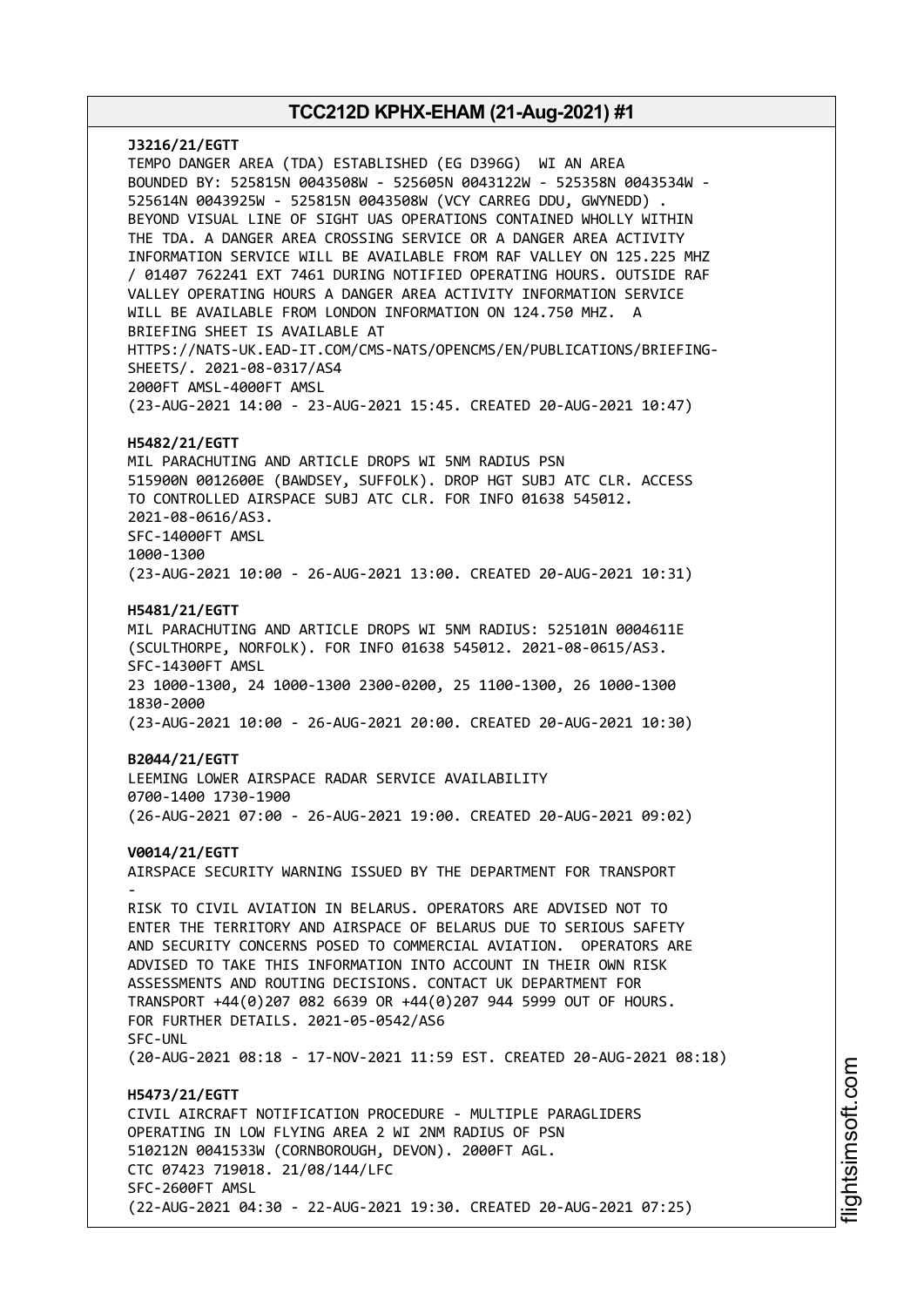**K0367/21/EGTT** LIT CRANE POSITION 520522N 0000117E (MELBOURN, CAMBRIDGESHIRE) IN LOW FLYING AREA 6 AND NIGHT ROTARY REGION 4A HGT 215FT AMSL (148FT AGL). 21/08/066/LFTP (23-AUG-2021 00:01 - 04-NOV-2021 00:01. CREATED 20-AUG-2021 07:23) **K0366/21/EGTT** LIT CRANE POSITION 535219N 0014101W (YEADON, WEST YORKSHIRE) IN LOW FLYING AREA 8, NIGHT SECTOR 3A AND THE LEEDS/BRADFORD AVOIDANCE AREA HGT 794FT AMSL (115FT AGL). 21/08/065/LFTP (23-AUG-2021 07:00 - 23-AUG-2021 17:00. CREATED 20-AUG-2021 07:03) **K0365/21/EGTT** LIT CRANE POSITION 513739N 0003318W (CHALFONT ST PETERS, BUCKINGHAMSHIRE) IN THE THAMES VALLEY AVOIDANCE AREA, HGT 458FT AMSL (123FT AGL). 21/08/064/LFTP (23-AUG-2021 00:01 - 04-NOV-2021 00:01. CREATED 20-AUG-2021 06:51) **K0364/21/EGTT** LIT CRANE POSITION 504407N 0032744W (EXETER, DEVON) IN LOW FLYING AREA 2 AND NIGHT ROTARY REGION 2 HGT 323FT AMSL (207FT AGL). 21/08/063/LFTP (23-AUG-2021 00:01 - 04-NOV-2021 00:01. CREATED 20-AUG-2021 06:42) **B2041/21/EGTT** YEOVILTON LOWER AIRSPACE RADAR SERVICE AVAILABILITY: 23-26 1230-1600 27 NO SERVICE SUBJECT TO MANPOWER AVAILABILITY AND OPERATIONAL COMMITMENTS. TIMINGS MAY BE SUBJECT TO CHANGE OR CANCELLATION AT SHORT NOTICE. (23-AUG-2021 08:30 - 27-AUG-2021 13:00. CREATED 20-AUG-2021 06:33) **H5463/21/EGTT** KITE FLYING WI 1NM RADIUS 531700N 0001836E (SKEGNESS, LINCOLNSHIRE). MAX HGT 3000FT AGL. FOR INFO 07872 935741 OR 07380 272742. 2021-08-0612/AS7 SFC-3100FT AMSL (22-AUG-2021 05:00 - 22-AUG-2021 20:00. CREATED 19-AUG-2021 21:10) **H5462/21/EGTT** LASER DISPLAY WI 1NM 520118N 0001110W (BYGRAVE, HERTFORDSHIRE). FOR INFO 07825 561275. 2021-08-0614/AS2 SFC-UNL (22-AUG-2021 18:40 - 23-AUG-2021 05:28. CREATED 19-AUG-2021 16:02) **H5461/21/EGTT** LASER DISPLAY WI 1NM 520118N 0001110W (BYGRAVE, HERTFORDSHIRE). FOR INFO 07825 561275. 2021-08-0614/AS2 SFC-UNL (21-AUG-2021 18:42 - 22-AUG-2021 05:26. CREATED 19-AUG-2021 15:55) **H5456/21/EGTT** SEARCHLIGHT DISPLAY WI 1NM RADIUS 541156N 0030524W (ULVERSTON, CUMBRIA). FOR INFO 07821 888969. 2021-08-0570/AS2 SFC-UNL 1900-2300 (20-AUG-2021 19:00 - 22-AUG-2021 23:00. CREATED 19-AUG-2021 15:28)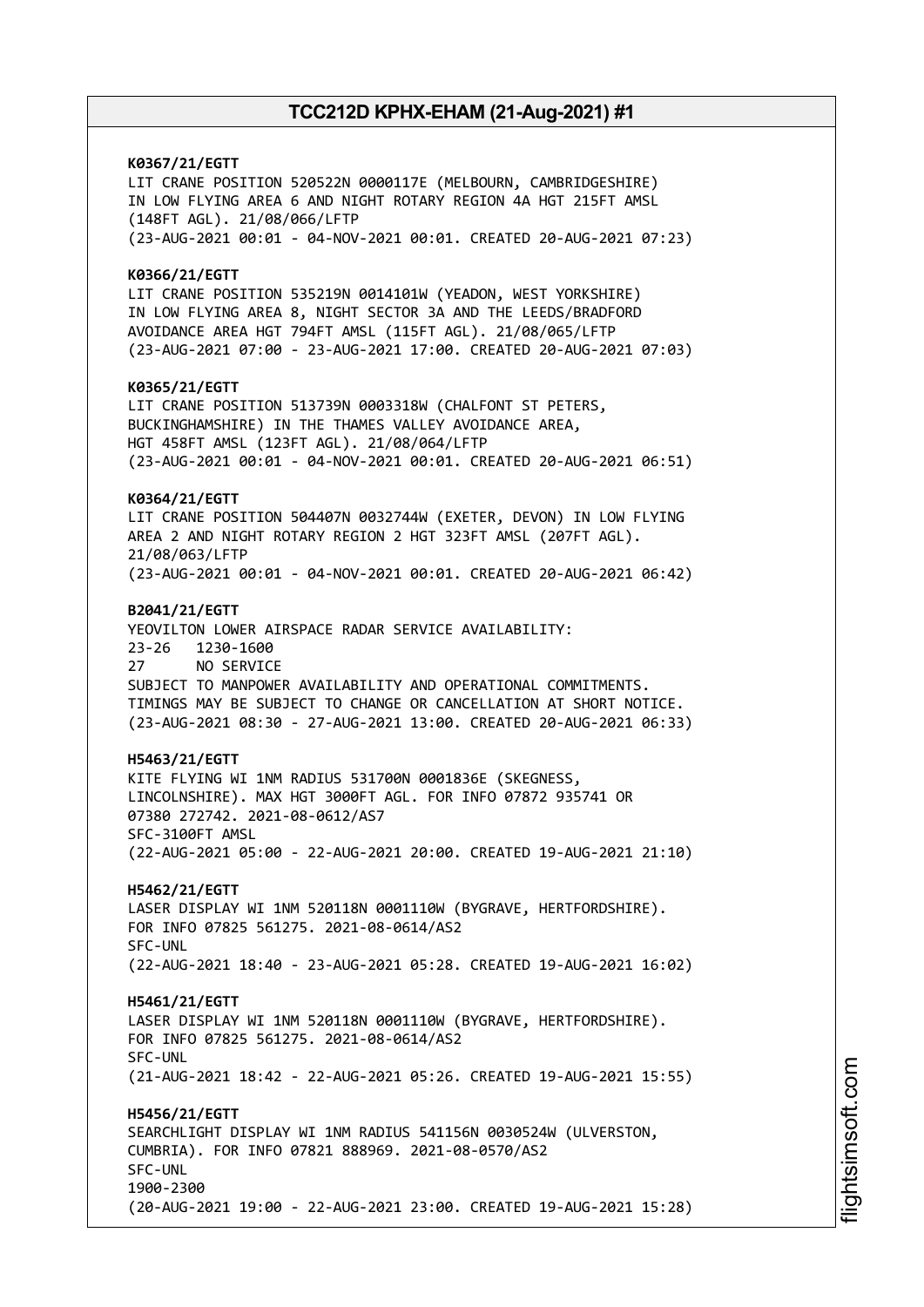**H5451/21/EGTT** KITE FLYING WI 1NM RADIUS 540643N 0030717W (NEWBIGGIN, CUMBRIA). MAX HGT 3000FT AGL. FOR INFO 07872935741 OR 07380272742. 2021-08-0612/AS7 SFC-3100FT AMSL (22-AUG-2021 05:00 - 22-AUG-2021 20:00. CREATED 19-AUG-2021 14:42) **H5450/21/EGTT** KITE FLYING WI 1NM RADIUS 535300N 0030250W (CLEVELEYS, LANCASHIRE). MAX HGT 3000FT AGL. FOR INFO 07872 935741 OR 07380 272742. 2021-08-0612/AS7 SFC-3100FT AMSL (22-AUG-2021 05:00 - 22-AUG-2021 20:00. CREATED 19-AUG-2021 14:42) **H5448/21/EGTT** KITE FLYING WI 1NM RADIUS 541308N 0032104W (SILECROFT, CUMBRIA). MAX HGT 3000FT AGL. FOR INFO 07872 935741 OR 07380 272742. 2021-08-0612/AS7 SFC-3200FT AMSL (22-AUG-2021 05:00 - 22-AUG-2021 20:00. CREATED 19-AUG-2021 14:41) **J3210/21/EGTT** TEMPO DANGER AREA (TDA) EG D098C ESTABLISHED WI AN AREA BOUNDED BY: 505359N 0005825E - 510326N 0011118E - 510756N 0012635E - 510635N 0012927E - 510149N 0011316E - 505315N 0010128E - 505359N 0005825E. (ENGLISH CHANNEL) BEYOND VISUAL LINE OF SIGHT UAS OPS CONTAINED WHOLLY WI THE TDA. A DANGER AREA ACTIVITY INFO SERVICE (DAAIS) WILL BE AVBL FM EITHER LONDON INFO ON FREQ 124.600MHZ (OPR H24) OR FM LYDD ATC ON FREQ 120.705MHZ LYDD APPROACH) DURING THE HR OF WATCH. AIC Y058/21 REFERS 2020-12-0038/AS2 SFC-1500FT AMSL (22-AUG-2021 04:00 - 22-AUG-2021 13:30. CREATED 19-AUG-2021 14:09) **J3209/21/EGTT** TEMPO DANGER AREA (TDA) EG D098B ESTABLISHED WI AN AREA BOUNDED BY: 504703N 0005208E - 505315N 0010128E - 504948N 0011548E - 504139N 0011414E - 503926N 0010808E - 504703N 0005208E. (ENGLISH CHANNEL) BEYOND VISUAL LINE OF SIGHT UAS OPS CONTAINED WHOLLY WI THE TDA. A DANGER AREA ACTIVITY INFO SERVICE (DAAIS) WILL BE AVBL FM EITHER LONDON INFO ON FREQ 124.600MHZ (OPR H24), OR FM LYDD ATC ON FREQ 120.705MHZ LYDD APPROACH) DURING THE HR OF WATCH. AIC Y058/21 REFERS 2020-12-0038/AS2 SFC-1500FT AMSL (22-AUG-2021 04:00 - 22-AUG-2021 13:30. CREATED 19-AUG-2021 14:09) **J3208/21/EGTT** TEMPO DANGER AREA (TDA) EG D098E ESTABLISHED WI AN AREA BOUNDED  $RY$ 510756N 0012635E - 511454N 0013137E - 512251N 0013322E - 511740N 0015439E - 511447N 0020000E - 511153N 0015200E - 510607N 0014309E - 510336N 0013547E - 510756N 0012635E. (ENGLISH CHANNEL) BEYOND VISUAL LINE OF SIGHT UAS OPS CONTAINED WHOLLY WI THE TDA. A DANGER AREA ACTIVITY INFO SERVICE (DAAIS) WILL BE AVBL FM EITHER LONDON INFO ON FREQ 124.600MHZ (OPR H24) OR FM LYDD ATC ON FREQ 120.705MHZ LYDD APPROACH) DURING THE HR OF WATCH. AIC Y058/21

i⊒<br>⊫ htsim soft.c om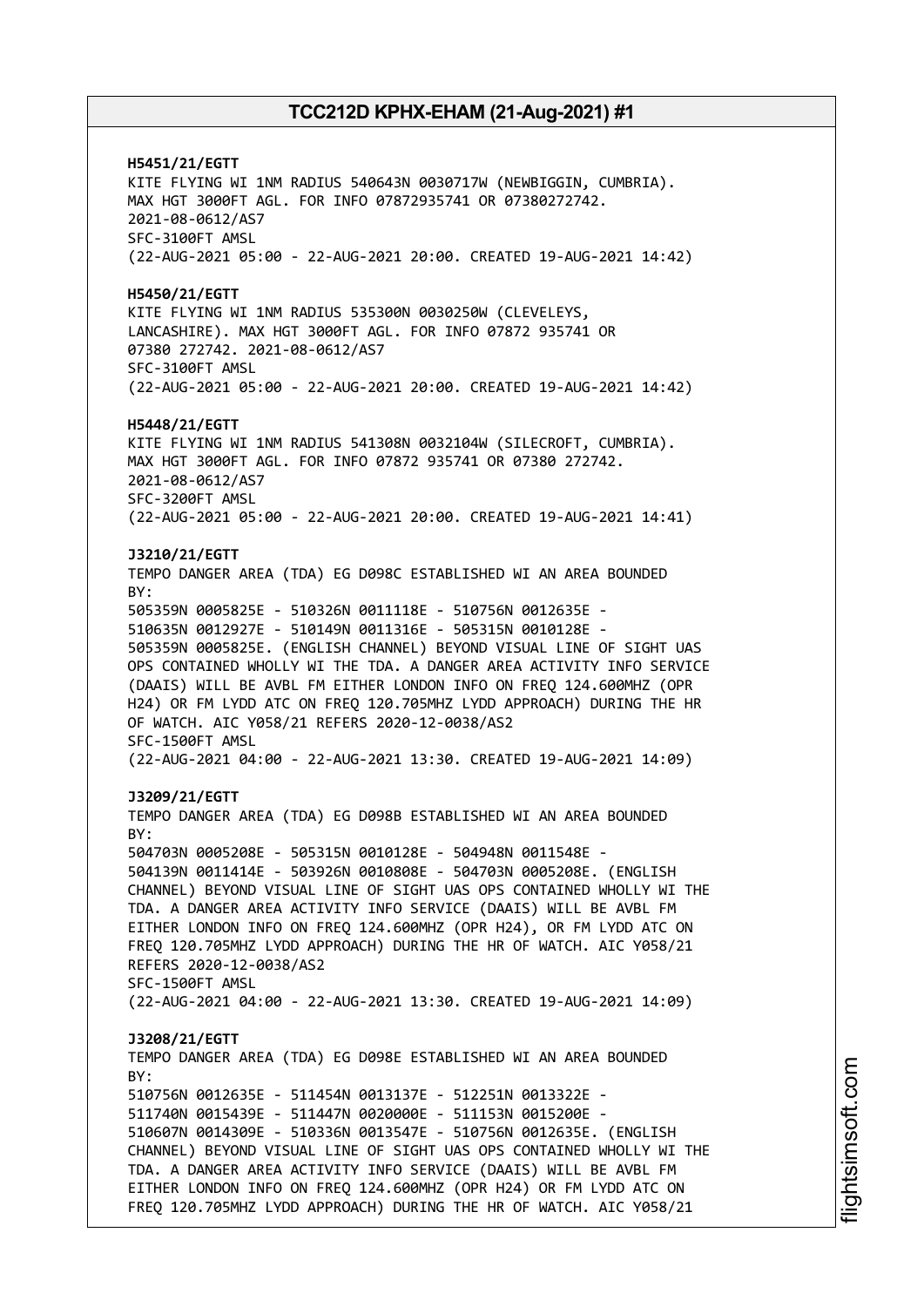REFERS 2020-12-0038/AS2 SFC-1500FT AMSL (22-AUG-2021 04:00 - 22-AUG-2021 13:30. CREATED 19-AUG-2021 14:08) **J3207/21/EGTT** TEMPO DANGER AREA (TDA) EG D098H ESTABLISHED WI AN AREA BOUNDED BY: STRAIGHT LINES JOINING 510831N 0012227E - 510756N 0012635E - 510629N 0012136E THENCE THE ANTICLOCKWISE ARC OF A CIRCLE OF RADIUS OF 2.25 NAUTICAL MILES CENTRED ON 510800N 0011900E BETWEEN 510629N 0012136E AND 510831N 0012227E (PORT OF DOVER). (ENGLISH CHANNEL) BEYOND VISUAL LINE OF SIGHT UAS OPS CONTAINED WHOLLY WI THE TDA. A DANGER AREA ACTIVITY INFO SERVICE (DAAIS) WILL BE AVBL FM EITHER LONDON INFO ON FREQ 124.600MHZ (OPR H24) OR FM LYDD ATC ON FREQ 120.705MHZ LYDD APPROACH) DURING THE HR OF WATCH. AIC Y058/21 REFERS 2020-12-0038/AS2 SFC-800FT AMSL (22-AUG-2021 04:00 - 22-AUG-2021 13:30. CREATED 19-AUG-2021 14:08) **J3206/21/EGTT** TEMPO DANGER AREA (TDA) EG D098F ESTABLISHED WI AN AREA BOUNDED BY: 510352N 0010451E - 510550N 0011325E - 510425N 0011438E - 510326N 0011118E - 510008N 0010648E - 510352N 0010451E. (ENGLISH CHANNEL) BEYOND VISUAL LINE OF SIGHT UAS OPS CONTAINED WHOLLY WI THE TDA. A DANGER AREA ACTIVITY INFO SERVICE (DAAIS) WILL BE AVBL FM EITHER LONDON INFO ON FREQ 124.600MHZ (OPR H24) OR FM LYDD ATC ON FREQ 120.705MHZ LYDD APPROACH) DURING THE HR OF WATCH. AIC Y058/21 REFERS 2020-12-0038/AS2 SFC-1500FT AMSL (22-AUG-2021 04:00 - 22-AUG-2021 13:30. CREATED 19-AUG-2021 14:07) **J3205/21/EGTT** TEMPO DANGER AREA (TDA) EG D098G ESTABLISHED WI AN AREA BOUNDED BY: BY 504118N 0002647E - 504815N 0004937E - 503926N 0010808E - 503300N 0005110E - 504118N 0002647E. (ENGLISH CHANNEL) BEYOND VISUAL LINE OF SIGHT UAS OPS CONTAINED WHOLLY WI THE TDA. A DANGER AREA ACTIVITY INFO SERVICE (DAAIS) WILL BE AVBL FM EITHER LONDON INFO ON FREQ 124.600MHZ (OPR H24) OR FM LYDD ATC ON FREQ 120.705MHZ LYDD APPROACH) DURING THE HR OF WATCH. AIC Y058/21 REFERS 2020-12-0038/AS2 SFC-1500FT AMSL (22-AUG-2021 04:00 - 22-AUG-2021 13:30. CREATED 19-AUG-2021 14:07) **J3204/21/EGTT** TEMPO DANGER AREA (TDA) EG D098A ESTABLISHED WI AN AREA BOUNDED  $RY$ 504815N 0004937E - 505359N 0005825E - 505315N 0010128E - 504703N 0005208E - 504815N 0004937E. (ENGLISH CHANNEL) BEYOND VISUAL LINE OF SIGHT UAS OPS CONTAINED WHOLLY WI THE TDA. A DANGER AREA ACTIVITY INFO SERVICE (DAAIS) WILL BE AVBL FM EITHER LONDON INFO ON FREQ 124.600MHZ (OPR H24) OR FM LYDD ATC ON FREQ 120.705MHZ LYDD APPROACH) DURING THE HR OF WATCH. AIC Y058/21 REFERS 2020-12-0038/AS2 SFC-1500FT AMSL (22-AUG-2021 04:00 - 22-AUG-2021 13:30. CREATED 19-AUG-2021 14:07) **J3201/21/EGTT**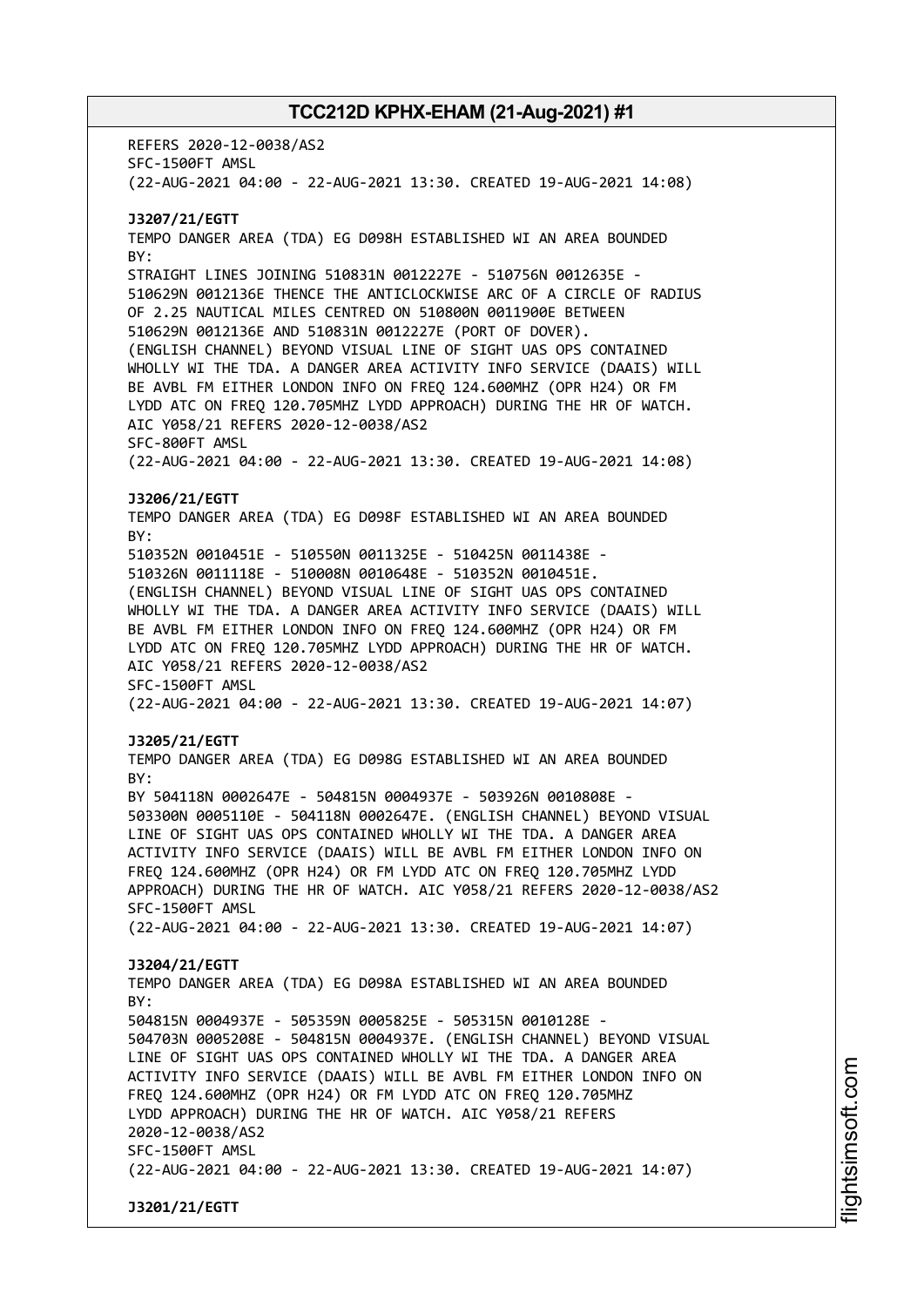TEMPO DANGER AREA (TDA) EG D098D ESTABLISHED WI AN AREA BOUNDED BY: 505315N 0010128E - 510149N 0011316E - 510635N 0012927E - 510336N 0013547E - 510227N 0013230E - 505659N 0012114E - 505345N 0011650E - 504948N 0011548E - 505315N 0010128E. (ENGLISH CHANNEL) BEYOND VISUAL LINE OF SIGHT UAS OPS CONTAINED WHOLLY WI THE TDA. A DANGER AREA ACTIVITY INFO SERVICE (DAAIS) WILL BE AVBL FM EITHER LONDON INFO ON FREQ 124.600MHZ (OPR H24) OR FM LYDD ATC ON FREQ 120.705MHZ LYDD APPROACH) DURING THE HR OF WATCH. AIC Y058/21 REFERS 2020-12-0038/AS2 SFC-1500FT AMSL (22-AUG-2021 04:00 - 22-AUG-2021 13:30. CREATED 19-AUG-2021 14:05) **H5443/21/EGTT** FLYPAST WI 2NM RADIUS 520033N 0013232W (WHICHFORD, WARWICKSHIRE). 2021-08-0603/AS1 SFC-2500FT AMSL (30-AUG-2021 12:20 - 30-AUG-2021 13:20. CREATED 19-AUG-2021 12:34) **H5441/21/EGTT** FLYPAST WI 2NM RADIUS 513855N 0004242W (HAZELMERE, HIGH WYCOMBE,BUCKINGHAMSHIRE). 2021-08-0601/AS1 SFC-2400FT AMSL (30-AUG-2021 14:55 - 30-AUG-2021 15:55. CREATED 19-AUG-2021 12:33) **H5439/21/EGTT** HOT AIR BALLOON FESTIVAL AT 524015N 0022652W (TELFORD, SHROPSHIRE). UP TO 35 HOT AIR BALLOONS MAY PARTICIPATE DURING EACH PERIOD AND MAY BE FOUND UP TO 15NM DOWNWIND OF THE LAUNCH SITE. PILOTS ARE REQUESTED TO EXER CTN IN THE VCY. CONTROLLED AIRSPACE WILL BE AVOIDED. MAX HEIGHT OF BALLOONS 5000FT AGL. FOR INFO 07710701229 / 122.480MHZ. 2021-08-0559/AS5 SFC-6500FT AMSL 0500-0800 1600-1930 (27-AUG-2021 05:00 - 30-AUG-2021 19:30. CREATED 19-AUG-2021 09:12) **H5438/21/EGTT** KITE FLYING WI 1NM RADIUS 511619N 0012308E (SANDWICH BAY, KENT). MAX HGT 3000FT AGL. FOR INFO 07958711333 OR 07985278262. 2021-08-0597/AS7 SFC-3100FT AMSL SR-SS (22-AUG-2021 04:52 - 22-AUG-2021 19:02. CREATED 19-AUG-2021 08:57) **H5437/21/EGTT** KITE FLYING WI 1NM RADIUS 512310N 0005625E (LEYSDOWN, KENT). MAX HGT 3000FT AGL. FOR INFO 07958711333 OR 07985278262. 2021-08-0597/AS7 SFC-3100FT AMSL SR-SS (22-AUG-2021 04:53 - 22-AUG-2021 19:04. CREATED 19-AUG-2021 08:56) **H5436/21/EGTT** KITE FLYING WI 1NM RADIUS 520939N 0013617E (ALDEBURGH, SUFFOLK). MAX HGT 3000FT AGL. FOR INFO 07958711333 OR 07985278262. 2021-08-0597/AS7 SFC-3100FT AMSL SR-SS (22-AUG-2021 04:49 - 22-AUG-2021 19:03. CREATED 19-AUG-2021 08:55)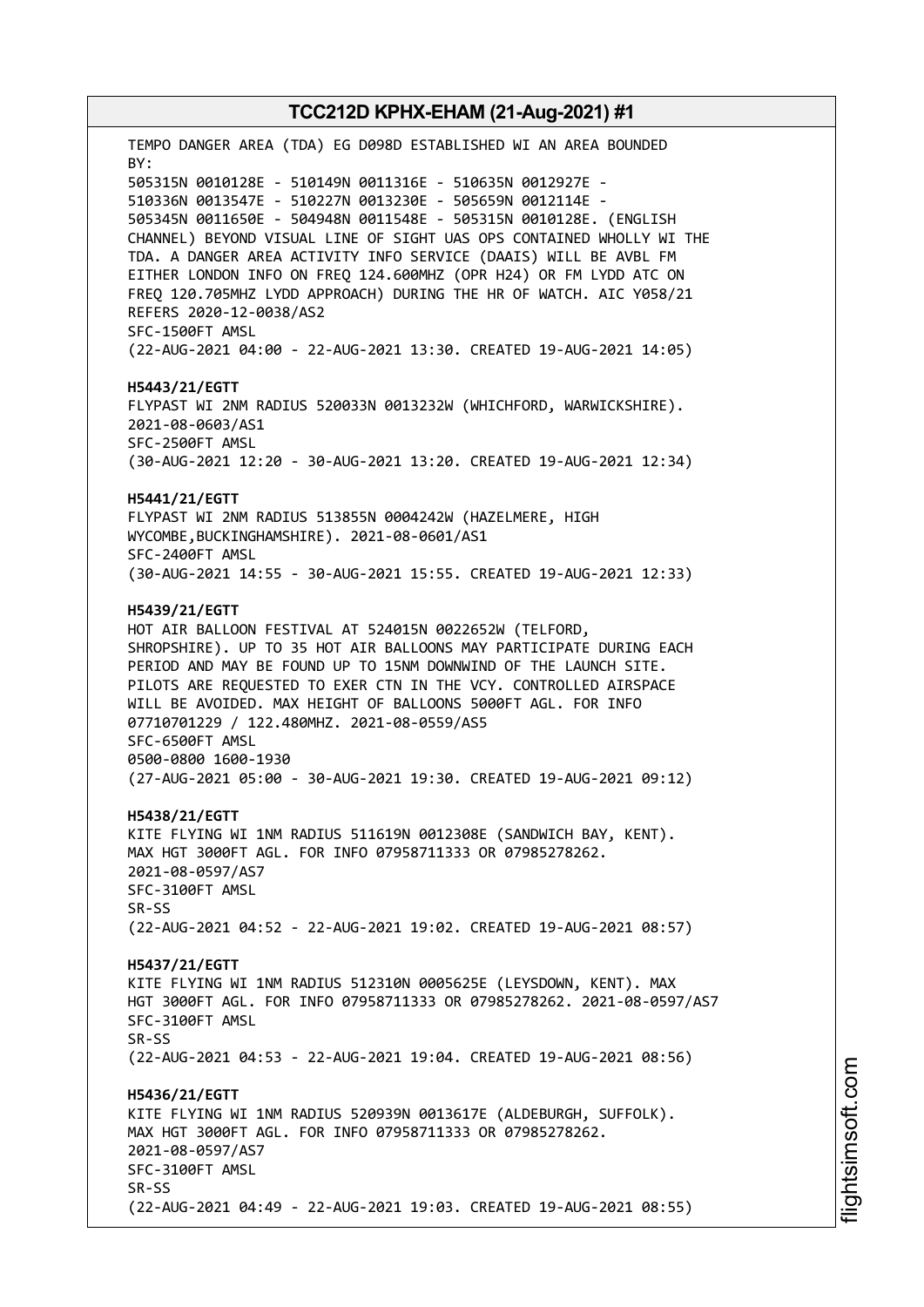# **D1175/21/EGTT** DANGER AREA ACTIVITY INFO SERV AVAIL ON 124.750MHZ (LONDON INFO) DUE SALISBURY OPS CLOSED. DANGER AREA EG D126 (BULFORD) DANGER AREA EG D128 (EVERLEIGH) SFC-1400FT AMSL (30-AUG-2021 07:00 - 31-AUG-2021 07:00. CREATED 19-AUG-2021 08:21) **D1174/21/EGTT** DANGER AREA ACTIVITY INFO SERV AVAIL ON 124.750MHZ (LONDON INFO) DUE SALISBURY OPS CLOSED. DANGER AREA EG D123 (IMBER) AND DANGER AREA EG D125 (LARKHILL) UPPER LIMITS TEMPORARILY REDUCED TO 3000FT AMSL. SFC-50000FT AMSL (30-AUG-2021 07:00 - 31-AUG-2021 07:00. CREATED 19-AUG-2021 08:20) **J3194/21/EGTT** TEMPO DANGER AREA (TDA) ESTABLISHED (EG D095) WI AREA BOUNDED BY STRAIGHT LINES JOINING 504115N 0011437E - 504018N 0011441E - 503949N 0011445E - 503921N 0011452E - 503810N 0011459E - 503706N 0011509E - 503618N 0011449E - 503529N 0011435E - 503439N 0011425E - 502919N 0010000E - 503540N 0010000E - 504115N 0011437E (ENGLISH CHANNEL). BEYOND VISUAL LINE OF SIGHT UAS OPERATIONS CONTAINED WHOLLY WITHIN THE TDA. A DANGER AREA ACTIVITY INFORMATION SERVICE (DAAIS) WILL BE AVAILABLE FROM LONDON INFORMATION 124.600 MHZ AND LILLE INFORMATION 120.275 MHZ. UK AIC Y050/2021 WITH ASSOCIATED CHANGES BY B SERIES NOTAM REFERS. FRENCH AIP SUP 080/21 REFERS. SEE FUTHER FRENCH ISSUED NOTAM FOR ASSOCIATED FRENCH AIRSPACE RESTRICTIONS AND TEMPO DANGER AREA. 2021-04-0275/AS2 SFC-1500FT AMSL (25-AUG-2021 06:00 - 25-AUG-2021 16:00. CREATED 19-AUG-2021 08:17) **J3192/21/EGTT** TEMPO DANGER AREA (TDA) ESTABLISHED (EG D095) WI AREA BOUNDED BY STRAIGHT LINES JOINING 504115N 0011437E - 504018N 0011441E - 503949N 0011445E - 503921N 0011452E - 503810N 0011459E - 503706N 0011509E - 503618N 0011449E - 503529N 0011435E - 503439N 0011425E - 502919N 0010000E - 503540N 0010000E - 504115N 0011437E (ENGLISH CHANNEL). BEYOND VISUAL LINE OF SIGHT UAS OPERATIONS CONTAINED WHOLLY WITHIN THE TDA. A DANGER AREA ACTIVITY INFORMATION SERVICE (DAAIS) WILL BE AVAILABLE FROM LONDON INFORMATION 124.600 MHZ AND LILLE INFORMATION 120.275 MHZ. UK AIC Y050/2021 WITH ASSOCIATED CHANGES BY B SERIES NOTAM REFERS. FRENCH AIP SUP 080/21 REFERS. SEE FUTHER FRENCH ISSUED NOTAM FOR ASSOCIATED FRENCH AIRSPACE RESTRICTIONS AND TEMPO DANGER AREA. 2021-04-0275/AS2 SFC-1500FT AMSL (24-AUG-2021 06:00 - 24-AUG-2021 16:00. CREATED 19-AUG-2021 08:16) **J3193/21/EGTT** TEMPO DANGER AREA (TDA) ESTABLISHED (EG D095) WI AREA BOUNDED BY STRAIGHT LINES JOINING 504115N 0011437E - 504018N 0011441E - 503949N 0011445E - 503921N 0011452E - 503810N 0011459E - 503706N 0011509E - 503618N 0011449E - 503529N 0011435E - 503439N 0011425E - 502919N 0010000E - 503540N 0010000E - 504115N 0011437E (ENGLISH CHANNEL). BEYOND VISUAL LINE OF SIGHT UAS OPERATIONS CONTAINED WHOLLY WITHIN THE TDA. A DANGER AREA ACTIVITY INFORMATION SERVICE (DAAIS) WILL BE AVAILABLE FROM LONDON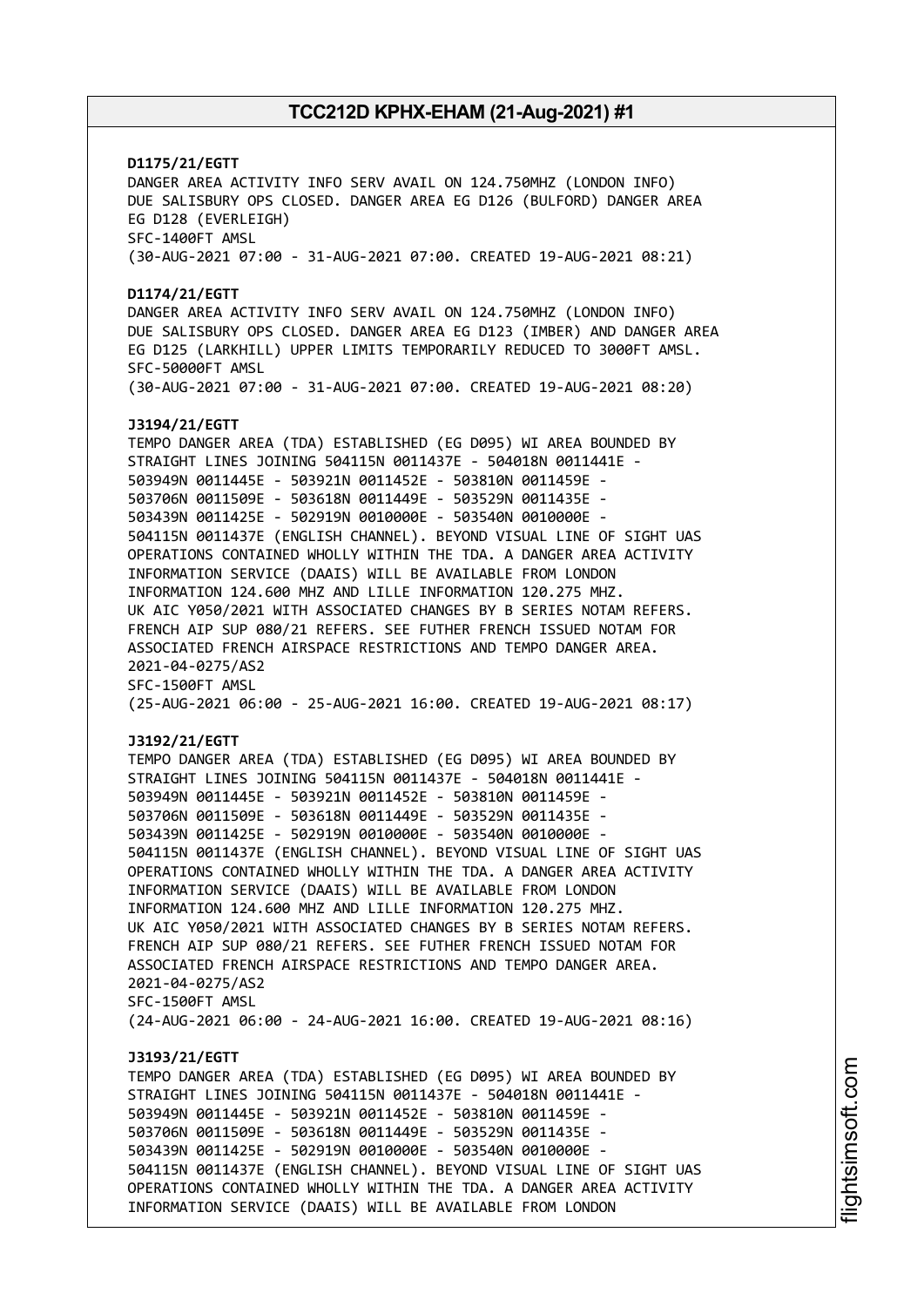INFORMATION 124.600 MHZ AND LILLE INFORMATION 120.275 MHZ. UK AIC Y050/2021 WITH ASSOCIATED CHANGES BY B SERIES NOTAM REFERS. FRENCH AIP SUP 080/21 REFERS. SEE FUTHER FRENCH ISSUED NOTAM FOR ASSOCIATED FRENCH AIRSPACE RESTRICTIONS AND TEMPO DANGER AREA. 2021-04-0275/AS2 SFC-1500FT AMSL (23-AUG-2021 06:00 - 23-AUG-2021 16:00. CREATED 19-AUG-2021 08:16) **H5430/21/EGTT** PJE. PARACHUTING WI 1NM RADIUS PSN 515245N 0010318W (MARSH GIBBON, BUCKINGHAMSHIRE). FOR INFO 129.905MHZ OR 07379 427394. 2021-08-0302/AS3. SFC-5400FT AMSL 0700-1900 (20-AUG-2021 07:00 - 22-AUG-2021 19:00. CREATED 19-AUG-2021 07:56) **H5422/21/EGTT** AIR EXER. MULTIPLE FAST JET ACFT WILL CONDUCT HIGH ENERGY MANOEUVRES IN SUPPORT OF GROUND OPS WI 5NM RADIUS: 525116N 0001016E (HOLBEACH, LINCOLNSHIRE). ACFT MAY OPERATE AT SPEEDS OF UP TO 450 KNOTS IAS AND MAY BE UNABLE TO COMPLY WITH RAC. FOR FURTHER INFO AIC Y042/2020 REFERS. OPS CTC 279.975MHZ / 341.125MHZ. 2021-08-0593/AS3. SFC-20000FT AMSL (25-AUG-2021 09:00 - 25-AUG-2021 10:30. CREATED 18-AUG-2021 16:02) **H5421/21/EGTT** FLYPAST WI 2NM RADIUS 524547N 0005316W (MELTON MOWBARY, LEICESTERSHIRE). 2021-08-0574/AS1 SFC-2500FT AMSL (29-AUG-2021 13:15 - 29-AUG-2021 14:15. CREATED 18-AUG-2021 16:00) **H5412/21/EGTT** FLYPAST WI 2NM RADIUS 524250N 0005518E (BEETLEY, NORFOLK). 2021-08-0584/AS1 SFC-2100FT AMSL (30-AUG-2021 13:00 - 30-AUG-2021 14:00. CREATED 18-AUG-2021 15:33) **H5411/21/EGTT** FLYPAST WI 2NM RADIUS 513243N 0005352W (HENLEY-ON-THAMES, OXFORDSHIRE). 2021-08-0580/AS1 SFC-2400FT AMSL 29 1240-1345, 30 1450-1550 (29-AUG-2021 12:40 - 30-AUG-2021 15:50. CREATED 18-AUG-2021 15:19) **H5409/21/EGTT** PJE. PARACHUTE DISPLAY WI 3NM RADIUS: 535645N 0010555W (YORK RACECOURSE, YORK, NORTH YORKSHIRE). FOR INFO 07825 140120. 2021-08-0572/AS3 SFC-7000FT AMSL (28-AUG-2021 12:45 - 28-AUG-2021 13:15. CREATED 18-AUG-2021 15:14) **B2036/21/EGTT** WEF 01 OCT UNTIL 31 DEC THE UK C SERIES NOTAM WILL CHANGE TO P SERIES. ALL EXISTING C SERIES NOTAM WILL BE REISSUED AS A P SERIES ON 01 OCT. ALL NEW NOTAM REQUESTS AFTER 01 OCT WILL BE ISSUED AS A P SERIES. RECIPIENTS OF C SERIES NOTAM WILL AUTOMATICALLY BE MOVED TO

THE P SERIES DISTRIBUTION LIST. AIC Y087/21 EFFECTIVE 23 SEP 21

REFERS.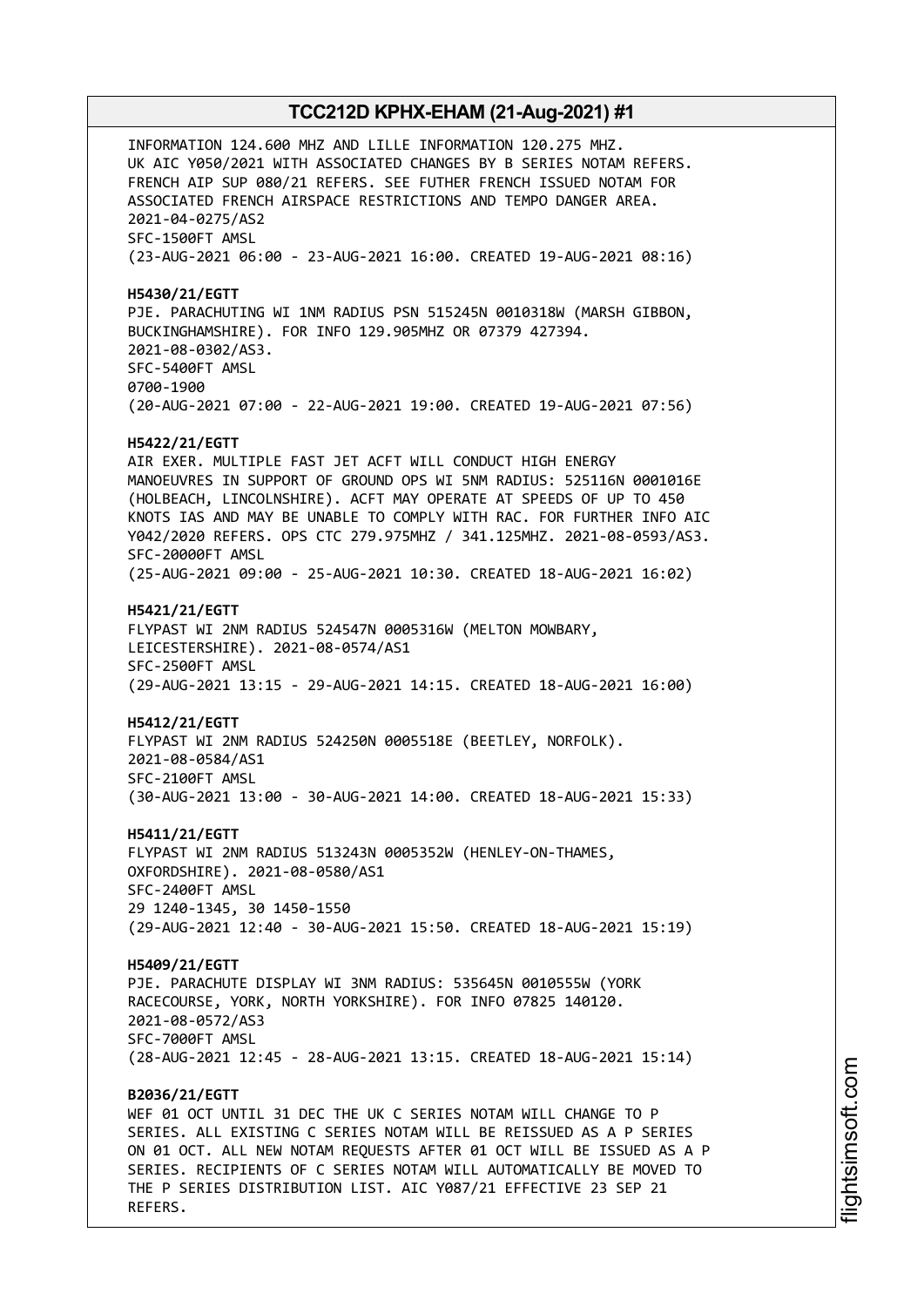UK NOTAM SERIES DETAILS ARE CONTAINED IN UK AIP GEN 3.1 TABLE 3.6.3.4 (01-OCT-2021 00:00 - 31-DEC-2021 23:59. CREATED 18-AUG-2021 14:43) **H5408/21/EGTT** FLYPAST WI 2NM RADIUS 533628N 0002609W (ELSHAM WOLDS DISUSED AD, NORTH LINCOLNSHIRE). 2021-08-0577/AS1 SFC-2300FT AMSL (29-AUG-2021 13:15 - 29-AUG-2021 14:15. CREATED 18-AUG-2021 14:06) **H5406/21/EGTT** FLYPAST WI 2NM RADIUS 524935N 0003100E (SANDRINGHAM, DERSINGHAM, NORFOLK). 2021-08-0575/AS1 SFC-2100FT AMSL (29-AUG-2021 18:30 - 29-AUG-2021 19:30. CREATED 18-AUG-2021 13:59) **B2033/21/EGTT** GEN 3.1 PARAGRAPH 3.6.3.4 TABLE - UK NOTAM SERIES K AND SERIES N. REPLACE 300FT AGL WITH 100M (328FT) AGL. (18-AUG-2021 13:25 - PERM. CREATED 18-AUG-2021 13:26) **H5404/21/EGTT** AIR DISPLAY/AEROBATICS. WI 1.5NM RADIUS 511824N 0003519E (KENT COUNTY SHOWGROUND, DETLING, KENT). FOR INFO 07595 511981. 2021-08-0571/AS1 SFC-2000FT AMSL 1200-1600 (28-AUG-2021 12:00 - 30-AUG-2021 16:00. CREATED 18-AUG-2021 11:43) **H5401/21/EGTT** FLYPAST WI 2NM RADIUS 530552N 0004609W (NEWARK SHOWGROUND, WINTHORPE, NOTTINGHAMSHIRE). 2021-08-0551/AS1 SFC-2100FT AMSL (28-AUG-2021 13:00 - 28-AUG-2021 14:05. CREATED 18-AUG-2021 10:01) **H5400/21/EGTT** MET BALLOON RELEASE/S WI 0.5NM RADIUS 524435N 0030121W (LLANDRINIO, POWYS). THIS ACTIVITY MAY NOT BE WHOLLY CONTAINED WITHIN THE LATERAL DIMENSIONS AS NOTIFIED. ASSOCIATED EQUIPMENT WILL SUBSEQUENTLY DESCEND BY PARACHUTE. FOR INFO 07949 498303. 2021-08-0147/AS5. SFC-UNL (22-AUG-2021 07:00 - 22-AUG-2021 14:00. CREATED 18-AUG-2021 10:01) **H5399/21/EGTT** AIR DISPLAY/AEROBATICS WI 2NM RADIUS 540608N 0012726W (NEWBY HALL, SKELTON-ON-URE, NORTH YORKSHIRE). FOR INFO 079700 017256. 2021-08-0173/AS1 SFC-3000FT AMSL (28-AUG-2021 18:45 - 28-AUG-2021 19:55. CREATED 18-AUG-2021 09:57) **H5398/21/EGTT** FLYPAST WI 2NM RADIUS 513243N 0005352W (HENLEY-ON-THAMES, OXFORDSHIRE). 2021-08-0552/AS1 SFC-2400FT AMSL (28-AUG-2021 12:00 - 28-AUG-2021 13:00. CREATED 18-AUG-2021 09:55) **H5397/21/EGTT**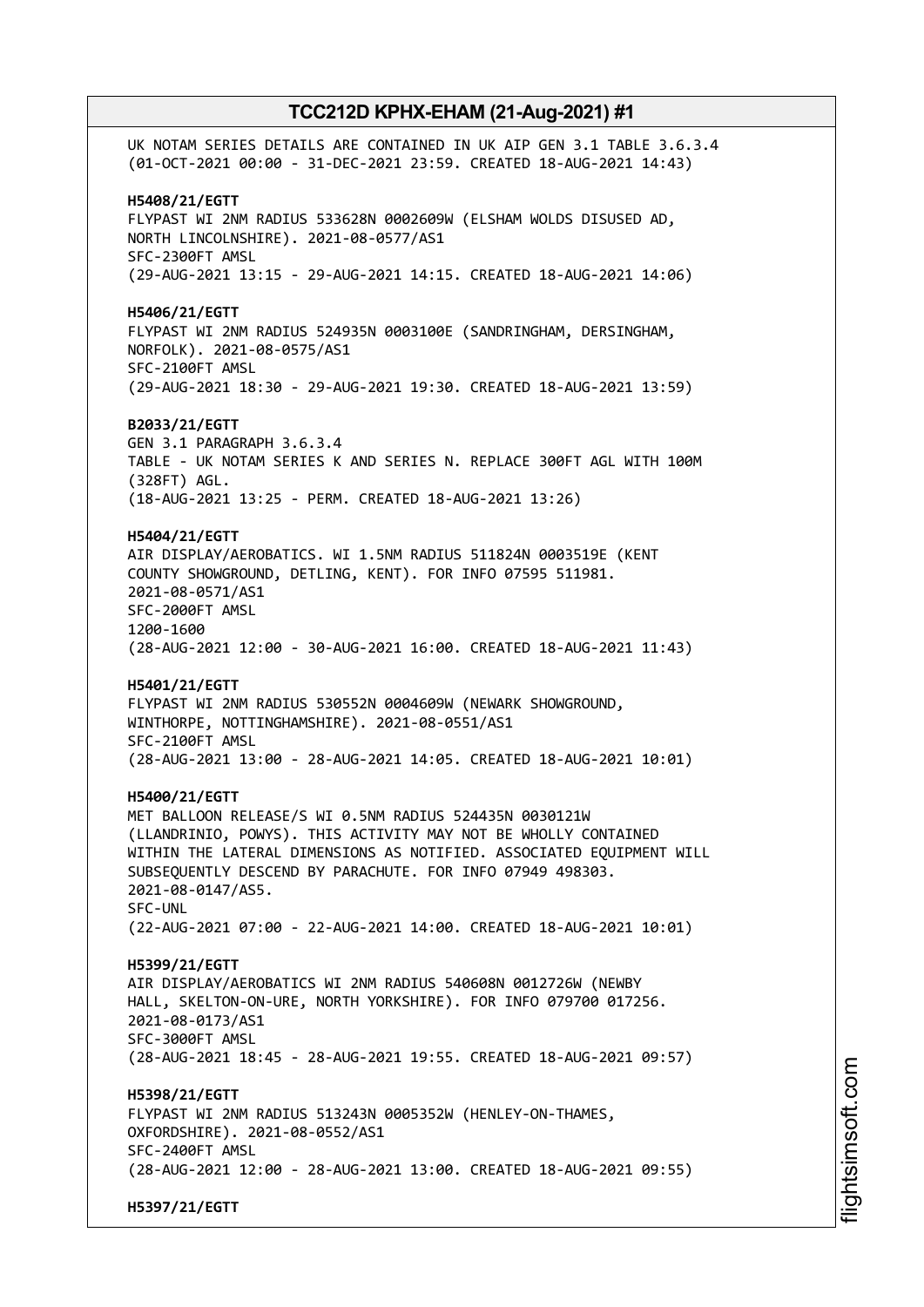AIR DISPLAY/AEROBATICS. WI 2NM RADIUS 505353N 0023048W (LONGBURTON, DORSET). FOR INFO 07985 033596 /130.255MHZ. 2021-08-0532/AS1 SFC-2400FT AMSL (22-AUG-2021 11:45 - 22-AUG-2021 12:45. CREATED 18-AUG-2021 09:55) **H5396/21/EGTT** FLYPAST WI 2NM RADIUS 502118N 0033439W (DARTMOUTH, DEVON). 2021-08-0549/AS1 SFC-2500FT AMSL (27-AUG-2021 16:45 - 27-AUG-2021 17:45. CREATED 18-AUG-2021 09:55) **H5395/21/EGTT** FLYPAST WI 2NM RADIUS 524547N 0005316W (MELTON MOWBRAY, LEICESTERSHIRE). 2021-08-0553/AS1 SFC-2400FT AMSL (28-AUG-2021 12:50 - 28-AUG-2021 13:50. CREATED 18-AUG-2021 09:53) **N0159/21/EGTT** CRANE. CONSTRUCTION SITE CRANE OPERATING AT PSN 534916N 0030303W (BLACKPOOL, LANCASHIRE). UP TO 345FT AGL/415FT AMSL. FOR INFO CONTACT 07985 699920. ON EXPIRY OF THIS NOTAM DETAILS WILL BE INCLUDED IN THE UK AIP ENR 5.4 2021-08-0560/AS4 (26-AUG-2021 01:00 - 24-NOV-2021 23:59. CREATED 18-AUG-2021 09:31) **B2031/21/EGTT** SWANWICK MIL IS CURRENTLY OPERATING WITH REDUCED STAFFING, THEREFORE ATS AVAILABILITY MAY BE LIMITED FOR THE EAST AREA OF RESPONSIBILITY. (18-AUG-2021 09:00 - 22-AUG-2021 23:59. CREATED 18-AUG-2021 08:41) **B2030/21/EGTT** SWANWICK MIL IS CURRENTLY OPERATING WITH REDUCED STAFFING, THEREFORE ATS AVAILABILITY MAY BE LIMITED FOR THE NORTH AREA OF RESPONSIBILITY. (18-AUG-2021 09:00 - 22-AUG-2021 23:59. CREATED 18-AUG-2021 08:31) **H5378/21/EGTT** STATIONARY TRANSPONDER TESTING. TEST TRANSPONDER LOCATED WI 0.5NM 572027N 0072125W (SOUTH UIST, OUTER HEBRIDES). VIRTUAL STATIONARY - AIRCRAFT INDICATIONS MAY OCCUR ABOVE THE SITE OUT TO 200NM. MODE 3A: 7777 / MODE C: 62000. FOR INFO 07971 910852. 2021-08-0548/AS3. SFC-UNL (27-AUG-2021 23:00 - 30-AUG-2021 23:00. CREATED 17-AUG-2021 15:11) **H5374/21/EGTT** PJE. PARACHUTE DISPLAY WI 2NM RADIUS 503848N 0032735W (POWDERHAM CASTLE, EXETER). DROP HGT SUBJ ATC CLR. ACCESS TO CONTROLLED AIRSPACE SUBJ ATC CLR. FOR INFO 07885 665057. 2021-08-0547/AS3. SFC-10000FT AMSL (27-AUG-2021 15:00 - 27-AUG-2021 15:45. CREATED 17-AUG-2021 13:32) **D1165/21/EGTT** DANGER AREA EG D128 EVERLEIGH ACTIVATED SFC-9000FT AMSL (13-SEP-2021 14:00 - 13-SEP-2021 16:00. CREATED 17-AUG-2021 13:23)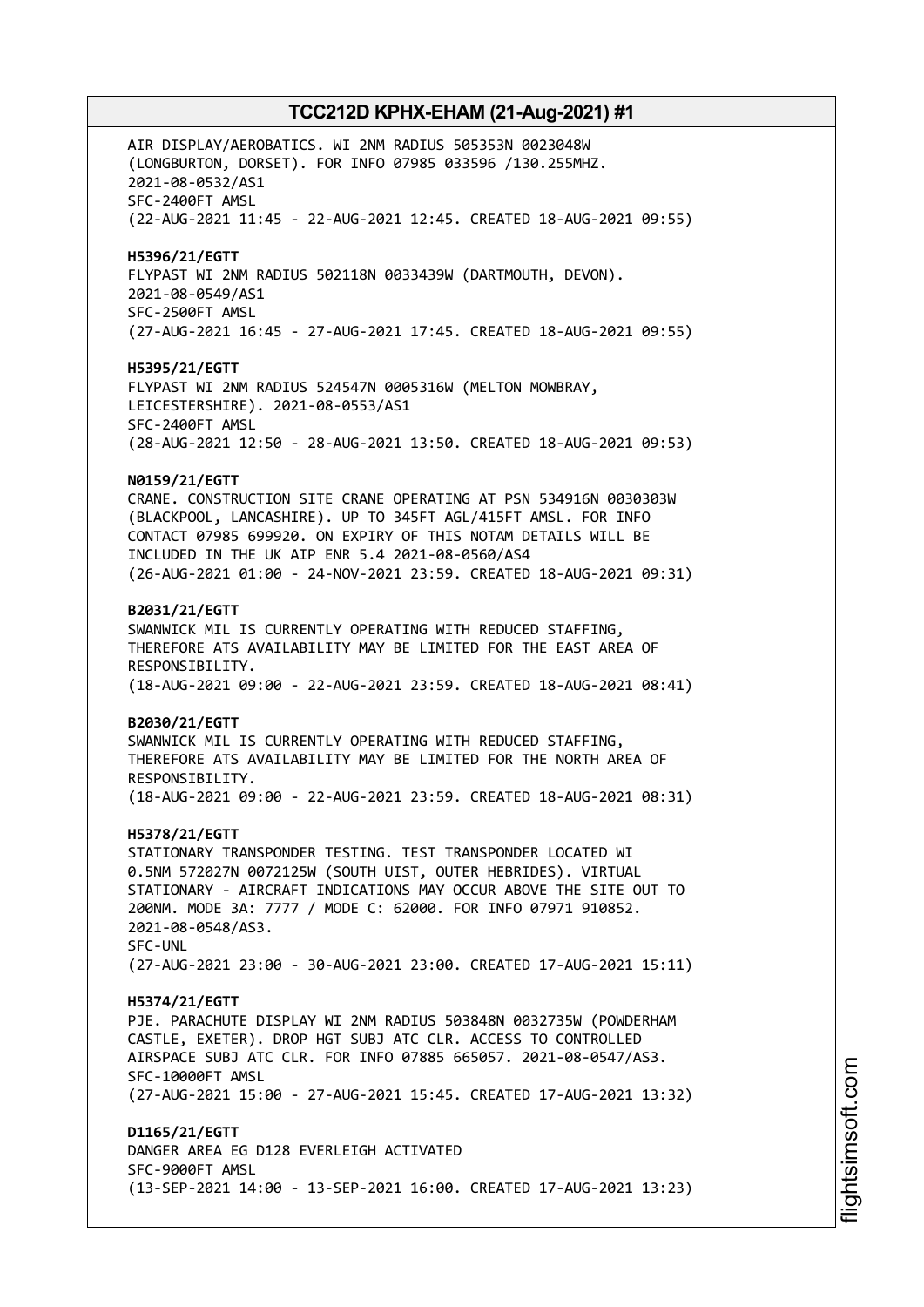**D1164/21/EGTT** DANGER AREA EG D128 EVERLEIGH ACTIVATED. SFC-9000FT AMSL (11-SEP-2021 09:00 - 11-SEP-2021 11:00. CREATED 17-AUG-2021 13:21) **J3165/21/EGTT** AIC Y 010/201 CHANGE OF DAAIS PROVIDER. REMOVE CAERNARFON RADIO ON 122.255 MHZ AS DANGER AREA ACTIVITY INFORMATION SERVICE (DAAIS) PROVIDER. PARAGRAPH 6 REPLACED WITH OUTSIDE RAF VALLEY ATC OPERATING HOURS, THE OPERATING AUTHORITY FOR THE TDA AREAS EG D398A-I WILL BE CAERNARFON AIRPORT. A DANGER AREA ACTIVITY INFORMATION SERVICE (DAAIS) WILL BE AVAILABLE FROM LONDON INFORMATION ON 124.755 MHZ. FURTHER INFO FROM CAERNARFON AIRPORT ON TELEPHONE NUMBER 01286-830800. 2021-04-0060/AS2 SFC-UNL (17-AUG-2021 11:00 - 08-OCT-2021 22:59. CREATED 17-AUG-2021 11:34) **J3163/21/EGTT** RESTRICTED AREA (TEMPORARY) APPLICABLE ONLY TO UNMANNED ACFT SYSTEMS FOR THE MUSIC FESTIVAL AT (READING, BERKSHIRE). WI AN AREA BOUND BY 512858N 0010127W - 512801N 0005827W - 512716N 0005905W - 512813N 0010203W - 512858N 0010127W. AREA ESTABLISHED UNDER ARTICLE 239 OF THE AIR NAVIGATION ORDER 2016. A BRIEFING SHEET REFERS. EXCEPT THOSE OPR WITH THE PERMISSION OF THE FESTIVAL AIRSPACE CO-ORDINATOR WHO MAY BE CONTACTED VIA EVENT CONTROL ON TELEPHONE NUMBER 03302-210662. 2021-08-0027/AS6 SFC-1280FT AMSL (25-AUG-2021 13:00 - 30-AUG-2021 16:00. CREATED 17-AUG-2021 10:44) **J3164/21/EGTT** RESTRICTED AREA (TEMPORARY) APPLICABLE ONLY TO UNMANNED ACFT SYSTEMS FOR THE MUSIC FESTIVAL AT (CLAPHAM COMMON, GREATER LONDON). WI 0.3NM RADIUS 512729N 0000854W. AREA ESTABLISHED UNDER ARTICLE 239 OF THE AIR NAVIGATION ORDER 2016. AIC MAUVE 077/2021 REFERS. EXCEPT THOSE OPR WITH THE PERMISSION OF THE FESTIVAL AIRSPACE CO-ORDINATOR WHO MAY BE CONTACTED VIA EVENT CONTROL ON TELEPHONE NUMBER 03302-210662. 2021-08-0028/AS6 SFC-1000FT AMSL (27-AUG-2021 10:00 - 30-AUG-2021 22:00. CREATED 17-AUG-2021 10:44) **J3162/21/EGTT** RESTRICTED AREA (TEMPORARY) APPLICABLE ONLY TO UNMANNED ACFT SYSTEMS FOR THE MUSIC FESTIVAL AT (BRAMHAM ESTATE, LEEDS, WEST YORKSHIRE). WI 1.2NM RADIUS 535146N 0012242W. AREA ESTABLISHED UNDER ARTICLE 239 OF THE AIR NAVIGATION ORDER 2016. AN AIS BRIEFING SHEET REFERS. EXCEPT THOSE OPR WITH THE PERMISSION OF YTHE FESTIVAL AIRSPACE CO-ORDINATOR WHO MAY BE CONTACTED VIA EVENT CONTROL ON TELEPHONE NUMBER 03302-210662. 2021-08-0026/AS6 SFC-1370FT AMSL (25-AUG-2021 09:00 - 30-AUG-2021 16:00. CREATED 17-AUG-2021 10:42) **H5360/21/EGTT** AIR EXER. MULTIPLE FAST JET ACFT WILL CONDUCT HIGH ENERGY MANOEUVRES IN SUPPORT OF GROUND OPS WI 5NM RADIUS: 525144N 0005429E (LITTLE SNORING, NORFOLK). ACFT MAY OPERATE AT SPEEDS OF UP TO 450 KNOTS IAS AND MAY BE UNABLE TO COMPLY WITH RAC. FOR FURTHER INFO AIC

Y042/2020 REFERS. OPS CTC 07951 079379. 2021-08-0538/AS3.

SFC-15000FT AMSL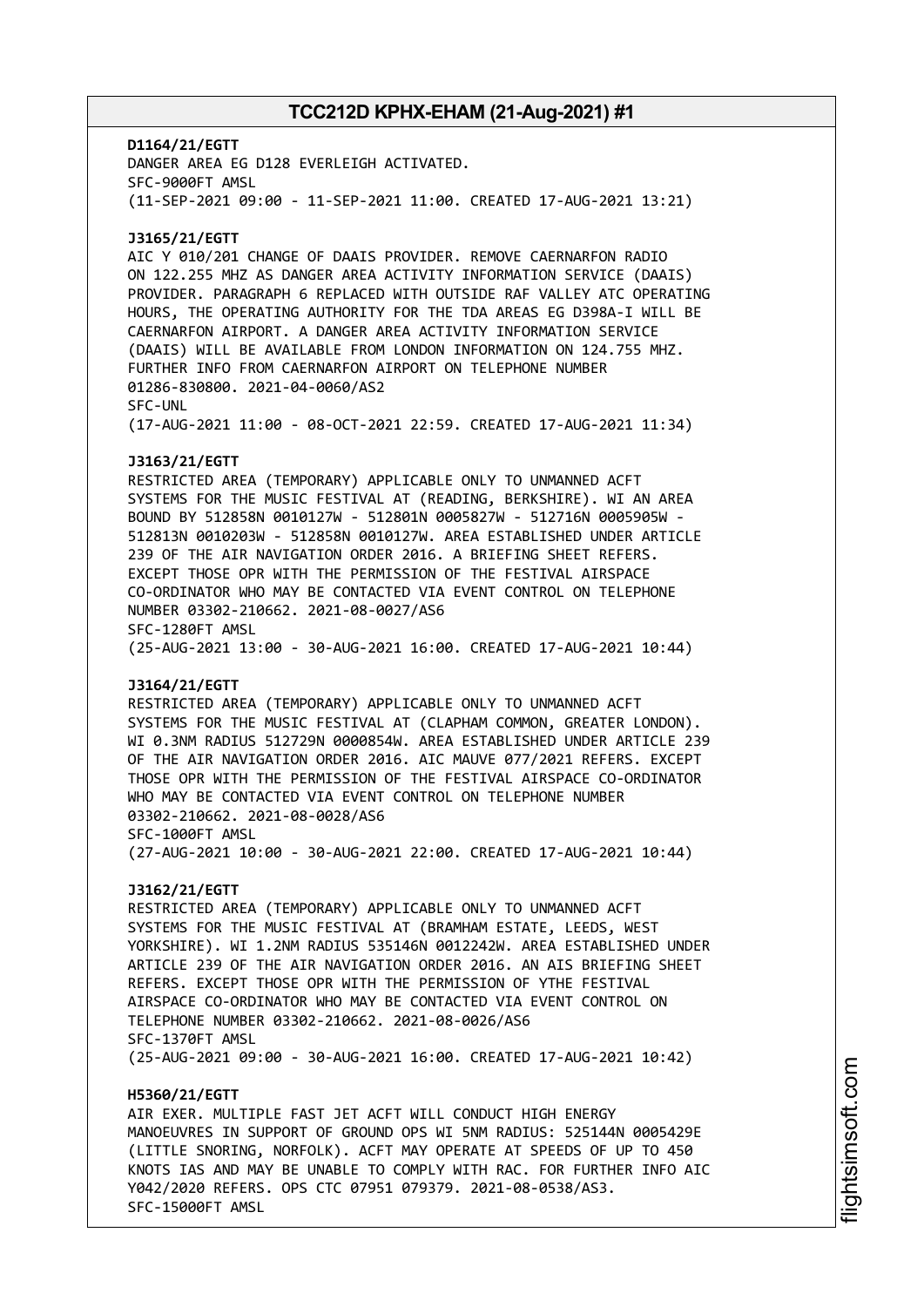(23-AUG-2021 13:00 - 23-AUG-2021 15:00. CREATED 17-AUG-2021 10:25) **H5357/21/EGTT** HOT AIR BALLOON EVENT AT 504107N 0011429W (VCY NEWPORT, ISLE OF WIGHT, HAMPSHIRE). UP TO 12 HOT AIR BALLOONS MAY PARTICIPATE DURING EACH PERIOD AND MAY BE FOUND UP TO 5NM DOWNWIND OF THE LAUNCH SITE. PILOTS ARE REQUESTED TO EXER CTN IN THE VCY. CONTROLLED AIRSPACE WILL BE AVOIDED. FOR INFO 122.480 MHZ. 2021-08-0520/AS5 SFC-3800FT AMSL 0500-0700 1700-2000 (20-AUG-2021 05:00 - 22-AUG-2021 20:00. CREATED 17-AUG-2021 10:22) **H5356/21/EGTT** HOT AIR BALLOON EVENT AT 541431N 0012138W (THIRSK, NORTH YORKSHIRE). UP TO 15 HOT AIR BALLOONS MAY PARTICIPATE DURING EACH PERIOD AND MAY BE FOUND UP TO 10NM DOWNWIND OF THE LAUNCH SITE. PILOTS ARE REQUESTED TO EXER CTN IN THE VCY. CONTROLLED AIRSPACE WILL BE AVOIDED. FOR INFO 07557 098124. 2021-08-0518/AS5 SFC-5000FT AMSL 20 1700-2030, 21 0500-0830 1700-2030, 22 0500-1100 (20-AUG-2021 17:00 - 22-AUG-2021 11:00. CREATED 17-AUG-2021 10:21) **K0363/21/EGTT** LIT CRANE POSITION 512946N 0001259W (HAMMERSMITH, LONDON) IN THE THAMES VALLEY AVOIDANCE AREA HGT 125FT AMSL (112FT AGL). 21/08/059/LFTP (22-AUG-2021 00:01 - 22-AUG-2021 23:59. CREATED 17-AUG-2021 10:06) **K0362/21/EGTT** LIT CRANE POSITION 510803N 0001115W (CRAWLEY, WEST SUSSEX) IN THE THAMES VALLEY AVOIDANCE AREA HGT 324FT AMSL (112FT AGL). 21/08/058/LFTP (22-AUG-2021 00:01 - 22-AUG-2021 23:59. CREATED 17-AUG-2021 09:55) **H5352/21/EGTT** AIR DISPLAY/AEROBATICS. WI 4NM RADIUS 510130N 0003719E (KENT AND SUSSEX RAILWAY, ROLVENDEN,KENT). FOR INFO 01580 848768. 2021-09-0085/AS1 SFC-2500FT AMSL (11-SEP-2021 13:00 - 11-SEP-2021 14:15. CREATED 17-AUG-2021 08:49) **H5349/21/EGTT** HOT AIR BALLOON EVENT AT 514509N 0021215W (STROUD, GLOUCESTERSHIRE). UP TO 13 HOT AIR BALLOONS MAY PARTICIPATE DURING EACH PERIOD AND MAY BE FOUND UP TO 20NM DOWNWIND OF THE LAUNCH SITE. PILOTS ARE REQUESTED TO EXER CTN IN THE VCY. CONTROLLED AND RESTRICTED AIRSPACE WILL BE AVOIDED. FOR INFO 07713 680430. 2021-08-0529/AS5 SFC-9000FT AMSL 0500-0900, 1700-1930 (18-AUG-2021 05:00 - 22-AUG-2021 19:30. CREATED 17-AUG-2021 08:46) **B2022/21/EGTT** LONDON AREA CONTROL FREQ 125.475 MHZ U/S DUE WIP. PILOTS ARE ADVISED OF POSSIBLE COMMUNICATION DIFFICULTIES FOR AIRCRAFT TRYING TO CONTACT FIS N WHEN OPERATING LOW LEVEL IN THAT AREA. (24-AUG-2021 11:30 - 24-AUG-2021 12:30. CREATED 17-AUG-2021 08:39)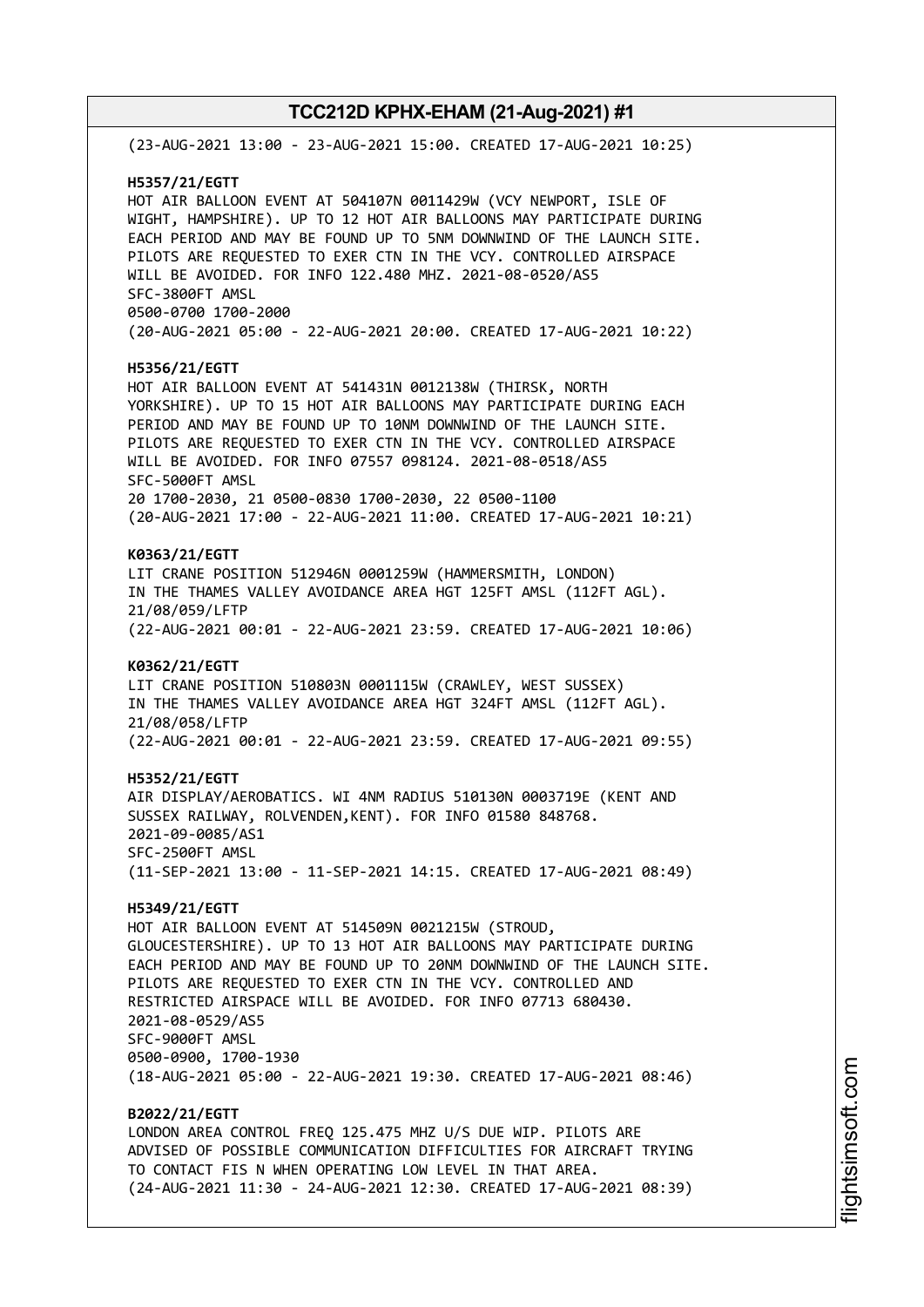**K0359/21/EGTT** (OBSTRUCTION, CRANE) POSITION 510044N 0013054W (AWBRIDGE, HAMPSHIRE) IN LOW FLYING AREA 1A AND NIGHT ROTARY REGION 1 HGT 279FT AMSL (200FT AGL) UNLIT. 21/08/055/LFTP (17-AUG-2021 08:20 - 04-NOV-2021 00:01. CREATED 17-AUG-2021 08:33) **H5345/21/EGTT** AN EQUESTRIAN EVENT WILL TAKE PLACE IN LOW FLYING AREA 18 WI 2NM RADIUS OF PSN 510118N 0000649W (HAYWARDS HEATH, WEST SUSSEX) MILITARY AIRCRAFT SHALL AVOID THE AREA FROM SURFACE TO 2000FT AGL. 21/08/054 LFTP SFC-2400FT AMSL 0430-1930 (21-AUG-2021 04:30 - 22-AUG-2021 19:30. CREATED 17-AUG-2021 07:59) **H5341/21/EGTT** AN EQUESTRIAN EVENT WILL TAKE PLACE IN LOW FLYING AREA 8 WI 2NM RADIUS OF PSN 522254N 0014625W (BENTLEY HEATH, SOLIHULL) MILITARY AIRCRAFT SHALL AVOID THE AREA FROM SURFACE TO 2000FT AGL. 21/08/052 LFTP SFC-2500FT AMSL 0430-1930 (21-AUG-2021 04:30 - 22-AUG-2021 19:30. CREATED 17-AUG-2021 07:31) **H5340/21/EGTT** AN EQUESTRIAN EVENT WILL TAKE PLACE IN LOW FLYING AREA 8 WI 2NM RADIUS OF PSN 531047N 0021714W (CONGLETON, CHESHIRE) MILITARY AIRCRAFT SHALL AVOID THE AREA FROM SURFACE TO 2000FT AGL. 21/08/051 LFTP SFC-2350FT AMSL 0430-1930 (20-AUG-2021 04:30 - 22-AUG-2021 19:30. CREATED 17-AUG-2021 06:54) **N0157/21/EGTT** AIR NAV OBST LGT UK0229G559F RTM REDRUTH MAST U/S PSN 501235.37N 0051418.47W, ELEV 1358FT / 576FT (16-AUG-2021 16:16 - 16-SEP-2021 23:59. CREATED 16-AUG-2021 16:16) **N0156/21/EGTT** AIR NAV OBST LGT UK0171A125F RTM ARFON MAST. LFA7 U/S PSN 530111.75N 0041624.67W, ELEV 2079FT / 1107FT (16-AUG-2021 15:21 - 16-SEP-2021 23:59. CREATED 16-AUG-2021 15:24) **B2018/21/EGTT** COVID-19: CREWS/PASSENGERS REQUIREMENTS. CREWS SHOULD COMPLETE THE ENHANCED GENERAL AIRCRAFT DECLARATION (GAD) PROCESS FOR ALL INTERNATIONAL FLIGHTS INTO THE UK, INCLUDING THE ACTIVE REPORTING OF NIL RETURNS. IF SYMPTOMATIC PASSENGERS ARE IDENTIFIED, THIS MUST BE NOTIFIED. GADS FOR FLIGHTS TO ENGLAND SHOULD BE SENT TO THE HEALTH CONTROL UNIT TEL: +44 (0) 20 8745 7209 EMAIL: HEATHROW.HCU(AT)PHE.GOV.UK.GADS. FOR FLIGHTS TO SCOTLAND SHOULD BE SENT TO PUBLIC HEALTH SCOTLAND TEL: +44 (0)141 300 1414 EMAIL: NSS.HPSCORONAVIRUS(AT)NHS.NET (SUBJECT: AIRCRAFT DECLARATION). GADS FOR FLIGHTS TO NORTHERN IRELAND SHOULD BE SENT TO PUBLIC HEALTH AGENCY TEL: +44 (0)141 300 1414 EMAIL: NIPORTHEALTH(AT)HSCNI.NET. 2021-05-0359/AS6 (16-AUG-2021 14:00 - 12-NOV-2021 11:59. CREATED 16-AUG-2021 13:53)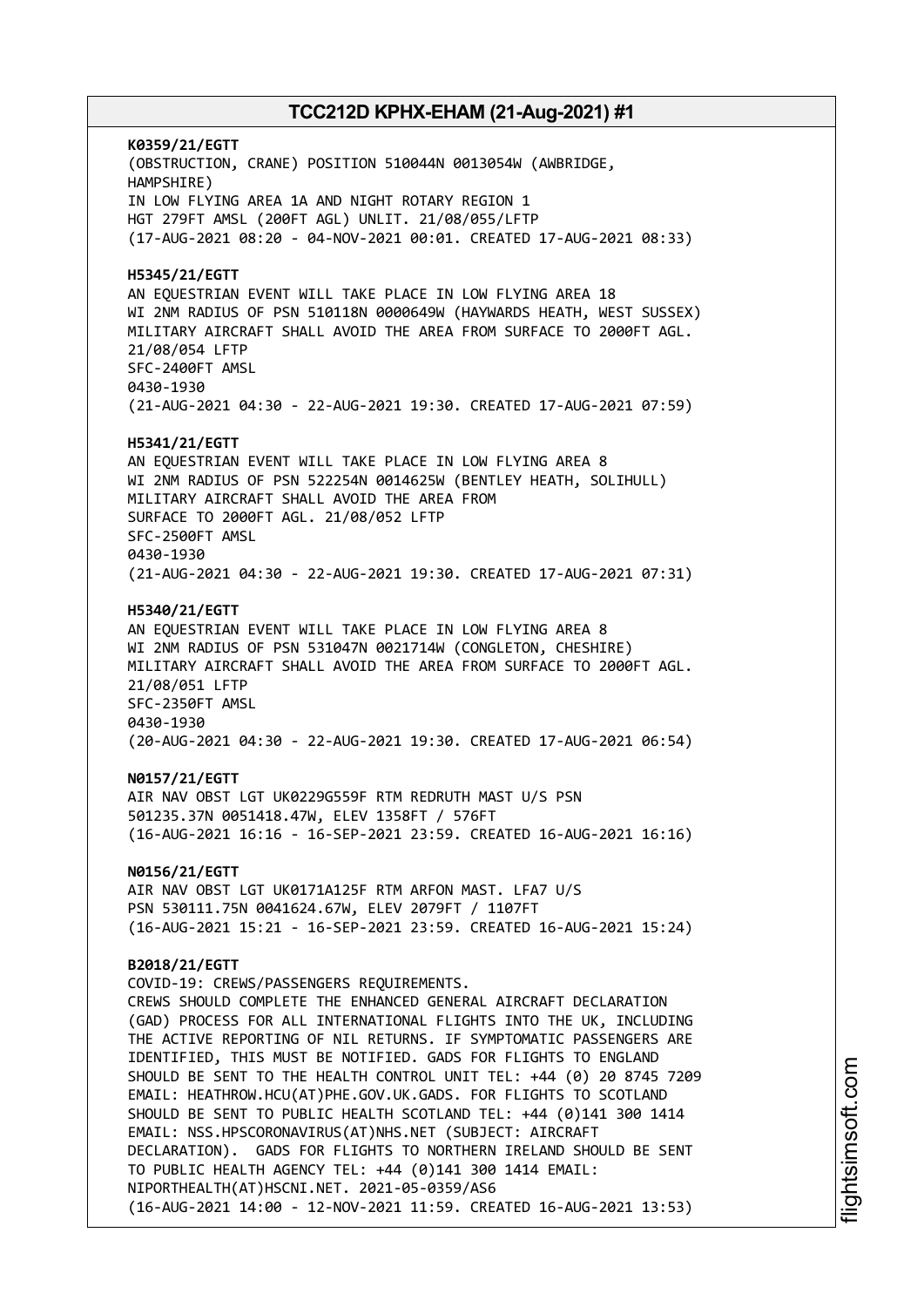**H5329/21/EGTT** PARAMOTORING. PARAMOTOR ACT WI 2NM RADIUS: 501842N 0051341W (ST AGNES, CORNWALL). PARAMOTOR ACTIVITY MAY NOT BE WHOLLY CONTAINED WITHIN THE DECLARED LATERAL AND VERTICAL LIMITS OF THE SITE. FOR INFO 07983 428453. 2021-08-0519/AS3. SFC-2000FT AMSL 0700-1900 (20-AUG-2021 07:00 - 22-AUG-2021 19:00. CREATED 16-AUG-2021 13:01) **K0358/21/EGTT** LIT CRANE POSITION 512744N 0002327W (HOUNSLOW, MIDDLESEX) IN THE THAMES VALLEY AVOIDANCE AREA. HGT 157FT AMSL (182FT AGL). 21/08/049/LFTP (16-AUG-2021 12:15 - 23-AUG-2021 23:59. CREATED 16-AUG-2021 12:23) **H5326/21/EGTT** FLYPAST WI 1.5NM RADIUS 511801N 0023031W (PAULTON, SOMERSET). FOR INFO 07980 613222. 2021-09-0109/AS1 SFC-2500FT AMSL (05-SEP-2021 13:10 - 05-SEP-2021 13:55. CREATED 16-AUG-2021 10:12) **H5323/21/EGTT** AIR DISPLAY/AEROBATICS WI 2NM RADIUS 524112N 0021648W (WESTON PARK, SHROPSHIRE). FOR INFO 07758 895068. 2021-09-0044/AS1 SFC-3000FT AMSL 04 0945-1545 1835-1935, 05 0945-1545 (04-SEP-2021 09:45 - 05-SEP-2021 15:45. CREATED 16-AUG-2021 09:18) **B2017/21/EGTT** SAFETY AND OPERATIONAL DIRECTIVE, NUMBER 2021/003 ISSUED 14 MAY 2021, BOEING 737-8 BOEING 737-8200 AND BOEING 737-9 (MAX) RETURN TO SERVICE. IN ACCORDANCE WITH SD-2021/003 THE CIVIL AVIATION AUTHORITY (CAA), IN EXERCISE OF ITS POWERS UNDER ARTICLE 248, AND IN ACCORDANCE WITH ARTICLE 17(1), OF THE AIR NAVIGATION ORDER 2016, AND SUBJECT TO, AND IN ACCORDANCE WITH, UK REGULATION (EU) 2018/1139 (AS RETAINED IN UK LAW), ARTICLE 70, DIRECTS OPERATORS AND PILOTS IN COMMAND OF ANY BOEING 737-8 MAX OR BOEING 737-9 MAX AIRCRAFT WHICH IS REGISTERED OTHER THAN IN THE UK NOT TO CONDUCT FLIGHTS WITHIN UK AIRSPACE UNLESS THEY HAVE SUBMITTED A DECLARATION TO THE CAA. ADDITIONALLY SUCH AEROPLANES TOGETHER WITH ANY BOEING 737-8200 AEROPLANE ARE NOT TO CONDUCT RNP-AUTHORISATION REQUIRED APPROACH OPERATIONS WITHIN THE UK. NOTWITHSTANDING THE ABOVE OPERATORS AND PILOTS IN COMMAND OF ANY SUCH BOEING 737-8 MAX OR BOEING 737-9 MAX AIRCRAFT REGISTERED OTHER THAN IN THE UK MAY CONDUCT A FERRY FLIGHT OPERATION FOR THE PURPOSE OF ESSENTIAL MAINTENANCE OR MODIFICATION INTO, OUT OF OR THROUGH UK AIRSPACE, SUBJECT TO THE EXPRESS PERMISSION OF THE CAA AND SUBJECT TO SUCH REQUIREMENTS AND CONDITIONS AS THE PERMISSION CONTAINS. TO BE GRANTED A PERMISSION FOR ANY ABOVE FERRY FLIGHT, THE OPERATOR MUST APPLY TO THE CAA AND COMPLY WITH THEIR REQUIREMENTS AND CONDITIONS. PERMISSION WILL BE PROVIDED TO THE OPERATOR IN WRITING. 2019-03-0217/AS4 (16-AUG-2021 08:40 - 12-NOV-2021 12:00 EST. CREATED 16-AUG-2021 09:08)

### **K0355/21/EGTT**

LIT CRANE POSITION 532806N 0021432W (HULME, GREATER MANCHESTER) IN LOW FLYING AREA 8, NIGHT SECTOR 3A AND THE LIVERPOOL/MANCHESTER AVOIDANCE AREA HGT 270FT AGL/384FT AMSL. 21/08/044/LFTP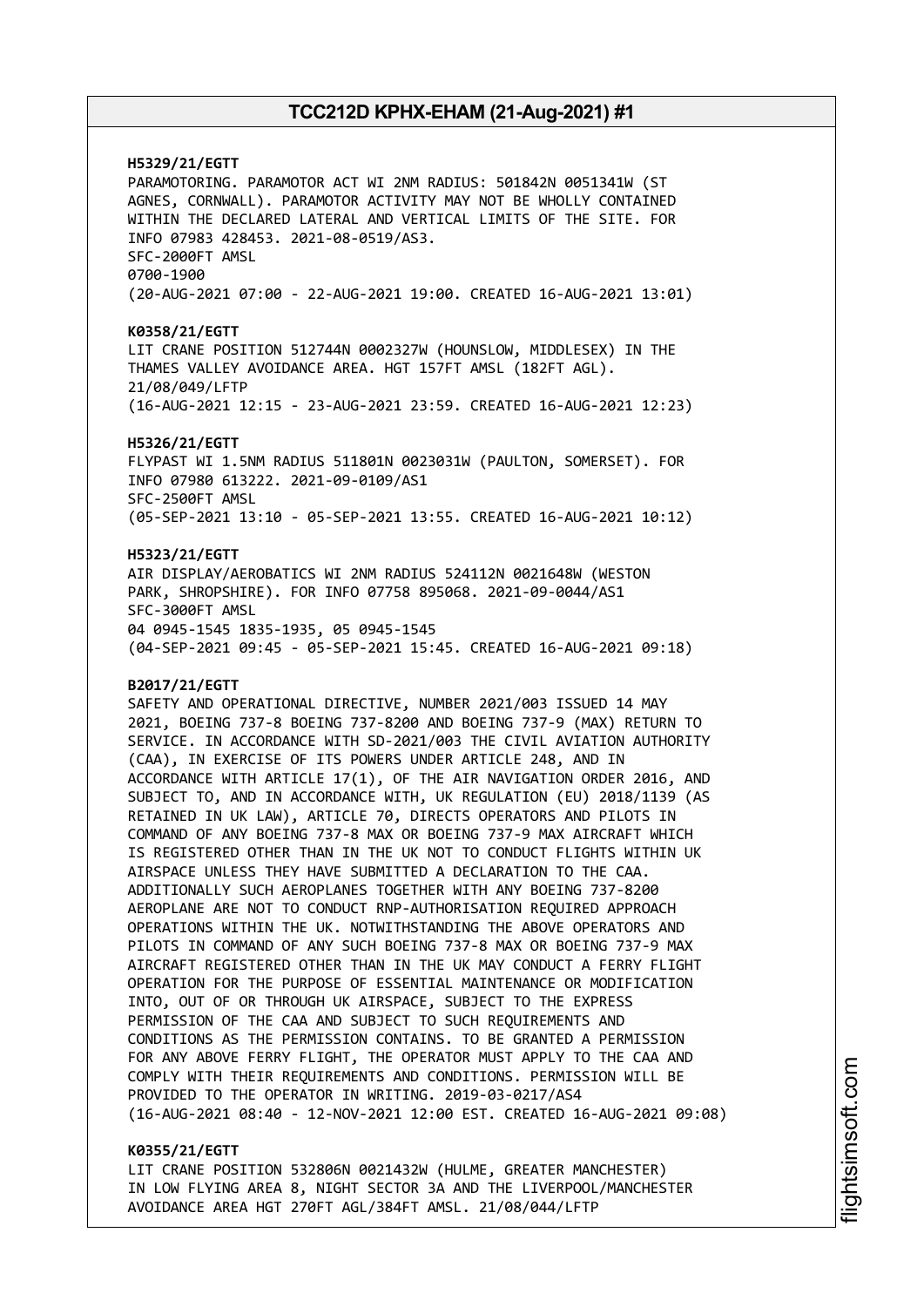(17-AUG-2021 00:01 - 04-NOV-2021 00:01. CREATED 16-AUG-2021 07:29) **K0353/21/EGTT** LIT CRANE POSITION 505203N 0001514W (HAILSHAM, SUSSEX) IN LOW FLYING AREA 18 AND NIGHT ROTARY REGION 18 HGT 180FT AGL/275FT AMSL. 21/08/042/LFTP (16-AUG-2021 06:40 - 04-NOV-2021 00:01. CREATED 16-AUG-2021 06:37) **B1999/21/EGTT** EAST MIDLANDS LOWER AIRSPACE RADAR SERVICE CAPACITY MAY BE REDUCED OR TEMPO UNAVAILABLE. CLEARANCES TO TRANSIT CONTROLLED AIRSPACE MAY BE DELAYED OR REFUSED. (08-SEP-2021 10:00 - 08-SEP-2021 13:00. CREATED 13-AUG-2021 21:51) **H5296/21/EGTT** FLYPAST WI 2NM RADIUS 534504N 0002229W (KINGSTON-UPON-HULL, EAST YORKSHIRE). 2021-08-0443/AS1 SFC-2100FT AMSL (22-AUG-2021 13:30 - 22-AUG-2021 14:30. CREATED 13-AUG-2021 15:33) **H5295/21/EGTT** AIR DISPLAY/AEROBATICS. WI 2.5NM RADIUS 511501N 0003746E (LEEDS CASTLE, KENT). FOR INFO 07796 134992. 2021-07-0117/AS1 SFC-3500FT AMSL (04-SEP-2021 18:00 - 04-SEP-2021 19:00. CREATED 13-AUG-2021 15:27) **H5294/21/EGTT** FLYING OF LARGE MODEL ACFT WI 0.5NM RADIUS OF 505532N 0020117W (CASHMOOR, DORSET). FOR INFO CONTACT 07909 022800. 2021-02-0097/AS2. SFC-1900FT AMSL AUG 14-OCT 30 0800-SS, OCT 31-NOV 11 0900-SS (14-AUG-2021 08:00 - 11-NOV-2021 16:26. CREATED 13-AUG-2021 15:26) **H5286/21/EGTT** FLYPAST WI 2NM RADIUS 524342N 0014341W (ALREWAS, STAFFORDSHIRE). 2021-06-0442/AS1 SFC-2200FT AMSL (22-AUG-2021 14:10 - 22-AUG-2021 15:10. CREATED 13-AUG-2021 15:01) **H5283/21/EGTT** FLYPAST WI 2NM RADIUS 524120N 0012325W (IBSTOCK, LEICESTERSHIRE). 2021-08-0407/AS1 SFC-2400FT AMSL (22-AUG-2021 12:30 - 22-AUG-2021 13:30. CREATED 13-AUG-2021 14:45) **H5282/21/EGTT** FLYPAST WI 2NM RADIUS 515942N 0020752W (TEWKESBURY, GLOUCESTERSHIRE). 2021-08-0406/AS1 SFC-2100FT AMSL (22-AUG-2021 12:50 - 22-AUG-2021 13:50. CREATED 13-AUG-2021 14:44) **H5269/21/EGTT** LASER DISPLAY WI 1NM 512304N 0012236E (MARGATE, KENT). FOR INFO 07787 937745. 2021-08-0499/AS2 SFC-UNL 23 2000-0300, 24 1800-2359 (23-AUG-2021 20:00 - 24-AUG-2021 23:59. CREATED 13-AUG-2021 13:52)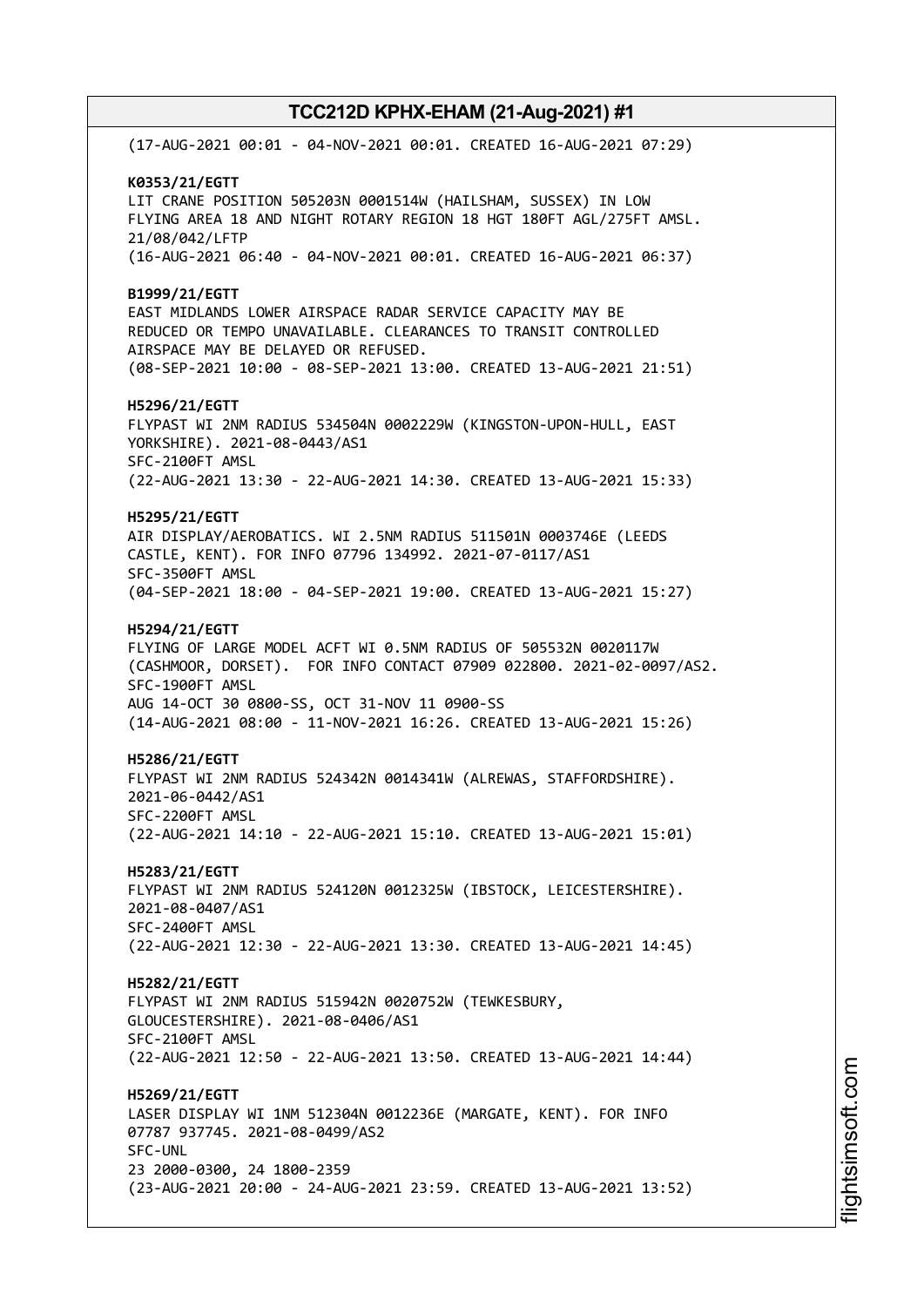**H5261/21/EGTT** INTENSE GLIDING ACT WI 5NM RADIUS: 504231N 0021309W (EYRES FIELD GLIDING SITE, DORSET). ACFT SHALL REMAIN OUTSIDE OF ACTIVE DANGER AREAS. UP TO 10 GLIDERS MAY PARTICIPATE. FOR INFO 07562 685503 / 01929 405599 / 129.980 MHZ. 2021-08-0496/AS3. SFC-5000FT AMSL 0730-1930 (21-AUG-2021 07:30 - 30-AUG-2021 19:30. CREATED 13-AUG-2021 12:27) **B1994/21/EGTT** CULDROSE LOWER AIRSPACE RADAR SERVICE HOURS 13 0730-1100 16 0845-1030 17-19 0730-1030 1200-1600 20 0730-1100 23-26 0730-1030 1200-1600 27 0730-1100 (13-AUG-2021 09:37 - 27-AUG-2021 13:00. CREATED 13-AUG-2021 09:38) **H5244/21/EGTT** LASER DISPLAY WI 1NM 520204N 0004625W (MILTON KEYNES, BUCKINGHAMSHIRE). FOR INFO 07769 732222 / 07812 438485. 2021-10-0023/AS2 SFC-UNL 1430-2300 (07-OCT-2021 14:30 - 10-OCT-2021 23:00. CREATED 13-AUG-2021 09:35) **H5242/21/EGTT** EXPLOSIVE DEMOLITION OF OBST UK18612914F AND UK18612915F CHIMNEYS WI 1NM RADIUS OF 534256N 0011649W (FERRYBRIDGE POWER STATION, WEST YORKSHIRE). FOR INFO 07921 830188. 2021-08-0466/AS2 SFC-2000FT AMSL (22-AUG-2021 07:30 - 22-AUG-2021 11:00. CREATED 13-AUG-2021 09:06) **B1990/21/EGTT** COVID-19: FLIGHT RESTRICTIONS. ISLE OF MAN. ALL ACFT INTENDING TO LAND ON THE ISLE OF MAN MUST DO SO AT ISLE OF MAN AIRPORT DURING PUBLISHED AIRPORT OPENING HOURS TO COMPLETE PORT ARRIVALS PROCESS PRIOR TO LANDING ELSEWHERE ON THE ISLAND. LANDING FEES ARE WAIVED FOR ACFT DEPARTING TO AN ALTERNATIVE SITE WITHIN 1 HOUR. FAILURE TO COMPLY MAY RESULT IN A FINE OR IMPRISONMENT. FOR INFO SEE COVID19.GOV.IM/GENERAL-INFORMATION/PRIVATE-VESSELS-AND-AIRCRAFTS/ OR PHONE +44 1624 687171. 2020-08-0241/AS4 (12-AUG-2021 12:00 - 09-NOV-2021 23:59 EST. CREATED 12-AUG-2021 12:09) **B1989/21/EGTT** COVID-19 INFORMATION: NEWCASTLE LOWER AIRSPACE RADAR SERVICE OPR HR 0500-2200 (16-AUG-2021 00:00 - 29-AUG-2021 23:59. CREATED 12-AUG-2021 10:48) **D1151/21/EGTT** DANGER AREA EG D408 FELDOM ACTIVATED SFC-3000FT AMSL 1630-2259 (25-AUG-2021 16:30 - 26-AUG-2021 22:59. CREATED 12-AUG-2021 10:46)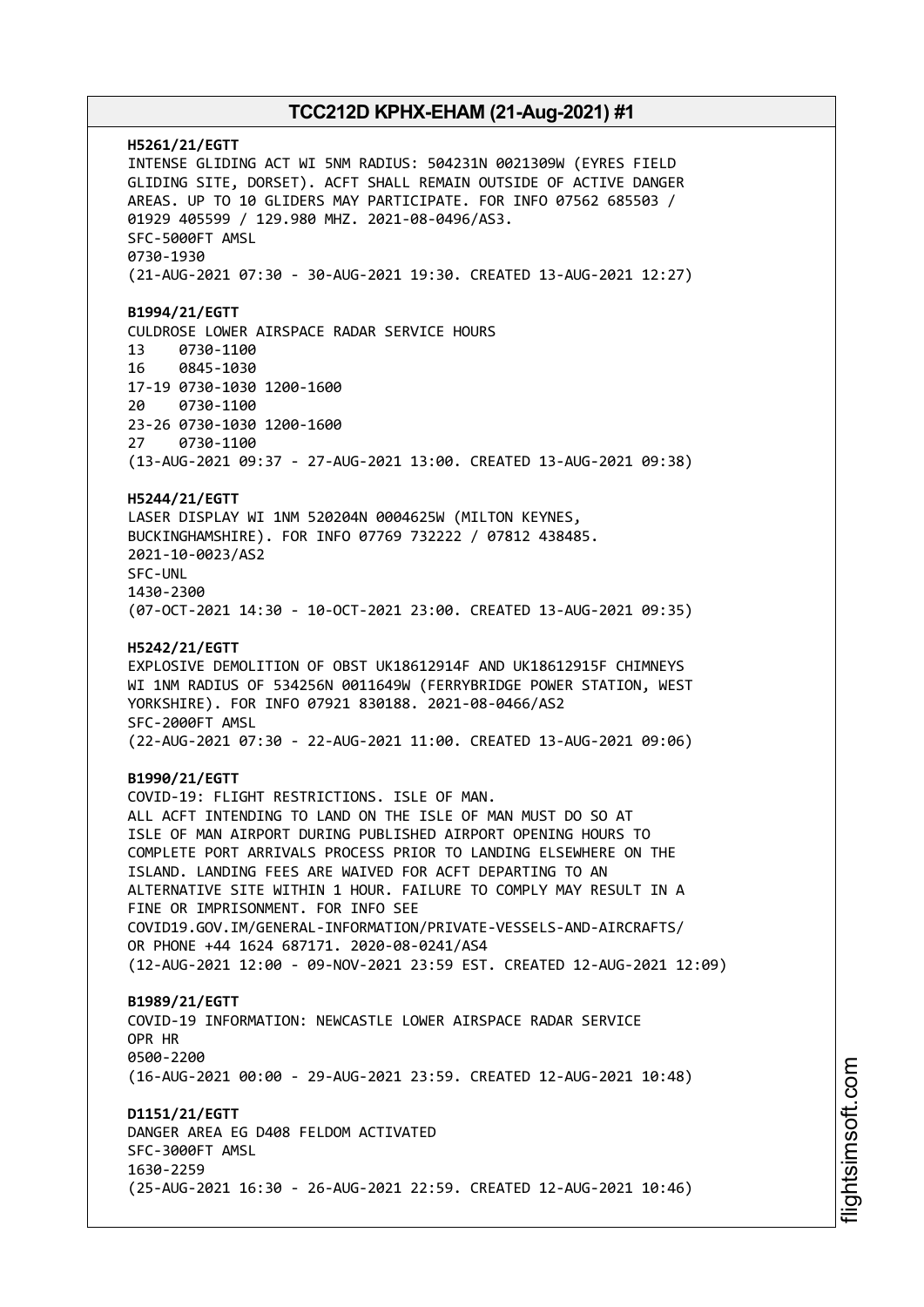**C8086/21/EGTT** COVID-19 INFORMATION : NEWCASTLE CTA/CTR/ATZ HOURS ACTIVE 16-20 0000-0130 AND 0445-2359 21-22 0000-0130 AND 0500-2359 23 0000-0200 AND 0445-2359 24-27 0000-0130 AND 0445-2359 28-29 0000-0130 AND 0500-2359 30 0000-0200 (16-AUG-2021 00:00 - 30-AUG-2021 02:00. CREATED 12-AUG-2021 10:40) **H5205/21/EGTT** WINCH LAUNCH OPERATIONS FOR UP TO 20 GLIDERS AT 531444N 0005132W (DARLTON GLIDING CLUB, NOTTINGHAMSHIRE) UP TO 2000 FT AGL WITHIN 2NM OF SITE. IN ADDITION, AEROTOW LAUNCHING WITHIN 3NM OF SITE MAY TAKE PLACE. CONTACT LAUNCH POINT 07772 704178 OR 07967 049880 OR ON 118.685MHZ. GLIDING AT OTHER TIMES WILL TAKE PLACE AS NOTIFIED IN THE UK AIP ENR 5.5-7. 2021-08-0233/AS7 SFC-2200FT AMSL 31 AUG SR MINUS30 - SS PLUS30, 02 SEP SR MINUS30 - SS PLUS30 (31-AUG-2021 04:41 - 02-SEP-2021 19:20. CREATED 12-AUG-2021 09:21) **H5204/21/EGTT** KITE FLYING WI 0.25NM RADIUS 544834N 0032254W (GOODYHILLS, CUMBRIA). MAX HGT 500FT AGL. FOR INFO 07977 652094. 2021-08-0286/AS7 SFC-650FT AMSL 0800-2000 (27-AUG-2021 08:00 - 29-AUG-2021 20:00. CREATED 12-AUG-2021 09:13) **B1987/21/EGTT** BRECON DVOR/DME BCN FREQ 117.45 MHZ CHANNEL 121Y, DME PART U/S (24-AUG-2021 10:00 - 24-AUG-2021 14:00. CREATED 12-AUG-2021 09:10) **B1986/21/EGTT** BERRYHEAD DVOR/DME BHD FREQ 112.05 MHZ CHANNEL 057Y. DVOR PART U/S (24-AUG-2021 08:30 - 25-AUG-2021 12:00. CREATED 12-AUG-2021 09:09) **H5200/21/EGTT** FIREWORK DISPLAY WI 0.5NM RADIUS 525538N 0010346W (COTSGRAVE, NOTTINGHAMSHIRE). FOR INFO 07890 228526. 2021-08-0271/AS5 SFC-750FT AMSL (05-SEP-2021 19:30 - 05-SEP-2021 21:30. CREATED 12-AUG-2021 08:51) **H5198/21/EGTT** FIREWORK DISPLAY WI 0.5NM RADIUS 525538N 0010346W (COTSGRAVE, NOTTINGHAMSHIRE). FOR INFO 07890 228526. 2021-08-0271/AS5 SFC-750FT AMSL (28-AUG-2021 19:30 - 28-AUG-2021 21:30. CREATED 12-AUG-2021 08:49) **B1980/21/EGTT** CORRECTION TO ATS ROUTE M604 DEPICTION ON ENROUTE CHARTS: M604 ROUTE EXTENDED FROM DME DET TO DME LYD. UK AIP ENR 6-68, ENR 6-70 REFERS (09-SEP-2021 00:00 - PERM. CREATED 11-AUG-2021 12:07) **H5149/21/EGTT** HOT AIR BALLOON EVENT AT 535643N 0010556W (SOUTH BANK, YORK,

YORKSHIRE). UP TO 50 HOT AIR BALLOONS MAY PARTICIPATE DURING EACH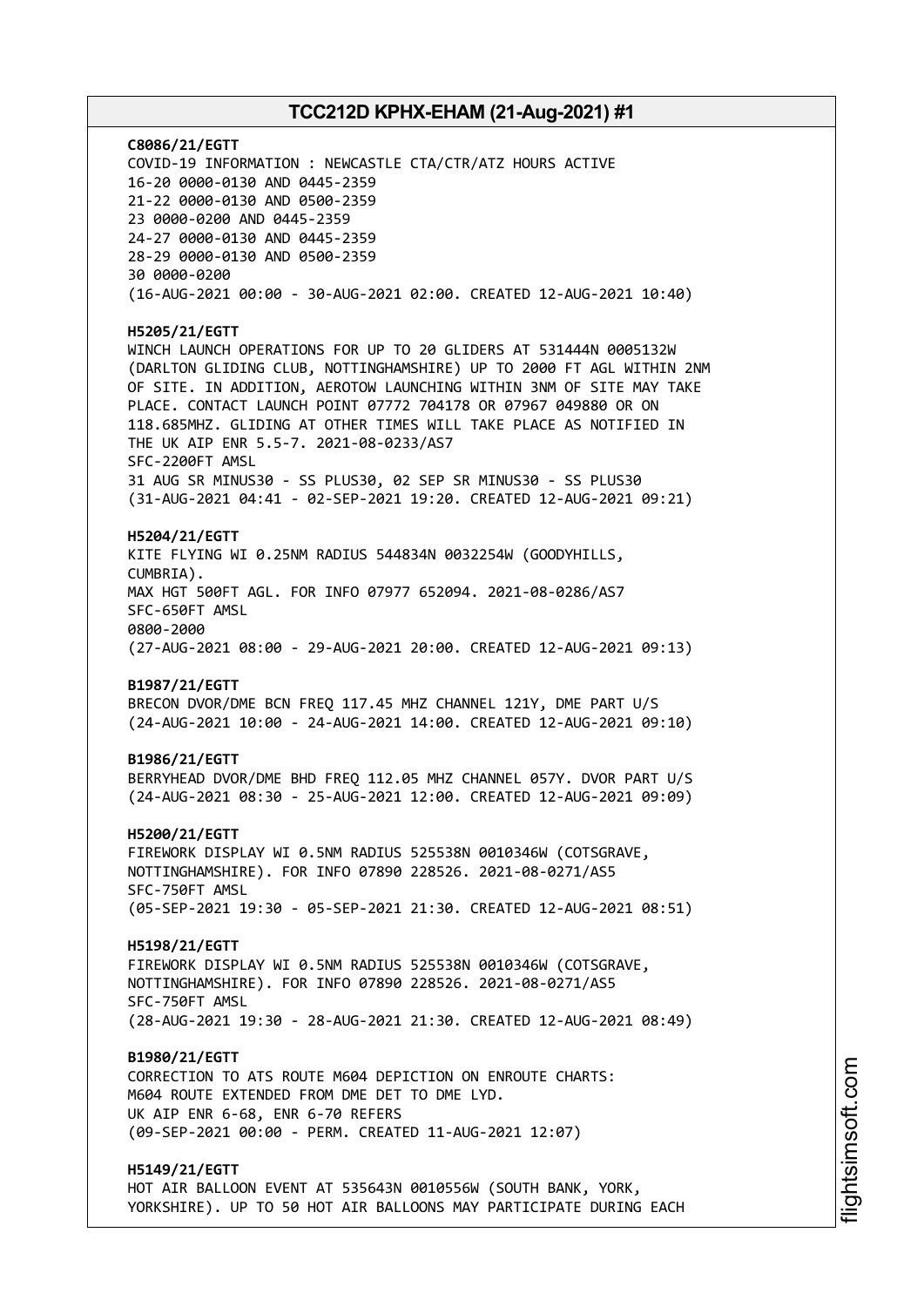PERIOD AND MAY BE FOUND UP TO 15NM DOWNWIND OF THE LAUNCH SITE. PILOTS ARE REQUESTED TO EXER CTN IN THE VCY. CONTROLLED AIRSPACE WILL BE AVOIDED. FOR INFO 122.480 MHZ / 07530 067845. 2021-08-0263/AS5 SFC-5000FT AMSL 0530-0800 1630-1930 (27-AUG-2021 05:30 - 30-AUG-2021 19:30. CREATED 11-AUG-2021 10:01) **N0155/21/EGTT** AIR NAV OBST LGT UK0171A310F (RTM BILSDALE MAST) U/S. PSN 542130.97N 0010901.35W, ELEV 2298FT/HGT 1050FT (10-AUG-2021 16:33 - 10-SEP-2021 23:59. CREATED 10-AUG-2021 16:33) **H5104/21/EGTT** LASER DISPLAY WI 1NM 535203N 0012255W (LEEDS, WEST YORKSHIRE). FOR INFO 07776 528464. 2021-08-0143/AS2 SFC-UNL 28 1900-0500, 29 1900-2200 (28-AUG-2021 19:00 - 29-AUG-2021 22:00. CREATED 10-AUG-2021 09:16) **B1965/21/EGTT** BOSCOMBE DOWN LOWER AIRSPACE RADAR SERVICE NOT AVAILABLE (30-AUG-2021 07:30 - 30-AUG-2021 16:00. CREATED 10-AUG-2021 07:56) **H5085/21/EGTT** UNMANNED CAPTIVE BALLOON IN LOW FLYING AREA 1A, 1B AND NIGHT ROTARY REGION 1 WI 1NM RADIUS OF PSN 511730N 0005446W (WINCHFIELD, HAMPSHIRE) MAX HEIGHT 200FT AGL. 21/08/032/LFTP SFC-457FT AMSL 0800-2100 (10-AUG-2021 08:00 - 10-SEP-2021 21:00. CREATED 10-AUG-2021 07:16) **K0352/21/EGTT** LIT CRANE POSITION 512947N 0000009E (GREENWICH PENINSULA, LONDON) IN LOW FLYING AREA THAMES VALLEY AVOIDANCE AREA DAY AND NIGHT HGT 223FT AMSL (223FT AGL). 21/08/030/LFTP (16-AUG-2021 04:30 - 07-OCT-2021 19:30. CREATED 09-AUG-2021 10:10) **K0351/21/EGTT** LIT CRANE POSITION 513142N 0000011W (ABBEY MILLS, LONDON) IN LOW FLYING AREA THAMES VALLEY AVOIDANCE AREA DAY AND NIGHT HGT 183FT AMSL (180FT AGL). 21/08/029/LFTP (15-AUG-2021 04:30 - 07-OCT-2021 19:30. CREATED 09-AUG-2021 10:00) **H5025/21/EGTT** FLYING OF LARGE MODEL ACFT WI 0.5NM RADIUS OF 523014N 0003542W (DEENETHORPE AD). FOR INFO CONTACT 07969 460032. 2021-08-0404/AS2. SFC-1900FT AMSL 0800-1700 (21-AUG-2021 08:00 - 22-AUG-2021 17:00. CREATED 09-AUG-2021 08:26) **H4979/21/EGTT** AIR DISPLAY/AEROBATICS. WI 2.5NM RADIUS 520801N 0005810W (TOWCESTER RACECOURSE, NORTHAMPTIONSHIRE). FOR INFO 07711 437499. 2021-08-0158/AS1 SFC-3500FT AMSL (30-AUG-2021 13:00 - 30-AUG-2021 20:30. CREATED 05-AUG-2021 15:14)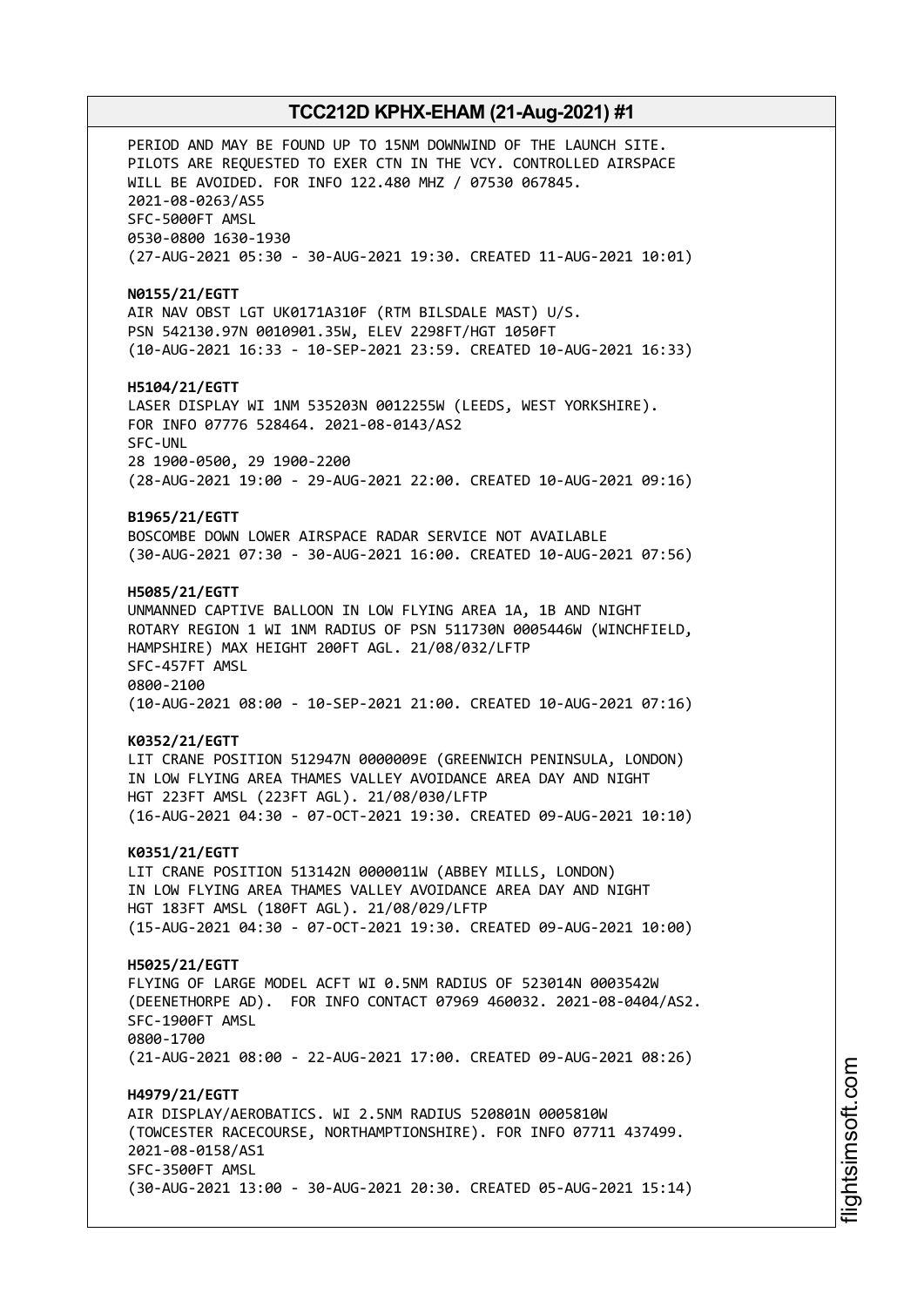**B1927/21/EGTT** COVID-19 INFORMATION COMMERCIAL AND PRIVATE PASSENGER FLIGHTS WHERE THE LAST POINT OF DEPATURE WAS ARGENTINA, BANGLADESH, BRAZIL, CAPE VERDE, CHILE, CUBA DOMINICAN REPUBLIC, EGYPT, ETHIOPIA, GEORGIA, INDONESIA, KENYA, THE MALDIVES, MEXICO, OMAN, PAKISTAN, SOUTH AFRICA, SRI LANKA, TUNISIA OR TURKEY WILL BE PERMITTED TO LAND IN ENGLAND ONLY IF THEY LAND AT LONDON HEATHROW (LHR/EGLL) OR BIRMINGHAM INTERNATIONAL (BHX/EGBB) AND DISEMBARK PASSENGERS THROUGH DEDICATED TERMINALS. THIS REGULATION DOES NOT APPLY TO AIR AMBULANCE ACFT WHERE THE LANDING IS FOR THE PURPOSE OF TRANSPORTING A PERSON FOR MEDICAL TREATMENT. ALL FLIGHTS LANDING TO SECURE THE SAFETY OF THE AIRCRAFT OR FOR HEALTH AND SAFETY OF ANY PERSON ABOARD WILL CONTINUE TO BE PERMITTED. 2020-10-0279 AS6 (08-AUG-2021 03:00 - 05-NOV-2021 11:59. CREATED 05-AUG-2021 11:20) **H4950/21/EGTT** AIR DISPLAY WI 3NM RADIUS 504037N 0031418W (SIDMOUTH, DEVON). SEE J SERIES NOTAM FOR DETAILS OF RESTRICTED AREA (TEMP) FOR A RED ARROWS DISPLAY AT SAME LOCATION. 2021-06-0409/AS1 SFC-3000FT AMSL (27-AUG-2021 16:00 - 27-AUG-2021 17:45. CREATED 05-AUG-2021 09:45) **J2973/21/EGTT** RESTRICTED AREA (TEMPORARY) AT (SIDMOUTH, DEVON). FOR A RED ARROWS DISPLAY WI 6NM RADIUS 504035N 0031420W. AREA ESTABLISHED UNDER ARTICLE 239 OF THE AIR NAVIGATION ORDER 2016. AIC M 065/2021 REFERS. SEE H SERIES FOR DETAILS OF OTHER ACTIVTY AT SAME LOCATION. 2021-08-0017/AS1 SFC-8000FT AMSL (27-AUG-2021 17:25 - 27-AUG-2021 18:05. CREATED 05-AUG-2021 09:44) **H4949/21/EGTT** AIR DISPLAY/AEROBATICS. WI 3NM RADIUS 520456N 0021900W (THREE COUNTIES SHOWGROUND, MALVERN WELLS, WORCESTERSHIRE). FOR INFO 07817 010991. 2021-08-0059/AS1 SFC-3000FT AMSL (28-AUG-2021 18:00 - 28-AUG-2021 19:00. CREATED 05-AUG-2021 09:44) **H4947/21/EGTT** AIR DISPLAY/AEROBATICS. WI 3NM RADIUS 513250N 0005300W (REMENHAM, HENLEY ON THAMES, BERKSHIRE). FOR INFO 07763 739381. 2021-08-0071/AS1 SFC-2000FT AMSL 1400-1530 (28-AUG-2021 14:00 - 30-AUG-2021 15:30. CREATED 05-AUG-2021 09:43) **B1923/21/EGTT** DUE TO COM ISSUES BRIZE NORTON LOWER AIRSPACE RADAR SER 124.275 CAN ONLY PROVIDE AIR SYSTEMS WITH BASIC SERVICE. SER MAY BE CLOSED AT SHORT NOTICE (05-AUG-2021 09:23 - 05-NOV-2021 06:00. CREATED 05-AUG-2021 09:37) **H4935/21/EGTT** MODEL ACFT OPR WI 0.5NM RADIUS OF 533943N 0003340W (WINTERTON, LINCOLNSHIRE). FOR INFO CONTACT 07484 232798. 2020-09-0161/AS2. SFC-1600FT AMSL AUG 07-OCT 30 0700-1800, OCT 31-NOV 06 0800-1900 (07-AUG-2021 07:00 - 06-NOV-2021 19:00. CREATED 04-AUG-2021 13:44)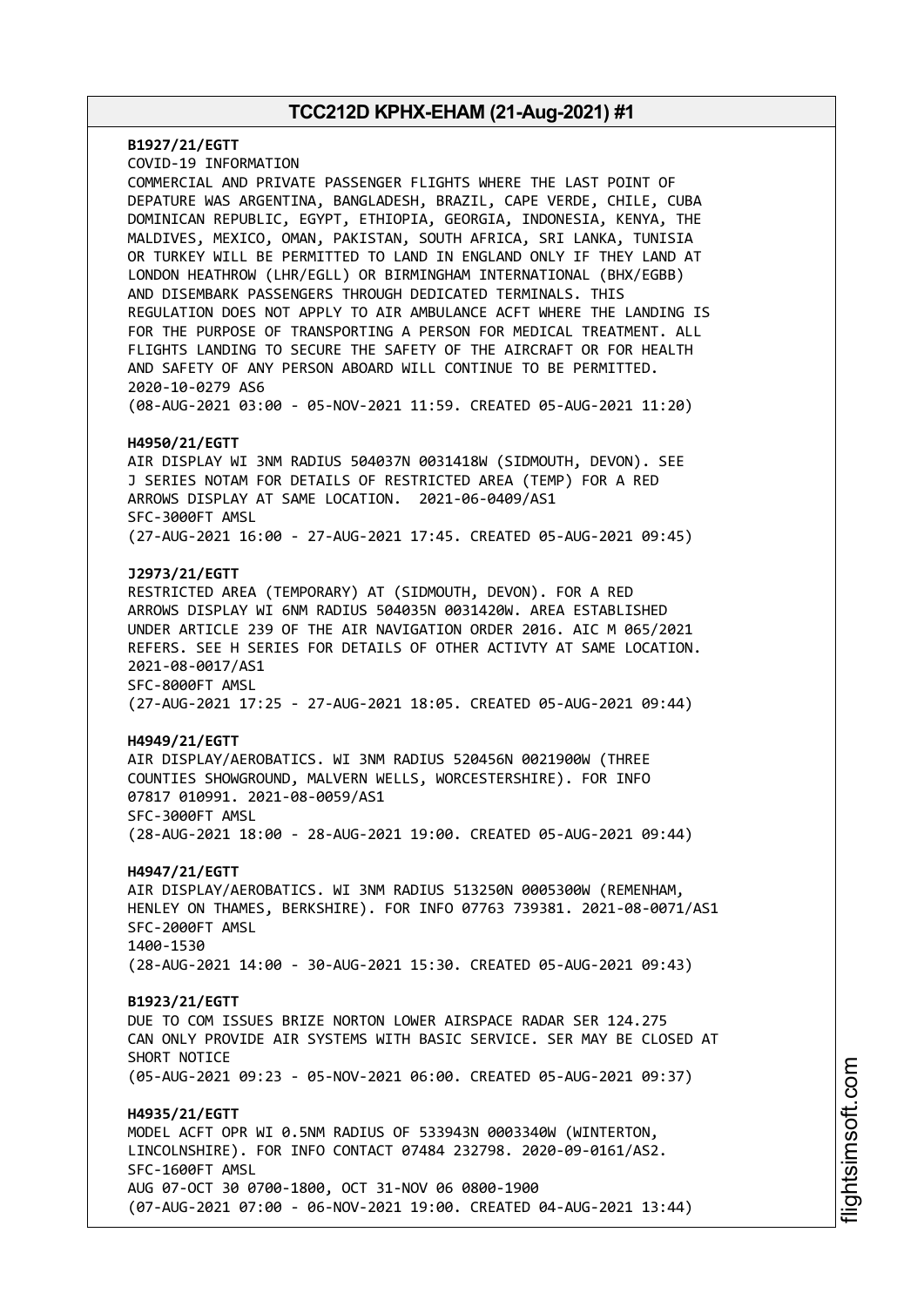**K0348/21/EGTT** LIT CRANE POSITION 510245N 0003030E (HAWKHURST, KENT) IN LOW FLYING AREA 18 AND NIGHT ROTARY REGION 18 HGT 452FT AMSL (233FT AGL). 21/08/016/LFTP (05-AUG-2021 04:30 - 07-OCT-2021 19:30. CREATED 04-AUG-2021 09:56) **H4914/21/EGTT** MODEL ACFT WI 0.5NM RADIUS OF 522407N 0000619W (WARBOYS, CAMBRIDGSHIRE). FOR INFO CONTACT 07586 292737. 2020-12-0127/AS2. SFC-1600FT AMSL AUG 28-OCT 30 0800-1800, OCT 31 0900-1900, NOV 01-NOV 27 0900-2000 (28-AUG-2021 08:00 - 27-NOV-2021 20:00. CREATED 04-AUG-2021 09:27) **K0346/21/EGTT** LIT CRANE POSITION 512837N 0000435W (PECKHAM, LONDON) IN LOW FLYING AREA THAMES VALLEY AVOIDANCE AREA DAY AND NIGHT HGT 250FT AMSL (230FT AGL). 21/08/021/LFTP (06-AUG-2021 04:30 - 07-OCT-2021 19:30. CREATED 04-AUG-2021 09:10) **K0345/21/EGTT** UNLIT CRANE POSITION 512932N 0000338W (SOUTHWARK, LONDON) IN LOW FLYING AREA THAMES VALLEY AVOIDANCE AREA DAY AND NIGHT. HGT 261FT AMSL (251FT AGL). 21/08/020/LFTP (05-AUG-2021 04:30 - 07-OCT-2021 19:30. CREATED 04-AUG-2021 09:01) **K0344/21/EGTT** LIT CRANE POSITION 512551N 0000249W (MAYOW ROAD, LONDON) IN LOW FLYING AREA THAMES VALLEY AVOIDANCE AREA DAY AND NIGHT HGT 394FT AMSL (230FT AGL). 21/08/019/LFTP (05-AUG-2021 04:30 - 07-OCT-2021 19:30. CREATED 04-AUG-2021 08:47) **K0343/21/EGTT** LIT CRANE OPR PSN 513132N 0001228W (KENSAL ROAD, LONDON) IN LOW FLYING AREA THAMES VALLEY AVOIDANCE AREA DAY AND NIGHT HGT 188FT AMSL (96FT AGL). 21/08/018/LFTP (06-AUG-2021 04:30 - 07-OCT-2021 19:30. CREATED 04-AUG-2021 08:41) **K0342/21/EGTT** LIT CRANE POSITION 522211N 0011618W (BILTON ROAD, WARWICKSHIRE) IN LOW FLYING AREA 6 AND NIGHT ROTARY REGION 4C, HGT 493FT AMSL (122FT AGL). 21/08/017/LFTP (05-AUG-2021 04:30 - 07-OCT-2021 19:30. CREATED 04-AUG-2021 08:32) **B1907/21/EGTT** BRIZE NORTON LOWER AIRSPACE RADAR SERVICE MAY BE LIMITED TO BASIC SERVICE ONLY OR CLOSE AT SHORT NOTICE DUE TO FREQUENCY PROBLEMS. (03-AUG-2021 21:00 - 03-NOV-2021 21:00. CREATED 03-AUG-2021 14:35) **K0338/21/EGTT** UNLIT MAST IN POSITION 512113N 0022233W (BATH, SOMERSET) IN LOW FLYING AREA 2 AND NIGHT ROTARY REGION 2. HEIGHT 652FT AMSL (80FT AGL). 21/08/002/LFTP (03-AUG-2021 07:48 - 07-OCT-2021 23:59. CREATED 03-AUG-2021 07:48) **H4856/21/EGTT**

MILITARY EXERCISE. MULTIPLE MIXED MIL ACFT, INCLUDING FAST JETS, WILL CONDUCT HIGH ENERGY MANOEVRES WI 15NM RADIUS 532848N 0001335E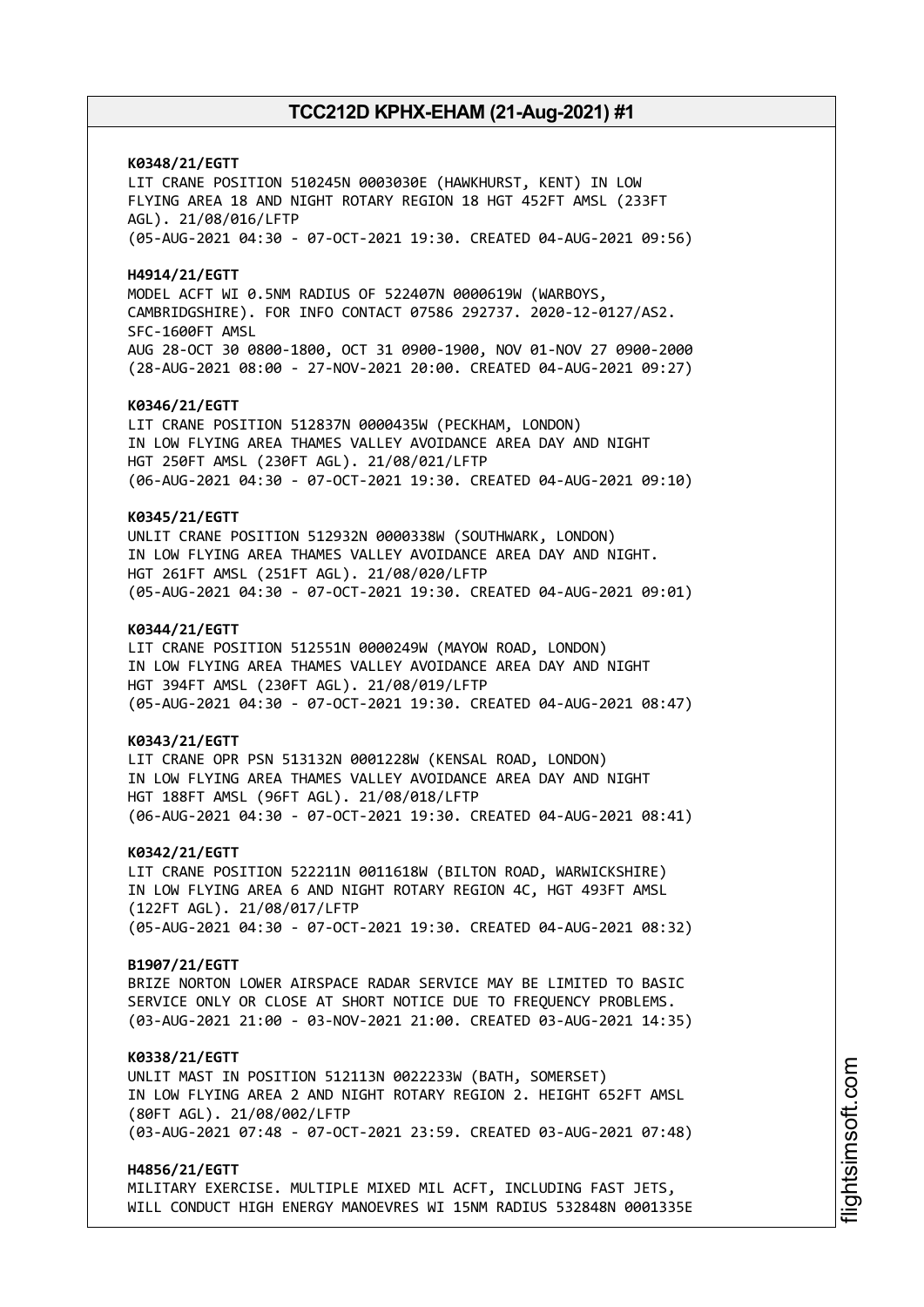(DONNA NOOK, LONCOLNSHIRE). ACFT MAY BE UNABLE TO COMPLY WITH RAC. ACFT SHALL REMAIN OUTSIDE OF CONTROLLED AIRSPACE. FOR FURTHER INFO AIC Y042/2020 REFERS. OPS CTC 276.125MHZ / 373.400MHZ / 122.750MHZ. 2021-10-0019/AS3. SFC-20000FT AMSL MON WED 0800-2100, TUE THU 0800-1530, FRI 0800-1400 (04-OCT-2021 08:00 - 15-OCT-2021 14:00. CREATED 03-AUG-2021 06:25) **H4853/21/EGTT** PJE. PARACHUTE DISPLAY WI 3NM RADIUS PSN 524826N 0003100W (CORBY GLEN, LEICESTERSHIRE). DROP HGT SUBJ ATC CLR. FOR INFO 07855 769977. 2021-09-0107/AS3. SFC-5900FT AMSL (12-SEP-2021 08:25 - 12-SEP-2021 08:55. CREATED 03-AUG-2021 06:11) **H4835/21/EGTT** PARACHUTE DISPLAY WI 3NM RADIUS 520746N 0005823W (TOWCESTER, NORTHAMPTONSHIRE). DROP HGT SUBJ ATC CLR. FOR INFO 07766 203104. 2021-08-0284/AS3. SFC-4300FT AMSL (30-AUG-2021 15:00 - 30-AUG-2021 21:00. CREATED 02-AUG-2021 15:13) **H4834/21/EGTT** PARACHUTE DISPLAY WI 2NM RADIUS 520503N 0021855W (MALVERN, WORCESTERSHIRE). DROP HGT SUBJ ATC CLR. FOR INFO 07949 493569. 2021-08-0264/AS3. SFC-6300FT AMSL (28-AUG-2021 16:45 - 28-AUG-2021 17:15. CREATED 02-AUG-2021 15:04) **N0152/21/EGTT** LIT CRANE OPR AT 545828.8N 0013708.1W NEWCASTLE UPON TYNE (CITY CENTRE). MAX HGT 469FT AGL, 633FT AMSL. (02-AUG-2021 09:30 - 22-SEP-2021 23:59. CREATED 02-AUG-2021 09:41) **B1888/21/EGTT** AIRSPACE REGULATION OPERATIONS (A DEPARTMENT OF THE UK CIVIL AVIATION AUTHORITY WHO DEAL WITH THE NOTIFICATION AND COORDINATION OF UNUSUAL AERIAL ACTIVITIES (UAA) - SEE UK AIP ENR 1.1) WILL BE CLOSED FOR ALL NORMAL ACTIVITY. ANY INDIVIDUAL OR ORGANISATION ANTICIPATING THE NEED FOR THE CO-ORDINATION AND/OR NOTIFICATION OF UNUSUAL AERIAL ACTIVITY (UAA) DURING THE PERIOD IS REMINDED OF THE NEED TO COMPLY WITH THE CURRENT ADVANCE NOTIFICATION REQUIREMENTS DETAILED IN THE UK AIP (ENR 1.1). IF IN DOUBT UAA SPONSORS SHOULD MAKE CONTACT WITH AIRSPACE REGULATION OPERATIONS IN ADVANCE OF THE START OF THE CLOSURE PERIOD USING THE CONTACT DETAILS IN THIS NOTAM. EMERGENCY FLYING RESTRICTIONS AND ROYAL FLIGHT NOTIFICATIONS WILL BE HANDLED DURING THE CLOSED PERIOD AS PER CURRENT OUT OF HOURS ARRANGEMENTS. CTC DURING OFFICE HOURS: 01293 983880 OR EMAIL: AROPS(AT)CAA.CO.UK 2021-08-0272/AS3. (27-AUG-2021 15:30 - 31-AUG-2021 07:30. CREATED 02-AUG-2021 07:56) **B1887/21/EGTT** THE FIS PROVIDED BY LONDON ACC ON FREQ 124.600 MHZ, 124.750 MHZ AND 125.475 MHZ WILL NOT BE AVBL. PILOTS REQUESTING FLIGHT INFORMATION DURING THIS PERIOD MAY CONTACT LONDON CONTROL ON THE NOTIFIED H24 FREQUENCIES IN THE AIP PAGE ENR 2.1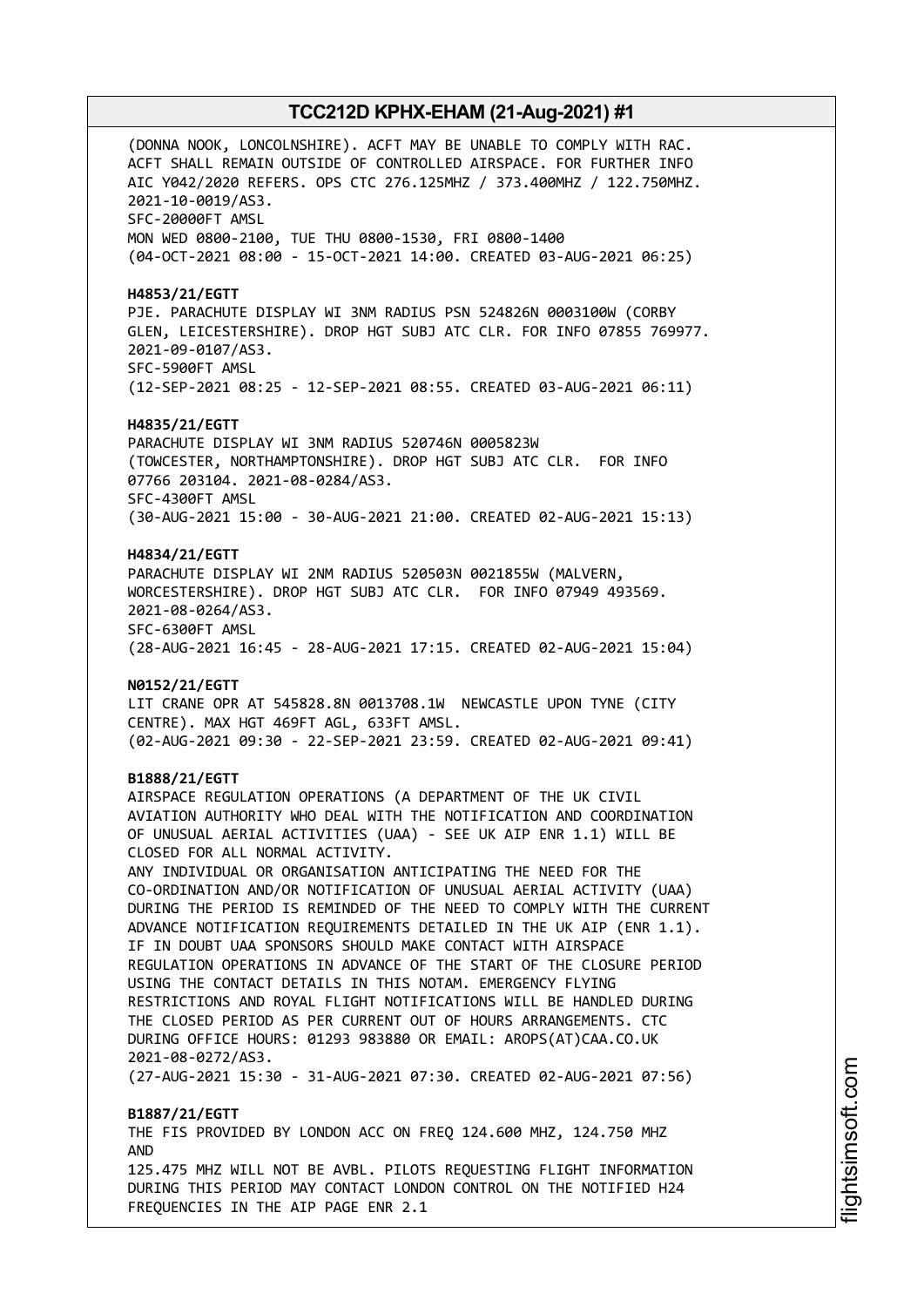02 2300-2330, AUG 03 - AUG 31 0130-0330 2300-2330 (02-AUG-2021 23:00 - 31-AUG-2021 03:30. CREATED 02-AUG-2021 07:16) **B1877/21/EGTT** BOURNEMOUTH LOWER AIRSPACE RADAR SERVICE MAY BE UNAVAILABLE AT TIMES DUE TO OPERATIONAL REASONS (01-AUG-2021 07:00 - 31-AUG-2021 19:00. CREATED 01-AUG-2021 05:57) **D1107/21/EGTT** Y028/2020 Y031/2020 P034/2020 W035/2020 Y036/2020 Y039/2020 Y040/2020 Y041/2020 Y042/2020 Y043/2020 P044/2020 Y045/2020 P046/2020 Y051/2020 Y052/2020 P053/2020 P056/2020 P060/2020 P083/2020 Y085/2020 Y086/2020 Y087/2020 Y002/2021 Y008/2021 Y010/2021 Y011/2021 M012/2021 P017/2021 P018/2021 P026/2021 Y027/2021 Y028/2021 Y029/2021 Y037/2021 M044/2021 P045/2021 Y050/2021 Y054/2021 Y055/2021 P056/2021 Y058/2021 M060/2021 Y062/2021 M063/2021 M064/2021 M065/2021 M066/2021 P067/2021 Y068/2021 W069/2021 AIP VFR **NTI** AIP MIL NIL SUP CHECKLIST AIP IFR 053/2018 060/2018 011/2019 023/2019 025/2019 003/2020 017/2020 019/2020 023/2020 030/2020 031/2020 032/2020 037/2020 038/2020 039/2020 045/2020 046/2020 048/2020 049/2020 052/2020 002/2021 003/2021 007/2021 008/2021 012/2021 014/2021 017/2021 018/2021 019/2021 020/2021 022/2021 023/2021 024/2021 025/2021 026/2021 028/2021 029/2021 030/2021 031/2021 032/2021 034/2021 035/2021 036/2021 037/2021 038/2021 039/2021 040/2021 AIP VFR NIL AIP MIL NIL PART 2 OF 2 (01-AUG-2021 00:05 - 01-SEP-2021 00:05 EST. CREATED 01-AUG-2021 01:52) **D1107/21/EGTT** CHECKLIST YEAR=2021 0726 1100 1105 1106 LATEST PUBLICATIONS AIP AIRAC AMDT IFR 009/2021 EFFECTIVE DATE 09 SEP 21 AIP SUP IFR 040/2021 EFFECTIVE DATE 29 JUL 21 AIC IFR W069/2021 EFFECTIVE DATE 29 JUL 21 AIC IFR P067/2021 EFFECTIVE DATE 29 JUL 21 AIC IFR M066/2021 EFFECTIVE DATE 29 JUL 21 AIC IFR Y068/2021 EFFECTIVE DATE 29 JUL 21 AIC IFR G097/2009 EFFECTIVE DATE 31 DEC 09 ATC CHECKLIST AIP IFR P127/2006 P008/2008 P064/2008 P086/2008 P077/2009 P070/2010 P062/2012 P138/2012 Y009/2014 P002/2018 P053/2018 Y104/2018 Y031/2019 Y055/2019 Y117/2019 Y135/2019 P136/2019 P137/2019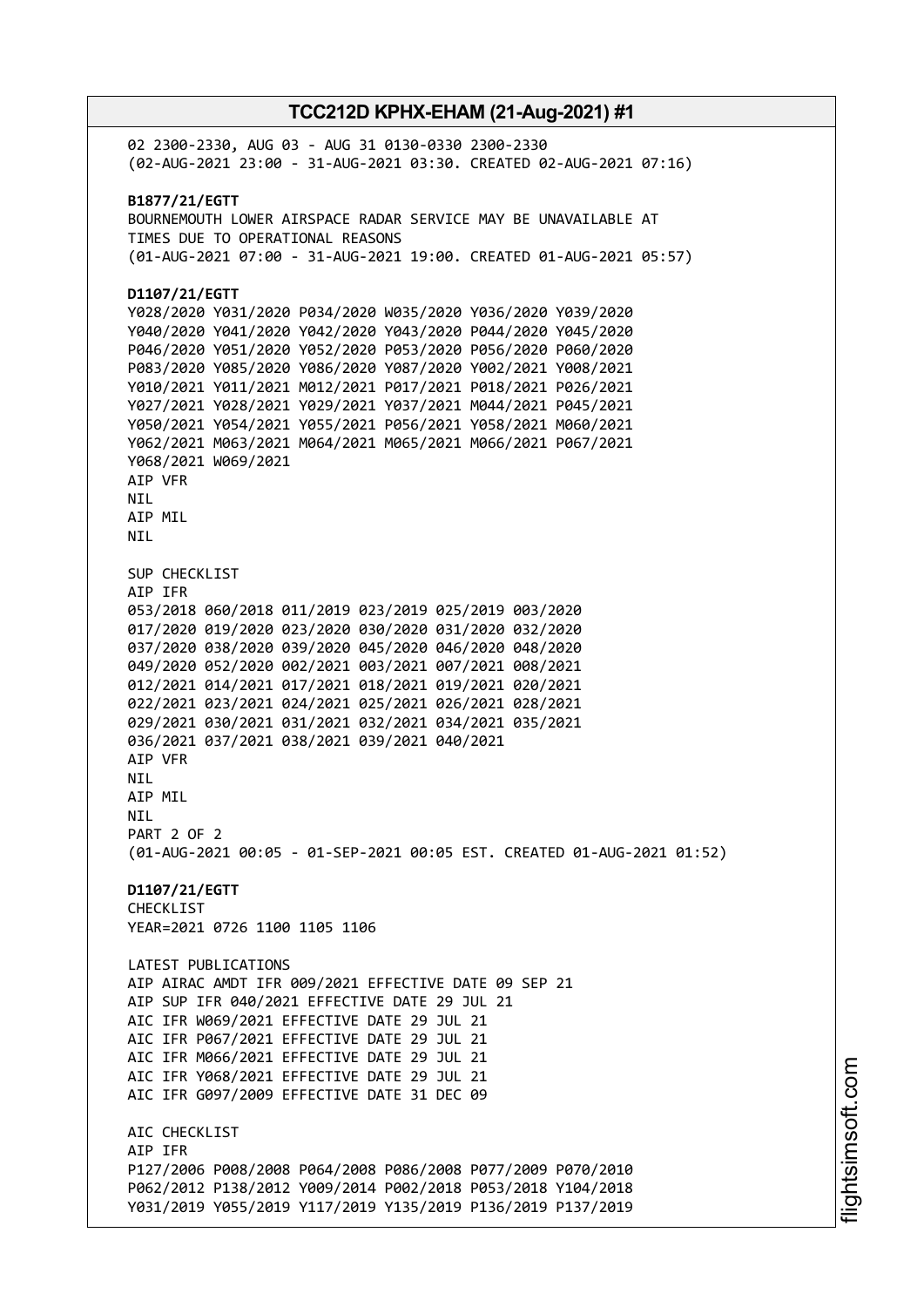P138/2019 P139/2019 Y140/2019 Y141/2019 Y142/2019 Y001/2020 P003/2020 W008/2020 Y011/2020 Y012/2020 W018/2020 Y024/2020 PART 1 OF 2 (01-AUG-2021 00:05 - 01-SEP-2021 00:05 EST. CREATED 01-AUG-2021 01:52) **G0256/21/EGTT** P083/2020 Y085/2020 Y086/2020 Y087/2020 Y002/2021 Y008/2021 Y010/2021 Y011/2021 M012/2021 P017/2021 P018/2021 P026/2021 Y027/2021 Y028/2021 Y029/2021 Y037/2021 M044/2021 P045/2021 Y050/2021 Y054/2021 Y055/2021 P056/2021 Y058/2021 M060/2021 Y062/2021 M063/2021 M064/2021 M065/2021 M066/2021 P067/2021 Y068/2021 W069/2021 AIP VFR NIL AIP MIL NIL SUP CHECKLIST AIP IFR 053/2018 060/2018 011/2019 023/2019 025/2019 003/2020 017/2020 019/2020 023/2020 030/2020 031/2020 032/2020 037/2020 038/2020 039/2020 045/2020 046/2020 048/2020 049/2020 052/2020 002/2021 003/2021 007/2021 008/2021 012/2021 014/2021 017/2021 018/2021 019/2021 020/2021 022/2021 023/2021 024/2021 025/2021 026/2021 028/2021 029/2021 030/2021 031/2021 032/2021 034/2021 035/2021 036/2021 037/2021 038/2021 039/2021 040/2021 AIP VFR NIL AIP MIL NIL PART 2 OF 2 (01-AUG-2021 00:05 - 01-SEP-2021 00:05 EST. CREATED 01-AUG-2021 01:34) **G0256/21/EGTT** CHECKLIST YEAR=2021 0256 LATEST PUBLICATIONS AIP AIRAC AMDT IFR 009/2021 EFFECTIVE DATE 09 SEP 21 AIP SUP IFR 040/2021 EFFECTIVE DATE 29 JUL 21 AIC IFR W069/2021 EFFECTIVE DATE 29 JUL 21 AIC IFR P067/2021 EFFECTIVE DATE 29 JUL 21 AIC IFR M066/2021 EFFECTIVE DATE 29 JUL 21 AIC IFR Y068/2021 EFFECTIVE DATE 29 JUL 21 AIC IFR G097/2009 EFFECTIVE DATE 31 DEC 09 ATC CHECKLIST AIP IFR P127/2006 P008/2008 P064/2008 P086/2008 P077/2009 P070/2010 P062/2012 P138/2012 Y009/2014 P002/2018 P053/2018 Y104/2018 Y031/2019 Y055/2019 Y117/2019 Y135/2019 P136/2019 P137/2019 P138/2019 P139/2019 Y140/2019 Y141/2019 Y142/2019 Y001/2020 P003/2020 W008/2020 Y011/2020 Y012/2020 W018/2020 Y024/2020 Y028/2020 Y031/2020 P034/2020 W035/2020 Y036/2020 Y039/2020 Y040/2020 Y041/2020 Y042/2020 Y043/2020 P044/2020 Y045/2020 P046/2020 Y051/2020 Y052/2020 P053/2020 P056/2020 P060/2020 PART 1 OF 2 (01-AUG-2021 00:05 - 01-SEP-2021 00:05 EST. CREATED 01-AUG-2021 01:34) **M2939/21/EGTT**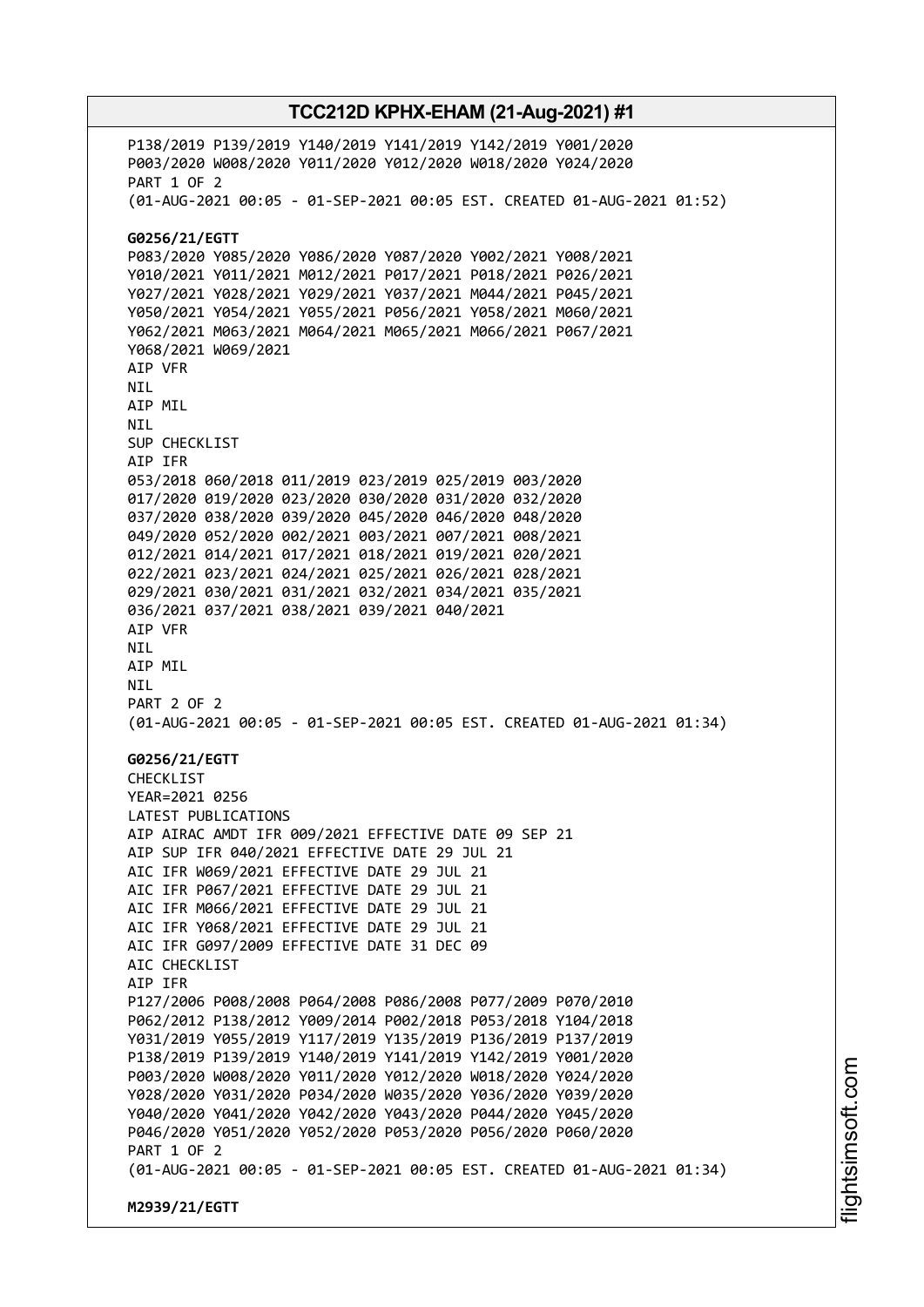**TCC212D KPHX-EHAM (21-Aug-2021) #1** P138/2019 P139/2019 Y140/2019 Y141/2019 Y142/2019 Y001/2020 P003/2020 W008/2020 Y011/2020 Y012/2020 W018/2020 Y024/2020 Y028/2020 Y031/2020 P034/2020 W035/2020 Y036/2020 Y039/2020 Y040/2020 Y041/2020 Y042/2020 Y043/2020 P044/2020 Y045/2020 P046/2020 Y051/2020 Y052/2020 P053/2020 P056/2020 P060/2020 P083/2020 Y085/2020 Y086/2020 Y087/2020 Y002/2021 Y008/2021 Y010/2021 Y011/2021 M012/2021 P017/2021 P018/2021 P026/2021 Y027/2021 Y028/2021 Y029/2021 Y037/2021 M044/2021 P045/2021 Y050/2021 Y054/2021 Y055/2021 P056/2021 Y058/2021 M060/2021 Y062/2021 M063/2021 M064/2021 M065/2021 M066/2021 P067/2021 Y068/2021 W069/2021 AIP VFR NIL AIP MIL NIL 022/2021 023/2021 024/2021 025/2021 026/2021 028/2021 029/2021 030/2021 031/2021 032/2021 034/2021 035/2021 036/2021 037/2021 038/2021 039/2021 040/2021 AIP VFR **NTI** AIP MIL NIL PART 2 OF 2 (01-AUG-2021 00:05 - 01-SEP-2021 00:05 EST. CREATED 01-AUG-2021 01:33) **M2939/21/EGTT** CHECKL<sub>TST</sub> YEAR=2021 2913 2914 2915 2916 2917 2918 2919 2920 2921 2922 2923 2924 2925 2926 2927 2928 2929 2930 2931 2932 2933 2935 LATEST PUBLICATIONS AIP AIRAC AMDT IFR 009/2021 EFFECTIVE DATE 09 SEP 21 AIP SUP IFR 040/2021 EFFECTIVE DATE 29 JUL 21 AIC IFR W069/2021 EFFECTIVE DATE 29 JUL 21 AIC IFR P067/2021 EFFECTIVE DATE 29 JUL 21 AIC IFR M066/2021 EFFECTIVE DATE 29 JUL 21 AIC IFR Y068/2021 EFFECTIVE DATE 29 JUL 21 AIC IFR G097/2009 EFFECTIVE DATE 31 DEC 09 AIC CHECKLIST AIP IFR P127/2006 P008/2008 P064/2008 P086/2008 P077/2009 P070/2010 P062/2012 P138/2012 Y009/2014 P002/2018 P053/2018 Y104/2018 Y031/2019 Y055/2019 Y117/2019 Y135/2019 P136/2019 P137/2019 PART 1 OF 2 (01-AUG-2021 00:05 - 01-SEP-2021 00:05 EST. CREATED 01-AUG-2021 01:33) **F0776/21/EGTT** CHECKLIST YEAR=2021 0769 0770 0771 0773 0776 LATEST PUBLICATIONS AIP AIRAC AMDT IFR 009/2021 EFFECTIVE DATE 09 SEP 21 AIP SUP IFR 040/2021 EFFECTIVE DATE 29 JUL 21 AIC IFR W069/2021 EFFECTIVE DATE 29 JUL 21 AIC IFR P067/2021 EFFECTIVE DATE 29 JUL 21 AIC IFR M066/2021 EFFECTIVE DATE 29 JUL 21 AIC IFR Y068/2021 EFFECTIVE DATE 29 JUL 21 AIC IFR G097/2009 EFFECTIVE DATE 31 DEC 09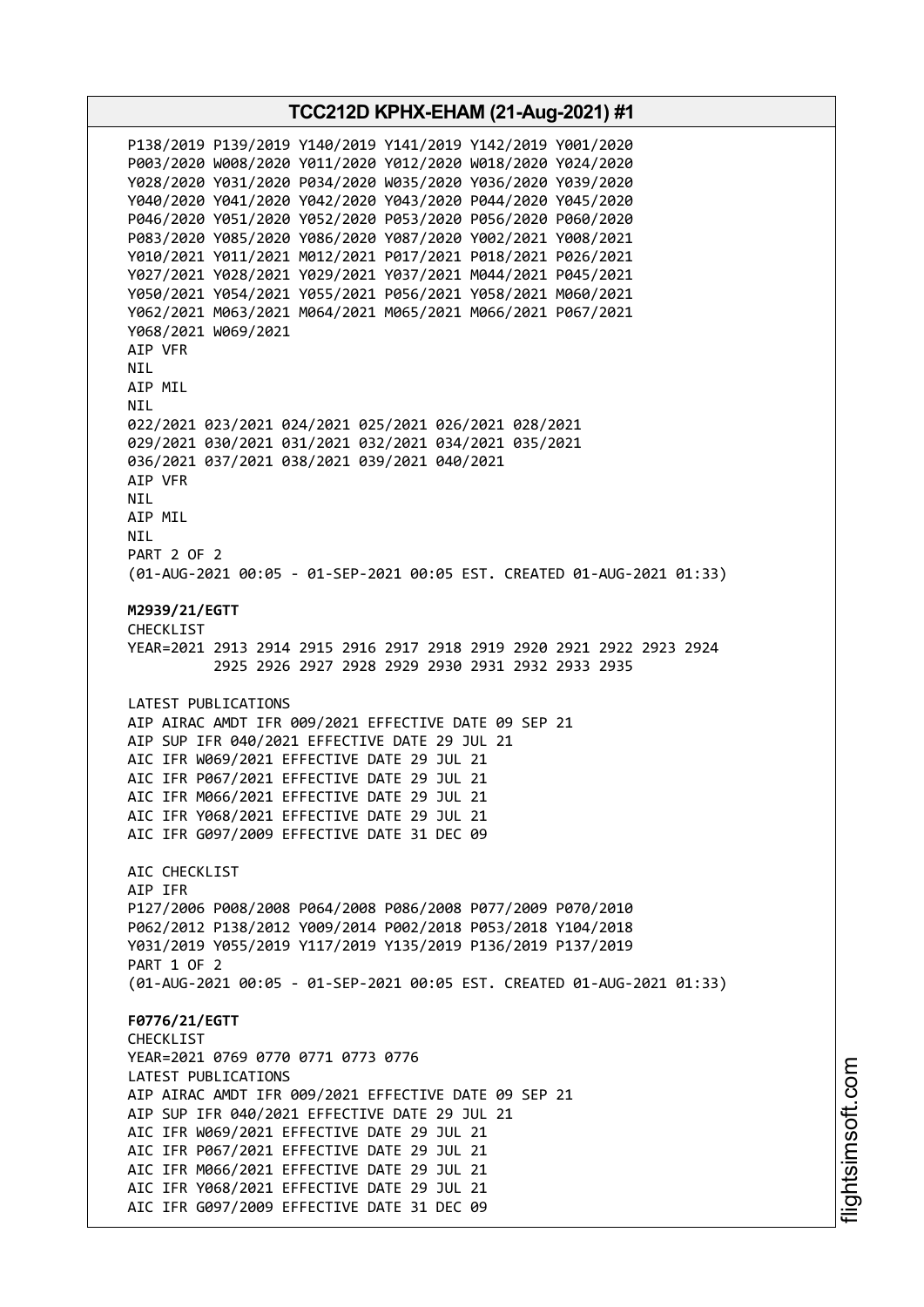## **TCC212D KPHX-EHAM (21-Aug-2021) #1** AIC CHECKLIST AIP IFR P127/2006 P008/2008 P064/2008 P086/2008 P077/2009 P070/2010 P062/2012 P138/2012 Y009/2014 P002/2018 P053/2018 Y104/2018 Y031/2019 Y055/2019 Y117/2019 Y135/2019 P136/2019 P137/2019 P138/2019 P139/2019 Y140/2019 Y141/2019 Y142/2019 Y001/2020 P003/2020 W008/2020 Y011/2020 Y012/2020 W018/2020 Y024/2020 Y028/2020 Y031/2020 P034/2020 W035/2020 Y036/2020 Y039/2020 Y040/2020 Y041/2020 Y042/2020 Y043/2020 P044/2020 Y045/2020 PART 1 OF 2 (01-AUG-2021 00:05 - 01-SEP-2021 00:05 EST. CREATED 01-AUG-2021 01:31) **F0776/21/EGTT** P046/2020 Y051/2020 Y052/2020 P053/2020 P056/2020 P060/2020 P083/2020 Y085/2020 Y086/2020 Y087/2020 Y002/2021 Y008/2021 Y010/2021 Y011/2021 M012/2021 P017/2021 P018/2021 P026/2021 Y027/2021 Y028/2021 Y029/2021 Y037/2021 M044/2021 P045/2021 Y050/2021 Y054/2021 Y055/2021 P056/2021 Y058/2021 M060/2021 Y062/2021 M063/2021 M064/2021 M065/2021 M066/2021 P067/2021 Y068/2021 W069/2021 AIP VFR NIL AIP MIL NIL SUP CHECKLIST AIP IFR 053/2018 060/2018 011/2019 023/2019 025/2019 003/2020 017/2020 019/2020 023/2020 030/2020 031/2020 032/2020 037/2020 038/2020 039/2020 045/2020 046/2020 048/2020 049/2020 052/2020 002/2021 003/2021 007/2021 008/2021 012/2021 014/2021 017/2021 018/2021 019/2021 020/2021 022/2021 023/2021 024/2021 025/2021 026/2021 028/2021 029/2021 030/2021 031/2021 032/2021 034/2021 035/2021 036/2021 037/2021 038/2021 039/2021 040/2021 AIP VFR **NTI** AIP MIL **NTI** PART 2 OF 2 (01-AUG-2021 00:05 - 01-SEP-2021 00:05 EST. CREATED 01-AUG-2021 01:31) **N0151/21/EGTT** P083/2020 Y085/2020 Y086/2020 Y087/2020 Y002/2021 Y008/2021 Y010/2021 Y011/2021 M012/2021 P017/2021 P018/2021 P026/2021 Y027/2021 Y028/2021 Y029/2021 Y037/2021 M044/2021 P045/2021 Y050/2021 Y054/2021 Y055/2021 P056/2021 Y058/2021 M060/2021 Y062/2021 M063/2021 M064/2021 M065/2021 M066/2021 P067/2021 Y068/2021 W069/2021 AIP VFR NIL AIP MIL NIL SUP CHECKLIST AIP IFR 053/2018 060/2018 011/2019 023/2019 025/2019 003/2020 017/2020 019/2020 023/2020 030/2020 031/2020 032/2020 037/2020 038/2020 039/2020 045/2020 046/2020 048/2020 049/2020 052/2020 002/2021 003/2021 007/2021 008/2021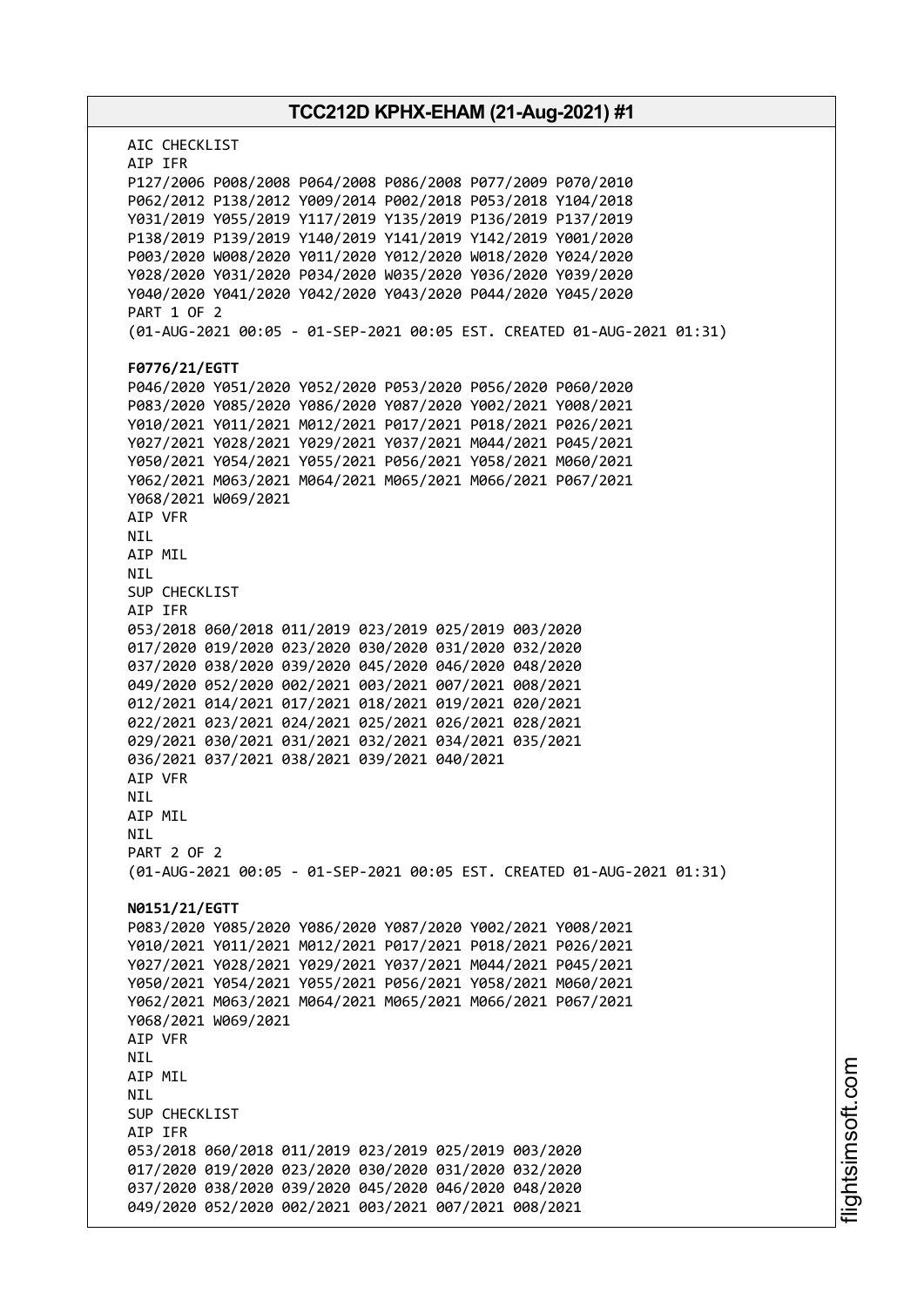012/2021 014/2021 017/2021 018/2021 019/2021 020/2021 022/2021 023/2021 024/2021 025/2021 026/2021 028/2021 029/2021 030/2021 031/2021 032/2021 034/2021 035/2021 036/2021 037/2021 038/2021 039/2021 040/2021 AIP VFR NIL AIP MIL NIL PART 2 OF 2 (01-AUG-2021 00:05 - 01-SEP-2021 00:05 EST. CREATED 01-AUG-2021 01:29) **N0151/21/EGTT** CHECKLIST YEAR=2021 0095 0111 0112 0113 0118 0122 0123 0124 0127 0136 0138 0139 0141 0142 0143 0145 0147 0149 0150 0151 LATEST PUBLICATIONS AIP AIRAC AMDT IFR 009/2021 EFFECTIVE DATE 09 SEP 21 AIP SUP IFR 040/2021 EFFECTIVE DATE 29 JUL 21 AIC IFR W069/2021 EFFECTIVE DATE 29 JUL 21 AIC IFR P067/2021 EFFECTIVE DATE 29 JUL 21 AIC IFR M066/2021 EFFECTIVE DATE 29 JUL 21 AIC IFR Y068/2021 EFFECTIVE DATE 29 JUL 21 AIC IFR G097/2009 EFFECTIVE DATE 31 DEC 09 AIC CHECKLIST AIP IFR P127/2006 P008/2008 P064/2008 P086/2008 P077/2009 P070/2010 P062/2012 P138/2012 Y009/2014 P002/2018 P053/2018 Y104/2018 Y031/2019 Y055/2019 Y117/2019 Y135/2019 P136/2019 P137/2019 P138/2019 P139/2019 Y140/2019 Y141/2019 Y142/2019 Y001/2020 P003/2020 W008/2020 Y011/2020 Y012/2020 W018/2020 Y024/2020 Y028/2020 Y031/2020 P034/2020 W035/2020 Y036/2020 Y039/2020 Y040/2020 Y041/2020 Y042/2020 Y043/2020 P044/2020 Y045/2020 P046/2020 Y051/2020 Y052/2020 P053/2020 P056/2020 P060/2020 PART 1 OF 2 (01-AUG-2021 00:05 - 01-SEP-2021 00:05 EST. CREATED 01-AUG-2021 01:29) **B1876/21/EGTT** AIC IFR Y068/2021 EFFECTIVE DATE 29 JUL 21 AIC IFR G097/2009 EFFECTIVE DATE 31 DEC 09 AIC CHECKLIST AIP IFR P127/2006 P008/2008 P064/2008 P086/2008 P077/2009 P070/2010 P062/2012 P138/2012 Y009/2014 P002/2018 P053/2018 Y104/2018 Y031/2019 Y055/2019 Y117/2019 Y135/2019 P136/2019 P137/2019 P138/2019 P139/2019 Y140/2019 Y141/2019 Y142/2019 Y001/2020 P003/2020 W008/2020 Y011/2020 Y012/2020 W018/2020 Y024/2020 Y028/2020 Y031/2020 P034/2020 W035/2020 Y036/2020 Y039/2020 Y040/2020 Y041/2020 Y042/2020 Y043/2020 P044/2020 Y045/2020 P046/2020 Y051/2020 Y052/2020 P053/2020 P056/2020 P060/2020 P083/2020 Y085/2020 Y086/2020 Y087/2020 Y002/2021 Y008/2021 Y010/2021 Y011/2021 M012/2021 P017/2021 P018/2021 P026/2021 Y027/2021 Y028/2021 Y029/2021 Y037/2021 M044/2021 P045/2021 Y050/2021 Y054/2021 Y055/2021 P056/2021 Y058/2021 M060/2021 Y062/2021 M063/2021 M064/2021 M065/2021 M066/2021 P067/2021 Y068/2021 W069/2021 PART 2 OF 3 (01-AUG-2021 00:05 - 01-SEP-2021 00:05 EST. CREATED 01-AUG-2021 01:28)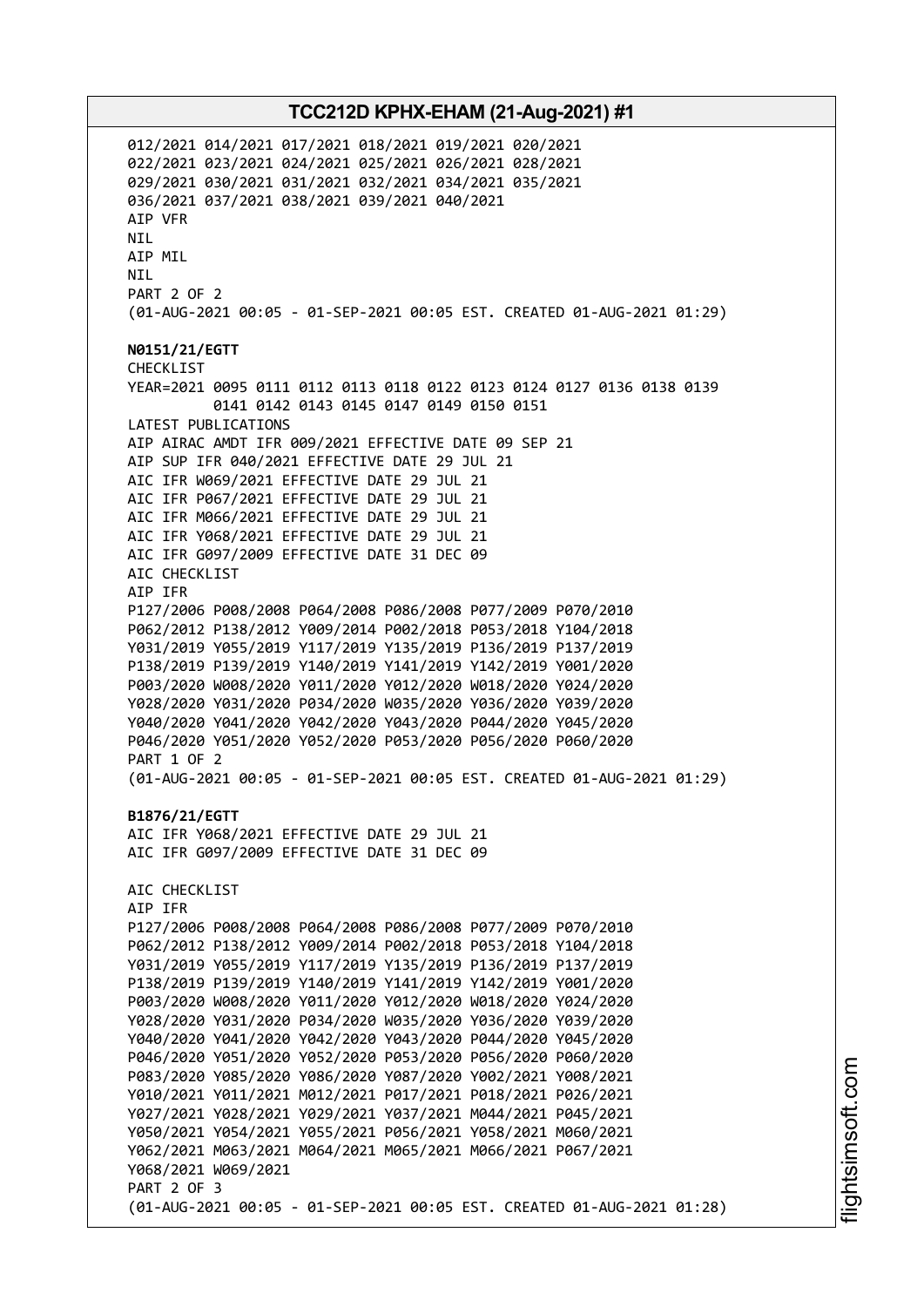**B1876/21/EGTT** CHECKLIST YEAR=2021 0989 1036 1041 1142 1175 1194 1205 1206 1207 1209 1372 1378 1413 1431 1537 1558 1579 1630 1705 1717 1725 1743 1747 1750 1751 1753 1790 1813 1816 1824 1836 1837 1839 1840 1841 1843 1844 1854 1856 1857 1860 1861 1862 1863 1864 1865 1866 1867 LATEST PUBLICATIONS AIP AIRAC AMDT IFR 009/2021 EFFECTIVE DATE 09 SEP 21 AIP SUP IFR 040/2021 EFFECTIVE DATE 29 JUL 21 AIC IFR W069/2021 EFFECTIVE DATE 29 JUL 21 AIC IFR P067/2021 EFFECTIVE DATE 29 JUL 21 AIC IFR M066/2021 EFFECTIVE DATE 29 JUL 21 PART 1 OF 3 (01-AUG-2021 00:05 - 01-SEP-2021 00:05 EST. CREATED 01-AUG-2021 01:28) **B1876/21/EGTT** AIP VFR NIL AIP MIL NIL SUP CHECKLIST AIP IFR 053/2018 060/2018 011/2019 023/2019 025/2019 003/2020 017/2020 019/2020 023/2020 030/2020 031/2020 032/2020 037/2020 038/2020 039/2020 045/2020 046/2020 048/2020 049/2020 052/2020 002/2021 003/2021 007/2021 008/2021 012/2021 014/2021 017/2021 018/2021 019/2021 020/2021 022/2021 023/2021 024/2021 025/2021 026/2021 028/2021 029/2021 030/2021 031/2021 032/2021 034/2021 035/2021 036/2021 037/2021 038/2021 039/2021 040/2021 AIP VFR **NTI** AIP MIL **NTL** PART 3 OF 3 (01-AUG-2021 00:05 - 01-SEP-2021 00:05 EST. CREATED 01-AUG-2021 01:28) **A2748/21/EGTT** Y031/2019 Y055/2019 Y117/2019 Y135/2019 P136/2019 P137/2019 P138/2019 P139/2019 Y140/2019 Y141/2019 Y142/2019 Y001/2020 P003/2020 W008/2020 Y011/2020 Y012/2020 W018/2020 Y024/2020 Y028/2020 Y031/2020 P034/2020 W035/2020 Y036/2020 Y039/2020 Y040/2020 Y041/2020 Y042/2020 Y043/2020 P044/2020 Y045/2020 P046/2020 Y051/2020 Y052/2020 P053/2020 P056/2020 P060/2020 P083/2020 Y085/2020 Y086/2020 Y087/2020 Y002/2021 Y008/2021 Y010/2021 Y011/2021 M012/2021 P017/2021 P018/2021 P026/2021 Y027/2021 Y028/2021 Y029/2021 Y037/2021 M044/2021 P045/2021 Y050/2021 Y054/2021 Y055/2021 P056/2021 Y058/2021 M060/2021 Y062/2021 M063/2021 M064/2021 M065/2021 M066/2021 P067/2021 Y068/2021 W069/2021 AIP VFR **NTI** AIP MIL **NTI** SUP CHECKLIST AIP IFR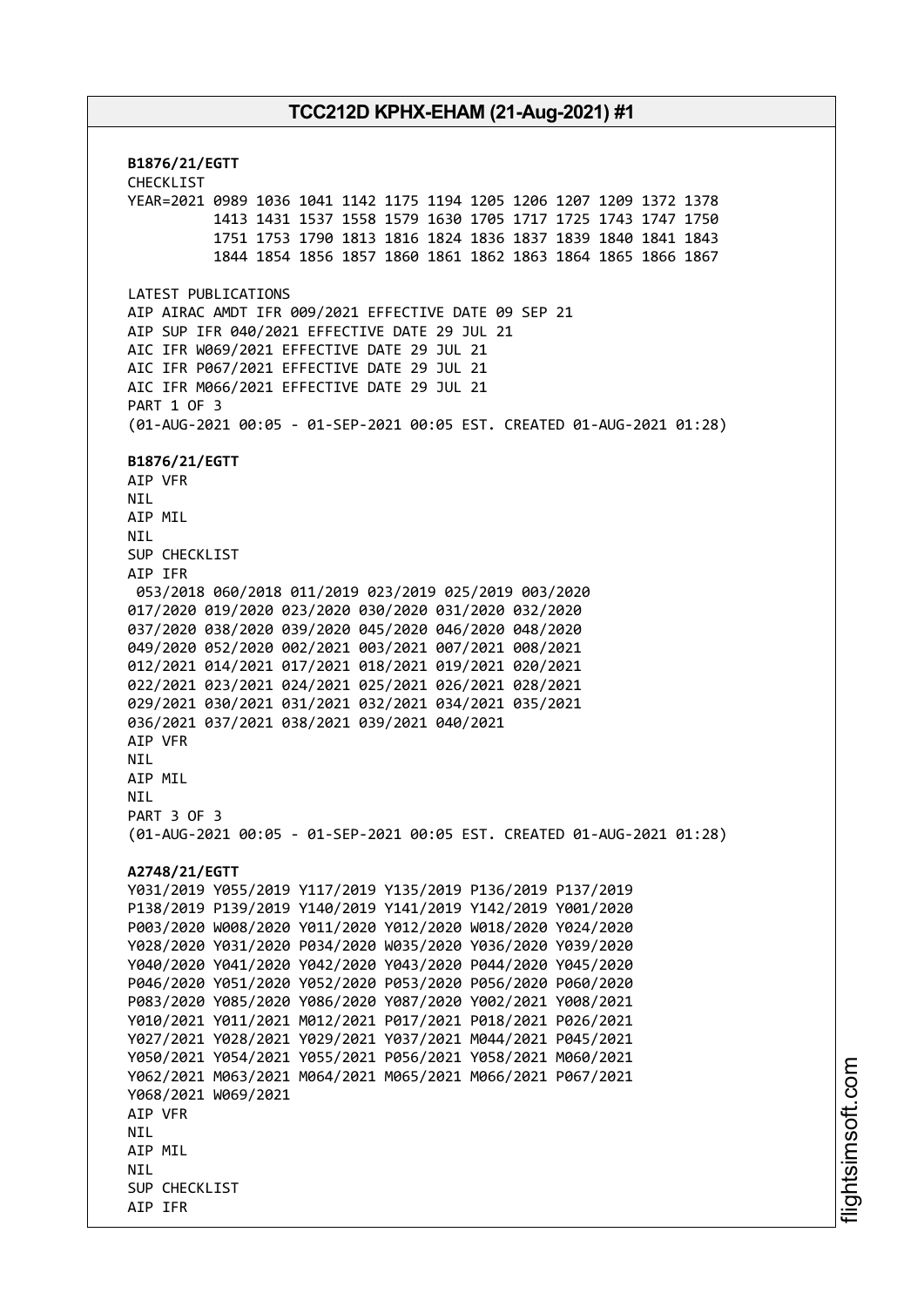053/2018 060/2018 011/2019 023/2019 025/2019 003/2020 017/2020 019/2020 023/2020 030/2020 031/2020 032/2020 037/2020 038/2020 039/2020 045/2020 046/2020 048/2020 049/2020 052/2020 002/2021 003/2021 007/2021 008/2021 012/2021 014/2021 017/2021 018/2021 019/2021 020/2021 022/2021 023/2021 024/2021 025/2021 026/2021 028/2021 029/2021 030/2021 031/2021 032/2021 034/2021 035/2021 036/2021 037/2021 038/2021 039/2021 040/2021 AIP VFR NIL AIP MIL **NTI** PART 2 OF 2 (01-AUG-2021 00:05 - 01-SEP-2021 00:05 EST. CREATED 01-AUG-2021 01:27) **A2748/21/EGTT** CHECKLIST YEAR=2021 1471 1502 1566 1576 1577 1596 1650 1662 1674 1675 1713 1740 1747 1798 1845 1938 1940 1970 2020 2025 2032 2033 2034 2078 2111 2138 2167 2168 2211 2224 2259 2270 2290 2310 2320 2328 2345 2385 2391 2393 2395 2398 2410 2411 2434 2441 2445 2455 2457 2462 2463 2464 2484 2509 2510 2524 2527 2528 2530 2548 2556 2583 2592 2593 2594 2595 2596 2597 2598 2599 2600 2601 2602 2609 2611 2612 2629 2631 2632 2641 2642 2650 2651 2673 2674 2680 2682 2685 2686 2690 2692 2694 2701 2702 2703 2704 2705 2709 2710 2711 2713 2715 2716 2721 2722 2723 2728 2733 2736 2738 2741 2744 2745 2747 LATEST PUBLICATIONS AIP AIRAC AMDT IFR 009/2021 EFFECTIVE DATE 09 SEP 21 AIP SUP IFR 040/2021 EFFECTIVE DATE 29 JUL 21 AIC IFR W069/2021 EFFECTIVE DATE 29 JUL 21 AIC IFR P067/2021 EFFECTIVE DATE 29 JUL 21 AIC IFR M066/2021 EFFECTIVE DATE 29 JUL 21 AIC IFR Y068/2021 EFFECTIVE DATE 29 JUL 21 AIC IFR G097/2009 EFFECTIVE DATE 31 DEC 09 ATC CHECKLIST AIP IFR P127/2006 P008/2008 P064/2008 P086/2008 P077/2009 P070/2010 P062/2012 P138/2012 Y009/2014 P002/2018 P053/2018 Y104/2018 PART 1 OF 2 (01-AUG-2021 00:05 - 01-SEP-2021 00:05 EST. CREATED 01-AUG-2021 01:27) **Q0411/21/EGTT** P083/2020 Y085/2020 Y086/2020 Y087/2020 Y002/2021 Y008/2021 Y010/2021 Y011/2021 M012/2021 P017/2021 P018/2021 P026/2021 Y027/2021 Y028/2021 Y029/2021 Y037/2021 M044/2021 P045/2021 Y050/2021 Y054/2021 Y055/2021 P056/2021 Y058/2021 M060/2021 Y062/2021 M063/2021 M064/2021 M065/2021 M066/2021 P067/2021 Y068/2021 W069/2021 AIP VFR NIL AIP MIL NIL SUP CHECKLIST AIP IFR 053/2018 060/2018 011/2019 023/2019 025/2019 003/2020 017/2020 019/2020 023/2020 030/2020 031/2020 032/2020 037/2020 038/2020 039/2020 045/2020 046/2020 048/2020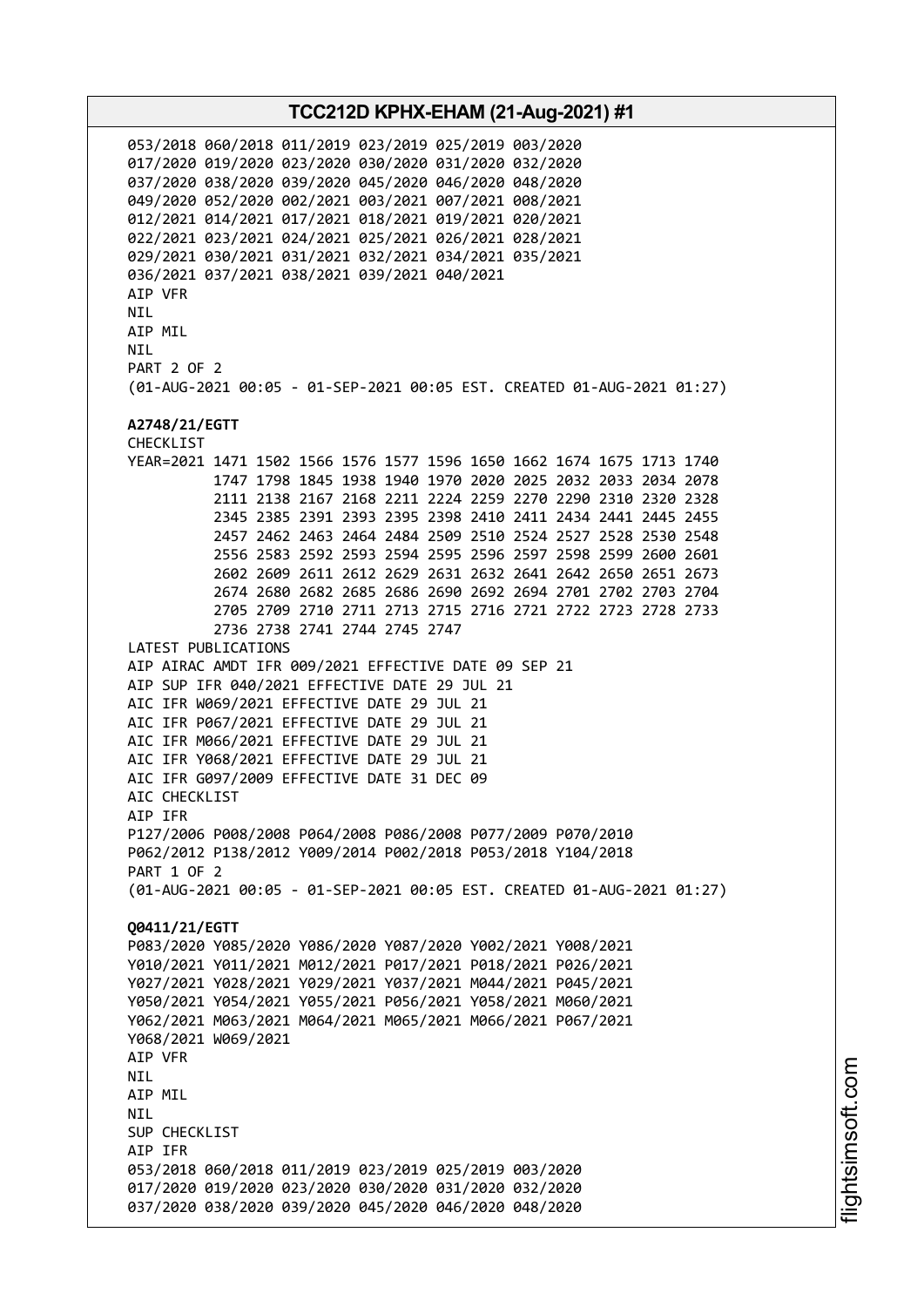049/2020 052/2020 002/2021 003/2021 007/2021 008/2021 012/2021 014/2021 017/2021 018/2021 019/2021 020/2021 022/2021 023/2021 024/2021 025/2021 026/2021 028/2021 029/2021 030/2021 031/2021 032/2021 034/2021 035/2021 036/2021 037/2021 038/2021 039/2021 040/2021 AIP VFR NIL AIP MIL NIL PART 2 OF 2 (01-AUG-2021 00:05 - 01-SEP-2021 00:05 EST. CREATED 01-AUG-2021 01:12) **K0336/21/EGTT** AIC IFR P067/2021 EFFECTIVE DATE 29 JUL 21 AIC IFR M066/2021 EFFECTIVE DATE 29 JUL 21 AIC IFR Y068/2021 EFFECTIVE DATE 29 JUL 21 AIC IFR G097/2009 EFFECTIVE DATE 31 DEC 09 AIC CHECKLIST AIP IFR P127/2006 P008/2008 P064/2008 P086/2008 P077/2009 P070/2010 P062/2012 P138/2012 Y009/2014 P002/2018 P053/2018 Y104/2018 Y031/2019 Y055/2019 Y117/2019 Y135/2019 P136/2019 P137/2019 P138/2019 P139/2019 Y140/2019 Y141/2019 Y142/2019 Y001/2020 P003/2020 W008/2020 Y011/2020 Y012/2020 W018/2020 Y024/2020 Y028/2020 Y031/2020 P034/2020 W035/2020 Y036/2020 Y039/2020 Y040/2020 Y041/2020 Y042/2020 Y043/2020 P044/2020 Y045/2020 P046/2020 Y051/2020 Y052/2020 P053/2020 P056/2020 P060/2020 P083/2020 Y085/2020 Y086/2020 Y087/2020 Y002/2021 Y008/2021 Y010/2021 Y011/2021 M012/2021 P017/2021 P018/2021 P026/2021 Y027/2021 Y028/2021 Y029/2021 Y037/2021 M044/2021 P045/2021 Y050/2021 Y054/2021 Y055/2021 P056/2021 Y058/2021 M060/2021 PART 2 OF 3 (01-AUG-2021 00:05 - 01-SEP-2021 00:05 EST. CREATED 01-AUG-2021 01:12) **Q0411/21/EGTT** CHECKLIST YEAR=2021 0387 0393 0400 0402 0404 0405 0406 0407 0408 0409 0410 0411 LATEST PUBLICATIONS AIP AIRAC AMDT IFR 009/2021 EFFECTIVE DATE 09 SEP 21 AIP SUP IFR 040/2021 EFFECTIVE DATE 29 JUL 21 AIC IFR W069/2021 EFFECTIVE DATE 29 JUL 21 AIC IFR P067/2021 EFFECTIVE DATE 29 JUL 21 AIC IFR M066/2021 EFFECTIVE DATE 29 JUL 21 AIC IFR Y068/2021 EFFECTIVE DATE 29 JUL 21 AIC IFR G097/2009 EFFECTIVE DATE 31 DEC 09 AIC CHECKLIST AIP IFR P127/2006 P008/2008 P064/2008 P086/2008 P077/2009 P070/2010 P062/2012 P138/2012 Y009/2014 P002/2018 P053/2018 Y104/2018 Y031/2019 Y055/2019 Y117/2019 Y135/2019 P136/2019 P137/2019 P138/2019 P139/2019 Y140/2019 Y141/2019 Y142/2019 Y001/2020 P003/2020 W008/2020 Y011/2020 Y012/2020 W018/2020 Y024/2020 Y028/2020 Y031/2020 P034/2020 W035/2020 Y036/2020 Y039/2020 Y040/2020 Y041/2020 Y042/2020 Y043/2020 P044/2020 Y045/2020 P046/2020 Y051/2020 Y052/2020 P053/2020 P056/2020 P060/2020 PART 1 OF 2 (01-AUG-2021 00:05 - 01-SEP-2021 00:05 EST. CREATED 01-AUG-2021 01:12)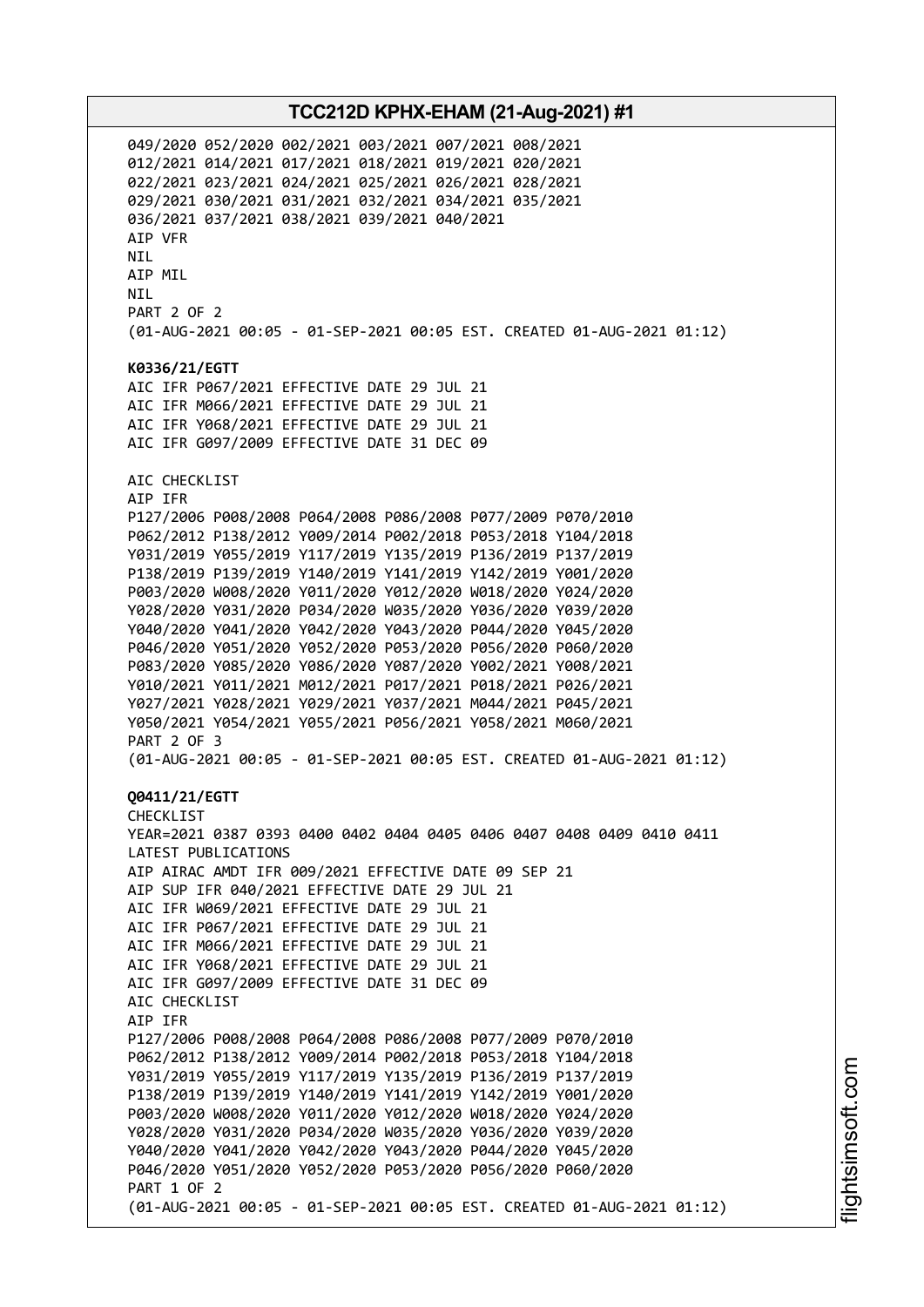**K0336/21/EGTT** CHECKLIST YEAR=2021 0202 0203 0204 0209 0211 0212 0215 0216 0217 0219 0220 0221 0222 0223 0224 0225 0227 0228 0230 0231 0233 0235 0236 0237 0238 0241 0242 0250 0251 0252 0253 0254 0255 0259 0260 0261 0262 0263 0269 0271 0275 0276 0277 0279 0281 0286 0287 0292 0293 0298 0299 0303 0306 0307 0313 0314 0315 0316 0317 0319 0321 0324 0325 0329 0333 0334 0335 LATEST PUBLICATIONS AIP AIRAC AMDT IFR 009/2021 EFFECTIVE DATE 09 SEP 21 AIP SUP IFR 040/2021 EFFECTIVE DATE 29 JUL 21 AIC IFR W069/2021 EFFECTIVE DATE 29 JUL 21 PART 1 OF 3 (01-AUG-2021 00:05 - 01-SEP-2021 00:05 EST. CREATED 01-AUG-2021 01:12) **K0336/21/EGTT** Y062/2021 M063/2021 M064/2021 M065/2021 M066/2021 P067/2021 (01-AUG-2021 00:05 - 01-SEP-2021 00:05 EST. CREATED 01-AUG-2021 01:12) **C7728/21/EGTT** Y031/2019 Y055/2019 Y117/2019 Y135/2019 P136/2019 P137/2019 P138/2019 P139/2019 Y140/2019 Y141/2019 Y142/2019 Y001/2020 P003/2020 W008/2020 Y011/2020 Y012/2020 W018/2020 Y024/2020 Y028/2020 Y031/2020 P034/2020 W035/2020 Y036/2020 Y039/2020 Y040/2020 Y041/2020 Y042/2020 Y043/2020 P044/2020 Y045/2020 P046/2020 Y051/2020 Y052/2020 P053/2020 P056/2020 P060/2020 P083/2020 Y085/2020 Y086/2020 Y087/2020 Y002/2021 Y008/2021 Y010/2021 Y011/2021 M012/2021 P017/2021 P018/2021 P026/2021 Y027/2021 Y028/2021 Y029/2021 Y037/2021 M044/2021 P045/2021 Y050/2021 Y054/2021 Y055/2021 P056/2021 Y058/2021 M060/2021 Y062/2021 M063/2021 M064/2021 M065/2021 M066/2021 P067/2021 Y068/2021 W069/2021 AIP VFR **NTI** AIP MIL **NTI** SUP CHECKLIST AIP IFR 053/2018 060/2018 011/2019 023/2019 025/2019 003/2020 017/2020 019/2020 023/2020 030/2020 031/2020 032/2020 037/2020 038/2020 039/2020 045/2020 046/2020 048/2020 049/2020 052/2020 002/2021 003/2021 007/2021 008/2021 012/2021 014/2021 017/2021 018/2021 019/2021 020/2021 022/2021 023/2021 024/2021 025/2021 026/2021 028/2021 029/2021 030/2021 031/2021 032/2021 034/2021 035/2021 036/2021 037/2021 038/2021 039/2021 040/2021 AIP VFR NIL AIP MIL **NTL** PART 3 OF 3 (01-AUG-2021 00:05 - 01-SEP-2021 00:05 EST. CREATED 01-AUG-2021 01:07) **C7728/21/EGTT** CHECKLIST YEAR=2021 1934 2190 3078 4070 4072 4325 4334 4408 4500 4629 4642 4711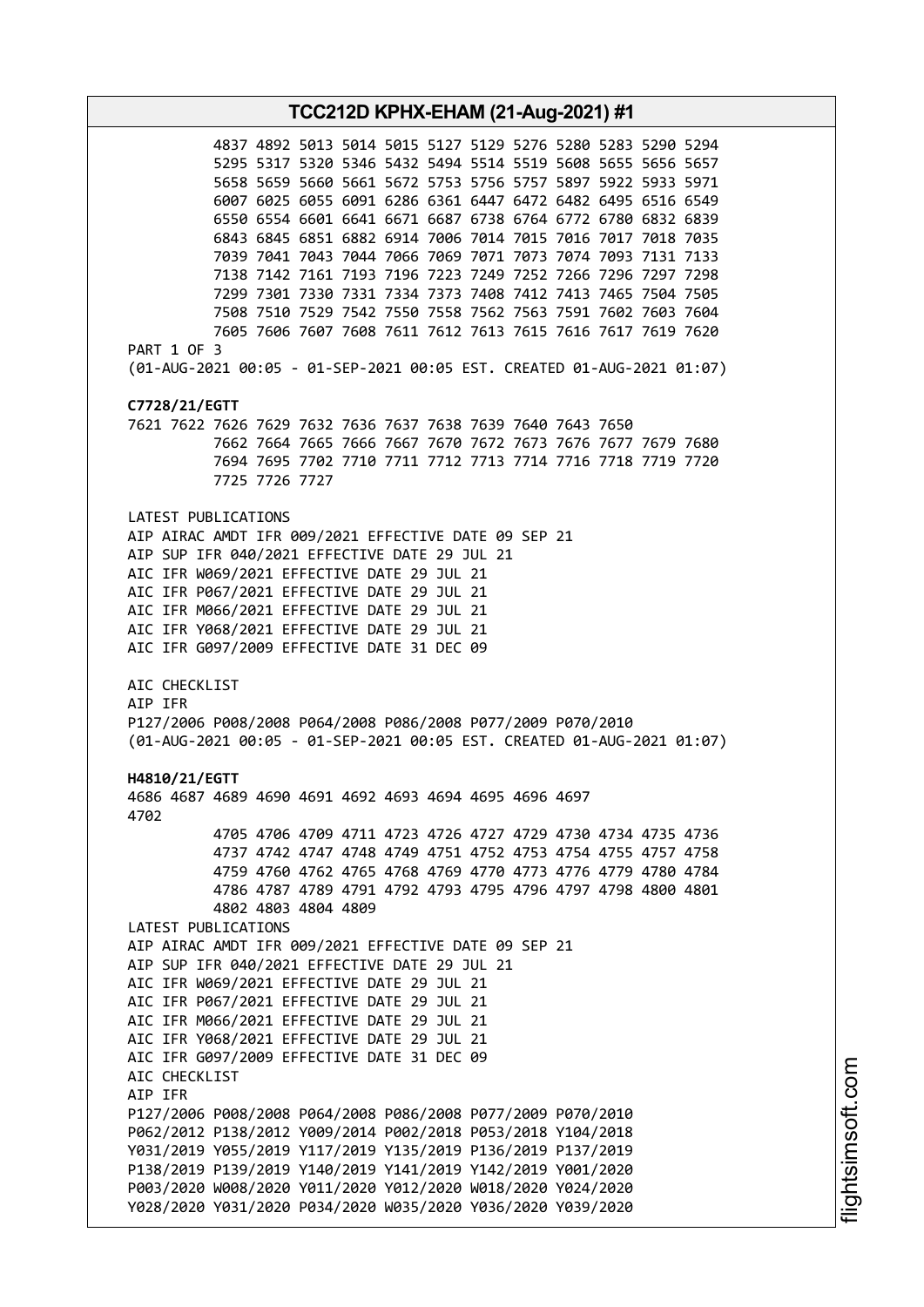Y040/2020 Y041/2020 Y042/2020 Y043/2020 P044/2020 Y045/2020 P046/2020 Y051/2020 Y052/2020 P053/2020 P056/2020 P060/2020 PART 2 OF 3 (01-AUG-2021 00:05 - 01-SEP-2021 00:05 EST. CREATED 01-AUG-2021 00:59) **H4810/21/EGTT** P127/2006 P008/2008 P064/2008 P086/2008 P077/2009 P070/2010 P062/2012 P138/2012 Y009/2014 P002/2018 P053/2018 Y104/2018 Y031/2019 Y055/2019 Y117/2019 Y135/2019 P136/2019 P137/2019 P138/2019 P139/2019 Y140/2019 Y141/2019 Y142/2019 Y001/2020 P003/2020 W008/2020 Y011/2020 Y012/2020 W018/2020 Y024/2020 Y028/2020 Y031/2020 P034/2020 W035/2020 Y036/2020 Y039/2020 Y040/2020 Y041/2020 Y042/2020 Y043/2020 P044/2020 Y045/2020 P046/2020 Y051/2020 Y052/2020 P053/2020 P056/2020 P060/2020 PART 2 OF 3 P083/2020 Y085/2020 Y086/2020 Y087/2020 Y002/2021 Y008/2021 Y010/2021 Y011/2021 M012/2021 P017/2021 P018/2021 P026/2021 Y027/2021 Y028/2021 Y029/2021 Y037/2021 M044/2021 P045/2021 Y050/2021 Y054/2021 Y055/2021 P056/2021 Y058/2021 M060/2021 Y062/2021 M063/2021 M064/2021 M065/2021 M066/2021 P067/2021 Y068/2021 W069/2021 AIP VFR NIL AIP MIL NIL SUP CHECKLIST AIP IFR 053/2018 060/2018 011/2019 023/2019 025/2019 003/2020 017/2020 019/2020 023/2020 030/2020 031/2020 032/2020 037/2020 038/2020 039/2020 045/2020 046/2020 048/2020 049/2020 052/2020 002/2021 003/2021 007/2021 008/2021 012/2021 014/2021 017/2021 018/2021 019/2021 020/2021 022/2021 023/2021 024/2021 025/2021 026/2021 028/2021 029/2021 030/2021 031/2021 032/2021 034/2021 035/2021 036/2021 037/2021 038/2021 039/2021 040/2021 AIP VFR NIL AIP MIL NIL PART 3 OF 3 (01-AUG-2021 00:05 - 01-SEP-2021 00:05 EST. CREATED 01-AUG-2021 00:59) **H4810/21/EGTT CHECKLIST** YEAR=2020 4986 4987 4988 YEAR=2021 0911 0951 0952 0953 0954 0955 0960 1565 1567 1568 1571 1573 1657 1693 1768 1769 1770 1771 1772 1773 1776 1778 1779 1780 1781 1792 1832 1948 1969 2046 2165 2293 2294 2295 2298 2300 2301 2302 2462 2465 2507 2515 2691 2694 2695 2696 2739 2740 2765 2832 3003 3015 3016 3018 3069 3070 3168 3211 3216 3223 3231 3288 3301 3308 3327 3342 3346 3347 3349 3350 3383 3384 3385 3418 3419 3521 3562 3579 3580 3581 3631 3725 3997 4042 4044 4053 4064 4084 4085 4094 4096 4097 4119 4129 4130 4131 4132 4133 4158 4165 4181 4193 4201 4204 4209 4293 4312 4319 4327 4360 4361 4363 4364 4365 4372 4373 4379 4394 4433 4451 4453 4476 4477 4478 4480 4513 4514 4516 4519 4521 4522 4527 4529 4531 4532 4533 4534 4535 4537 4538 4540 4544 4545 4546 4549 4565 4567 4573 4596 4600 4608 4611 4615 4616 4617 4625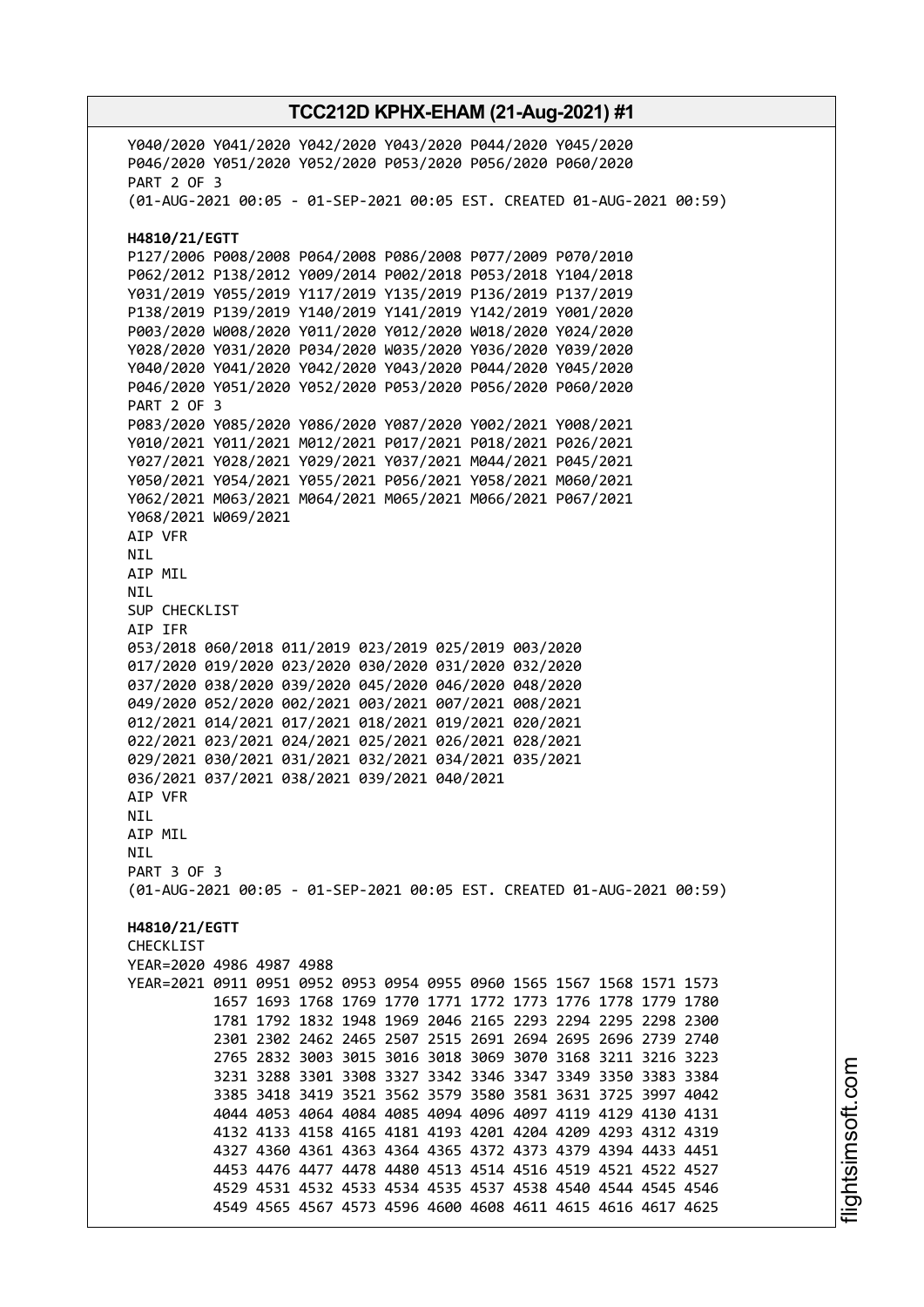4653 4662 4668 4673 4674 4677 4680 4681 4682 4683 4684 4685 PART 1 OF 3 (01-AUG-2021 00:05 - 01-SEP-2021 00:05 EST. CREATED 01-AUG-2021 00:59) **J2907/21/EGTT** AIP VFR NIL AIP MIL NIL SUP CHECKLIST AIP IFR (01-AUG-2021 00:05 - 01-SEP-2021 00:05 EST. CREATED 01-AUG-2021 00:57) **J2907/21/EGTT** AIC IFR Y068/2021 EFFECTIVE DATE 29 JUL 21 AIC IFR G097/2009 EFFECTIVE DATE 31 DEC 09 AIC CHECKLIST AIP IFR P127/2006 P008/2008 P064/2008 P086/2008 P077/2009 P070/2010 P062/2012 P138/2012 Y009/2014 P002/2018 P053/2018 Y104/2018 Y031/2019 Y055/2019 Y117/2019 Y135/2019 P136/2019 P137/2019 P138/2019 P139/2019 Y140/2019 Y141/2019 Y142/2019 Y001/2020 P003/2020 W008/2020 Y011/2020 Y012/2020 W018/2020 Y024/2020 Y028/2020 Y031/2020 P034/2020 W035/2020 Y036/2020 Y039/2020 Y040/2020 Y041/2020 Y042/2020 Y043/2020 P044/2020 Y045/2020 P046/2020 Y051/2020 Y052/2020 P053/2020 P056/2020 P060/2020 P083/2020 Y085/2020 Y086/2020 Y087/2020 Y002/2021 Y008/2021 Y010/2021 Y011/2021 M012/2021 P017/2021 P018/2021 P026/2021 Y027/2021 Y028/2021 Y029/2021 Y037/2021 M044/2021 P045/2021 Y050/2021 Y054/2021 Y055/2021 P056/2021 Y058/2021 M060/2021 Y062/2021 M063/2021 M064/2021 M065/2021 M066/2021 P067/2021 Y068/2021 W069/2021 PART 2 OF 3 (01-AUG-2021 00:05 - 01-SEP-2021 00:05 EST. CREATED 01-AUG-2021 00:57) **J2907/21/EGTT** CHECKLIST YEAR=2021 2634 2657 2668 2709 2710 2726 2762 2779 2834 2835 2836 2841 2843 2844 2845 2859 2860 2861 2862 2863 2864 2865 2866 2867 2868 2869 2870 2871 2872 2873 2874 2891 2892 2893 2894 2895 2896 2897 2898 2899 2900 2901 2902 2903 2904 2905 2906 LATEST PUBLICATIONS AIP AIRAC AMDT IFR 009/2021 EFFECTIVE DATE 09 SEP 21 AIP SUP IFR 040/2021 EFFECTIVE DATE 29 JUL 21 AIC IFR W069/2021 EFFECTIVE DATE 29 JUL 21 AIC IFR P067/2021 EFFECTIVE DATE 29 JUL 21 AIC IFR M066/2021 EFFECTIVE DATE 29 JUL 21 PART 1 OF 3 (01-AUG-2021 00:05 - 01-SEP-2021 00:05 EST. CREATED 01-AUG-2021 00:57) **U4729/21/EGTT CHECKLIST** YEAR=2021 2090 2703 2705 2706 2707 2854 2942 2964 2980 2981 3029 3040 3091 3099 3102 3103 3126 3136 3187 3203 3204 3208 3210 3254 3332 3353 3363 3391 3411 3417 3418 3433 3434 3516 3595 3598 3609 3627 3684 3702 3729 3749 3772 3773 3822 3852 3857 3874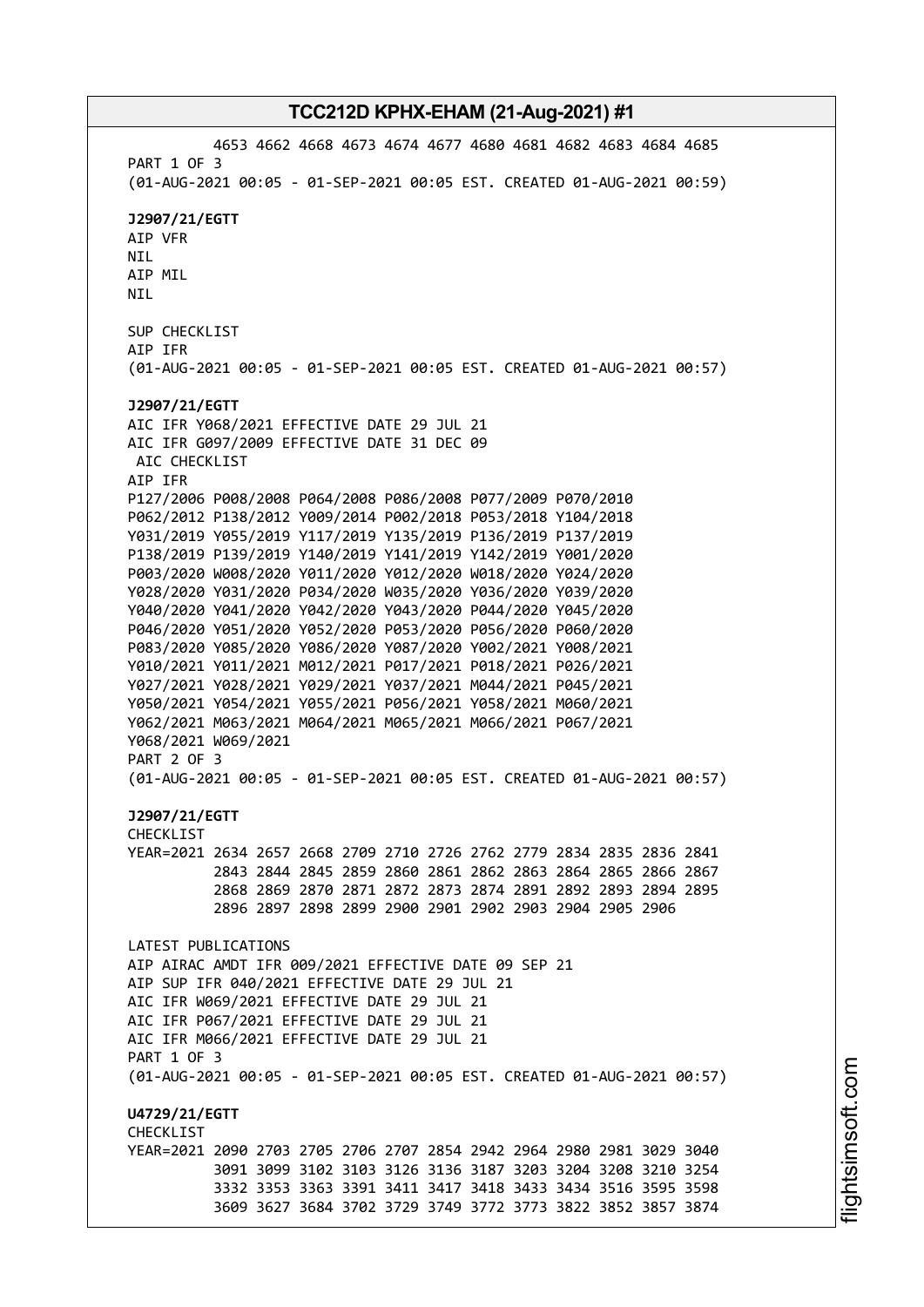## **TCC212D KPHX-EHAM (21-Aug-2021) #1** 3875 3876 3880 3938 3939 3957 3958 3959 3960 3961 3962 3979 4011 4019 4048 4056 4057 4058 4059 4062 4069 4070 4071 4072 4073 4074 4078 4080 4125 4143 4144 4151 4160 4163 4193 4203 4235 4240 4242 4246 4249 4256 4260 4267 4269 4276 4277 4286 4301 4311 4314 4327 4340 4349 4350 4351 4383 4384 4398 4402 4405 4406 4407 4433 4437 4452 4457 4464 4478 4481 4486 4487 4488 4494 4497 4498 4499 4507 4517 4554 4566 4570 4573 4574 4580 4586 4601 4602 4603 4605 4606 4609 4624 4628 4633 4638 4642 4656 4659 4664 4667 4668 4672 4675 4678 4683 4684 4689 4690 4692 4693 4695 4703 4704 4707 4708 4709 4710 4711 4713 4714 4718 4720 4721 4724 4727 4728 4729 LATEST PUBLICATIONS AIP AIRAC AMDT IFR 009/2021 EFFECTIVE DATE 09 SEP 21 AIP SUP IFR 040/2021 EFFECTIVE DATE 29 JUL 21 AIC IFR W069/2021 EFFECTIVE DATE 29 JUL 21 AIC IFR P067/2021 EFFECTIVE DATE 29 JUL 21 AIC IFR M066/2021 EFFECTIVE DATE 29 JUL 21 AIC IFR Y068/2021 EFFECTIVE DATE 29 JUL 21 PART 1 OF 2 (01-AUG-2021 00:05 - 01-SEP-2021 00:05 EST. CREATED 01-AUG-2021 00:54) **U4729/21/EGTT** AIC IFR G097/2009 EFFECTIVE DATE 31 DEC 09 AIC CHECKLIST AIP IFR P127/2006 P008/2008 P064/2008 P086/2008 P077/2009 P070/2010 P062/2012 P138/2012 Y009/2014 P002/2018 P053/2018 Y104/2018 Y031/2019 Y055/2019 Y117/2019 Y135/2019 P136/2019 P137/2019 P138/2019 P139/2019 Y140/2019 Y141/2019 Y142/2019 Y001/2020 P003/2020 W008/2020 Y011/2020 Y012/2020 W018/2020 Y024/2020 Y028/2020 Y031/2020 P034/2020 W035/2020 Y036/2020 Y039/2020 Y040/2020 Y041/2020 Y042/2020 Y043/2020 P044/2020 Y045/2020 P046/2020 Y051/2020 Y052/2020 P053/2020 P056/2020 P060/2020 P083/2020 Y085/2020 Y086/2020 Y087/2020 Y002/2021 Y008/2021 Y010/2021 Y011/2021 M012/2021 P017/2021 P018/2021 P026/2021 Y027/2021 Y028/2021 Y029/2021 Y037/2021 M044/2021 P045/2021 Y050/2021 Y054/2021 Y055/2021 P056/2021 Y058/2021 M060/2021 Y062/2021 M063/2021 M064/2021 M065/2021 M066/2021 P067/2021 Y068/2021 W069/2021 AIP VFR **NTI** AIP MIL NIL SUP CHECKLIST AIP IFR 053/2018 060/2018 011/2019 023/2019 025/2019 003/2020 017/2020 019/2020 023/2020 030/2020 031/2020 032/2020 037/2020 038/2020 039/2020 045/2020 046/2020 048/2020 049/2020 052/2020 002/2021 003/2021 007/2021 008/2021 012/2021 014/2021 017/2021 018/2021 019/2021 020/2021 022/2021 023/2021 024/2021 025/2021 026/2021 028/2021 029/2021 030/2021 031/2021 032/2021 034/2021 035/2021 036/2021 037/2021 038/2021 039/2021 040/2021 AIP VFR **NTI** AIP MIL **NTI** PART 2 OF 2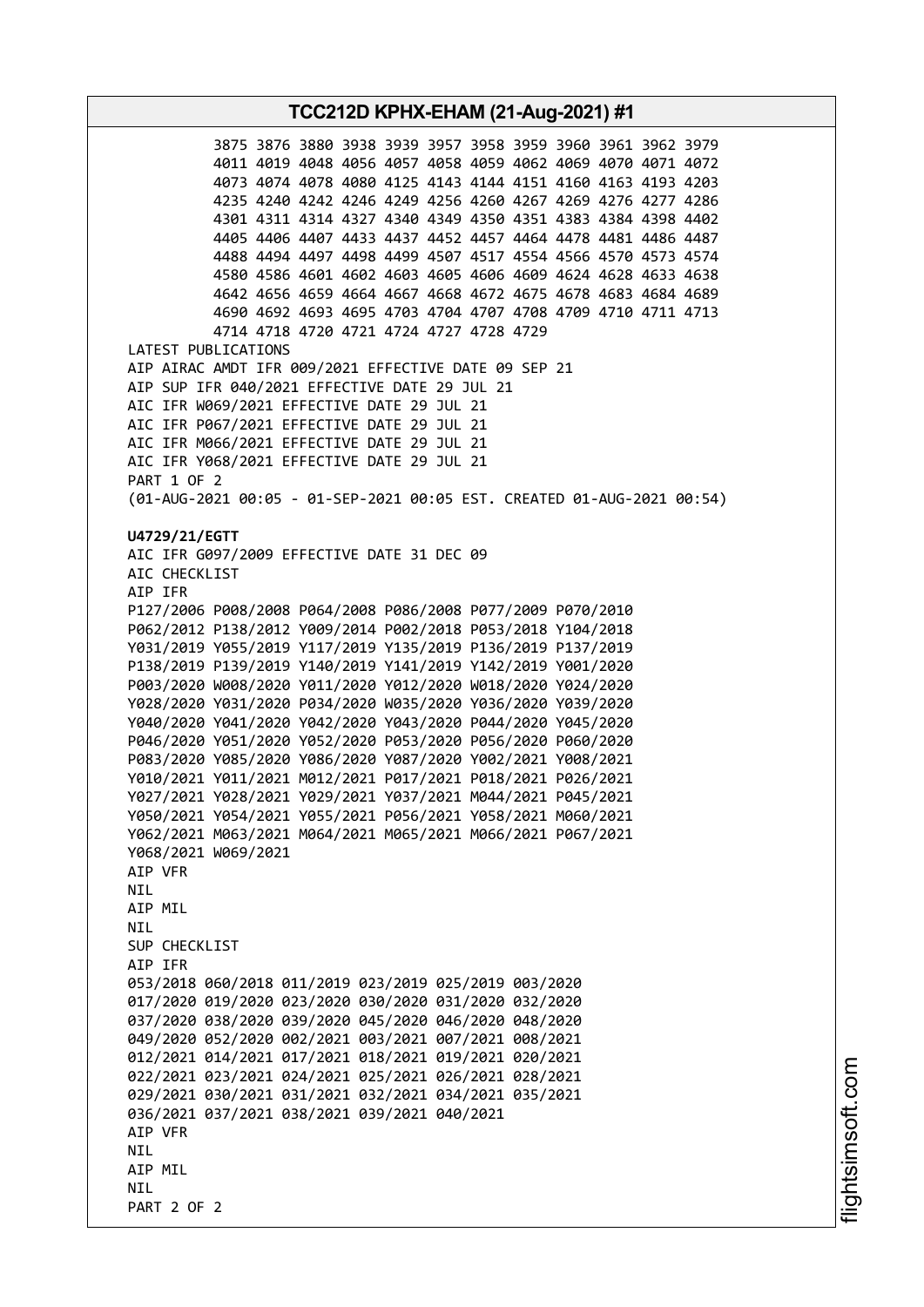(01-AUG-2021 00:05 - 01-SEP-2021 00:05 EST. CREATED 01-AUG-2021 00:54) **L3406/21/EGTT** CHECKLIST YEAR=2021 1858 1935 2118 2131 2132 2162 2179 2267 2268 2289 2333 2351 2437 2441 2512 2513 2559 2560 2561 2563 2582 2596 2644 2648 2658 2678 2696 2697 2728 2739 2742 2743 2746 2755 2769 2773 2775 2791 2793 2874 2880 2885 2886 2888 2923 2932 2961 2962 2979 2981 2983 2993 3082 3089 3093 3094 3098 3108 3115 3181 3182 3191 3210 3215 3219 3233 3252 3279 3280 3281 3282 3283 3284 3285 3297 3300 3305 3311 3312 3314 3317 3325 3328 3342 3344 3353 3357 3361 3363 3364 3365 3366 3369 3371 3373 3374 3375 3376 3378 3379 3388 3390 3391 3393 3394 3395 3396 3397 3398 3399 3400 3401 3402 LATEST PUBLICATIONS AIP AIRAC AMDT IFR 009/2021 EFFECTIVE DATE 09 SEP 21 AIP SUP IFR 040/2021 EFFECTIVE DATE 29 JUL 21 AIC IFR W069/2021 EFFECTIVE DATE 29 JUL 21 AIC IFR P067/2021 EFFECTIVE DATE 29 JUL 21 AIC IFR M066/2021 EFFECTIVE DATE 29 JUL 21 AIC IFR Y068/2021 EFFECTIVE DATE 29 JUL 21 AIC IFR G097/2009 EFFECTIVE DATE 31 DEC 09 AIC CHECKLIST AIP IFR PART 1 OF 2 (01-AUG-2021 00:05 - 01-SEP-2021 00:05 EST. CREATED 01-AUG-2021 00:51) **L3406/21/EGTT** P127/2006 P008/2008 P064/2008 P086/2008 P077/2009 P070/2010 P062/2012 P138/2012 Y009/2014 P002/2018 P053/2018 Y104/2018 Y031/2019 Y055/2019 Y117/2019 Y135/2019 P136/2019 P137/2019 P138/2019 P139/2019 Y140/2019 Y141/2019 Y142/2019 Y001/2020 P003/2020 W008/2020 Y011/2020 Y012/2020 W018/2020 Y024/2020 Y028/2020 Y031/2020 P034/2020 W035/2020 Y036/2020 Y039/2020 Y040/2020 Y041/2020 Y042/2020 Y043/2020 P044/2020 Y045/2020 P046/2020 Y051/2020 Y052/2020 P053/2020 P056/2020 P060/2020 P083/2020 Y085/2020 Y086/2020 Y087/2020 Y002/2021 Y008/2021 Y010/2021 Y011/2021 M012/2021 P017/2021 P018/2021 P026/2021 Y027/2021 Y028/2021 Y029/2021 Y037/2021 M044/2021 P045/2021 Y050/2021 Y054/2021 Y055/2021 P056/2021 Y058/2021 M060/2021 Y062/2021 M063/2021 M064/2021 M065/2021 M066/2021 P067/2021 Y068/2021 W069/2021 AIP VFR NIL AIP MIL **NTI** SUP CHECKLIST AIP IFR 053/2018 060/2018 011/2019 023/2019 025/2019 003/2020 017/2020 019/2020 023/2020 030/2020 031/2020 032/2020 037/2020 038/2020 039/2020 045/2020 046/2020 048/2020 049/2020 052/2020 002/2021 003/2021 007/2021 008/2021 012/2021 014/2021 017/2021 018/2021 019/2021 020/2021 022/2021 023/2021 024/2021 025/2021 026/2021 028/2021 029/2021 030/2021 031/2021 032/2021 034/2021 035/2021 036/2021 037/2021 038/2021 039/2021 040/2021 AIP VFR **NTL**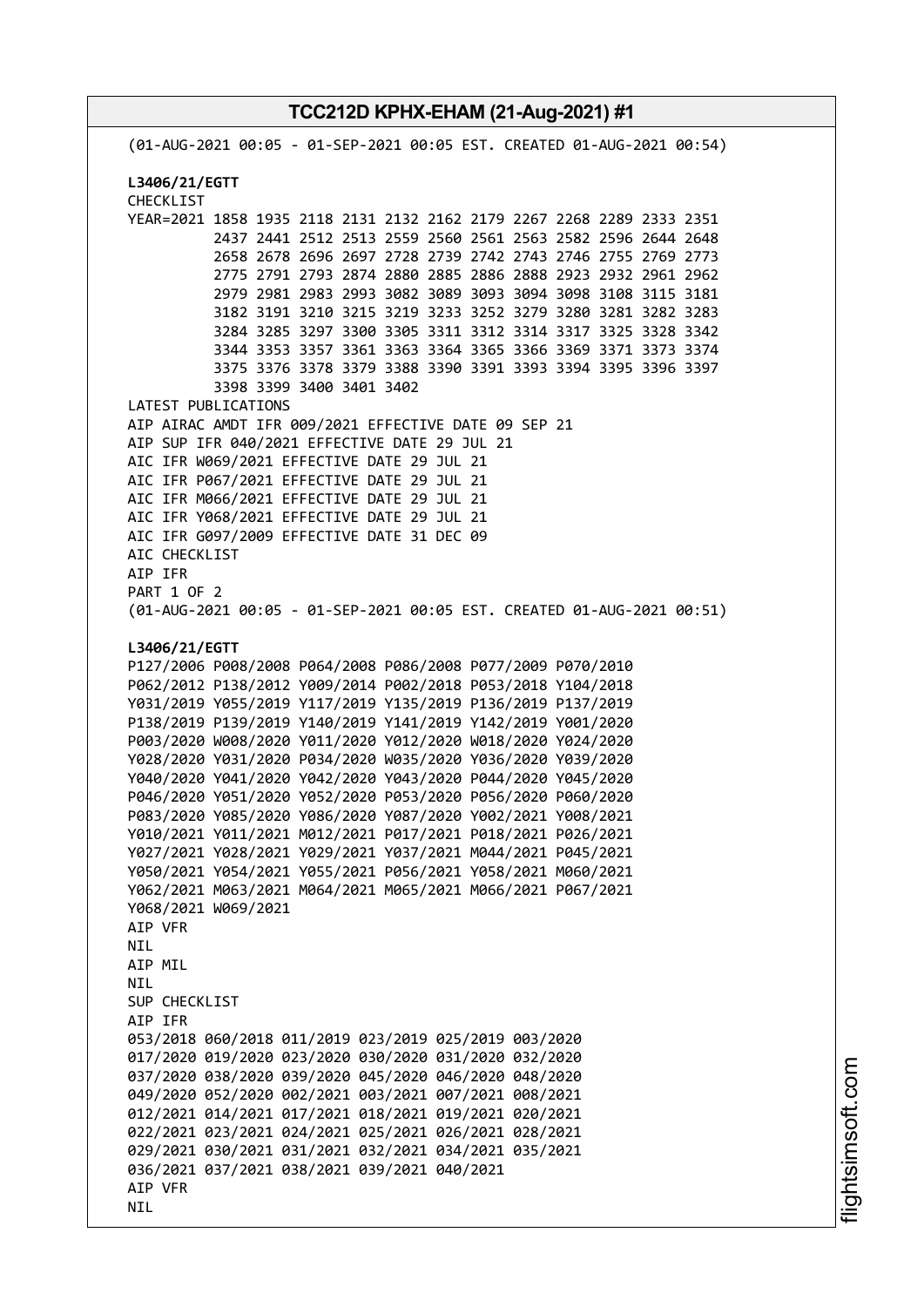AIP MIL NIL PART 2 OF 2 (01-AUG-2021 00:05 - 01-SEP-2021 00:05 EST. CREATED 01-AUG-2021 00:51) **V0013/21/EGTT** P083/2020 Y085/2020 Y086/2020 Y087/2020 Y002/2021 Y008/2021 Y010/2021 Y011/2021 M012/2021 P017/2021 P018/2021 P026/2021 Y027/2021 Y028/2021 Y029/2021 Y037/2021 M044/2021 P045/2021 Y050/2021 Y054/2021 Y055/2021 P056/2021 Y058/2021 M060/2021 Y062/2021 M063/2021 M064/2021 M065/2021 M066/2021 P067/2021 Y068/2021 W069/2021 AIP VFR NIL AIP MIL NIL SUP CHECKLIST AIP IFR 053/2018 060/2018 011/2019 023/2019 025/2019 003/2020 017/2020 019/2020 023/2020 030/2020 031/2020 032/2020 037/2020 038/2020 039/2020 045/2020 046/2020 048/2020 049/2020 052/2020 002/2021 003/2021 007/2021 008/2021 012/2021 014/2021 017/2021 018/2021 019/2021 020/2021 022/2021 023/2021 024/2021 025/2021 026/2021 028/2021 029/2021 030/2021 031/2021 032/2021 034/2021 035/2021 036/2021 037/2021 038/2021 039/2021 040/2021 AIP VFR NIL AIP MIL NIL PART 2 OF 2 (01-AUG-2021 00:05 - 01-SEP-2021 00:05 EST. CREATED 01-AUG-2021 00:49) **V0013/21/EGTT** CHECKLIST YEAR=2021 0009 0012 0013 LATEST PUBLICATIONS AIP AIRAC AMDT IFR 009/2021 EFFECTIVE DATE 09 SEP 21 AIP SUP IFR 040/2021 EFFECTIVE DATE 29 JUL 21 AIC IFR W069/2021 EFFECTIVE DATE 29 JUL 21 AIC IFR P067/2021 EFFECTIVE DATE 29 JUL 21 AIC IFR M066/2021 EFFECTIVE DATE 29 JUL 21 AIC IFR Y068/2021 EFFECTIVE DATE 29 JUL 21 AIC IFR G097/2009 EFFECTIVE DATE 31 DEC 09 ATC CHECKLIST AIP IFR P127/2006 P008/2008 P064/2008 P086/2008 P077/2009 P070/2010 P062/2012 P138/2012 Y009/2014 P002/2018 P053/2018 Y104/2018 Y031/2019 Y055/2019 Y117/2019 Y135/2019 P136/2019 P137/2019 P138/2019 P139/2019 Y140/2019 Y141/2019 Y142/2019 Y001/2020 P003/2020 W008/2020 Y011/2020 Y012/2020 W018/2020 Y024/2020 Y028/2020 Y031/2020 P034/2020 W035/2020 Y036/2020 Y039/2020 Y040/2020 Y041/2020 Y042/2020 Y043/2020 P044/2020 Y045/2020 P046/2020 Y051/2020 Y052/2020 P053/2020 P056/2020 P060/2020 PART 1 OF 2 (01-AUG-2021 00:05 - 01-SEP-2021 00:05 EST. CREATED 01-AUG-2021 00:49) **H4809/21/EGTT**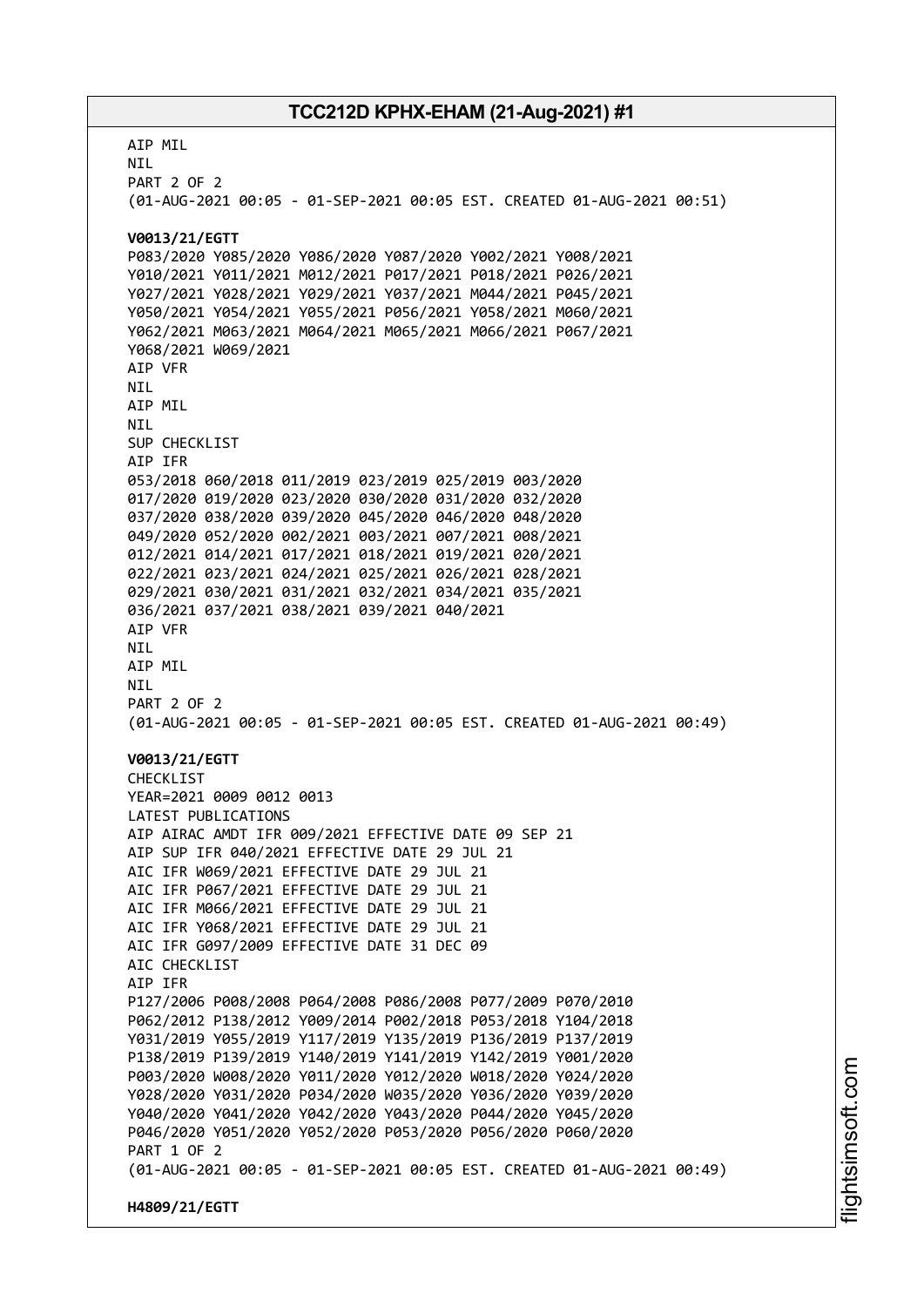PYROTECHNICS WI 2NM RADIUS: 542221N 0014531W (CATTERICK, NORTH YORKSHIRE). FOR INFO 07624 909374. 2021-08-0207/AS3. SFC-3000FT AMSL 1630-0600 (01-AUG-2021 16:30 - 01-SEP-2021 06:00. CREATED 31-JUL-2021 11:17) **N0150/21/EGTT** AIR NAV OBST LGT UK0229A072F RTM HE02 RIDGEHILL IBA OS U/S PSN 515950.81N 0023223.68W, ELEV 1217 FT / 540 FT (31-JUL-2021 06:08 - 31-AUG-2021 23:59. CREATED 31-JUL-2021 06:09) **H4798/21/EGTT** UAS OPR BEYOND VISUAL LINE OF SIGHT (BVLOS) WITHOUT VISUAL OBSERVERS WI 0.5NM RADIUS OF 512250N 0010602W (PADWORTH COMMON, READING, BERKSHIRE) MAX HGT 2625FT AGL. FOR INFO 01189 701103. 2021-08-0221/AS2 SFC-3000FT AMSL 0800-1600 (01-AUG-2021 08:00 - 30-SEP-2021 16:00. CREATED 30-JUL-2021 13:44) **H4795/21/EGTT** UAS OPR BEYOND VISUAL LINE OF SIGHT (BVLOS) UTILISING VISUAL OBSERVERS (EXTENDED LINE OF SIGHT) WI 1.6NM RADIUS OF 521045N 0002947W (CLAPHAM, BEDFORDSHIRE). MAX HGT 1000FT AGL. FOR INFO 07801 368609. 2021-08-0244/AS2 SFC-1280FT AMSL MON-FRI 0800-1600 (02-AUG-2021 08:00 - 30-SEP-2021 16:00. CREATED 30-JUL-2021 13:38) **H4793/21/EGTT** FLYING OF LARGE MODEL ACFT WI 0.5NM RADIUS OF 534138N 0011924W (PONTEFRACT, WEST YORKSHIRE). FOR INFO CONTACT 07802 725231. 2021-07-0674/AS2. SFC-1670FT AMSL JUL 31 - OCT 30 0800-2000, OCT 31 0900-2100 (31-JUL-2021 08:00 - 31-OCT-2021 21:00. CREATED 30-JUL-2021 13:23) **J2874/21/EGTT** RESTRICTED AREA (TEMPORARY) AT (CLACTON-ON-SEA, ESSEX). FOR A RED ARROWS DISPLAY WI 6NM RADIUS 514643N 0010838E. AREA ESTABLISHED UNDER ARTICLE 239 OF THE AIR NAVIGATION ORDER 2016. AIC M 065/2021 REFERS. 2021-08-0016/AS1 SFC-8100FT AMSL 26 1410-1450, 27 1140-1220 (26-AUG-2021 14:10 - 27-AUG-2021 12:20. CREATED 30-JUL-2021 09:26) **B1854/21/EGTT** CULDROSE LOWER AIRSPACE RADAR SERVICE NOT AVAILABLE (30-AUG-2021 07:30 - 30-AUG-2021 16:00. CREATED 30-JUL-2021 08:16) **H4759/21/EGTT** UNMANNED CAPTIVE BALLOON IN LOW FLYING AREA 4 1NM RADIUS OF PSN 514502N 0021815W (STROUD, GLOUCESTERSHIRE). MAX HEIGHT 200FT AGL. 21/07/095/LFTP SFC-550FT AMSL  $SR - SS$ (30-JUL-2021 04:29 - 30-AUG-2021 19:00. CREATED 29-JUL-2021 12:24)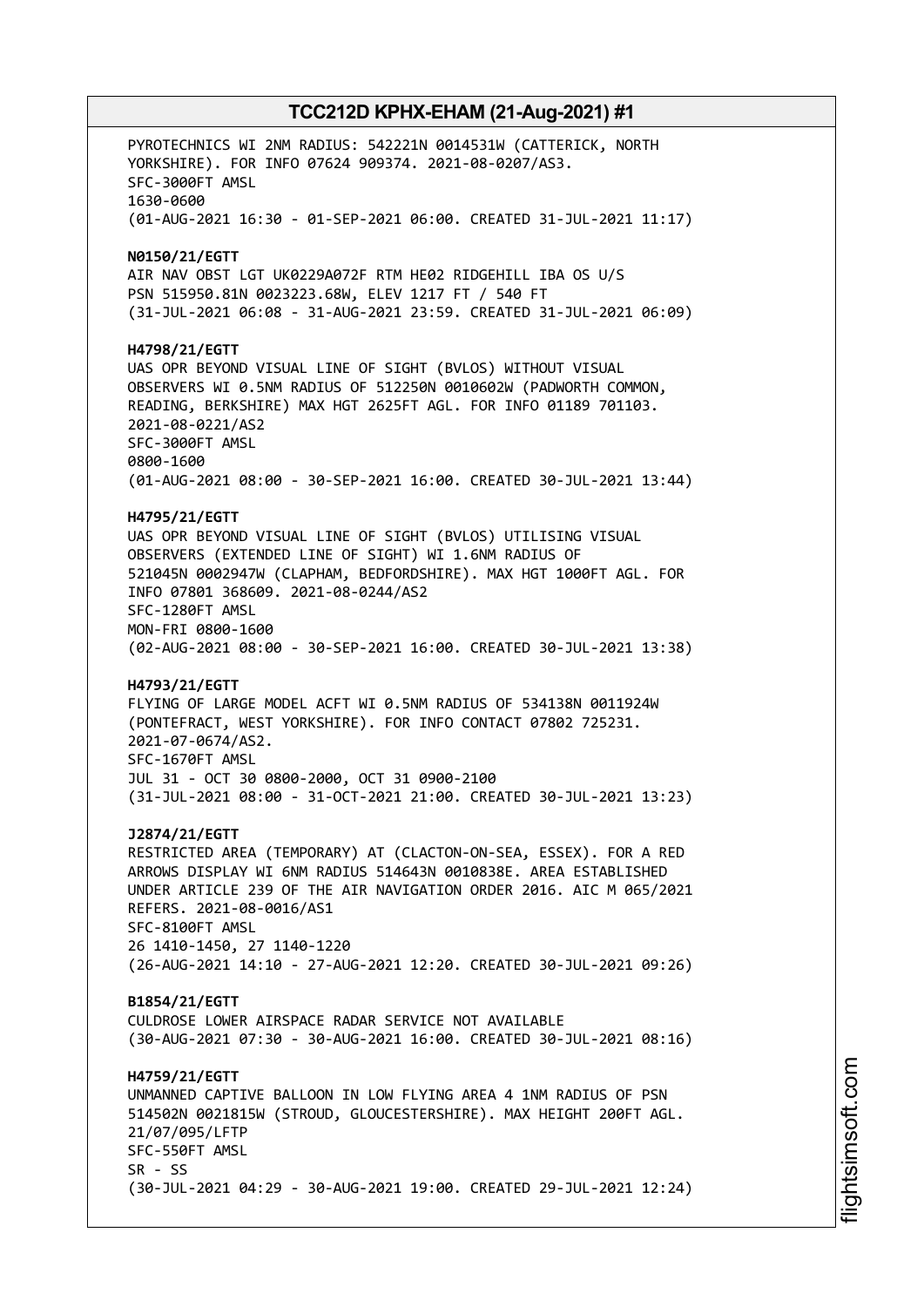**H4758/21/EGTT** UNMANNED CAPTIVE BALLOON IN LOW FLYING AREA 8 AND MANCHESTER AVOIDANCE AREA WI 1NM RADIUS OF PSN 532157N 0030401W (BROOKWAY, PRENTON) MAX HEIGHT 150FT AGL. 21/07/001/LFTP SFC-400FT AMSL SR-SS (29-JUL-2021 12:07 - 01-SEP-2021 19:01. CREATED 29-JUL-2021 12:08) **H4757/21/EGTT** UNMANNED CAPTIVE BALLOON IN LOW FLYING AREA THAMES VALLEY AVOIDANCE AREA WI 1NM RADIUS OF PSN 513556N 0003721W (BEACONSFIELD, BUCKINGHAMSHIRE) MAX HEIGHT 200FT AGL. 21/07/007/LFTP SFC-600FT AMSL SR-SS (29-JUL-2021 12:06 - 02-SEP-2021 18:47. CREATED 29-JUL-2021 12:07) **K0335/21/EGTT** LIT CRANE POSITION 504319N 0015823W (POOLE, DORSET) IN LOW FLYING AREA 18, BOURMENOUTH/SOUTHAMPTON/ISLE OF WIGHT AVOIDANCE AREA DAY AND NIGHT AND NIGHT ROTARY REGION 18. HGT 325FT AMSL (273FT AGL). 21/07/094/LFTP (30-JUL-2021 03:30 - 09-SEP-2021 23:59. CREATED 29-JUL-2021 10:47) **H4735/21/EGTT** PJE. PARACHUTE DISPLAY WI 3NM RADIUS: 524014N 0022642W (TELFORD, SHROPSHIRE). DROP HGT SUBJ ATC CLR. FOR INFO 01980 628211 / 07885 665057. 2021-08-0229/AS3. SFC-10000FT AMSL (28-AUG-2021 11:00 - 28-AUG-2021 12:00. CREATED 29-JUL-2021 07:52) **J2841/21/EGTT** TRIGGER NOTAM - TEMPORARY DANGER AREA EG D597 - 06 SEPT TO 24 SEP 2021 AND 07 MAR TO 25 MAR 2022. SUP 039/21 REFERS FL085-FL660 (06-SEP-2021 00:00 - 19-SEP-2021 23:59. CREATED 29-JUL-2021 00:19) **B1836/21/EGTT** TRIGGER NOTAM - PERM AIRAC AIP AMDT 09/21 WEF 09 SEP 2021. MULTIPLE ENR CHANGES, SEE COVER SHEET FOR FULL DETAILS (09-SEP-2021 00:00 - 22-SEP-2021 23:59. CREATED 29-JUL-2021 00:11) **K0333/21/EGTT** UNMARKED WIRES BETWEEN POSITIONS 525334N 0005819W - 525124N 0010208W IN LOW FLYING AREA 6 AND NIGHT SECTOR 3A. HGT 700FT AMSL (200FT AGL) UNLIT. 21/07/092/LFTP (28-JUL-2021 12:35 - 07-OCT-2021 23:59. CREATED 28-JUL-2021 12:43) **H4702/21/EGTT** MILITARY EXERCISE. MIXED ACFT INCREASED AERIAL ACTIVITY OPR WITH NO LIGHTS WI 4NM: 550343N 0023539W (SPADEADAM, CUMBRIA). AIRSPACE COORDINATION NOTICE 2021-08-0055 (SPADEADAM) REFERS. FOR INFO 07827 939372. 2021-09-0074/AS3. SFC-5700FT AMSL 02-06 11-16 2100-0500 (02-SEP-2021 21:00 - 17-SEP-2021 05:00. CREATED 27-JUL-2021 14:52)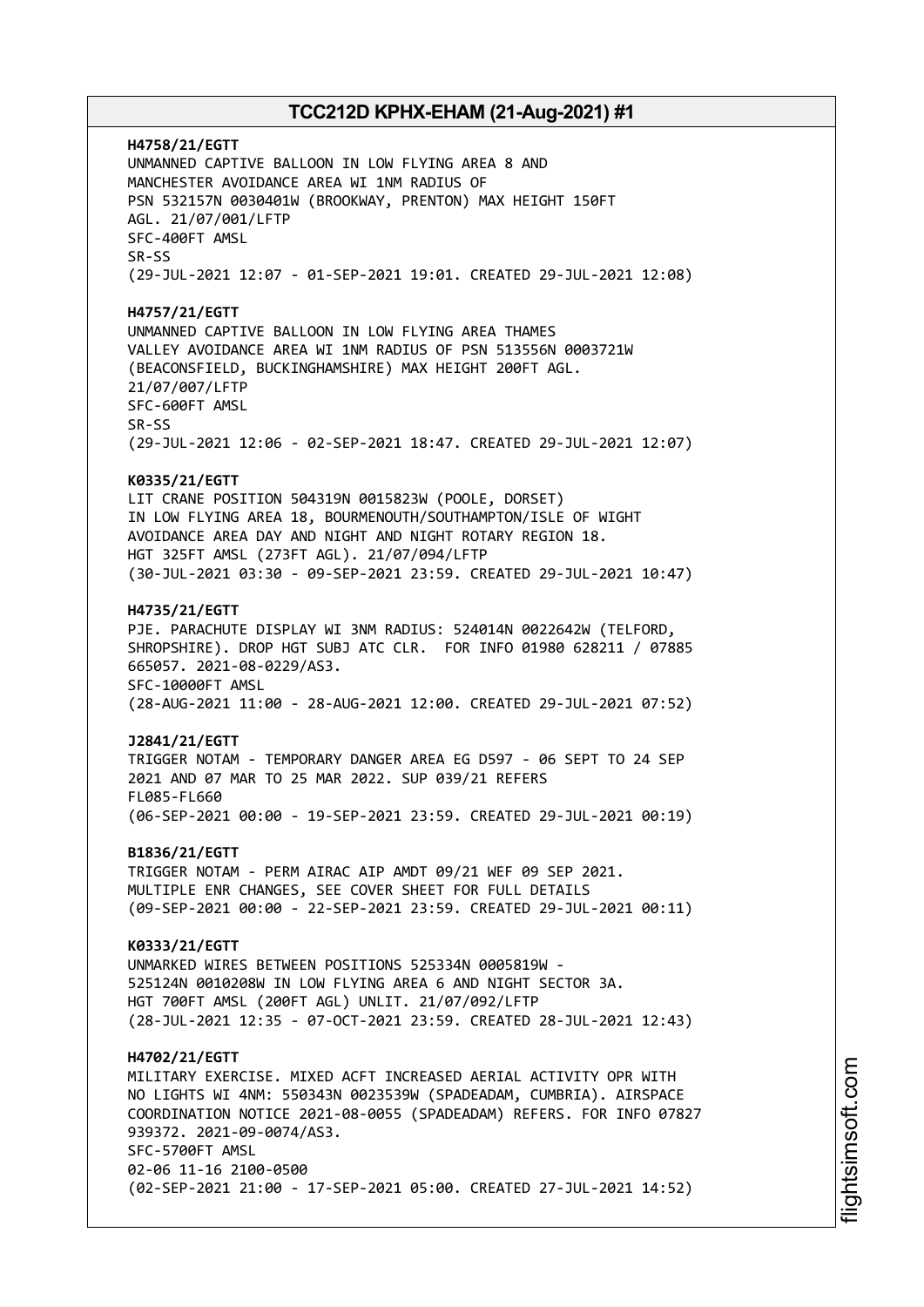# **B1824/21/EGTT** PLYMOUTH MILITARY RADAR CLOSED. EAST AND WEST LOWER AIRSPACE RADAR SERVICE NOT AVBL (28-JUL-2021 16:00 - 23-AUG-2021 07:00. CREATED 27-JUL-2021 13:36) **K0329/21/EGTT** LIT CRANE POSITION 511920N 0001223W (BANSTEAD, SURREY) IN LOW FLYING AREA THE THAMES VALLEY AVOIDANCE AREA DAY AND NIGHT HGT 630FT AMSL (108FT AGL). 21/07/087/LFTP (02-AUG-2021 04:30 - 09-SEP-2021 23:59. CREATED 27-JUL-2021 10:06) **H4687/21/EGTT** MILITARY EXERCISE. ACFT WILL OPR WI 4NM OF PSN 520205N 0033643W (SENNYBRIDGE, POWYS). ACFT MAY BE UNABLE TO COMPLY WITH RAC. NON-DEVIATING STATUS APPROVED IN ACCORDANCE WITH AIRSPACE COORDINATION NOTICE 2021-08-0055. FOR INFO 07827 939372. 2021-09-0078/AS3. FL180-FL200 02-06 11-16 2100-0500 (02-SEP-2021 21:00 - 17-SEP-2021 05:00. CREATED 27-JUL-2021 08:37) **H4686/21/EGTT** MILITARY EXERCISE. MULTIPLE LARGE MIL ACFT WILL CONDUCT TACTICAL LANDINGS WITHOUT LIGHTS WI 4NM RADIUS: 511851N 0020637W (KEEVIL, WILTSHIRE). FOR INFO 07827 939372. 2021-08-0204/AS3. SFC-4000FT AMSL AUG 30-SEP 02 0600-0100, SEP 07-10 0600-0100 (30-AUG-2021 06:00 - 11-SEP-2021 01:00. CREATED 27-JUL-2021 08:36) **H4685/21/EGTT** MILITARY EXERCISE. MULTIPLE LARGE MIL ACFT WILL CONDUCT TACTICAL LANDINGS WITHOUT LIGHTS WI 4NM RADIUS: 525101N 0004610E (SCULTHORPE DISSUSED AD, NORFOLK). FOR INFO 07827 939372. 2021-08-0200/AS3. SFC-4000FT AMSL AUG 30-SEP 02 0600-0100, SEP 07-10 0600-0100 (30-AUG-2021 06:00 - 11-SEP-2021 01:00. CREATED 27-JUL-2021 08:35) **H4684/21/EGTT** MILITARY EXERCISE. ACFT WILL OPR WI 4NM OF PSN 550343N 0023539W (SPADEADAM, CUMBRIA). ACFT MAY BE UNABLE TO COMPLY WITH RAC. NON-DEVIATING STATUS APPROVED IN ACCORDANCE WITH AIRSPACE COORDINATION NOTICE 2021-08-0055. FOR INFO 07827 939372. 2021-09-0072/AS3. FL180-FL200 02-06 11-16 2100-0500 (02-SEP-2021 21:00 - 17-SEP-2021 05:00. CREATED 27-JUL-2021 08:35) **H4680/21/EGTT** MILITARY EXERCISE. MIXED ACFT INCREASED AERIAL ACTIVITY OPR WITH NO LIGHTS WI 4NM: 520205N 0033643W (SENNYBRIDGE, POWYS). AIRSPACE COORDINATION NOTICE 2021-08-0055 (SENNYBRIDGE) REFERS. FOR INFO 07827 939372. 2021-09-0077/AS3. SFC-5600FT AMSL 02-06 11-16 2100-0500 (02-SEP-2021 21:00 - 17-SEP-2021 05:00. CREATED 27-JUL-2021 08:08) **N0149/21/EGTT**

CRANE. CONSTRUCTION SITE CRANE OPERATING AT PSN 512713N 0023507W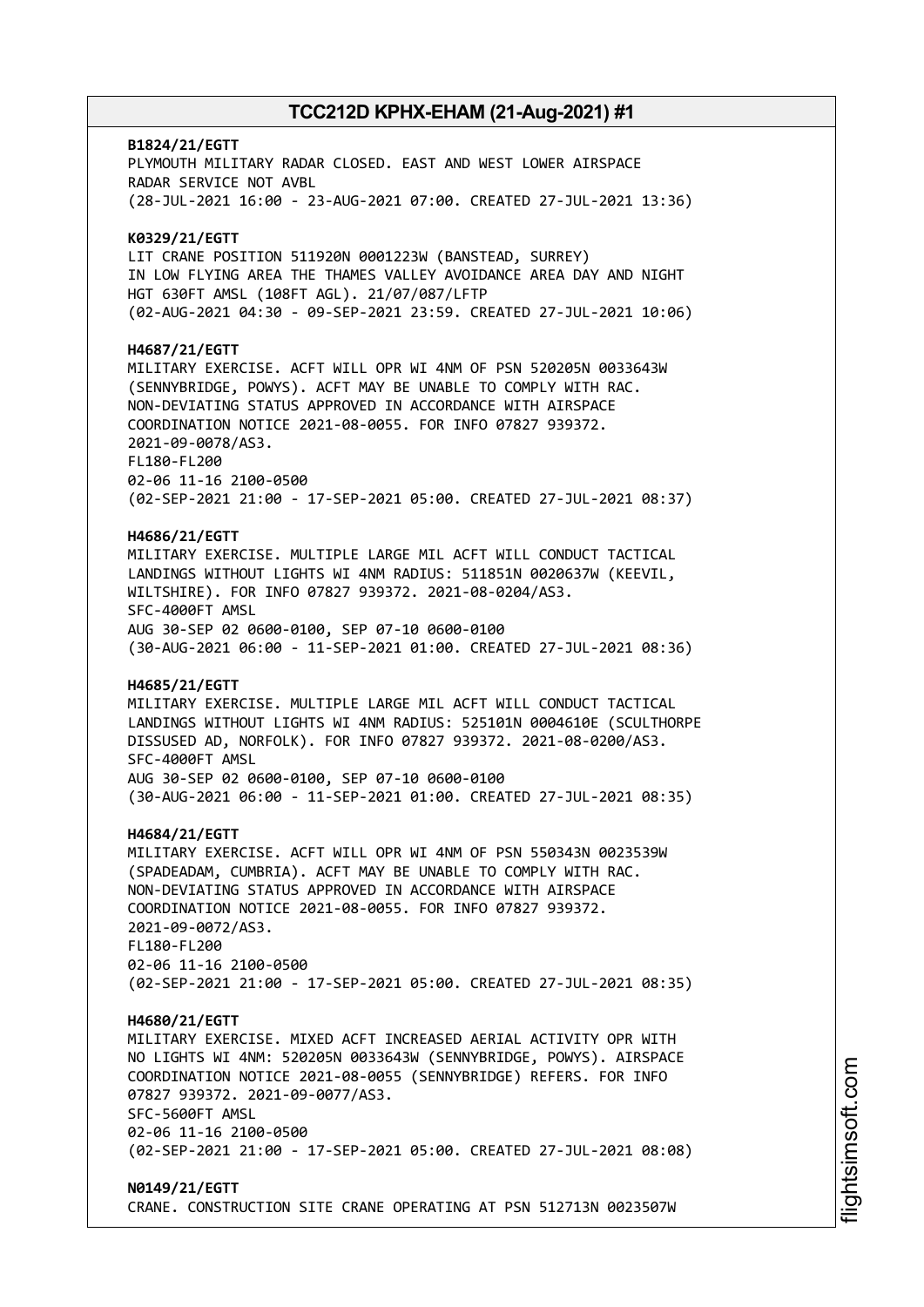(CITY CENTRE, BRISTOL). UP TO 358FT AGL/398FT AMSL. FOR INFO CONTACT 07483 318152. ON EXPIRY OF THIS NOTAM DETAILS WILL BE INCLUDED IN THE UK AIP ENR 5.4 2021-08-0197/AS4 (14-AUG-2021 01:00 - 12-NOV-2021 23:59. CREATED 26-JUL-2021 13:37) **K0325/21/EGTT** LIT CRANE PSN 513428N 0004108E (SOUTHEND AIRPORT BUSINESS PARK, ESSEX) IN LOW FLYING AREA THE THAMES VALLEY AVOIDANCE AREA DAY AND NIGHT. HGT 130FT AMSL (87FT AGL). 21/07/076/LFTP (29-JUL-2021 03:30 - 09-SEP-2021 23:59. CREATED 26-JUL-2021 13:06) **K0324/21/EGTT** UNLIT CRANE POSITION 524055N 0014952W (BEACONSFIELD HOUSE, STAFFORDSHIRE) IN LOW FLYING AREA 8, BIRMINGHAM AVOIDANCE AREA DAY AND NIGHT AND NIGHT ROTARY REGION 4C. HGT 390FT AMSL (121FT AGL). 21/07/075/LFTP (30-JUL-2021 03:30 - 09-SEP-2021 23:59. CREATED 26-JUL-2021 12:48) **H4625/21/EGTT** PJE. PARACHUTE DISPLAY WI 2NM RADIUS: 530255N 0010035W (OXTON, NOTTINGHAMSHIRE). DROP HGT SUBJ ATC CLR. FOR INFO 07936 295682. 2021-08-0188/AS3. SFC-14000FT AMSL 1600-1900 (23-AUG-2021 16:00 - 24-AUG-2021 19:00. CREATED 23-JUL-2021 22:42) **H4600/21/EGTT** FLYING OF LARGE MODEL ACFT WI 0.5NM RADIUS OF 521434N 0012038W (NAPTON ON THE HILL, WARWICKSHIRE). FOR INFO CONTACT 07801 281492. 2020-09-0492/AS2. SFC-1500FT AMSL 0900-SS PLUS30 (23-JUL-2021 09:00 - 22-OCT-2021 17:26. CREATED 23-JUL-2021 08:21) **H4546/21/EGTT** KITE FLYING WI 0.25NM RADIUS 524411N 0022535W (LILLESHALL, SHROPESHIRE). MAX HGT 1500FT AGL. FOR INFO 07966 361181. 2021-08-0125/AS7 SFC-1900FT AMSL SR-SS (08-AUG-2021 04:40 - 08-NOV-2021 16:27. CREATED 22-JUL-2021 10:39) **H4540/21/EGTT** MODEL ROCKET FIRING WI 1NM LOCATION 521500N 0000537W (ELSWORTH, CAMBRIDGESHIRE). FOR INFO 07792 607247 OR 07813 037022. 2021-09-0054/AS2 SFC-10200FT AMSL (05-SEP-2021 08:30 - 05-SEP-2021 18:00. CREATED 22-JUL-2021 09:43) **H4538/21/EGTT** LASER DISPLAY WI 1NM 503820N 0021231W (LULWORTH, DORSET). FOR INFO 07584 091934. 2021-08-0130/AS2 SFC-UNL 1900-0200 (31-AUG-2021 19:00 - 02-SEP-2021 02:00. CREATED 22-JUL-2021 09:28) **H4537/21/EGTT** LASER DISPLAY WI 1NM 512743N 0005920W (READING, BERKSHIRE). FOR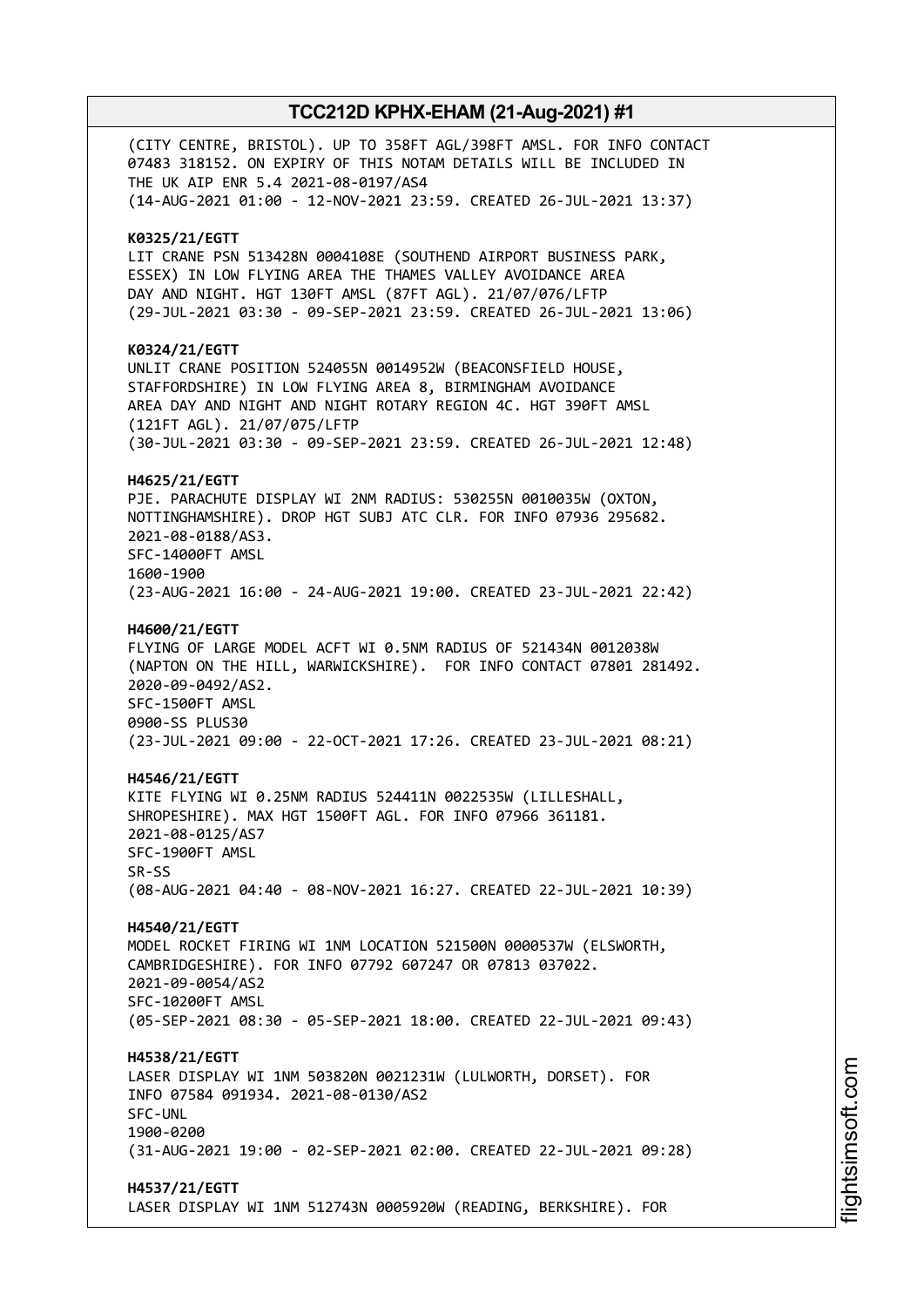INFO 07776 528464. 2021-08-0142/AS2 SFC-UNL 27 1900-0500, 28 1900-2200 (27-AUG-2021 19:00 - 28-AUG-2021 22:00. CREATED 22-JUL-2021 09:27) **H4534/21/EGTT** LASER DISPLAY WI 1NM 520852N 0002753W (BEDFORD PARK, BEDFORDSHIRE). FOR INFO 07889 907696. 2021-09-0060/AS2 SFC-UNL 10 2100-2300, 11-12 2000-2230 (10-SEP-2021 21:00 - 12-SEP-2021 22:30. CREATED 22-JUL-2021 09:20) **H4529/21/EGTT** UAS SWARM OPR WI 0.5NM RADIUS OF 534906N 0015836W (KEIGHLEY, YORKSHIRE). UP TO 50 UAS SWARM. MAX HGT 400FT AGL. SWARM MAY BE AIRBORNE BUT UNLIT AT PERIODS. FOR INFO 07478 353853. 2021-08-0145/AS2 SFC-1490FT AMSL 1400-0600 (16-AUG-2021 14:00 - 31-AUG-2021 06:00. CREATED 22-JUL-2021 08:50) **H4522/21/EGTT** FLYING OF LARGE MODEL ACFT WI 0.5NM RADIUS OF 505225N 0002637W (FINDON, WEST SUSSEX). MAX HEIGHT 600FT AGL. FOR INFO CONTACT 07967 399254. 2019-10-0171/AS2. SFC-1600FT AMSL SR-SS (23-JUL-2021 04:15 - 22-OCT-2021 16:55. CREATED 22-JUL-2021 08:21) **H4521/21/EGTT** FLYING OF LARGE MODEL ACFT WI 0.5NM RADIUS OF 504930N 0003336W (LITTLEHAMPTON, WEST SUSSEX). MAX HEIGHT 600FT AGL. FOR INFO CONTACT 07967 399254. 2019-10-0173/AS2. SFC-1100FT AMSL SR-SS (23-JUL-2021 04:16 - 22-OCT-2021 16:56. CREATED 22-JUL-2021 08:20) **K0321/21/EGTT** LIT CRANE POSITION 512820N 0031035W (CARDIFF, GLAMORGAN) IN LOW FLYING AREA 7 AND NIGHT ROTARY REGION 7S HGT 310FT AMSL (300FT AGL). 21/07/069/LFTP (27-JUL-2021 00:01 - 09-SEP-2021 23:59. CREATED 21-JUL-2021 12:15) **K0319/21/EGTT** LIT CRANE POSITION 512841N 0000203W (LEWISHAM, LONDON) IN THE THAMES VALLEY AVOIDANCE AREA HGT 224FT AMSL (204FT AGL). 21/07/067/LFTP (27-JUL-2021 00:01 - 09-SEP-2021 23:59. CREATED 21-JUL-2021 11:54) **N0147/21/EGTT** CRANES. TWO CONSTRUCTION SITE CRANES OPERATING AT PSN 512240N 0000608W (CROYDON, GREATER LONDON). UP TO 504FT AGL/624FT AMSL. FOR INFO CONTACT 01895 627315. ON EXPIRY OF THIS NOTAM DETAILS WILL BE INCLUDED IN THE UK AIP ENR 5.4 2021-08-0166/AS4 (20-AUG-2021 01:00 - 18-NOV-2021 23:59. CREATED 21-JUL-2021 11:39) **H4477/21/EGTT**

PJE. PARACHUTE DISPLAY WI 2NM RADIUS: 514135N 0011851W (ABINGDON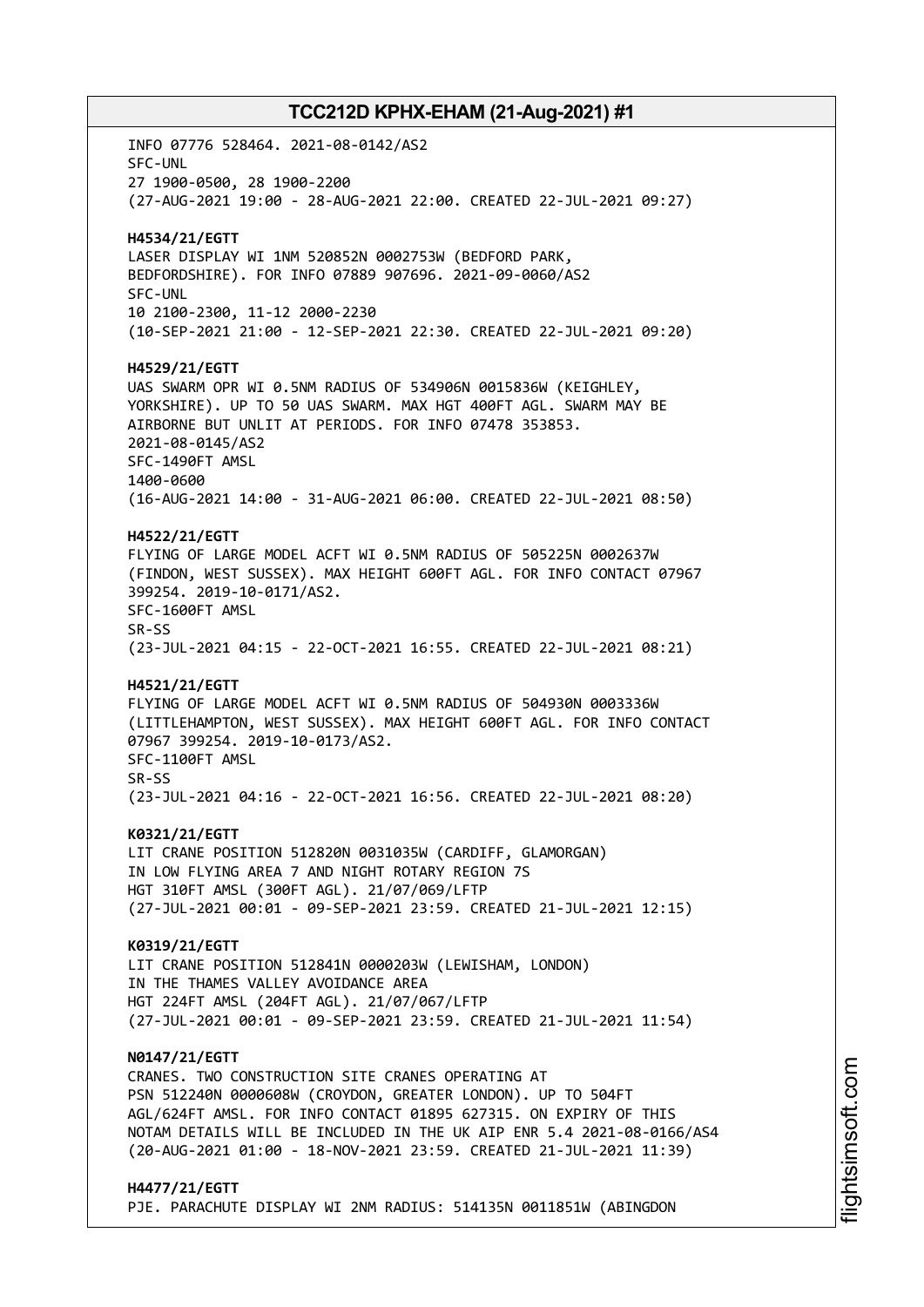AD, OXFORDSHIRE). DROP HGT SUBJ ATC CLR. FOR INFO 07766 203104. 2021-08-0154/AS3. SFC-4300FT AMSL (21-AUG-2021 14:00 - 21-AUG-2021 21:00. CREATED 21-JUL-2021 09:45) **H4476/21/EGTT** LIVE WEAPONS FIRING AND EXPLOSIVE DEMOLITION WI 2NM RADIUS OF: 521518N 0031105W (NEW RADNOR, POWYS). FOR INFO 01544 267441 / 07971 631827. 2021-08-0162/AS3. SFC-4200FT AMSL 0730-1600 (25-AUG-2021 07:30 - 26-AUG-2021 16:00. CREATED 21-JUL-2021 09:44) **H4453/21/EGTT** INCREASED AERIAL ACTIVITY WI 5NM RADIUS 520828N 0015053W (BIDFORD AD, BIDFORD-ON-AVON) AND DROPPING OF ARTICLES FM ACFT OVER BIDFORD AD. FOR INFO CONTACT 07770 456075 . 2021-07-0514/AS1 SFC-3000FT AMSL 1100-1700 (25-AUG-2021 11:00 - 26-AUG-2021 17:00. CREATED 20-JUL-2021 13:04) **V0012/21/EGTT** AIRSPACE SECURITY WARNINGS ISSUED BY THE DEPARTMENT FOR TRANSPORT IN RESPONSE TO HAZARDOUS SITUATIONS WITHIN THE TERRITORY AND/OR AIRSPACE OF AFGHANISTAN, EGYPT, IRAN, IRAQ, KENYA, LIBYA, MALI, NORTH KOREA, PAKISTAN, SOMALIA, SOUTH SUDAN, SYRIA, UP TO 200NM OUTSIDE THE DAMASCUS FIR, UKRAINE AND YEMEN. ALL OPERATORS ARE TO REFER TO THE TABLE IN UK AIP AT ENR 1.1 SECTION 1.4 FOR FURTHER DETAILS. FOR INFORMATION CONTACT UK DEPARTMENT FOR TRANSPORT +44 (0)207 944 6322 OR +44 (0)207 944 5999 OUT OF HOURS. 2018-03-0229-AS6 SFC-UNL (19-JUL-2021 14:14 - 16-OCT-2021 23:59 EST. CREATED 19-JUL-2021 14:18) **K0316/21/EGTT** UNLIT CRANE POSITION 520248N 0001352W (BIGGLESWADE, BEDFORDSHIRE) IN LOW FLYING AREA 4 AND NIGHT ROTARY REGION 4C HGT 160FT AGL/409FT AMSL. 21/07/057/LFTP (26-JUL-2021 00:01 - 09-SEP-2021 23:59. CREATED 19-JUL-2021 12:45) **K0315/21/EGTT** LIT CRANE POSITION 514203N 0004055W (CHESHAM, BUCKINGHAMSHIRE) IN THE THAMES VALLEY AVOIDANCE AREA HGT 156FT AGL/756FT AMSL. 21/07/055/LFTP (26-JUL-2021 00:01 - 27-AUG-2021 23:59. CREATED 19-JUL-2021 12:22) **K0314/21/EGTT** LIT CRANE POSITION 510039N 0030718W (MUSGROVE HOSPITAL, TAUNTON) IN LOW FLYING AREA 2 AND NIGHT ROTARY REGION 2 HGT 219FT AMSL (147FT AGL). 21/07/054/LFTP (26-JUL-2021 00:01 - 02-SEP-2021 23:59. CREATED 19-JUL-2021 11:25) **K0313/21/EGTT** LIT CRANE PSN 525416N 0022852W (MARKET DRAYTON, SHROPSHIRE) IN LOW FLYING AREA 9 AND NIGHT ROTARY REGION 9 HGT 247FT AGL/529FT AMSL. 21/07/053/LFTP (22-JUL-2021 00:01 - 09-SEP-2021 23:59. CREATED 19-JUL-2021 09:22) **B1751/21/EGTT**

i⊒<br>⊫ htsim soft.c om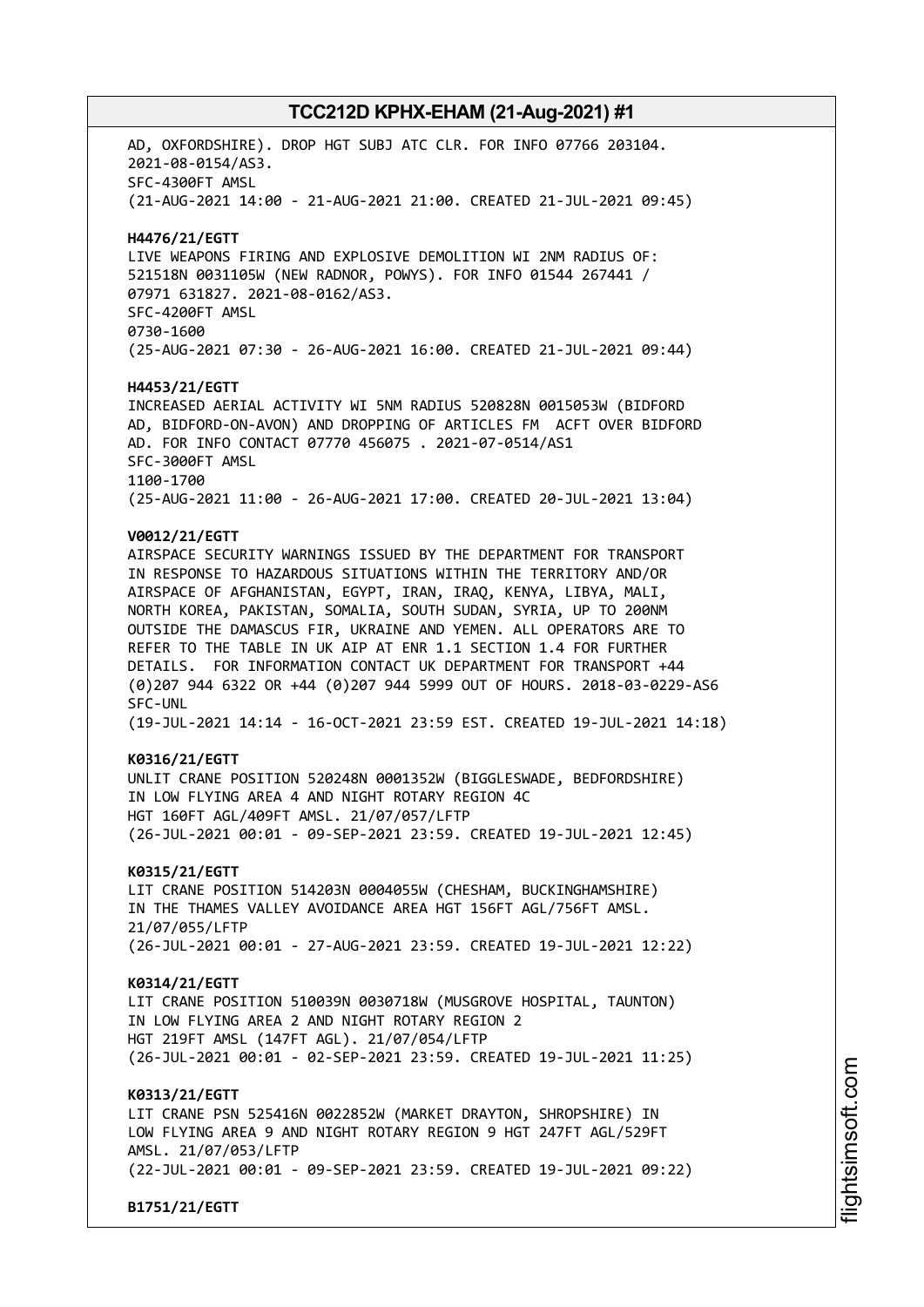COVID-19 THE FOLLOWING ON-BOARD MESSAGE MUST BE DELIVERED BY ALL FLIGHTS INTO SCOTLAND PRIOR TO DISEMBARKATION. THIS SHOULD BE COMPLETED IN ENGLISH AND AN OFFICIALLY RECOGNISED LANGUAGE OF THE COUNTRY OF DEPARTURE. -ANNOUNCEMENT STARTS- THE FOLLOWING IS A PUBLIC HEALTH MESSAGE ON BEHALF OF THE UK PUBLIC HEALTH AGENCIES. HOWEVER LONG YOU INTEND TO STAY IN THE UK, EVERYONE MUST TAKE A PRE-BOOKED COVID-19 TEST WITHIN THE FIRST TWO DAYS AFTER YOU ARRIVE, EVEN IF YOU HAVE BEEN FULLY VACCINATED. FOR THOSE NOT FULLY VACCINATED: IF YOU HAVE BEEN IN OR TRANSITED THROUGH ANY COUNTRIES ON THE RED OR AMBER LIST YOU MUST ALSO TAKE ANOTHER PRE-BOOKED TEST 8 DAYS AFTER ARRIVAL AND IF YOU HAVE BEEN IN OR TRANSITED THROUGH AN AMBER OR RED COUNTRY WITHIN THE PREVIOUS 10 DAYS, YOU MUST QUARANTINE FOR THE FIRST 10 DAYS AFTER YOU ARRIVE. THE SYMPTOMS OF CORONAVIRUS ARE A NEW CONTINUOUS COUGH, A HIGH TEMPERATURE OR A LOSS OF, OR CHANGE IN, NORMAL SENSE OF TASTE OR SMELL. IF YOU EXPERIENCE ANY OF THESE SYMPTOMS, HOWEVER MILD, YOU ARE ADVISED TO MAKE YOURSELF KNOWN TO THE CREW. PLEASE FOLLOW THE PUBLIC HEALTH GUIDANCE FOR THE AREA YOU ARE LIVING OR TRAVELLING IN. VISIT GOV.UK/CORONAVIRUS FOR MORE ADVICE. 2020-10-0279/AS6 (19-JUL-2021 03:00 - 15-OCT-2021 11:59. CREATED 16-JUL-2021 21:06)

### **B1750/21/EGTT**

COVID-19 THE FOLLOWING ON-BOARD MESSAGE MUST BE DELIVERED BY ALL FLIGHTS INTO ENGLAND, WALES AND NORTHERN IRELAND PRIOR TO DISEMBARKATION. THIS SHOULD BE COMPLETED IN ENGLISH AND AN OFFICIALLY RECOGNISED LANGUAGE OF THE COUNTRY OF DEPARTURE. -ANNOUNCEMENT STARTS- THE FOLLOWING IS A PUBLIC HEALTH MESSAGE ON BEHALF OF THE UK PUBLIC HEALTH AGENCIES. HOWEVER LONG YOU INTEND TO STAY IN THE UK, EVERYONE MUST TAKE A PRE-BOOKED COVID-19 TEST WITHIN THE FIRST TWO DAYS AFTER YOU ARRIVE, EVEN IF YOU HAVE BEEN FULLY VACCINATED. IF YOU HAVE BEEN IN OR TRANSITED THROUGH ANY COUNTRIES ON THE RED OR AMBER LIST YOU MUST ALSO TAKE ANOTHER PRE-BOOKED TEST 8 DAYS AFTER ARRIVAL. IF YOU HAVE BEEN IN OR TRANSITED THROUGH AN AMBER OR RED COUNTRY WITHIN THE PREVIOUS 10 DAYS YOU MUST QUARANTINE FOR THE FIRST 10 DAYS AFTER YOU ARRIVE. THE SYMPTOMS OF CORONAVIRUS ARE A NEW CONTINUOUS COUGH, A HIGH TEMPERATURE OR A LOSS OF, OR CHANGE IN, NORMAL SENSE OF TASTE OR SMELL. IF YOU EXPERIENCE ANY OF THESE SYMPTOMS, HOWEVER MILD, YOU ARE ADVISED TO MAKE YOURSELF KNOWN TO THE CREW. PLEASE FOLLOW THE PUBLIC HEALTH GUIDANCE FOR THE AREA YOU ARE LIVING OR TRAVELLING IN. VISIT GOV.UK/CORONAVIRUS FOR MORE ADVICE. 2020-10-0279/AS6

(19-JUL-2021 03:00 - 15-OCT-2021 11:59. CREATED 16-JUL-2021 21:03)

#### **B1747/21/EGTT**

AMEND ENR 5.3 OTHER ACTIVITIES OF A DANGEROUS NATURE AND OTHER POTENTIAL HAZARDS CHANGE TO PERSHORE AND PORTSDOWN HIRTA INTRODUCED BY AIRAC 07/2021 EFF 15/07/2021 IS CANCELLED IN TOTAL. ORIGINAL ENTRY SHOULD BE REINSTATED. PERSHORE HIRTA - A CIRCLE, 1 NM RADIUS, CENTRED AT 520813N 0020205W. UPPER LIMIT 6000 FT ALT, LOWER LIMIT SFC. PORTSDOWN HIRTA - A CIRCLE, 1 NM RADIUS, CENTRED AT 505124N 0010522W. UPPER LIMIT 6600 FT ALT, LOWER LIMIT SFC. MADLEY, SUTTON COLDFIELD AND COLERNE HIRTA SHOULD BE REMOVED FROM THE AIP. UK AIP ENR 5.3 REFERS (16-JUL-2021 15:36 - PERM. CREATED 16-JUL-2021 15:38)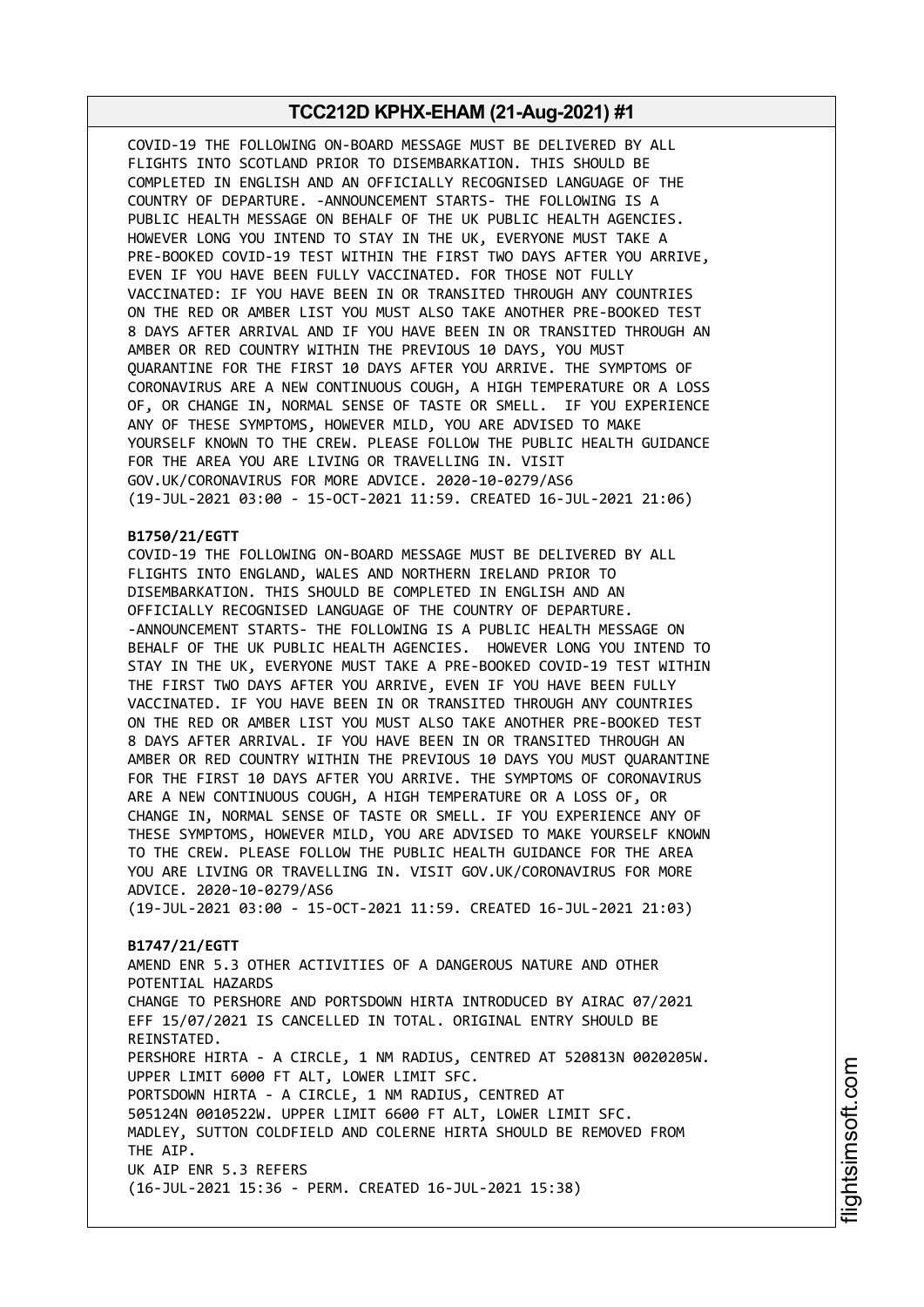**K0307/21/EGTT** UNLIT UNCHARTED OBSTRUCTION, CONCRETE WATER TOWER WITH AERIALS PSN 522248N 0003532W (WOODFORD, NORTHAMPTONSHIRE) IN LOW FLYING AREA 6 AND NIGHT SECTOR NIGHT ROTARY REGION 4C HGT 120FT AGL/390FT AMSL 21/07/045/LFTP (15-JUL-2021 12:40 - 09-SEP-2021 23:59. CREATED 15-JUL-2021 13:11) **B1717/21/EGTT** BIRD SANCTUARIES - ENTRY FOR SEVERN TO READ: PILOTS ARE REQUESTED TO AVOID THE AREA THROUGHOUT THE YEAR. UK AIP ENR 5.6 REFERS. (15-JUL-2021 08:30 - PERM. CREATED 15-JUL-2021 07:39) **K0299/21/EGTT** LIT CRANE POSITION 545734N 0035850W (CASTLE DOUGLAS, DUMFRIES AND GALLOWAY) IN LOW FLYING AREA 20T AND NIGHT SECTOR 2B. HGT 345FT AMSL (190FT AGL). 21/07/036/LFTP (19-JUL-2021 06:00 - 09-SEP-2021 23:59. CREATED 13-JUL-2021 12:20) **K0298/21/EGTT** LIT CRANE POSITION 513509N 0000112W (WALTHAMSTOW, LONDON) IN LOW FLYING AREA THE THAMES VALLEY AVOIDANCE AREA DAY AND NIGHT HGT 278FT AGL/380FT AMSL. 21/07/035/LFTP (19-JUL-2021 06:00 - 09-SEP-2021 23:59. CREATED 13-JUL-2021 12:05) **H4132/21/EGTT** LASER DISPLAY WI 1NM 504229N 0011720W (NEWPORT, ISLE OF WIGHT). FOR INFO 07776 528464. 2021-09-0050/AS2 SFC-UNL 17 2200-0300, 18 1900-2200 (17-SEP-2021 22:00 - 18-SEP-2021 22:00. CREATED 12-JUL-2021 08:45) **H4131/21/EGTT** AERIAL SURVEY WI 5NM RADIUS: 504323N 0021423W (BOVINGTON, DORSET). FOR INFO 01302 230501. 2021-09-0049/AS3. 500FT AMSL-6000FT AMSL 0830-1600 (06-SEP-2021 08:30 - 10-SEP-2021 16:00. CREATED 12-JUL-2021 08:42) **H4130/21/EGTT** PJE. PARACHUTE DISPLAY WI 3NM RADIUS: 530539N 0005904W (EDINGLEY, NOTTINGHAMSHIRE). DROP HGT SUBJ ATC CLR. FOR INFO 07872 938030. 2021-09-0048/AS3 SFC-5200FT AMSL (05-SEP-2021 11:30 - 05-SEP-2021 12:30. CREATED 12-JUL-2021 08:42) **H4096/21/EGTT** PJE. PARACHUTE DISPLAY WI 2NM RADIUS: 504930N 0005533W (THORNEY ISLAND, WEST SUSSEX). DROP HGT SUBJ ATC CLR. ACCESS TO CONTROLLED AIRSPACE SUBJ ATC CLR. FOR INFO 01980 628250. 2021-09-0046/AS3. SFC-8000FT AMSL (04-SEP-2021 13:30 - 04-SEP-2021 14:30. CREATED 09-JUL-2021 09:40) **K0293/21/EGTT** LIT CRANE POSITION 534045N 0013436W (WAKEFIELD, WEST YORKSHIRE) IN LOW FLYING AREA 8, NIGHT SECTOR 3A AND THE LEEDS BRADFORD AVOIDANCE AREA HGT 556FT AMSL (223FT AGL). 21/07/022/LFTP (13-JUL-2021 04:00 - 09-SEP-2021 22:59. CREATED 06-JUL-2021 10:19)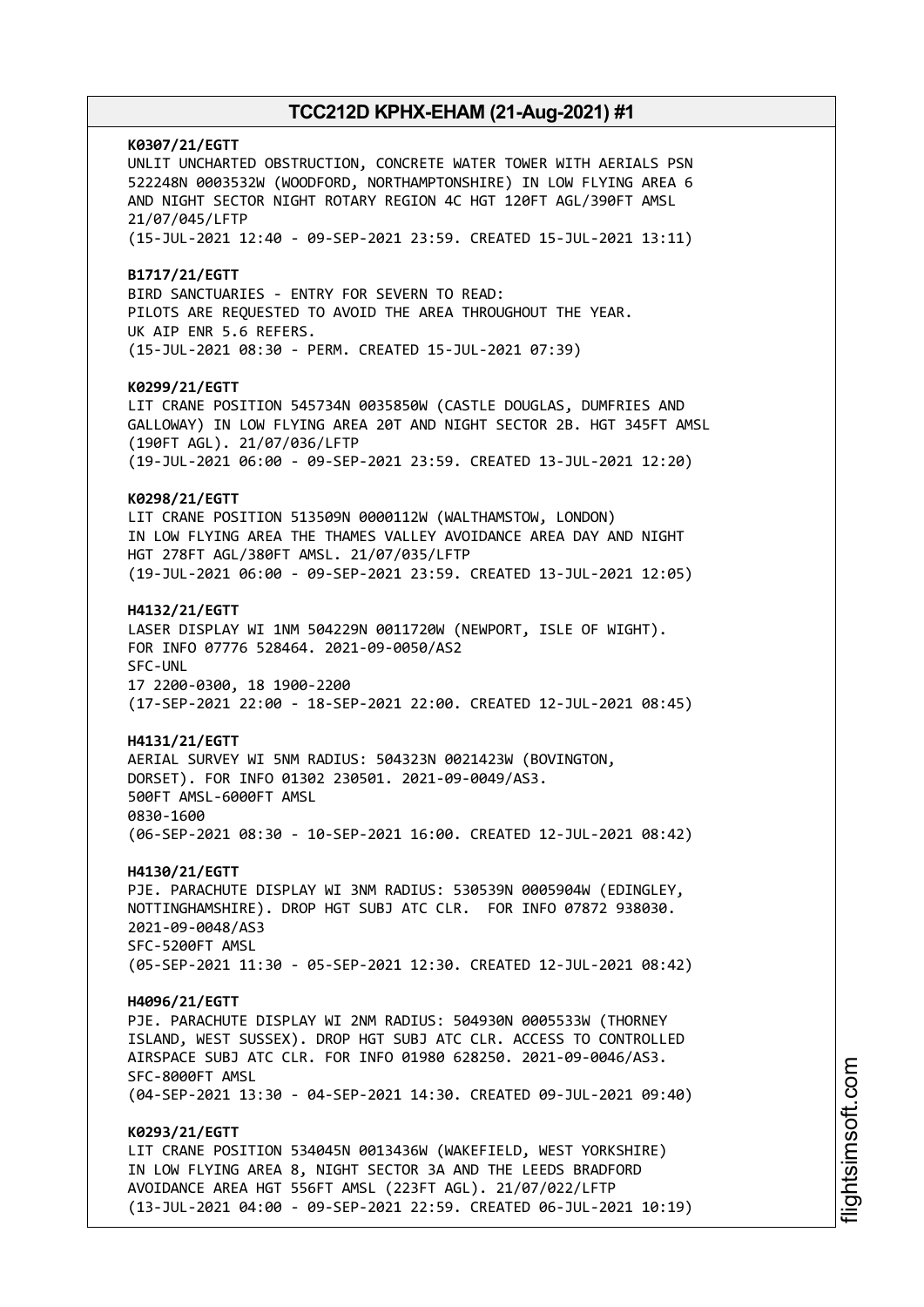**K0292/21/EGTT** UNLIT CRANE POSITION 521154N 0012906W (STRATFORD UPON AVON, WARWICKSHIRE) IN LOW FLYING AREA 4 AND NIGHT ROTARY REGION 4C. HGT 510FT AMSL (100FT AGL). 21/07/021/LFTP (12-JUL-2021 04:00 - 09-SEP-2021 22:59. CREATED 06-JUL-2021 10:05) **B1630/21/EGTT** LONDON DVOR LON FREQ 113.60 MHZ THERE MAY BE OBSERVATIONS OF MDVOR BEARING FLUCTUATIONS WITHIN THE 045 - 085 DEG. MAG. SECTOR RADIALS FROM THE LONDON VOR/DME STATION (113.600 HZ), DUE TO CRANE ACTIVITY IN THE VICINITY. (12-JUL-2021 00:01 - 29-OCT-2021 23:59. CREATED 06-JUL-2021 09:56) **K0287/21/EGTT** LIT CRANE POSITION 515448N 0003012W (HOUGHTON REGIS, DUNSTABLE) IN LOW FLYING AREA 6 HGT 591FT AMSL (171FT AGL). 21/07/008/LFTP SR-SS (05-JUL-2021 07:45 - 09-SEP-2021 18:31. CREATED 05-JUL-2021 07:40) **K0286/21/EGTT** LIT CRANE POSITION 515228N 0001001W (BRAGBURY, STEVENAGE) IN LOW FLYING AREA THE THAMES VALLEY AVOIDANCE AREA DAY AND NIGHT HGT 418FT AMSL (118FT AGL). 21/07/006/LFTP (05-JUL-2021 03:30 - 09-SEP-2021 22:59. CREATED 02-JUL-2021 09:19) **B1579/21/EGTT** TRIGGER NOTAM - PERM AIRAC AIP AMDT 08/21 WEF 12 AUG 21. MULTIPLE ENR CHANGES, SEE COVER SHEET FOR FULL DETAILS (12-AUG-2021 00:00 - 25-AUG-2021 23:59. CREATED 01-JUL-2021 00:05) **K0281/21/EGTT** LIT CRANE POSITION 505016N 0000734W (HOLLINGDEAN ROAD, BRIGHTON) IN LOW FLYING AREA 18 AND NIGHT SECTOR NIGHT ROTARY REGION 18 HGT 282FT AMSL (185FT AGL). 21/06/099/LFTP (05-JUL-2021 03:30 - 09-SEP-2021 22:59. CREATED 30-JUN-2021 10:03) **K0277/21/EGTT** LIT CRANE OPR PSN 532815N 0021421W (CHESTER STREET, MANCHESTER) IN LOW FLYING AREA 8, MANCHESTER AVOIDANCE AREA DAY AND NIGHT AND NIGHT SECTOR 3A HGT 405FT AMSL (285FT AGL). 21/06/094/LFTP (03-JUL-2021 06:00 - 09-SEP-2021 22:59. CREATED 29-JUN-2021 14:11) **K0276/21/EGTT** LIT CRANE POSITION 513230N 0003938E (PURFLEET,ESSEX) IN LOW FLYING AREA THE THAMES VALLEY AVOIDANCE AREA DAY AND NIGHT HGT 210FT AMSL (99FT AGL). 21/06/093/LFTP (01-JUL-2021 06:00 - 09-SEP-2021 22:59. CREATED 29-JUN-2021 13:47) **N0136/21/EGTT** LIT CRANE OPR PSN 513125N 0003740W (SLOUGH, BERKSHIRE) IN LOW FLYING AREA THE THAMES VALLEY AVOIDANCE AREA DAY AND NIGHT HGT 430FT AMSL 318FT AGL. 21/06/091/LFTP (05-JUL-2021 06:00 - 09-SEP-2021 22:59. CREATED 29-JUN-2021 11:39) **H3581/21/EGTT**

UAS OPR EXTENDED VISUAL LINE OF SIGHT WI 0.5NM RADIUS OF 510636N 0020224W (CHILMARK, WILTSHIRE). MAX HGT 1000FT AGL. FOR INFO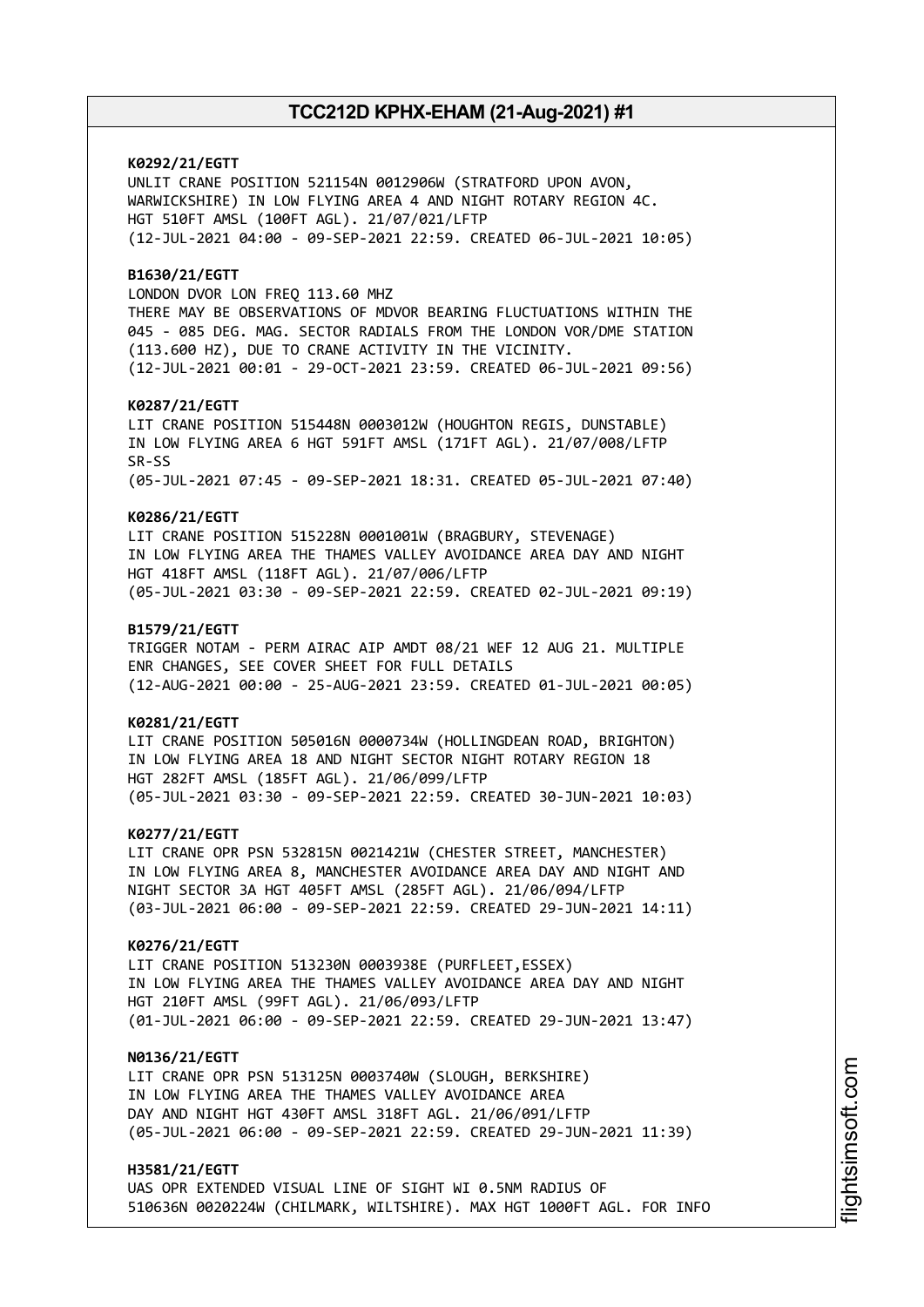01722 744946. 2020-12-0205/AS2 SFC-1700FT AMSL SR-SS (25-JUN-2021 10:44 - 14-SEP-2021 18:25. CREATED 25-JUN-2021 10:45) **H3579/21/EGTT** FLYING OF LARGE MODEL ACFT WI 0.5NM RADIUS OF 513300N 0013000W (SPARSHOLT FIRS, OXFORDSHIRE). FOR INFO CONTACT 07454 733211. 2020-03-0017/AS2. SFC-2200FT AMSL 0700-1900 (01-JUL-2021 07:00 - 30-SEP-2021 19:00. CREATED 25-JUN-2021 10:41) **K0275/21/EGTT** UNCHARTED MAST POSITION 535542N 0020915W IN LOW FLYING AREA 17 AND NIGHT SECTOR 3BW AND 3BE. HGT 833FT AMSL (230FT AGL) UNLIT. 21/06/083/LFTP (25-JUN-2021 07:15 - 09-SEP-2021 22:59. CREATED 25-JUN-2021 07:22) **K0271/21/EGTT** LIT CRANE POSITION 531141N 0022658W (MIDDLEWICH, CHESHIRE) IN LOW FLYING AREA 8 AND NIGHT SECTOR 5E. HGT 379FT AMSL (258FT AGL). 21/06/078/LFTP (24-JUN-2021 00:01 - 09-SEP-2021 00:01. CREATED 23-JUN-2021 14:14) **K0269/21/EGTT** LIT CRANE OPR PSN 534635N 0002015W (HULL, HUMBERSIDE) IN LOW FLYING AREA 11 AND NIGHT SECTOR 4BW HGT 186FT AMSL (177FT AGL). 21/06/069/LFTP (28-JUN-2021 00:01 - 27-AUG-2021 23:59. CREATED 21-JUN-2021 13:27) **K0263/21/EGTT** LIT CRANE OPR PSN 513005N 0000019E (PENINUSLA SQUARE, LONDON) IN THE THAMES VALLEY AVOIDANCE AREA. HGT 155FT AMSL (145FT AGL). 21/06/065/LFTP (24-JUN-2021 00:01 - 09-SEP-2021 00:01. CREATED 21-JUN-2021 11:42) **H3419/21/EGTT** FLYING OF LARGE MODEL ACFT WI 0.5NM RADIUS 514259N 0001541W (E OF LONDON COLNEY, HERTFORDSHIRE). FOR INFO, 07710 924721. 2020-04-0193/AS2. SFC-2000FT AMSL 0600-2100 (28-JUN-2021 06:00 - 29-SEP-2021 21:00. CREATED 21-JUN-2021 08:01) **H3418/21/EGTT** FLYING OF LARGE MODEL ACFT WI 0.5NM RADIUS OF 531318N 0001720W (BARDNEY, LINCOLNSHIRE). FOR INFO CONTACT 07397 268321 OR 07450 707636. 2020-05-0238/AS2. SFC-1300FT AMSL 0700-2200 (21-JUN-2021 07:00 - 20-SEP-2021 22:00. CREATED 21-JUN-2021 08:01) **H3385/21/EGTT** FLYING OF LARGE MODEL ACFT WI 0.5NM RADIUS 525523N 0005743E (BINHAM, NORFOLK). FOR INFO, 07710 924721. 2020-04-0192/AS2. SFC-1700FT AMSL SR MINUS30-SS PLUS30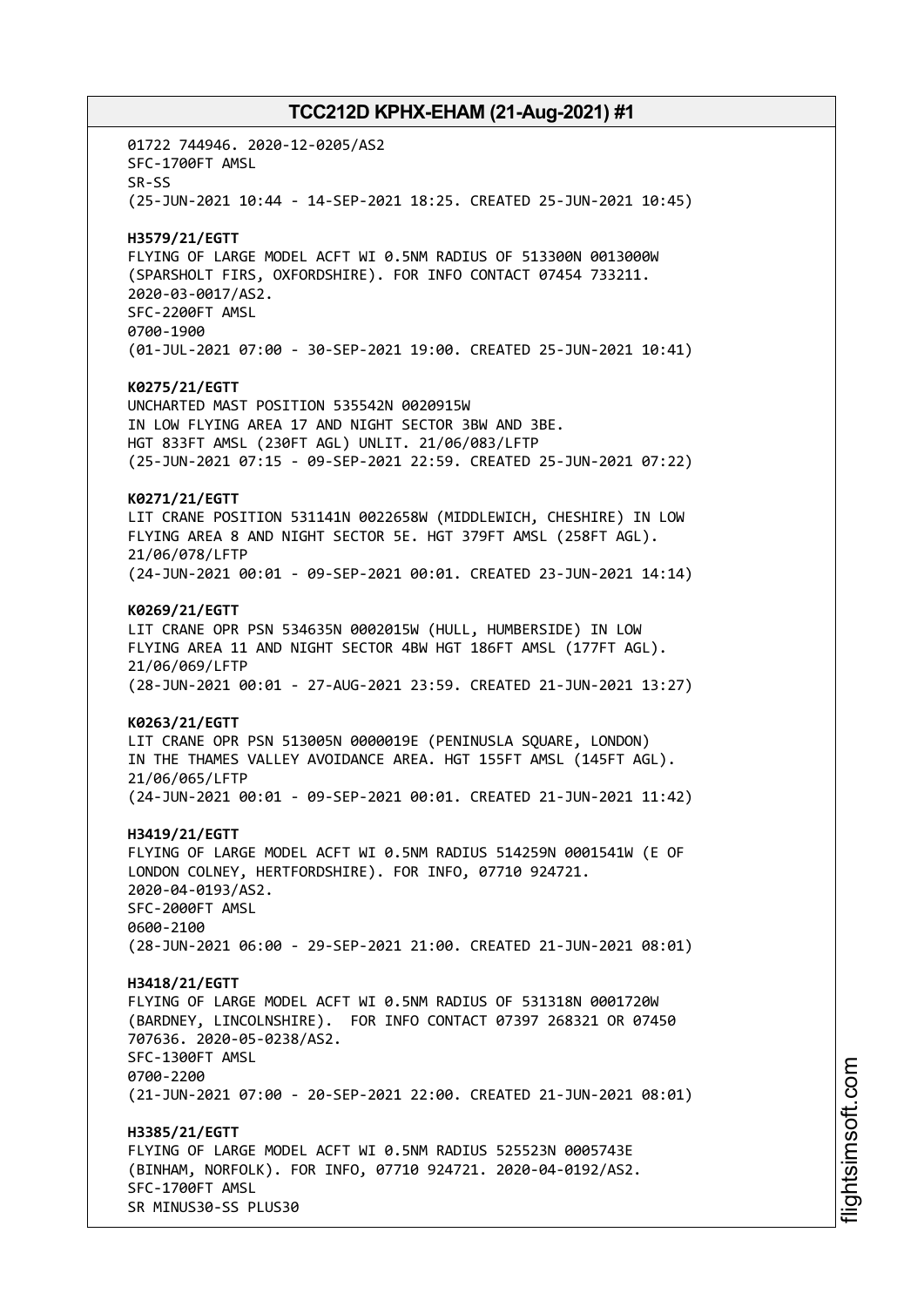(19-JUN-2021 03:00 - 18-SEP-2021 18:34. CREATED 18-JUN-2021 09:37) **H3384/21/EGTT** FLYING OF LARGE MODEL ACFT WI 0.5NM RADIUS 515905N 0000955W (E OF BALDOCK, HERTFORDSHIRE). FOR INFO 07710 924721. 2020-04-0191/AS2. SFC-2000FT AMSL 0600-2100 (28-JUN-2021 06:00 - 27-SEP-2021 21:00. CREATED 18-JUN-2021 09:37) **H3383/21/EGTT** FLYING OF LARGE MODEL ACFT WI 0.5NM RADIUS 521200N 0002132W (COLESDEN, BEDFORD). FOR INFO 07876 200320. 2019-06-0836/AS2. SFC-1400FT AMSL 0800-SS PLUS30 (27-JUN-2021 08:00 - 26-SEP-2021 18:20. CREATED 18-JUN-2021 09:36) **K0262/21/EGTT** LIT CRANE POSITION 512234N 0002121W (ESHER, SURREY) IN THE THAMES VALLEY AVOIDANCE AREA DAY AND NIGHT HGT 200FT AMSL (78FT AGL). 21/06/065/LFTP (21-JUN-2021 00:01 - 08-SEP-2021 23:59. CREATED 18-JUN-2021 09:13) **H3350/21/EGTT** EXPLOSIVE DEMOLITION WI 1NM RADIUS OF 534256N 0011649W (FERRYBRIDGE, WAKEFIELD) . FOR INFO 07921 830188. 2021-08-0019/AS2 SFC-750FT AMSL (22-AUG-2021 07:30 - 22-AUG-2021 11:00. CREATED 17-JUN-2021 12:24) **K0260/21/EGTT** LIT CRANE POSITION 535116N 0015036W (BINGLEY, WEST YORKSHIRE) IN LOW FLYING AREA 11 AND NIGHT SECTOR 3A HGT 410FT AMSL (124FT AGL). 21/06/063/LFTP (21-JUN-2021 00:00 - 09-SEP-2021 23:59. CREATED 17-JUN-2021 09:28) **H3327/21/EGTT** UNMANNED CAPTIVE BALLOON IN LOW FLYING AREA 18 WI 1NM RADIUS OF PSN 504651N 0010522W (PORTSMOUTH, HAMPSHIRE) MAX HEIGHT 198FT AGL. 21/06/062/LFTP SFC-201FT AMSL SR-SS (21-JUN-2021 03:51 - 03-SEP-2021 18:45. CREATED 17-JUN-2021 09:25) **K0259/21/EGTT** LIT CRANE POSITION 534730N 0013313W (LEEDS, WEST YORKSHIRE) IN LOW FLYING AREA 11 AND NIGHT SECTOR 3A HGT 372FT AMSL (287FT AGL). 21/06/061/LFTP (19-JUN-2021 00:00 - 09-SEP-2021 23:59. CREATED 17-JUN-2021 09:13) **H3308/21/EGTT** KITE FLYING WI 0.25NM RADIUS 520939N 0012513W (BURTON DASSETT, WARWICKSHIRE). MAX HGT 2400FT AGL. FOR INFO 07890 348762. 2021-06-0428/AS7 SFC-3100FT AMSL SAT SUN SR MINUS30-SS PLUS30 (19-JUN-2021 03:14 - 12-SEP-2021 18:58. CREATED 16-JUN-2021 15:21) **H3301/21/EGTT** KITE FLYING WI 0.25NM RADIUS 520939N 0012513W (BURTON DASSETT,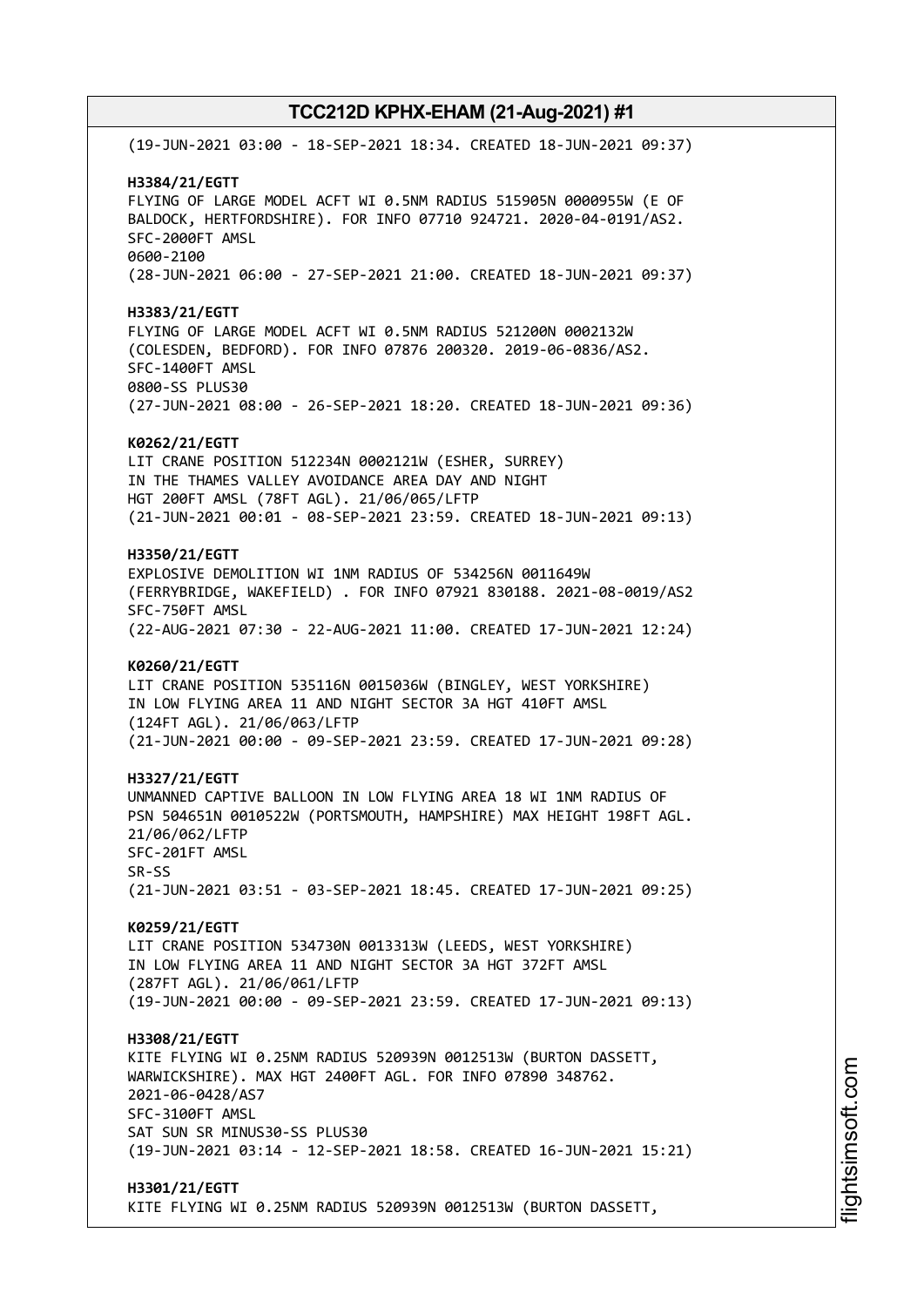WARWICKSHIRE). MAX HGT 2400FT AGL. FOR INFO 07890 348762. 2021-06-0428/AS7 SFC-3100FT AMSL SAT SUN SR MINUS30-SS PLUS30 (18-SEP-2021 05:15 - 31-OCT-2021 17:09. CREATED 16-JUN-2021 14:25) **K0255/21/EGTT** LIT CRANE OPR PSN 532813N 0021422W (MANCHESTER, GREATER MANCHESTER) IN LOW FLYING AREA 8 AND NIGHT SECTOR 3A HGT 372FT AMSL (255FT AGL). 21/06/056/LFTP (19-JUN-2021 00:00 - 09-SEP-2021 23:59. CREATED 16-JUN-2021 11:09) **K0254/21/EGTT** LIT CRANE POSITION 513156N 0000326E (EAST HAM, LONDON) IN LOW FLYING AREA THAMES VALLEY AVOIDANCE AREA HGT 218FT AMSL (208FT AGL). 21/06/055/LFTP (19-JUN-2021 00:00 - 09-SEP-2021 23:59. CREATED 16-JUN-2021 10:43) **K0253/21/EGTT** LIT CRANE POSITION 530704N 0041643W (CAERNARFON, GWYNEDD) IN LOW FLYING AREA 7 AND NIGHT SECTOR 5DN HGT 241FT AMSL (150FT AGL). 21/06/053/LFTP (17-JUN-2021 00:00 - 30-AUG-2021 23:59. CREATED 15-JUN-2021 09:52) **K0252/21/EGTT** LIT CRANE POSITION 530705N 0041632W (CAERNARFON, GWYNEDD) IN LOW FLYING AREA 7 AND NIGHT SECTOR 5DN HGT 226FT AMSL (120FT AGL). 21/06/052/LFTP (17-JUN-2021 00:00 - 30-AUG-2021 23:59. CREATED 15-JUN-2021 09:50) **K0251/21/EGTT** LIT CRANE POSITION 530808N 0041458W (CAERNARFON, GWYNEDD) IN LOW FLYING AREA 7 AND NIGHT SECTOR 5DN HGT 265FT AMSL (150FT AGL). 21/06/050/LFTP (17-JUN-2021 00:00 - 30-AUG-2021 23:59. CREATED 15-JUN-2021 09:43) **K0250/21/EGTT** LIT CRANE POSITION 530641N 0041703W (CAERNARFON, GWYNEDD) IN LOW FLYING AREA 7 AND NIGHT SECTOR 5DN HGT 184FT AMSL (120FT AGL). 21/06/050/LFTP (17-JUN-2021 00:00 - 30-AUG-2021 23:59. CREATED 15-JUN-2021 09:41) **H3223/21/EGTT** UAS SWARM COMPRISED 150 UAS OPR WI 0.5NM RADIUS OF 522128N 0010456W (WINWICK HALL, WINWICK, NORTHAMPTONSHIRE). MAX HGT 400FT AGL. FOR INFO 07970 017256. 2021-06-0460/AS2 SFC-950FT AMSL 1700-2230 (14-JUN-2021 17:00 - 04-SEP-2021 22:30. CREATED 14-JUN-2021 14:19) **H3168/21/EGTT** FLYING OF LARGE MODEL ACFT WI 0.5NM RADIUS OF 524650N 0004242W (SEWSTERN, LEICESTERSHIRE). FOR INFO CONTACT 07778 287350. 2021-06-0430/AS2. SFC-2000FT AMSL 0800-2000 (12-JUN-2021 08:00 - 09-SEP-2021 20:00. CREATED 11-JUN-2021 13:03)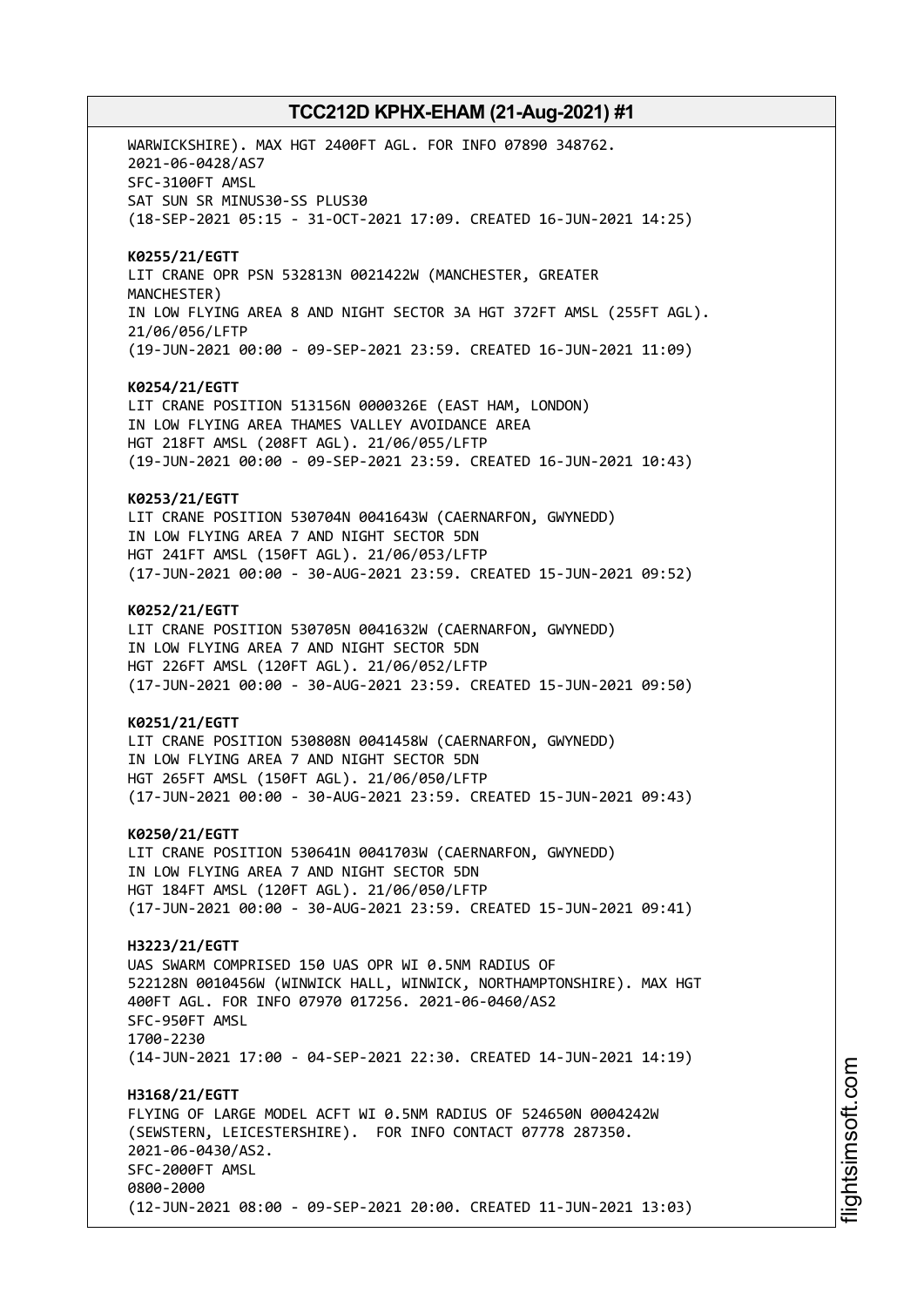**N0124/21/EGTT**

CRANE. CONSTRUCTION SITE CRANE OPERATING AT PSN 512225N 0000537W (CROYDON, SOUTH EAST LONDON). UP TO 555FT AGL/749FT AMSL. FOR INFO CONTACT 08458 735936. ON EXPIRY OF THIS NOTAM DETAILS WILL BE INCLUDED IN THE UK AIP ENR 5.4 2021-06-0371/AS4 (09-JUN-2021 15:00 - 07-SEP-2021 23:59. CREATED 09-JUN-2021 10:50)

**H3069/21/EGTT** LASER DISPLAY WI 0.5NM 540719N 0005422W (CASTLE HOWARD, YORKSHIRE). FOR INFO 07889 907696. 2021-08-0051/AS2 SFC-UNL 19 2100-2300, 20-21 2000-2230 (19-AUG-2021 21:00 - 21-AUG-2021 22:30. CREATED 09-JUN-2021 10:30)

#### **B1431/21/EGTT**

COVID-19: EMERGENCY DIVERSIONS. THE ABILITY FOR AERODROMES TO ACCEPT NON-EMERGENCY DIVERSIONS MAY BE LIMITED DURING COVID-19. NON-EMERGENCY DIVERSION REQUESTS WILL TAKE TIME TO COORDINATE AND OPERATORS SHOULD BE AWARE THAT THE EXPECTED ALTERNATE MAY NOT BE ABLE TO ACCEPT THE REQUEST AND ALTERNATE OPTIONS MAY NEED TO BE CONSIDERED IN ADVANCE. SHOULD A DIVERSION EXPECT TO ARRIVE WITH LESS THAN THE FINAL RESERVE FUEL THE COMMANDER SHALL IMMEDIATELY INFORM ATC AND DECLARE AN EMERGENCY. AIRCRAFT EMERGENCIES WILL BE OFFERED ANY SUITABLE AND AVAILABLE AERODROME. 2001-05-0459/AS3). (09-JUN-2021 09:15 - 27-AUG-2021 23:59. CREATED 09-JUN-2021 09:29)

#### **B1413/21/EGTT**

THE EUROPEAN GEOSTATIONARY NAVIGATION OVERLAY SERVICE (EGNOS) IS NOT AVAILABLE FOR LPV PROCEDURES. LPV LINES OF OCA(H) DISPLAYED ON RNP INSTRUMENT APPROACH CHARTS ARE NOT AVAILABLE FOR USE. (25-JUN-2021 00:01 - 24-SEP-2021 23:59. CREATED 08-JUN-2021 13:48)

**H3015/21/EGTT** MODEL ROCKET FIRING WI 1NM LOCATION 513321N 0025015W (REDWICK, NEWPORT). MAX HEIGHT 3500FT AGL. FOR INFO 07903 254338. 2021-07-0122/AS2 SFC-3520FT AMSL (19-SEP-2021 09:00 - 19-SEP-2021 15:00. CREATED 08-JUN-2021 08:40)

**H3003/21/EGTT** PJE. PARACHUTE DISPLAY WI 3NM RADIUS: 531929N 0032932W (RHYL, DENBIGHSHIRE). DROP HGT SUBJ ATC CLR. FOR INFO 07872 938030. 2021-08-0062/AS3. SFC-5000FT AMSL 1215-1245 (28-AUG-2021 12:15 - 29-AUG-2021 12:45. CREATED 08-JUN-2021 07:48)

**K0228/21/EGTT**

LIT CRANE POSITION 513706N 0003130W (RICKMANSWORTH, HERTFORDSHIRE) IN LOW FLYING AREA THAMES VALLEY AVOIDANCE AREA HGT 400FT AMSL (130FT AGL). 21/06/008/LFTP (05-JUN-2021 00:00 - 21-AUG-2021 23:59. CREATED 04-JUN-2021 08:38)

**B1378/21/EGTT** ENR 1.11, SECTION 3 VFR FLIGHT PLAN ADDRESSING AMEND FLIGHT PLANNING REQUIREMENT FOR EGFF (CARDIFF) TO READ: ADD EGFFZIZF (FOR VFR DEPARTURES FROM CARDIFF AND VFR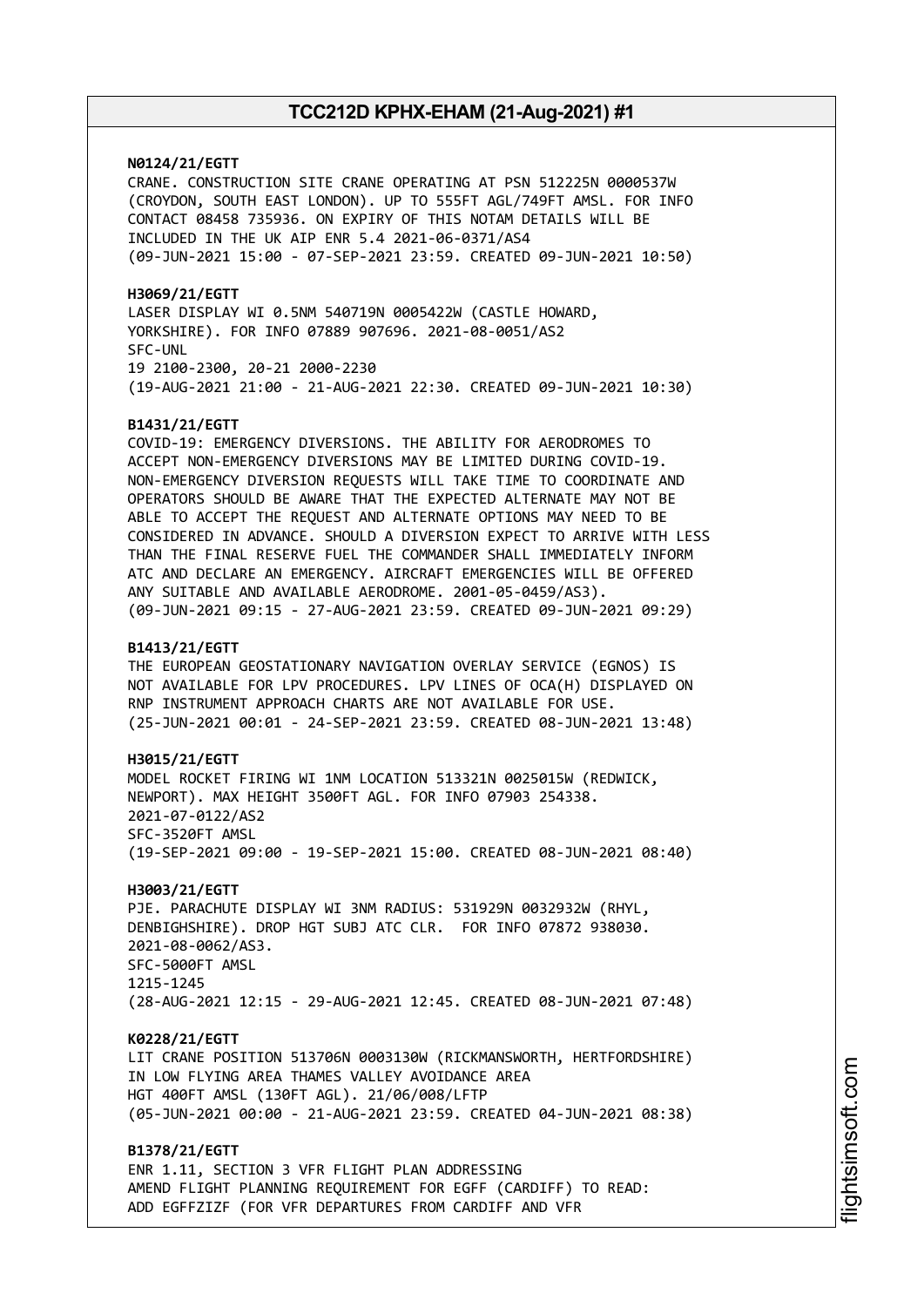FLIGHT PLANS REQUIRING ONWARD TRANSMISSION). ADD EGFFFDMS (FOR ALL VFR OR IFR DEPARTURES FROM CARDIFF). UK AIP ENR 1.11 REFERS (04-JUN-2021 08:23 - PERM. CREATED 04-JUN-2021 08:24)

#### **B1372/21/EGTT**

AIRSPACE RESTRICTION ISSUED BY THE DEPARTMENT FOR TRANSPORT - AIRCRAFT OPERATING SCHEDULED SERVICES BY OR ON BEHALF OF BELAVIA BELARUSIAN AIRLINES ARE PROHIBITED FROM FLYING IN UK AIRSPACE, INCLUDING THAT AIRSPACE ABOVE THE TERRITORIAL SEA OF THE UK. THIS REGULATION DOES NOT APPLY TO ANY AIRCRAFT FLYING IN ACCORDANCE WITH THE PERMISSION OF THE UK SECRETARY OF STATE FOR TRANSPORT OR TO ACFT FLYING IN ACCORDANCE WITH A CLEARANCE ISSUED BY LONDON TERMINAL CONTROL CENTRE SWANWICK THE AIR TRAFFIC CONTROL CENTRE PRESTWICK. PERMISSION AVAILABLE FROM UK DEPARTMENT FOR TRANSPORT +44 0300 330 3000, MON-FRI 0830-1730, OR VIA DUTYOFFICERS(AT)DFT.GOV.UK, OR IN WRITING TO CONTACTDFT(AT)DFT.GOV.UK 2021-05-0542/AS6 (03-JUN-2021 11:00 - 01-SEP-2021 10:59 EST. CREATED 03-JUN-2021 11:08)

### **H2765/21/EGTT**

FLYING OF MODEL ACFT WI 0.5NM RADIUS OF 510718N 0021047W (MONKTON DEVRILL, WILTSHIRE). MAX HGT 1500 AGL. FOR INFO CONTACT 07962 013388. 2021-05-0579/AS2. SFC-2200FT AMSL 0800-1800

(28-MAY-2021 08:00 - 26-AUG-2021 18:00. CREATED 27-MAY-2021 13:57)

### **H2740/21/EGTT**

FLYING OF MODEL ACFT WI 0.5NM RADIUS OF 534828N 0025641W (WEETON, LANCASHIRE). MAX HGT 1400FT AGL. FOR INFO CONTACT 07591 561535 / 07906 541357. 2021-05-0567/AS2. SFC-1500FT AMSL MON-SAT 0800-2000, SUN 0900-1800

(27-MAY-2021 09:24 - 24-AUG-2021 20:00. CREATED 27-MAY-2021 09:25)

#### **H2739/21/EGTT**

FLYING OF LARGE MODEL ACFT WI 0.5NM RADIUS OF 511815N 0002116W (LEATHERHEAD, SURREY). FOR INFO CONTACT 07770 830039. 2020-12-0102/AS2. SFC-1400FT AMSL 0900-1900 (01-JUN-2021 09:00 - 30-AUG-2021 19:00. CREATED 27-MAY-2021 09:13)

#### **H2691/21/EGTT**

FLYING OF MODEL ACFT WI 0.5NM RADIUS OF 534828N 0025641W (WEETON, LANCASHIRE). MAX HGT 1400FT AGL. FOR INFO CONTACT 07591 561535 / 07906 541357. 2021-05-0567/AS2. SFC-1500FT AMSL MON-SAT 0800-2000, SUN 0900-1800

(25-AUG-2021 08:00 - 30-SEP-2021 20:00. CREATED 26-MAY-2021 10:10)

**N0112/21/EGTT** OBST WINDFARM MULTIPLE AVIATION LGT U/S WI 3NM RADIUS 534841N 0000830E (WESTERMOST ROUGH, OFFSHORE GARTON, EAST YORKSHIRE, NORTH SEA). UP TO 394FT AMSL. FOR INFO CONTACT 07867 654242. 2021-05-0566/AS4 (26-MAY-2021 08:45 - 24-AUG-2021 23:59. CREATED 26-MAY-2021 09:06)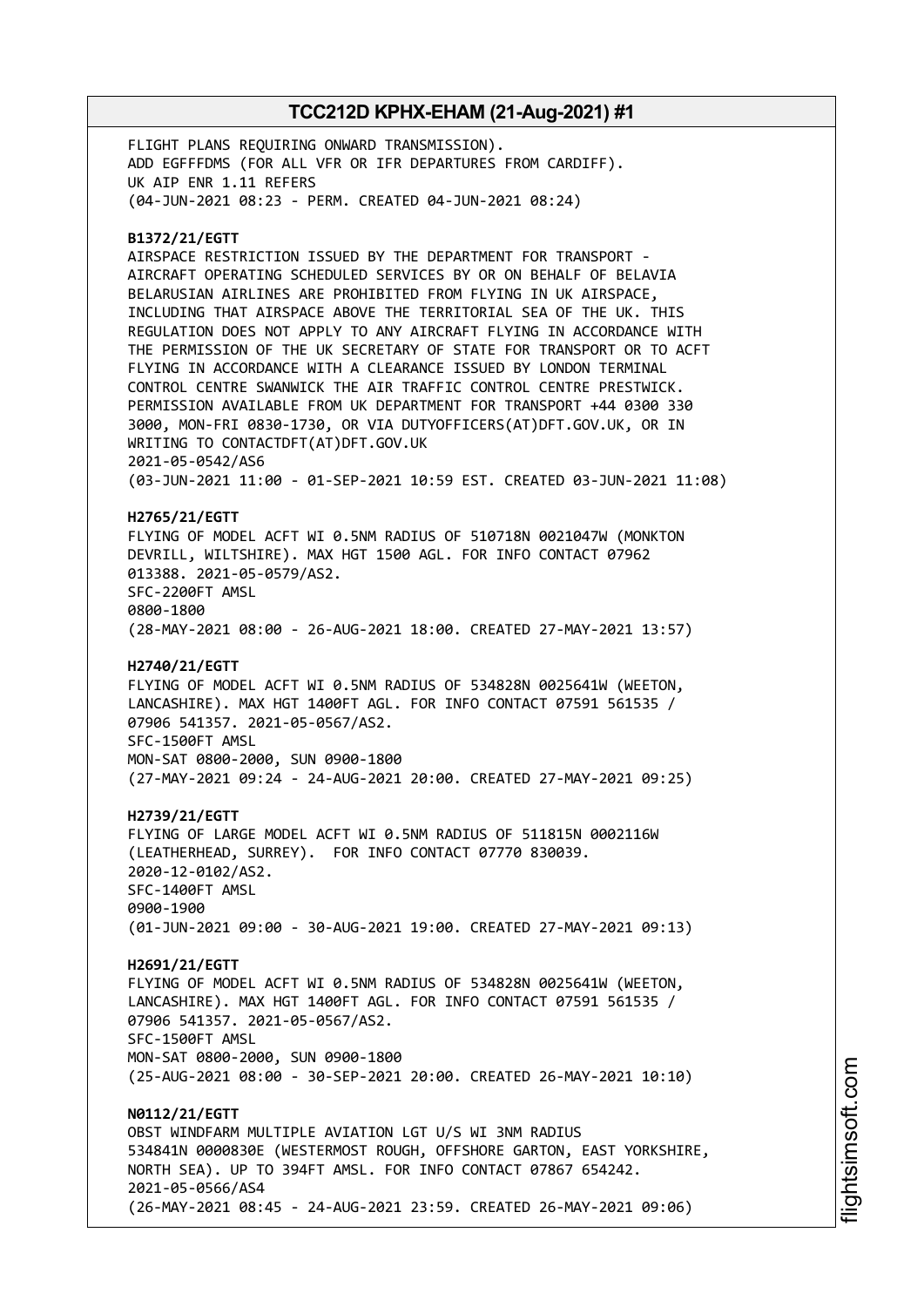**H2465/21/EGTT** MILITARY EXERCISE. EXER TYPHOON WARRIOR. UP TO 60 MIL ACFT WILL OPERATE AND CONDUCT HIGH ENERGY MANOEVRES WI AREA BOUNDED BY: 574800N 0002400E - 544500N 0025700E - 542300N 0024500E - 533000N 0030000E - 531600N 0030000E - 532000N 0023000E - 531200N 0023000E - 530900N 0020600E - 532200N 0000400E - 534300N 0000800W - 544200N 0011400W - 550100N 0013000W - 550300N 0014100W - 550600N 0013800W - 552600N 0023700W - 553800N 0025100W - 560000N 0024900W - 560700N 0025600W - 560700N 0033000W - 561400N 0033200W - 562400N 0031500W - 571600N 0021000W - 574800N 0002400E. ACCESS TO CONTROLLED AIRSPACE SUBJ ATC CLR. ACFT MAY BE UNABLE TO COMPLY WITH RAC. FOR OPERATIONAL INFO CTC: 01522 731625 (1ACC DURING HOURS OF ACTIVITY) OR 01526 346346 (AT ALL OTHER TIMES). AIRSPACE COORDINATION NOTICE 2021-07-0028/AS3 REFERS. SFC-FL660 17 19 24 26 0830-1130 (17-AUG-2021 08:30 - 26-AUG-2021 11:30. CREATED 18-MAY-2021 11:16) **B1207/21/EGTT** MILITARY EXERCISE. SSR MODE 3/A CODES 0100, 0200, 0300, 0400, 0500, 0600, 0700, 1510 - 1577 AND 2400 - 2477 TEMPO ALLOCATED TO EXER TYPHOON WARRIOR 21. INFO CTC 01526 346346 OR 01526 346351. 2021-06-0138/AS3. (15-JUL-2021 00:01 - 26-AUG-2021 23:59. CREATED 14-MAY-2021 14:22) **B1206/21/EGTT** AMEND LOWER AIRSPACE RADAR SERVICE (LARS) EN-ROUTE CHART EXETER APP FREQUENCY TO READ 128.980. UK AIP ENR 6-11 REFERS. (14-MAY-2021 14:07 - PERM. CREATED 14-MAY-2021 14:07) **D0726/21/EGTT** THE FOLLOWING DANGER AREAS EGD 123 IMBER EGD 125 LARKHILL EGD 126 BULFORD EGD 128 EVERLEIGH NO DANGER AREA CROSSING SERVICE AVBL FM SALISBURY OPS CONTACT LONDON INFO 124.750 SFC-50000FT AMSL (02-JUN-2021 08:00 - 31-AUG-2021 08:00. CREATED 13-MAY-2021 08:22) **H2302/21/EGTT** MAJOR GLIDING COMPETITION. INTENSE ACT WI 5NM RADIUS 535541N 0004751W (POCKLINGTON, EAST RIDING OF YORKSHIRE). UP TO 30 GLIDERS AND 5 TUG ACFT MAY PARTICIPATE. FOR DAILY ROUTE INFO: WWW.GLIDINGTASKS.CO.UK OR 01759 303579 AND 118.685 MHZ. 2021-08-0044/AS3. SFC-FL100 0900-1800 (22-AUG-2021 09:00 - 29-AUG-2021 18:00. CREATED 12-MAY-2021 10:38) **H2301/21/EGTT** MAJOR GLIDING COMPETITION. INTENSE ACT WI 5NM RADIUS 521041N 0000653W (GRANSDEN LODGE, CAMBRIDGESHIRE). UP TO 30 GLIDERS AND 5 TUG ACFT MAY PARTICIPATE. ACFT SHALL REMAIN CLEAR OF CONTROLLED AIRSPACE. FOR DAILY ROUTE INFO: WWW.GLIDINGTASKS.CO.UK OR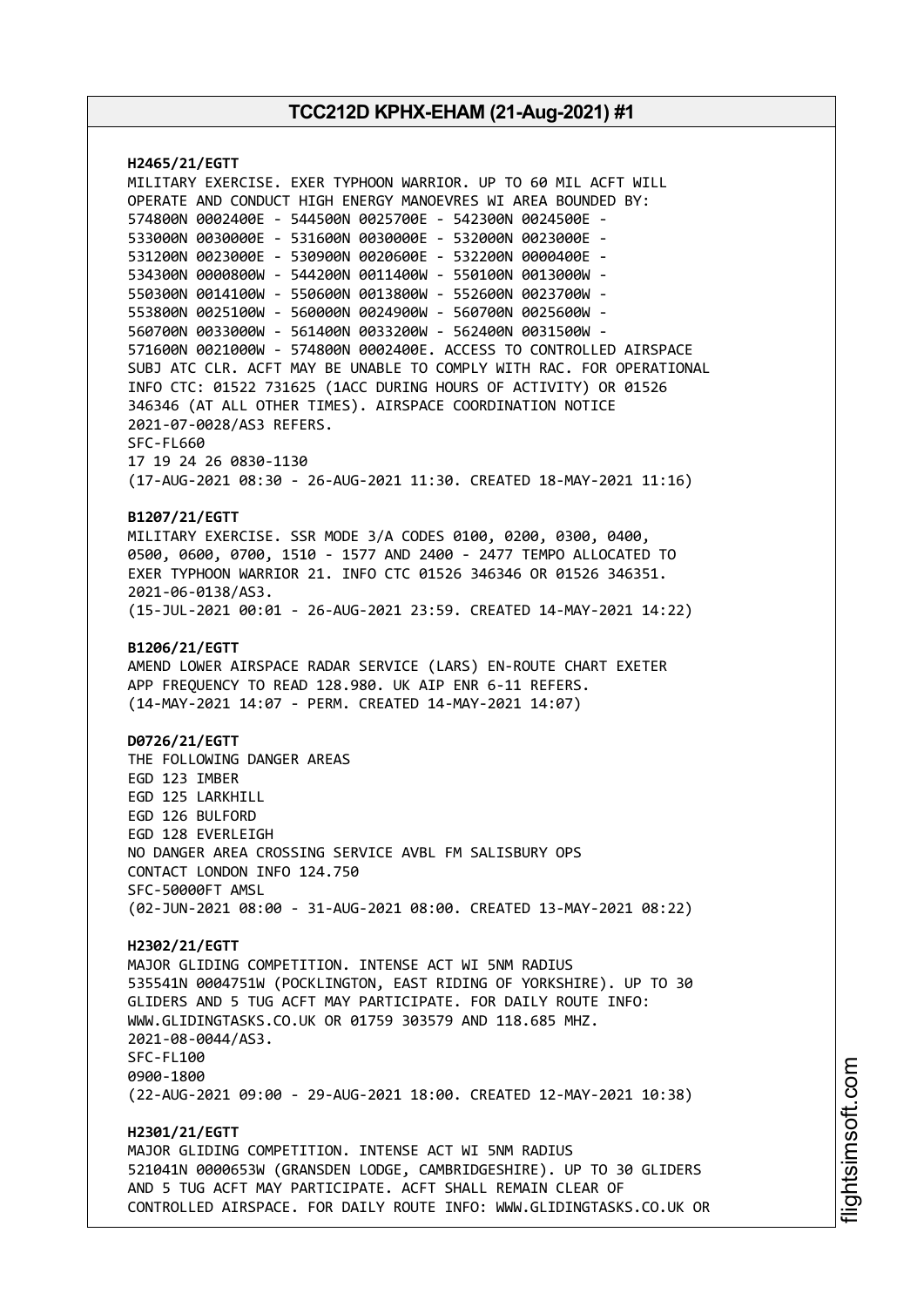01767 677077 AND 131.280 MHZ. 2021-08-0040/AS3. SFC-FL100 0900-1800 (21-AUG-2021 09:00 - 29-AUG-2021 18:00. CREATED 12-MAY-2021 10:36) **B1142/21/EGTT** AMEND LOWER AIRSPACE RADAR SERVICE (LARS) EN-ROUTE CHART - BOURNEMOUTH APP FREQUENCY TO READ 119.480. UK AIP ENR 6-11 REFERS. (10-MAY-2021 12:21 - PERM. CREATED 10-MAY-2021 14:41) **H2046/21/EGTT** MODEL ACFT WI 0.5NM RADIUS OF 522407N 0000619W (WARBOYS, CAMBRIDGSHIRE). FOR INFO CONTACT 07586 292737. 2020-12-0127/AS2. SFC-1600FT AMSL 0800-1800 (30-MAY-2021 08:00 - 27-AUG-2021 18:00. CREATED 04-MAY-2021 13:45) **H1969/21/EGTT** MODEL ACFT OPR WI 1NM RADIUS OF 525220N 0042836W (PENRHOS, GWYNEDD). FOR INFO, 07475 649156. 2021-07-0043/AS2. SFC-1200FT AMSL 0800-2000 (01-JUL-2021 08:00 - 30-SEP-2021 20:00. CREATED 29-APR-2021 09:10) **B1041/21/EGTT** CHANGE CARDIFF APPROACH FREQUENCY FROM 119.150 TO 119.155. UK AIP ENR 1.6 CARDIFF LOWER AIRSPACE RADAR SERVICE REFERS (30-APR-2021 00:00 - PERM. CREATED 28-APR-2021 14:18) **B1036/21/EGTT** THE CHANGE TO 5LNC FROM KARNO TO KARMO INTRODUCED BY AIRAC 06/2021 IS SUSPENDED UNTIL AIRAC 09/2021, EFFECTIVE 09 SEP 2021. UK AIP ENR 4.4, ENR 3.3 (N862, T7), ENR 6-68, ENR 6-70 REFERS. (28-APR-2021 09:25 - PERM. CREATED 28-APR-2021 09:25) **H1832/21/EGTT** KITE FLYING FOR FALCONRY PURPOSES AT VARIOUS POSITIONS WI 0.5NM RADIUS 530842N 0012941W (HOLESTONE MOOR, NEAR ASHOVER). LARGE BIRDS OF PREY FLYING TO/FROM THE KITE. FOR INFO, TEL 07860 331351. 2021-04-0386/AS7. SFC-2000FT AMSL SR-SS (18-OCT-2021 06:38 - 16-JAN-2022 16:21. CREATED 23-APR-2021 14:54) **B0989/21/EGTT** ADD ACTIVITY TO THE REMARKS OF THE PLYMOUTH PORTLAND AND PORTSMOUTH DANGER AREAS. ACTIVITY: ELECTRONIC/ OPTICAL HAZARDS. FOR THE FOLLOWING DANGER AREAS: EG D003 - PLYMOUTH EG D004 - PLYMOUTH EG D006 A,B,C - FALMOUTH BAY EG D007 A,B,C - FOWEY, FOWEY INNER EG D008 A,B,C - PLYMOUTH EG D009 A,B - WEMBURY EG D012 - LYME BAY NORTH EG D013 - LYME BAY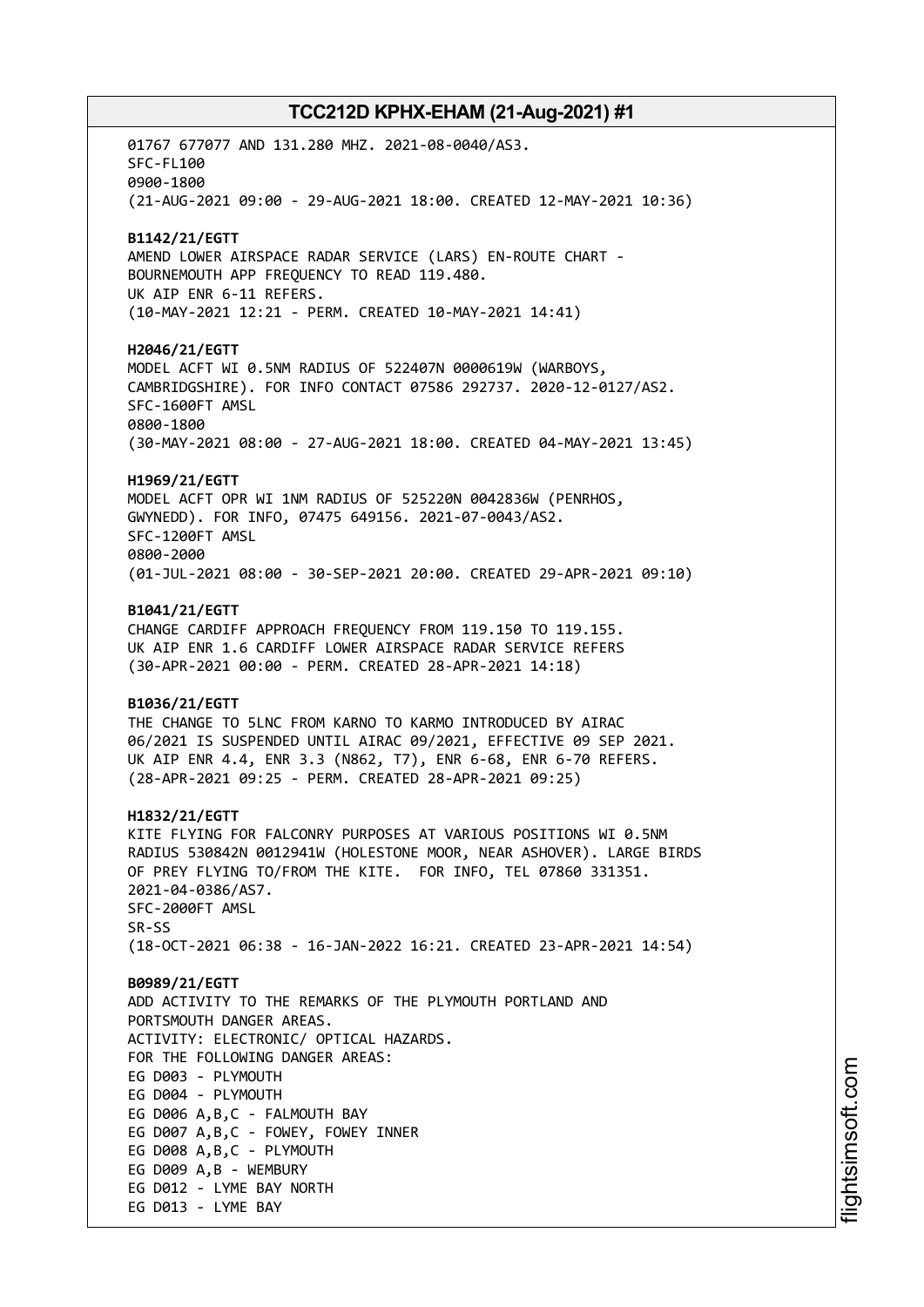# **TCC212D KPHX-EHAM (21-Aug-2021) #1** EG D014 - PORTLAND EG D017 - PORTLAND EG D021 - PORTLAND EG D023 - PORTLAND EG D031 - PORTLAND EG D036 - PORTSMOUTH EG D037 - PORTSMOUTH EG D038 - PORTSMOUTH EG D039 - PORTSMOUTH EG D040 - PORTSMOUTH UK AIP ENR 5.1 REFERS (26-APR-2021 00:00 - PERM. CREATED 23-APR-2021 13:40) **H1792/21/EGTT** KITE FLYING FOR FALCONRY PURPOSES AT VARIOUS POSITIONS WI 0.5NM RADIUS 530842N 0012941W (HOLESTONE MOOR, NEAR ASHOVER). LARGE BIRDS OF PREY FLYING TO/FROM THE KITE. FOR INFO, TEL 07860 331351. 2021-04-0386/AS7. SFC-2000FT AMSL SR-SS (17-JAN-2022 08:10 - 17-APR-2022 19:10. CREATED 22-APR-2021 11:23) **H1780/21/EGTT** KITE FLYING WI 0.25NM RADIUS 512924N 0014641W (BARBURY CASTLE, WILTSHIRE). MAX HGT 500FT AGL. FOR INFO 07973 753389 OR 07917 762254. 2021-01-0284/AS7 SFC-1300FT AMSL (12-SEP-2021 08:00 - 12-SEP-2021 16:00. CREATED 22-APR-2021 10:54) **H1779/21/EGTT** KITE FLYING WI 0.25NM RADIUS 512924N 0014641W (BARBURY CASTLE, WILTSHIRE). MAX HGT 500FT AGL. FOR INFO 07973 753389 OR 07917 762254. 2021-01-0284/AS7 SFC-1300FT AMSL (10-OCT-2021 08:00 - 10-OCT-2021 16:00. CREATED 22-APR-2021 10:54) **H1778/21/EGTT** KITE FLYING WI 0.25NM RADIUS 512924N 0014641W (BARBURY CASTLE, WILTSHIRE). MAX HGT 500FT AGL. FOR INFO 07973 753389 OR 07917 762254. 2021-01-0284/AS7 SFC-1300FT AMSL (14-NOV-2021 09:00 - 14-NOV-2021 17:00. CREATED 22-APR-2021 10:53) **H1776/21/EGTT** KITE FLYING WI 0.25NM RADIUS 512924N 0014641W (BARBURY CASTLE, WILTSHIRE). MAX HGT 500FT AGL. FOR INFO 07973 753389 OR 07917 762254. 2021-01-0284/AS7 SFC-1300FT AMSL (12-DEC-2021 09:00 - 12-DEC-2021 17:00. CREATED 22-APR-2021 10:52) **H1773/21/EGTT** KITE FLYING WI 0.25NM RADIUS 521119N 0021156W (WORCESTER COUNTRYSIDE CENTRE, WORCESTERSHIRE). MAX HGT 800FT AGL. FOR INFO 07577 663244. 2021-01-0111/AS7 SFC-1100FT AMSL 1030-SS PLUS30 (19-DEC-2021 10:30 - 19-DEC-2021 16:28. CREATED 22-APR-2021 10:44)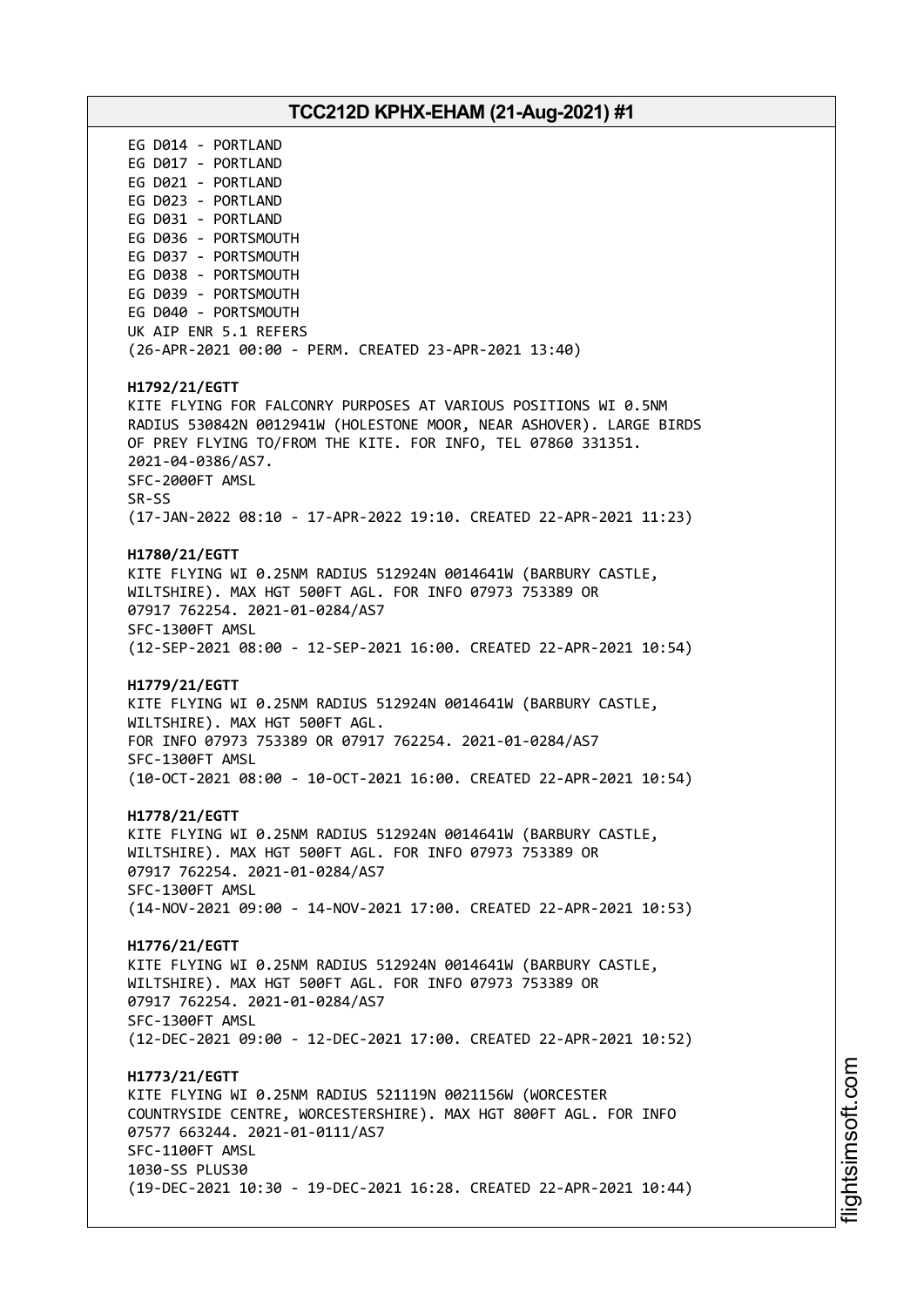**H1772/21/EGTT** KITE FLYING WI 0.25NM RADIUS 521119N 0021156W (WORCESTER COUNTRYSIDE CENTRE, WORCESTERSHIRE). MAX HGT 800FT AGL. FOR INFO 07577 663244. 2021-01-0111/AS7 SFC-1100FT AMSL 1030-SS PLUS30 (21-NOV-2021 10:30 - 21-NOV-2021 16:39. CREATED 22-APR-2021 10:43) **H1769/21/EGTT** KITE FLYING WI 0.25NM RADIUS 521119N 0021156W (WORCESTER COUNTRYSIDE CENTRE, WORCESTERSHIRE). MAX HGT 800FT AGL. FOR INFO 07577 663244. 2021-01-0111/AS7 SFC-1100FT AMSL 0930-SS PLUS30 (30-AUG-2021 09:30 - 30-AUG-2021 19:30. CREATED 22-APR-2021 10:42) **H1770/21/EGTT** KITE FLYING WI 0.25NM RADIUS 521119N 0021156W (WORCESTER COUNTRYSIDE CENTRE, WORCESTERSHIRE). MAX HGT 800FT AGL. FOR INFO 07577 663244. 2021-01-0111/AS7 SFC-1100FT AMSL 0930-SS PLUS30 (19-SEP-2021 09:30 - 19-SEP-2021 18:44. CREATED 22-APR-2021 10:42) **H1768/21/EGTT** KITE FLYING WI 0.25NM RADIUS 521119N 0021156W (WORCESTER COUNTRYSIDE CENTRE, WORCESTERSHIRE). MAX HGT 800FT AGL. FOR INFO 07577 663244. 2021-01-0111/AS7 SFC-1100FT AMSL 0930-SS PLUS30 (17-OCT-2021 09:30 - 17-OCT-2021 17:40. CREATED 22-APR-2021 10:41) **H1657/21/EGTT** KITE FLYING FOR FALCONRY PURPOSES AT VARIOUS POSITIONS WI 0.5NM RADIUS 530842N 0012941W (HOLESTONE MOOR, NEAR ASHOVER). LARGE BIRDS OF PREY FLYING TO/FROM THE KITE. FOR INFO, TEL 07860 331351. 2021-04-0386/AS7. SFC-2000FT AMSL SR-SS (19-JUL-2021 04:03 - 17-OCT-2021 17:05. CREATED 19-APR-2021 12:21) **H0911/21/EGTT** KITE FLYING WI 0.25NM RADIUS 504730N 0003827W (FELPHAM, BOGNOR REGIS, WEST SUSSEX). MAX HGT 1000FT AGL. FOR INFO 07841 456494. 2021-08-0020/AS7 SFC-1100FT AMSL 0800-2130 (28-AUG-2021 08:00 - 30-AUG-2021 21:30. CREATED 16-MAR-2021 12:43) **H4988/20/EGTT** KITE FLYING 0.5NM RADIUS 503708N 0032151W (SANDY BAY, E OF EXMOUTH, DEVON) FOR INFO, 07843 098727 / 01395 279443. 2020-12-0012/AS7. SFC-1300FT AMSL 1100-SS PLUS30 (25-SEP-2021 11:00 - 30-OCT-2021 17:22. CREATED 10-NOV-2020 13:49) **H4987/20/EGTT**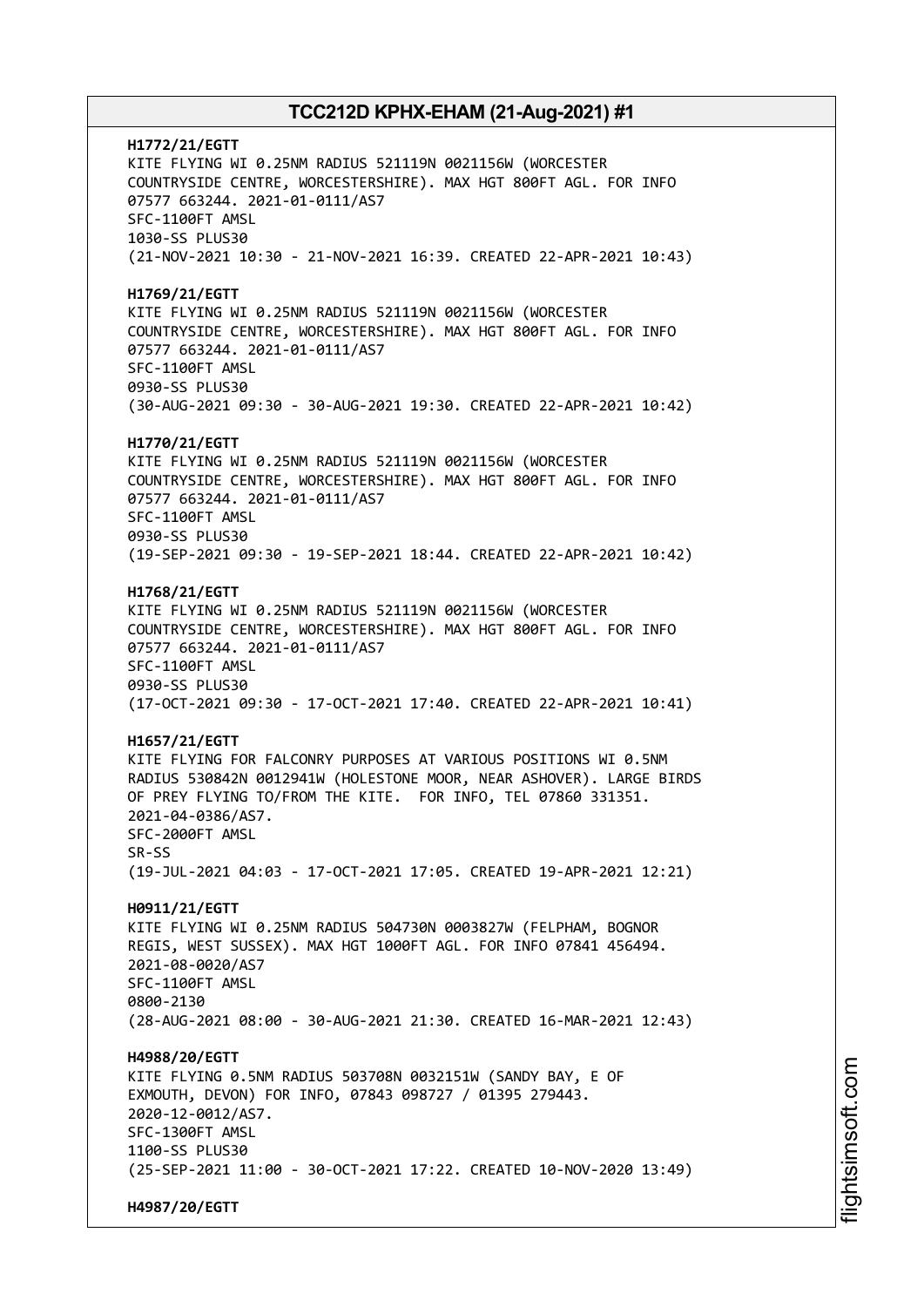┌──────────────────────────────────────────────────────────────────────────────┐

KITE FLYING 0.5NM RADIUS 503708N 0032151W (SANDY BAY, E OF EXMOUTH, DEVON) FOR INFO, 07843 098727 / 01395 279443. 2020-12-0012/AS7. SFC-1300FT AMSL 1100-SS PLUS30 (27-JUN-2021 11:00 - 24-SEP-2021 18:37. CREATED 10-NOV-2020 13:32)

**H4986/20/EGTT** KITE FLYING 0.5NM RADIUS 503708N 0032151W (SANDY BAY, E OF EXMOUTH, DEVON) FOR INFO, 07843 098727 / 01395 279443. 2020-12-0012/AS7. SFC-1300FT AMSL 1200-SS PLUS30 (31-OCT-2021 12:00 - 30-NOV-2021 16:43. CREATED 10-NOV-2020 13:15)

### │**EHAA (AMSTERDAM FIR/UIR)** │

└──────────────────────────────────────────────────────────────────────────────┘ **B0551/21/EHAA** FLARING OPERATIONS AT DRILLING RIG PROSPECTOR 1, PSN 522947N 0041257E. SFC-1000FT AMSL (22-AUG-2021 12:00 - 24-AUG-2021 12:00 EST. CREATED 20-AUG-2021 15:32) **M2523/21/EHAA** TEMPORARY RESTRICTED AREA 'MEPPEL-ZWOLLE' ACTIVATED FOR FLIGHTS WITH UNMANNED AERIAL SYSTEM. AREA: 523318N 0060827E - 523812N 0060752E - 524217N 0061241E - 524159N 0061431E - 523753N 0060948E - 523318N 0061010E BACK TO 523318N 0060827E BTN GND/600FT AGL. AREA PROHIBITED. POLICE, SAR AND HELICOPTER EMERGENCY MEDICAL SERVICES EXEMPTED. GND-600FT AGL

(23-AUG-2021 08:00 - 23-AUG-2021 14:00. CREATED 20-AUG-2021 12:07)

### **M2522/21/EHAA**

PJE WILL TAKE PLACE AT OMMEN PSN 522948N 0062251E RADIUS 2NM. GND-6500FT AGL (25-AUG-2021 15:45 - 25-AUG-2021 18:00. CREATED 20-AUG-2021 12:02)

### **M2521/21/EHAA**

FIREWORKS AT GRIJPSKERKE PSN 513125N 0033350E. GND-250FT AGL (18-SEP-2021 17:00 - 18-SEP-2021 23:30. CREATED 20-AUG-2021 11:39)

#### **M2520/21/EHAA**

FIREWORKS AT BAARN PSN 521309N 0051419E. GND-130FT AGL (24-SEP-2021 19:30 - 24-SEP-2021 21:55. CREATED 20-AUG-2021 11:35)

### **M2519/21/EHAA**

FIREWORKS AT DROUWENERMOND PSN 525816N 0065228E. GND-660FT AGL (24-SEP-2021 19:00 - 24-SEP-2021 20:45. CREATED 20-AUG-2021 10:55)

#### **M2514/21/EHAA**

KITE FLYING FESTIVAL WILL TAKE PLACE AT EMMEN. MULTIPLE KITES CAN BE EXPECTED IN THE FOLLOWING AREA: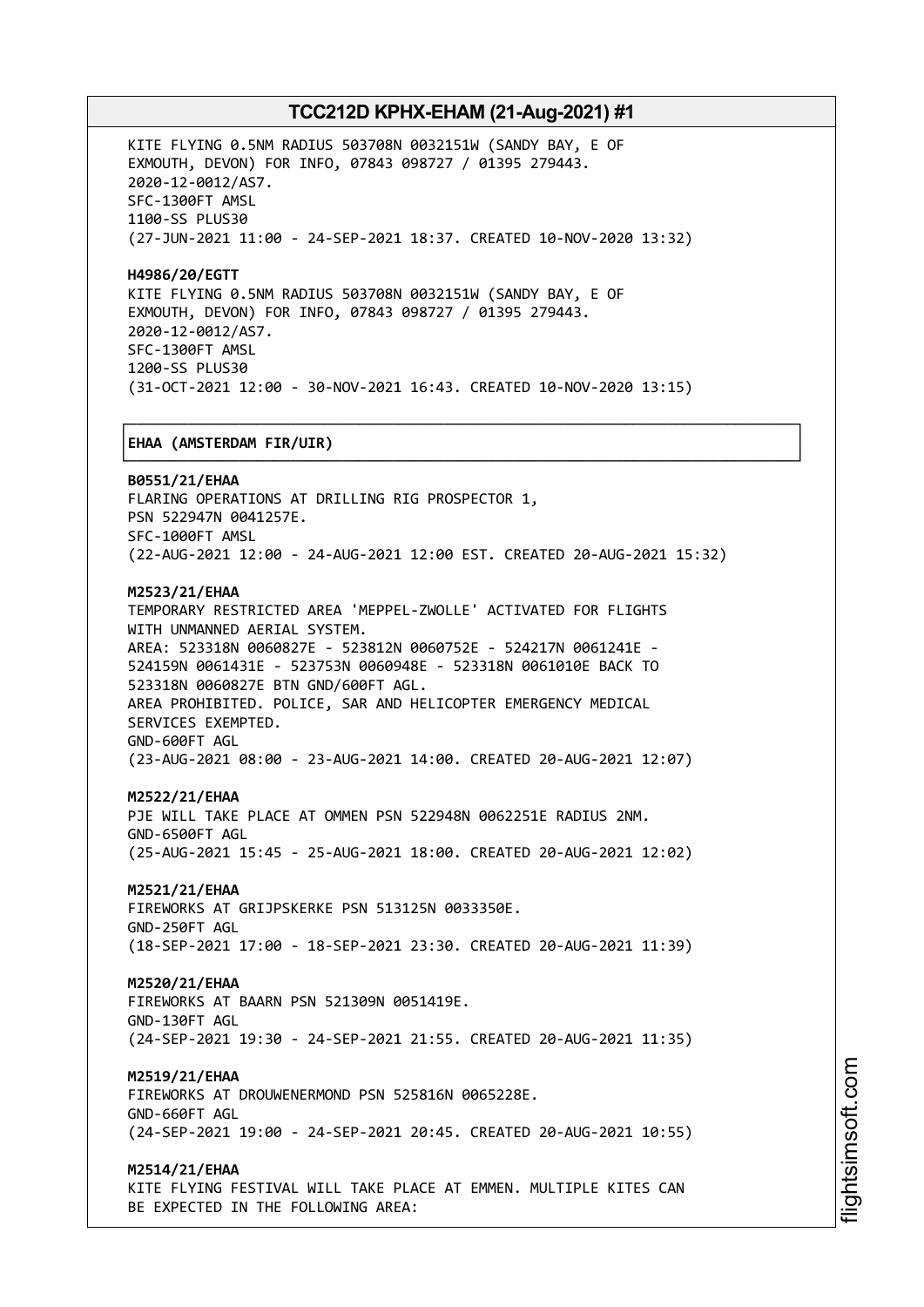PSN 524428N 0065400E RADIUS 1NM BTN GND/3600FT AMSL. REQ TO AVOID AREA. GND-3600FT AMSL FRI 1000-2130, SAT 0700-2130, SUN 0700-1500 (20-AUG-2021 10:00 - 22-AUG-2021 15:00. CREATED 20-AUG-2021 05:39) **M2510/21/EHAA** TEMPORARY RESTRICTED AREA EHTRA14C ACTIVATED. AREA PROHIBITED. GND-2000FT AMSL 0700-1000 1130-1430 (26-AUG-2021 07:00 - 26-AUG-2021 14:30. CREATED 19-AUG-2021 10:36) **A1882/21/EHAA** MANDATORY DIGITAL SUBMISSION OF GENERAL DECLARATION VIA WWW.GENDEC.EU FOR ALL FLIGHTS ORIGINATING FROM NON-SCHENGEN COUNTRIES OR ALL FLIGHTS WITH DESTINATION TO NON-SCHENGEN COUNTRIES. GENDEC SUBMISSION AT LEAST 2 HOURS PRIOR TO ALL DEPARTURES FROM A NON-SCHENGEN COUNTRY TO THE NETHERLANDS OR ALL DEPARTURES FROM THE NETHERLANDS TO NON-SCHENGEN COUNTRIES. AIRPORTS MAY HAVE ADDITIONAL REQUIREMENTS ON MINIMUM TIME FOR SUBMISSION OF GENDEC. REF AIP NETHERLANDS GEN 1.2. (19-AUG-2021 10:19 - PERM. CREATED 19-AUG-2021 10:20) **M2508/21/EHAA** TEMPORARY RESTRICTED AREA 'PRAKTIJKGEBIED RWS WEST' ACTIVATED FOR FLIGHTS WITH UNMANNED AERIAL SYSTEM. AREA: 515444N 0053338E - 515432N 0054055E - 515312N 0054956E - 515223N 0055102E - 515117N 0054943E - 515317N 0054051E - 515346N 0053338E BACK TO 515444N 0053338E BTN GND/500FT AGL. AREA PROHIBITED. POLICE, SAR AND HELICOPTER EMERGENCY MEDICAL SERVICE FLIGHTS ARE EXEMPTED. GND-500FT AGL (01-SEP-2021 08:30 - 01-SEP-2021 15:00. CREATED 19-AUG-2021 08:43) **M2504/21/EHAA** TEMPORARY SEGREGATED AREA EHTSA56 (LEUSDERHEIDE) ACTIVATED. AREA PROHIBITED. GND-600FT AMSL (25-AUG-2021 06:00 - 25-AUG-2021 14:00. CREATED 18-AUG-2021 13:12) **M2503/21/EHAA** TEMPORARY SEGREGATED AREA EHTSA55 (DE VLASAKKERS, RPAS) ACTIVATED. AREA PROHIBITED. GND-600FT AMSL (25-AUG-2021 06:00 - 25-AUG-2021 14:00. CREATED 18-AUG-2021 13:12) **M2502/21/EHAA** DUTCH MIL INFO RX FREQ 132.350 MHZ U/S IN THE NORTH EASTERN PART OF THE NETHERLANDS, IN CASE OF URGENCY CONTACT DUTCH MIL LOWER ON FREQ 128.355 MHZ. (18-AUG-2021 13:02 - 31-AUG-2021 23:59 EST. CREATED 18-AUG-2021 13:04) **M2486/21/EHAA** MIL NAVAL SHOOTING EXERCISE WILL TAKE PLACE AT PSN: 513200N 0024320E RADIUS 5NM BTN SFC/FL055. REQ TO AVOID AREA. SFC-FL055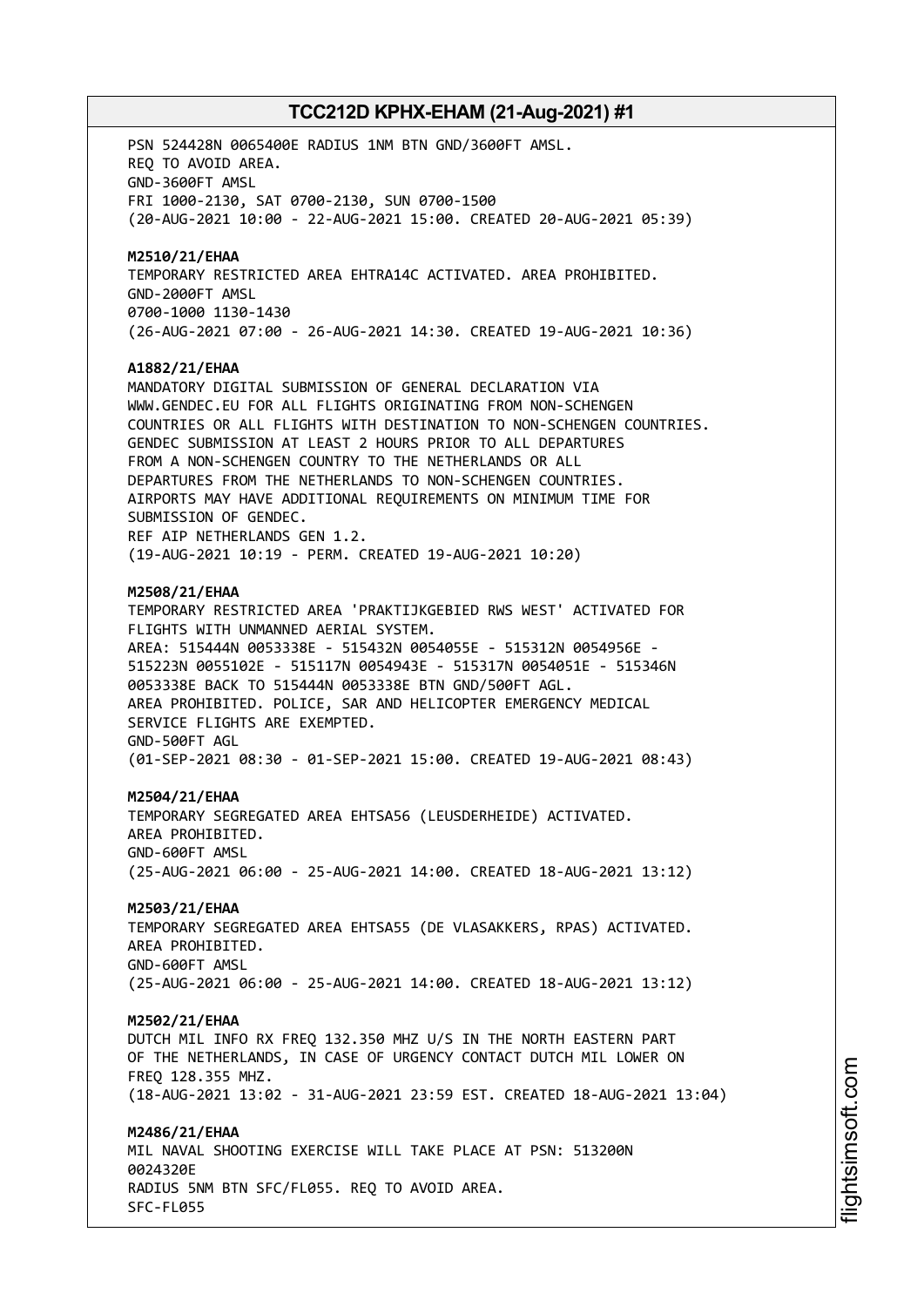(24-AUG-2021 08:00 - 24-AUG-2021 10:00. CREATED 18-AUG-2021 09:22) **M2480/21/EHAA** TEMPORARY RESTRICTED AREA 'ZEELANDBRUG' ACTIVATED. AREA: 513809N 0035450E - 513748N 0035529E - 513518N 0035203E - 513539N 0035123E BACK TO 513809N 0035450E BTN GND/1000FT AMSL. AREA PROHIBITED. SAR, POLICE, HELICOPTER EMERGENCY MEDICAL SERVICE FLIGHTS AND OTHER AUTHORISED TFC ARE EXEMPTED AFTER PRIOR PERMISSION FROM MILATCC SCHIPHOL OR AMSTERDAM FIC. GND-1000FT AMSL DAILY 0600-1500 (18-OCT-2021 06:00 - 22-OCT-2021 15:00. CREATED 17-AUG-2021 19:21) **M2479/21/EHAA** TEMPORARY RESTRICTED AREA 'ZEELANDBRUG' ACTIVATED. AREA: 513809N 0035450E - 513748N 0035529E - 513518N 0035203E - 513539N 0035123E BACK TO 513809N 0035450E BTN GND/1000FT AMSL. AREA PROHIBITED. SAR, POLICE, HELICOPTER EMERGENCY MEDICAL SERVICE FLIGHTS AND OTHER AUTHORISED TFC ARE EXEMPTED AFTER PRIOR PERMISSION FROM MILATCC SCHIPHOL OR AMSTERDAM FIC. GND-1000FT AMSL DAILY 0600-1500 (04-OCT-2021 06:00 - 08-OCT-2021 15:00. CREATED 17-AUG-2021 19:20) **M2458/21/EHAA** RESTRICTED AREA EHR2A (MARNEWAARD A) ACTIVATED. AREA PROHIBITED. GND-FL195 DAILY 1000-1130 (01-SEP-2021 10:00 - 02-SEP-2021 11:30. CREATED 17-AUG-2021 08:47) **M2448/21/EHAA** TEMPORARY RESTRICTED AREA EHTRA14B ACTIVATED. AREA PROHIBITED. GND-2000FT AMSL DAILY 0700-1000 1130-1430 (23-AUG-2021 07:00 - 27-AUG-2021 14:30. CREATED 17-AUG-2021 08:11) **M2447/21/EHAA** TEMPORARY RESTRICTED AREA EHTRA14 ACTIVATED. AREA PROHIBITED. 2000FT AMSL-FL065 DAILY 0700-1000 1130-1430 (23-AUG-2021 07:00 - 27-AUG-2021 14:30. CREATED 17-AUG-2021 08:10) **A1861/21/EHAA** BASED ON THE LATEST COVID-19 REGULATIONS (TIJDELIJKE REGELING MAATREGELEN COVID-19) ALL FLIGHTS SHOULD ADHERE TO THE FOLLOWING CONDITIONS: 1. DISINFECT CABIN, SEATS AND INSTRUMENTS. 2. ALL PASSENGERS ARE REQUIRED TO USE A MANDATORY NON MEDICAL FACE MASK FROM BEFORE BOARDING UNTIL AFTER DISEMBARKING (NON COMMERCIAL FLIGHTS ARE EXEMPTED) . 3. BEFORE BOARDING, A HEALTH CHECK OF ALL POB SHALL BE PERFORMED BY CREW BASED ON THE RIVM GUIDELINES: HTTPS://WWW.RIVM.NL/CORONAVIRUS-COVID-19/ADVIEZEN-WERK-VRIJE-TIJD/GEN ERIEK-KADER-CORONAMAATREGELEN 4. COMPANIES SHALL ADHERE TO COMPANY SPECIFIC PROTOCOL. NOTE: POLICE, HELICOPTER EMERGENCY SERVICES AND SAR FLIGHTS ARE EXEMPTED. (16-AUG-2021 13:44 - 19-SEP-2021 09:00 EST. CREATED 16-AUG-2021 13:44)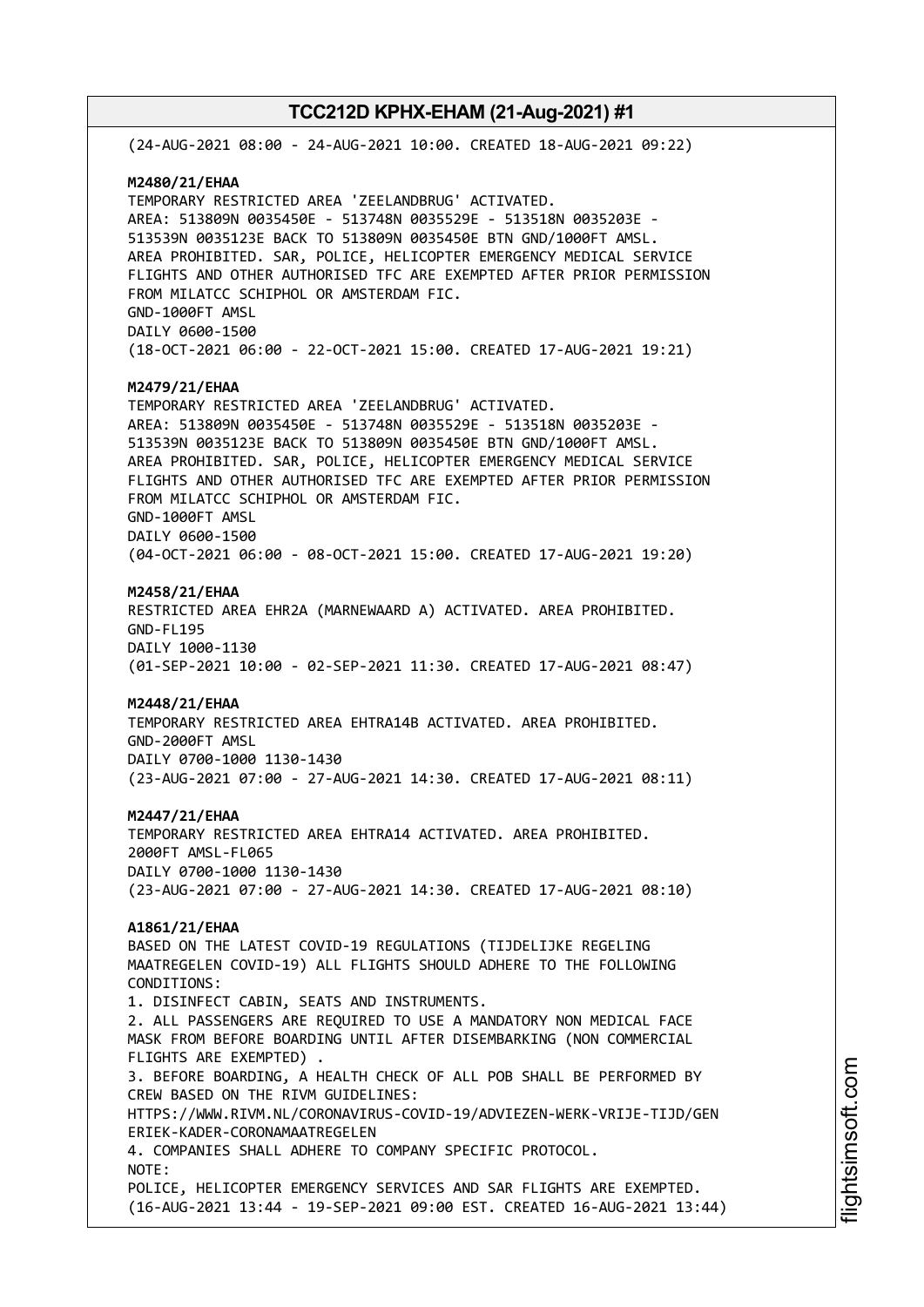**B0543/21/EHAA** MOBILE RIG SWIFT-10 RELOCATED, PSN 5236.7N 00350.4E. (16-AUG-2021 06:39 - 16-NOV-2021 09:00 EST. CREATED 16-AUG-2021 06:40) **B0541/21/EHAA** NEW OBSTACLES AT VEERE, BINNENHAVEN, 4 WIND TURBINES WITHIN AREA BTN: 513725N 0034124E, 513715N 0034136E, 513659N 0034131E, 513700N 0034111E. HEIGHT 669FT AGL, ELEV 682FT AMSL, LGT OBST/DAY FLG WHITE, NIGHT FLG R. REF AIP ENR 5.4. (13-AUG-2021 14:06 - PERM. CREATED 13-AUG-2021 14:06) **B0540/21/EHAA** NEW OBSTACLES AT 'S HERTOGENBOSCH, 4 WIND TURBINES WITHIN AREA BTN: 514301N 0051700E, 514232N 0051631E, 514226N 0051615E, 514242N 0051611E. HEIGHT 583FT AGL, ELEV 590FT AMSL, LGT OBST/DAY FLG WHITE, NIGHT R. REF AIP ENR 5.4. (13-AUG-2021 13:06 - PERM. CREATED 13-AUG-2021 13:06) **M2413/21/EHAA** TEMPORARY RESTRICTED AREA EHTRA11 ACTIVATED. AREA PROHIBITED. 3000FT AMSL-FL095 DAILY 1000-1130 (01-SEP-2021 10:00 - 02-SEP-2021 11:30. CREATED 12-AUG-2021 10:21) **M2402/21/EHAA** TEMPORARY SEGREGATED AREA EHTSA52 (HAVELTE) ACTIVATED. AREA PROHIBITED. GND-600FT AMSL DAILY 0700-1300 (05-OCT-2021 07:00 - 06-OCT-2021 13:00. CREATED 11-AUG-2021 13:20) **M2390/21/EHAA** CHECKLIST YEAR=2020 3689 YEAR=2021 0085 0086 0087 0088 0089 0090 0091 0092 0136 0137 0175 0260 0390 0830 0844 0953 0959 0974 1150 1221 1301 1479 1494 1496 1504 1510 1511 1512 1513 1597 1598 1602 1603 1611 1612 1614 1616 1617 1618 1619 1630 1653 1670 1671 1673 1674 1675 1680 1729 1730 1731 1732 1744 1749 1757 1765 1769 1770 1794 1795 1796 1822 1826 1829 1861 1862 1863 1864 1886 1895 1899 1900 1902 1941 1945 1951 1961 1966 1974 1996 1997 1998 1999 2001 2005 2025 2026 2034 2035 2036 2042 2043 2044 2045 2050 2051 2052 2056 2059 2067 2068 2076 2082 2091 2092 2093 2094 2117 2128 2137 2150 2153 2154 2155 2157 2174 2177 2179 2192 2193 2213 2214 2215 2217 2226 2227 2228 2237 2238 2240 2241 2244 2249 2250 2253 2254 2255 2257 2260 2261 2267 2273 2274 2275 2277 2279 2285 2292 2296 2304 2309 2311 2320 2321 2322 2326 2328 2329 2330 2333 2336 2337 2342 2343 2344 2345 2348 2349 2352 2354 2356 2361 2362 2363 2364 2366 2367 2368 2369 2370 2371 2372 2373 2374 2375 2376 2377 2380 2384 2385 2386 2387 2388 2389

LATEST PUBLICATIONS

i⊒<br>⊫ htsim soft.c om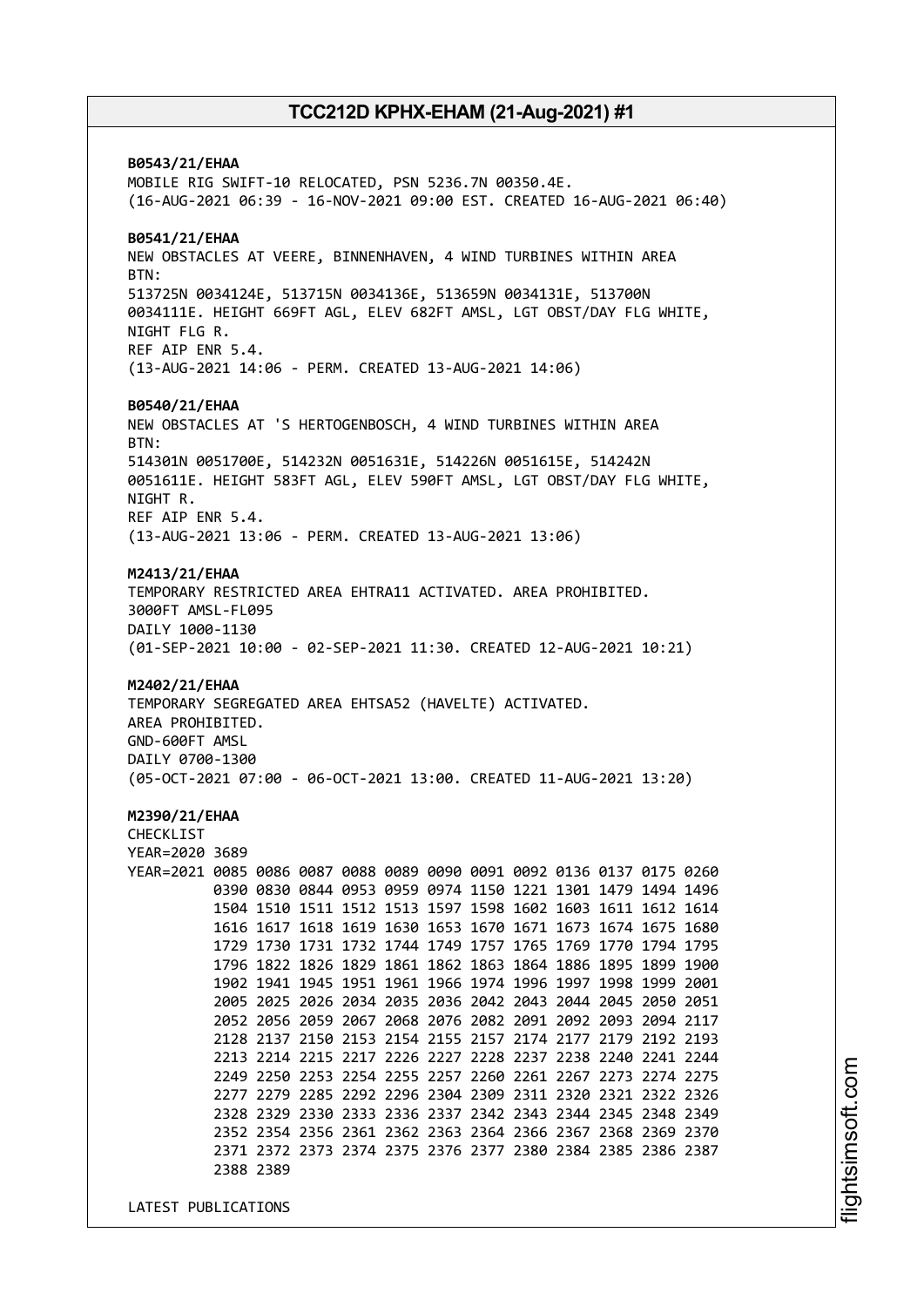AIP AIRAC AMDT MIL 009/2021 EFFECTIVE DATE 09 SEP 21 AIP AIRAC SUP MIL 002/2011 EFFECTIVE DATE 17 NOV 11 AIP SUP MIL 002/2015 EFFECTIVE DATE 21 OCT 15 AIC CHECKLIST AIP MIL NIL SUP CHECKLIST AIP MIL NIL (11-AUG-2021 09:18 - 11-SEP-2021 09:18 EST. CREATED 11-AUG-2021 09:21) **M2356/21/EHAA** PJE WILL TAKE PLACE AT NUNSPEET PSN 522301N 0054839E RADIUS 2NM. EHR3 AND EHR3A (OLDEBROEK) ARE EXCLUDED. GND-4000FT AGL (10-SEP-2021 16:15 - 10-SEP-2021 16:30. CREATED 09-AUG-2021 13:57) **B0532/21/EHAA** OBST LIGHTS U/S PART OF THE OBST LIGHTS PRINSES AMALIAWINDPARK U/S. REF AIP 5.4 ID 317. STRAIGHT LINE DEFINED BY: 523625N 0041420E - 523504N 0041547E - 523405N 0041449E - 523433N 0041059E - 523616N 0041140E. (09-AUG-2021 06:58 - 06-SEP-2021 09:00 EST. CREATED 09-AUG-2021 06:59) **B0530/21/EHAA** SEVERAL OBSTACLE LIGHTS U/S AT NOORDZEE WINDPARK BORKUM RIFFGRUND 2. PSN 5357N00628E RADIUS 3NM. REF AIP THE NETHERLANDS ENR 5.4 ID 518. (06-AUG-2021 12:44 - 05-NOV-2021 09:00 EST. CREATED 06-AUG-2021 12:45) **A1800/21/EHAA** COVID-19: BY ORDER OF THE GOVERNMENT OF THE KINGDOM OF THE NETHERLANDS, THERE ARE CURRENTLY COVID-19 RESTRICTIONS IN EFFECT. NOTICE 1: AS OF AUGUST 8TH 2021, CHANGES IN REGARDS TO TRAVEL AND TESTING REGULATION WILL BE IN EFFECT. NOTICE 2: AS OF AUGUST 14TH 2021, A WAITING PERIOD OF 28 DAYS IS REQUIRED FOR TRAVELLERS WHO HAVE BEEN ADMINISTERED THE JANSSEN VACCINE. TRAVELLERS WHO HAVE A JANSSEN CERTIFICATE THAT WAS ISSUED BEFORE THE 14TH OF AUGUST, HAVE A WAITING PERIOD OF 14 DAYS. PLEASE REFER TO THE FOLLOWING WEBSITE FOR MORE INFORMATION: HTTPS://WWW.GOVERNMENT.NL/COVID19NOTAM (DOCUMENTS: NL COVID-19 TRAVEL RESTRICTIONS AND VACCINE DECLARATION). DURATION OF TRAVEL RESTRICTIONS: THE TEMPORARY TRAVEL RESTRICTIONS ARE APPLICABLE UNTIL FURTHER NOTICE, REGARDLESS OF THE INDICATED ENDING TIME OF THIS NOTAM. ANY POSSIBLE CHANGE OF THIS PERIOD WILL BE ASSESSED DEPENDING ON FURTHER DEVELOPMENTS. (07-AUG-2021 22:00 - 07-OCT-2021 21:59 EST. CREATED 06-AUG-2021 08:24) **M2330/21/EHAA** TEMPORARY SEGREGATED AREA EHTSA56 (LEUSDERHEIDE) ACTIVATED. AREA PROHIBITED. GND-600FT AMSL

DAILY 0700-1500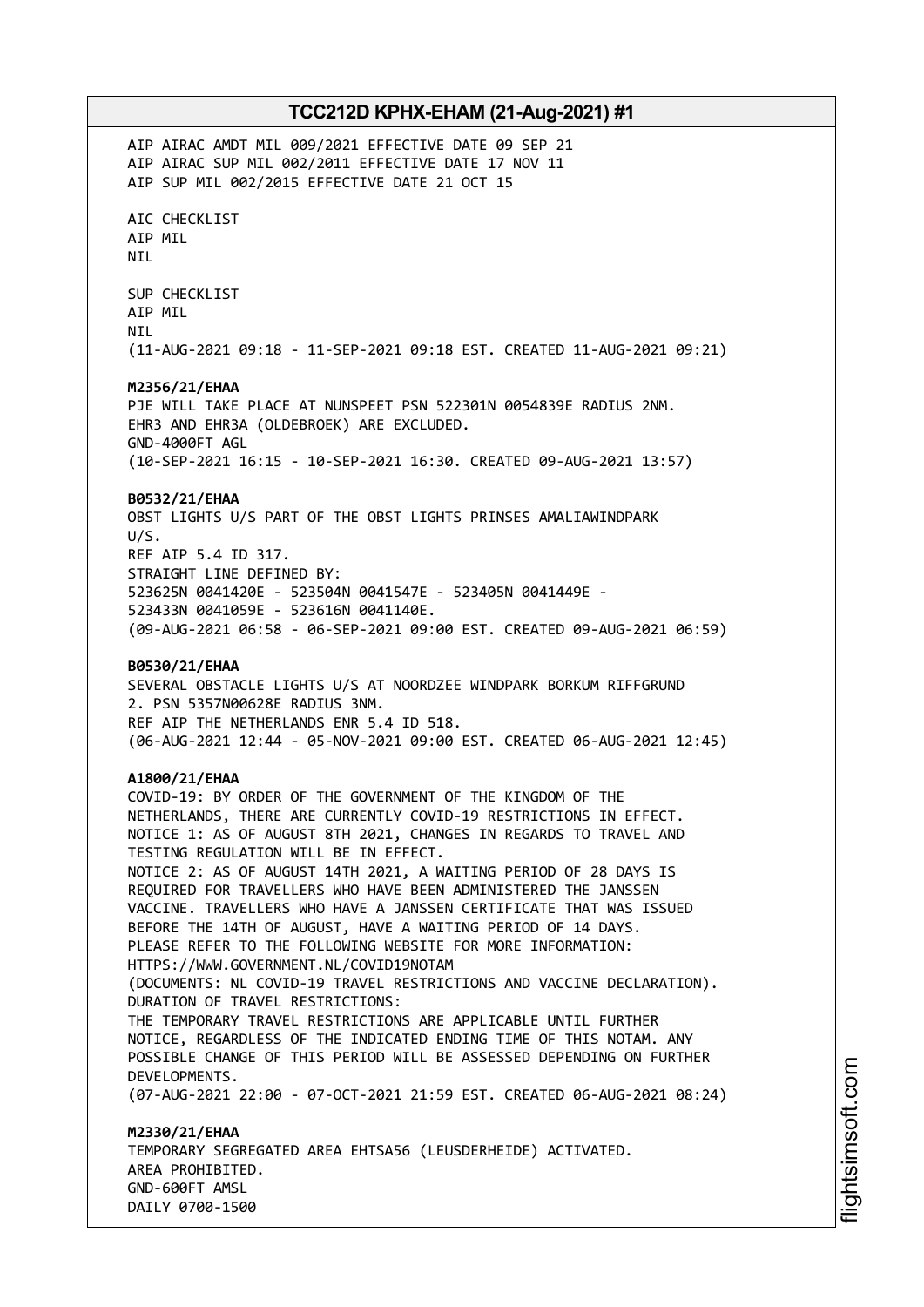(18-OCT-2021 07:00 - 22-OCT-2021 15:00. CREATED 05-AUG-2021 10:05) **M2329/21/EHAA** TEMPORARY SEGREGATED AREA EHTSA56 (LEUSDERHEIDE) ACTIVATED. AREA PROHIBITED. GND-600FT AMSL DAILY 0700-1500 (04-OCT-2021 07:00 - 08-OCT-2021 15:00. CREATED 05-AUG-2021 10:03) **B0528/21/EHAA** SEVERAL OBST LIGHTS NOORDZEE RIFFGAT U/S. 487FT AMSL. REF AIP NETHERLANDS ENR 5.4 ID 415. (04-AUG-2021 17:57 - 05-NOV-2021 10:00 EST. CREATED 04-AUG-2021 17:58) **B0527/21/EHAA** TEMPORARY SEGREGATED AREA EHTSA28 (ROERMOND) ACTIVATED. PROHIBITED FOR ALL TRAFFIC EXCEPT EMERGENCY FLIGHTS BY OR ON BEHALF OF POLICE, TRAUMA TEAMS OR SAR. GND-3000FT AMSL (04-SEP-2021 11:30 - 04-SEP-2021 13:30. CREATED 03-AUG-2021 15:57) **B0524/21/EHAA** CHECKLIST YEAR=2021 0274 0281 0282 0309 0334 0335 0337 0345 0347 0348 0368 0370 0373 0378 0384 0424 0434 0435 0452 0455 0462 0464 0467 0470 0471 0472 0476 0478 0484 0485 0486 0492 0496 0497 0506 0507 0508 0509 0516 0517 0521 0522 0523 LATEST PUBLICATIONS AIP AIRAC AMDT IFR 008/2021 EFFECTIVE DATE 12 AUG 21 AIP AIRAC SUP IFR 007/2021 EFFECTIVE DATE 12 AUG 21 AIP SUP IFR 005/2021 EFFECTIVE DATE 08 APR 21 AIC IFR B003/2021 EFFECTIVE DATE 03 JUN 21 AIC IFR A003/2021 EFFECTIVE DATE 03 JUN 21 ATC CHECKLIST AIP IFR A019/1992 B061/1992 B006/2002 A016/2002 B023/2004 B001/2006 A012/2007 A001/2008 B003/2008 A009/2008 A013/2010 A014/2010 A006/2011 B009/2011 B005/2013 A006/2013 A003/2014 A004/2014 A006/2014 A004/2015 B004/2015 B005/2016 B001/2017 B002/2018 B001/2019 A002/2019 B002/2019 B003/2019 A004/2019 A006/2019 A009/2019 A011/2019 A012/2019 A013/2019 A014/2019 A002/2020 A004/2020 B001/2021 A001/2021 A002/2021 B002/2021 B003/2021 A003/2021 AIP VFR **NTI** SUP CHECKLIST AIP IFR 001/2020 004/2020 004/2021 005/2021 AIP VFR NIL (01-AUG-2021 00:05 - 01-SEP-2021 00:05 EST. CREATED 01-AUG-2021 00:07) **A1762/21/EHAA** CHECKLIST YEAR=2021 0206 0207 0379 0439 0463 0464 0465 0466 0489 0541 0734 0735

i⊒<br>⊫ htsim soft.c om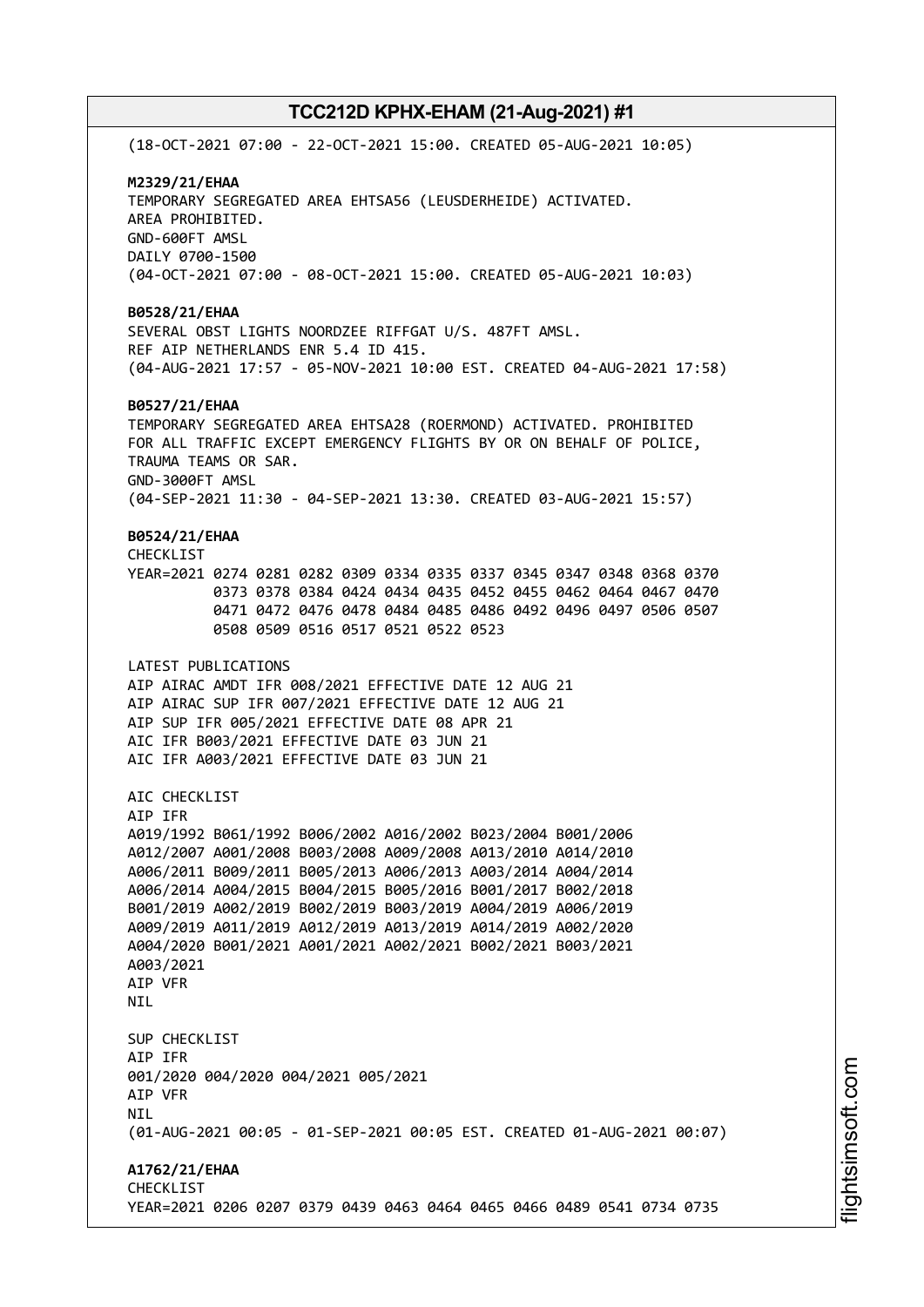**TCC212D KPHX-EHAM (21-Aug-2021) #1** 0814 0948 0978 0999 1000 1014 1047 1049 1111 1149 1160 1161 1162 1230 1278 1284 1286 1308 1334 1338 1355 1366 1371 1375 1379 1384 1391 1409 1431 1484 1487 1488 1490 1494 1499 1502 1503 1510 1516 1517 1518 1519 1520 1521 1522 1537 1538 1539 1541 1543 1569 1590 1599 1606 1607 1611 1615 1616 1634 1645 1652 1653 1664 1678 1684 1686 1689 1693 1702 1703 1707 1713 1714 1723 1726 1727 1728 1730 1734 1736 1737 1746 1749 1750 1752 1753 1755 1756 1757 1758 1759 1760 1761 LATEST PUBLICATIONS AIP AIRAC AMDT IFR 008/2021 EFFECTIVE DATE 12 AUG 21 AIP AIRAC SUP IFR 007/2021 EFFECTIVE DATE 12 AUG 21 AIP SUP IFR 005/2021 EFFECTIVE DATE 08 APR 21 AIC IFR B003/2021 EFFECTIVE DATE 03 JUN 21 AIC IFR A003/2021 EFFECTIVE DATE 03 JUN 21 AIC CHECKLIST AIP IFR A019/1992 B061/1992 B006/2002 A016/2002 B023/2004 B001/2006 A012/2007 A001/2008 B003/2008 A009/2008 A013/2010 A014/2010 A006/2011 B009/2011 B005/2013 A006/2013 A003/2014 A004/2014 A006/2014 A004/2015 B004/2015 B005/2016 B001/2017 B002/2018 B001/2019 A002/2019 B002/2019 B003/2019 A004/2019 A006/2019 A009/2019 A011/2019 A012/2019 A013/2019 A014/2019 A002/2020 A004/2020 B001/2021 A001/2021 A002/2021 B002/2021 B003/2021 A003/2021 AIP VFR NIL SUP CHECKLIST AIP IFR 001/2020 004/2020 004/2021 005/2021 AIP VFR **NTI** (01-AUG-2021 00:05 - 01-SEP-2021 00:05 EST. CREATED 01-AUG-2021 00:06) **M2277/21/EHAA** TEMPORARY RESTRICTED AREA 'EHR49 EXT' ACTIVATED. AREA: 530103N 0051232E - 525345N 0051600E - 525329N 0051111E - 524839N 0051016E - 524847N 0050733E - 525053N 0050749E - 525600N 0050333E BACK TO 530103N 0051232E BTN 19500FT AMSL/FL350. AREA PROHIBITED. SAR, POLICE, HELICOPTER EMERGENCY MEDICAL SERVICE FLIGHTS AND OTHER AUTHORISED TFC ARE EXEMPTED AFTER PRIOR PERMISSION FROM MILATCC SCHIPHOL/AMSTERDAM ACC (BELOW FL245) OR MAASTRICHT UAC (ABOVE FL245). 19500FT AMSL-FL350 MON-FRI 0900-1130 1330-1500 (27-SEP-2021 09:00 - 08-OCT-2021 15:00. CREATED 30-JUL-2021 09:06) **A1746/21/EHAA** TRIGGER NOTAM - AIRAC AIP AMDT 09/2021 WEF 09 SEP 2021: NIL. CONTAINS NON AIRAC INFORMATION ONLY. (09-SEP-2021 00:00 - 22-SEP-2021 23:59. CREATED 29-JUL-2021 12:02) **M2267/21/EHAA** TEMPORARY SEGREGATED AREA EHTSA50 (MARNE) ACTIVATED. AREA PROHIBITED. GND-1200FT AMSL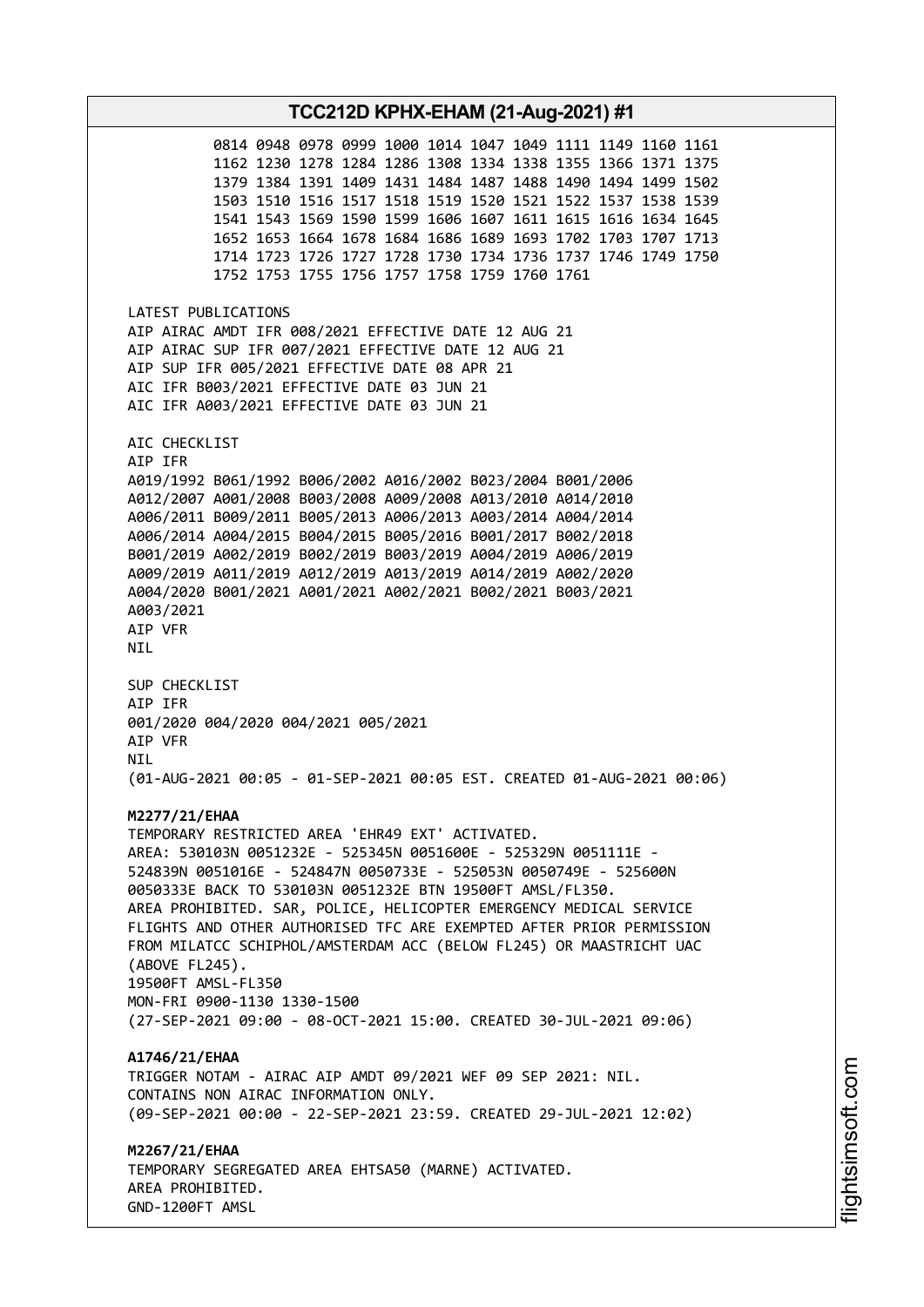(29-NOV-2021 11:00 - 03-DEC-2021 11:00. CREATED 29-JUL-2021 11:24) **B0517/21/EHAA** SEVERAL OBSTACLE LIGHTS U/S AT NOORDZEE TRIANEL WINDPARK BORKUM. PSN 5403N 00627E RADIUS 5NM. REF AIP THE NETHERLANDS ENR 5.4 ID 420. (29-JUL-2021 05:30 - 29-OCT-2021 12:00 EST. CREATED 29-JUL-2021 05:30) **B0516/21/EHAA** UAS ACTIVITY WI 500M RADIUS CENTERED ON 514735N 0043322E MAASDAM. GND-400FT AGL (01-SEP-2021 09:00 - 01-SEP-2021 14:00. CREATED 28-JUL-2021 10:54) **M2244/21/EHAA** IN EXERCISE 'LONGBOW STRIKE' INTENSE MIL ACTIVITY CAN BE EXPECTED BELOW MNM VFR ALT IN THE FOLLOWING AREA: 522853N 0060604E - 522757N 0063401E - 520955N 0064517E - 520919N 0061203E BACK TO 522853N 0060604E BTN GND/1500FT AMSL. REQ TO AVOID AREA. GND-1500FT AMSL MON-THU 1000-2030, FRI 0730-1400 (18-OCT-2021 10:00 - 22-OCT-2021 14:00. CREATED 28-JUL-2021 09:52) **A1734/21/EHAA** COVID-19: TO ENSURE SAFE AND EXPEDITIOUS DELIVERY OF COVID-19 VACCINES, AIRCRAFT OPERATORS OF FLIGHTS CARRYING SUCH VACCINES ARE EXEMPTED FROM ANY DUTCH ATFM MEASURES FOR EACH FLIGHT DEEMED CRITICAL. FOR SUCH CRITICAL FLIGHTS INSERT STS/ATFMX AND RMK/VACCINE IN ITEM 18 OF THE FLIGHT PLAN. (28-JUL-2021 08:33 - 28-OCT-2021 10:00 EST. CREATED 28-JUL-2021 08:34) **M2241/21/EHAA** TEMPORARY SEGREGATED AREA EHTSA50 (MARNE) ACTIVATED. AREA PROHIBITED. GND-1200FT AMSL 04 0600-08 1000, 11 1000-15 1000 (04-OCT-2021 06:00 - 15-OCT-2021 10:00. CREATED 27-JUL-2021 11:56) **M2240/21/EHAA** TEMPORARY SEGREGATED AREA EHTSA50 (MARNE) ACTIVATED. AREA PROHIBITED. VERTICAL LIMITS CHANGED DURING ACTIVATION. GND-600FT AMSL SEP 27 0600-OCT 01 1000 (27-SEP-2021 06:00 - 01-OCT-2021 10:00. CREATED 27-JUL-2021 11:54) **M2238/21/EHAA** MIL ACFT HAVE TO AVOID OVERFLYING THE VICINITY OF OISTERWIJK DUE TO CEREMONY. PSN: 513349N 0051151E RADIUS 1NM BTN GND/3000FT AMSL. GND-3000FT AMSL (08-SEP-2021 13:00 - 08-SEP-2021 14:30. CREATED 27-JUL-2021 10:59) **M2228/21/EHAA** UAS FLYING WILL TAKE PLACE AT SLIEDRECHT PSN 514915N 0044601E RADIUS 100M BTN GND/132FT AGL, REQ TO AVOID AREA. GND-132FT AGL (28-AUG-2021 11:00 - 28-AUG-2021 12:30. CREATED 26-JUL-2021 09:07)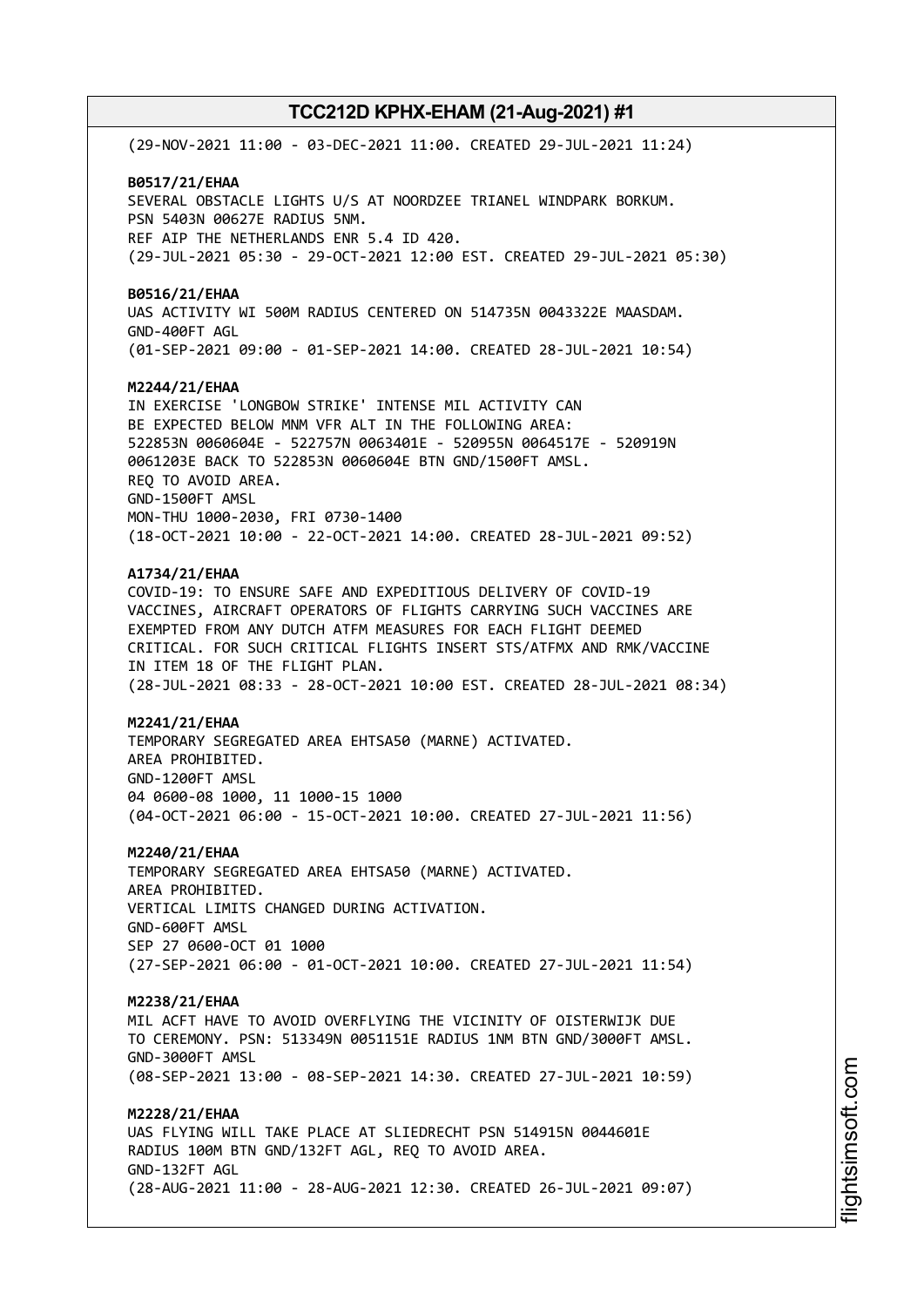**B0508/21/EHAA** OBST LIGHT 18 AND 24 U/S AT WINDPARK NOORDZEE LUCHTERDUINEN. REF AIP ENR 5.4 ID 454. (25-JUL-2021 09:30 - 25-AUG-2021 09:00. CREATED 25-JUL-2021 09:31) **B0506/21/EHAA** MOBILE RIG SEAFOX-4 RELOCATED PSN 5318.4N00356.8E (ACP K15-G) . (22-JUL-2021 17:47 - 22-OCT-2021 09:00 EST. CREATED 22-JUL-2021 17:49) **M2215/21/EHAA** TEMPORARY RESTRICTED AREA EHTRA81 (MAAS/WAAL) ACTIVATED. AREA PROHIBITED. GND-3000FT AMSL 0830-1530 1730-2130 (13-DEC-2021 08:30 - 13-DEC-2021 21:30. CREATED 22-JUL-2021 09:46) **M2193/21/EHAA** MIL ACFT HAVE TO AVOID OVERFLYING OF ZWIGGELTE AT PSN 525358N 0063348E RADIUS 0,5NM BTN GND/500FT AGL. GND-500FT AGL (20-JUL-2021 13:35 - 20-OCT-2021 23:59 EST. CREATED 20-JUL-2021 13:35) **B0497/21/EHAA** EHTRA14 AMEND CO-ORDINATES TO READ: 525716N 0071115E - ALONG DUTCH-GERMAN BORDER - 521956N 0070320E - 521811N 0064627E - 522808N 0062830E - 523821N 0062000E - 524117N 0062000E - 524157N 0063506E - 525236N 0063146E - 525716N 0071115E. REF AIP NETHERLANDS ENR 5.1. 2000FT AMSL-FL065 (19-JUL-2021 14:42 - PERM. CREATED 19-JUL-2021 14:44) **M2179/21/EHAA** UAS FLYING WILL TAKE PLACE AT NIEUW MILLIGEN PSN 521324N 0054554E RADIUS 0,5NM BTN GND/130FT AMSL, REQ TO AVOID AREA. GND-130FT AMSL DAILY 0600-1400 (06-SEP-2021 06:00 - 10-SEP-2021 14:00. CREATED 19-JUL-2021 11:53) **M2174/21/EHAA** PARAGLIDING WILL TAKE PLACE WITH WINCH LAUNCHING CABLE UP TO 2500FT AMSL AT TOLDIJK PSN 5202N00613E RADIUS 2NM, EXP INTENSE ACT IN VCY AND ABOVE. GND-2500FT AMSL DAILY SR-SS (25-JUL-2021 03:46 - 25-OCT-2021 16:20. CREATED 19-JUL-2021 07:42) **B0496/21/EHAA** MOBILE RIG PROSPECTOR-1 RELOCATED, PSN 5229.7N 00412.8E (ACP  $010 - A$ ). (18-JUL-2021 17:04 - 18-OCT-2021 09:00 EST. CREATED 18-JUL-2021 17:05)

i⊒<br>⊫ htsim soft.c om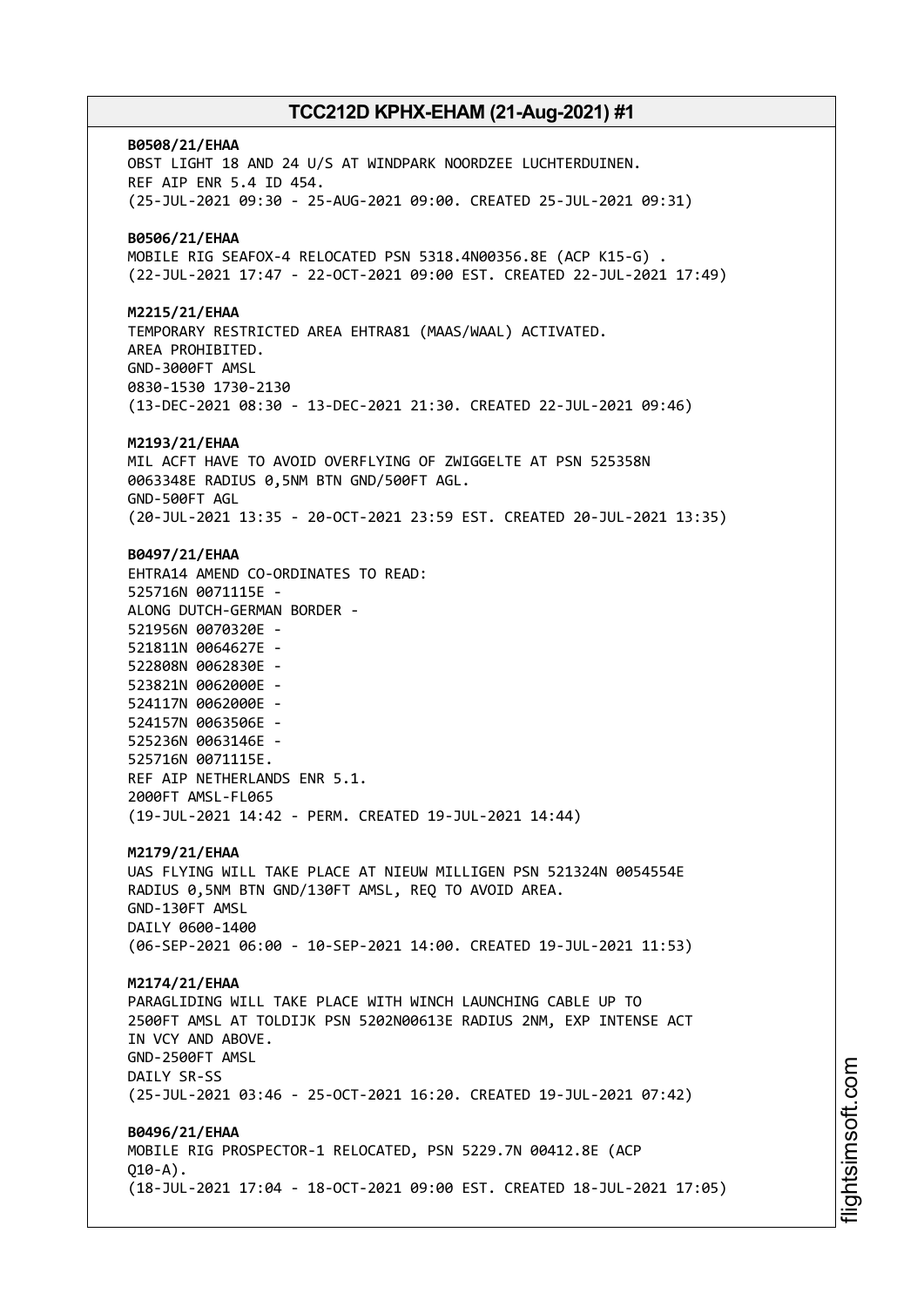# **A1645/21/EHAA** IN LINE WITH THE DATA LINK SERVICE IMPLEMENTING RULE EU 29/2009, MAASTRICHT-UAC, WILL AS OF 24 AUG 2021 ONLY SUPPORT CONTROLLER PILOT DATA LINK COMMUNICATIONS (CPDLC) VIA ATN. LEGACY FANS 1/A SUPPORT WILL SEIZE AS OF THEN. WIE ALL AIRLINES WITH EUROCONTROL NM LOG-ON LISTED DUAL STACK AIRFRAMES, SHOULD ENSURE THE APPROPRIATE AVIONICS CONFIGURATION AND COCKPIT PROCEDURES TO LOG-ON VIA ATN TO EDYY (ISO FANS 1/A), TO SMOOTHEN THE OPERATIONAL TRANSITION TO ATN ONLY CPDLC AS SOON AS PRACTICABLE. VALIDITY OF THE AIRCRAFT DATA PROVIDED TO EUROCONTROL NM IN THE LOG ON LIST AND NECESSARY UPDATES UPDATES SHOULD BE PROVIDED VIA ONE SKY TEAMS. THE PROCESS TO ADD AIRCRAFT TO THE LOGON LIST IS DESCRIBED: HTTPS://EXT.EUROCONTROL.INT/WIKILINK/INDEX.PHP/LOGON(UNDERSCORE)LIST IN CASE AIRCRAFT/FLEET ARE ELIGIBLE FOR LOG ON LISTING, BUT NOT YET L ISTED, REGISTRATION PROCESS SHOULD BE STARTED ASAP DUE TO THE ATN LOG -ON REQUIREMENTS AT MAASTRICHT-UAC. (15-JUL-2021 12:00 - 15-SEP-2021 12:00 EST. CREATED 15-JUL-2021 10:06) **M2137/21/EHAA** RESTRICTED AREA EHR2A (MARNEWAARD A) ACTIVATED. AREA PROHIBITED. VERTICAL LIMITS CHANGED DURING ACTIVATION. GND-FL065 SEP 27-29 0700-1000 1130-1330, OCT 01 0700-1000 1130-1330 (27-SEP-2021 07:00 - 01-OCT-2021 13:30. CREATED 15-JUL-2021 08:23) **B0492/21/EHAA** INFO EEMSHAVEN HELIPORT IN AD.3 NOT FOR OPERATIONAL USE. REF AIP NETHERLANDS AIRAC AMDT 07/2021, AD 3.EHHE. (14-JUL-2021 18:26 - 03-SEP-2021 12:00 EST. CREATED 14-JUL-2021 18:26) **M2128/21/EHAA** TEMPORARY SEGREGATED AREA EHTSA52 (HAVELTE) ACTIVATED. AREA PROHIBITED. GND-600FT AMSL 23 1000-1500, 24 25 0600-1500 (23-AUG-2021 10:00 - 25-AUG-2021 15:00. CREATED 14-JUL-2021 13:14) **M2094/21/EHAA** TEMPORARY SEGREGATED AREA EHTSA50 (MARNE) ACTIVATED. AREA PROHIBITED. GND-1200FT AMSL (13-SEP-2021 10:00 - 13-SEP-2021 21:59. CREATED 12-JUL-2021 13:56) **M2093/21/EHAA** RESTRICTED AREA EHR2 (MARNEWAARD) ACTIVATED. AREA PROHIBITED. VERTICAL LIMITS CHANGED DURING ACTIVATION. GND-FL065 (13-SEP-2021 10:00 - 13-SEP-2021 21:59. CREATED 12-JUL-2021 13:54) **M2092/21/EHAA** RESTRICTED AREA EHR2A (MARNEWAARD A) ACTIVATED. AREA PROHIBITED. VERTICAL LIMITS CHANGED DURING ACTIVATION. GND-FL065 (13-SEP-2021 10:00 - 13-SEP-2021 21:59. CREATED 12-JUL-2021 13:51) **M2091/21/EHAA** RESTRICTED AREA EHR2A (MARNEWAARD A) ACTIVATED. AREA PROHIBITED.

i⊒<br>⊫ htsim soft.c om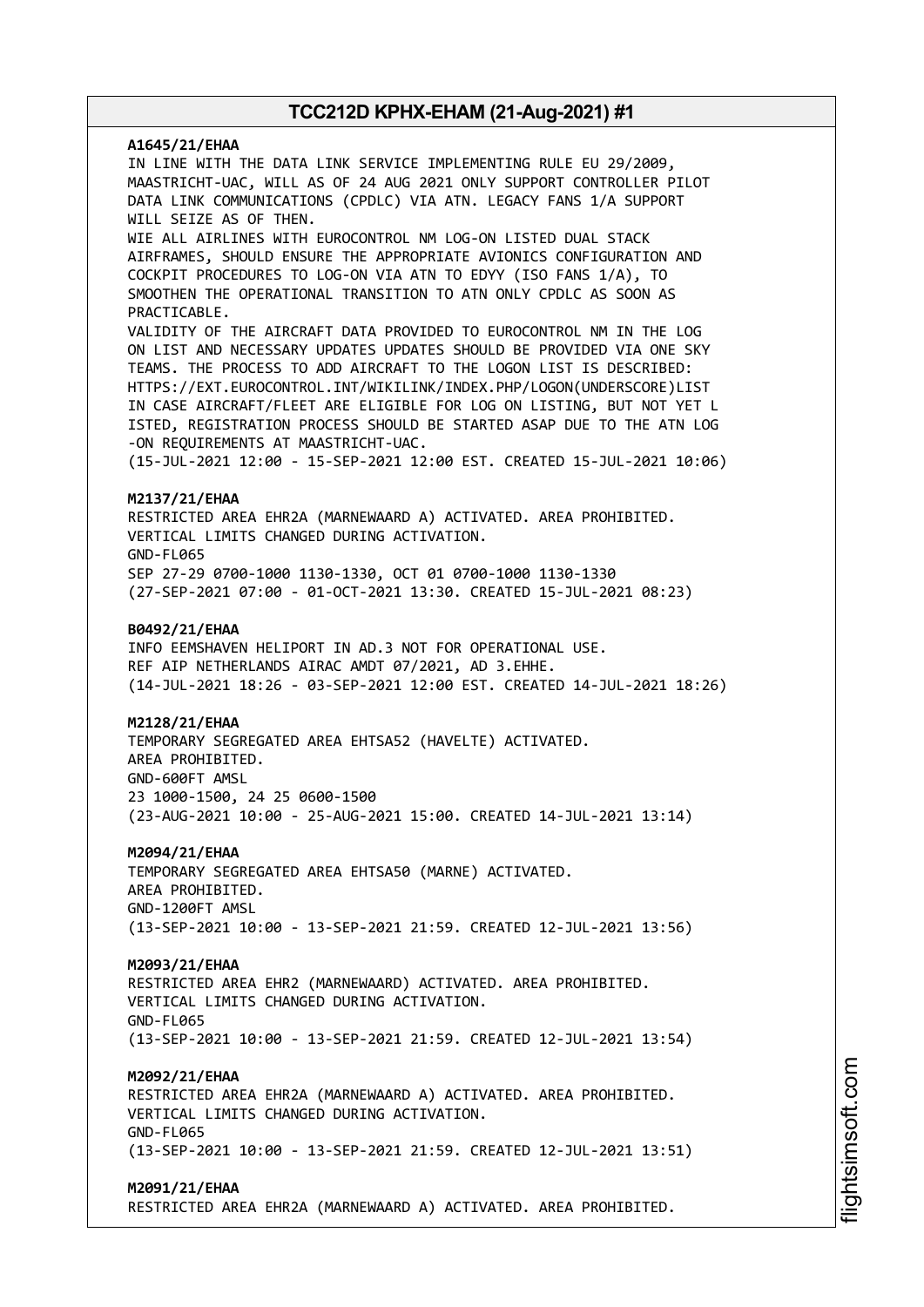VERTICAL LIMITS CHANGED DURING ACTIVATION. GND-1200FT AGL 08 1400-12 2359, 13 0000-1000 2200-2359, 14 0000-0600 (08-SEP-2021 14:00 - 14-SEP-2021 06:00. CREATED 12-JUL-2021 13:47) **M2076/21/EHAA** FIREWORKS AT ZWOLLE PSN 523053N 0060520E GND-100FT AGL (09-SEP-2021 19:00 - 09-SEP-2021 21:00. CREATED 12-JUL-2021 06:28) **B0485/21/EHAA** FIREWORKS AT DE ZILK PSN 521824N 0043241E. GND-363FT AGL (03-SEP-2021 15:00 - 03-SEP-2021 20:00. CREATED 09-JUL-2021 16:34) **M2056/21/EHAA** TEMPORARY SEGREGATED AREA EHTSA52 (HAVELTE) ACTIVATED. AREA PROHIBITED. GND-600FT AMSL DAILY 0600-1300 (06-SEP-2021 06:00 - 07-SEP-2021 13:00. CREATED 09-JUL-2021 06:06) **A1569/21/EHAA** CROSSING AND ENTERING EHR4, EHR4A, EHR4B, EHR4C, EHR4D, EHR4E AND EHR4F (VLIEHORS) IS PROHIBITED TO GENERAL AVIATION WHEN ACTIVE. POLICE, SAR, HEMS AND FLIGHTS TO AND FROM OIL PLATFORM L15-FA-1 ARE EXEMPTED. THESE FLIGHTS MUST BE COORDINATED WITH DUTCH MIL INFO (132.350) PRIOR TO ENTRY. AIRSPACE CLASSIFICATION G IS APPLICABLE WITHIN THE ABOVE MENTIONED AIRSPACE. REF AIP NETHERLANDS ENR 5.1 PARA 7.2. SFC-FL285 (08-JUL-2021 11:22 - PERM. CREATED 08-JUL-2021 11:22) **M2052/21/EHAA** RESTRICTED AREA EHR2C (MARNEWAARD C) ACTIVATED. AREA PROHIBITED. 1200FT AMSL-2500FT AMSL (30-SEP-2021 06:00 - 30-SEP-2021 14:30. CREATED 08-JUL-2021 10:07) **M2050/21/EHAA** RESTRICTED AREA EHR2A (MARNEWAARD A) ACTIVATED. AREA PROHIBITED. VERTICAL LIMITS CHANGED DURING ACTIVATION. GND-FL065 (30-SEP-2021 06:00 - 30-SEP-2021 14:30. CREATED 08-JUL-2021 10:05) **B0484/21/EHAA** OBST LIGHTS CHIMNEY NIJMEGEN 515122N 0054944E U/S. REF AIP ENR 5.4 ITEM 123. HEIGT 512FT AGL, ELEVATION 551FT AMSL. (08-JUL-2021 07:22 - 26-AUG-2021 09:00 EST. CREATED 08-JUL-2021 07:22) **M2045/21/EHAA** FIREWORKS AT UTRECHT PSN 520436N 0050327E. GND-200FT AGL (04-SEP-2021 18:00 - 04-SEP-2021 21:30. CREATED 08-JUL-2021 06:52) **M2044/21/EHAA** FIREWORKS AT ELIM PSN 524056N 0063414E. GND-135FT AGL (06-SEP-2021 19:00 - 06-SEP-2021 21:00. CREATED 08-JUL-2021 06:48)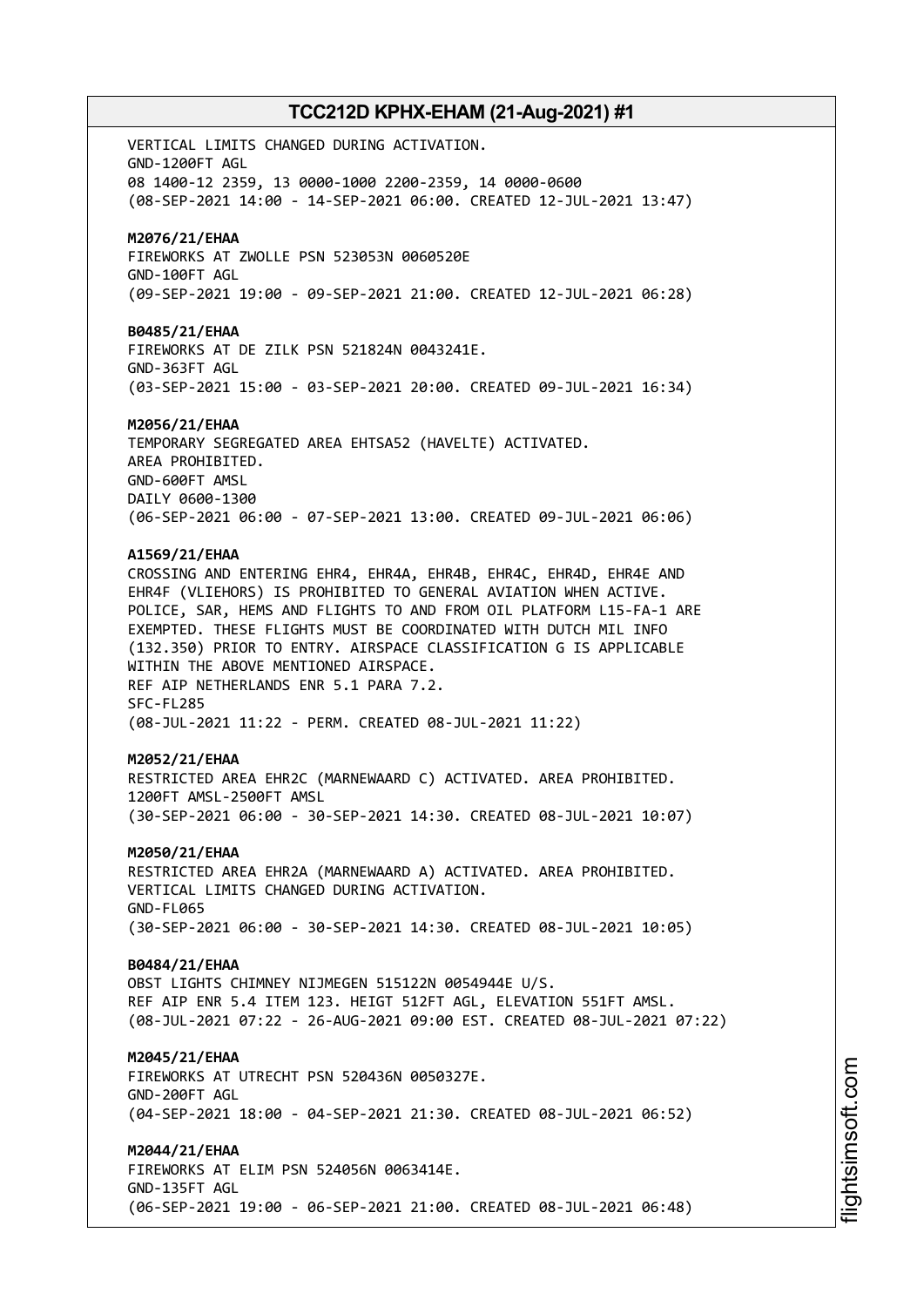### **M2043/21/EHAA**

FIREWORKS AT SINT-NICOLAASGA PSN 525514N 0054406E. GND-100FT AGL (03-SEP-2021 20:00 - 03-SEP-2021 21:00. CREATED 08-JUL-2021 06:44)

### **M2042/21/EHAA**

FIREWORKS AT GRAMSBERGEN PSN 523649N 0064035E. GND-495FT AGL (03-SEP-2021 19:00 - 03-SEP-2021 20:30. CREATED 08-JUL-2021 06:41)

#### **M2035/21/EHAA**

DUE TO LACK OF PERSONNEL NO OAT ATS WILL BE PROVIDED IN EHAA FIR BY DUTCHMIL BTN GND AND FL245 UNLESS PPR OBTAINED VIA DUTCHMIL SUPERVISOR PHONE +31 (0)577 45 8700. DAILY 0600-1500 (07-JUL-2021 13:54 - 07-OCT-2021 15:00. CREATED 07-JUL-2021 13:55)

#### **M2034/21/EHAA**

TEMPORARY SEGREGATED AREA EHTSA56 (LEUSDERHEIDE) ACTIVATED. AREA PROHIBITED. GND-600FT AMSL DAILY 0600-1300 (01-SEP-2021 06:00 - 03-SEP-2021 13:00. CREATED 07-JUL-2021 13:34)

#### **M2026/21/EHAA**

CROSSING AND ENTERING EHR4, EHR4A, EHR4B, EHR4C, EHR4D, EHR4E AND EHR4F (VLIEHORS) IS PROHIBITED TO GENERAL AVIATION WHEN ACTIVE. POLICE, SAR, HEMS AND FLIGHTS TO AND FROM OIL PLATFORM L15-FA-1 ARE EXEMPTED. THESE FLIGHTS MUST BE COORDINATED WITH DUTCH MIL INFO (FREQ 132.350MHZ) PRIOR TO ENTRY. AIRSPACE CLASSIFICATION G IS APPLICABLE WITHIN THE ABOVE MENTIONED AIRSPACE. SFC-FL285 (07-JUL-2021 08:32 - 25-AUG-2021 10:00 EST. CREATED 07-JUL-2021 08:33)

#### **M2025/21/EHAA**

TEMPORARY RESTRICTED AREA ACTIVATED FOR 'DONAC 2021'. AREA: 513039N 0034113E - 513045N 0034609E - 512908N 0034609E - 512908N 0034113E BACK TO 513039N 0034113E BTN 500FT AMSL/FL050. AREA PROHIBITED. SAR, POLICE AND HELICOPTER EMERGENCY MEDICAL SERVICES ARE EXEMPTED AFTER PRIOR PERMISSION FROM DUTCH MIL INFO. 500FT AMSL-FL050 02 1000-1800, 03 0700-1800, 04 0700-1500 (02-SEP-2021 10:00 - 04-SEP-2021 15:00. CREATED 07-JUL-2021 08:29)

#### **M2001/21/EHAA**

FIREWORKS AT UTRECHT PSN 520657N 0050250E. GND-135FT AGL (29-AUG-2021 18:00 - 29-AUG-2021 20:00. CREATED 06-JUL-2021 06:33)

#### **M1998/21/EHAA**

FIREWORKS AT HOLTEN PSN 521635N 0062427E. GND-165FT AGL (27-AUG-2021 19:30 - 27-AUG-2021 20:30. CREATED 06-JUL-2021 06:21)

#### **M1997/21/EHAA**

FIREWORKS AT GORINCHEM PSN 514932N 0045938E. GND-660FT AGL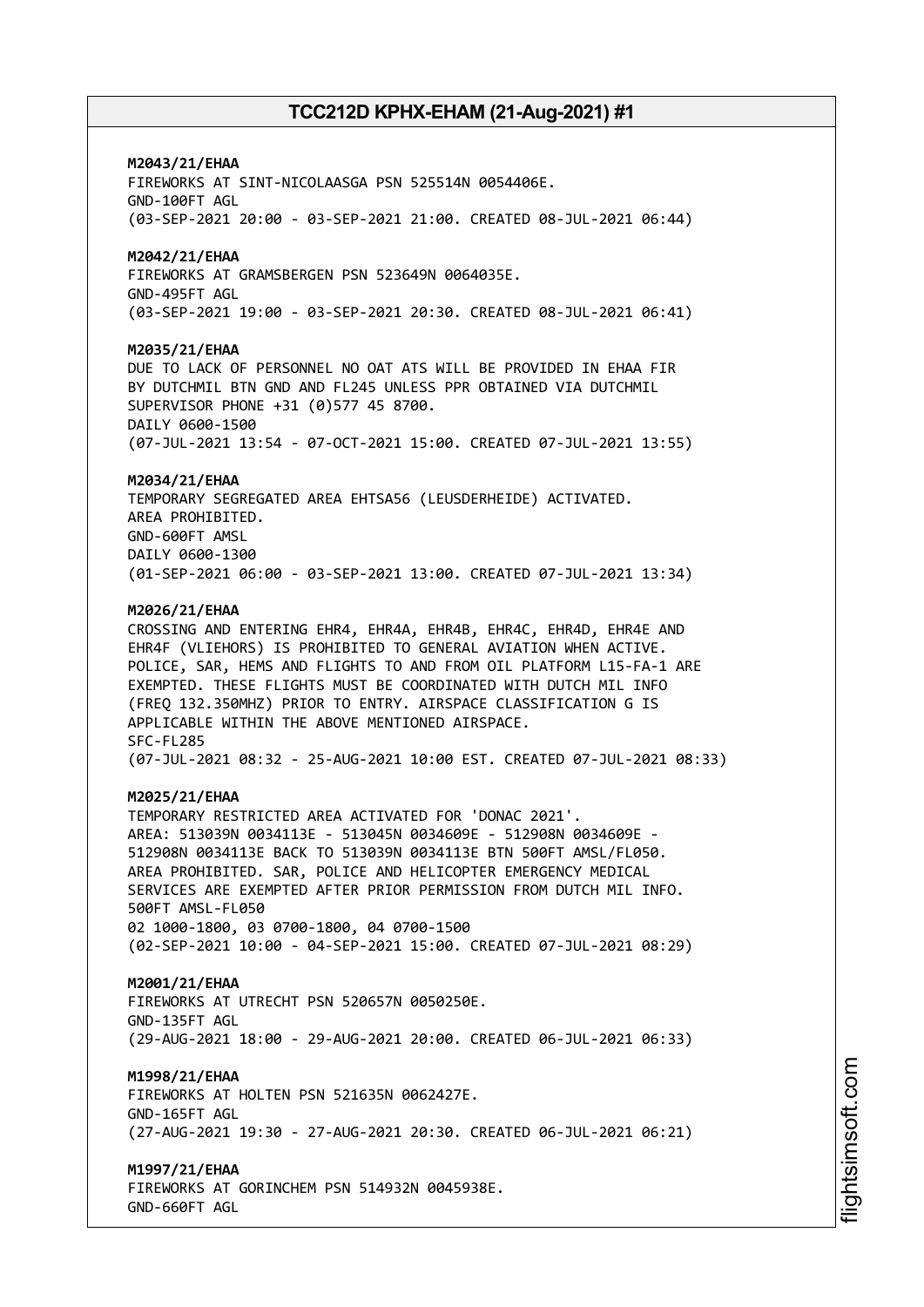(28-AUG-2021 20:00 - 28-AUG-2021 22:00. CREATED 06-JUL-2021 06:18)

# **M1996/21/EHAA** FIREWORKS AT OMMEN PSN 523049N 0062446E. GND-100FT AGL (27-AUG-2021 20:30 - 27-AUG-2021 22:00. CREATED 06-JUL-2021 06:15)

#### **A1543/21/EHAA**

OPERATIONS IN FIR MINSK (UMMV) NETHERLANDS AIR CARRIERS AND CAPTAINS OF ACFT IN CHARGE OF AIR SERVICE MANAGED BY CARRIERS HOLDERS OF OPERATING LICENCE ISSUED BY THE NETHERLANDS, WHETHER THEY ARE CONTRACTUAL CARRIERS AND/OR DE FACTO CARRIERS, OR PERFORMING AIR SERVICE WITH COMMERCIAL CHARTER AGREEMENT OR WITH CODE SHARING AND TO ALL FLIGHT PERFORMED WITH NETHERLANDS ACFT REGISTRATION, ARE REQUESTED TO AVOID MINSK FIR (UMMV). FOREIGN AIR CARRIERS INBOUND EU ARE RECOMMENDED TO AVOID BELARUS MINSK FIR(UMMV). (02-JUL-2021 18:08 - 02-SEP-2021 23:59 EST. CREATED 02-JUL-2021 18:09)

### **B0472/21/EHAA**

PJE WILL TAKE PLACE AT ROCKANJE, PSN 515232N 0040244E. GND-FL050 (04-SEP-2021 15:00 - 04-SEP-2021 18:00. CREATED 02-JUL-2021 16:49)

#### **A1539/21/EHAA**

AMSTERDAM INFORMATION 124.300MHZ EXPECT LIMITED RADIO COVERAGE BELOW 1500FT BETWEEN EHRD CTR AND EHSE. (02-JUL-2021 14:10 - 02-OCT-2021 12:00 EST. CREATED 02-JUL-2021 13:31)

### **A1538/21/EHAA**

AMSTERDAM INFORMATION 119.175MHZ EXPECT LIMITED RADIO COVERAGE BELOW 2000FT AROUND ATRIX RADIUS 10NM. (02-JUL-2021 14:10 - 02-OCT-2021 12:00 EST. CREATED 02-JUL-2021 13:27)

#### **M1966/21/EHAA**

DUE TO TECHNICAL ISSUES DUTCH MIL LOWER FREQUENCY 128.355MHZ HAS LIMITED RADIO COVERAGE IN CTA NORTH AND TMA A. CONTACT DUTCH MIL INFO ON 132.350MHZ WHEN UNABLE TO MAKE RADIO CONTACT. (02-JUL-2021 12:28 - 02-OCT-2021 23:59. CREATED 02-JUL-2021 12:32)

### **A1521/21/EHAA**

TRIGGER NOTAM - AIRAC AIP AMDT 08/2021 WEF 12 AUG 2021: PERMANENTLY OUT OF SERVICE: VOR AMS, HDR, HSD, PAM, SPY: NDB EHN, ROT, STD / CH, NV, OA, PS, RR: LOCATORS CH, NV, OA, PS, RR. (12-AUG-2021 00:00 - 25-AUG-2021 23:59. CREATED 01-JUL-2021 10:03)

#### **M1945/21/EHAA**

TEMPORARY SEGREGATED AREA EHTSA52 (HAVELTE, RPAS) ACTIVATED. AREA PROHIBITED. GND-600FT AMSL DAILY 0600-1400 (02-SEP-2021 06:00 - 03-SEP-2021 14:00. CREATED 30-JUN-2021 13:48)

#### **B0467/21/EHAA**

NEW PARAGLIDING SITE VELDHOEK, PSN 520200N 0062510E.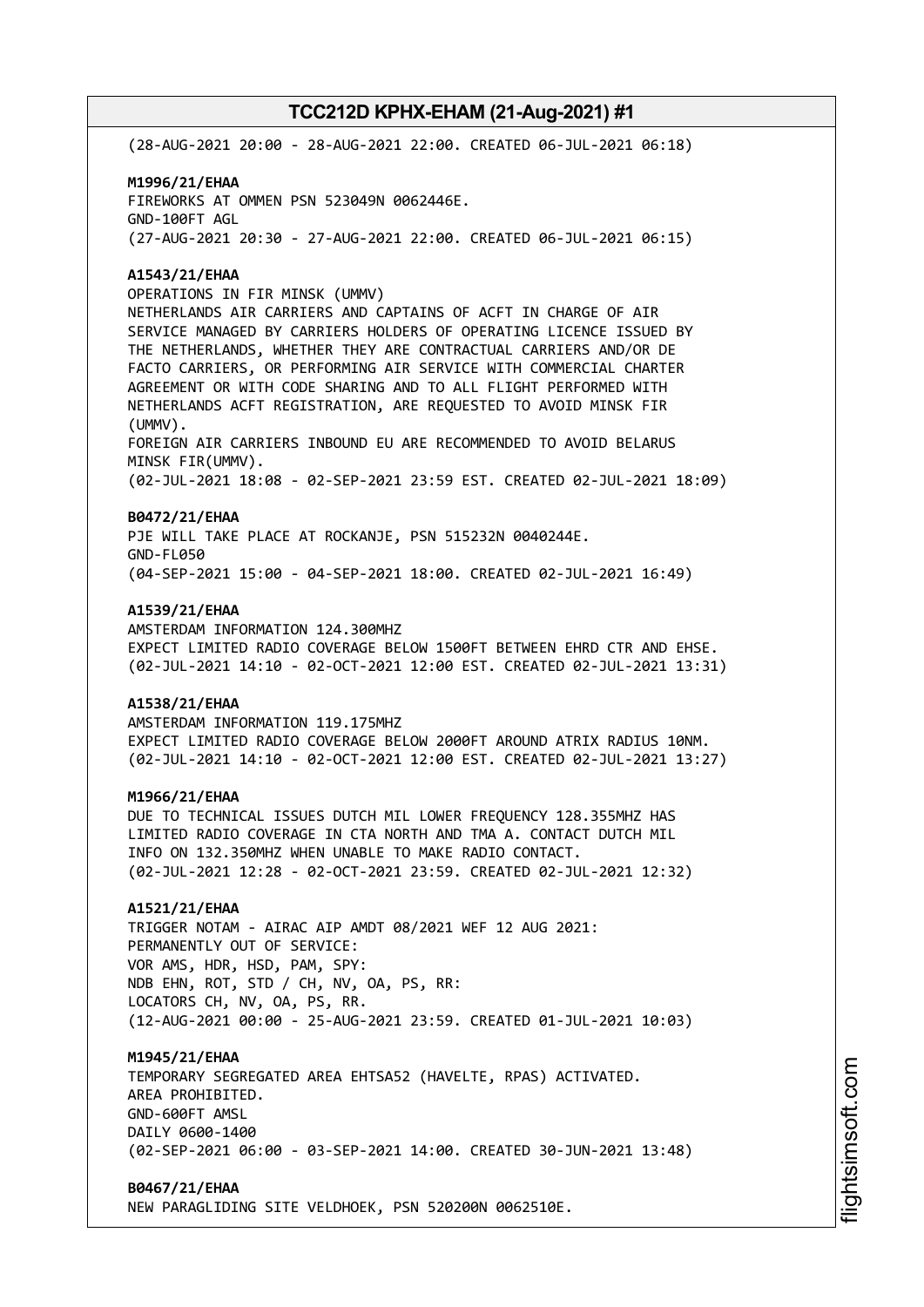MAX CABLE HGT 1500FT AMSL, ACTIVE DAILY UDP. REF AIP NETHERLANDS ENR 5.5. GND-1500FT AMSL (30-JUN-2021 09:50 - PERM. CREATED 30-JUN-2021 09:51) **B0452/21/EHAA** NEW OBSTACLE UNDER CONSTRUCTION IJSSELMEER WINDFARM FRYSLAN, 89 WIND TURBINES WITHIN AREA: 530153N0051541E-530145N0051700E-525933N0051851E-525816N0051633E-52583 4N0051357E-530040N0051246E-530144N0051433E-530153N0051541E. ELEV 590FT AMSL, NOT LGTD. REF AIP ENR 5.4 (28-JUN-2021 14:48 - PERM. CREATED 28-JUN-2021 14:49) **M1829/21/EHAA** RESTRICTED AREA EHR49 (BREEZANDDIJK) ACTIVATED. AREA PROHIBITED. SFC-19500FT AMSL MON-FRI 0600-1500 (27-SEP-2021 06:00 - 08-OCT-2021 15:00. CREATED 22-JUN-2021 10:13) **M1826/21/EHAA** FIREWORKS AT STEGEREN PSN 523237N 0062922E. GND-100FT AGL (24-AUG-2021 20:00 - 24-AUG-2021 21:00. CREATED 22-JUN-2021 09:56) **M1822/21/EHAA** FIREWORKS AT UTRECHT PSN 520729N 0050755E. GND-200FT AGL (28-AUG-2021 20:00 - 28-AUG-2021 22:00. CREATED 22-JUN-2021 09:48) **M1796/21/EHAA** TEMPORARY SEGREGATED AREA EHTSA50 (MARNE) ACTIVATED. AREA PROHIBITED. GND-1200FT AMSL 14-16 20-23 0600-2159, 17 0600-1500 (14-SEP-2021 06:00 - 23-SEP-2021 21:59. CREATED 18-JUN-2021 13:16) **M1795/21/EHAA** RESTRICTED AREA EHR2A (MARNEWAARD A) ACTIVATED. AREA PROHIBITED. VERTICAL LIMITS CHANGED DURING ACTIVATION. GND-6500FT AMSL 14-16 20-23 0600-2159, 17 0600-1500 (14-SEP-2021 06:00 - 23-SEP-2021 21:59. CREATED 18-JUN-2021 13:13) **M1794/21/EHAA** RESTRICTED AREA EHR2 (MARNEWAARD) ACTIVATED. AREA PROHIBITED. VERTICAL LIMITS CHANGED DURING ACTIVATION. SFC-6500FT AMSL 14-16 20-23 0600-2159, 17 0600-1500 (14-SEP-2021 06:00 - 23-SEP-2021 21:59. CREATED 18-JUN-2021 13:09) **M1765/21/EHAA** TEMPORARY SEGREGATED AREA EHTSA50 (MARNE) ACTIVATED. AREA PROHIBITED. GND-600FT AGL (30-AUG-2021 20:00 - 08-SEP-2021 20:00. CREATED 16-JUN-2021 10:12)

**M1749/21/EHAA**

i⊒<br>⊫ htsim soft.c om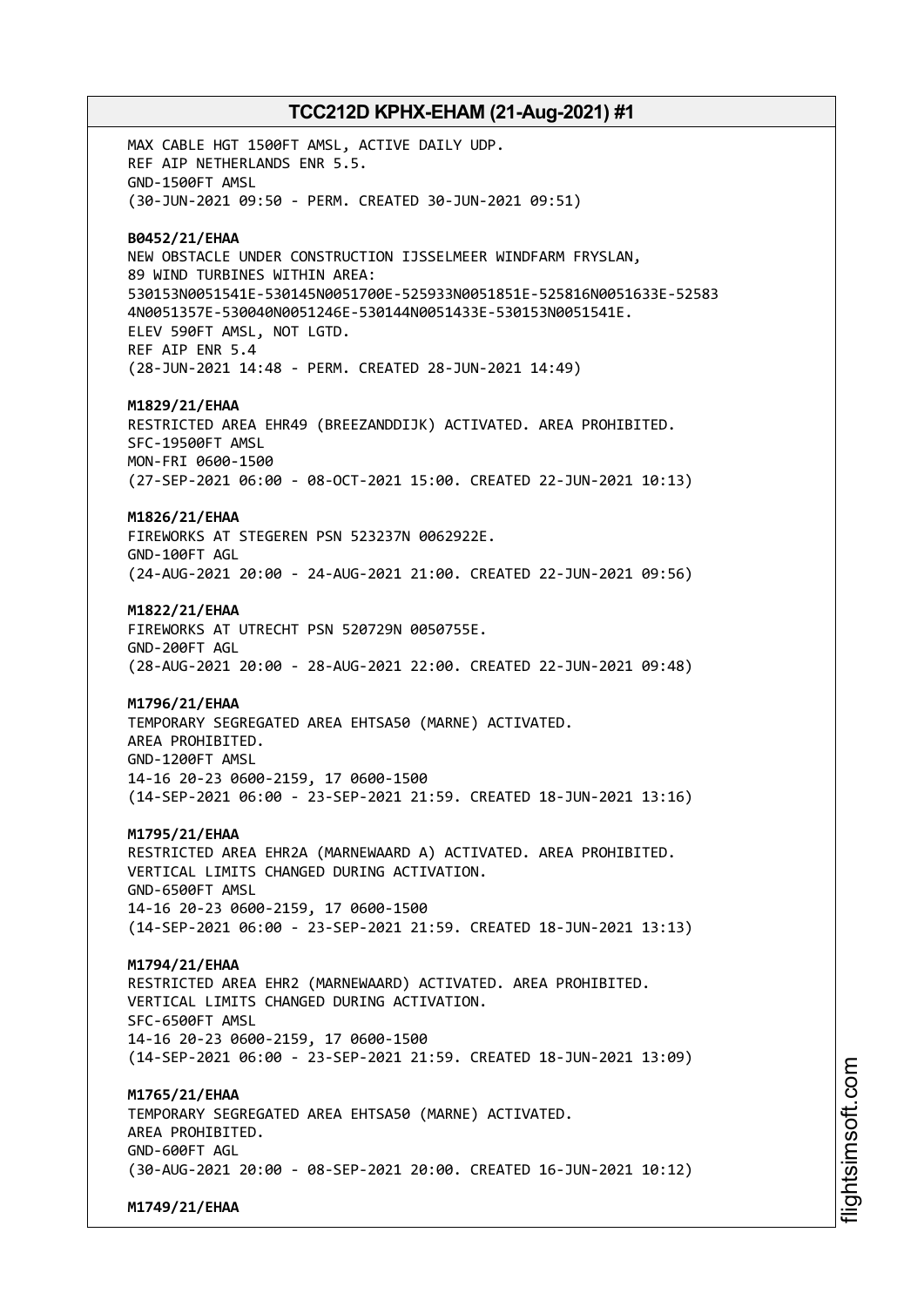PJE WILL TAKE PLACE AT GROESBEEK PSN 514512N 0055527E RADIUS 2NM. GND-3000FT AGL (17-SEP-2021 04:59 - 17-SEP-2021 18:01. CREATED 15-JUN-2021 07:49) **B0435/21/EHAA** OBST LIGHTS WIND FARM BARD OFFSHORE 1 PARTLY U/S. ELEVATION 492FT AMSL. REF AIP THE NETHERLANDS ENR 5.4 ID 333. (14-JUN-2021 14:44 - 14-SEP-2021 09:00 EST. CREATED 14-JUN-2021 14:45) **B0434/21/EHAA** MOBILE RIG MAERSK RESOLUTE RELOCATED, PSN 5222.7N 00323.9E (ACP P11-UNITY). (13-JUN-2021 00:53 - 13-SEP-2021 09:00 EST. CREATED 13-JUN-2021 00:54) **M1730/21/EHAA** MIL ACFT HAVE TO AVOID OVERFLYING OF SLUIS DUE TO OSTRICH FARM AT PSN 511658N 0032501E RADIUS 2NM BTN GND/3000FT AGL. GND-3000FT AGL (11-JUN-2021 11:40 - 11-SEP-2021 23:59 EST. CREATED 11-JUN-2021 11:41) **M1731/21/EHAA** ACFT HAVE TO AVOID OVERFLYING OF OUWEHANDS DIERENPARK RHENEN AT PSN 515727N 0053525E RADIUS 1.5NM BTN GND/3000FT AGL. GND-3000FT AGL (11-JUN-2021 11:40 - 11-SEP-2021 23:59 EST. CREATED 11-JUN-2021 11:41) **M1732/21/EHAA** MIL ACFT HAVE TO AVOID OVERFLYING OF DIERENPARK APENHEUL AT PSN 521257N 0055505E RADIUS 0.5NM BTN GND/1000FT AGL. GND-1000FT AGL (11-JUN-2021 11:41 - 11-SEP-2021 23:59 EST. CREATED 11-JUN-2021 11:41) **M1729/21/EHAA** MIL ACFT HAVE TO AVOID OVERFLYING OF LITHOIJEN PSN 514600N 0052622E RADIUS 1NM BTN GND/500FT AGL. GND-500FT AGL (11-JUN-2021 11:39 - 11-SEP-2021 23:59 EST. CREATED 11-JUN-2021 11:40) **B0424/21/EHAA** MOBILE RIG TEST PLATFORM 590021-TEST PSN 5314.0N 00314.5E. (11-JUN-2021 07:45 - 06-SEP-2021 12:00 EST. CREATED 11-JUN-2021 07:46) **M1675/21/EHAA** FIREWORKS AT OLDENZAAL PSN 521822N 0065317E GND-265FT AGL DAILY 1830-2030 (27-AUG-2021 18:30 - 28-AUG-2021 20:30. CREATED 09-JUN-2021 06:43) **M1674/21/EHAA** FIREWORKS AT HARLINGEN PSN 531023N 0052426E GND-465FT AGL (28-AUG-2021 19:30 - 28-AUG-2021 21:30. CREATED 09-JUN-2021 06:40) **M1671/21/EHAA** FIREWORKS AT DROUWENERMOND PSN 525816N 0065227E. GND-280FT AGL 19 0700-1100 2100-2330, 20 2100-2359, 21 2100-0015 (19-AUG-2021 07:00 - 22-AUG-2021 00:15. CREATED 09-JUN-2021 06:21)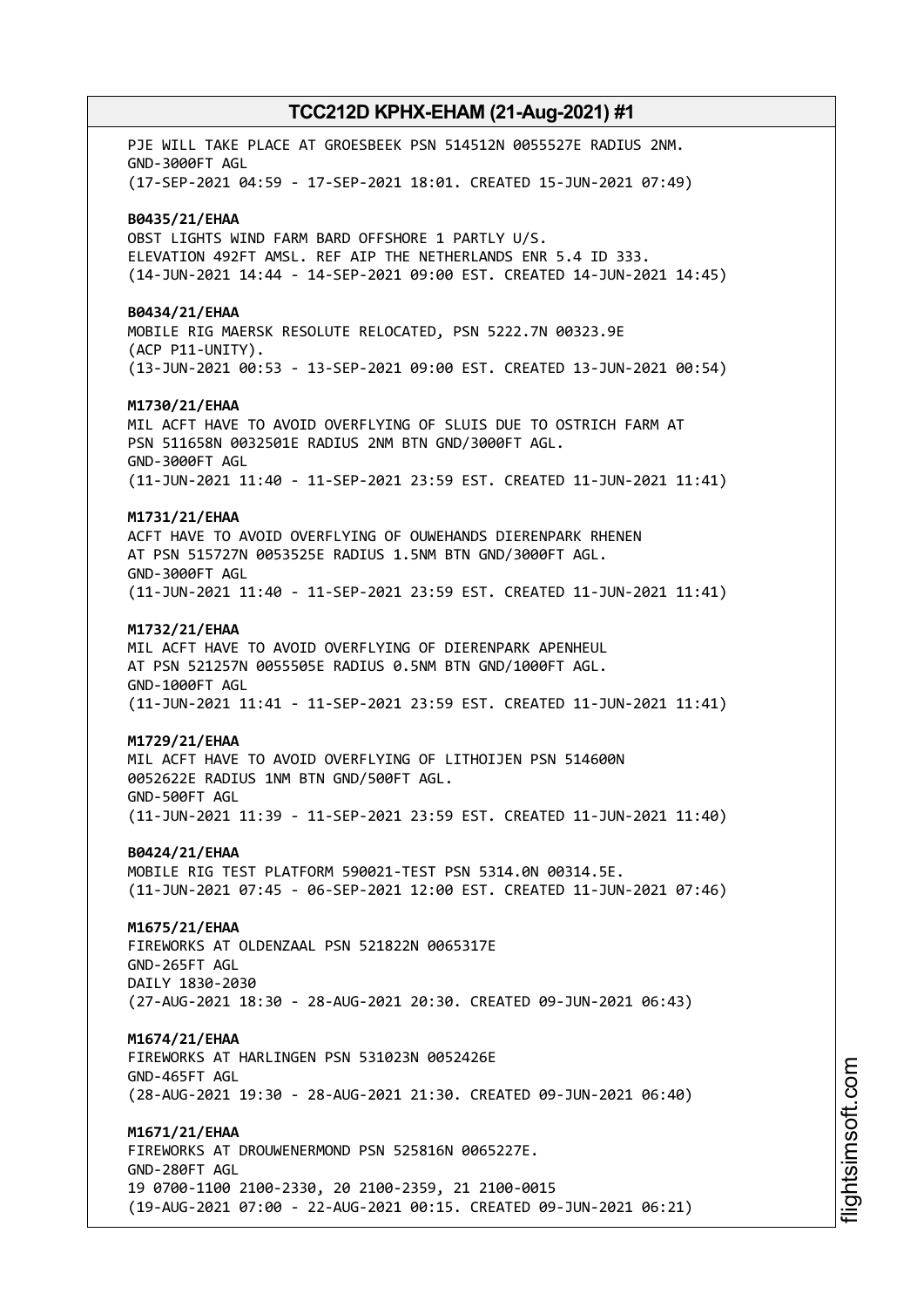### **A1278/21/EHAA**

ALL FLIGHTS TO/FROM AIRPORTS IN THE NETHERLANDS, OR OVERFLYING NETHERLANDS TERRITORY, ARE NOT ALLOWED IF AIRCRAFT ARE OPERATED BY BELARUSIAN AIR CARRIERS AND/OR REGISTERED IN BELARUS, EXCEPT FOR AIRCRAFT IN EMERGENCY OR HUMANITARIAN FLIGHTS. (05-JUN-2021 00:00 - 06-SEP-2021 12:00 EST. CREATED 04-JUN-2021 18:50)

#### **M1611/21/EHAA**

TEMPORARY RESTRICTED AREA 'TGB MARNEWAARD' ACTIVATED FOR EXERCISE 'FALCON LEAP'. AREA: PSN 532300N 0061504E RADIUS 5NM BTN GND/3000FT AMSL. AREA PROHIBITED. SAR, POLICE, HELICOPTER EMERGENCY MEDICAL SERVICES AND OTHER AUTHORISED TFC ARE EXEMPTED AFTER PRIOR PERMISSION FROM MILATCC SCHIPHOL. GND-3000FT AMSL 07 08 0800-1000 1200-1400 1600-1800, 13 0700-1600

(07-SEP-2021 08:00 - 13-SEP-2021 16:00. CREATED 02-JUN-2021 10:04)

### **M1598/21/EHAA**

IN EXERCISE 'WEAPON INSTRUCTOR COURSE' INTENSE MIL ACTIVITY CAN BE EXPECTED BELOW MNM VFR ALT IN THE FOLLOWING AREA: 532732N 0064038E - 532437N 0063630E - 524803N 0051711E - 524350N 0043648E ALONG A LINE (1NM WEST OF THE NORTH SEA COAST) TO 525835N 0044259E ALONG THE SOUTHERN BOUNDARY OF THE 'WADDENZEE' AREA (SEE: AIP ENR 5.6 AND ENR 6-5.3) TO 532441N 0060956E ALONG A CLOCKWISE ARC (RADIUS 4NM WITH CENTRE 532300N 0061600E) TO 532446N 0062159E ALONG THE SOUTHERN BOUNDARY OF THE 'WADDENZEE' AREA (SEE: AIP ENR 5.6 AND ENR 6-5.3) BACK TO 532732N 0064038E BTN SFC/1500FT AGL. BIRD SANCTUARIES (AS DEFINED IN AIP ENR 5.6.3 AND ENR 6-5.3) 'LAUWERSMEER/WIERUMMER WAD/WAD FERWERADEEL' AND 'HORNHUIZER WAD' ARE EXCLUDED. REQ TO AVOID AREA. SFC-1500FT AGL DAILY 0700-1000 1130-1330

(27-SEP-2021 07:00 - 01-OCT-2021 13:30. CREATED 01-JUN-2021 12:13)

#### **B0378/21/EHAA**

LIMITED RADIO COVERAGE OF THE AMSTERDAM INFO FREQUENCY 119.175MHZ BETWEEN UTIRA AND EPOXU BELOW 1000FT. NORTH SEA AREA AMSTERAM IS A RADIO MANDATORY ZONE AND RADIO COMMUNICATION WITH AMSTERDAM INFORMATION IS REQUIRED. TO PREVENT SAFETY INCIDENTS KEEP TRYING TO CALL AMSTERDAM INFO WHEN OPERATING IN THIS AREA. (01-JUN-2021 09:04 - 01-SEP-2021 12:00 EST. CREATED 01-JUN-2021 09:05)

#### **B0373/21/EHAA**

SEVERAL CRANES ERECTED AT ZEEWOLDE PSN 522055N 0052025E, 548FT AMSL, AND 558FT AGL. (28-MAY-2021 14:31 - 28-AUG-2021 09:00 EST. CREATED 28-MAY-2021 14:31)

### **B0370/21/EHAA**

FIREWORKS AT HOORN PSN 523828N 0050522E. GND-660FT AGL (28-AUG-2021 21:45 - 28-AUG-2021 22:30. CREATED 26-MAY-2021 13:45)

#### **M1504/21/EHAA**

MILITARY TRAFFIC WITH DEPARTURE OR DESTINATION ETNG OVERFLYING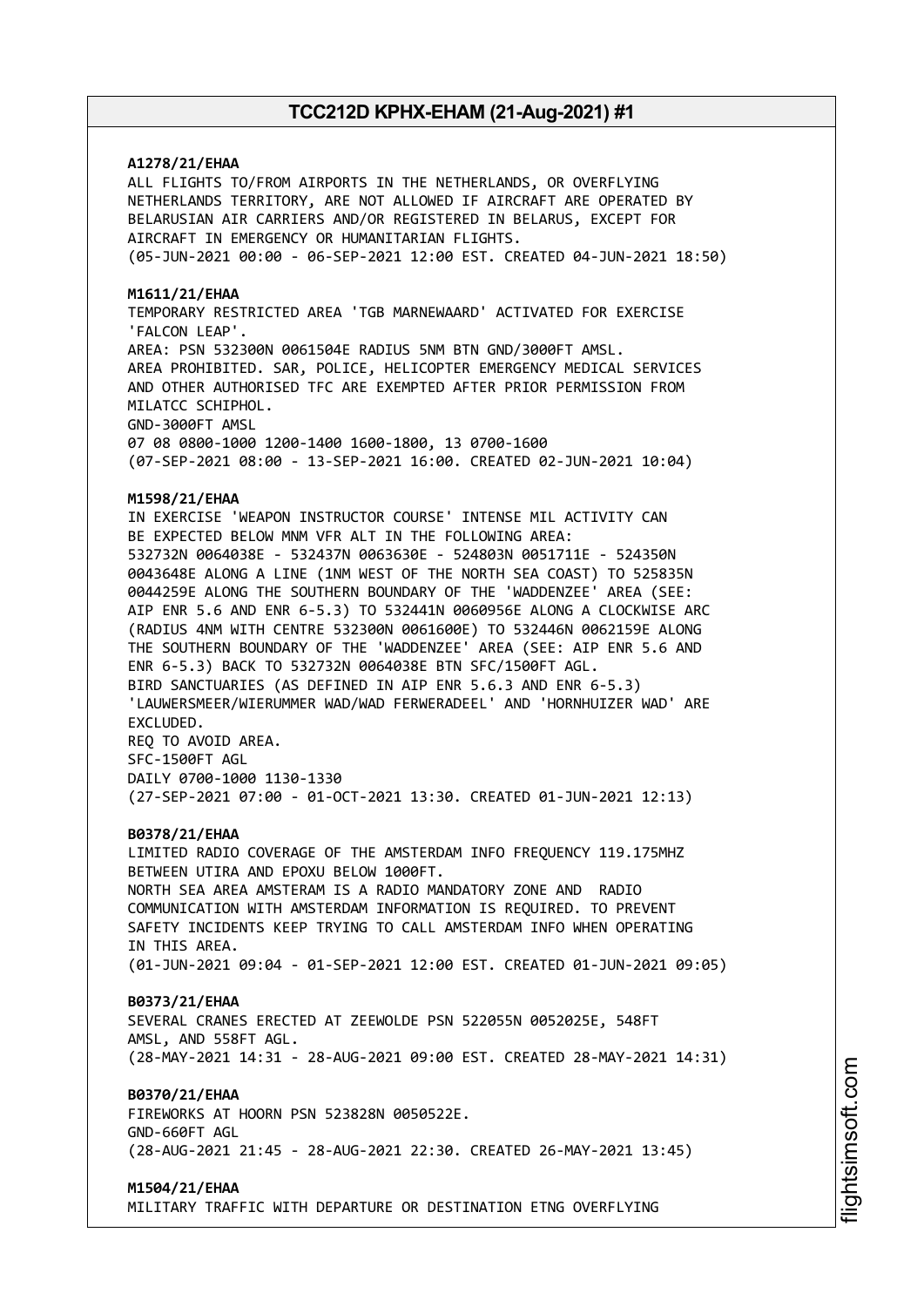EHAA FIR SHALL FILE A GAT FLIGHTPLAN, FILED IN ACCORDANCE WITH AIP THE NETHERLANDS SECTION ENR1.10 AND ACKNOWLEDGED BY IFPS. (25-MAY-2021 06:56 - 26-AUG-2021 23:59 EST. CREATED 25-MAY-2021 06:58)

#### **M1496/21/EHAA**

TEMPORARY RESTRICTED AREA 'MARNEWAARD' ACTIVATED FOR MIL EXER 'WEAPON INSTRUCTOR COURSE'. AREA: 532422N 0060943E ALONG CLOCKWISE ARC (RADIUS 4NM WITH CENTRE 532300N 0061600E) TO 532500N 0062147E ALONG THE BOUNDARY OF EHR2A (MARNEWAARD A) BACK TO 532422N 0060943E BTN SFC/2000FT AMSL. AREA PROHIBITED. POLICE, SAR, HELICOPTER EMERGENCY MEDICAL SERVICE FLIGHTS AND PARTICIPATING FLIGHTS ARE EXEMPTED AFTER PRIOR PERMISSION FROM MILATCC SCHIPHOL. SFC-2000FT AMSL DAILY 0700-1000 1130-1330 (27-SEP-2021 07:00 - 01-OCT-2021 13:30. CREATED 21-MAY-2021 12:50)

#### **B0348/21/EHAA**

NEW OBSTACLES UNDER CONSTRUCTION AT OSPELDIJK, 4 WIND TURBINES (LINE) BTN PSN 511858N 0055138E AND 511827N 0055008E. HEIGHT 689FT AGL, ELEV 784FT AMSL. NOT LGT. REF AIP ENR 5.4. (20-MAY-2021 14:15 - PERM. CREATED 20-MAY-2021 14:16)

#### **B0334/21/EHAA**

NEW OBSTACLES AT HATTEMERBROEK, 4 WIND TURBINES (LINE) BTN PSN 522958N 0060004E AND 522929N 0060048E. HEIGHT 492FT AGL, ELEV 495FT AMSL, NOT LGT. REF AIP ENR 5.4. (18-MAY-2021 12:15 - PERM. CREATED 18-MAY-2021 12:15)

#### **B0282/21/EHAA**

NEW OBSTACLES AT NEER UNDER CONSTRUCTION, 3 WIND TURBINES IN LINE BTN 511706N 0055851E AND 511646N 0055950E. HEIGHT 659FT AGL, ELEV 751FT AMSL. LGT OBST/DAY FLG WHITE, NIGHT RED. REF AIP ENR 5.4. (26-APR-2021 14:34 - PERM. CREATED 26-APR-2021 14:34)

#### **B0281/21/EHAA**

NEW OBSTACLES AT EGCHEL UNDER CONSTRUCTION, 5 WIND TURBINES IN LINE BTN 511917N 0055423E AND 511839N 0055638E. HEIGHT 656FT AGL, ELEV 757FT AMSL. LGT OBST/DAY FLG WHITE, NIGHT RED. REF AIP ENR 5.4. (26-APR-2021 14:21 - PERM. CREATED 26-APR-2021 14:25)

#### **B0274/21/EHAA**

OBST ERECTED, 4 NEW WIND TUNBINES AT ANGERLO BTN PSN 515833N 0060722E AND 515850N 0060825E. HEIGHT 577 FT AGL, ELEV 606FT AMSL, LGT OBST/DAY FLG W, NIGHT R. REF AIP ENR 5.4. (22-APR-2021 14:45 - PERM. CREATED 22-APR-2021 14:45)

### **M0844/21/EHAA**

TEMPORARY RESTRICTED AREA 'TGB HOUTDORPERVELD' ACTIVATED. AREA: PSN 521528N 0054345E RADIUS 5NM BTN GND/3000FT AMSL. AREA PROHIBITED. SAR, POLICE, HELICOPTER EMERGENCY MEDICAL SERVICES AND OTHER AUTHORISED TFC EXEMPTED AFTER PRIOR PERMISSION FROM MILATCC SCHIPHOL. GND-3000FT AMSL 14 16 0700-1600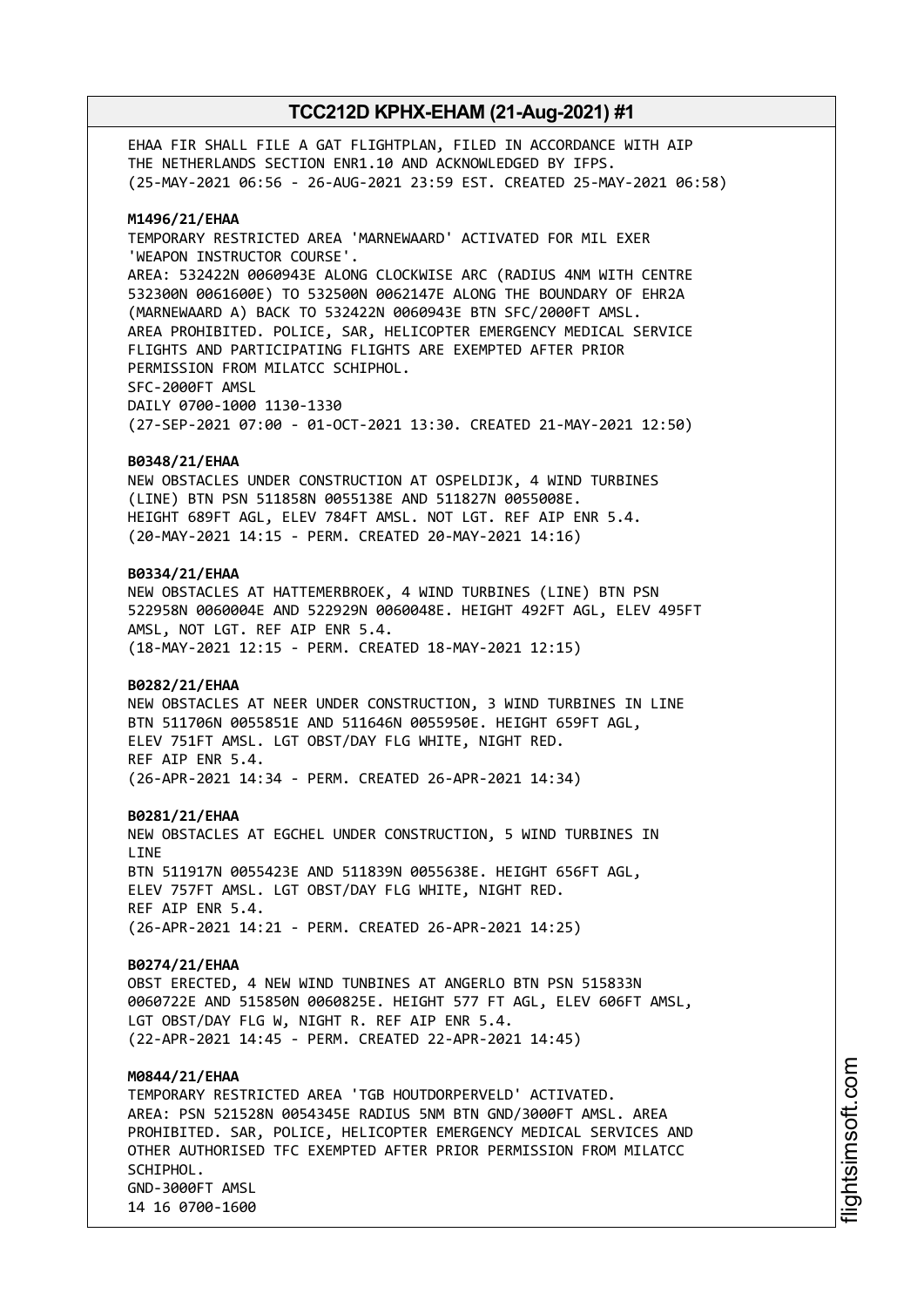┌──────────────────────────────────────────────────────────────────────────────┐

└──────────────────────────────────────────────────────────────────────────────┘

┌──────────────────────────────────────────────────────────────────────────────┐

└──────────────────────────────────────────────────────────────────────────────┘

(14-SEP-2021 07:00 - 16-SEP-2021 16:00. CREATED 26-MAR-2021 12:06)

│**EBUR (BRUSSELS UIR)** │

WARNING: CAN'T RETRIEVE NOTAMS

#### │**EBBU (BRUSSELS FIR)** │

**B4561/21/EBBU** HOTTON 501600N 0052700E ASCENTS AND EVOLUTION OF ABOUT 20 HOT AIR BALLOONS. RADIUS 10NM GND-2500FT AMSL AUG 21 1621-1921, 22 0411-0811 1619-1919 (21-AUG-2021 17:21 - 22-AUG-2021 19:19. CREATED 21-AUG-2021 17:26) **B4560/21/EBBU** TEMPO SEGREGATED AREA (TSA) 'KIEWIT' ESTABLISHED 505732N 0052124E RADIUS 01NM. ALL FLT PROHIBITED EXC SAR, STATE AND MEDICAL FLT. EBZH AD AND EBZH CIRCUIT PATTERN NOT INCLUDED GND-1500FT AMSL (21-AUG-2021 17:16 - 23-AUG-2021 10:00. CREATED 21-AUG-2021 17:19) **B4558/21/EBBU** ZONNEBEKE 505026N 0030238E PARAMOTOR ACT RADIUS 05NM GND-1800FT AGL 21 1159-1851, 22 0441-1849

(21-AUG-2021 11:59 - 22-AUG-2021 18:49. CREATED 21-AUG-2021 12:02)

#### **B4557/21/EBBU**

REF SUP012/2021. GLIDER AREA SAINT-HUBERT ACT. CONSULT SUP FOR APPLICABLE PROC. TRANSPONDER (CODE A1477) REQUIRED 4500FT AMSL-FL065 (23-AUG-2021 09:40 - 23-AUG-2021 13:00. CREATED 20-AUG-2021 16:17)

**M4492/21/EBBU**

REF SUP012/2021. GLIDER AREA SAINT-HUBERT ACT. CONSULT SUP FOR APPLICABLE PROC. TRANSPONDER (CODEA1477) REQUIRED. 4500FT AMSL-FL065 (23-AUG-2021 09:40 - 23-AUG-2021 13:00. CREATED 20-AUG-2021 16:13)

**B4555/21/EBBU** REF SUP012/2021. GLIDER AREA MILFAG13 ACT. CONSULT SUP FOR APPLICABLE PROC. TRANSPONDER NOT REQUIRED 4500FT AMSL-FL065 (23-AUG-2021 09:30 - 23-AUG-2021 13:00. CREATED 20-AUG-2021 13:35)

**B4554/21/EBBU** REF SUP012/2021. GLIDER AREA MALMEDY ACT. CONSULT SUP FOR APPLICABLE PROC. TRANSPONDER NOT REQUIRED 4500FT AMSL-FL065 (23-AUG-2021 09:00 - 23-AUG-2021 16:00. CREATED 20-AUG-2021 13:34)

**B4553/21/EBBU** REF SUP012/2021. GLIDER AREA LA ROCHE ACT. CONSULT SUP FOR APPLICABLE PROC. TRANSPONDER (CODE A1477) REQUIRED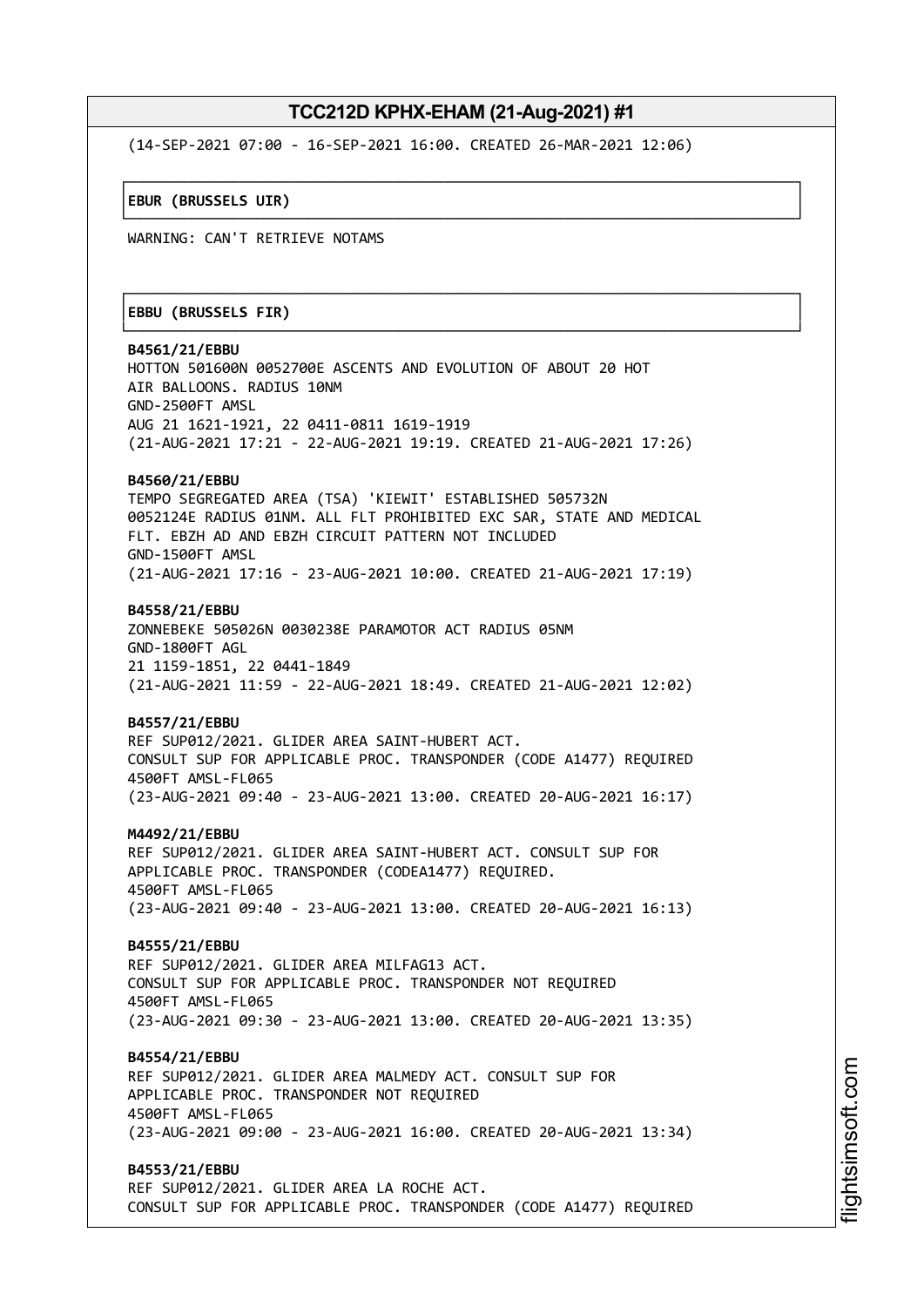4500FT AMSL-FL065 (23-AUG-2021 09:00 - 23-AUG-2021 16:00. CREATED 20-AUG-2021 13:33) **B4551/21/EBBU** LFA11-KOKSIJDE TRAINING AREA ACT 10FT AMSL-500FT AMSL (23-AUG-2021 06:30 - 23-AUG-2021 15:30. CREATED 20-AUG-2021 13:31) **B4550/21/EBBU** HTA10A-COASTAL HELICOPTER TRAINING AREA A ACT GND-2000FT AMSL (23-AUG-2021 11:00 - 23-AUG-2021 14:30. CREATED 20-AUG-2021 13:30) **B4549/21/EBBU** HTA12B-HELICOPTER TRAINING AREA 12B ACT GND-250FT AGL 0800-0930 1100-1230 (23-AUG-2021 08:00 - 23-AUG-2021 12:30. CREATED 20-AUG-2021 13:29) **B4548/21/EBBU** HTA13-HELICOPTER TRAINING AREA 13 ACT GND-250FT AGL (23-AUG-2021 08:00 - 23-AUG-2021 14:00. CREATED 20-AUG-2021 13:28) **B4547/21/EBBU** HTA12A-HELICOPTER TRAINING AREA 12A ACT GND-250FT AGL (23-AUG-2021 08:00 - 23-AUG-2021 14:00. CREATED 20-AUG-2021 13:28) **B4546/21/EBBU** HTA08-HELICOPTER TRAINING AREA 08 ACT GND-500FT AGL (23-AUG-2021 08:00 - 23-AUG-2021 14:00. CREATED 20-AUG-2021 13:27) **B4545/21/EBBU** HTA07-ARDENNES 07 ACT GND-250FT AGL (23-AUG-2021 08:00 - 23-AUG-2021 14:00. CREATED 20-AUG-2021 13:26) **B4544/21/EBBU** HTA01-ARDENNES 01 ACT GND-250FT AGL (23-AUG-2021 08:00 - 23-AUG-2021 14:00. CREATED 20-AUG-2021 13:25) **B4543/21/EBBU** LFA11-KOKSIJDE TRAINING AREA ACT 10FT AMSL-500FT AMSL DAILY 0630-1530 (21-AUG-2021 06:30 - 22-AUG-2021 15:30. CREATED 20-AUG-2021 13:24) **B4542/21/EBBU** EBR04-ELSENBORN 01 ACT GND-FL105 DAILY 0600-1500 (28-AUG-2021 06:00 - 29-AUG-2021 15:00. CREATED 20-AUG-2021 13:23) **B4541/21/EBBU** HTA10A-COASTAL HELICOPTER TRAINING AREA A ACT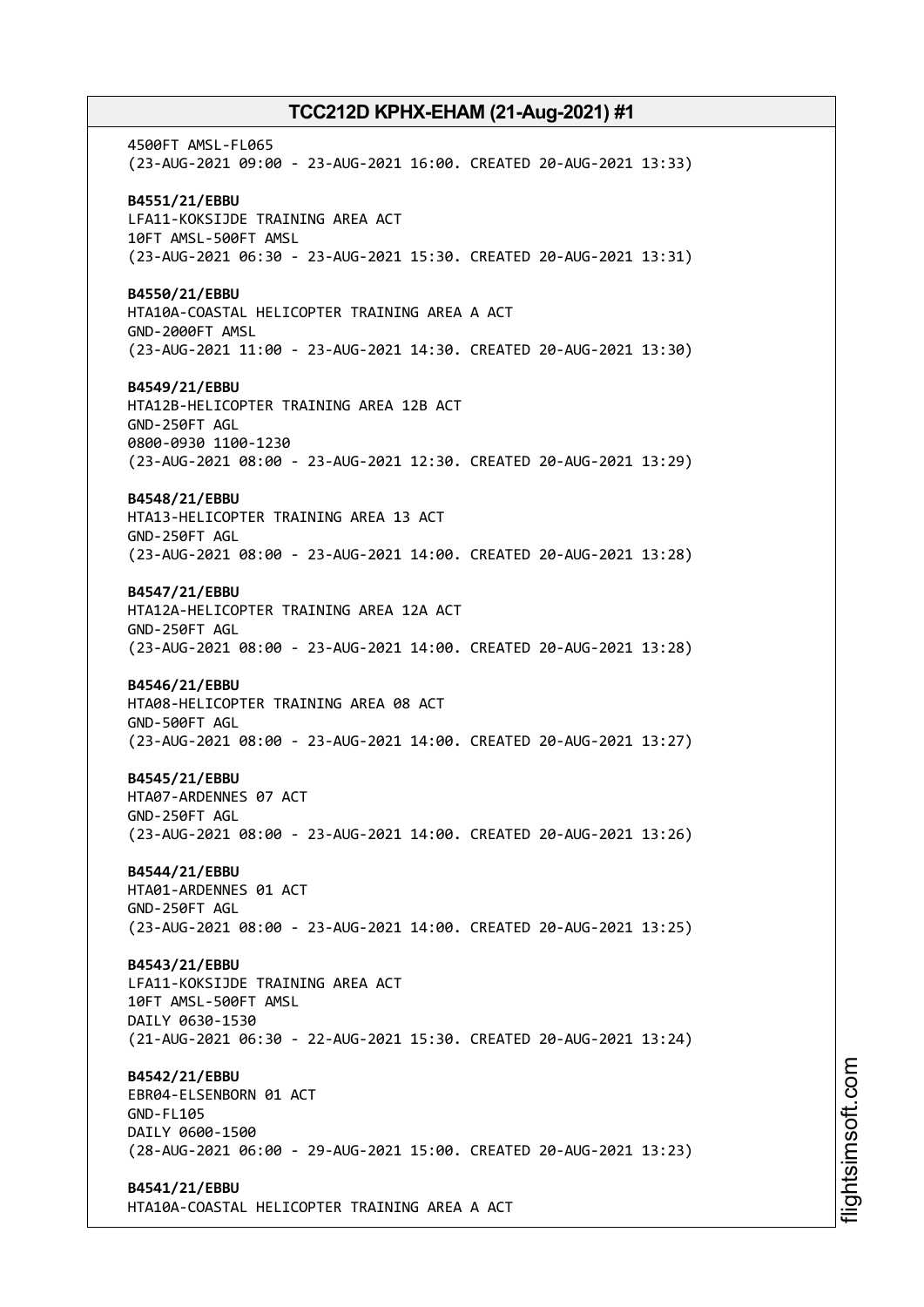GND-2000FT AMSL (22-AUG-2021 11:00 - 22-AUG-2021 15:00. CREATED 20-AUG-2021 13:22) **M4488/21/EBBU** REF SUP012/2021. GLIDER AREA MILFAG13 ACT. CONSULT SUP FOR APPLICABLE PROC. TRANSPONDER NOT REQUIRED. 4500FT AMSL-FL065 (23-AUG-2021 09:30 - 23-AUG-2021 13:00. CREATED 20-AUG-2021 13:04) **M4487/21/EBBU** REF SUP012/2021. GLIDER AREA MALMEDY ACT. CONSULT SUP FOR APPLICABLE PROC. TRANSPONDER NOT REQUIRED. 4500FT AMSL-FL065 (23-AUG-2021 09:00 - 23-AUG-2021 16:00. CREATED 20-AUG-2021 13:04) **M4486/21/EBBU** REF SUP012/2021. GLIDER AREA LA ROCHE ACT. CONSULT SUP FOR APPLICABLE PROC. TRANSPONDER (CODEA1477) REQUIRED. 4500FT AMSL-FL065 (23-AUG-2021 09:00 - 23-AUG-2021 16:00. CREATED 20-AUG-2021 13:04) **M4484/21/EBBU** LFA11-KOKSIJDE TRAINING AREA ACT 10FT AMSL-500FT AMSL (23-AUG-2021 06:30 - 23-AUG-2021 15:30. CREATED 20-AUG-2021 13:02) **M4483/21/EBBU** HTA10A-COASTAL HELICOPTER TRAINING AREA ACT GND-2000FT AMSL (23-AUG-2021 11:00 - 23-AUG-2021 14:30. CREATED 20-AUG-2021 13:01) **M4482/21/EBBU** HTA12B-HELICOPTER TRAINING AREA 12B ACT GND-250FT AGL 0800-0930 1100-1230 (23-AUG-2021 08:00 - 23-AUG-2021 12:30. CREATED 20-AUG-2021 13:01) **M4481/21/EBBU** HTA13-HELICOPTER TRAINING AREA 13 ACT GND-250FT AGL (23-AUG-2021 08:00 - 23-AUG-2021 14:00. CREATED 20-AUG-2021 13:00) **M4480/21/EBBU** HTA12A-HELICOPTER TRAINING AREA 12A ACT GND-250FT AGL (23-AUG-2021 08:00 - 23-AUG-2021 14:00. CREATED 20-AUG-2021 13:00) **M4479/21/EBBU** HTA08-HELICOPTER TRAINING AREA 08 ACT GND-500FT AGL (23-AUG-2021 08:00 - 23-AUG-2021 14:00. CREATED 20-AUG-2021 12:59) **M4478/21/EBBU** HTA07-ARDENNES 07 ACT GND-250FT AGL (23-AUG-2021 08:00 - 23-AUG-2021 14:00. CREATED 20-AUG-2021 12:59) **M4477/21/EBBU**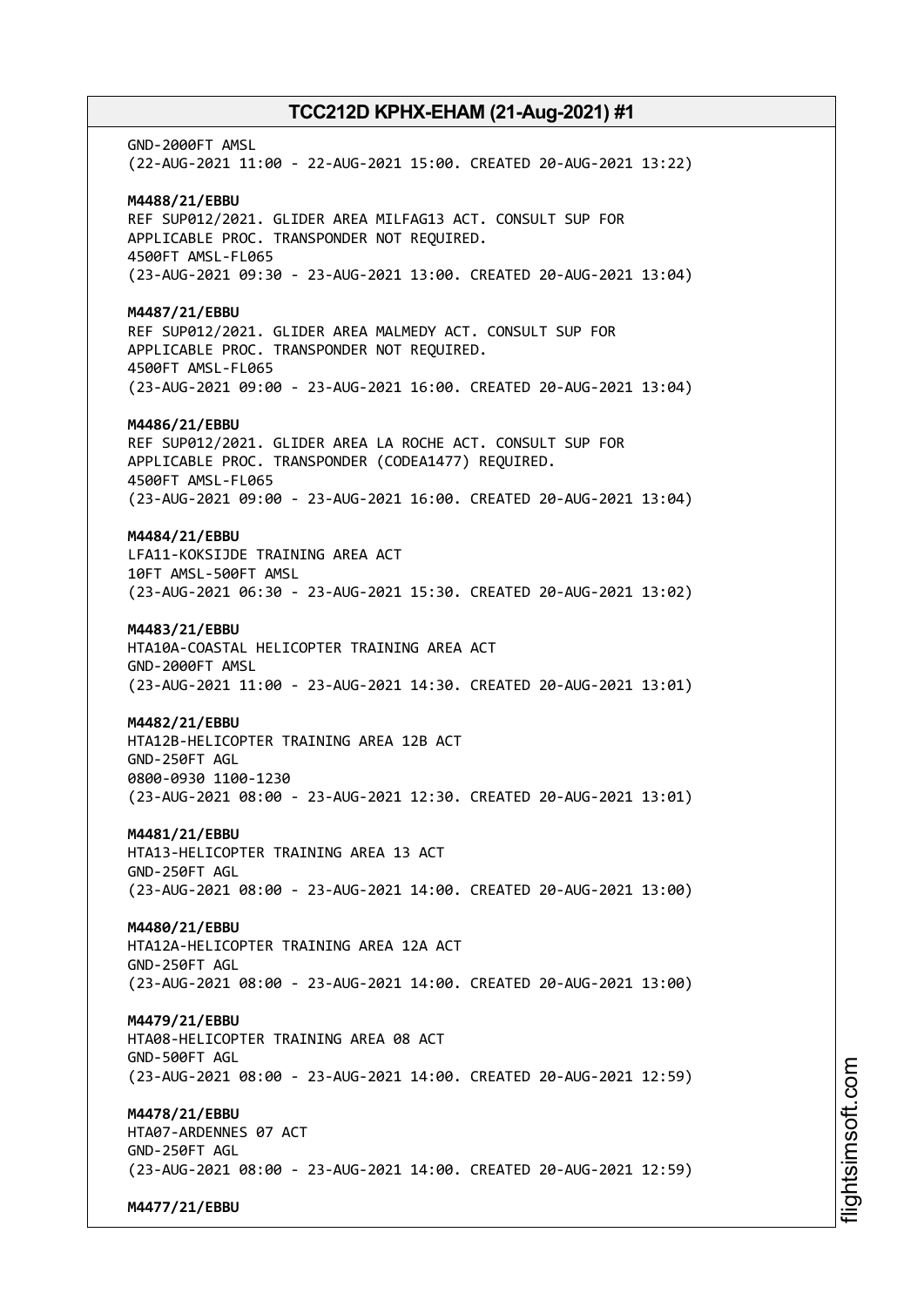HTA01-ARDENNES 01 ACT GND-250FT AGL (23-AUG-2021 08:00 - 23-AUG-2021 14:00. CREATED 20-AUG-2021 12:58) **M4476/21/EBBU** LFA11-KOKSIJDE TRAINING AREA ACT 10FT AMSL-500FT AMSL DAILY 0630-1530 (21-AUG-2021 06:30 - 22-AUG-2021 15:30. CREATED 20-AUG-2021 12:56) **M4475/21/EBBU** EBR04-ELSENBORN 01 ACT GND-FL105 DAILY 0600-1500 (28-AUG-2021 06:00 - 29-AUG-2021 15:00. CREATED 20-AUG-2021 12:55) **M4474/21/EBBU** HTA10A-COASTAL HELICOPTER TRAINING AREA ACT GND-2000FT AMSL (22-AUG-2021 11:00 - 22-AUG-2021 15:00. CREATED 20-AUG-2021 12:54) **B4537/21/EBBU** EBR67 NIVELLES ACT GND-400FT AGL (23-AUG-2021 07:30 - 23-AUG-2021 14:30. CREATED 20-AUG-2021 09:10) **B4535/21/EBBU** EBR67 NIVELLES ACT GND-400FT AGL (07-SEP-2021 07:00 - 07-SEP-2021 09:00. CREATED 20-AUG-2021 09:07) **B4534/21/EBBU** EBR67 NIVELLES ACT GND-400FT AGL (24-AUG-2021 11:00 - 24-AUG-2021 13:00. CREATED 20-AUG-2021 09:06) **B4532/21/EBBU** OUFFET - COMBLAIN TEMPO SEGREGATED AREA (TSA)ESTABLISHED WHEN MILITARY ARE INACTIVE 502812N 0052814E - 503005N 0053513E - 502920N 0053541E - 502720N 0052841E. TEST FLIGHTS FOR HIGH TENSION LINE INSPECTION GND-600FT AGL DAILY 0700-1500 (23-AUG-2021 07:00 - 27-AUG-2021 15:00. CREATED 20-AUG-2021 04:53) **B4531/21/EBBU** BRUME - WERBOMONT TEMPO SEGREGATED AREA (TSA)ESTABLISHED WHEN MILITARY ARE INACTIVE 502425N 0054156E - 502252N 0055112E - 502113N 0055025E - 502303N 0054101E TEST FLIGHTS FOR HIGH TENSION LINE INSPECTION GND-600FT AGL DAILY 0700-1500 (23-AUG-2021 07:00 - 27-AUG-2021 15:00. CREATED 20-AUG-2021 04:36) **A3468/21/EBBU** TSA26A - ARDENNES 01 ACT. GAT ALLOWED TO CROSS TRACK MATIX-MMD ON FIXED LVL BLW FL195 AFTER COOR BTN BELGA RADAR AND CRNA/NORD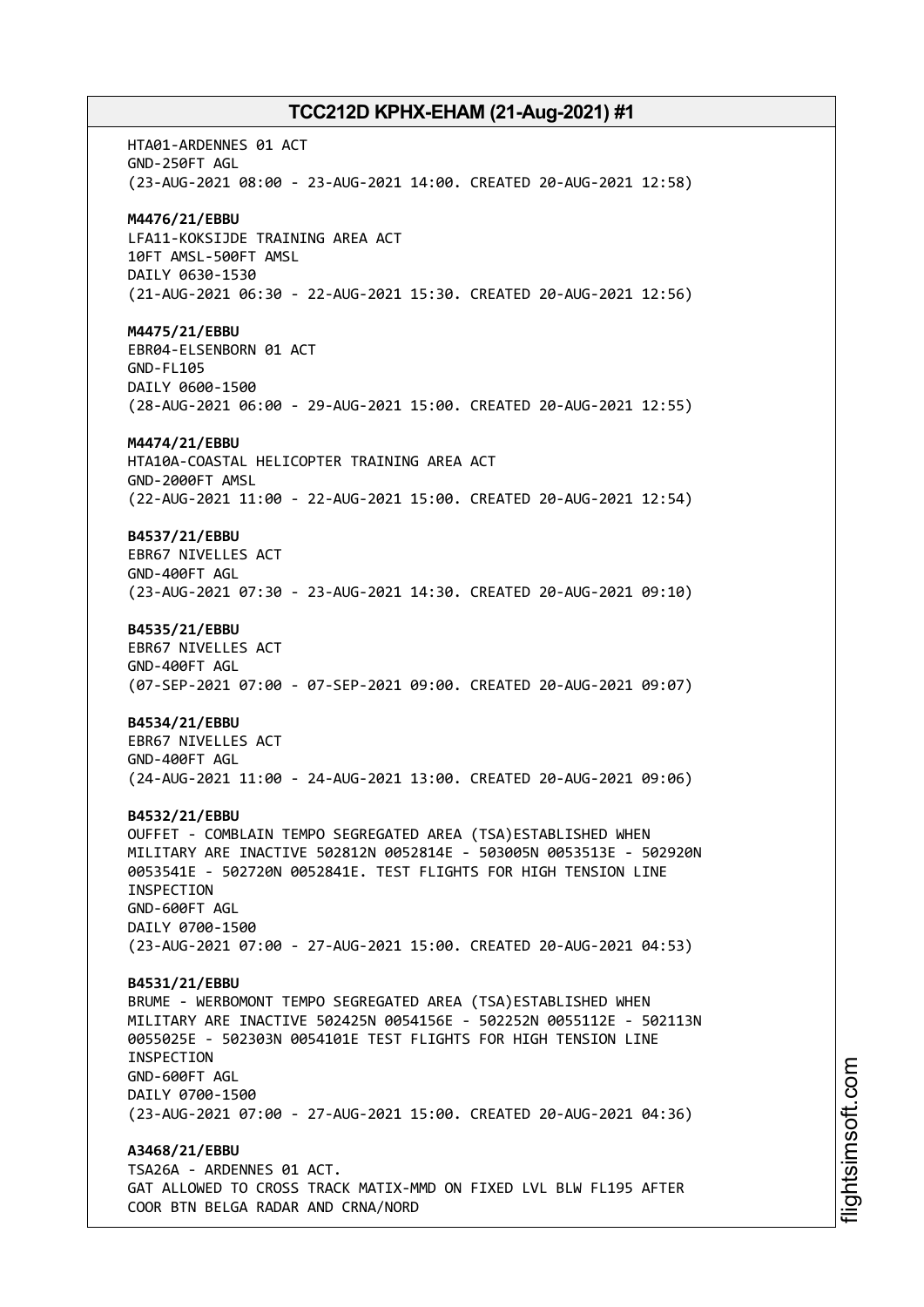FL095-UNL 1200-1300 1330-1500 (27-AUG-2021 12:00 - 27-AUG-2021 15:00. CREATED 19-AUG-2021 16:12) **B4530/21/EBBU** EBD26-ARDENNES 05 ACT 1000FT AGL-4500FT AMSL (27-AUG-2021 09:00 - 27-AUG-2021 13:00. CREATED 19-AUG-2021 16:10) **B4529/21/EBBU** TSA26B - ARDENNES 04 ACT 4500FT AMSL-FL095 0900-1300 1330-1500 (27-AUG-2021 09:00 - 27-AUG-2021 15:00. CREATED 19-AUG-2021 16:09) **B4528/21/EBBU** TSA26B - ARDENNES 04 ACT 4500FT AMSL-FL095 0730-0830 1330-1500 (26-AUG-2021 07:30 - 26-AUG-2021 15:00. CREATED 19-AUG-2021 16:07) **B4527/21/EBBU** TSA26B - ARDENNES 04 ACT FL075-FL095 (26-AUG-2021 09:30 - 26-AUG-2021 10:30. CREATED 19-AUG-2021 16:06) **B4526/21/EBBU** EBD26-ARDENNES 05 ACT 1000FT AGL-4500FT AMSL (26-AUG-2021 07:30 - 26-AUG-2021 15:00. CREATED 19-AUG-2021 16:05) **A3467/21/EBBU** TSA26A - ARDENNES 01 ACT. GAT ALLOWED TO CROSS TRACK MATIX-MMD ON FIXED LVL BLW FL195 AFTER COOR BTN BELGA RADAR AND CRNA/NORD FL095-UNL 0730-0830 0930-1030 1330-1500 (26-AUG-2021 07:30 - 26-AUG-2021 15:00. CREATED 19-AUG-2021 16:03) **B4525/21/EBBU** EBD26-ARDENNES 05 ACT 1000FT AGL-4500FT AMSL (25-AUG-2021 07:30 - 25-AUG-2021 08:30. CREATED 19-AUG-2021 16:01) **M4470/21/EBBU** EBTSA26A ARDENNES 01 ACT. -DURING ACT EBTSA26A IS NOT PERMEABLE AND TG1 IS CLOSED. -GAT TRAFFIC IS ALLOWED TO CROSS THE TSA26A ON THE TRACK MATIX - MMD ON A FIXED FL AFTER COORD BTN BELGA RADAR AND CRNA/NORD. THE TRAFFIC WILL REMAIN BELOW FL195. -TRANSITS FROM AND TO FRANCE VIA RSL01, RSL10 AND RSL09 WILL NOT BE ALLOWED DURING TSA26A ACT. - TRANSITS FROM AND TO GERMANY VIA EXCOS (SOUTHERN CORRIDOR) WILL NOTBE ALLOWED DURING TSA26A ACT. - TO COORDINATE A TRANSIT FROM AND TO FRANCE DURING TSA26A ACT, CONTACT BELGA RADAR SUPERVISOR ON +3224438204 FL095-UNL 1200-1300 1330-1500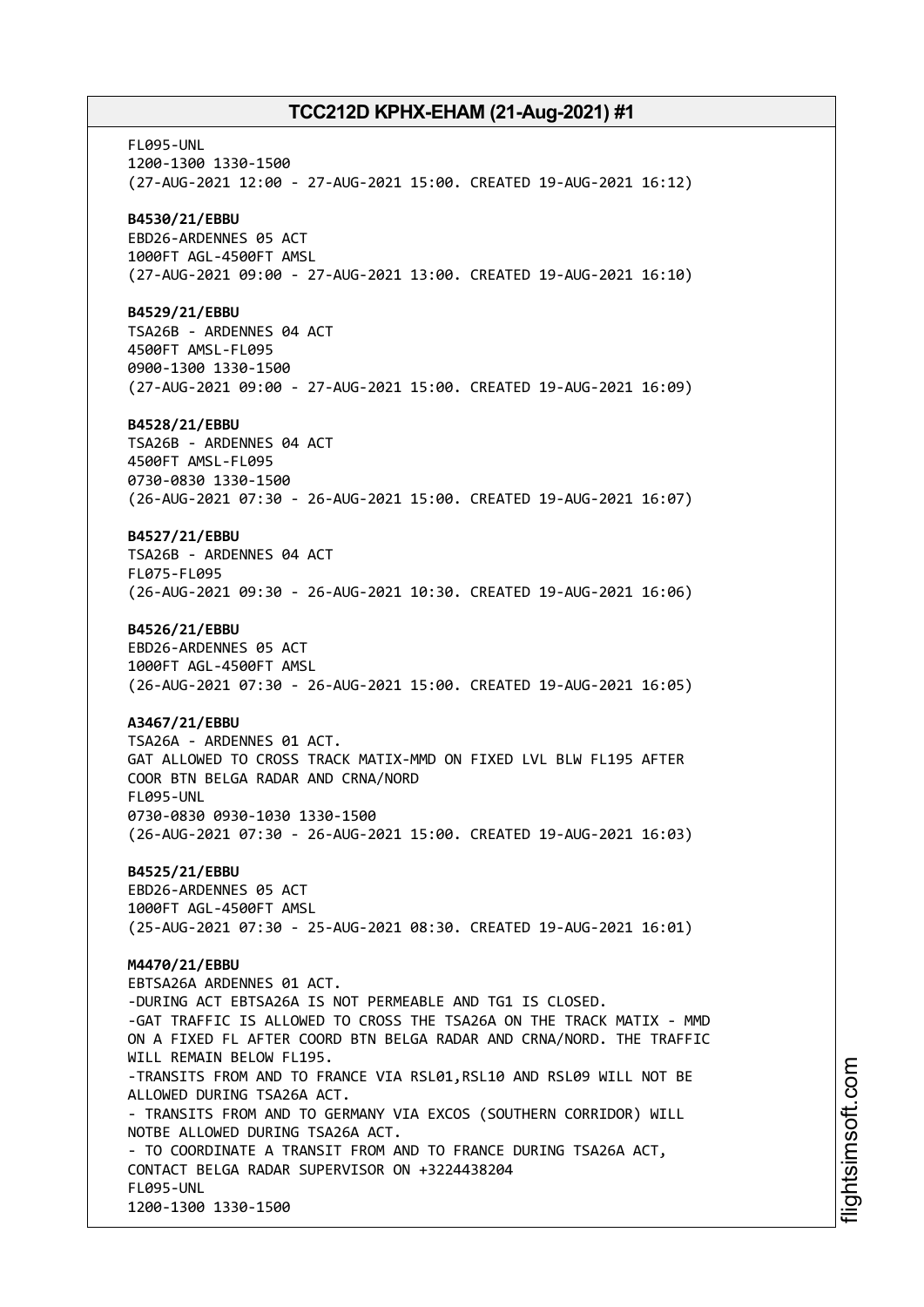(27-AUG-2021 12:00 - 27-AUG-2021 15:00. CREATED 19-AUG-2021 15:59) **B4524/21/EBBU** TSA26B - ARDENNES 04 ACT FL075-FL095 0930-1030 1200-1300 (25-AUG-2021 09:30 - 25-AUG-2021 13:00. CREATED 19-AUG-2021 15:59) **M4469/21/EBBU** EBD26-ARDENNES 05 ACT 1000FT AGL-4500FT AMSL (27-AUG-2021 09:00 - 27-AUG-2021 13:00. CREATED 19-AUG-2021 15:58) **M4468/21/EBBU** EBTSA26B ARDENNES 04 ACT. TSA26B IS PERMEABLE DURING ITS ACT FOR TRAFFIC IN AND OUT OF EBFS AND FOR ACFT IN EMERGENCY. 4500FT AMSL-FL095 0900-1300 1330-1500 (27-AUG-2021 09:00 - 27-AUG-2021 15:00. CREATED 19-AUG-2021 15:58) **M4467/21/EBBU** EBTSA26B ARDENNES 04 ACT. TSA26B IS PERMEABLE DURING ITS ACT FOR TRAFFIC IN AND OUT OF EBFS AND FOR ACFT IN EMERGENCY. 4500FT AMSL-FL095 0730-0830 1330-1500 (26-AUG-2021 07:30 - 26-AUG-2021 15:00. CREATED 19-AUG-2021 15:57) **B4523/21/EBBU** TSA26B - ARDENNES 04 ACT 4500FT AMSL-FL095 (25-AUG-2021 07:30 - 25-AUG-2021 08:30. CREATED 19-AUG-2021 15:57) **M4466/21/EBBU** EBTSA26B ARDENNES 04 ACT. TSA26B IS PERMEABLE DURING ITS ACT FOR TRAFFIC IN AND OUT OF EBFS AND FOR ACFT IN EMERGENCY. FL075-FL095 (26-AUG-2021 09:30 - 26-AUG-2021 10:30. CREATED 19-AUG-2021 15:56) **M4465/21/EBBU** EBD26-ARDENNES 05 ACT 1000FT AGL-4500FT AMSL 0730-0830 1330-1500 (26-AUG-2021 07:30 - 26-AUG-2021 15:00. CREATED 19-AUG-2021 15:56) **A3466/21/EBBU** TSA26A - ARDENNES 01 ACT. GAT ALLOWED TO CROSS TRACK MATIX-MMD ON FIXED LVL BLW FL195 AFTER COOR BTN BELGA RADAR AND CRNA/NORD FL095-UNL 0730-0830 0930-1030 1200-1300 (25-AUG-2021 07:30 - 25-AUG-2021 13:00. CREATED 19-AUG-2021 15:56) **M4464/21/EBBU** EBTSA26A ARDENNES 01 ACT. -DURING ACT EBTSA26A IS NOT PERMEABLE AND TG1 IS CLOSED. -GAT TRAFFIC IS ALLOWED TO CROSS THE TSA26A ON THE TRACK MATIX - MMD ON A FIXED FL AFTER COORD BTN BELGA RADAR AND CRNA/NORD. THE TRAFFIC

WILL REMAIN BELOW FL195.

i⊒<br>⊫ htsim soft.c om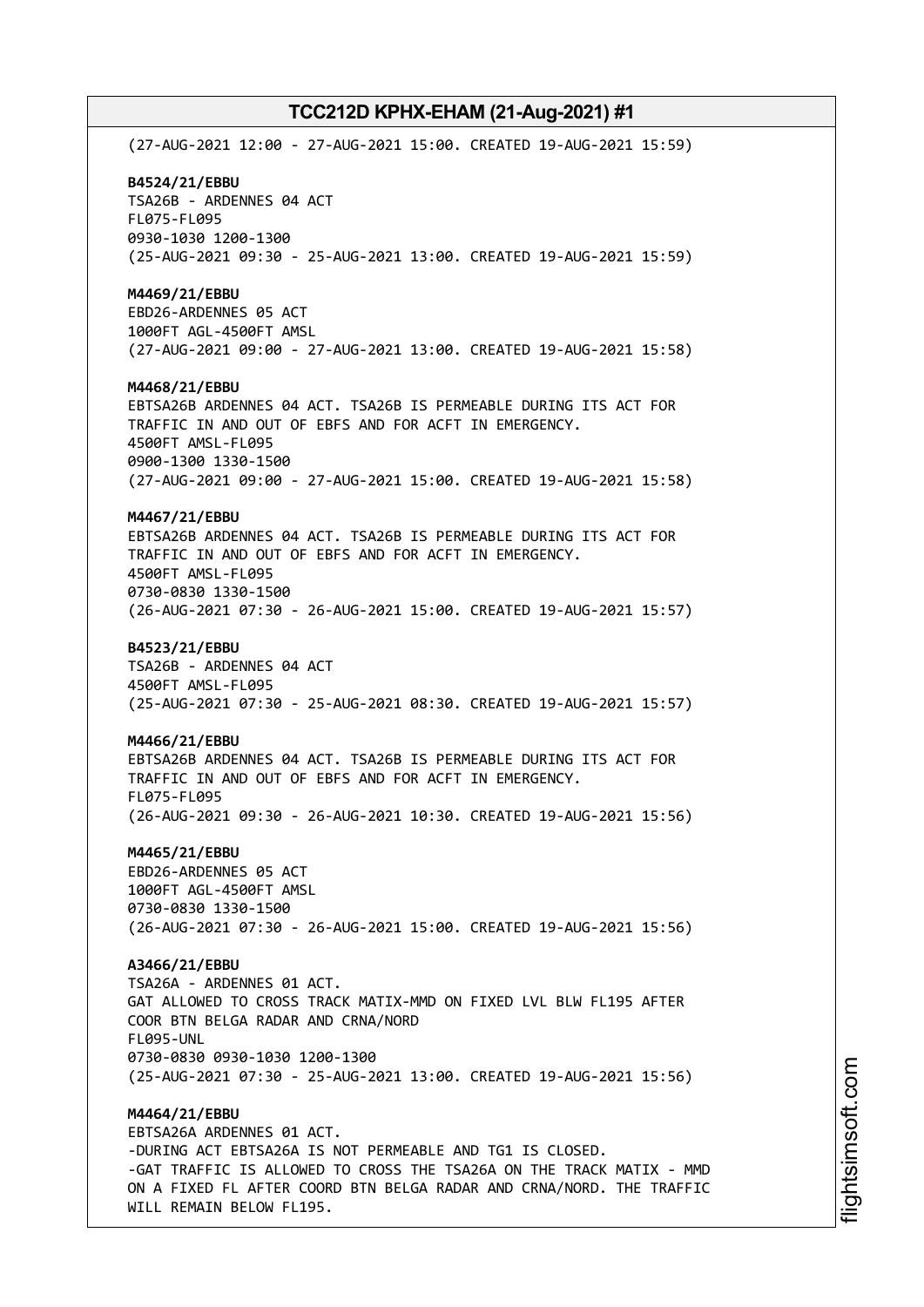-TRANSITS FROM AND TO FRANCE VIA RSL01, RSL10 AND RSL09 WILL NOT BE ALLOWED DURING TSA26A ACT. - TRANSITS FROM AND TO GERMANY VIA EXCOS (SOUTHERN CORRIDOR) WILL NOTBE ALLOWED DURING TSA26A ACT. - TO COORDINATE A TRANSIT FROM AND TO FRANCE DURING TSA26A ACT, CONTACT BELGA RADAR SUPERVISOR ON +3224438204 FL095-UNL 0730-0830 0930-1030 1330-1500 (26-AUG-2021 07:30 - 26-AUG-2021 15:00. CREATED 19-AUG-2021 15:55) **M4463/21/EBBU** EBD26-ARDENNES 05 ACT 1000FT AGL-4500FT AMSL (25-AUG-2021 07:30 - 25-AUG-2021 08:30. CREATED 19-AUG-2021 15:54) **M4462/21/EBBU** EBTSA26B ARDENNES 04 ACT. TSA26B IS PERMEABLE DURING ITS ACT FOR TRAFFIC IN AND OUT OF EBFS AND FOR ACFT IN EMERGENCY. FL075-FL095 0930-1030 1200-1300 (25-AUG-2021 09:30 - 25-AUG-2021 13:00. CREATED 19-AUG-2021 15:53) **M4460/21/EBBU** EBTSA26A ARDENNES 01 ACT. -DURING ACT EBTSA26A IS NOT PERMEABLE AND TG1 IS CLOSED. -GAT TRAFFIC IS ALLOWED TO CROSS THE TSA26A ON THE TRACK MATIX - MMD ON A FIXED FL AFTER COORD BTN BELGA RADAR AND CRNA/NORD. THE TRAFFIC WILL REMAIN BELOW FL195. -TRANSITS FROM AND TO FRANCE VIA RSL01, RSL10 AND RSL09 WILL NOT BE ALLOWED DURING TSA26A ACT. - TRANSITS FROM AND TO GERMANY VIA EXCOS (SOUTHERN CORRIDOR) WILL NOTBE ALLOWED DURING TSA26A ACT. - TO COORDINATE A TRANSIT FROM AND TO FRANCE DURING TSA26A ACT, CONTACT BELGA RADAR SUPERVISOR ON +3224438204 FL095-UNL 0730-0830 0930-1030 1200-1300 (25-AUG-2021 07:30 - 25-AUG-2021 13:00. CREATED 19-AUG-2021 15:52) **M4461/21/EBBU** EBTSA26B ARDENNES 04 ACT. TSA26B IS PERMEABLE DURING ITS ACT FOR TRAFFIC IN AND OUT OF EBFS AND FOR ACFT IN EMERGENCY. 4500FT AMSL-FL095 (25-AUG-2021 07:30 - 25-AUG-2021 08:30. CREATED 19-AUG-2021 15:52) **B4522/21/EBBU** TSA26B - ARDENNES 04 ACT FL075-FL095 0930-1030 1330-1500 (24-AUG-2021 09:30 - 24-AUG-2021 15:00. CREATED 19-AUG-2021 14:20) **A3462/21/EBBU** TSA26A - ARDENNES 01 ACT. GAT ALLOWED TO CROSS TRACK MATIX-MMD ON FIXED LVL BLW FL195 AFTER COOR BTN BELGA RADAR AND CRNA/NORD FL095-UNL (24-AUG-2021 09:30 - 24-AUG-2021 15:00. CREATED 19-AUG-2021 14:18) **B4521/21/EBBU**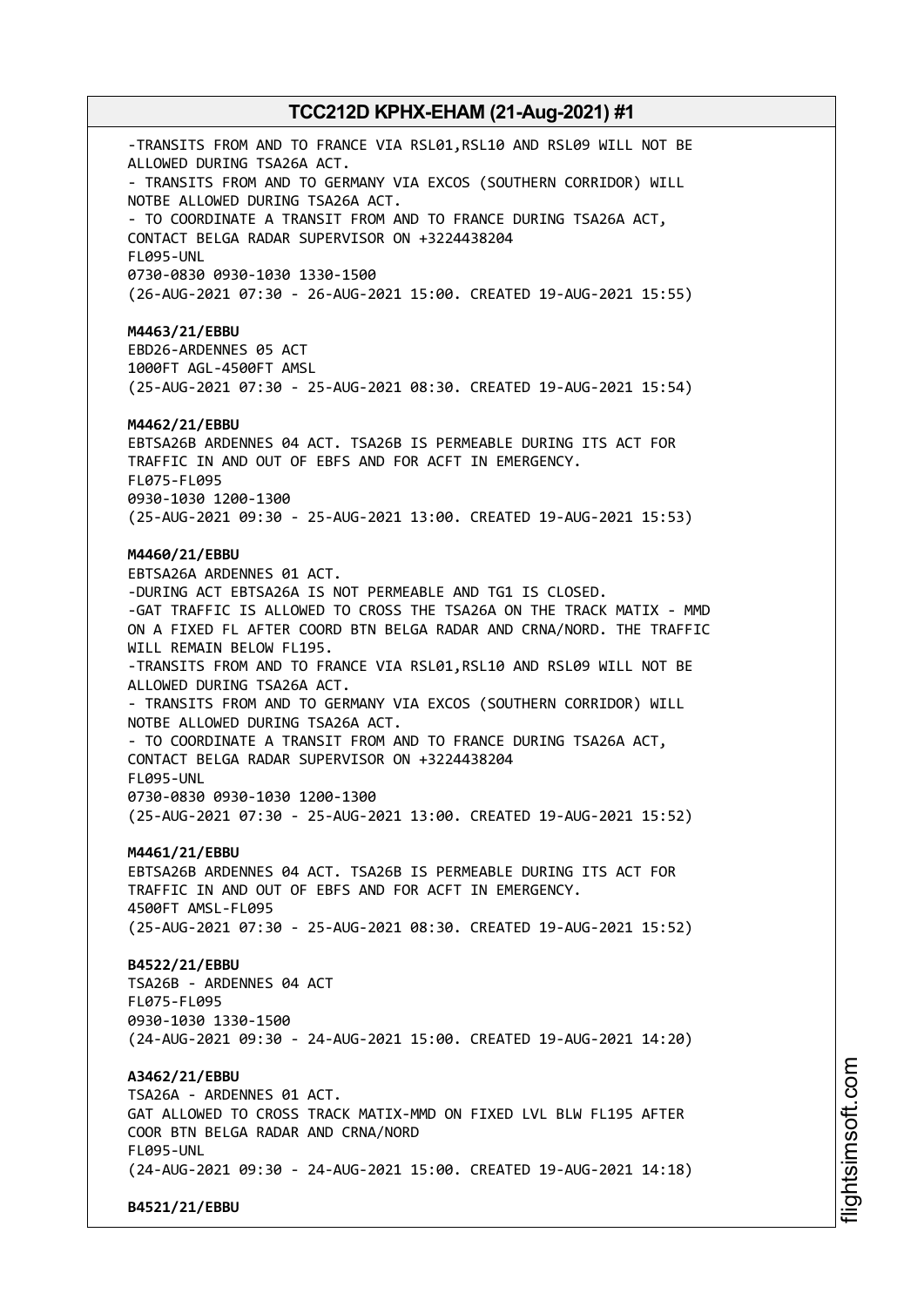TSA26B - ARDENNES 04 ACT FL075-FL095 (23-AUG-2021 12:00 - 23-AUG-2021 13:00. CREATED 19-AUG-2021 14:14) **M4457/21/EBBU** EBTSA26A ARDENNES 01 ACT. -DURING ACT EBTSA26A IS NOT PERMEABLE AND TG1 IS CLOSED. -GAT TRAFFIC IS ALLOWED TO CROSS THE TSA26A ON THE TRACK MATIX - MMD ON A FIXED FL AFTER COORD BTN BELGA RADAR AND CRNA/NORD. THE TRAFFIC WILL REMAIN BELOW FL195. -TRANSITS FROM AND TO FRANCE VIA RSL01,RSL10 AND RSL09 WILL NOT BE ALLOWED DURING TSA26A ACT. - TRANSITS FROM AND TO GERMANY VIA EXCOS (SOUTHERN CORRIDOR) WILL NOTBE ALLOWED DURING TSA26A ACT. - TO COORDINATE A TRANSIT FROM AND TO FRANCE DURING TSA26A ACT, CONTACT BELGA RADAR SUPERVISOR ON +3224438204 FL095-UNL 0930-1030 1330-1500 (24-AUG-2021 09:30 - 24-AUG-2021 15:00. CREATED 19-AUG-2021 14:12) **M4458/21/EBBU** EBTSA26B ARDENNES 04 ACT. TSA26B IS PERMEABLE DURING ITS ACT FOR TRAFFIC IN AND OUT OF EBFS AND FOR ACFT IN EMERGENCY. FL075-FL095 0930-1030 1330-1500 (24-AUG-2021 09:30 - 24-AUG-2021 15:00. CREATED 19-AUG-2021 14:12) **A3461/21/EBBU** TSA26A - ARDENNES 01 ACT. GAT ALLOWED TO CROSS TRACK MATIX-MMD ON FIXED LVL BLW FL195 AFTER COOR BTN BELGA RADAR AND CRNA/NORD FL095-UNL (23-AUG-2021 12:00 - 23-AUG-2021 13:00. CREATED 19-AUG-2021 14:04) **B4520/21/EBBU** EBR42-BEVERLO 01 ACT GND-2700FT AMSL (26-AUG-2021 06:00 - 26-AUG-2021 18:00. CREATED 19-AUG-2021 14:03) **B4519/21/EBBU** EBR20-BRASSCHAAT ACT GND-FL070 23 27 0600-1400 (23-AUG-2021 06:00 - 27-AUG-2021 14:00. CREATED 19-AUG-2021 14:02) **B4518/21/EBBU** EBR04-ELSENBORN 01 ACT GND-FL105 23 24 27 0600-1500, 25 0600-2000, 26 0600-1600 (23-AUG-2021 06:00 - 27-AUG-2021 15:00. CREATED 19-AUG-2021 13:59) **M4456/21/EBBU** EBTSA26B ARDENNES 04 ACT. TSA26B IS PERMEABLE DURING ITS ACT FOR TRAFFIC IN AND OUT OF EBFS AND FOR ACFT IN EMERGENCY. FL075-FL095 (23-AUG-2021 12:00 - 23-AUG-2021 13:00. CREATED 19-AUG-2021 13:50) **M4455/21/EBBU**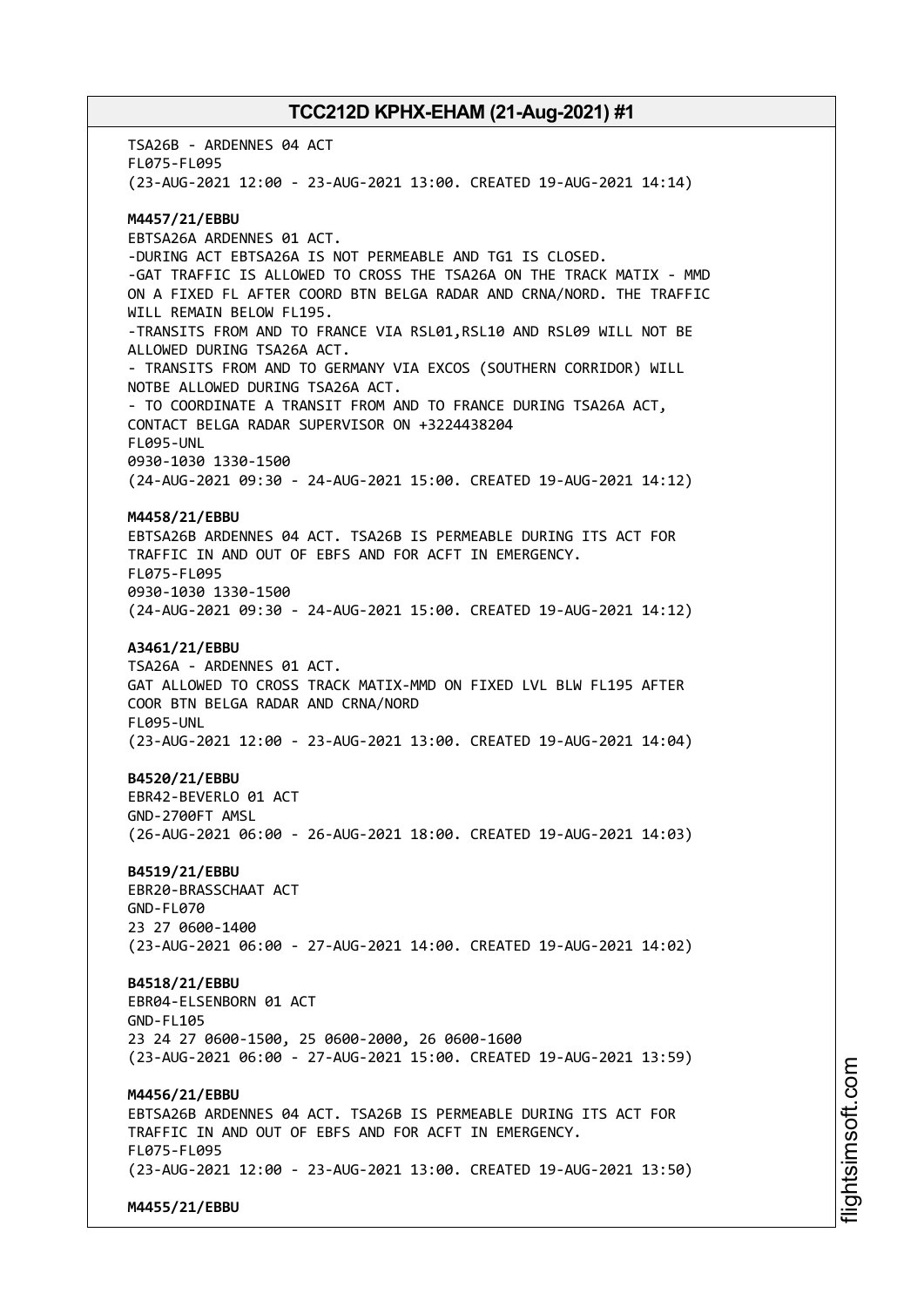EBTSA26A ARDENNES 01 ACT. -DURING ACT EBTSA26A IS NOT PERMEABLE AND TG1 IS CLOSED. -GAT TRAFFIC IS ALLOWED TO CROSS THE TSA26A ON THE TRACK MATIX - MMD ON A FIXED FL AFTER COORD BTN BELGA RADAR AND CRNA/NORD. THE TRAFFIC WILL REMAIN BELOW FL195. -TRANSITS FROM AND TO FRANCE VIA RSL01,RSL10 AND RSL09 WILL NOT BE ALLOWED DURING TSA26A ACT. - TRANSITS FROM AND TO GERMANY VIA EXCOS (SOUTHERN CORRIDOR) WILL NOTBE ALLOWED DURING TSA26A ACT. - TO COORDINATE A TRANSIT FROM AND TO FRANCE DURING TSA26A ACT, CONTACT BELGA RADAR SUPERVISOR ON +3224438204 FL095-UNL (23-AUG-2021 12:00 - 23-AUG-2021 13:00. CREATED 19-AUG-2021 13:49) **M4454/21/EBBU** EBR42-BEVERLO 01 ACT GND-2700FT AMSL (26-AUG-2021 06:00 - 26-AUG-2021 18:00. CREATED 19-AUG-2021 13:48) **M4453/21/EBBU** EBR20-BRASSCHAAT ACT GND-FL070 23 27 0600-1400 (23-AUG-2021 06:00 - 27-AUG-2021 14:00. CREATED 19-AUG-2021 13:47) **M4452/21/EBBU** EBR04-ELSENBORN 01 ACT GND-FL105 23 24 27 0600-1500, 25 0600-2000, 26 0600-1600 (23-AUG-2021 06:00 - 27-AUG-2021 15:00. CREATED 19-AUG-2021 13:46) **B4514/21/EBBU** EBR68-TONGEREN ACT GND-2500FT AMSL DAILY 0800-1700 (21-AUG-2021 08:00 - 22-AUG-2021 17:00. CREATED 19-AUG-2021 13:17) **B4499/21/EBBU** EBR69 WIEKEVORST ACT GND-1500FT AMSL 21-22 0800-1700 (21-AUG-2021 08:00 - 22-AUG-2021 17:00. CREATED 18-AUG-2021 16:05) **B4468/21/EBBU** HECHTELSE HEIDE PJE 510620N 0051923E RADIUS 03NM GND-FL130 (17-SEP-2021 08:00 - 17-SEP-2021 13:30. CREATED 17-AUG-2021 14:18) **M4410/21/EBBU** HECHTELSE HEIDE PJE 510620N 0051923E RADIUS 03NM GND-FL130 (17-SEP-2021 08:00 - 17-SEP-2021 13:30. CREATED 17-AUG-2021 14:07) **B4439/21/EBBU** EBR70-POTTES ACT GND-2500FT AMSL DAILY SR-SS (21-AUG-2021 04:43 - 22-AUG-2021 18:52. CREATED 16-AUG-2021 10:26)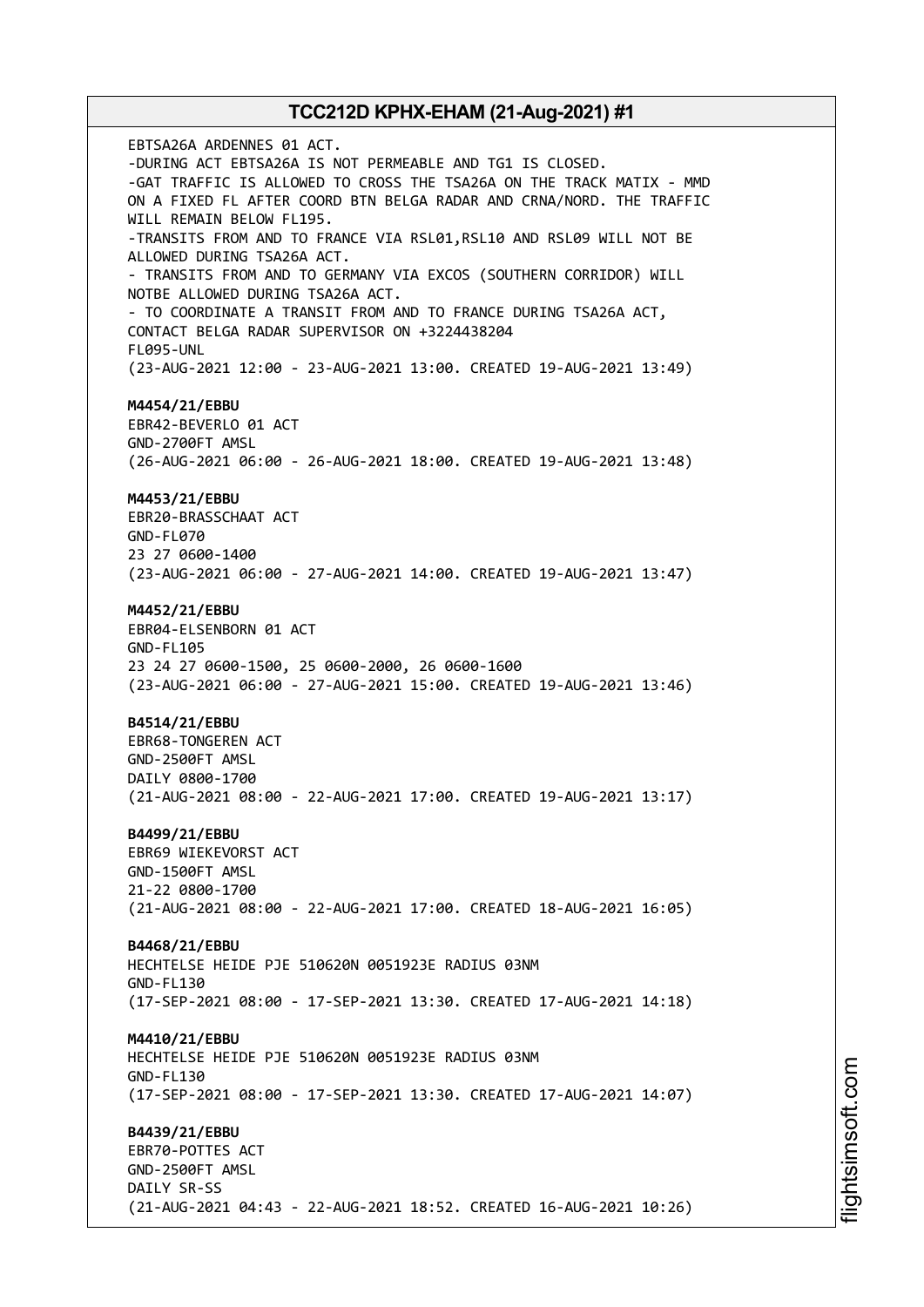# **B4434/21/EBBU** KLEINE-BROGEL TACAN BBL CH33X U/S (13-AUG-2021 14:12 - 12-NOV-2021 12:00 EST. CREATED 13-AUG-2021 15:10) **A3283/21/EBBU** MACKEL NDB MAK FREQ 360.5KHZ U/S DUE TO MAINT (01-SEP-2021 07:00 - 01-SEP-2021 14:30. CREATED 10-AUG-2021 14:21) **B4277/21/EBBU** ZOERSEL 02 WINDTURBINES 511444N 0044236E AND 511444N 0044308E. 144M AGL. ICAO DAY AND NIGHT MARKINGS INSTALLED (01-OCT-2021 06:00 - PERM. CREATED 05-AUG-2021 15:27) **M4264/21/EBBU** ZOERSEL 2 WINDTURBINES 511444N 0044236E AND 511444N 0044308E 144M AGL.ICAO DAY AND NIGHT MARKING INSTALLED (01-OCT-2021 06:00 - PERM. CREATED 05-AUG-2021 14:03) **B4226/21/EBBU** KOKSIJDE PJE PSN 510833N0024150E RADIUS 2NM GND-FL120 27 1200-1900, 28 29 0630-1900 (27-AUG-2021 12:00 - 29-AUG-2021 19:00. CREATED 04-AUG-2021 07:07) **M4196/21/EBBU** BELGA INFO BAD AND UNSTABLE RADIO COVERAGE DUE TO TECHNICAL PROBLEMS, IF NO CONTACT ON UHF 374,400 MHZ, CONTACT 129,325 MHZ. (03-AUG-2021 10:03 - 01-SEP-2021 16:00. CREATED 03-AUG-2021 10:03) **B4185/21/EBBU** EBR19-MARCHE EN FAMENNE EXTENDED 501820N 0052340E - 501617N 0052659E - 501336N 0052042E - 501717N 0052059E FOR RPAS ACT GND-1500FT AGL 17 23-26 0630-0930 1000-1500, 18 19 0630-0930 1000-1500 2000-2200, 20 27 0630-0930 (17-AUG-2021 06:30 - 27-AUG-2021 09:30. CREATED 02-AUG-2021 12:26) **M4183/21/EBBU** EBR19-MARCHE EN FAMENNE EXTENDED 501820N 0052340E - 501617N 0052659E - 501336N 0052042E - 501717N 0052059E FOR RPAS ACT GND-1500FT AGL 17 23-26 0630-0930 1000-1500, 18 19 0630-0930 1000-1500 2000-2200, 20 27 0630-0930 (17-AUG-2021 06:30 - 27-AUG-2021 09:30. CREATED 02-AUG-2021 12:22) **M1720/21/EBBU** CHIMAY MEASURING MAST 500357N 0041616E 60M AGL. NO ICAO DAY AND NIGHT MARKING (19-APR-2021 00:00 - 30-APR-2022 23:59. CREATED 02-AUG-2021 08:27) **M1717/21/EBBU** GOUVY MEASURING MAST 501354N 0055300E 100M AGL. ICAO DAY AND NIGHT MARKING PRESENT (19-APR-2021 00:00 - PERM. CREATED 02-AUG-2021 08:27) **M1716/21/EBBU**

MALMEDY MEASURING MAST 502123N 0060216E 80M AGL.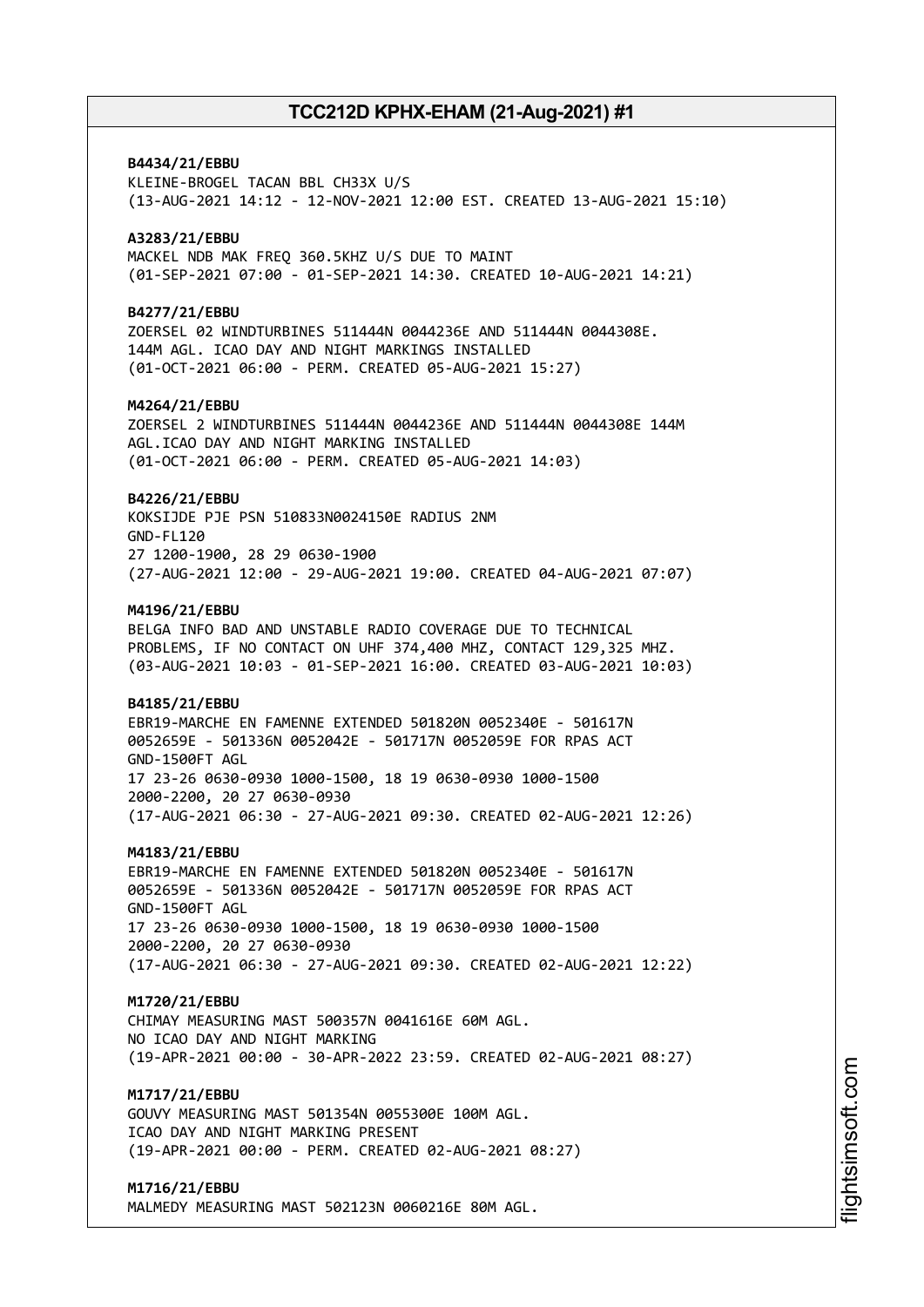ICAO DAY AND NIGHT MARKING UNKNOWN (01-APR-2021 09:30 - PERM. CREATED 02-AUG-2021 08:27)

**M1270/21/EBBU** MANHAY MEASURING MAST 501918N 0054204E 80M AGL. ICAO DAY AND NIGHT MARKING INSTALLED (22-MAR-2021 00:00 - PERM. CREATED 02-AUG-2021 08:27)

**M0974/21/EBBU**

FERNELMONT MEASURING MAST 503201N 0050005 45M AGL. ICAO DAY AND NIGHT MARKING UNKNOWN (17-MAR-2021 00:00 - PERM. CREATED 02-AUG-2021 08:26)

**M0972/21/EBBU**

LEGLISE MEASURING MAST 494714N 0053130E 100M AGL. ICAO DAY AND NIGHT MARKING UNKNOWN (03-MAR-2021 12:41 - 28-FEB-2022 23:59. CREATED 02-AUG-2021 08:26)

### **M0955/21/EBBU**

REBAIX 3 WINDTURBINES 503945N 0034512E - 503949N 0034527E - 503956N 0034616E 150M AGL. ICAO DAY AND NIGHT MARKING UNKNOWN. (03-MAR-2021 11:47 - PERM. CREATED 02-AUG-2021 08:26)

### **M0954/21/EBBU**

COURCELLES 2 WINDTURBINES 502841N 0041839E - 502838N 0041913E 150M AGL. ICAO DAY AND NIGHT MARKING UNKNOWN. (03-MAR-2021 11:30 - PERM. CREATED 02-AUG-2021 08:26)

### **M0953/21/EBBU**

PELT 3 WINDTURBINES 511419N 0052330E - 511417N 0052350E - 511415N 0052412E 170M AGL. ICAO DAY AND NIGHT MARKING UNKNOWN. (01-APR-2021 00:00 - PERM. CREATED 02-AUG-2021 08:26)

#### **M0973/21/EBBU**

HERSTAL 1 WINDTURBINE 504138N 0053639E 180M AGL. ICAO DAY AND NIGHT MARKING UNKNOWN. (22-MAR-2021 00:00 - PERM. CREATED 02-AUG-2021 08:26)

### **M0952/21/EBBU**

BRECHT WINDTURBINE 512157N 0043856E 186M AGL. ICAO DAY AND NIGHT MARKING UNKNOWN. (01-JUN-2021 00:00 - PERM. CREATED 02-AUG-2021 08:25)

### **M0951/21/EBBU**

NEUFCHATEAU 5 WINDTURBINES 495150N 0052949E - 495114N 0053018E - 495122N 0053056E - 495155N 0053102E - 495206N 0053117E 150M AGL. ICAO DAY AND NIGHT MARKING UNKNOWN. (11-OCT-2021 00:00 - PERM. CREATED 02-AUG-2021 08:25)

### **M0950/21/EBBU**

BERINGEN 2 WINDTURBINES 510431N 0051056E - 510437N 0051120E 150M AGL.ICAO DAY AND NIGHT MARKING UNKNOWN. (03-MAR-2021 07:00 - PERM. CREATED 02-AUG-2021 08:25)

# **M0949/21/EBBU**

ROSTENNE MEASURING MAST 501705N 0045307E 60M AGL. ICAO DAY AND NIGHT MARKING UNKNOWN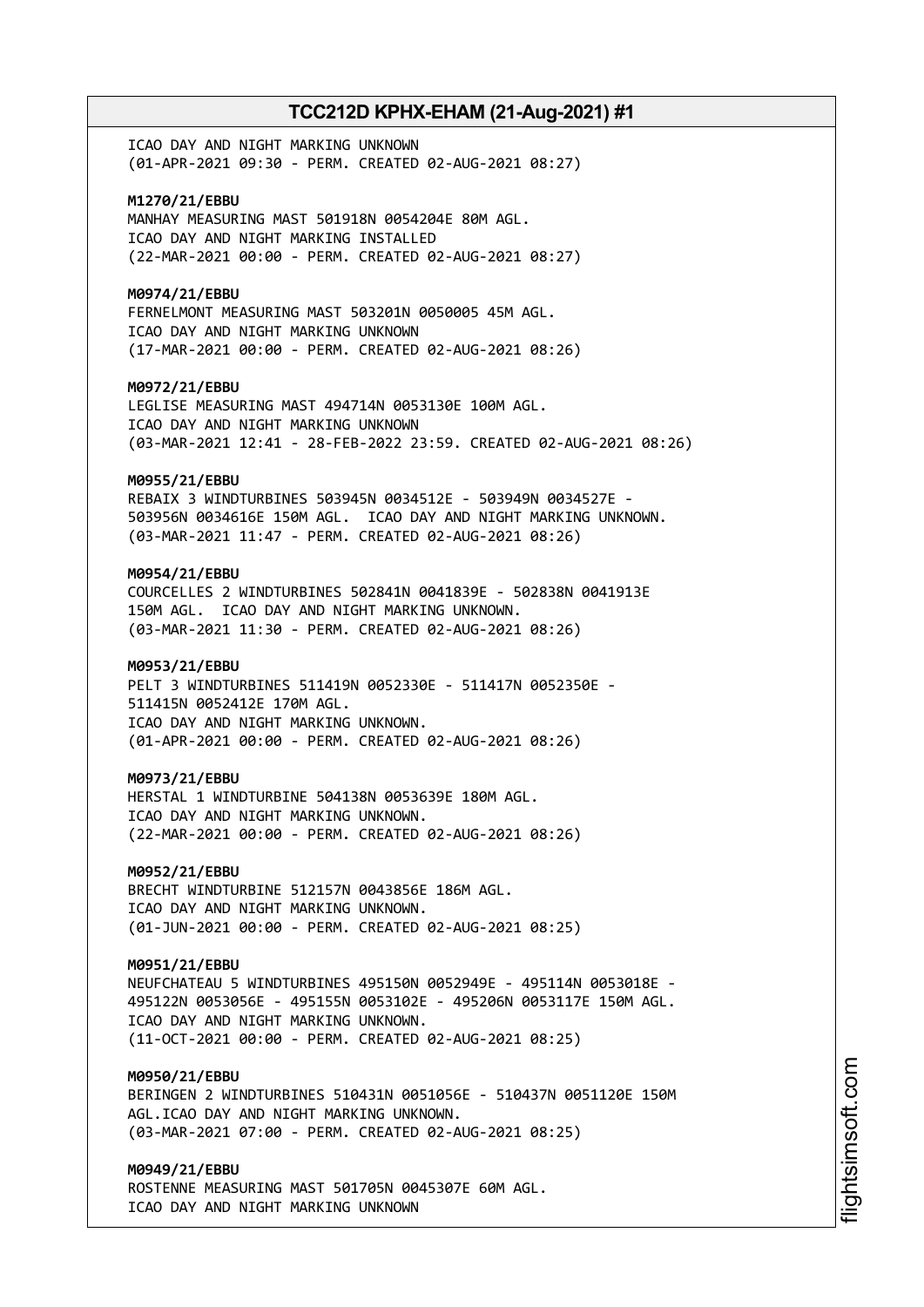AIC CHECKLIST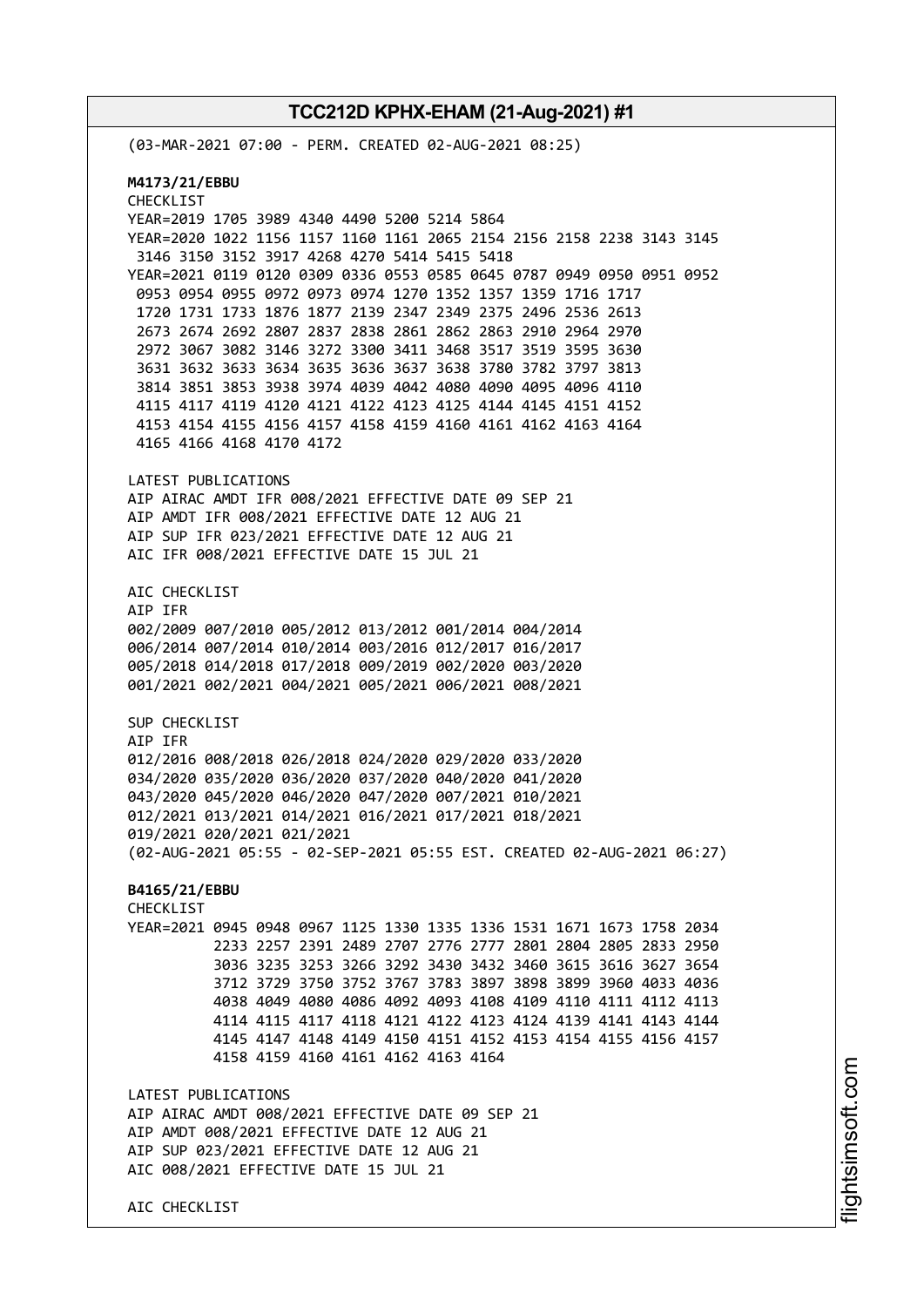AIP IFR 002/2009 007/2010 005/2012 013/2012 001/2014 004/2014 006/2014 007/2014 010/2014 003/2016 012/2017 016/2017 005/2018 014/2018 017/2018 009/2019 002/2020 003/2020 001/2021 002/2021 004/2021 005/2021 006/2021 008/2021 AIP VFR NIL AIP MIL NIL SUP CHECKLIST AIP IFR 012/2016 008/2018 026/2018 024/2020 029/2020 033/2020 034/2020 035/2020 036/2020 037/2020 040/2020 041/2020 043/2020 045/2020 046/2020 047/2020 007/2021 010/2021 012/2021 013/2021 014/2021 016/2021 017/2021 018/2021 019/2021 020/2021 021/2021 AIP VFR NIL AIP MIL NIL (30-JUL-2021 16:28 - 30-AUG-2021 16:28 EST. CREATED 30-JUL-2021 16:30) **A3151/21/EBBU** CHECKLIST YEAR=2020 2964 2965 3081 3470 3479 3579 YEAR=2021 0002 0003 0070 0071 0077 0119 0649 0699 0841 0997 1055 1169 1461 1463 1464 1477 1699 1967 1979 2014 2082 2195 2248 2258 2271 2298 2318 2377 2418 2485 2494 2644 2698 2731 2732 2733 2734 2767 2774 2775 2795 2797 2816 2819 2826 2846 2850 2909 2910 2922 2928 2930 2931 2932 2933 2953 2964 2967 2976 2977 3016 3022 3024 3036 3037 3042 3058 3065 3067 3073 3079 3088 3120 3121 3130 3131 3132 3133 3134 3136 3143 3145 3147 3148 3149 3150 LATEST PUBLICATIONS AIP AIRAC AMDT 008/2021 EFFECTIVE DATE 09 SEP 21 AIP AMDT 008/2021 EFFECTIVE DATE 12 AUG 21 AIP SUP 023/2021 EFFECTIVE DATE 12 AUG 21 AIC 008/2021 EFFECTIVE DATE 15 JUL 21 AIC CHECKLIST AIP IFR 002/2009 007/2010 005/2012 013/2012 001/2014 004/2014 006/2014 007/2014 010/2014 003/2016 012/2017 016/2017 005/2018 014/2018 017/2018 009/2019 002/2020 003/2020 001/2021 002/2021 004/2021 005/2021 006/2021 008/2021 AIP VFR NIL AIP MIL NIL SUP CHECKLIST AIP IFR 012/2016 008/2018 026/2018 024/2020 029/2020 033/2020 034/2020 035/2020 036/2020 037/2020 040/2020 041/2020 043/2020 045/2020 046/2020 047/2020 007/2021 010/2021 012/2021 013/2021 014/2021 016/2021 017/2021 018/2021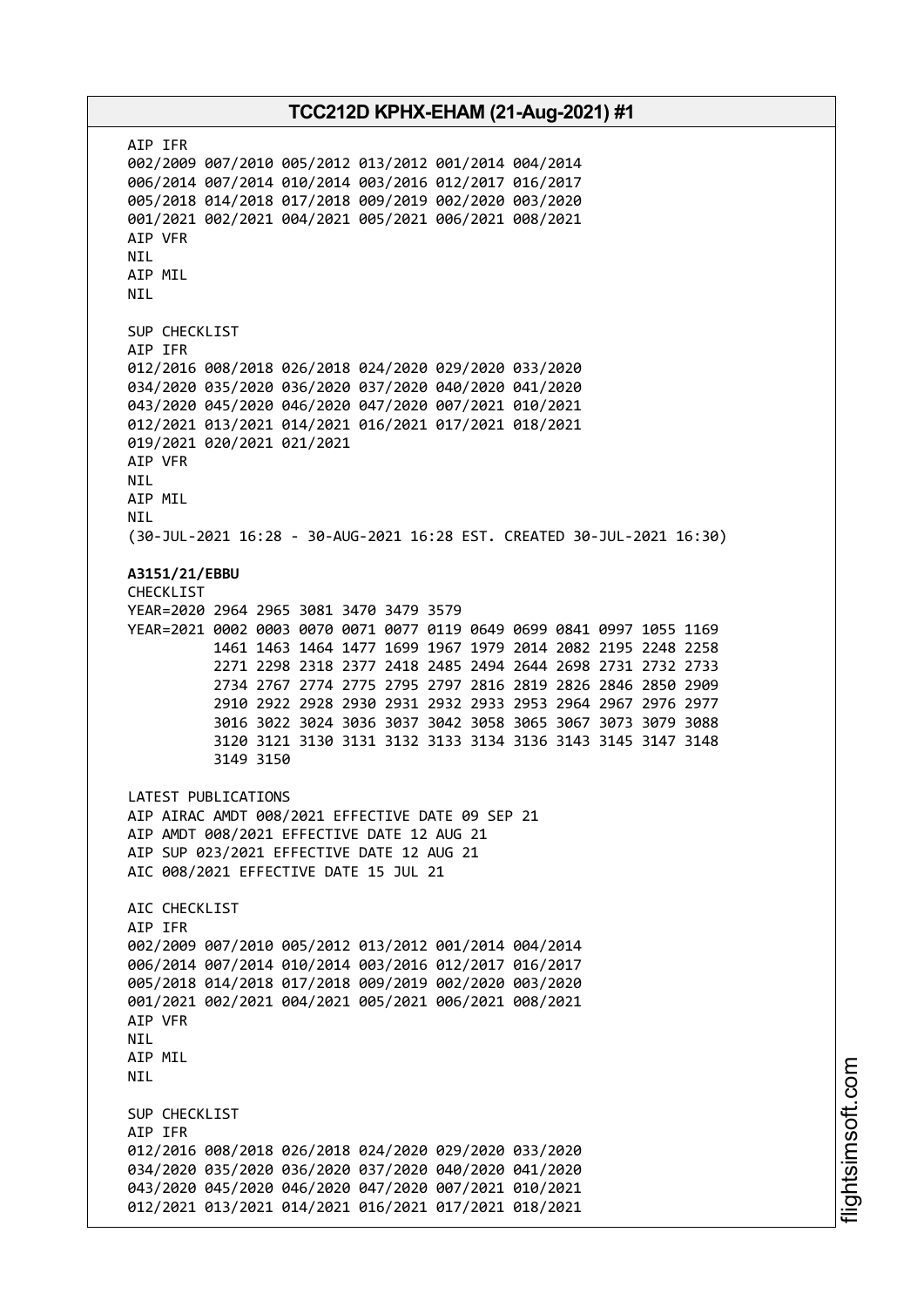019/2021 020/2021 021/2021 AIP VFR NIL AIP MIL **NTI** (30-JUL-2021 16:26 - 30-AUG-2021 16:26 EST. CREATED 30-JUL-2021 16:27) **B4117/21/EBBU** TEMPO SEGREGATED AREA (TSA)'LEOPOLDSBURG MIL TERRAIN' ESTABLISHED 510649N 0052220E - 510621N 0051531E - 510437N 0051747E - 510424N 0051951E - 510451N 0051951E - 510548N 0052230E - 510649N 0052220E DUE TO REMOTELY PILOTED ACFT SYSTEM (RPAS) ACT GND-300FT AGL 20 1000-1500 1800-2359, 21 0000-0100 0800-1300 1700-2200, 22 0200-1200 (20-SEP-2021 10:00 - 22-SEP-2021 12:00. CREATED 29-JUL-2021 11:45) **M4110/21/EBBU** TEMPO SEGREGATED AREA (TSA)'LEOPOLDSBURG MIL TERRAIN' ESTABLISHED 510649N 0052220E - 510621N 0051531E - 510437N 0051747E - 510424N 0051951E - 510451N 0051951E - 510548N 0052230E DUE TO RPAS **ACT** GND-300FT AGL 20 1000-1500 1800-2359, 21 0000-0100 0800-1300 1700-2200, 22 0200-1200 (20-SEP-2021 10:00 - 22-SEP-2021 12:00. CREATED 28-JUL-2021 13:24) **B4086/21/EBBU** TRIGGER NOTAM. PERM AIRAC AMDT 007/2021 12 AUG 2021. HTA04A, HTA08, HTA10A, HTA10B, HTA10C AND HTA14B REMARKS IN LATERAL LIMITS UPDATED GND-2000FT AMSL (12-AUG-2021 00:00 - 25-AUG-2021 23:59. CREATED 28-JUL-2021 06:58) **B4080/21/EBBU** TEMPO SEGREGATED AREA (TSA) 'HEVERLEE' ESTABLISHED 505143N 0044226E - 505142N 0044257E - 505054N 0044255E - 505054N 0044210E FOR REMOTELY PILOTED ACFT SYSTEM (RPAS) GND-300FT AGL AUG 31 0800-2200, SEP 01 03 0800-1300 (31-AUG-2021 08:00 - 03-SEP-2021 13:00. CREATED 27-JUL-2021 12:22) **M4080/21/EBBU** TEMPO SEGREGATED AREA (TSA)'HEVERLEE' ESTABLISHED FOR RPAS 505143N 0044226E - 505142N 0044257E - 505054N 0044255E - 505054N 0044210E GND-300FT AGL AUG 31 0800-2200, SEP 01 03 0800-1300 (31-AUG-2021 08:00 - 03-SEP-2021 13:00. CREATED 27-JUL-2021 12:05) **B3960/21/EBBU** RETIE 3 WINDTURBINES 511739N 0050424E - 511740N 0050404E - 511742N 0050339E 180M AGL. ICAO DAY AND NIGHT MARKING PRESENT (01-AUG-2021 04:04 - PERM. CREATED 20-JUL-2021 15:07) **M3974/21/EBBU** RETIE 3 WINDTURBINES 511739N 0050424E - 511740N 0050404E - 511742N 0050339E 180M AGL. ICAO DAY AND NIGHT MARKING PRESENT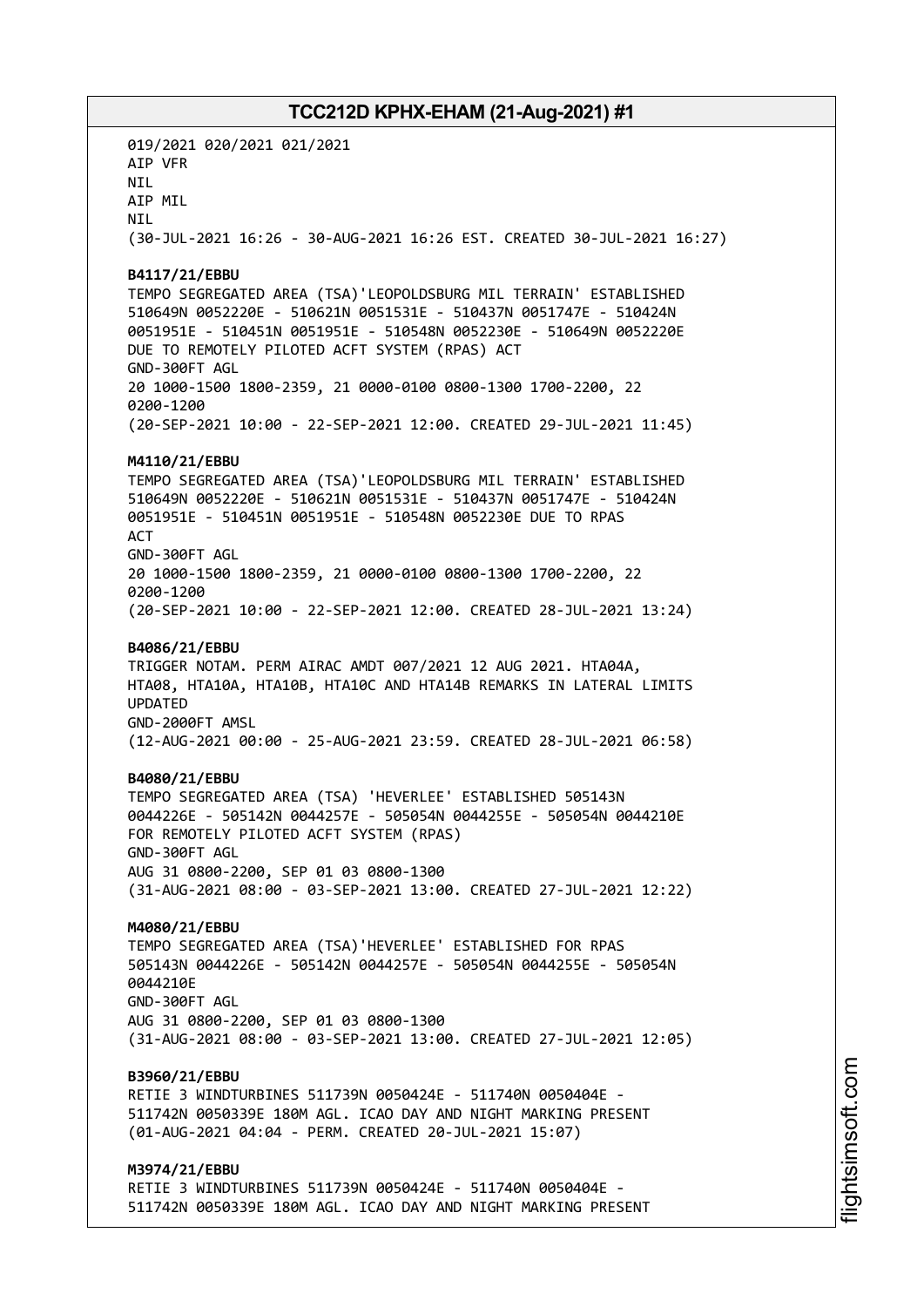(01-AUG-2021 04:04 - PERM. CREATED 20-JUL-2021 14:57) **M3813/21/EBBU** BEMILFLIP VFR EFF ON 23 APR 2020 REMAINS VALID UNTIL 03 NOV 2021 (14-JUL-2021 06:56 - 03-NOV-2021 22:00. CREATED 14-JUL-2021 06:57) **B3752/21/EBBU** HECHTELSE HEIDE PJE 510620N 0051923E RADIUS 03NM GND-FL090 17 18 24 25 1400-1530 (17-AUG-2021 14:00 - 25-AUG-2021 15:30. CREATED 13-JUL-2021 08:37) **B3750/21/EBBU** HECHTELSE HEIDE PJE 510620N 0051923E RADIUS 03NM GND-1500FT AMSL 17 18 24 25 0900-1030 (17-AUG-2021 09:00 - 25-AUG-2021 10:30. CREATED 13-JUL-2021 08:26) **M3782/21/EBBU** HECHTELSE HEIDE PJE 510620N 0051923E RADIUS 03NM GND-FL090 17 18 24 25 1400-1530 (17-AUG-2021 14:00 - 25-AUG-2021 15:30. CREATED 13-JUL-2021 07:09) **M3780/21/EBBU** HECHTELSE HEIDE PJE 510620N 0051923E RADIUS 03NM GND-1500FT AMSL 17 18 24 25 0900-1030 (17-AUG-2021 09:00 - 25-AUG-2021 10:30. CREATED 13-JUL-2021 07:02) **B3654/21/EBBU** TEMPO SEGREGATED AREA (TSA) ESTABLISHED 502611N 0055817E RADIUS 2NM OVER THE RACE TRACK OF THE GP FORMULE 1 RESERVED FOR AERIAL FILMING WITH OO-HCE, OO-HCZ, OO-HCA, STATE, MEDICAL FLT, POLICE REMOTED PILOT AIRCRAFT SYSTEMS. ALL OTHER ACFT REG AND TYPES AND REMOTELY PILOTED ACFT SYSTEM (RPAS) FLT PROHIBITED GND-3000FT AGL (26-AUG-2021 06:00 - 29-AUG-2021 18:00. CREATED 08-JUL-2021 09:21) **M3632/21/EBBU** OAT TRAFFIC ABOVE 4500FT AMSL PPR FROM ATCC SUPERVISOR VIA THE AIRSPACE BOOKING TOOL (LARA) OR TEL +32(0)24438204 FOR TRANSITS. EXPECT LIMITATIONS MAINLY MON AND TUE 0730-1100 DUE TO LACK OF PERSONNEL (07-JUL-2021 06:54 - 06-OCT-2021 16:00 EST. CREATED 07-JUL-2021 06:55) **A2846/21/EBBU** BEAUVECHAIN TACAN BBE CH107X MIGHT PRESENT AZIMUTH UNLOCKS IN SECTOR 094-096, 104-110, 128-130, 169-171, 192-196 DEG. NO OPS LIMITATION. PILOTS ARE REQUESTED TO REPORT ANY ABNORMALITY TO ATC (06-JUL-2021 10:19 - PERM. CREATED 06-JUL-2021 10:19) **B3430/21/EBBU** REF SUP 012/2021, MILFAG AREA 13 MAY BE ACT BY NOTAM 4500FT AMSL-FL065 (05-JUL-2021 01:00 - 27-AUG-2021 23:00. CREATED 28-JUN-2021 15:31) **M3411/21/EBBU**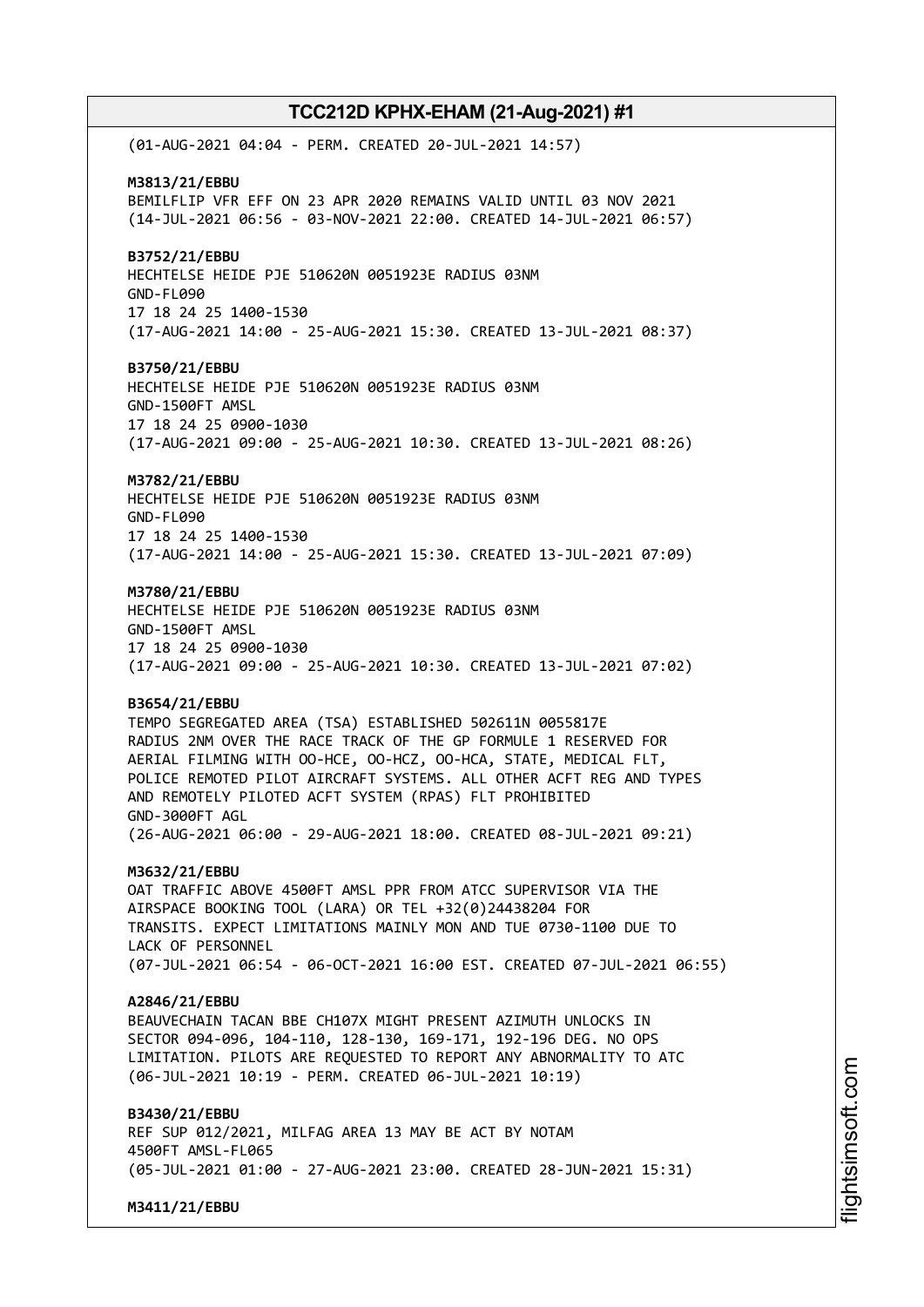REF SUP 012/2021,MILFAG AREA 13 MAY BE ACT BY NOTAM 4500FT AMSL-FL065 (05-JUL-2021 01:00 - 27-AUG-2021 23:00. CREATED 28-JUN-2021 15:24) **B3292/21/EBBU** TEMPO SEGREGATED AREA (TSA)'LEOPOLDSBURG MIL TERRAIN' ESTABLISHED 510649N 0052220E - 510621N 0051531E - 510437N 0051747E - 510424N 0051951E - 510451N 0051951E - 510548N 0052230E DUE TO REMOTELY PILOTED ACFT SYSTEM (RPAS) ACT GND-300FT AGL DAILY 1000-1900 (31-AUG-2021 10:00 - 02-SEP-2021 19:00. CREATED 21-JUN-2021 07:22) **M3272/21/EBBU** TEMPO SEGREGATED AREA (TSA)'LEOPOLDSBURG MIL TERRAIN' ESTABLISHED 510649N 0052220E - 510621N 0051531E - 510437N 0051747E - 510424N 0051951E - 510451N 0051951E - 510548N 0052230E DUE TO RPAS ACT GND-300FT AGL DAILY 1000-1900 (31-AUG-2021 10:00 - 02-SEP-2021 19:00. CREATED 21-JUN-2021 06:50) **B3235/21/EBBU** ESTINNES RADIO CONTROLLED MODEL ACFT 502339N0040356E RADIUS 400M GND-700FT AGL DAILY 0700-1700 (28-AUG-2021 07:00 - 29-AUG-2021 17:00. CREATED 16-JUN-2021 06:35) **M3146/21/EBBU** TORHOUT 1 CHIMNEY 510445N 0030611E HEIGHT 32M AGL ICAO DAY AND NIGHT MARKING INSTALLED (05-JUL-2021 00:01 - PERM. CREATED 10-JUN-2021 10:59) **A2318/21/EBBU** ALL FLIGHTS TO/FROM THE AIRPORTS OF BELGIUM OR OVERFLYING BELGIAN TERRITORY, ARE NOT ALLOWED IF AIRCRAFT ARE OPERATED BY BELARUSSIAN AIR CARRIERS AND/OR REGISTRATED IN BELARUS EXCEPT FOR AIRCRAFT IN EMERGENCY OR HUMANITARIAN FLIGHTS. (08-JUN-2021 15:20 - 08-SEP-2021 21:59 EST. CREATED 08-JUN-2021 15:30) **A2298/21/EBBU** ALL FLIGHTS TO/FROM THE AIRPORT OF THE G.D OF LUXEMBOURG OR OVERFLYING LUXEMBOURGISH TERRITORY, ARE NOT ALLOWED IF AIRCRAFT ARE OPERATED BY BELARUSSIAN AIR CARRIERS AND/OR REGISTRATED IN BELARUS

#### **A2271/21/EBBU**

BELGIAN AIR CARRIERS AND CAPTAINS OF ACFT IN CHARGE OF AIR SERVICE MANAGED BY CARRIERS HOLDERS OF OPERATING LICENCE ISSUED BY BELGIUM, WHETHER THEY ARE CONTRACTUAL CARRIERS AND/OR DE FACTO CARRIERS, OR PERFORMING AIR SERVICE WITH COMMERCIAL CHARTER AGREEMENT OR WITH CODE SHARING AND TO ALL FLT PERFORMED WITH BELGIAN ACFT REG, ARE REQUESTED TO AVOID MINSK FIR (UMMV). FOREIGN AIR CARRIERS INBOUND EU ARE RECOMMENDED TO AVOID MINSK FIR (UMMV (04-JUN-2021 19:00 - 03-SEP-2021 14:00 EST. CREATED 04-JUN-2021 19:03)

(07-JUN-2021 14:14 - 03-SEP-2021 21:59 EST. CREATED 07-JUN-2021 14:15)

### **B2833/21/EBBU**

TURNHOUT 1 WINDTURBINE 511754N 0045518E 180M AGL.

EXCEPT FOR AIRCRAFT IN EMERGENCY OR HUMANITARIAN FLIGHTS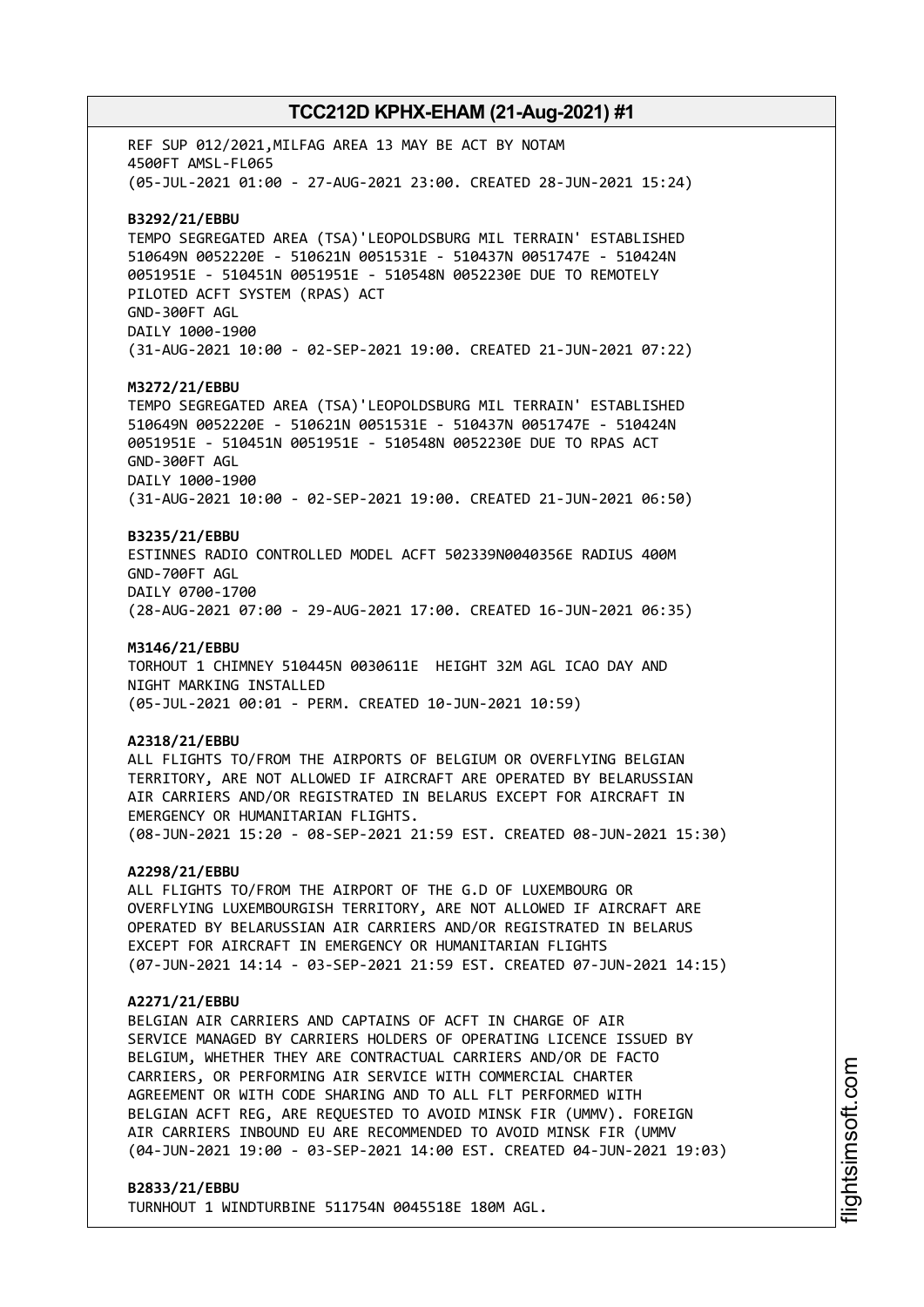ICAO DAY AND NIGHT MARKING UNKNOWN. (31-MAY-2021 14:23 - PERM. CREATED 31-MAY-2021 14:24) **M2972/21/EBBU** TURNHOUT 1 WINDTURBINE 511754N 0045518E 180M AGL. ICAO DAY AND NIGHT MARKING UNKNOWN. (01-JUN-2021 06:30 - PERM. CREATED 31-MAY-2021 13:25) **M2970/21/EBBU** KNOKKE-HEIST CRANE 512024N 0031429E 88M AGL ICAO MARKING INSTALLED (31-MAY-2021 12:57 - 30-MAR-2023 22:00. CREATED 31-MAY-2021 12:59) **B2805/21/EBBU** ZWARTBERG/OPGLABEEK 510212N 0053121E PJE WILL TAKE PLACE RADIUS 3NM GND-FL150 SEP 03 10 1400-1900, 16 17 0700-1900, 24 1400-1900 (03-SEP-2021 14:00 - 24-SEP-2021 19:00. CREATED 28-MAY-2021 09:34) **B2804/21/EBBU** ZWARTBERG/OPGLABEEK 510212N 0053121E PJE WILL TAKE PLACE RADIUS 3NM GND-FL150 AUG 06 09 20 27 1400-1900 (06-AUG-2021 14:00 - 27-AUG-2021 19:00. CREATED 28-MAY-2021 09:32) **M2863/21/EBBU** VILLERS LE BOUILLET 1 WINDTURBINES 503511N 0051550E 140M AGL ICAO DAY AND NIGHT MARKING PRESENT (25-MAY-2021 21:53 - PERM. CREATED 25-MAY-2021 21:56) **M2862/21/EBBU** DILSEN-STOKKEM 3 WINDTURBINES 510153N 0053957E - 510159N 0054020E - 510205N 0054041E 150M AGL. ICAO DAY AND NIGHT MARKING PRESENT (25-MAY-2021 21:30 - PERM. CREATED 25-MAY-2021 21:38) **M2861/21/EBBU** PERUWELZ 2 WINDTURBINES 503133N 0033645E - 503140N 0033639E 150M AGL. ICAO DAY AND NIGHT MARKING PRESENT (25-MAY-2021 21:30 - PERM. CREATED 25-MAY-2021 21:28) **B2489/21/EBBU** METTET MEASURING MAST 501748N 0043855E 100M AGL. ICAO DAY AND NIGHT MARKING INSTALLED. (17-MAY-2021 00:02 - 17-MAY-2022 22:00. CREATED 11-MAY-2021 12:29) **M2613/21/EBBU** METTET MEASURING MAST 501748N 0043855E 100M AGL. ICAO DAY AND NIGHT MARKING INSTALLED (17-MAY-2021 00:02 - 17-MAY-2022 22:00. CREATED 11-MAY-2021 12:15) **M2375/21/EBBU** STOUMONT - TROIS-PONTS HIGH VOLTAGE CABLE LINE, DEFINED BY: 502405N 0055101E - 502236N 0055129E - 502229N 0055045E 127M AGL,

OBST LIGHTS U/S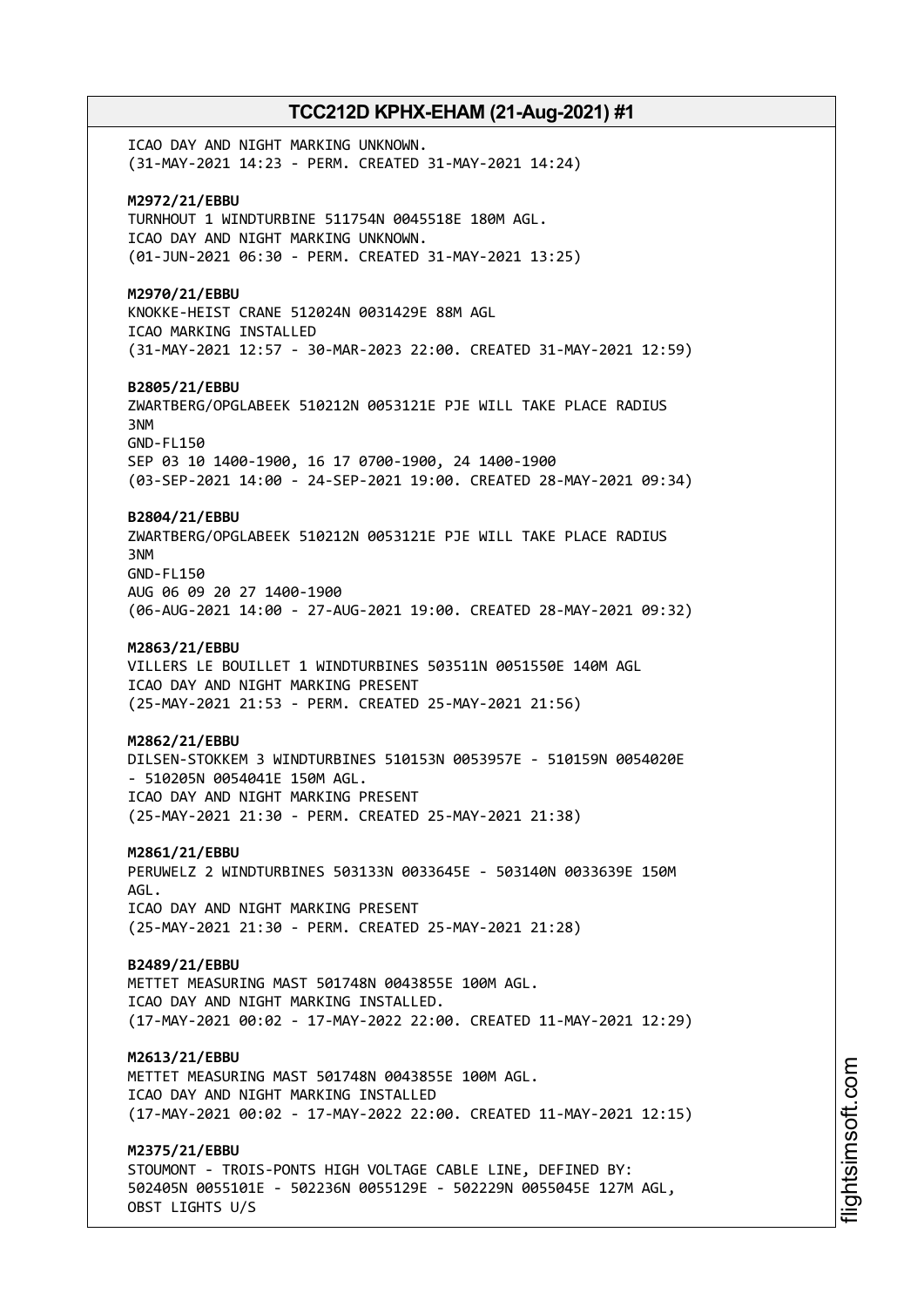(29-APR-2021 13:54 - 31-DEC-2021 22:00. CREATED 29-APR-2021 13:55) **B2257/21/EBBU** STOUMONT - TROIS-PONTS HIGH VOLTAGE CABLE LINE, DEFINED BY: 502405N 0055101E - 502236N 0055129E - 502229N 0055045E 451M AMSL, OBST LIGHTS U/S (29-APR-2021 13:38 - 31-DEC-2021 22:00. CREATED 29-APR-2021 13:40) **M2349/21/EBBU** HAVAY WIND MEASURING PYLON 502117N 0040016E 80M AGL. ICAO DAY AND NIGHT MARKING PRESENT (15-MAY-2021 00:00 - 15-NOV-2021 23:00. CREATED 28-APR-2021 09:26) **B2233/21/EBBU** HAMOIR MEASURE MAST 502536N0053640E 100M AGL. ICAO DAY AND NIGHT MARKING PRESENT. (28-APR-2021 09:00 - 28-APR-2022 10:00 EST. CREATED 28-APR-2021 09:25) **M2347/21/EBBU** HAMOIR MEASURING MAST 502536N 0053640E 100M AGL. ICAO DAY AND NIGHT MARKING PRESENT (28-APR-2021 08:30 - 28-APR-2022 10:00 EST. CREATED 28-APR-2021 08:42) **M1877/21/EBBU** LOMMEL 1 WINDTURBINE 511436N 0051558E 155M AGL. ICAO DAY AND NIGHT MARKING PRESENT (09-APR-2021 12:00 - PERM. CREATED 09-APR-2021 12:00) **M1876/21/EBBU** SOIGNIES MEASURING MAST 503358N 0040706E 50M AGL. ICAO DAY AND NIGHT MARKING UNKNOWN (20-APR-2021 00:00 - 20-APR-2022 00:00. CREATED 09-APR-2021 11:29) **B1125/21/EBBU** WAVRE TV MAST (PYLONE B) 504427N 0043516E 246M AGL/348M AMSL OBST LGT U/S (11-MAR-2021 15:08 - 30-SEP-2021 12:00 EST. CREATED 11-MAR-2021 15:08) **B0967/21/EBBU** LEGLISE MEASURING MAST 494714N 0053130E 100M AGL. ICAO DAY AND NIGHT MARKING UNKNOWN (03-MAR-2021 13:46 - 28-FEB-2022 23:59. CREATED 03-MAR-2021 13:49) **B0945/21/EBBU** NEUFCHATEAU 5 WINDTURBINES 495150N 0052949E - 495114N 0053018E - 495122N 0053056E - 495155N 0053102E - 495206N 0053117E 150M AGL. ICAO DAY AND NIGHT MARKING UNKNOWN. (11-OCT-2021 00:00 - PERM. CREATED 03-MAR-2021 08:36) **M0787/21/EBBU** FAUVILLERS 5 WINDTURBINES 495300N 0054200E - 495244N 0054209E - 495228N 0054222E - 495155N 0054212E - 495142N 0054238E 120M AGL. ICAO DAY AND NIGHT MARKING UNKNOWN. (03-MAR-2021 00:01 - PERM. CREATED 24-FEB-2021 08:49) **M0585/21/EBBU** HOOGSTRATEN WINDTURBINE 512705N 0044258E 180M AGL. ICAO DAY AND NIGHT MARKING UNKNOWN.